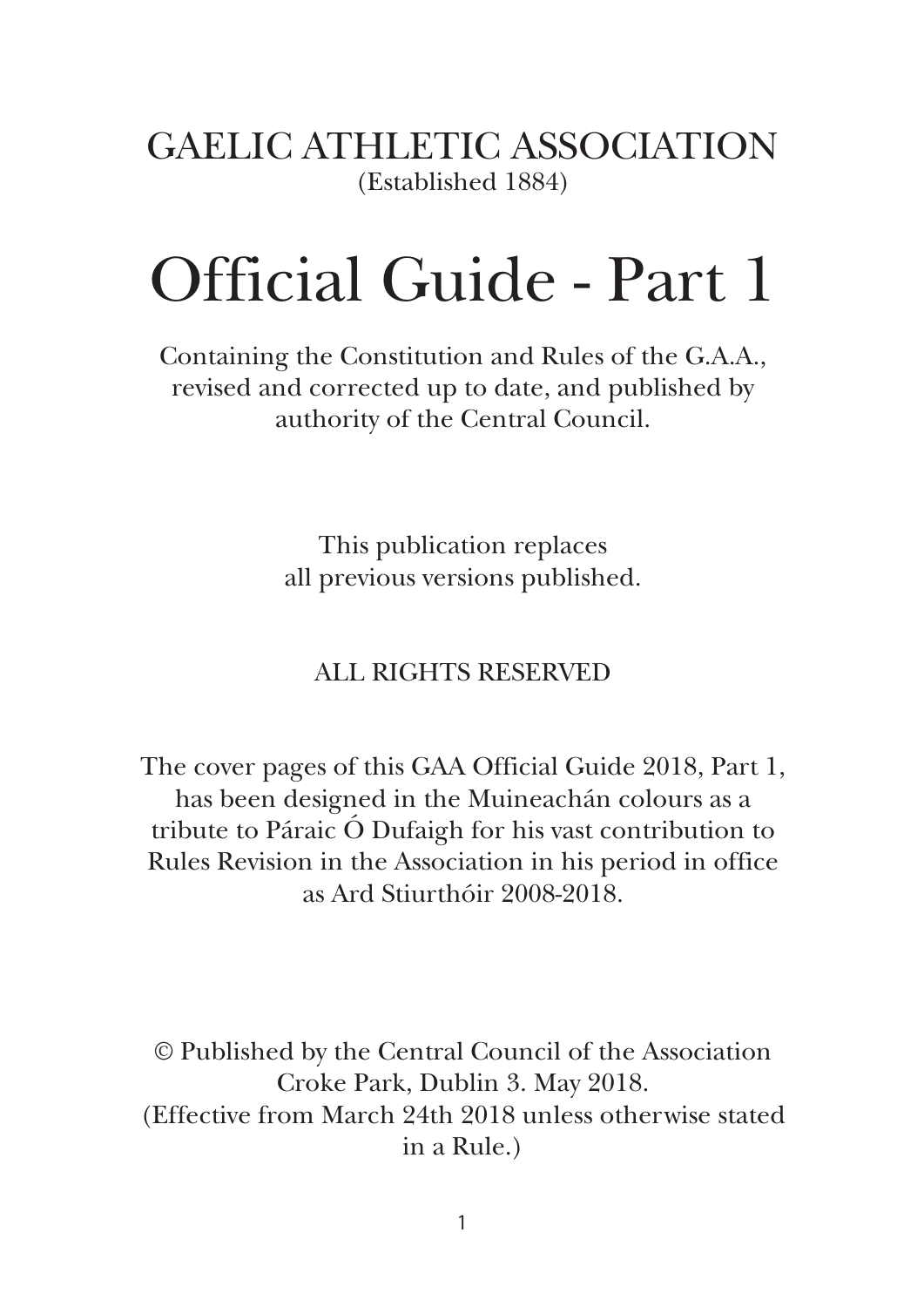| Part 1                                                     |                |
|------------------------------------------------------------|----------------|
| <b>CONTENTS</b>                                            | PAGE           |
| The Gaelic Athletic Association                            | 4              |
| <b>CHAPTER 1: AIMS AND ETHOS</b>                           | 5              |
| <b>Basics</b>                                              | $\frac{5}{7}$  |
| Units/Jurisdiction                                         |                |
| Amateur Status                                             | $\overline{7}$ |
| Non-Party Political                                        | $\overline{7}$ |
| Anti-Sectarian/Anti-Racist                                 | 8              |
| Safeguarding of Children/                                  |                |
| Young People (Under 18)                                    | 8              |
| Code of Conduct                                            | 9              |
| <b>Betting</b>                                             | 9              |
| Anti-Doping                                                | 9              |
| Sponsorship                                                | 10             |
| Playing Gear and Equipment                                 | 10             |
| <b>CHAPTER 2: MEMBERSHIP AND REGISTRATION</b>              | 13             |
| <b>CHAPTER 3: ORGANISATIONAL STRUCTURES:</b>               |                |
| <b>COMPOSITION, POWERS AND FUNCTIONS</b>                   | 16             |
| The Club                                                   | 16             |
| The County - Convention                                    | 20             |
| The County - Committee                                     | 24             |
| The Province - Convention                                  | 32             |
| The Province - Council                                     | 34             |
| National - Congress                                        | 42             |
| National - Central Council                                 | 47             |
| National - Central Committees                              | 52             |
| Handball                                                   | 57             |
| Rounders                                                   | 57             |
| <b>Educational Institutions</b>                            | 57             |
| Gaelic Players' Association<br><b>Deviation from Rules</b> | 57<br>58       |
| <b>CHAPTER 4: ADMINISTRATION: ADMINISTRATIVE</b>           |                |
| <b>REGULATIONS, PROTOCOLS AND</b>                          |                |
| <b>CONTROLS</b>                                            | 59             |
| <b>Elective Office</b>                                     | 59             |
| Quorum                                                     | 59             |
| Voting                                                     | 59             |
| <b>Transitional Committee Provisions</b>                   | 59             |
| Correspondence                                             | 60             |
| Communications                                             | 60             |
| Video and/or Telephone Conferencing                        | 63             |
| Travel and Hotel Expenses                                  | 63             |
| <b>Trophies and Medals</b>                                 | 63             |
| Records                                                    | 65             |
| Players' Injury Fund                                       | 65             |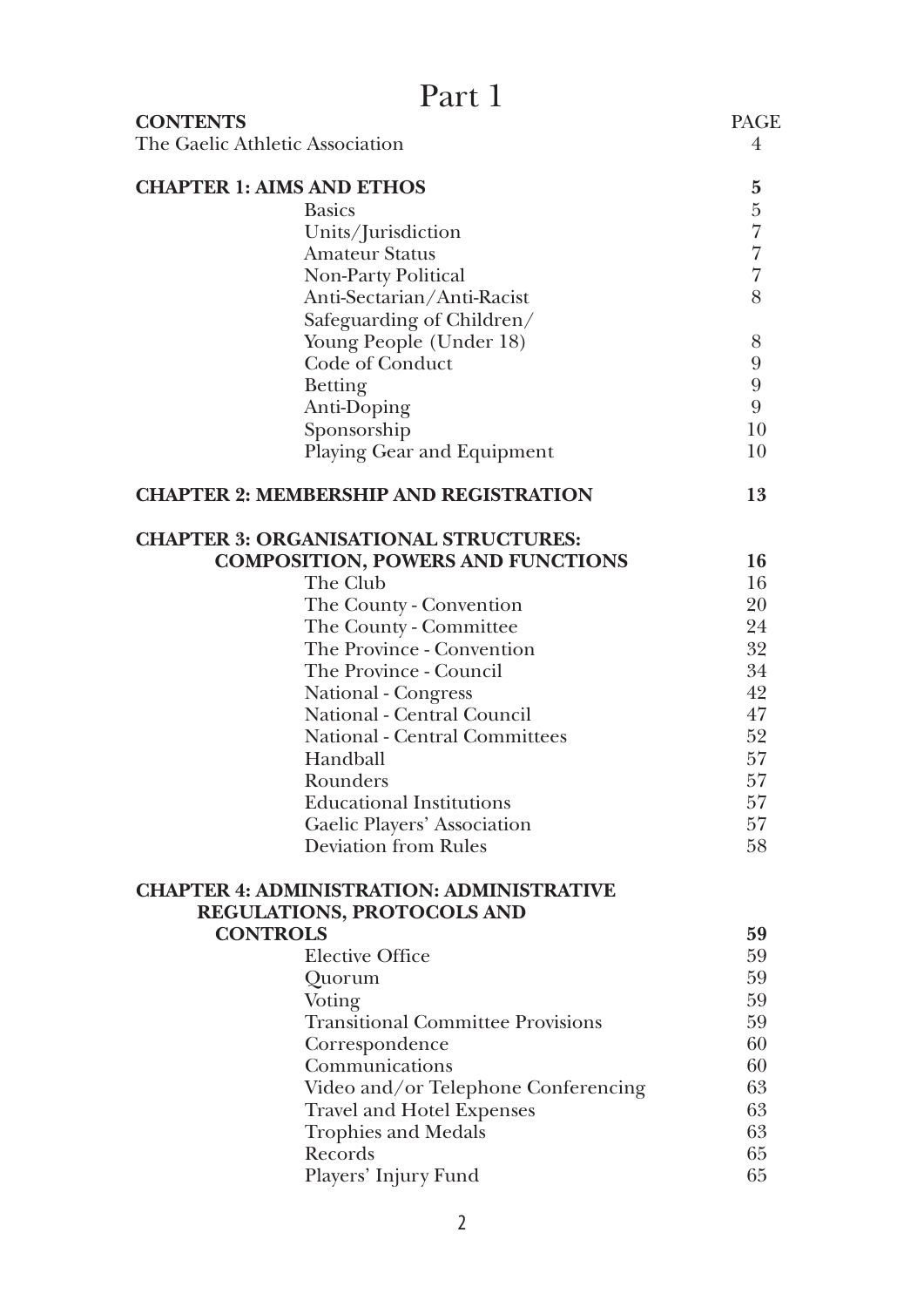|                         | <b>CHAPTER 5: CONTROL OF ASSOCIATION PROPERTY</b>  | 66  |
|-------------------------|----------------------------------------------------|-----|
|                         | Uses of Property                                   | 66  |
|                         | Powers                                             | 66  |
|                         | <b>Trusts of Association Property</b>              | 67  |
|                         | Exclusion                                          | 70  |
|                         | <b>CHAPTER 6: GAMES AND COMPETITIONS</b>           | 71  |
|                         | Playing Eligibility/Transfers/Declarations         | 71  |
|                         | Eligibility for Championships/Gradings             | 85  |
|                         | Club Championships                                 | 92  |
|                         | <b>Inter-County Championships</b>                  | 97  |
|                         | <b>League Competitions</b>                         | 112 |
|                         | Tournament and Challenge Games                     | 113 |
|                         | Games - General                                    | 117 |
|                         | Rules of Specification and Control - Penalties     | 117 |
|                         | Closed Months / Collective Training                | 119 |
|                         | Alterations to Competitions Structure              | 121 |
|                         | <b>CHAPTER 7: ENFORCEMENT OF RULES/ARBITRATION</b> | 122 |
|                         | Disciplinary Jurisdiction                          | 122 |
|                         | Infractions                                        | 123 |
|                         | Procedures for Disciplinary and                    |     |
|                         | <b>Related Hearings</b>                            | 132 |
|                         | Validity of Team Constitution                      | 141 |
|                         | Suspensions                                        | 142 |
|                         | Disqualification of Teams                          |     |
|                         | and Forfeiture of Games                            | 147 |
|                         | Fines                                              | 148 |
|                         | Debarment                                          | 148 |
|                         | Expulsion                                          | 149 |
|                         | Objections                                         | 149 |
|                         | Appeals                                            | 153 |
|                         | Reinstatements                                     | 158 |
|                         | Arbitration                                        | 159 |
|                         | <b>Remitted Cases -</b>                            |     |
|                         | <b>Constitution of Committees</b>                  | 160 |
| <b>APPENDICES</b>       |                                                    | 161 |
| Appendix 1:             | Interpretations and Definitions                    | 161 |
| Appendix 2:             | GAA Codes, Guidelines and Directives               | 162 |
| Appendix 3:             | All-Ireland Minor Football Rota                    | 163 |
| Appendix 4              | Counties allowed to avail of                       |     |
|                         | Rules 6.6 (b) (iii) & $6.9(b)$ (iii)               | 163 |
| Appendix 5:             | Club Constitution and Rules                        | 164 |
| Appendix 6:             | Disputes Resolution Code                           | 197 |
| Appendix 7:             | Dr. Croke's Letter                                 | 219 |
| Appendix 8:             | Michael Cusack, Maurice Davin, Archbishop Croke    | 221 |
| Appendix 9:             | General Secretaries/Directors General              | 223 |
| Appendix 10: Presidents |                                                    | 224 |
|                         |                                                    |     |

#### **INDEX** 225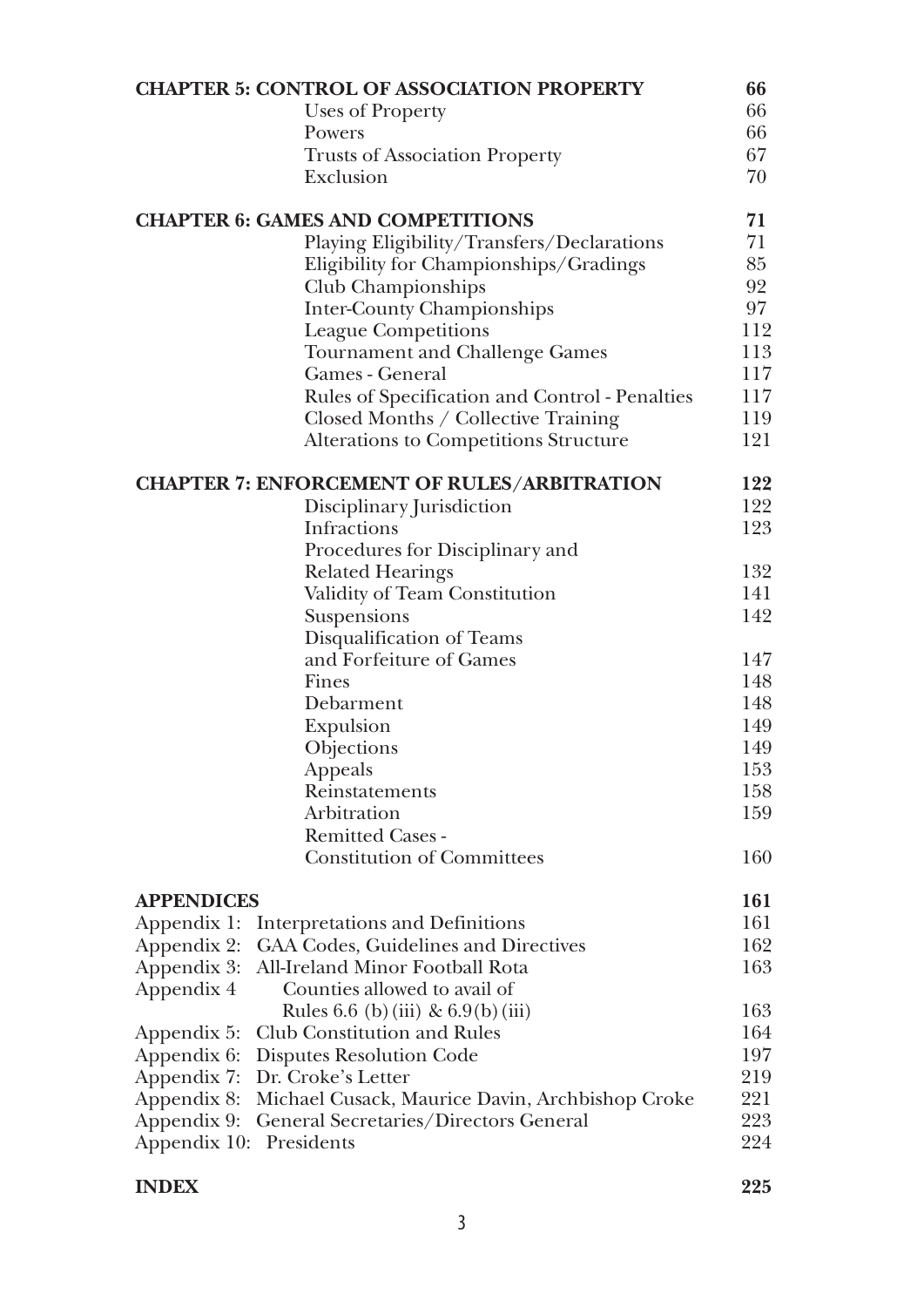#### **THE GAELIC ATHLETIC ASSOCIATION**

The Gaelic Athletic Association today is an organisation which reaches into every corner of the land and has its roots in every Irish parish. Throughout the Country, legions of voluntary workers willingly make sacrifices to promote its ideals and carry its daily burdens. Why does the Association receive this unselfish support?

Those who play its games, those who organise its activities and those who control its destinies see in the G.A.A. a means of consolidating our Irish identity. The games to them are more than games - they have a national significance - and the promotion of native pastimes becomes a part of the full national ideal, which envisages the speaking of our own language, music and dances. The primary purpose of the G.A.A. is the organisation of native pastimes and the promotion of athletic fitness as a means to create a disciplined, self- reliant, nationalminded manhood. The overall result is the expression of a people's preference for native ways as opposed to imported ones.

 Since she has not control over all the national territory, Ireland's claim to nationhood is impaired. It would be still more impaired if she were to lose her language, if she failed to provide a decent livelihood for her people at home, or if she were to forsake her own games and customs in favour of the games and customs of another nation. If pride in the attributes of nationhood dies, something good and distinctive in our race dies with it. Each national quality that is lost makes us so much poorer as a Nation. Today, the native games take on a new significance when it is realised that they have been a part, and still are a part, of the Nation's desire to live her own life, to govern her own affairs.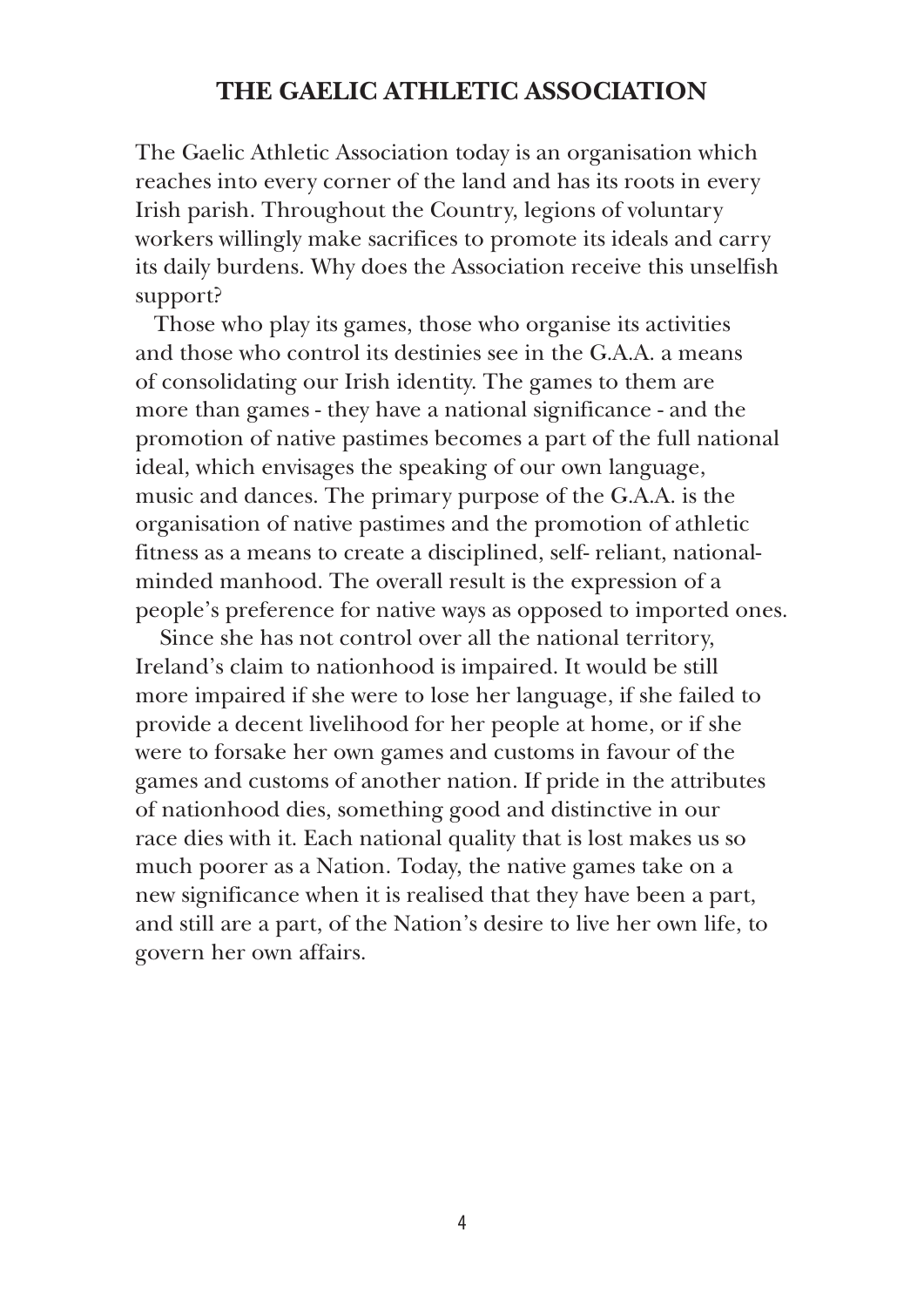# **CHAPTER 1 - AIMS AND ETHOS**

#### **1.1 Name**

The name of the Association is: "The Gaelic Athletic Association".

**1.2**

#### **Basic Aim**

The Association is a National Organisation which has as its basic aim the strengthening of the National Identity in a 32 County Ireland through the preservation and promotion of Gaelic Games and pastimes.

#### **National Games 1.3**

The Association shall promote and control the National games of Hurling, Gaelic Football, Handball and Rounders, and such other games, as may be sanctioned and approved by Annual Congress.

#### **1.4 Additional Aims**

- (a) The Association shall actively support the Irish language, traditional Irish dancing, music, song, and other aspects of Irish culture. It shall foster an awareness and love of the national ideals in the people of Ireland, and assist in promoting a community spirit through its clubs.
- (b) The Association shall promote its aims amongst communities abroad through its International Units.
- (c) The Association shall support the promotion of Camogie and Ladies Gaelic Football.
- (d) The Association shall use all practical endeavours to support Irish Industry especially in relation to the provision of trophies and playing gear and equipment.

#### **1.5 Dedication**

The Association and its resources shall be used for and dedicated solely to the above aims.

**1.6 Irish/English Versions of Rules** The Rules of the Association shall be published in Irish and in English.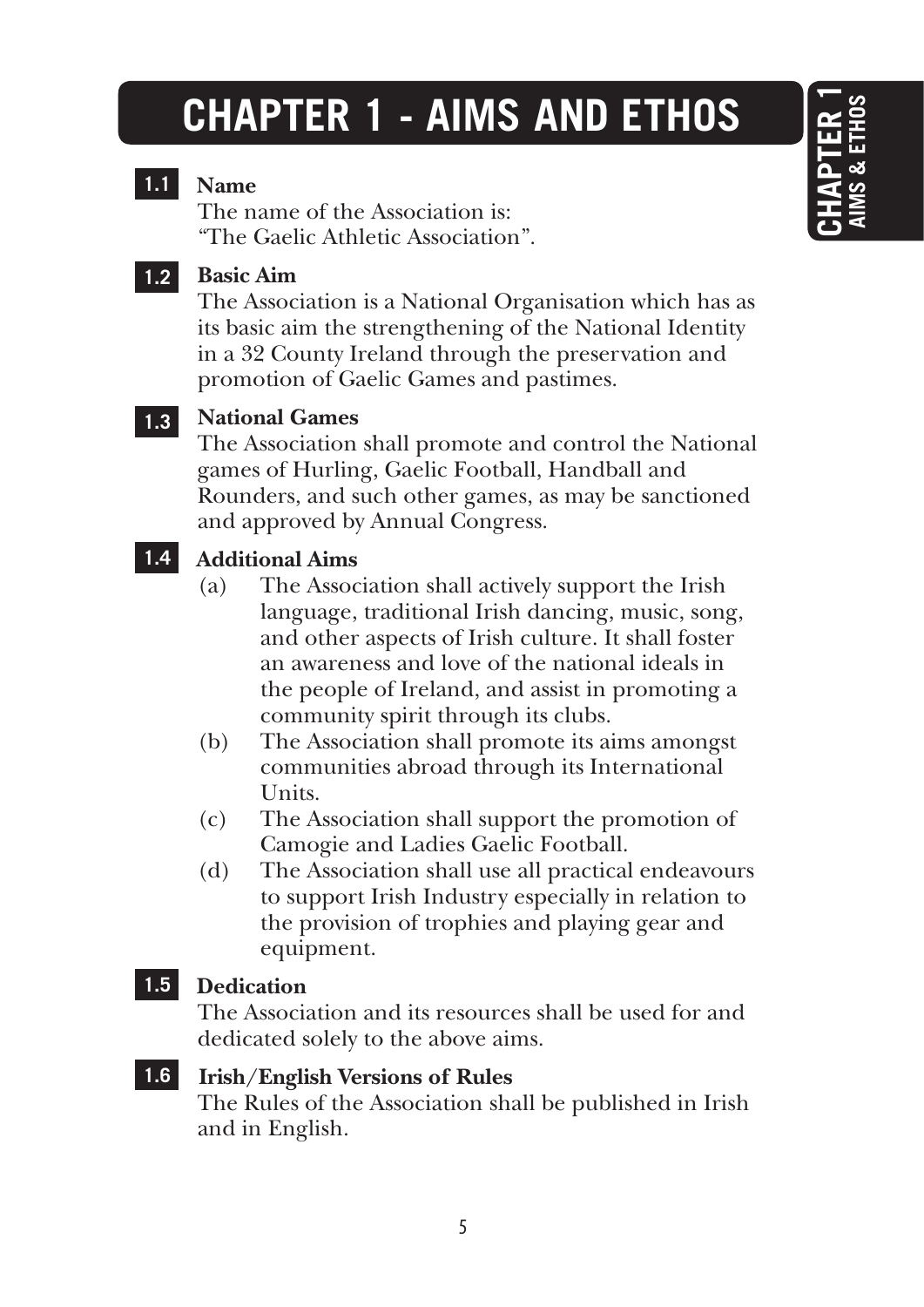#### **1.7 Use of Irish in Official Documents/Correspondence**

Official documents and correspondence shall have the following in Irish:

- (a) The name of the Club/Committee being represented (where a Club/Committee is involved).
- (b) The signature of the sender, subject to Rule 4.6(d).
- (c) The name and address of the addressee, where used, including on envelopes.
- (d) Printing and signatures on official cheque books and cheques in payment of fees.
- (e) Full names of players and signature of Secretary or Assistant Secretary, or in the case of Under 16 and younger grade competitions, the authorised Officialin-Charge of the team as per Rule 4.5, on official list of players for games.

Correspondence and documents not complying shall be ruled out of order, but may, subject to any time limit specified by Rule or by the Committee-in-Charge, be resubmitted in compliant form.

#### **Exceptions:**

- (1) In the cases of unusual surnames or where there is more than one form of a surname in Irish, the English form of the surname may be added for the purpose of identification.
- (2) In cases where there is no Irish form of a name.
- (3) Names mentioned in Referees' Reports may be in English.
- (4) In the Electronic Registration of Members and Players (Rules 2.2 and 2.3), it is optional to have the addresses in either Irish or English.
- (5) It is optional to have Fixtures Notifications in Irish or in English or in both Irish and English.

#### **1.8 National Flag and Anthem**

- (a) The National Flag should be flown at games in accordance with protocol.
- (b) Where the National Anthem precedes a game, teams shall stand to attention, facing the Flag, in a respectful manner. In Hurling, players shall remove their helmets during the National Anthem.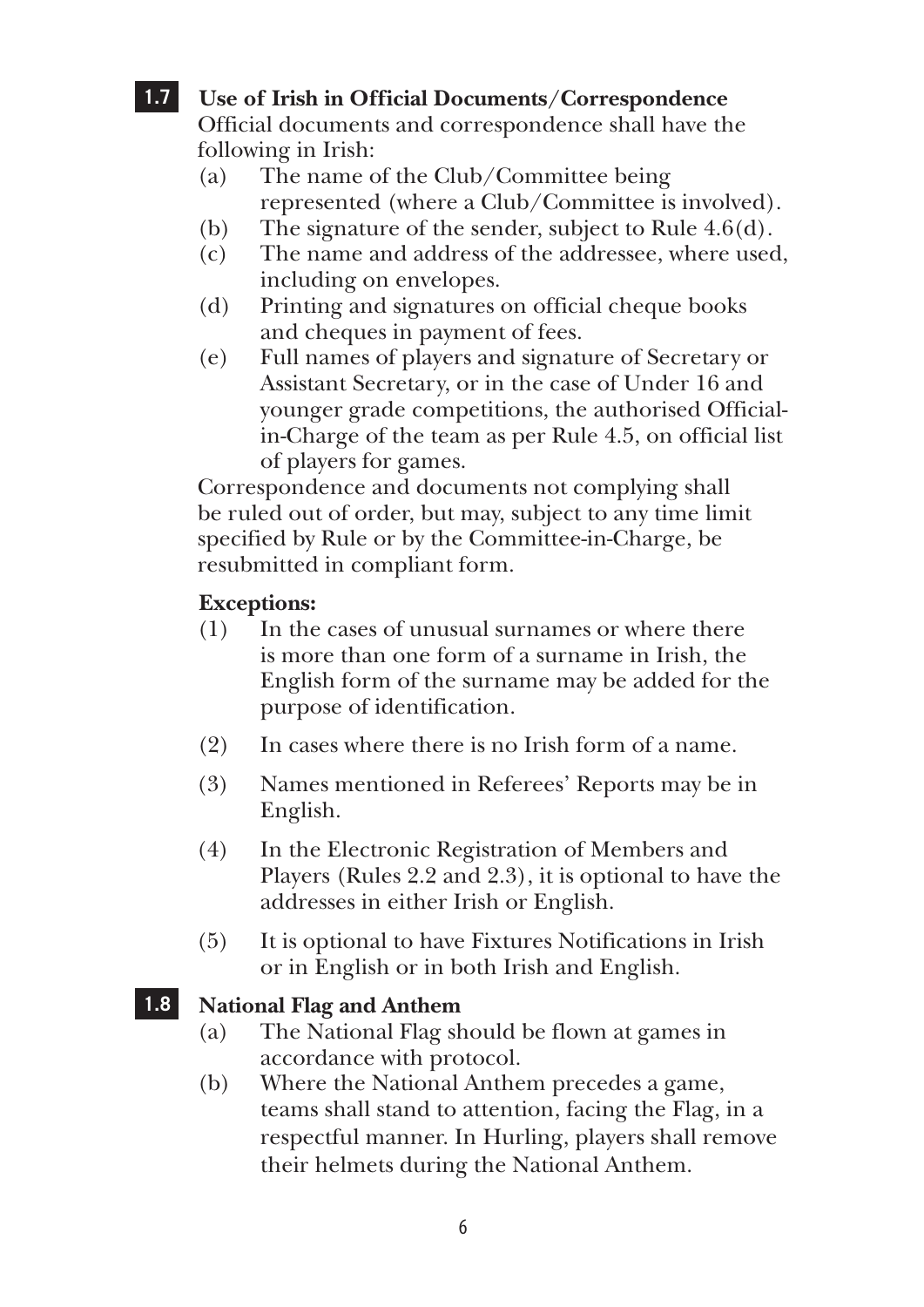#### **1.9 Units/Jurisdiction**

The Association is a democratic organisation comprising the following units:

- (a) Clubs
- (b) County Committees
- (c) Provincial Councils
- (d) Central Council
- (e) Annual Congress

Members of the Association shall, by virtue of their membership, be subject to the jurisdiction of the Association's Rules, Bye-Laws and Regulations, which shall govern the relationship between the various units, between members, and between members and units. Members and units shall be bound to resolve any and all disputes that arise, within the framework of the existing procedures, the Appeals System, and the Dispute Resolution Provisions as set out in these Rules. Members shall not resort to court proceedings in disregard of these procedures, the Appeal System and the Dispute Resolution provisions.

#### **1.10 Amateur Status**

The Association is an Amateur Association. A player, team, official or member shall not accept payment in cash or in kind in conjunction with the playing of Gaelic Games. A player, team, official or member shall not contract himself/itself to any agent other than those officially approved by Central Council. Expenses paid to all officials, players, and members shall not exceed the standard rates laid down by the Central Council. Members of the Association may not participate in full-time training. This Rule shall not prohibit the payment of salaries or wages to employees of the Association.

**Penalty**: Twenty four weeks Suspension or Expulsion.

#### **1.11 Non-Party Political**

The Association shall be non-party political. Party political questions shall not be discussed at its meetings, and no Committee, Club, Council or representative thereof shall take part, as such, in any party political movement. A penalty of up to twenty four weeks suspension may be imposed for infringement.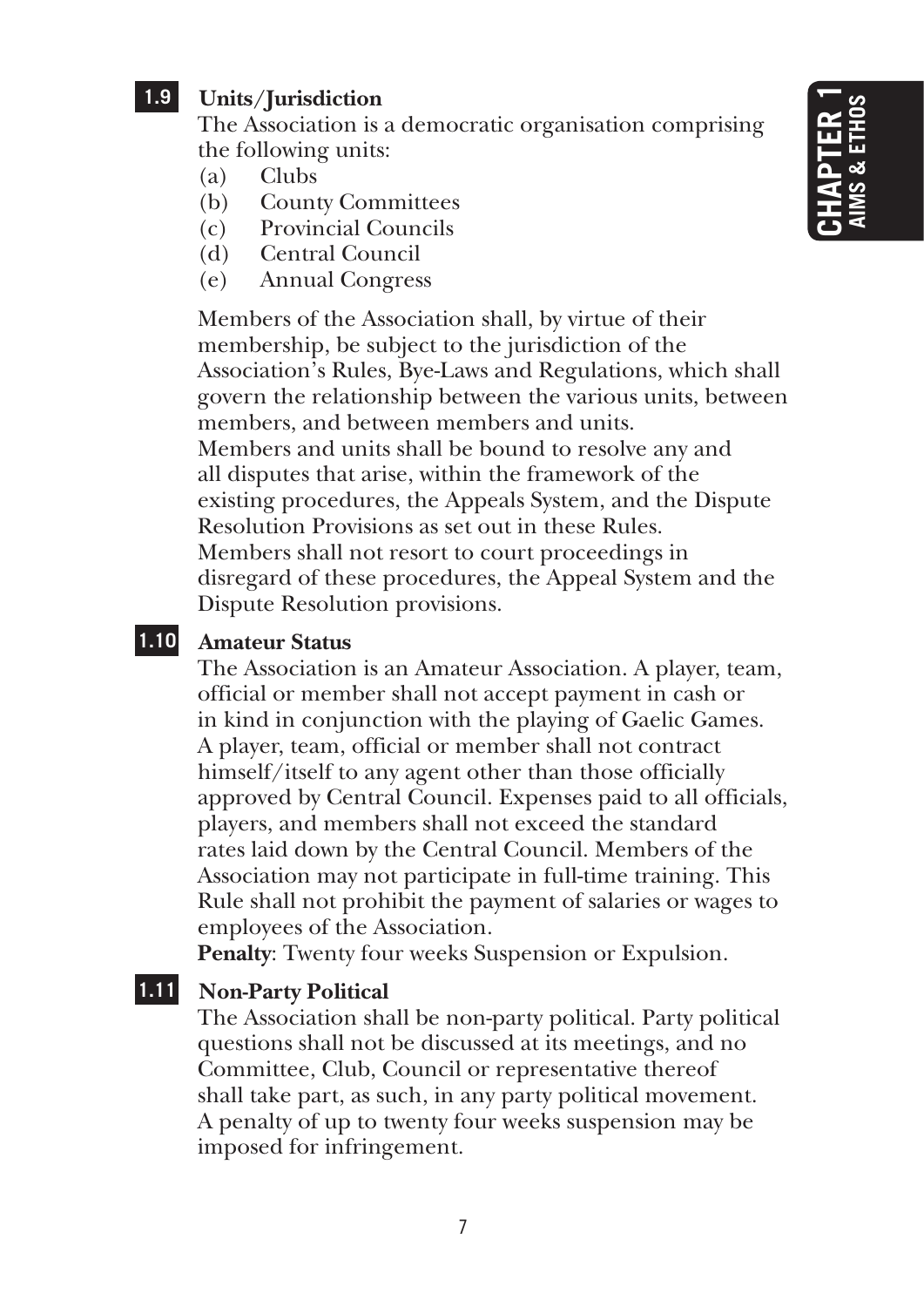#### **1.12 Anti-Sectarian/Anti-Racist**

The Association is Anti-Sectarian, Anti-Racist and committed to the principles of inclusion and diversity at all levels. Any conduct by deed, word, or gesture of sectarian or racist nature or which is contrary to the principles of inclusion and diversity against a player, official, spectator or anyone else, in the course of activities organised by the Association, shall be deemed to have discredited the **Association** 

#### **1.13 Safeguarding of Children/Young People (Under 18 Years of Age)**

- (a) The Association shall safeguard and promote the interests and wellbeing of all those under 18 years of age who are involved in its games and related activities.
- (b) The Association shall take all practical steps to protect them from all discernible forms of abuse, from harm, discrimination or degrading treatment, and shall respect their rights, wishes and feelings.
- (c) Central Council shall have in place a Code of Behaviour (Underage) for the protection and safeguarding of children/young people under 18 years of age (including the disciplinary and other procedures to be applied in the event of the breach of that Code) and shall be entitled to amend or revoke any provision of the Code from time to time. That Code shall provide for the manner in which it is determined whether the procedures under the Code or the provisions of Rule 7 shall be invoked in any particular case.
- (d) Central Council shall have in place the GAA Guidance for Dealing with and Reporting Allegations or Concerns of Abuse. Allegations and complaints of abuse shall be dealt with exclusively in accordance with the provisions of these Guidelines and not under any other provisions of these Rules or under the Club Constitution and Rules.
- (e) The Code shall specify the disciplinary procedures to be applied for breaches of the Code. This Rule shall give and constitute authority for the carrying out of all functions and actions in accordance with the Code and Guidelines.

(See Appendix 2.)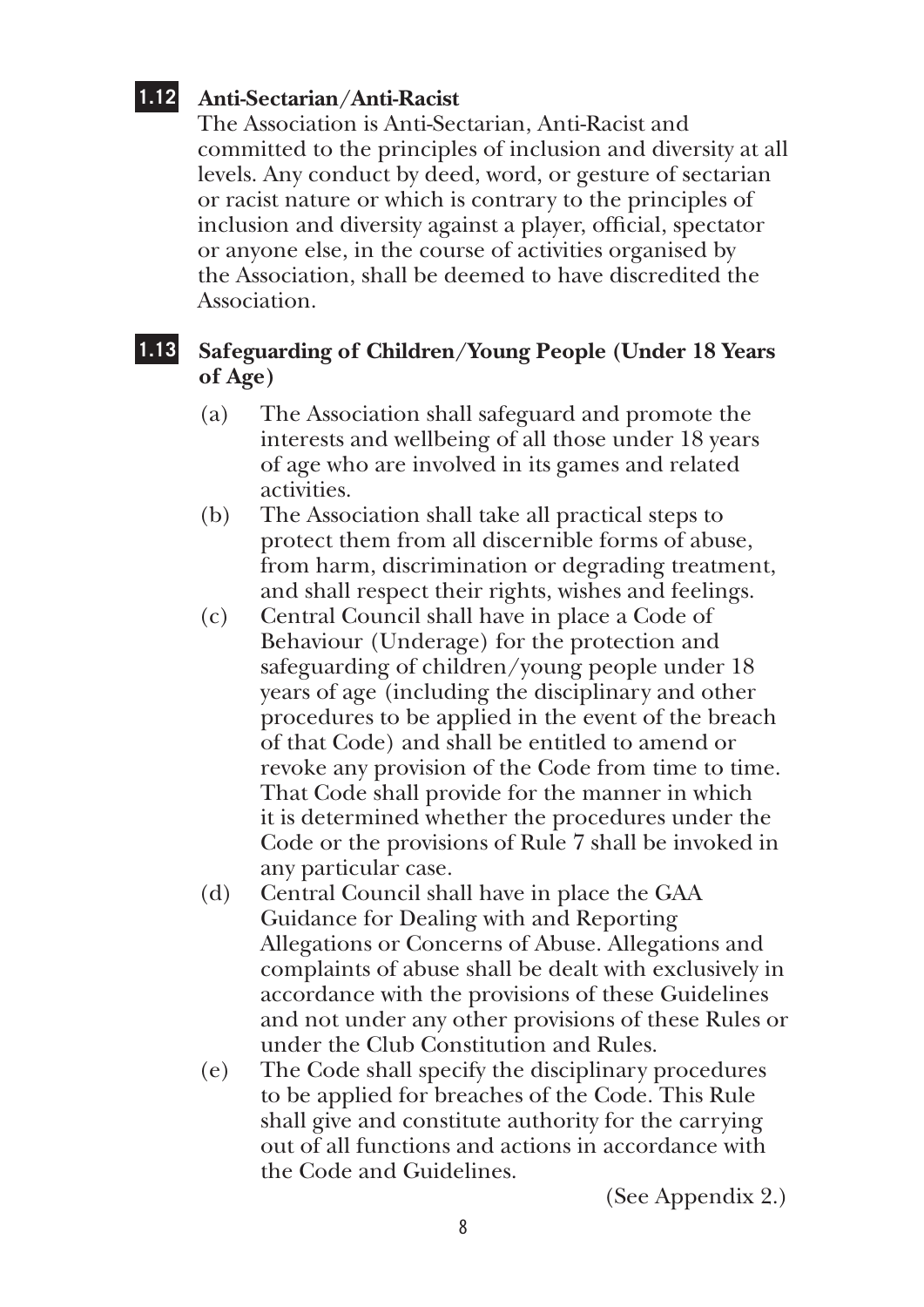#### **1.14 Code of Conduct.**

 The Central Council shall adopt a Code of Conduct for Officers, Members, Players, Parents/Guardians, Mentors, Supporters, Match Officials, Teams, Units and Non-Members, defining appropriate behavior and practices. The Code shall specify the disciplinary procedures to be applied for breaches of the Code. This Rule shall give and constitute authority for the carrying out of all functions and actions in accordance with the Code.

#### **1.15 Betting**

A Player, a Team, a member of a Team Management or a Match Official involved in a Game is strictly prohibited from betting on the outcome of any aspect of the Game concerned.

**Penalty:** A breach shall be penalised in accordance with Rule 7.2(e).

#### **1.16 Anti-Doping**

The Association forbids the use of prohibited substances or methods, a practice generally known as doping in sport. The Rules of the Association regarding doping are the Irish Anti-Doping Rules as adopted by Sport Ireland and as amended from time to time. The latest version can be downloaded from http://sportireland.ie/antidoping . The Rules contained in the said Irish Anti-Doping Rules shall have effect and be construed as Rules of the **Association** 

Central Council shall establish a committee known as the Anti-Doping Hearings Committee. Pursuant to an agreement made between Central Council and the Irish Sports Council, for the purposes of this Rule and the Irish Anti-Doping Rules, all references to the Irish Sport Anti-Doping Disciplinary Panel in the Irish Anti-Doping Rules shall be construed as referring to the Anti-Doping Hearings Committee.

International Units shall comply with the Anti-Doping legislation in their respective Countries of operation.

Central Council shall establish a committee known as the Doping Control Committee and shall designate to it such functions of the Association in relation to the prevention of doping in the games of the Association as it deems suitable.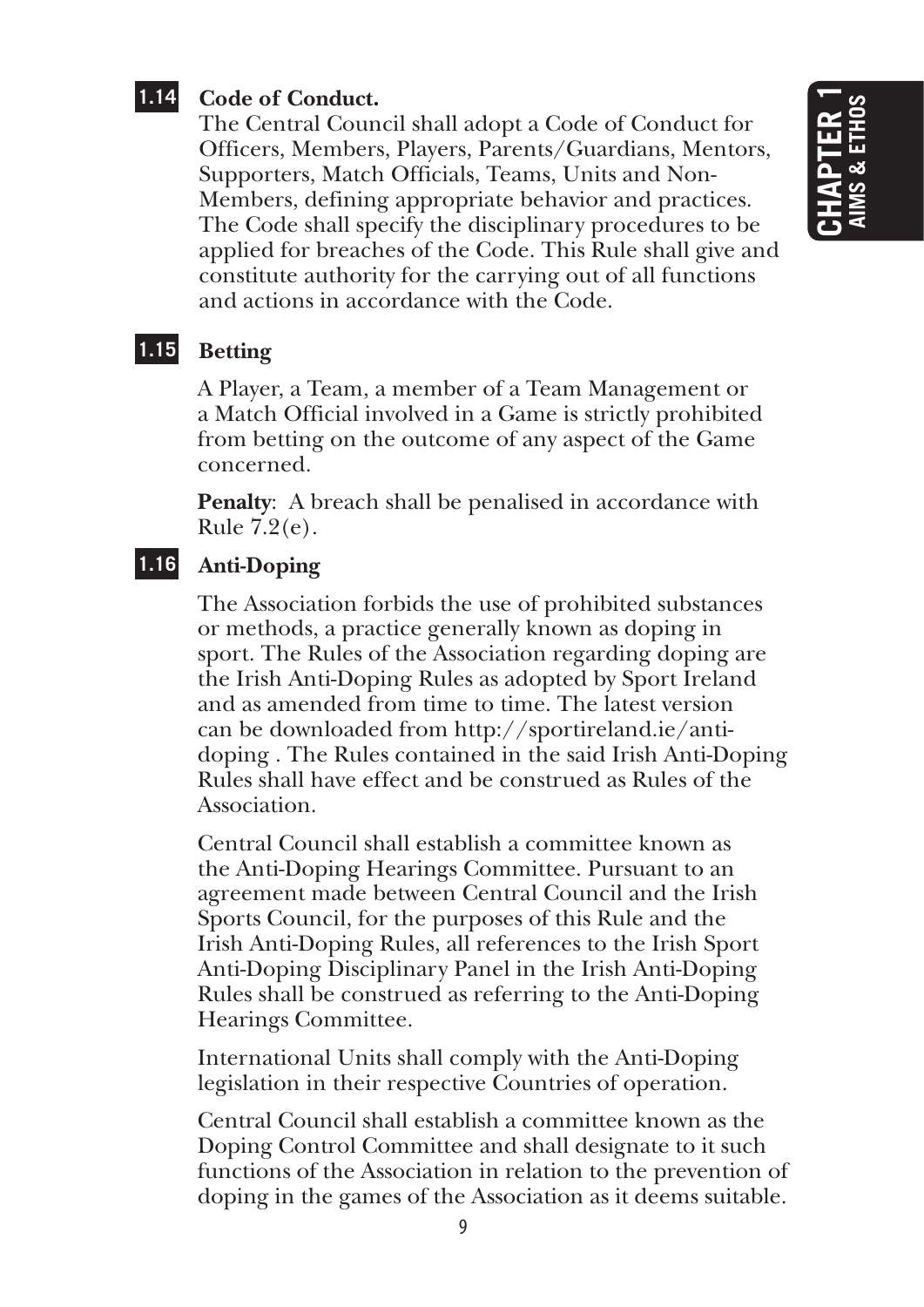### **1.17 Sponsorship**

- (a) The Central Council and its subsidiary Councils and Committees shall have authority to negotiate sponsorship which shall include the naming rights for stadia, stands and terraces in accordance with regulations drawn up from time to time by the Central Council.
- (b) The Management Committee shall have the power to negotiate and administer sponsorship and naming rights on behalf of the Central Council.
- (c) Any agreement entered into by the Central Council in respect of its units shall be binding upon all Association units.
- (d) Sponsorship by a betting company of any competition, team, playing gear or facility is prohibited.

**Penalty**: Any unit which breaches the Rule shall be liable to disqualification and/or loss of expenses, and an individual to a suspension of not less than twenty four weeks.

#### **1.18 Playing Gear and Equipment**

(a) All jerseys, shorts, stockings, tracksuits (tops and bottoms) and kitbags, worn and/or used for official matches, in pre-match or post-match television or video interviews, player walk-ups and photographs, shall be of Irish manufacture. This requirement shall also apply to replica playing gear.

#### **Branding**

- (b) The Association's corporate logo shall be displayed on all jerseys worn by players during official matches, in pre-match and post-match television or video interviews, player walk-ups and photographs.
- (c) Only in accordance with an officially approved Sponsorship Agreement may a Sponsor's brand name(s), distinctive marks or logo be displayed on Jerseys, tracksuits and kitbags of players. A Sponsor's brand name(s), distinctive marks or logo shall not be displayed on the shorts or body of a player or match official.
- (d) A Club shall not be entitled to enter into a sponsorship agreement with regard to the use of sponsor's brand name(s), distinctive marks or logo on playing gear unless it has obtained the prior written approval of the County Committee.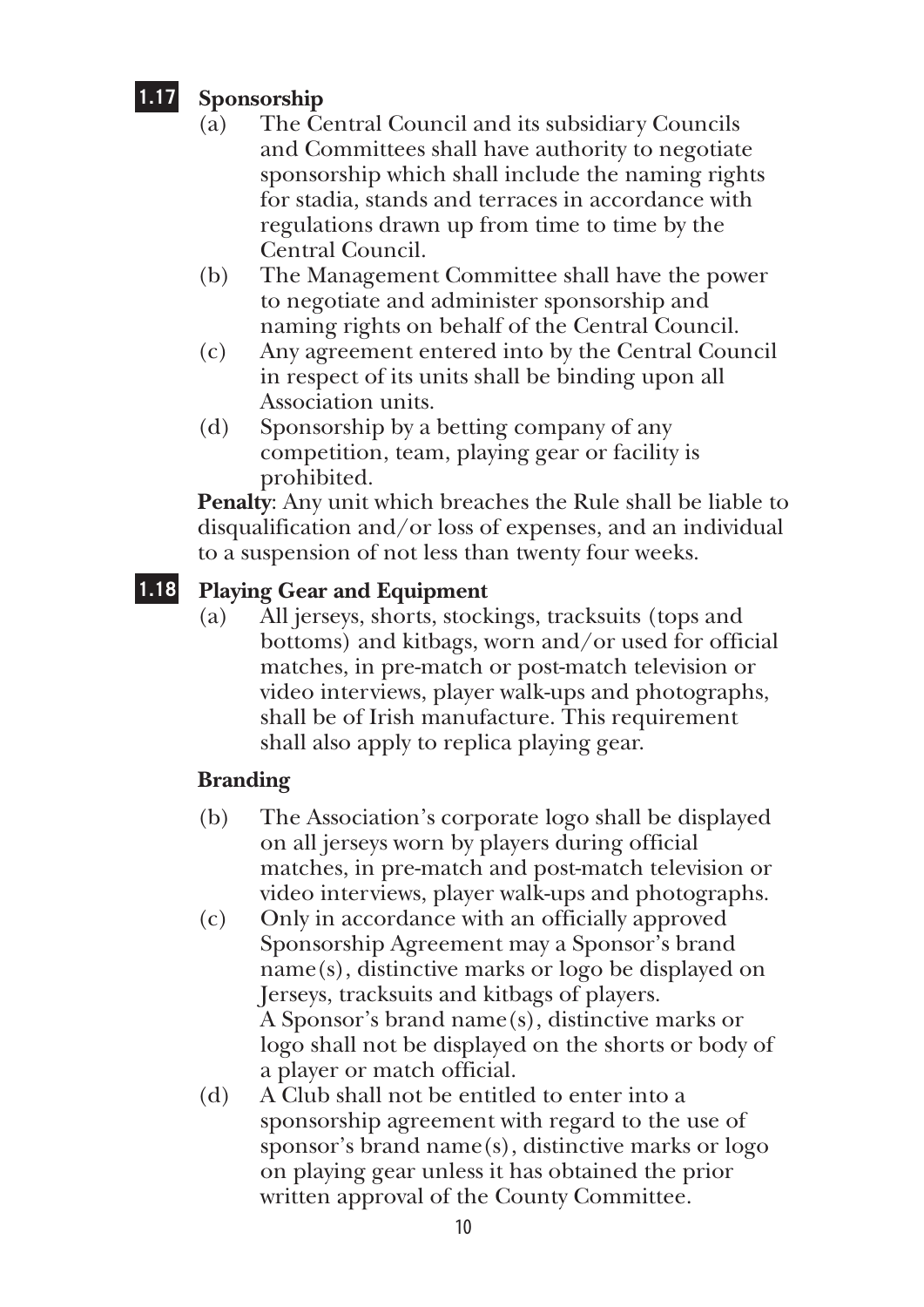- (e) A County shall not be entitled to enter into a sponsorship agreement with regard to the use of a sponsor's brand name $(s)$ , distinctive marks or  $logo$ on playing gear unless it has obtained the prior written approval of the Central Council. The County Sponsor's brand name(s), distinctive marks or logo only shall be displayed on jerseys and replica jerseys as per specifications approved by the Central Council.
- (f) The total area of the sponsor's brand name(s), distinctive marks or logo on jerseys shall not exceed an area of 350 square centimeters. That area shall be calculated by measuring the total area, including background highlighting, covered from one extremity to the other. The calculation of the size does not refer to the area covered by individual letters of a name or distinctive marks or logo but to the total area. Additional branding on other area(s) of jerseys and replica jerseys shall be allowed as per specifications approved by Central Council.
- (g)  $\hat{A}$  brand name(s), distinctive marks of logo or other advertising material shall not be displayed on boots, gloves, hurleys, kicking tees, handguards, sweatbands, undergarments, headbands or helmets or on any other item of playing equipment or accessories worn or displayed during official matches or in pre-match or post-match television or video interviews or photographs, other than the manufacturer's or supplier's brand name(s), distinctive marks or logo.
- (h) A manufacturer's or supplier's brand name(s), distinctive marks or logo may not be displayed on items of playing gear as set out in sub clause (a) of this Rule unless such items are included in an Official Licence Agreement previously approved by the Management Committee of the Central Council. A brand name(s), distinctive marks or logo of any nature shall not be displayed on stockings.
- (i) Other than in accordance with sub clauses (c) and (h), no other brand name(s), distinctive marks or logo or other advertising material shall be displayed on jerseys, shorts, tracksuits or kitbags.
- (i) The acceptance of playing gear and/or equipment by any unit of the Association shall be permitted on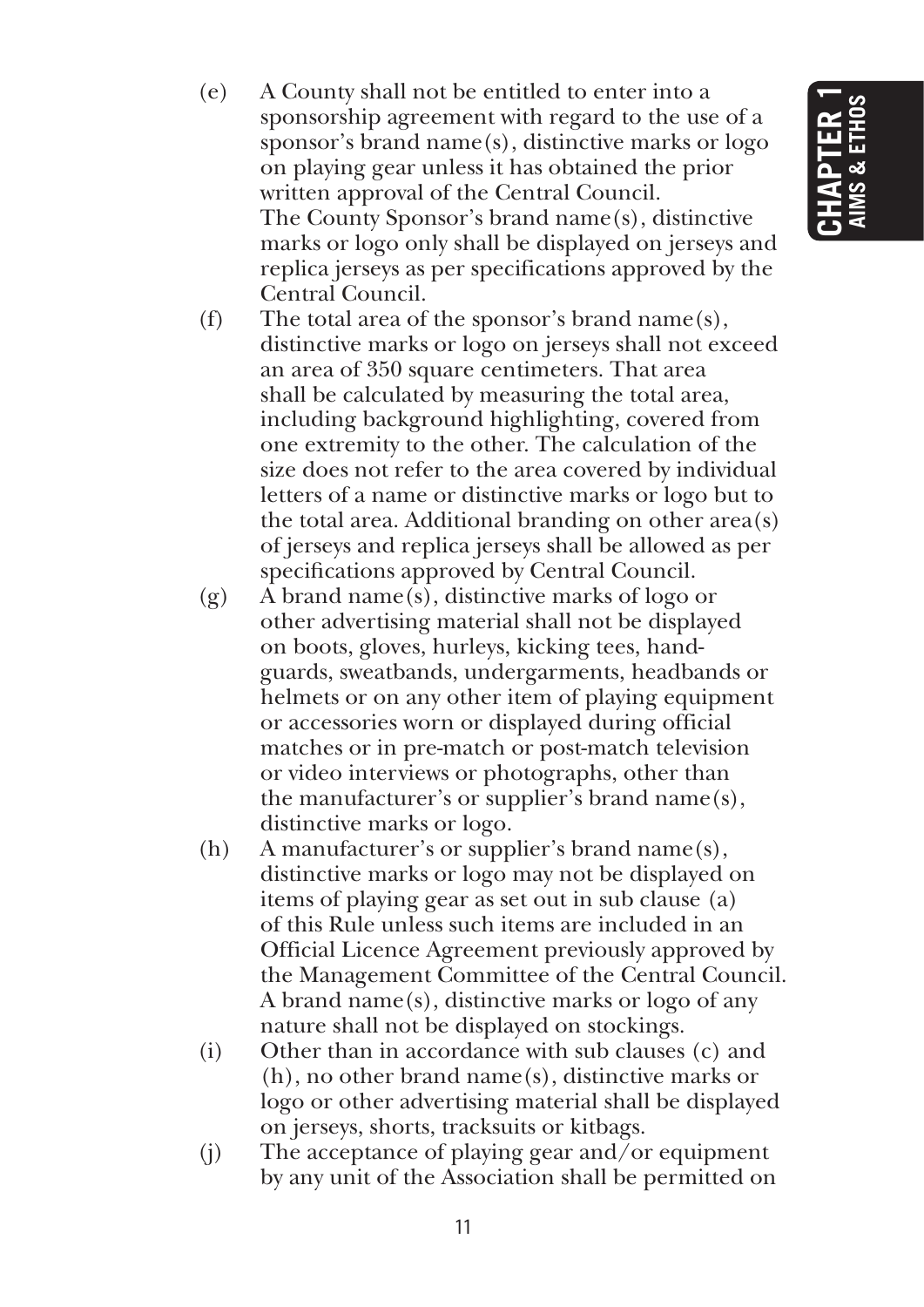the following conditions:

- (i) Compliance with the sub-clauses of this Rule;
- (ii) The presentation of the playing gear and/ or equipment is made to Officers of the appropriate Unit of the Association; and
- (iii) The playing gear and/or equipment complies with the Playing Gear and Equipment Regulations as ratified from time to time by Central Council.
- (k) A unit, team, player, official or member shall not contract itself/himself to wear or use any particular brand of playing gear, equipment or accessories unless such playing gear, equipment or accessories fully comply with the provisions of Rule.
- (1) (i) No brand name(s), distinctive marks of logo or other advertising material relating to alcohol companies, public houses, or off licence premises, shall be displayed on the playing gear, as set out in sub-clause (a), or any additional gear /equipment, as set out in sub-clause (g) belonging or relating to teams catering exclusively for young people under 18 years of age.
	- (ii) Sponsorship of teams catering exclusively for young players under 18 years of age by alcohol companies is prohibited.

#### **Penalty:**

Any unit or team in breach of this Rule shall be liable to disqualification and/or loss of expenses, and an individual(s) to a suspension of not less than twenty four weeks or to expulsion.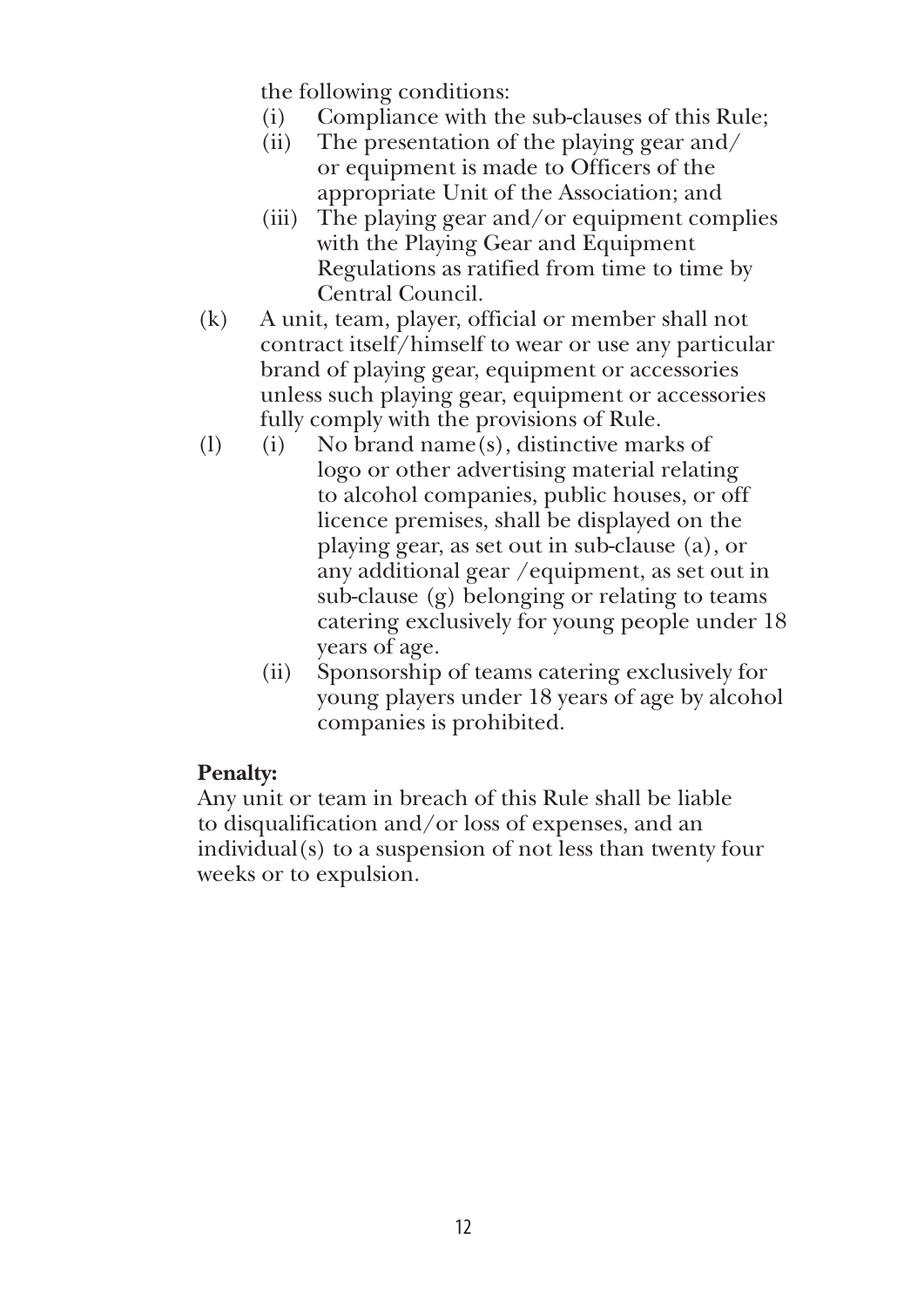## **CHAPTER 2 - MEMBERSHIP AND REGISTRATION**

### **2.1 Membership**

- (a) There shall be three types of Membership of the Association:
	- (i) Full Membership, for persons Over 18 years (i.e. shall have celebrated their 18th birthday prior to January 1st of the Membership Year.
	- (ii) Youth Membership, for persons Under 18 and Over 9 years (i.e. shall celebrate their 18th birthday on January 1st of the Membership Year or on a later date and shall have celebrated their 9th birthday prior to January 1st of the Membership Year).
	- (iii) Child Membership, for children Under 9 years (i.e. shall celebrate their 9th birthday on January 1st of the Membership Year or on a later date). On expiration of a Child Membership of the Association, a person may apply for Youth Membership of the Association through a Club for which he is eligible to play.
- (b) Membership of the Association shall be granted only by a Club, to persons who subscribe to and undertake to further the aims and objectives of the Gaelic Athletic Association, as stated in the Official Guide.
- (c) A person becomes a Full or Youth Member of the Association when he is approved as a Full or Youth Member respectively of a Club. Once granted, Full Membership of the Association shall continue for life, and Youth Membership shall continue until the end of the year in which the member celebrates his eighteenth birthday, at which time his next membership subscription payment will automatically be as a Full Member, unless the member resigns in writing, or is expelled in accordance with the Official Guide.

 A Member who resigns his membership of the Association and thereafter seeks to re-apply for membership shall be restricted to making such application to the Club of which he was a member immediately prior to his resignation.

# **Chapter 1 Aims & Ethos**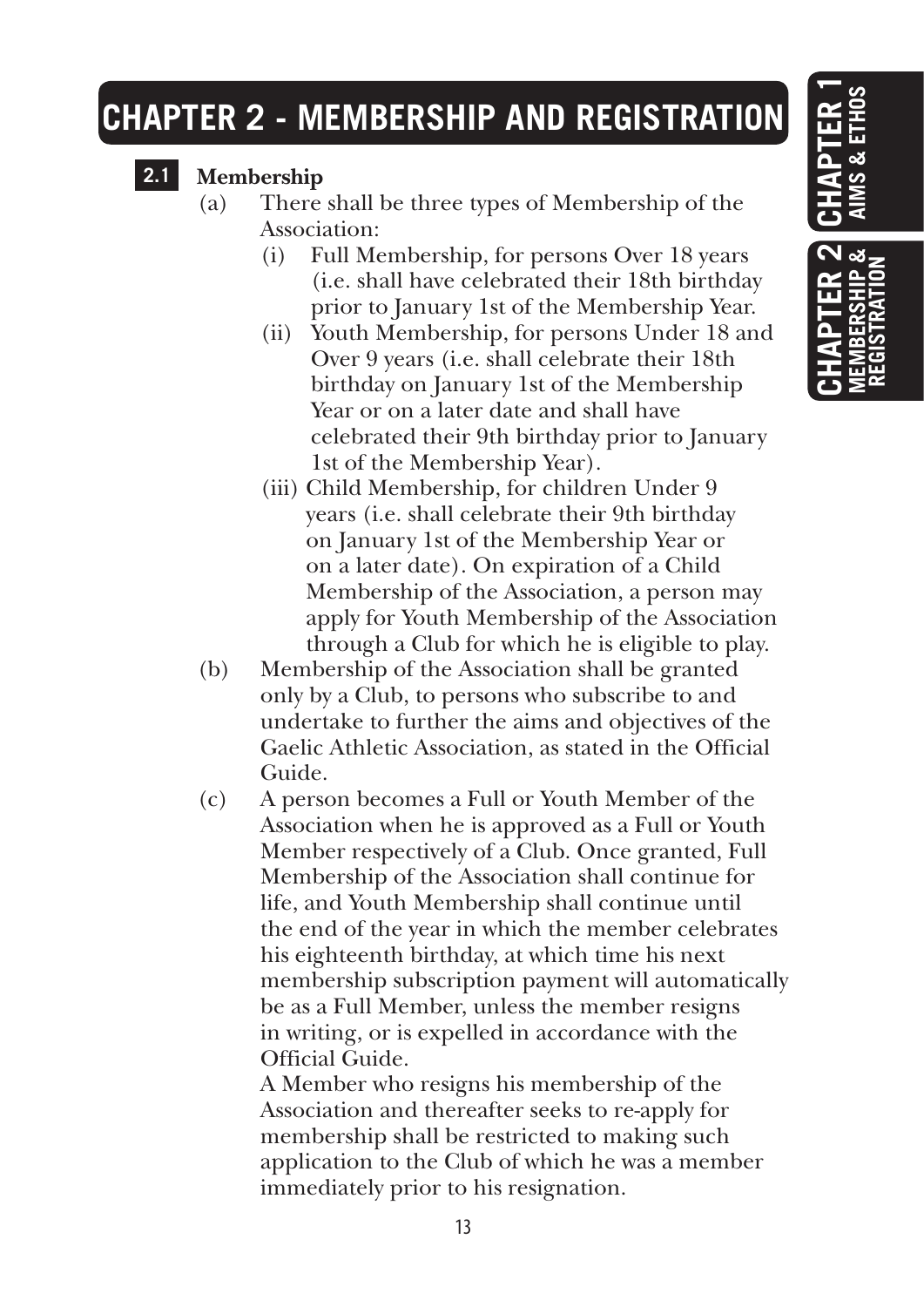(d) The rights of a Member of the Association shall be conditional upon the member complying with the Rules and Regulations of the Association and Club, including payment of any Annual Membership Fees and Levies. Such rights may be withheld, restricted or suspended in accordance with the Rules of the Association and Club. Subject to the foregoing, only Registered Full

Members shall be entitled to vote at Club Meetings, including the Annual General Meeting.

- (e) The Rules and Regulations governing application for Membership shall be set out in the Official Club Constitution.
- (f) The Membership of the Gaelic Athletic Association shall run from 1st January to the 31st December each year.
- (g) Only a Full Member who has paid his annual Club subscription by the due date set by the Executive Committee of the Club. (which shall be prior to March 31st each year) shall be eligible to vote at, nominate for, or seek election to the Executive Committee at any following General Meeting of the Club held up to and including the due date for payment of the annual Club subscription in the following Membership Year.

#### **2.2 Registration of Members**

- (a) Before April 1st, a Club Registrar shall submit annually to Central Council, by the process of Electronic Registration, a list, in the Irish Language (except as provided for in Rule 1.7) of Full Members who have fulfilled their Annual Subscription requirement in accordance with Rule 6.2 of the Club Constitution and Rules. This list shall include the full name and address of each Full Member. A copy of the Club's Registration shall be forwarded by e-mail by Central Council to the County Secretary and Divisional Secretary, where applicable.
- (b) Before April 1st, a Club Registrar shall submit annually to the Central Council, by the process of Electronic Registration a list, in the Irish Language (except as provided for in Rule 1.7) of Youth Members of all ages Under 18 years who have fulfilled their Annual Subscription requirement in accordance with Rule 6.2 of the Club Constitution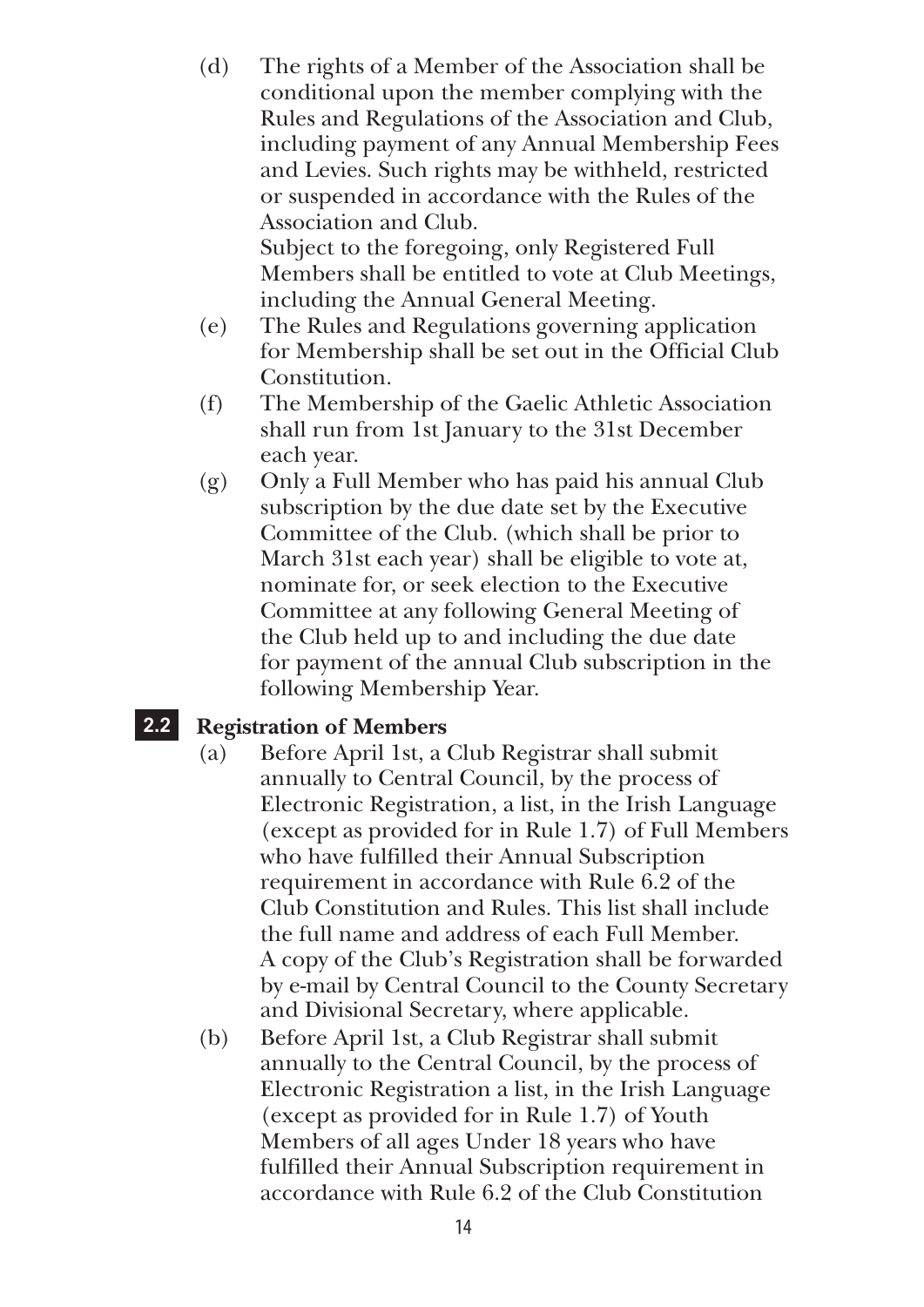and Rules. This list shall include the full name, address and date of birth of each Youth Member. A copy of the Club's Registration shall be forwarded by e-mail to the County Secretary, and where applicable to the Secretaries of Divisional, County Minor and County Juvenile Committees.

- (c) It is optional to have the addresses of Full and Youth Members registered in either Irish or English.
- (d) Clubs shall submit through the County Secretary, an annual fee of €2 for every Full Member who has paid his Club Membership fee for the year.
- (e) Each Member shall be allocated a Registration Number by Central Council. The member shall retain this number while a member of the Gaelic Athletic Association.

#### **2.3 Registration of Players**

(a) A Club Registrar shall submit annually to Central Council, by the process of Electronic Registration, separate Registers in the Irish Language (except as provided for in Rule 1.7) of the Club's Adult, Under 21/20, Minor and Juvenile (all grades) players. A player is to be included in only one of the Registers.

A copy of the Club's Registration shall be forwarded by e-mail by Central Council to the County Secretary, the Divisional Secretary, where applicable, and the County Minor and Juvenile Committees, as appropriate. This list shall include the full name, address and date of birth of each player.

- (b) It is optional to have the addresses of Players registered in either Irish or English.
- (c) Additional Registrations may be made subsequently. A Player must be registered at least three days before a game.
- (d) A Register of Players shall be available for inspection to the Secretary of any Unit, upon demand in writing.

**Penalty**: The Penalty for playing a non-registered player shall be:

**On a proven Objection** - Award of Game to the Opposing Team.

**On an Inquiry by Committee-in-Charge** - Forfeiture of Game without Award of Game to the Opposing Team, or Fine, depending on the circumstances.

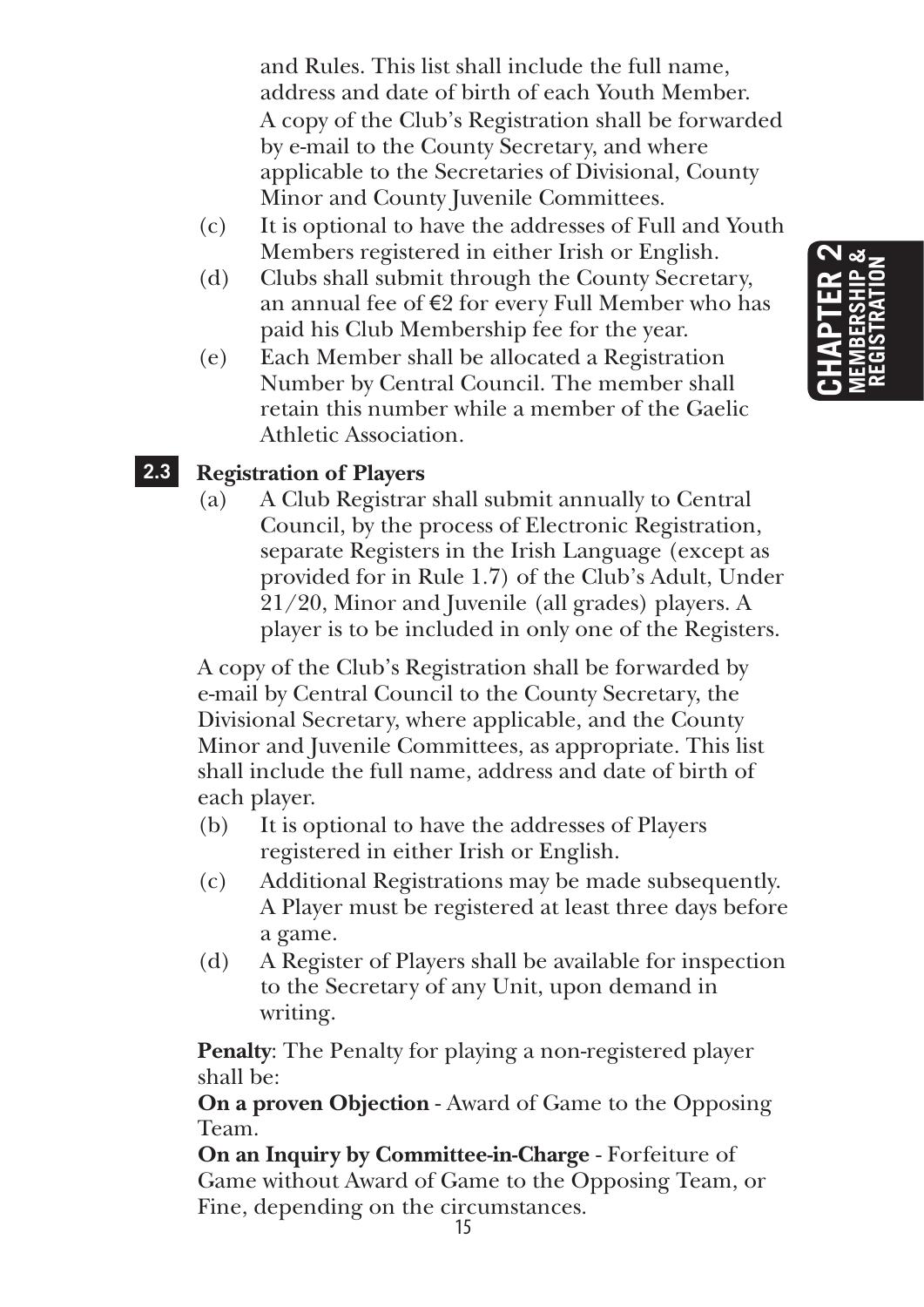## **CHAPTER 3 - ORGANISATIONAL STRUCTURES: COMPOSITION, POWERS AND FUNCTIONS**

## *THE CLUB*

#### **3.1 The Club**

- (a) The Club is the basic unit of the Association, and its object shall be the promotion at local level of the Association's aims, as stated in this Official Guide.
- (b) A Club shall be obliged to obtain a current copy of the Official Guide, and its members shall be deemed to have full knowledge of the Rules and Regulations in it, and shall be bound by them. A Club shall be held responsible for the conduct of its members and known partisans.
- (c) A Club shall be a Unit eligible to participate in a Senior, Intermediate or Junior Championship Competition.

Exception

 The Management Committee of the Central Council may consider an application for deviation from this Rule submitted in writing by a County Committee and if approved shall determine its Terms.

#### **3.2 Affiliation**

(a) Before April 1st a Club shall submit annually to Central Council, by the process of Electronic Registration, a list in the Irish Language (except as provided for in Rule 1.7) of the names of the Club's Executive Committee. A copy of the list shall be forwarded by e-mail by

Central Council to the County Secretary.

- (b) A Club shall affiliate annually with the County Committee on a standard affiliation form, which shall include the names of the Club Executive Committee, the Club colours and alternative colours and shall confirm that it has adopted the appropriate form of the Official Club Constitution and Rules.
- (c) Before a Club may take part in any competition, an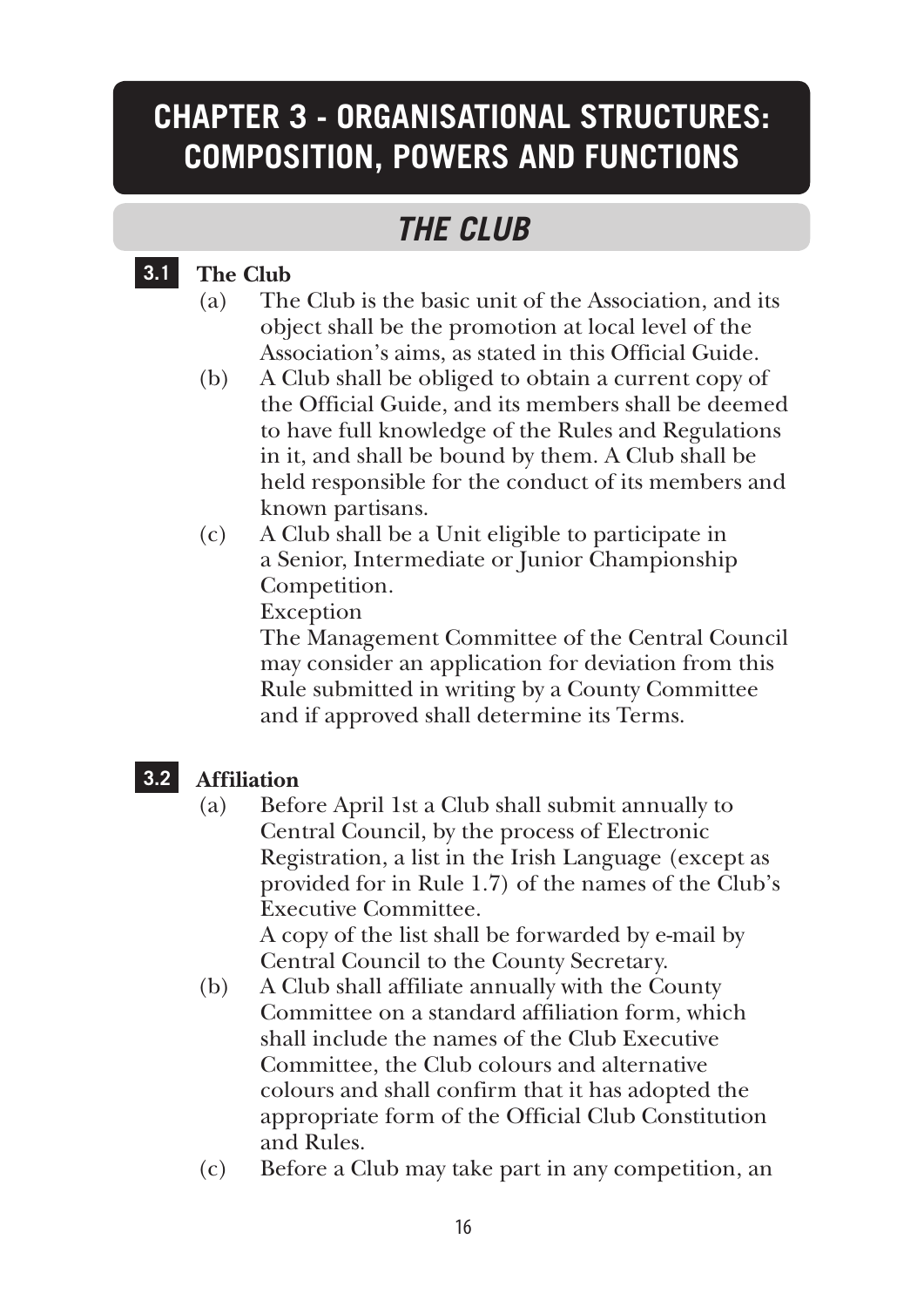affiliation fee of  $\epsilon$ 20 shall be paid for the year to the County Committee. Entry fee for Championships shall be  $\epsilon$ 20 for each adult team and  $\epsilon$ 8 for each under-age team, except where County Bye-Laws provide for a higher amount.

#### **3.3 Affiliation of a New Club**

An Application for the affiliation of a New Club shall be made to the County Committee and shall be signed by at least fifteen playing members indicating their willingness to seek membership of the New club having first complied with the relevant rules on Membership and Transfers contained in the Official Guide, where applicable. Being satisfied that the aforementioned have been complied with, the County Committee may approve the application for affiliation subject to such terms and conditions as are deemed appropriate or may reject the application if, in the opinion of the County Committee, the approval of the affiliation would not be in the best interests of the promotion of football and/or hurling within the County.

#### **3.4 Club Name**

A Club shall not be named after a living person or after any existing political or semi-political organisation. It must bear a name in the Irish language.

A motion to change the name of a Club requires a two thirds majority of members present, entitled to vote and voting at a General Meeting.

#### **3.5 Club Constitution and Rules**

The Official Club Constitution and Rules, approved by Congress and set out in Appendix 5 of this Official Guide, shall govern the affairs of all Clubs.

Each Club shall adopt the appropriate form of the Official Club Constitution and Rules.

Additions to and Amendments of a Club's own Constitution and Rules may be made at an Annual General Meeting or Special General Meeting, as prescribed in Rule 14.1 of the Official Club Constitution and Rules, provided that they do not conflict with the Official Club Constitution and Rules or the Official Guide and that they are submitted in writing to, and be approved by, the County Management Committee.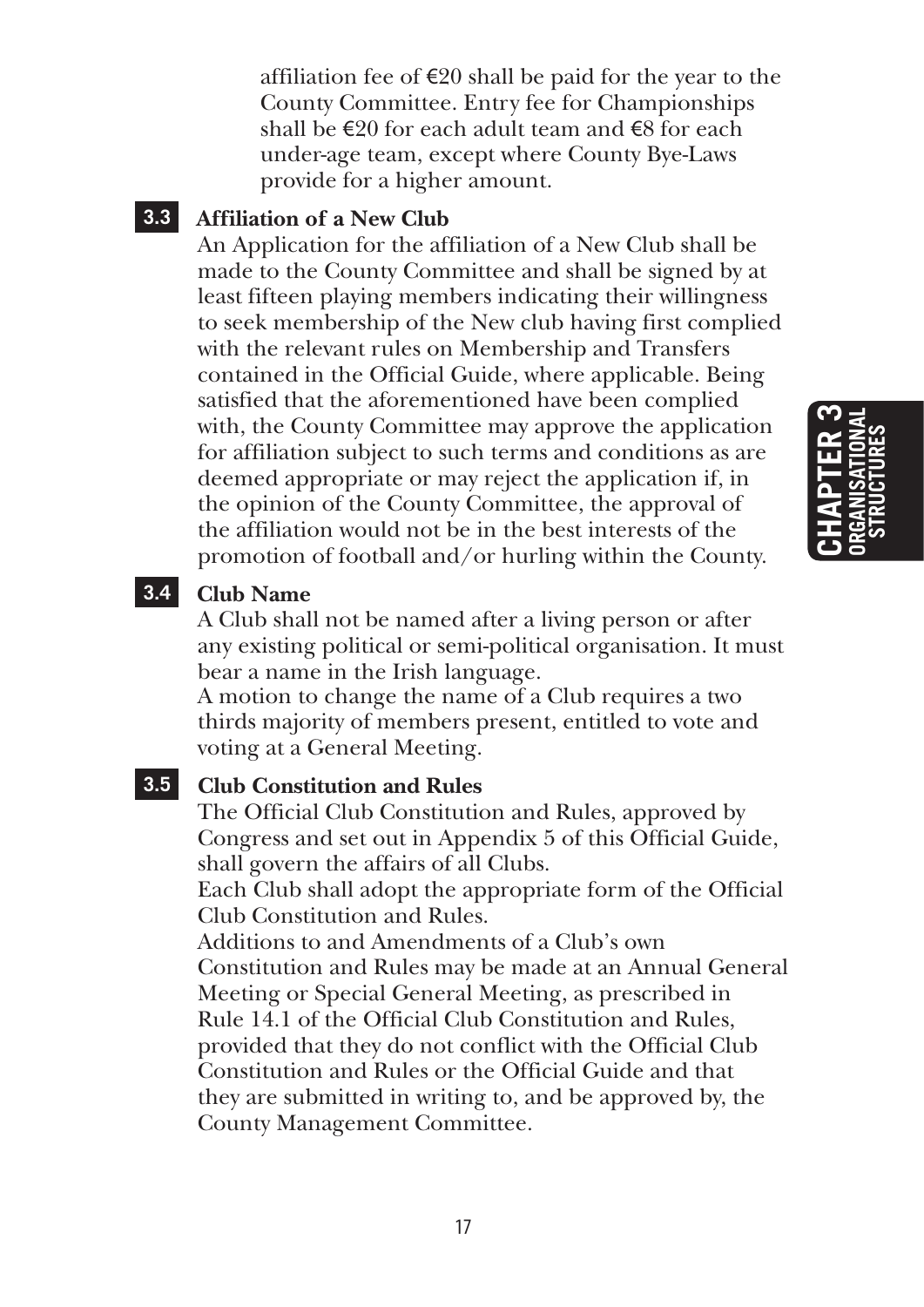#### **3.6 Expulsion of Club**

If a Club is expelled from the Association, and there remains, after the satisfaction of all its debts and liabilities, any property whatsoever, the same shall not be paid or distributed amongst the members, but the Trustees shall continue to hold same in trust for the appropriate County Committee of the Association, to be disposed of as such County Committee shall direct.

#### **3.7 Winding Up a Club**

A resolution to wind up a Club shall be passed only at a General Meeting, specially summoned for the purpose of such resolution, if supported by not less than three-fourths of those present, entitled to vote and voting. If upon such winding up, there remains, after the satisfaction of all its debts and liabilities, any property whatever, the same shall not be paid or distributed amongst the members, officers or employees of the Club, but the Trustees shall continue to hold same in trust for the appropriate County Committee of the Association, to be disposed of as such County Committee shall direct, but they shall in no instance pay or distribute the property amongst the members, officers or employees.

Any decision to Wind Up a Club shall be subject to the approval of the County Committee.

Notwithstanding the above, where a Club fails to comply with Rule 3.2 (Affiliation) and/or fails to take part in any competition in two consecutive Competition Years the Club shall be deemed to be wound up, with the foregoing provisions of this Rule having full effect as if the decision to wind up was otherwise taken and approved in accordance with the procedure outlined.

#### **3.8 Amalgamation of Clubs**

A resolution to amalgamate two or more Clubs shall be passed only at General Meetings of the Clubs concerned, specially summoned for the purpose of such resolution, if supported at each of the respective meetings by not less than three quarters of those present, entitled to vote and voting.

Upon such amalgamation, all property, assets and liabilities of the Clubs involved shall be transferred to and vested in the Amalgamated Club.

The players of the Clubs involved shall be deemed to be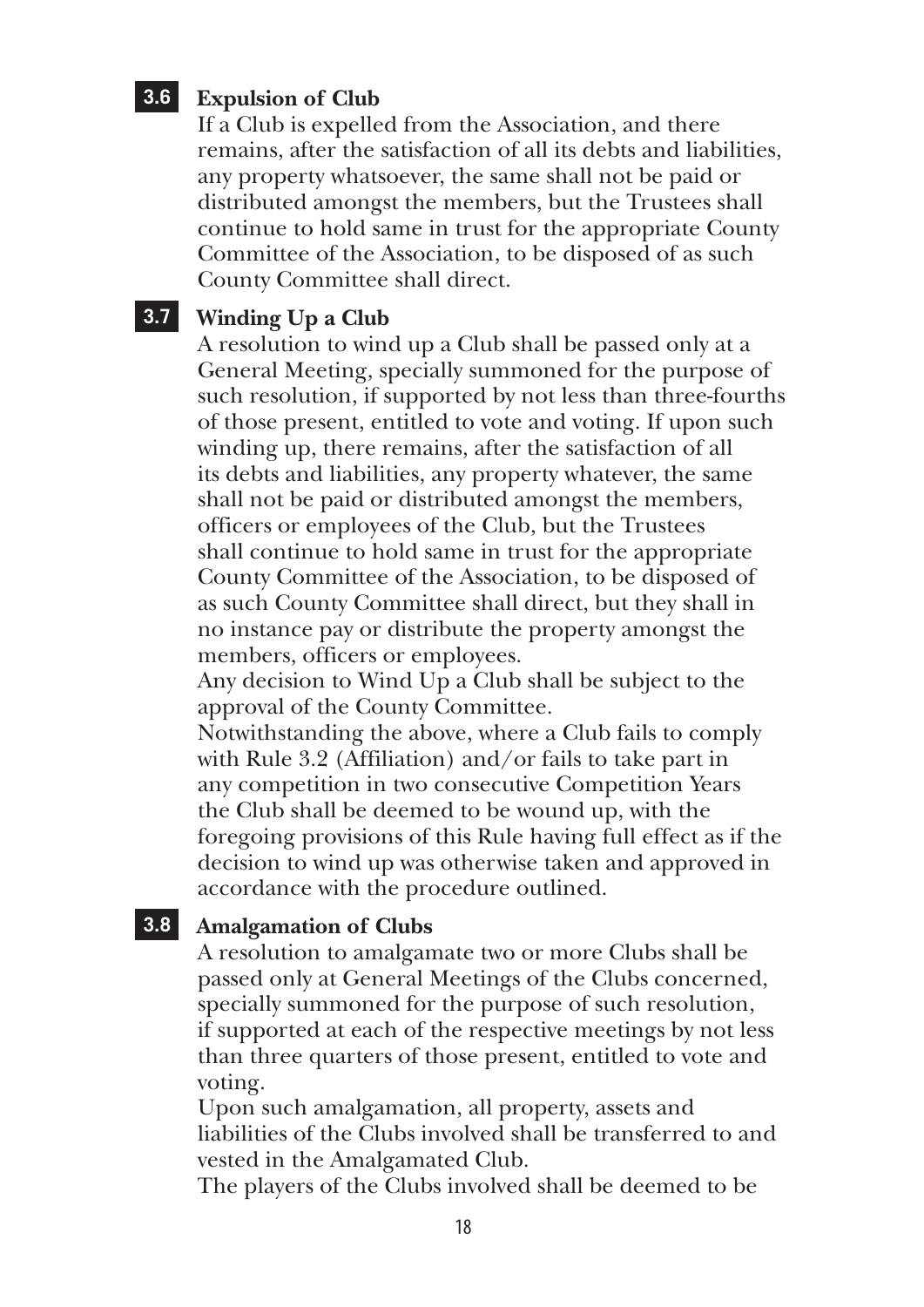players of the Amalgamated Club.

Any decision to amalgamate clubs shall be subject to the approval of the County Committee.

### **3.9 Loss of Rights of Club**

A Club which does not take part in a Junior, Intermediate or Senior Championship, either as an individual Unit, or as part of a Group Senior or Intermediate team allowed under Rule 3.19(m), shall lose representation on County and other Committees, and shall not be entitled to make nominations, table motions, or participate at the Annual Convention, subject to any deviation allowed under Rule 3.1.

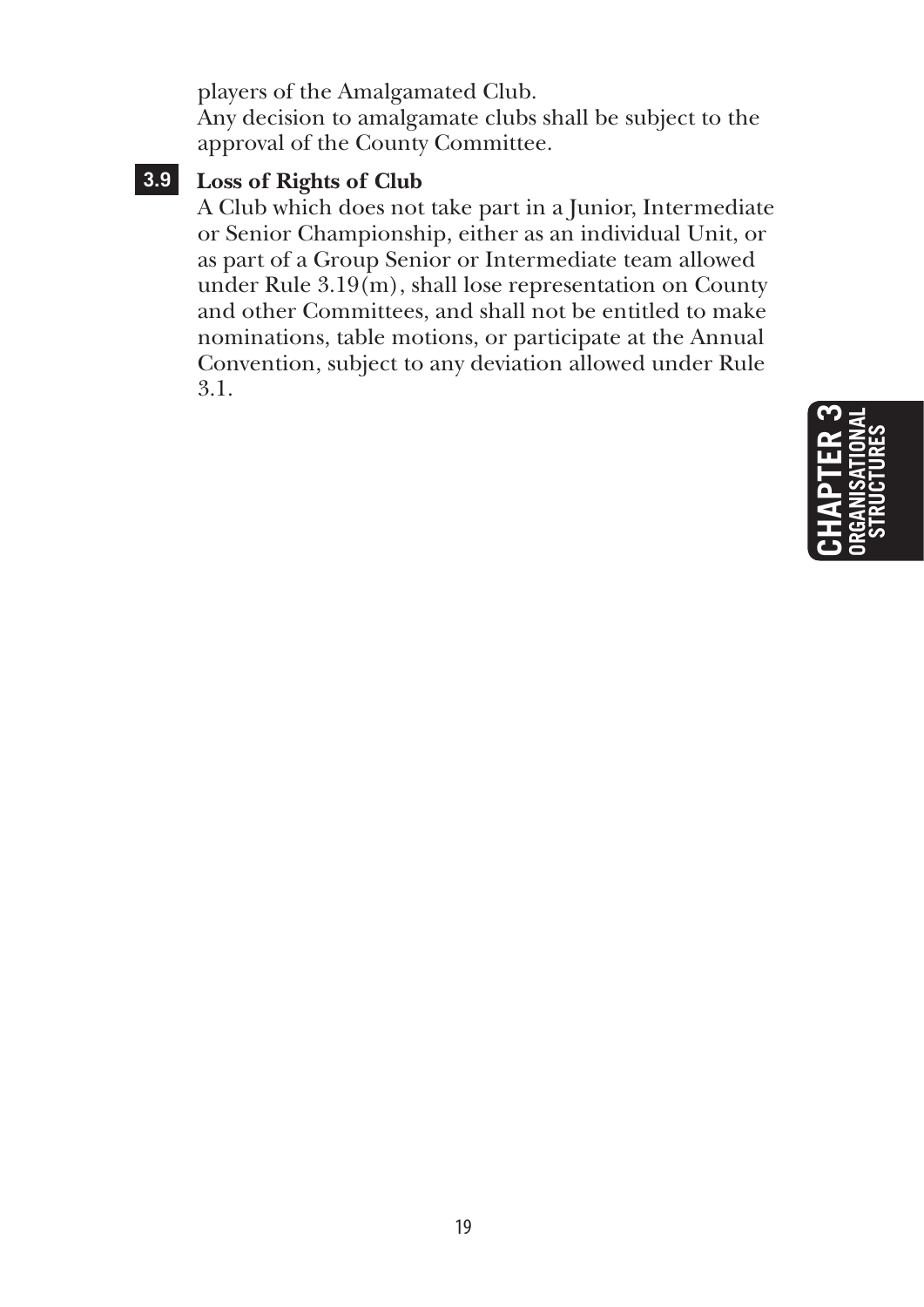## **CONVENTION** *THE COUNTY*

#### **3.10 Convention**

An Annual County Convention shall be held before 18th December. It shall consist of the Officers and Members of the outgoing Committee (voting rights as on the Committee) and two delegates from each Club which competed in a Junior or higher grade Championship of the current year. A newly elected Officer, unless a member of the outgoing County Committee or a delegate, shall not have the right to vote at any stage of the Convention. In special circumstances, a County Committee may summon a Special Convention. Representation and Notice shall be determined by the County Committee.

#### **3.11 Elections**

Subject to the Exceptions hereunder:

- (a) The Annual County Convention shall elect the following Officers of the County Committee: Chairperson, Vice-Chairperson, Secretary, Assistant Secretary, if desired; Treasurer, Assistant Treasurer, if desired; Coaching Officer, Officer for Irish Language and Culture, Public Relations Officer, and Hurling Officer, if desired; and shall appoint a Development Officer and a Children's Officer recommended by the outgoing County Committee. A member shall not hold more than one of the above Officerships at any given time. The Officers elected/appointed shall hold office until the conclusion of the next Annual Convention.
- (b) A member who has served five years either consecutively or cumulatively, in a specific Officership, shall be ineligible to hold that Officership for the five year period following immediately after serving the fifth year in that Office.

#### **Exceptions to (a) and (b) above:**

- (1) Where a County Committee, with permission of the Central Council, has appointed a Secretary for a period in excess of one year, that Officership shall not be subject to Election or to the provision of Section (b).
- (2) Where a County Bye-Law provides that the positions of Treasurer and/or Children's Officer are/is not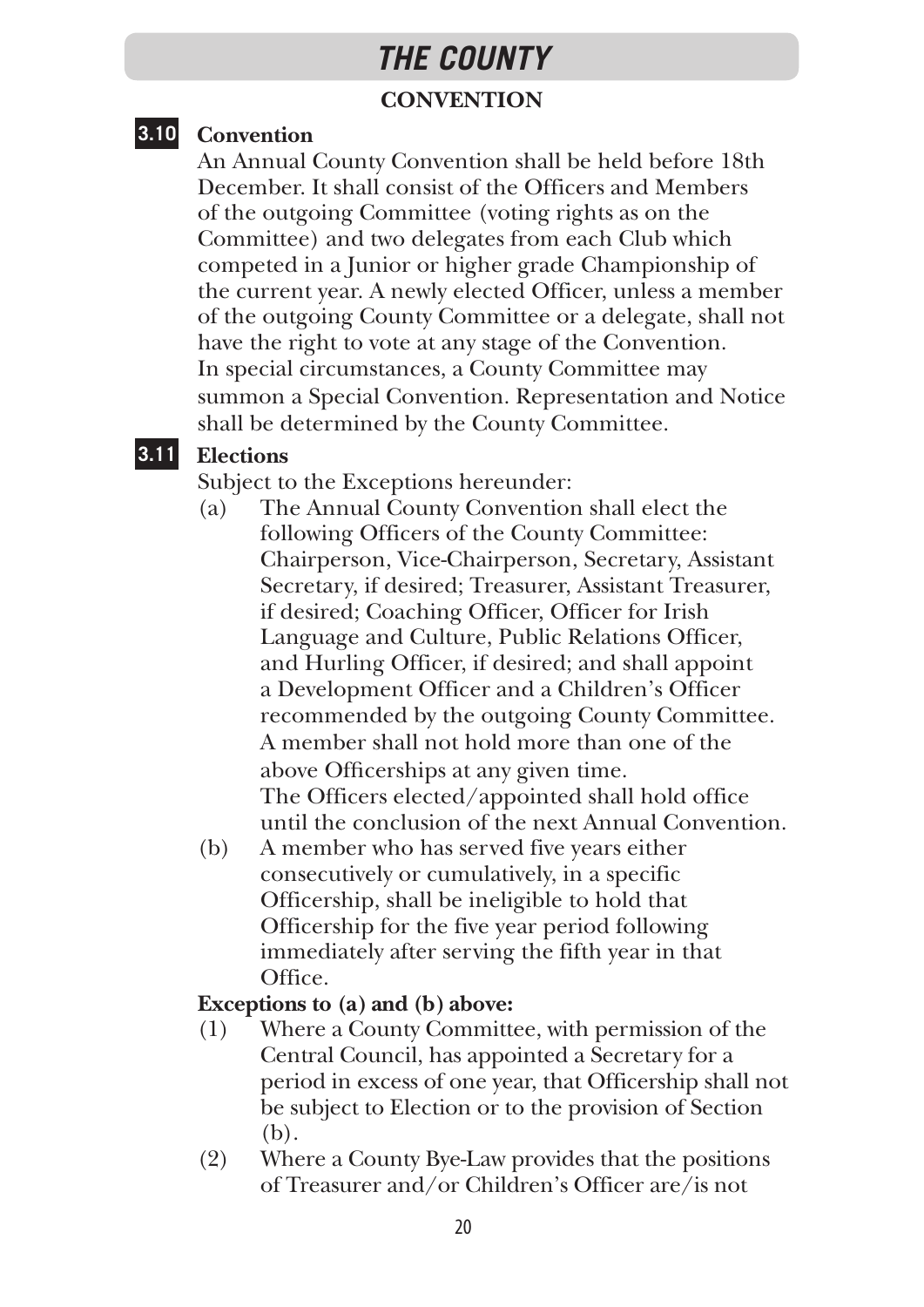subject to a maximum number of years in office, the provision of Section (b) does not apply.

- (c) Subject to the limitations set out at (b), a County Bye-Law may make provision regulating and controlling eligibility/tenure for election to the Officer positions outlined in Section (a).
- (d) It shall further elect: Two representatives on Provincial Council and one representative on Central Council, who shall hold office respectively for the term of the ensuing Provincial and Central Councils.
- (e) Should a vacancy arise in the Officerships of the County Committee or in a County's representation on Central or Provincial Council, it shall be filled on the basis of (a) Nomination by Clubs, (b) ballot vote of Officers and Members of the current County Committee.
- (f) Voting to fill the Elective positions specified above shall be by secret ballot and on the basis of the Proportional Representation system.

#### **3.12 Delegates**

County Convention shall elect or authorise selection and/ or election of:

- (a) Delegates to attend Annual Congress, who shall include the Chairperson and County Secretary, when available.
- (b) Delegates to attend the Provincial Convention.

#### **3.13 Nominations**

A candidate for any of the positions outlined in Rule 3.11, excepting the Children's Officer and Development Officer, shall be nominated by a Club. Such nominations shall be submitted on the nomination paper, which shall be sent to each Club at least six weeks prior to the County Convention, and which shall be completed and returned to the County Secretary at least four weeks prior to the Convention.

#### **3.14 Motions**

Motions for consideration by the County Convention shall be submitted only by Clubs and the County Committee. Such motions shall be submitted on the motion paper, which shall be sent to the Clubs at least six weeks prior to the County Convention, and which shall be completed and returned to the County Secretary at least four weeks prior to the Convention.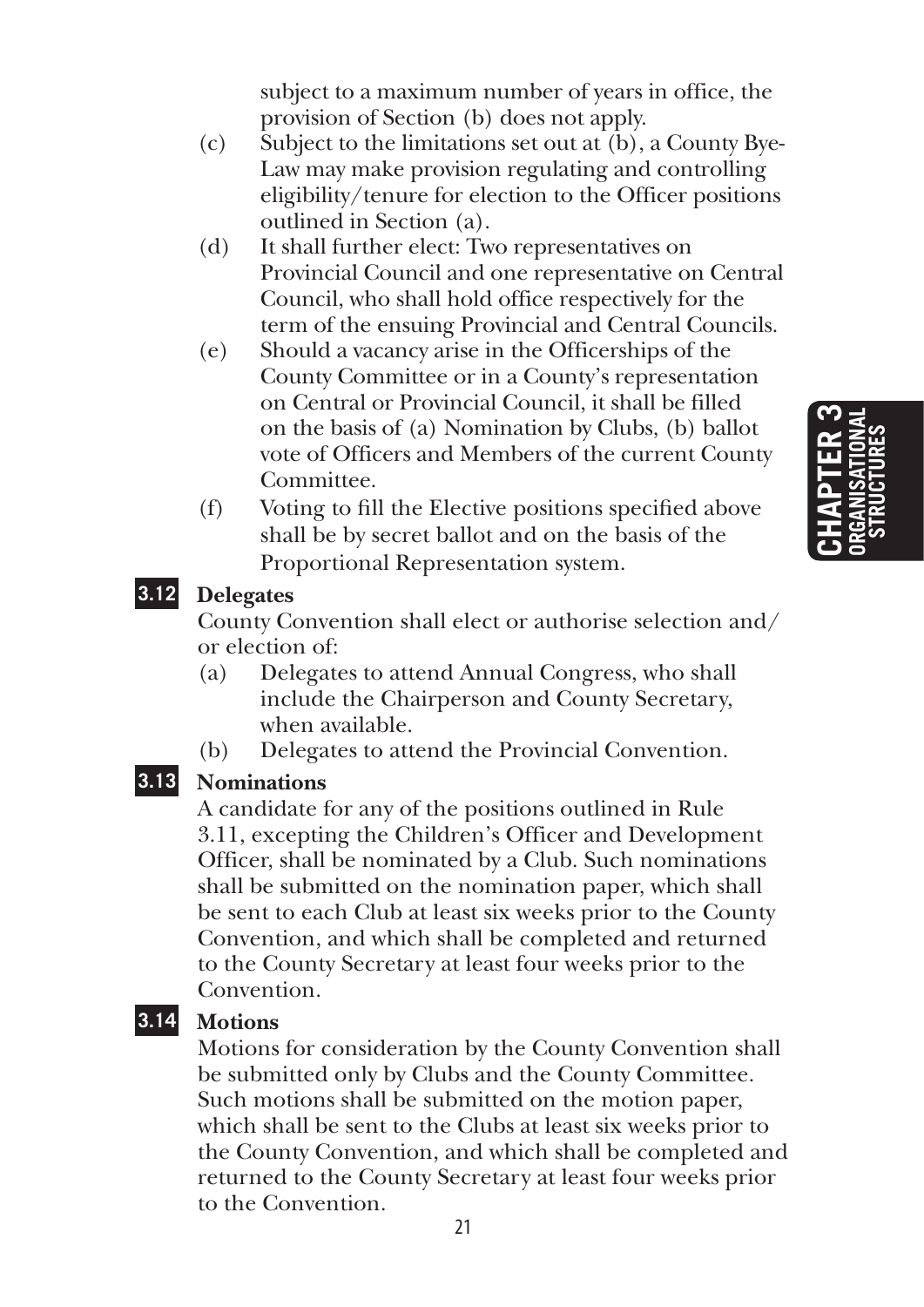A Motion from a Club shall have been approved by an Annual or Special General Meeting of the Club and the date of such meeting shall be shown on the motion paper.

#### **3.15 Agenda and Notice**

The County Secretary shall send an agenda, which shall include his Report and the Audited Accounts for the year, with the nominations and motions, to each Club Secretary and to the Members of the outgoing County Committee, at least one week before the Convention.

A copy of these documents, and the County Grounds Accounts for the previous financial year, shall, at the same time, be forwarded to the Central and Provincial Councils. Failure to do so may involve suspension.

#### **3.16 Forwarding of Motions**

Except as provided in Rule 3.19(k), a County shall only send forward to Provincial Convention or Annual Congress motions which have appeared on the circulated agenda of the County Convention, and have received its approval. Where a motion is submitted originally by a Club, the Club name along with the County name shall appear on Congress documentation. A County Convention may submit an amended motion to Congress, provided such amendment does not alter the essential meaning of the original motion submitted.

#### **3.17 County Bye-Laws**

County Conventions shall make Bye–Laws which shall be reviewed on an annual basis and forwarded for sanction to the Management Committee of Central Council within two weeks of the date of Convention. New or amended bye-laws as proposed by Counties shall not become operative until sanctioned.

A County Bye-Law shall not be contrary to a Rule in the Official Guide. They shall not place a restriction on when Club Fixtures are played or govern postponement of fixtures, as such matters constitute powers of the Competitions Control Committee.

The Management Committee may, for the purpose of compliance with the General Rules and standardisation, and following consultation between its Rules Advisory Committee and the County Committee concerned, approve amendments to a Bye-Law submitted for sanction. Such a Bye-Law shall become operative immediately and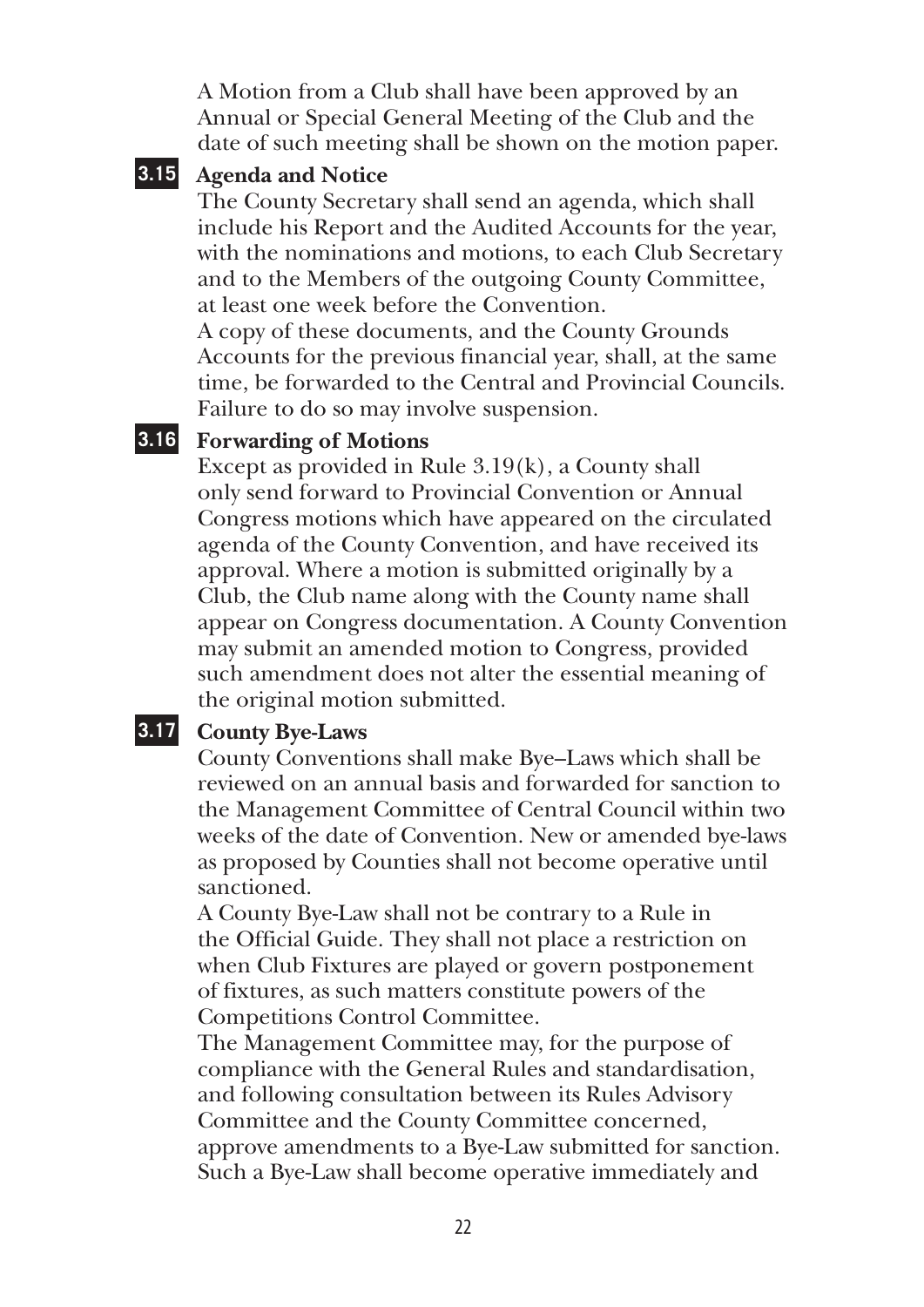without the necessity of it receiving further approval of a County or Special Convention.

Motions to remove or amend an existing Bye-Law shall be carried by three-fifths of those present, entitled to vote and voting.

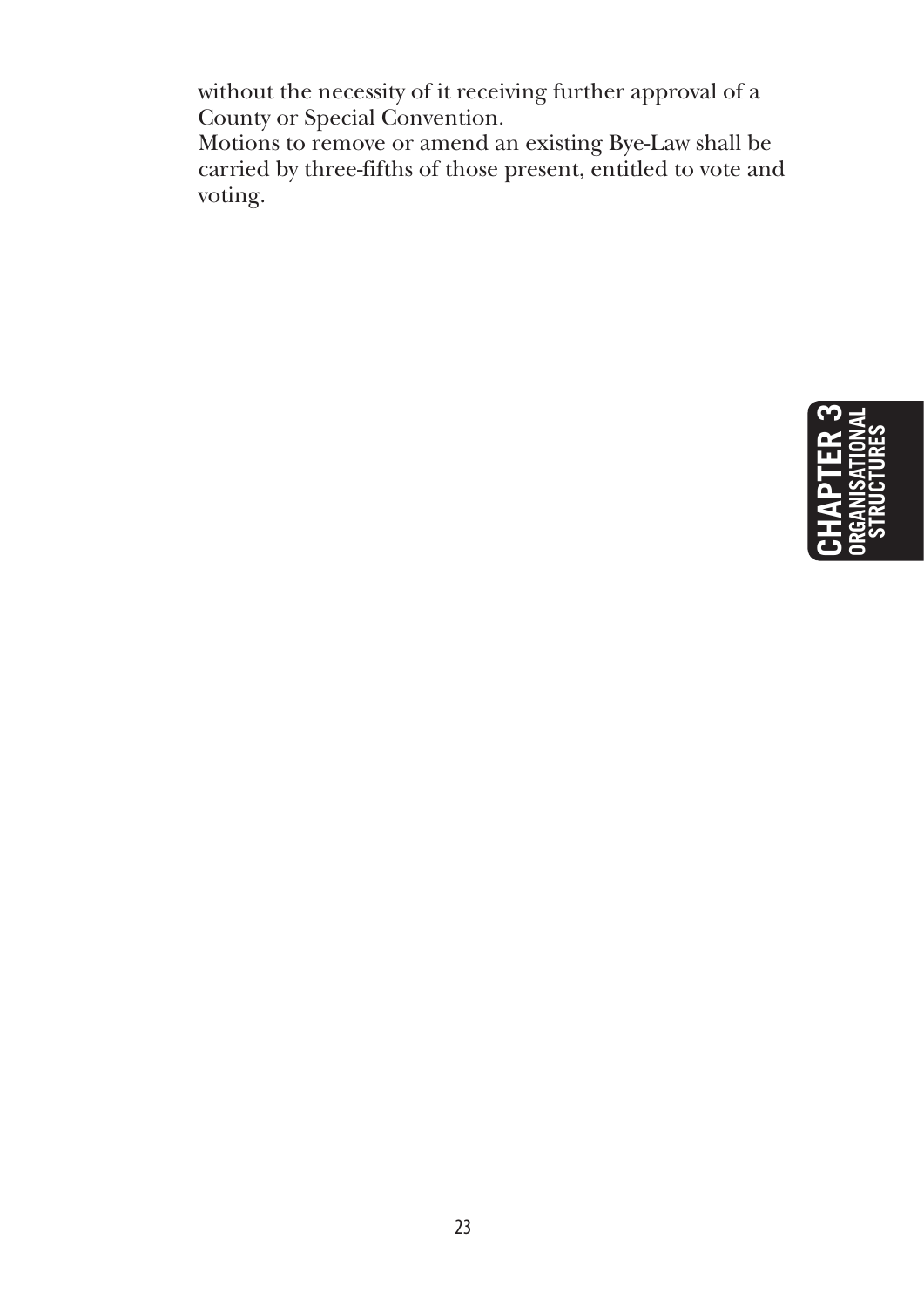## *THE COUNTY*

#### **COMMITTEE**

#### **3.18 Committee**

- (a) A County Committee shall consist of the Officers, the Central and Provincial Council Representatives (who shall be ex-officio members), other representatives of District or other Committees or Clubs as set out in the County Bye-laws, the County Referees' Administrator and a representative of each of the following Committees: County GAA Handball (where applicable), County Primary Schools, County Post-Primary Schools.
- (b) The number of voting members of a County Committee shall be set out in the County Bye-Laws. A full time County Secretary shall not have voting rights in that capacity on the Committee.
- (c) The County Committee shall hold office until the conclusion of the next Annual Convention. It shall be subject to the authority of the Provincial and Central Councils.
- (d) A member absent, without just cause, from three consecutive meetings shall automatically become disqualified from membership of the Committee for that year. This shall also apply to all members of Sub-Committees.
- (e) Where Clubs are not represented on the County Committee, general meetings involving the Clubs shall be held at least twice a year.
- (f) District or other Committees or Clubs may, not later than the 31st August in any year, notify the Secretary of the County Committee in writing of the appointment of a replacement representative on the County Committee. Such representative shall thereafter assume full membership of the County Committee until the conclusion of the following County Convention.

#### **3.19 Powers**

A County Committee shall be the governing and controlling body of all the affairs of the Association within the County, excepting those functions reserved to the Provincial Council and Central Council under this Official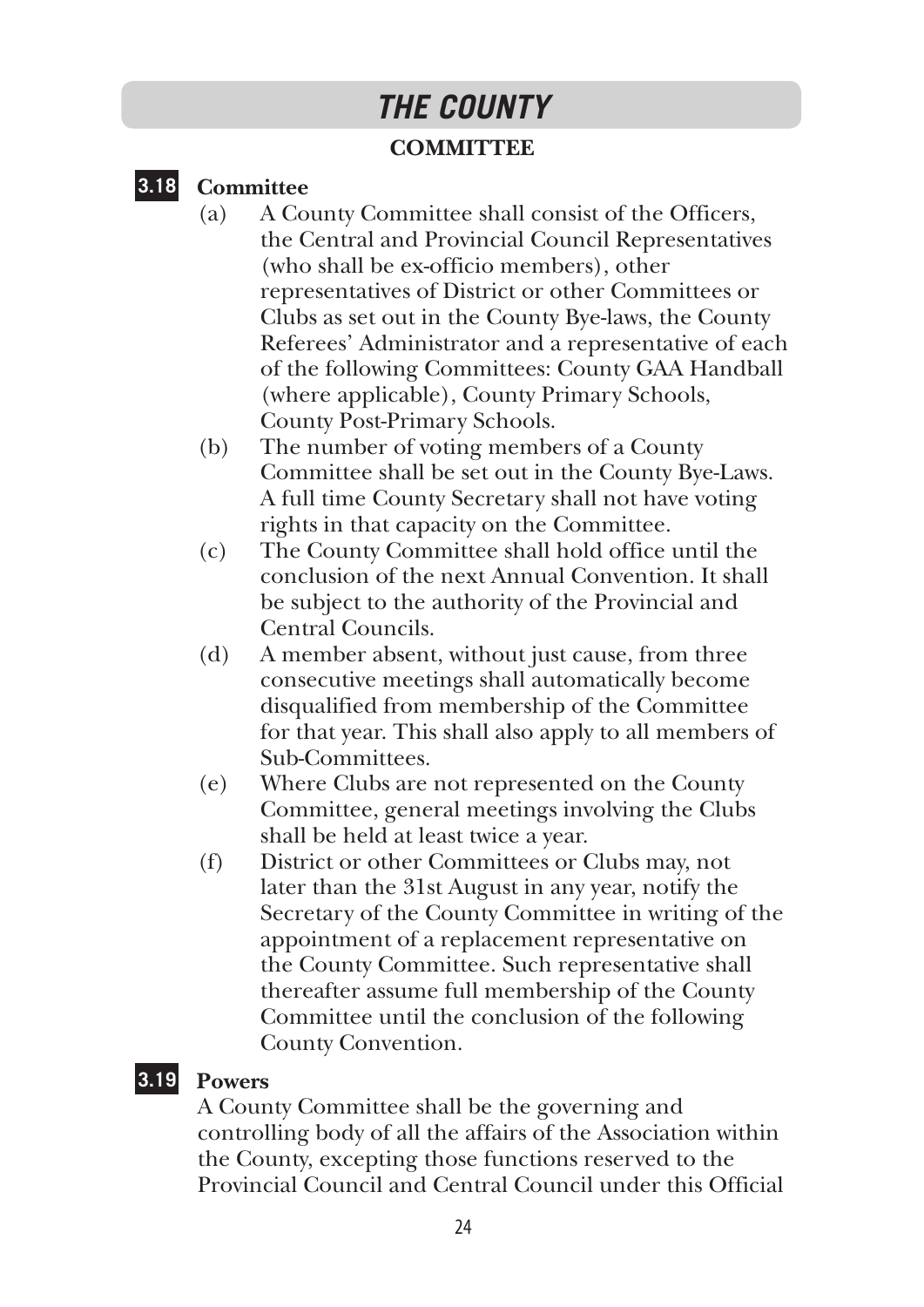**Chapter 3 organisational structures**

Guide. The following shall be the powers of the County Committee:

- (a) To control Club affiliations. This shall include the power to approve or disapprove the Winding-up of a Club or the Amalgamation of Clubs.
- (b) To manage County hurling and football competitions, subject to the provisions in Rules 3.30(k) and 3.31.
- (c) To determine all matters relating to the management and selection of its Inter-County teams.
- (d) To make Regulations governing:
	- (i) Competitions under its control but shall not place restrictions on the Competitions Control Committee in its scheduling of Games.

and

(ii) Other matters incidental to its powers, functions and operations.

 A Regulation once adopted shall remain in force unless altered or deleted by a simple majority of those present, entitled to vote and voting. Alterations may be considered only on an annual basis.

- (e) To provide for the security and development of Association property within its jurisdiction.
- (f) To appoint a Full-Time County Secretary or other Full-Time Administrator, subject to permission from the Central Council and a process and conditions determined by the Management Committee on behalf of the Central Council.
- (g) To draw up short-term (one-year) and long term (three/five year) plans for all activities within its jurisdiction, and to report on same to Provincial **Convention**
- (h) To appoint a County Referees' Administrator. The maximum period of office shall be five years. If a member is appointed to the position 'in term' twenty six weeks or less before the next Convention, that time served shall not be considered as part of the five years' period.
- (i) To appoint a County Safety Officer.
- (j) To make the necessary appointments agreed in Central Council's policies and procedures for the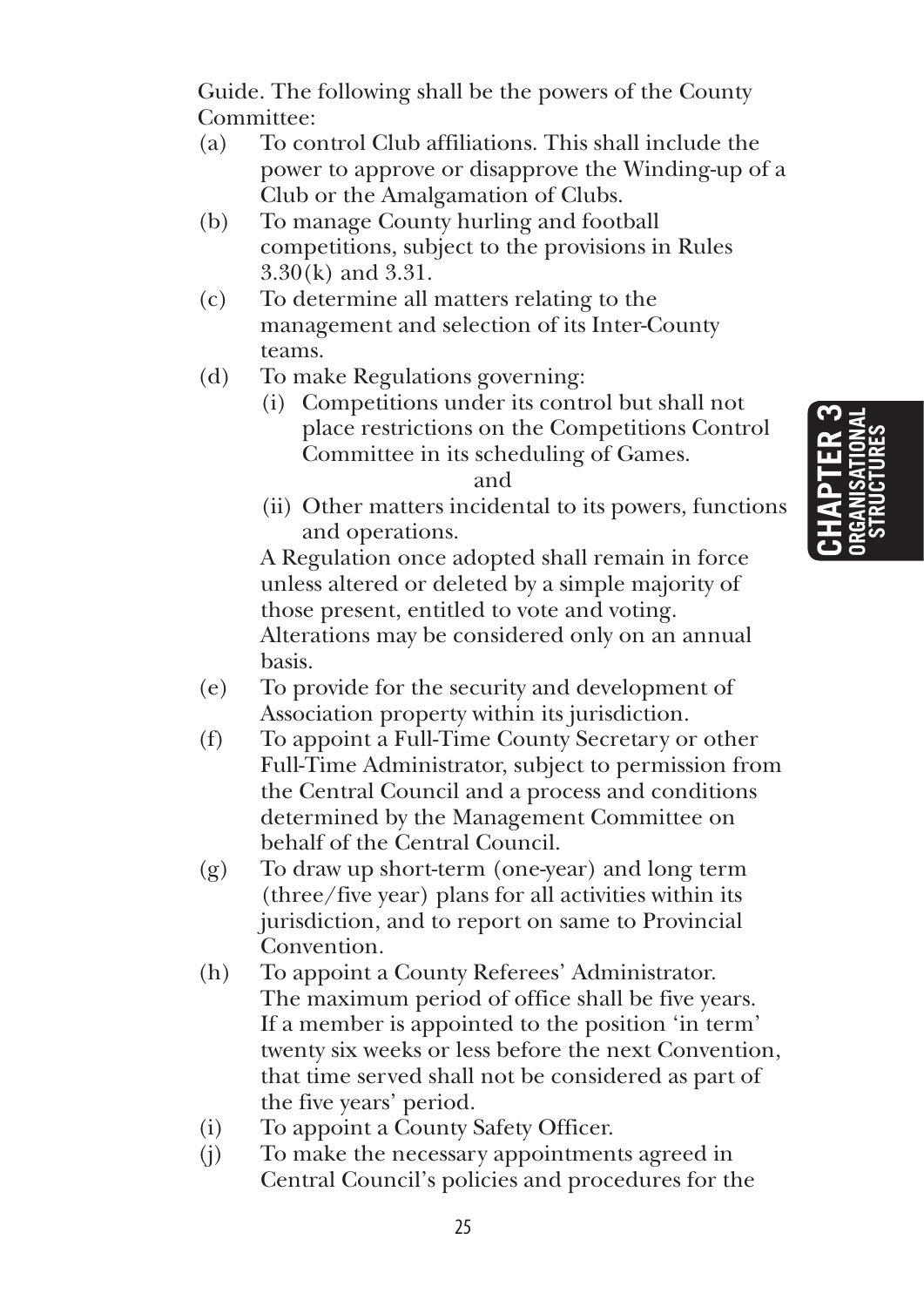protection of children.

- (k) To submit one motion to the Annual Congress.
- (l) To form Divisional Sub-Committees and other Sub-Committees (e.g. Football, Hurling, Minor and Youth Sub-Committees), whose functions and powers shall be defined in County Bye-Laws. The Officers of Divisional Sub-Committees shall be elected at Divisional Sub-Committees' Annual General Meetings.

 Officers of other Sub-Committees referred to above shall be appointed, without election, by the County Committee (or a Divisional Committee, where appropriate).

 A member who has served five years in any specific Officership shall be ineligible to hold that Officership for the ensuing five years. If a member is elected to an Officer position 'in term' twenty six weeks or less before the next Convention, that time served shall not be considered as part of the five years' period. Any such Sub-Committees making fixtures shall be obliged to maintain a Competitions Control Committee with the same functions within the Sub-Committee's jurisdiction as those of the Competitions Control Committee at County level. Disciplinary Hearings under the jurisdiction of such Divisional and other Sub-Committees shall be heard:

- (i) by the County Hearings Committee, unless a County Bye-Law provides otherwise. Appeals from the County Hearings Committee in these cases shall be to the Provincial Hearings Committee in accordance with Rule 7.11(a)(2).
- (ii) where provided for in County Bye-Law, by a Hearings Committee of five or more members, with the same functions within the Sub-Committee's jurisdiction as those of the Hearings Committee at County level. Two or more such Divisional and other Sub-Committees may maintain Hearings Committees consisting of the same persons. Appeals from such Hearings Committees shall be to the County Hearings Committee.
- (m) (i) To allow players of Junior and Intermediate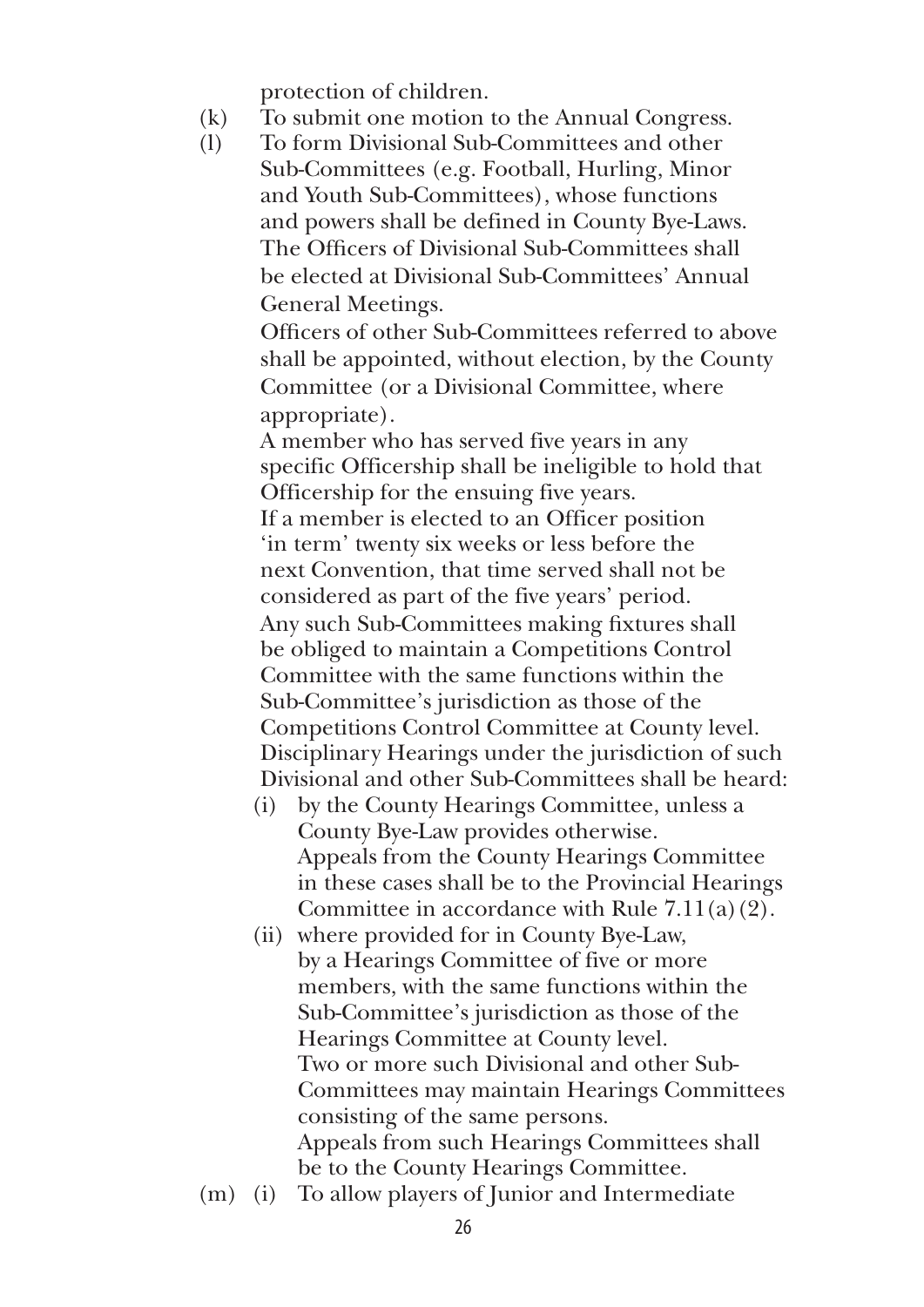Clubs, including players of Clubs that are unable to field Junior and/or Intermediate Teams, to play for Divisional or Group Senior Teams.

 (ii) To allow players of Junior Clubs, and the players of Intermediate Clubs that are unable to field in that grade, to play for Group Intermediate Teams.

 Arrangements shall be subject to annual review by the County Committee.

 Players by so playing in these Divisional or Group teams shall not lose their Championship status. The Committee-in-Charge of a Divisional or Group Team shall arising from games in which the team has played have the same rights as are available to a Club under Rules 7.3 (x), 7.4, 7.10, 7.11 and 7.13.

(n) To allow Under 21/20, Minor or Younger Grade players of Clubs that are unable to field Under 21/20, Minor or Younger Grade teams to avail of a provision of Rule 6.8, Exception (2) (a) or (b).

#### **3.20 Sub-Committees/Functions**

A County Committee shall appoint the following Sub-Committees, membership of which shall be set out in County Bye-Laws except as otherwise provided in this Rule:

#### **(i) Management Committee**

 It shall be responsible, subject to the overall jurisdiction of the County Committee, for the management of the affairs of the Association, including finance, between meetings of the County Committee.

 A County may have a Bye-Law to the effect that a Recommendation of the County Management Committee on a matter of Finance may not be upset save by a two-thirds majority of the members of the County Committee present, entitled to vote and voting.

#### **(ii) Competitions Control Committee**

 It shall be responsible for all arrangements, including the appointment of Referees, for and control of any matters arising from Games under the jurisdiction of the County Committee, including disciplinary matters other than those functions reserved to the County Hearings Committee. It shall process and make recommendations to the County

## **Chapter 3 organisational structures**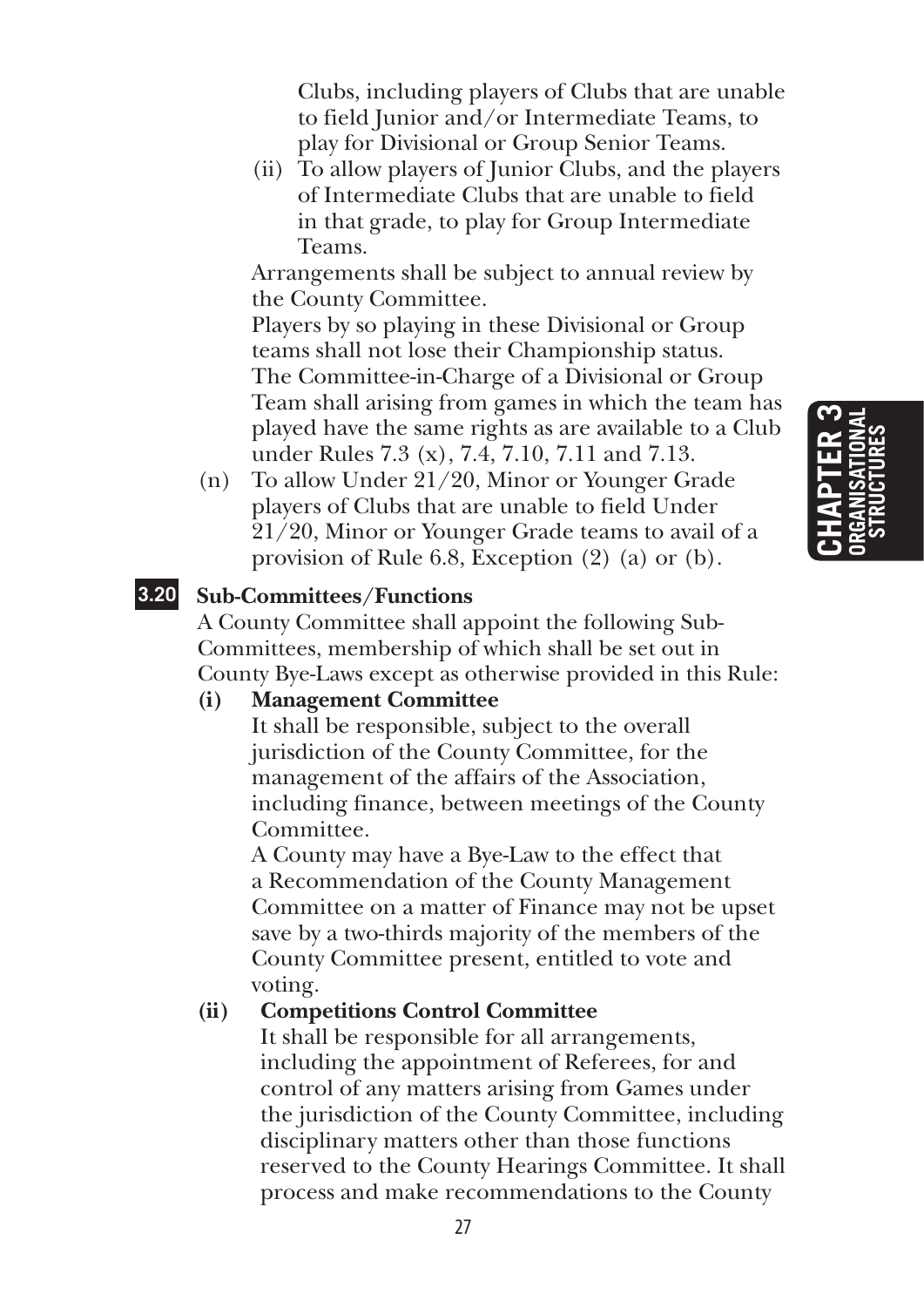Committee on the Grading of Clubs. It shall investigate and process matters relating to the Enforcement of Rules, including hearing Objections and Counter-Objections. It shall be responsible, in the first instance, for making decisions on applications for Transfer Within the County and the Grading of Players. It shall consist of a minimum of five members, who shall be appointed from members of the County Committee and/or other suitable personnel, together with the County Referees' Administrator who shall be entitled to vote only on the appointment of referees.

 A County Committee may delegate other plenary powers to its Competitions Control Committee, and in such cases Appeals may be made only to the Provincial Council.

#### **(iii) Fixtures Analysts**

- (a) At least one Fixtures Analyst shall be appointed on the nomination of the Management Committee.
- (b) The Fixtures Analyst(s) shall be responsible for monitoring and analysing the County Fixtures Programme on an annual basis.
- (c) The Fixtures Analyst(s) shall present a Report to Annual Convention on fixtures played in all club competitions and make recommendations for changes in the fixture calendar where appropriate.
- (d) This report will be submitted to the Provincial and Central Fixtures Analysis Committees annually.

#### **(iv) Hearings Committee**

(a) It shall adjudicate on all Disciplinary Matters where a Hearing is prescribed and requested, relating to the Enforcement of Rules arising from matters under the jurisdiction of the County Committee.

Exception:

 A Hearing of an Objection/Counter Objection is the function of the County Competitions Control Committee.

(b) It shall adjudicate on Appeals that may arise from decisions of the Competitions Control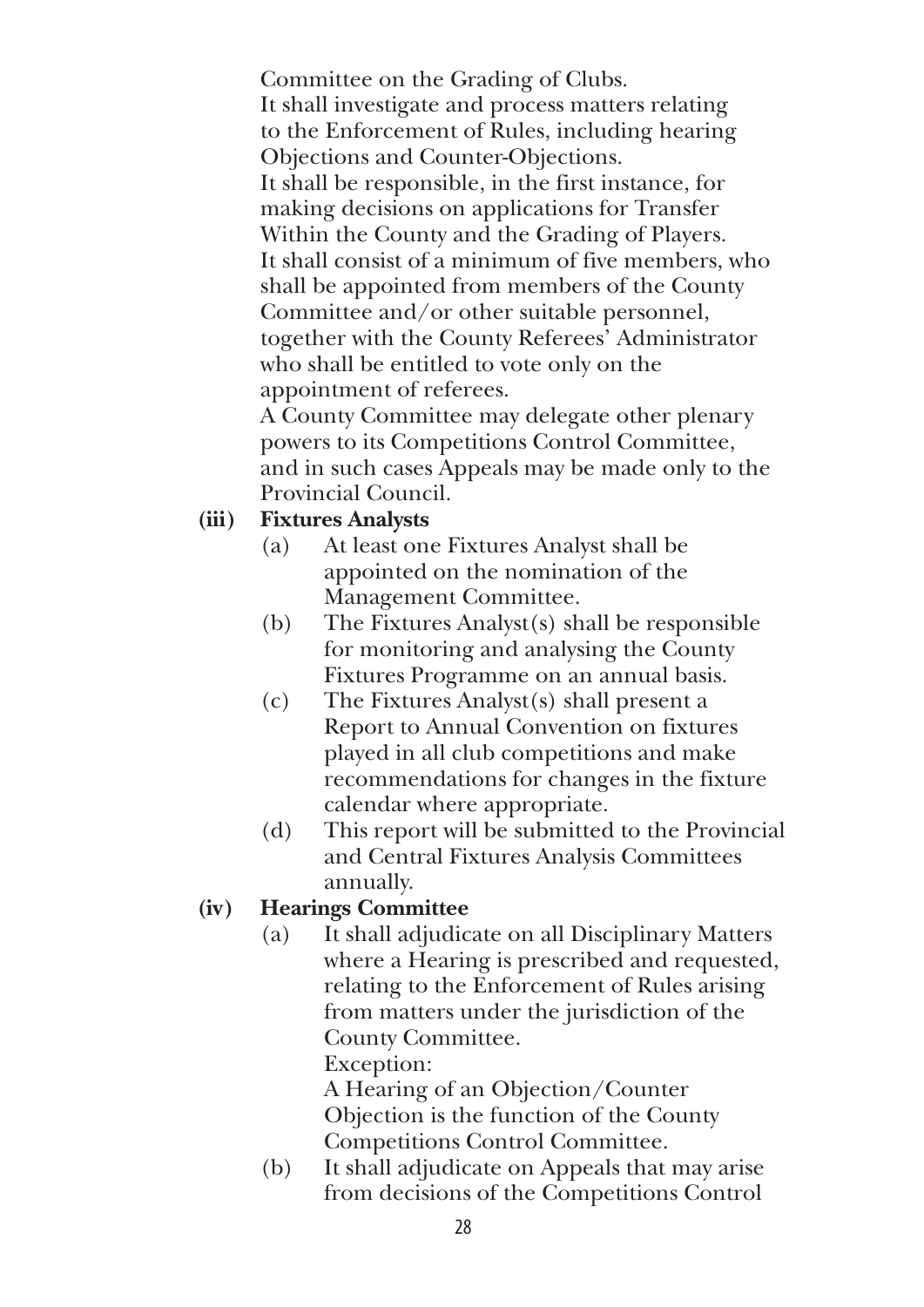**Chapter 3 organisational structures**

Committee on applications for Transfer Within the County and the Grading of Players.

 (See provisions outlined in Rules 6.5(f) and 6.20 respectively.)

- (c) It shall consist of a minimum of five Members who shall be appointed from Members of the County Committee and/or other suitable personnel. No Member of the Management Committee or Competitions Control Committee may serve as a member of the County Hearings Committee.
- (d) The powers of the County Hearings Committee shall be plenary powers.

#### **(v) Planning, Physical Development and Safety Committee**

It shall be responsible for

- (a) Club Planning and Development
- (b) The Planning and Development of Grounds and Facilities, and Health and Safety.

 Persons with the particular skill sets appropriate to the respective functions of the Committee shall act as complementary work-groups.

**(vi) Referees' Administration Committee**  It shall be responsible for the Administration and Development of Refereeing in the County, including the recruitment, training, assessment and classification of referees.

#### **(vii) Coaching and Games Development Committee**  It shall be responsible for implementation of Coaching Programmes, Training and Monitoring of coaching personnel, and the implementation of Games Development activities at Club and Schools levels.

#### **(viii) Cultural Committee**

 It shall be responsible for (a) the Irish Language (b) Scór and (c) other Cultural Activities.

**(ix) Public Relations/Marketing Committee**  It shall be responsible for Publicity, Marketing and Publications.

#### **(x) Youth Committee**

 It shall be responsible for the initiation and coordination of all Youth Activities within the County.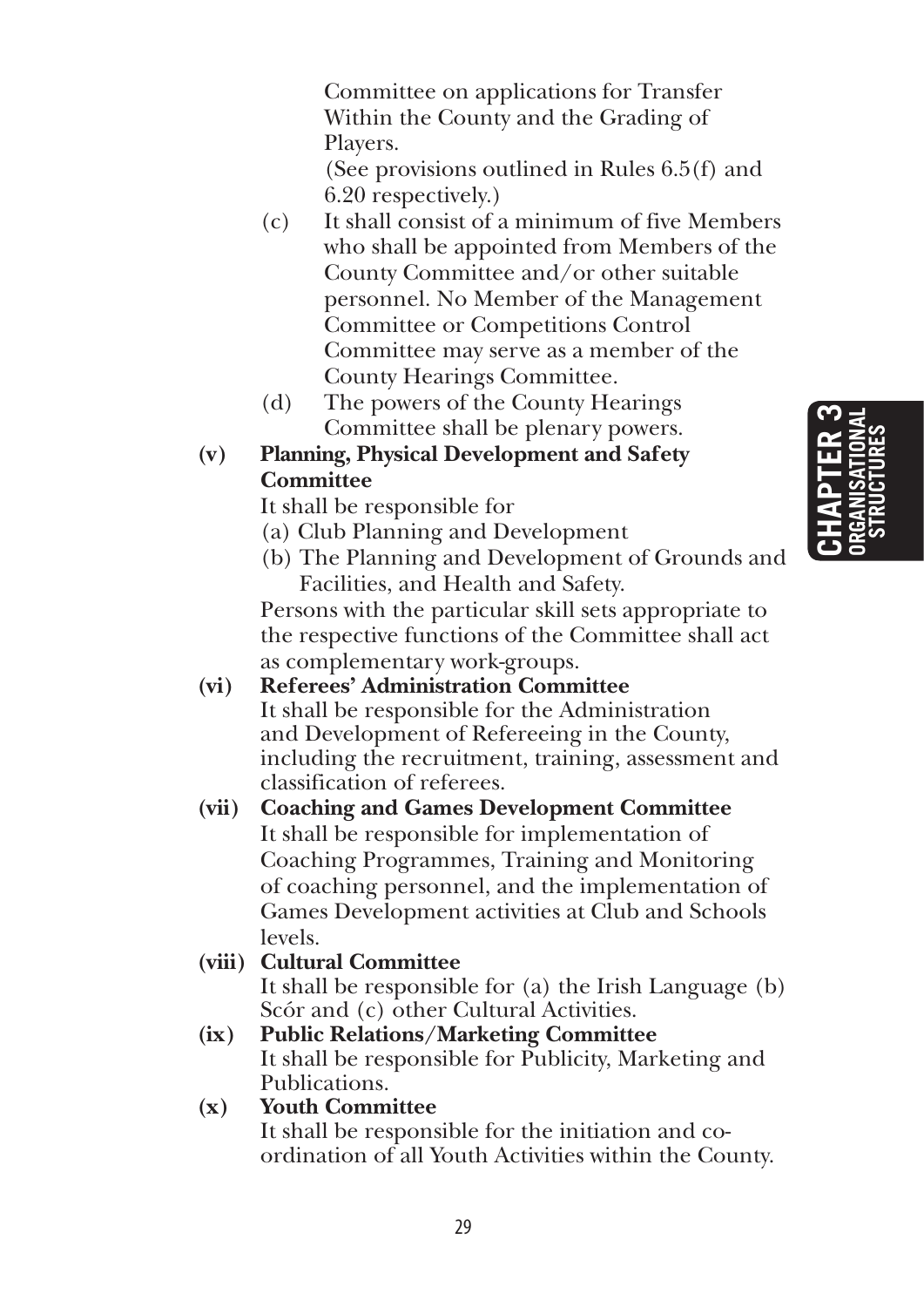#### **(xi) Finance Sub-Committee**

 It shall have responsibility for all Financial Matters referred to it by the County Committee and/or the County Management Committee.

#### **(xii) Information Technology Committee**  It shall implement procedures for the training and development of Information Technology requirements at County and Club level, as directed by the National Information Technology Committee.

#### **(xiii) County Teams Management and Panels Sub-Committee**

 It shall, subject to the overall control of the County Committee, manage the relationships between (a) the County Committee (as representative of the Clubs),

 (b) the County Senior Team Managers and all other personnel appointed by the County Committee to assist in the management of Senior Inter-County team panels and

(c) the Senior Inter-County Team Panels.

 This Sub-Committee must meet at least twice each year and otherwise as required. The Sub-Committee shall discharge its functions in the context of the Charter for County Committee/Player Relationships (Players'/Manager's Charter) approved by Central Council from time to time. Membership of this Sub-Committee shall be detailed in the completed said Charter , which shall be submitted to the Central Council by January 31st each year.

#### (xiv) **Health and Well-Being Committee**

 It shall have responsibility for all health related matters referred to it by the County Committee and/or the County Management Committee.

Except where plenary powers or functions have been specifically delegated to a Sub-Committee, all decisions of any Sub-Committee shall be submitted for approval of the County Committee prior to implementation.

The Officers and Members of the above Sub-Committees shall not in General Rule be subject to maximum terms of office but a County Bye-Law may prescribe a limitation(s) in terms of office.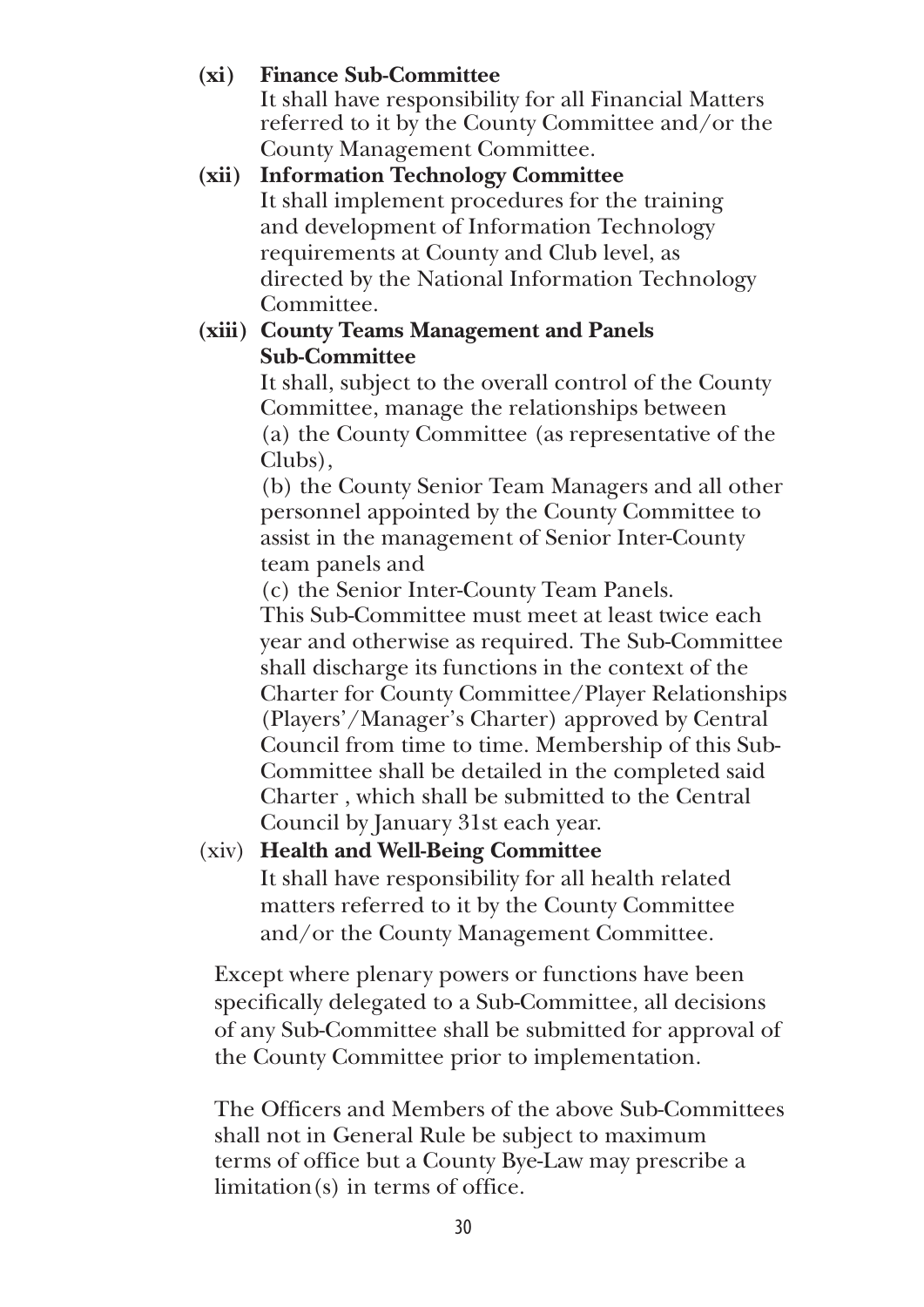#### **3.21 County Sub-Committees - General**

- (i) The Chairperson of each Sub-Committee shall be selected from the Officers or Members of the County Committee or from other personnel deemed qualified by the County Committee.
- (ii) The Chairperson of each Sub-Committee shall present a Progress Report on the work of the Sub-Committee at County Committee meetings.
- (iii) All County Sub-Committees shall meet with corresponding Sub-Committees at (a) Provincial and (b) Club levels, at least once annually, with the higher Committee being the convenor.
- (iv) The Terms of Reference of all Sub-Committees, and job specifications of all Officers shall, upon appointment, be documented and distributed.
- (v) Each Sub-Committee shall submit a written Report to County Convention, to be included on the Convention Agenda.

#### **3.22 Forwarding of Affiliations**

Prior to 1st March of each year, a County Committee shall submit to Provincial Council a list of all affiliated clubs in the County with a fee of €2 per club. A County failing to comply shall forfeit representation on Provincial and Central Councils until the list and fees are furnished.

#### **3.23 Loss of Rights of County**

A County failing to compete in either the Senior, Intermediate or Junior Inter-County Championships shall forfeit representation on Provincial and Central Councils, and shall not be entitled to make nominations, table motions, or participate in Provincial Convention or Annual Congress.

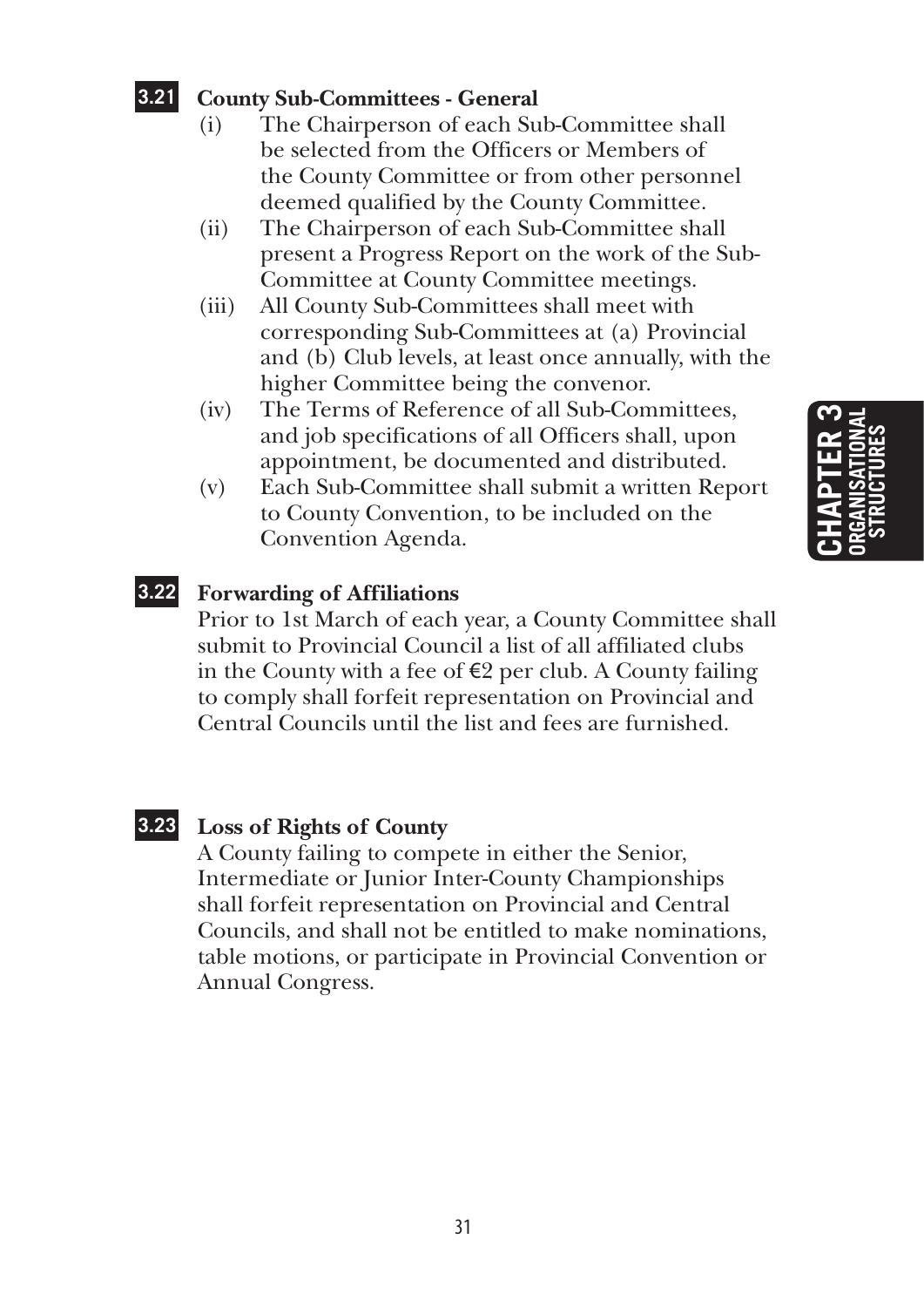## *THE PROVINCE*

#### **CONVENTION**

#### **3.24 Convention**

A Provincial Convention shall be held at least four weeks prior to Annual Congress. It shall consist of:

- (a) Members of the outgoing Provincial Council (voting rights as on the Council).
- (b) One representative for every ten affiliated Clubs, or a fraction of ten over five, which took part in the previous year's Championships, subject to a minimum of four and a maximum of six representatives for any one County. In special circumstances, the Provincial Council may summon a Special Convention. Representation shall be as determined by the Provincial Council

#### **3.25 Functions/Elections**

(a) The functions of the Provincial Convention shall be to consider audited accounts, motions, and general Provincial activities. Subject to the exception hereunder, it shall elect the following Officers: a Chairperson, Vice-Chairperson, Treasurer, Secretary and P.R.O. The Elections shall each be completed at Convention on the basis of one secret ballot vote on the Proportional Representation system, and the result of each count shall be announced at Convention.

#### **Exception:**

 Subject to the approval of Central Council, a Provincial Convention may appoint a full-time Secretary, who shall not be subject to annual election, and whose employment contract and job specification shall receive the approval of the Management Committee.

(b) A Provincial Officer, other than a full-time Secretary, shall not hold office for more than three consecutive years. Should a vacancy arise in the Officerships of the Provincial Council prior to 31st October in any year, it shall be filled on the basis of (a) nominations of the Counties (b) ballot vote of Counties, (based on Provincial Convention voting strength) and Members of current Provincial Council.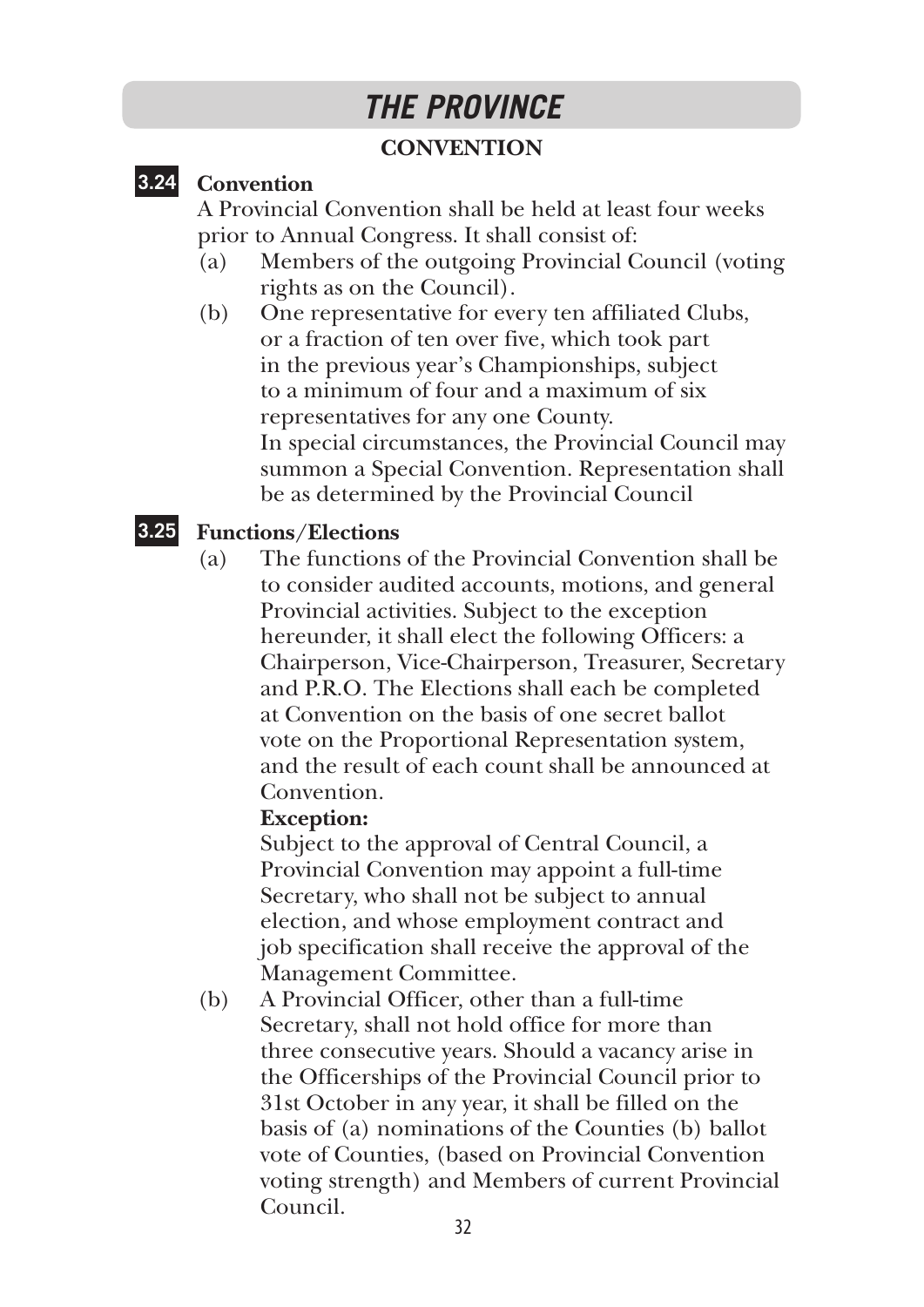#### **3.26 Nominations**

A candidate for election as a Provincial Officer, shall be nominated by a County Committee. Such nomination shall be made on the Nomination Paper, which shall be sent to the County Committees at least six weeks prior to the Provincial Convention, and which shall be completed and returned to the Provincial Secretary at least one month prior to the Convention.

#### **3.27 Motions and Bye-Laws**

(a) **Motions**. Only motions carried at a County Convention may be submitted by that County Committee for consideration by the Provincial Convention. Such motions shall be on the Motion Paper, which shall be sent to the County Committee at least four weeks prior to the Provincial Convention, and which shall be completed and returned to the Provincial Secretary at least three weeks prior to the Convention. A Provincial Council may submit a Motion to its

own Convention in the prescribed manner, as determined by the Provincial Council.

(b) **Bye-Laws**. Provincial Convention may make Bye-Laws, which shall become operative, when sanctioned by the Management Committee, on behalf of Central Council. A Provincial Bye-Law shall not be contrary to a Rule in the Official Guide. The Management Committee, on behalf of the Central Council, shall sanction or reject a proposed Bye-Law within four weeks from date of receipt.

#### **3.28 Agenda and Notice**

The Provincial Secretary shall send an Agenda, which shall include his Report and the audited Accounts for the year, with the Nominations and Motions, to each County Secretary and to the outgoing Provincial Council, at least two weeks before the Convention.

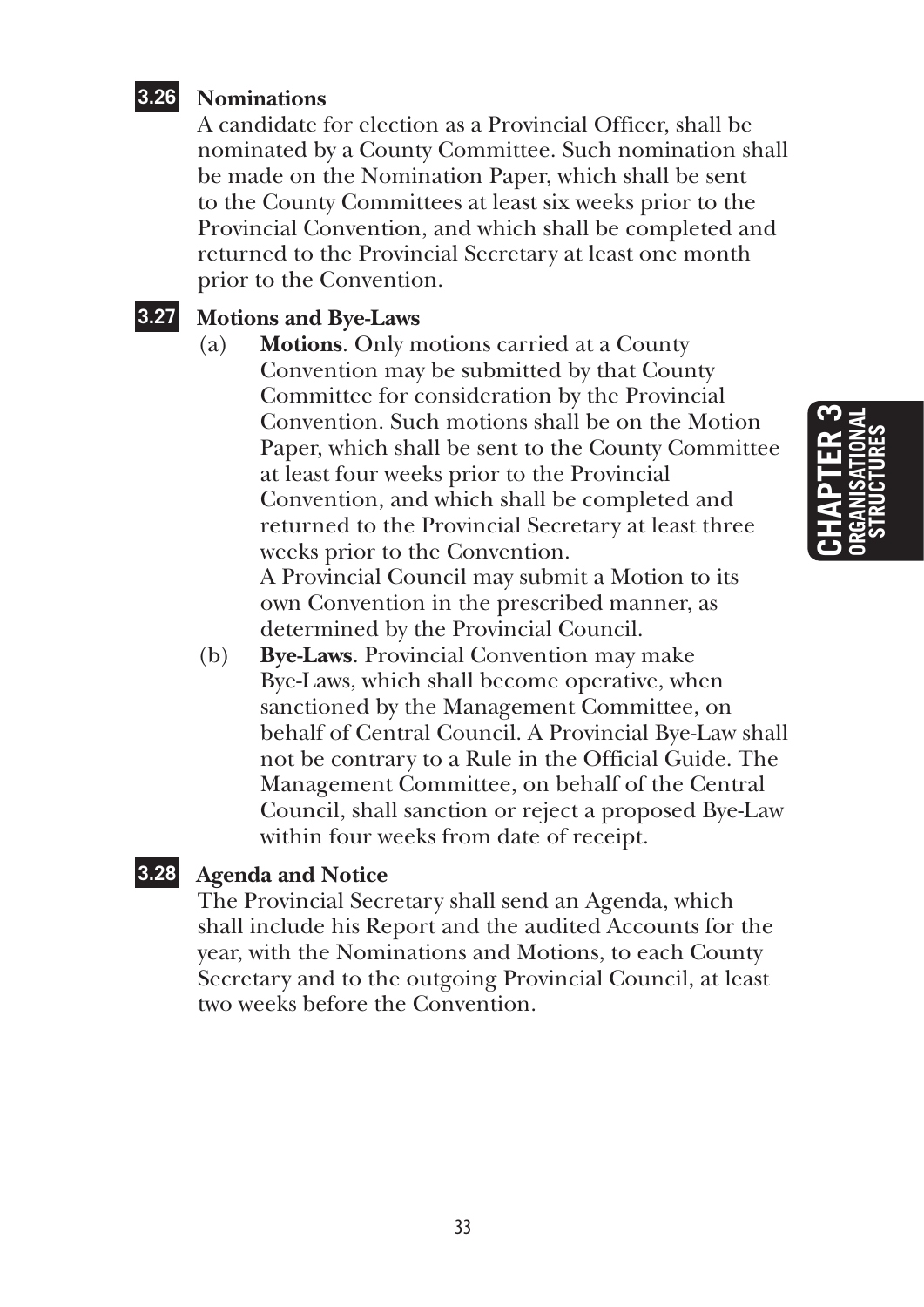## *THE PROVINCE*

#### **COUNCIL**

#### **3.29 Council**

A Provincial Council shall consist of a Chairperson, Vice-Chairperson, Treasurer, Public Relations Officer, full-time Secretary (without voting rights), and two Representatives from each County. The immediate past Council Chairperson shall be an ex-officio member for the year following termination of office.

The GAA Handball Provincial Council, the Provincial Higher Education Council, the Provincial Post-Primary Schools' Council, and the Provincial Primary Schools' Committee, shall each have one Representative, without voting rights, on a Council.

The Provincial Council shall hold office until the conclusion of the next Provincial Convention.

A Representative on the Council shall not hold office for more than five years. A year's term shall be from immediately after an Annual Provincial Convention to the conclusion of the next Annual Provincial Convention.

If a member is elected as a Representative on the Council 'in term', twenty six weeks or less before the next Provincial Convention, that time served shall not be considered as part of the five years' period.

A Provincial Council shall meet not less than four times per year.

A member absent, without just cause, from three consecutive meetings shall automatically become disqualified from membership of the Council for that year. This shall also apply to all members of Sub-Committees.

#### **3.30 Powers**

Subject to the overall jurisdiction of the Central Council, a Provincial Council shall have within its Province the following powers:

(a) To manage the Provincial Hurling and Football Championships, excluding the appointment of Referees for, and matters of misconduct and breaches of Match Regulations arising from, Provincial Inter-County Senior Championship games. This shall include consideration of Regrading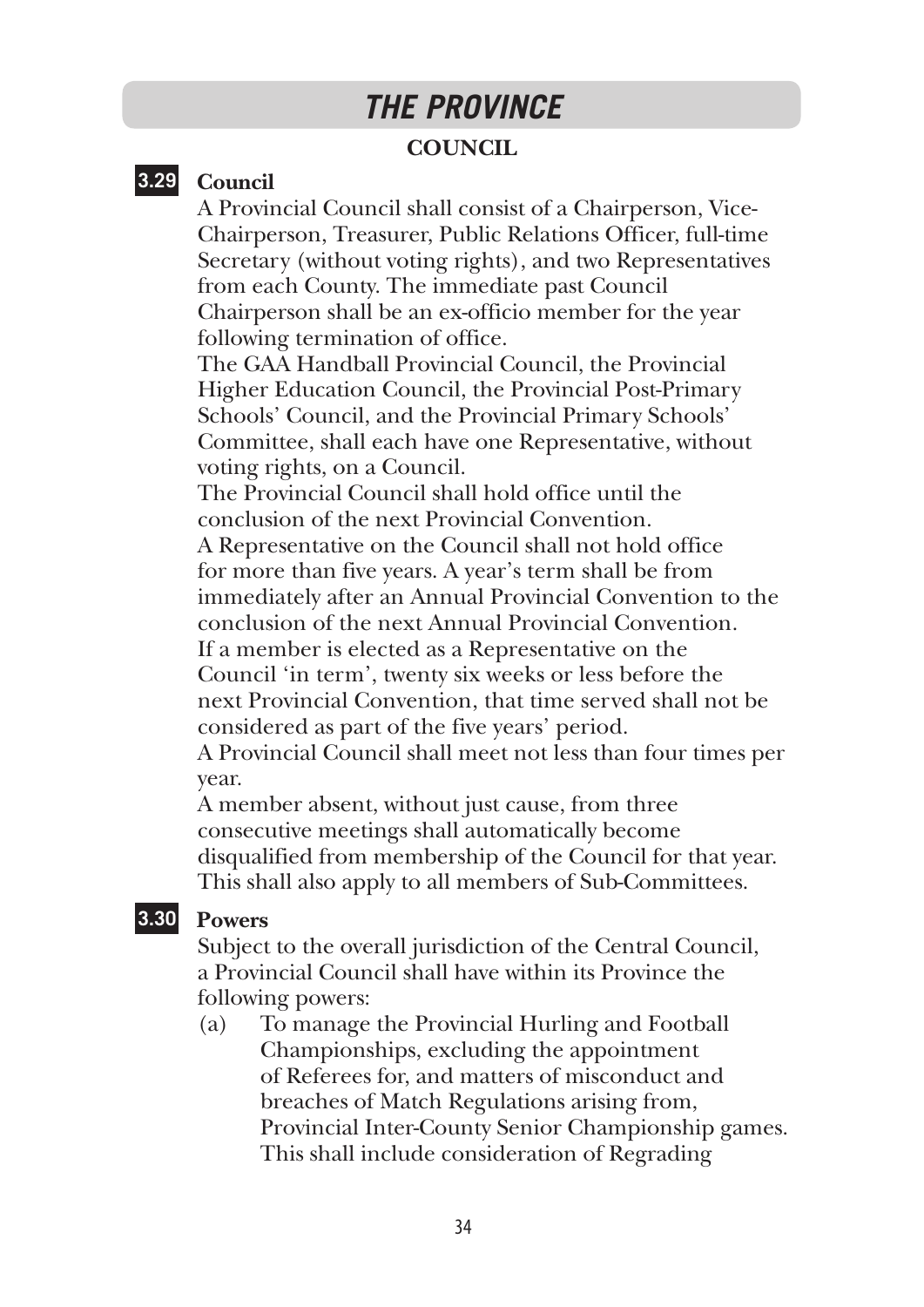Applications for participation in the Provincial Intermediate and Junior Club Championships. The Award of all Games under its jurisdiction, including Provincial Inter-County Senior Championship Games, shall be the responsibility of the Provincial Council.

- (b) To determine all matters relating to the management and selections of its Inter-Provincial teams.
- (c) To arrange for playing purposes the boundaries of the Counties.
- (d) To control financial and all other affairs of the Association within the Province that are not under the jurisdiction of a County Committee.
- (e) To make Regulations governing Competitions under its control and other matters incidental to its Powers, Functions and Operations. A Regulation, once adopted, shall remain in force unless altered or deleted by a simple majority of those entitled to vote and voting. Alterations may be considered only on an annual basis.
- (f) To carry out the duties of a County Committee suspended for breach of Rule.
- (g) To appoint a Provincial Referees' Administrator who shall attend meetings only for the purpose of the appointment of referees for games, other than Provincial Inter-County Senior Championship games, and shall be entitled to vote on same. The maximum period of office shall be three years.
- (h) To submit one motion to the Annual Congress.
- 
- (i) To monitor, supervise and advise a County Committee within its jurisdiction on its performance in the areas of Games Development, Competitions, Fixtures Administration, adherence to Directives of Central Council, Financial Performance, Marketing, Public Relations and investment in Physical Facilities.
- (j) To consider applications by Counties for the regrading of more than one Club to Intermediate or to Junior status in any Championship year. Prior approval of the Provincial Council must be obtained for any such regradings in excess of one Club in each grade.

**Chapter 3 organisational structures**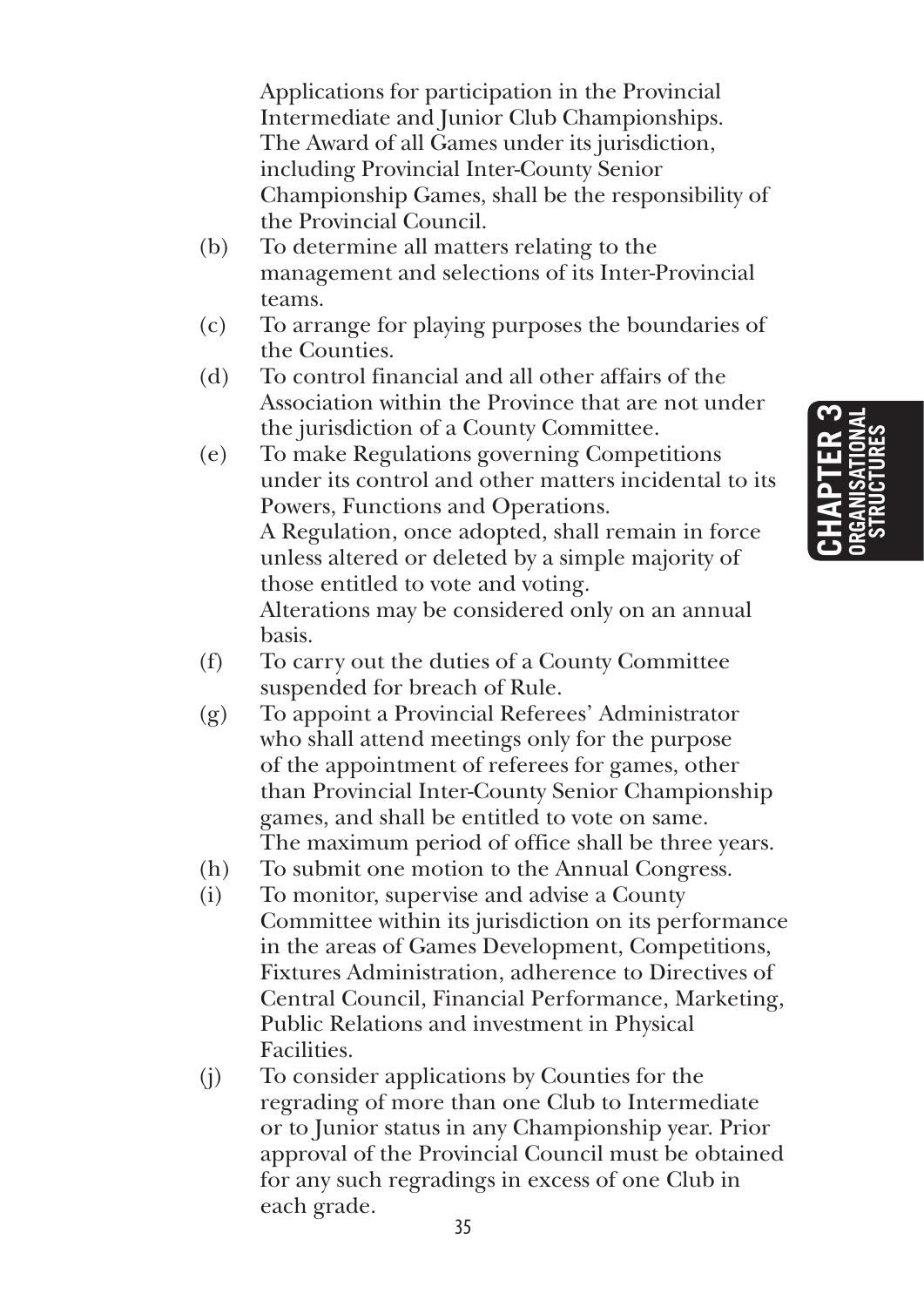- (k) To carry out a Games Audit and examine the Fixtures Programme in each of the Counties under its jurisdiction, and to make recommendations or take any action deemed necessary in relation to same.
- (l) To publish an Annual Report on the state of the Games and on Games Development in the Counties under its jurisdiction.
- (m) To approve physical developments by Clubs, and to recommend County Grounds Development to Central Council.
- (n) To appoint Sub-Committees, as may be required from time to time, with delegated powers in relation to such specified matters/activities as may be determined by the Council.

#### **3.31 Monitoring of County Fixtures Programme**

A County shall submit its complete Fixtures Programme, both Adult and Underage, to its Provincial Council by the last day of February each year, and the Provincial Council shall either approve or instruct adjustment to the Programme as is considered necessary. Provincial Councils shall monitor the progress of each County's Championships on a monthly basis.

Any postponements of a Championship Game shall be notified to the Provincial Council within three days of the original date of the Game, and the reason for the postponement shall be given.

Each Provincial Council shall establish a Sub-Committee, to include the Provincial Chairperson, to ensure that its responsibilities in relation to Club Fixtures are met, and this Sub-Committee, through the Chairperson, shall report regularly to the Central Council Management Committee on action taken. Any failure by a Provincial Council to enforce this Rule shall be dealt with by the Central Council's Management Committee.

Club Games shall not be postponed because of a County's involvement in an Inter-County Championship, except as provided for within these Rules. A County that fails to comply with the Policy and Directives of Central Council on the proper scheduling of Club Fixtures shall have penalties imposed upon it. Penalties shall be imposed by: - the Provincial Council where non-compliance occurs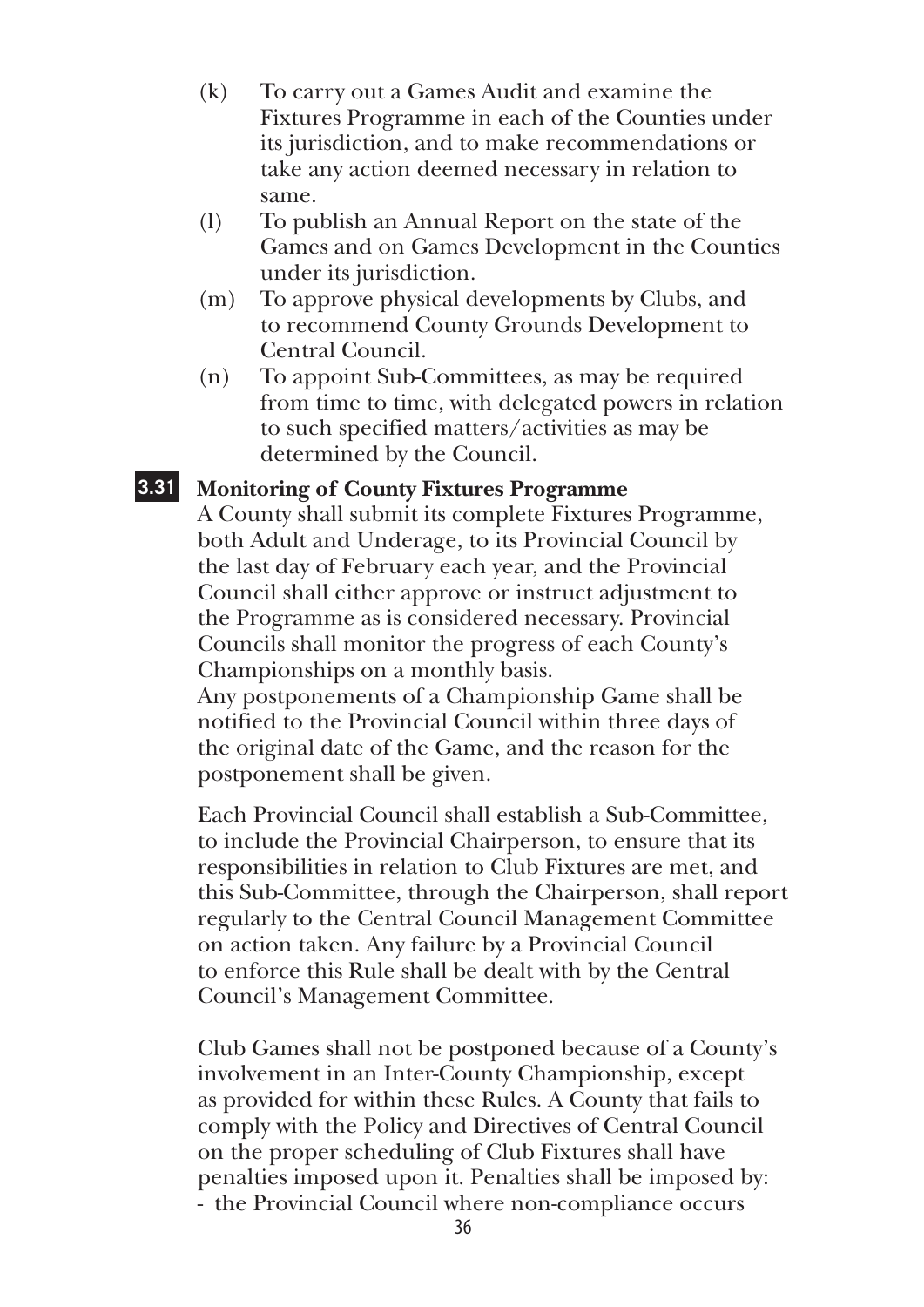**Chapter 3 organisational structures**

during the Provincial Inter-County Championships.

- the Central Council's Management Committee where non-compliance occurs during the Qualifier/All Ireland Series.

**Penalty** for non-compliance:

Loss of Championship Expenses and/or Grants, or Disqualification from the Inter-County Championship concerned.

Provincial Councils shall organise an Annual Seminar for Counties on the subject of effective fixture making.

### **3.32 Sub-Committees/Functions**

**(A)** A Provincial Council shall appoint the following Sub-Committees:

### **(i) Management Committee**

 It shall be responsible for the management of affairs within the Provincial Jurisdiction, between Provincial Council meetings. Provincial Council may appoint a joint Management and Finance Committee, if it so decides.

### **(ii) Competitions Control Committee**

 It shall be responsible for all arrangements (including the appointment of Referees for non Inter-County Senior Championship Games) for, and control of, Games under the Provincial Council and matters arising from same, other than those functions reserved to the Provincial Hearings Committee, the Central Competitions Control Committee, the Central Referees' Appointments Committee and the Central Hearings Committee. It shall hear Objections and Counter Objections arising from any Game under its control.

 It shall investigate and process matters relating to the Enforcement of Rules and Match Regulations, other than those functions reserved to the Committees (dealing with disciplinary matters) stated above. It shall be responsible for making decisions on applications for Inter-County transfers within its jurisdiction.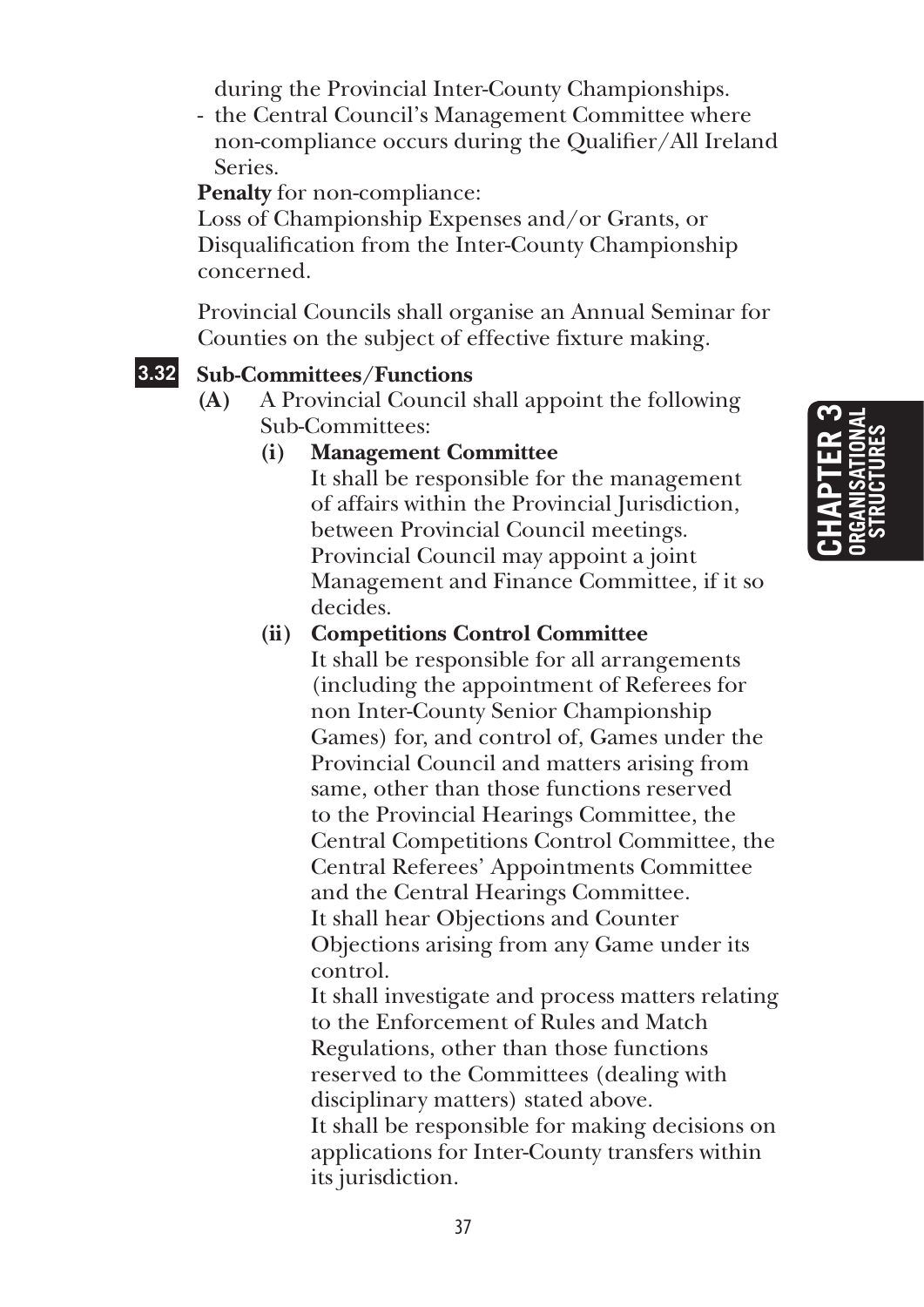### **(iii) Hearings Committee**

- (a) It shall adjudicate on all Disciplinary Matters where a Hearing is prescribed and requested, relating to the Enforcement of Rules arising from matters under the Jurisdiction of the Provincial Council. Exceptions:
	- (1) A Hearing of an Objection/Counter Objection is the function of the Provincial Competitions Control Committee.
	- (2) A Hearing in relation to Misconduct and Breaches of Match Regulations arising from the Provincial Inter-County Senior Championship Games is the function of the Central Hearings Committee.
- (b) It shall hear all Appeals against decisions of County Committees.
- (c) It shall consist of a minimum of five Members who may not include any Members of the Provincial Competitions Control Committee or Management Committee save that the Provincial Secretary may act as a non Voting Secretary to the Hearings Committee when dealing with Appeals.
- **(iv) Planning and Physical Development Committee** It shall be responsible for Grounds and Physical Development, Club Development, Club and County Administration, and Grounds' Safety.
- **(v) Referees' Administration Committee** It shall be responsible for the recruitment, training, assessment and classification of Referees under the jurisdiction of the Provincial Council.
- **(vi) Coaching and Games Development Committee**  It shall be responsible for Educational Sector Development, monitoring of Underage Activity/Progress/Developments, and the monitoring of County Performance in Games Development.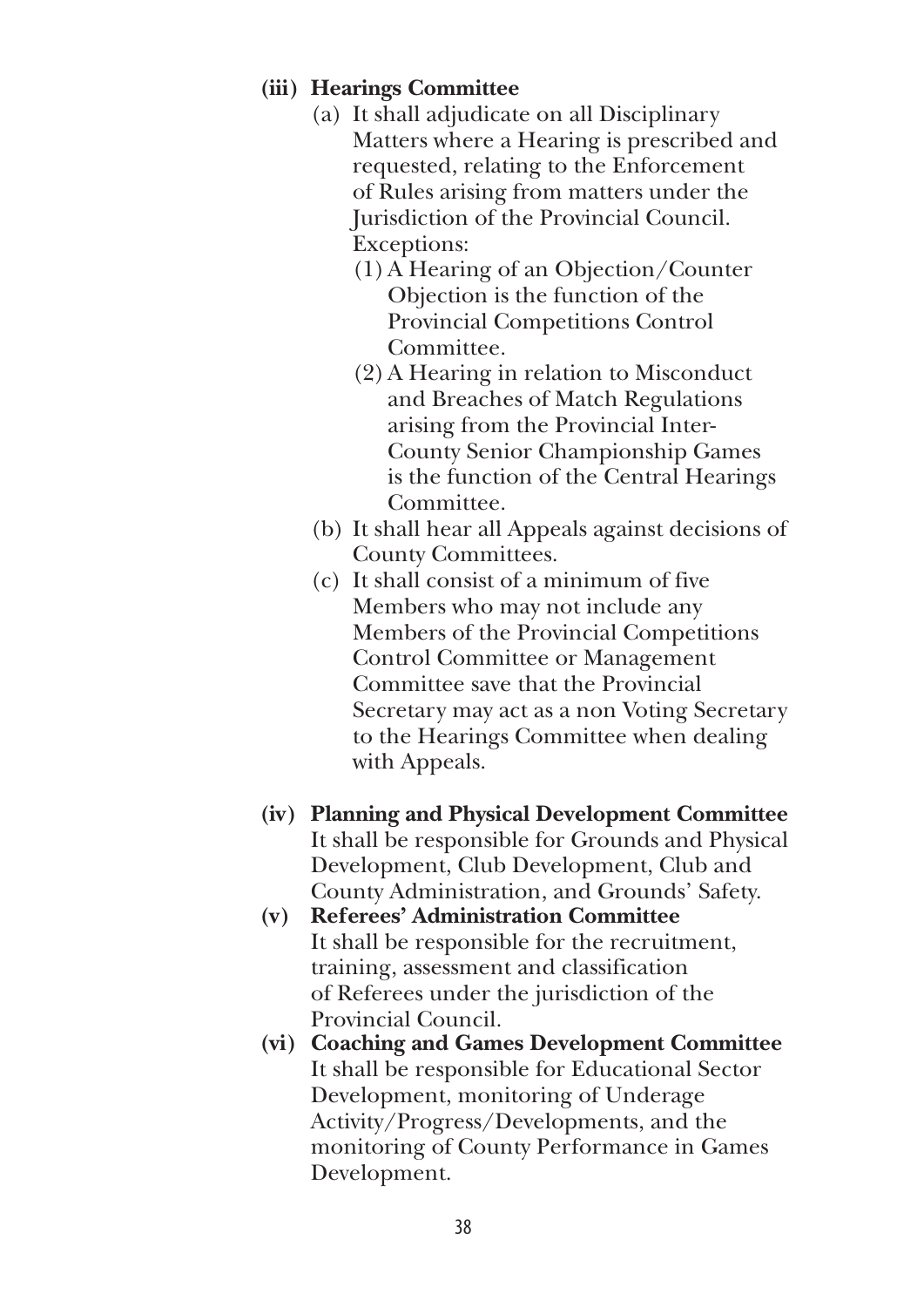### **(vii) Cultural Committee**

 It shall be responsible for (a) the Irish Language, (b) Scór and (c) other Cultural Activities.

**(viii) Public Relations/Marketing Committee**  It shall be responsible for Publicity, Marketing and Publications.

### **(ix) Finance Committee**

 It shall have responsibility for all Financial Matters referred to it by the Provincial Council. Provincial Council may appoint a joint Management and Finance Committee, if it so decides.

### **(x) Fixtures Analysts**

- (a) Two Fixtures Analysts shall be appointed by the Management Committee. One of these shall be nominated as the Provincial Representative on the Central Fixtures Analysis Committee.
- (b)The Fixtures Analysts shall be responsible for monitoring and analysing the Provincial Fixtures Programme.
- (c) The Fixtures Analysts shall present a Report to Provincial Convention on all Fixtures at Provincial and County levels and make recommendations for changes in the fixture calendar where appropriate.
- (d)The Fixtures Analysts shall assist the Central Fixtures Analysis Committee in organising the education and training of Fixtures Analysts at County level.
- **(B)** (i) All Sub-Committees shall, subject to Rule 3.29, be appointed for a three year term coinciding with the election of the Provincial Chairperson. A vacancy shall, as appropriate, be filled at the first meeting after Provincial Convention or when it arises.
	- (ii) The number of voting members of the Provincial Council on each Sub-Committee shall be set out in the Provincial Council Bye-Laws.
	- (iii) The membership of the Management

**Chapter 3 organisational structures**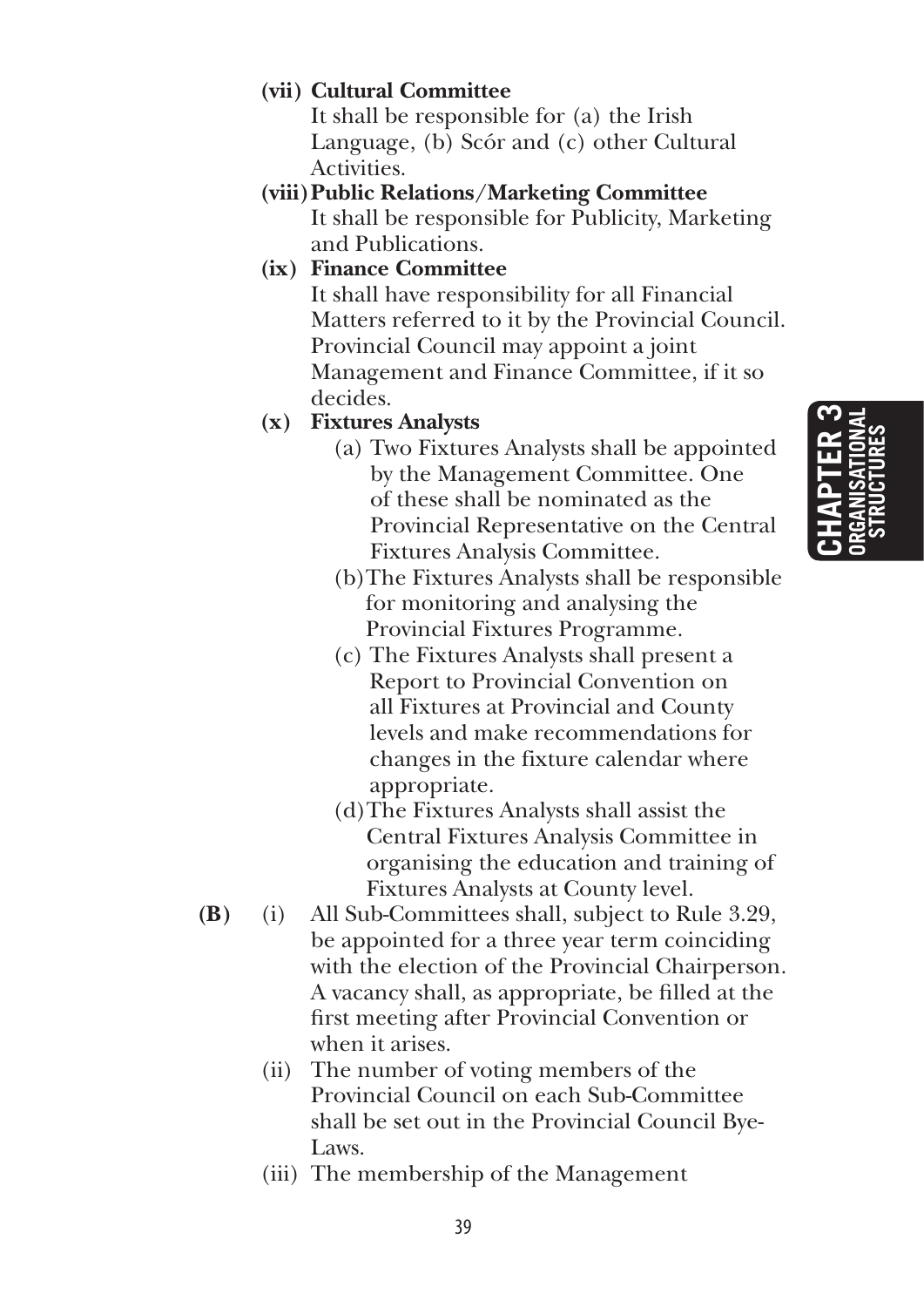Committee shall be drawn from the Officers and County Representatives of the Provincial Council.

- (iv) The membership of the Competitions Control Committee shall be drawn from the Officers and County Representatives of the Provincial Council, together with the Provincial Referees' Administrator, who shall be a member of the Committee in accordance with Rule  $3.30(g)$ .
- (v) Membership of the Referees' Administration Committee shall consist of a Chairperson appointed by the Provincial Council, and the Referees' Administrators of the Counties in the Province.

 (The Secretary of this Committee may be one of the County Referees' Administrators or an additional person appointed by the Provincial Council).

- (vi) The Chairpersons of the Management Committee and of the Competitions Control Committee shall respectively be an Officer of the Provincial Council. The Chairperson of each of the other Sub-Committees shall be selected from Officers or Members of the Provincial Council or other suitable personnel.
- (vii) The Chairperson of each Sub-Committee shall present a Progress Report on the work of the Committee as required by the Provincial Council. A Progress Report shall be presented by all Sub-Committees at least once per year.
- (viii) All Provincial Council Sub-Committees shall meet with the corresponding Sub-Committees at (a) National and (b) County levels, at least once annually, with the higher Committee to act as convenor.
- (ix) The Terms of Reference of all Sub-Committees shall, upon appointment of the Sub-Committees, be documented and distributed.

### **3.33 Submission of Records**

(a) A Provincial Council shall submit to Central Council before the 1st May of each year, a list of Clubs in each County under its jurisdiction, together with a fee of €1 per Club.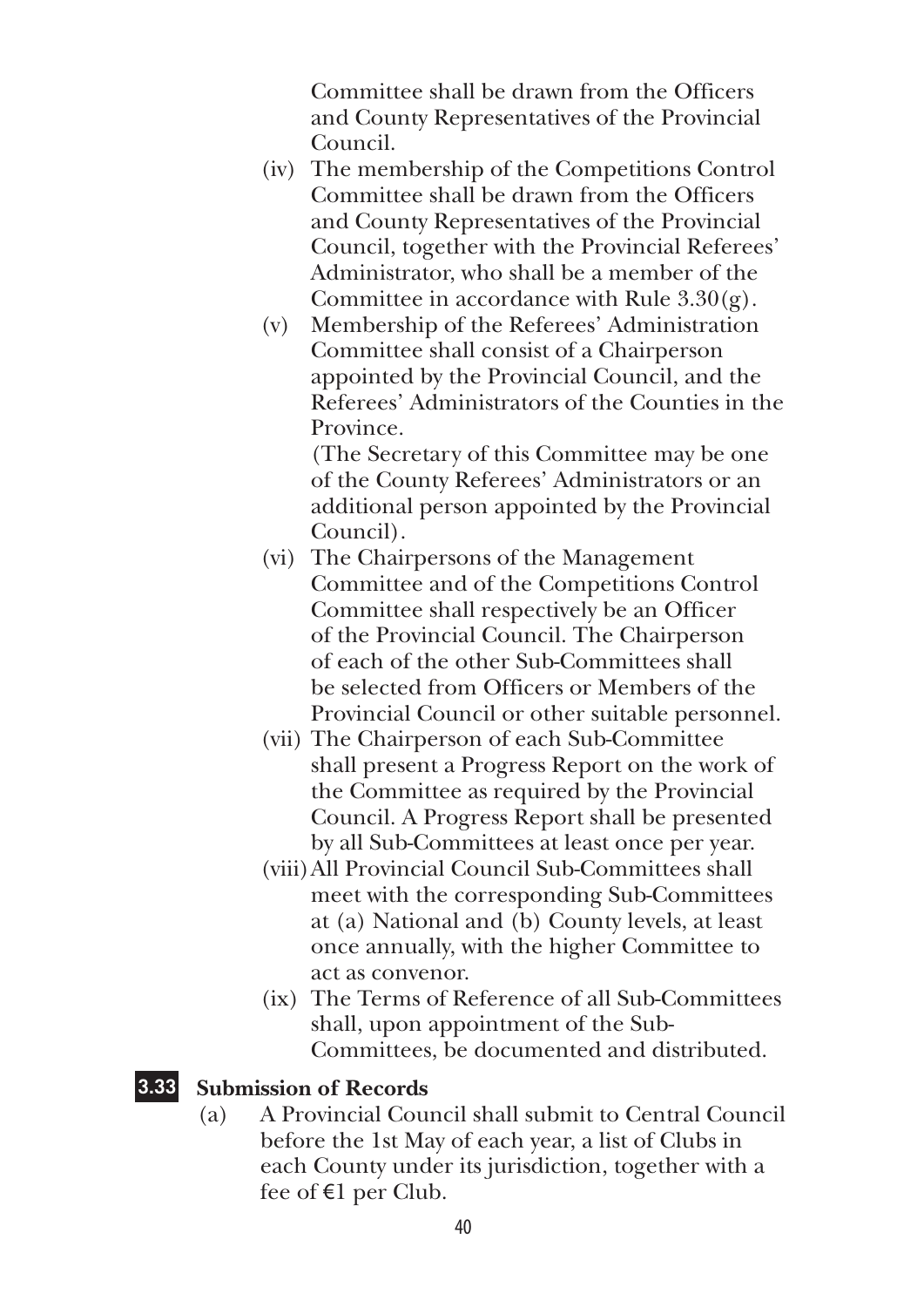- (b) A Provincial Council shall present to Annual Congress:
	- (a) Secretary's Report
	- (b) Audited Accounts.
	- (c) An Assessment of the current state of the Association in the Counties.

Failure to furnish these accounts may involve suspension, and in such instance Central Council shall, on an interim basis, take control of the affairs of the Association within the Province.

### **3.34 Notice of Meetings**

A minimum of five days written notice shall be given by the Provincial Secretary to all Members of meetings, except in the case of an emergency, when he may, in consultation with the Chairperson, summon a meeting with shorter written or verbal notice.

A special meeting may be convened by the Secretary on the written request of a majority of the members.

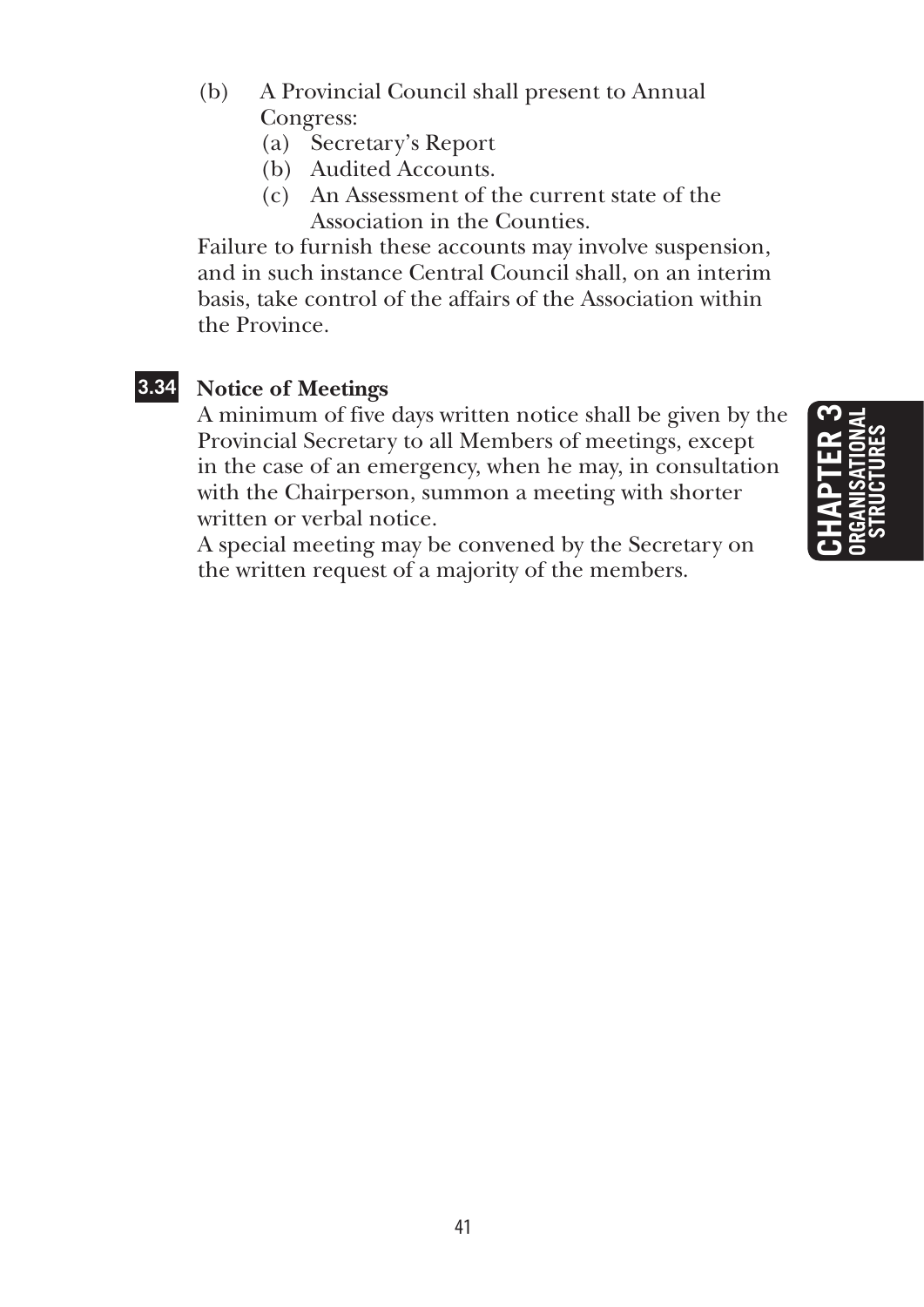### *NATIONAL*

### **CONGRESS**

### **3.35 Congress**

The Annual Congress shall be held prior to 1st March. The venue shall be selected by the Central Council, who shall give due consideration to all applications received by the Council. It shall consist of the outgoing Council (voting rights as on the Council), the past Presidents, and delegates from the Counties on the basis of one delegate from each ten affiliated Clubs or fraction of ten over five, but the minimum representation from such Counties to be four delegates. Counties with fewer than five affiliations to have two representatives. The maximum representation for any one County shall be ten delegates. The Gaelic Players' Association shall be represented by one named representative of the Association.

Provincial Secretaries and Chairpersons of National Committees shall be entitled to attend and speak, but shall not have voting rights. The President, at his discretion, may invite other visitors to Congress to speak.

#### **3.36 Functions**

The functions of Annual Congress shall be:

- (a) To consider Reports and Audited Accounts of the Central Council and its subsidiary Councils for the preceding year up to 31st October.
- (b) To consider Reports from Congress Workshops.
- (c) To elect by secret ballot a President and two Representatives of Congress.
- (d) To consider motions and to enact, amend, or rescind Rules.
- (e) To approve or disapprove any Interpretation of Rule given by Central Council by December 31st prior to Congress, in accordance with Rule 3.43(b), in considering its inclusion in Rule.
- (f) To determine Association policy in broad outline.
- (g) To appoint the Secretary of the Disputes Resolution Authority on the nomination of the Central Council, or in the event of a vacancy occurring between Congresses, to ratify at the following Congress any such appointments made by the Central Council.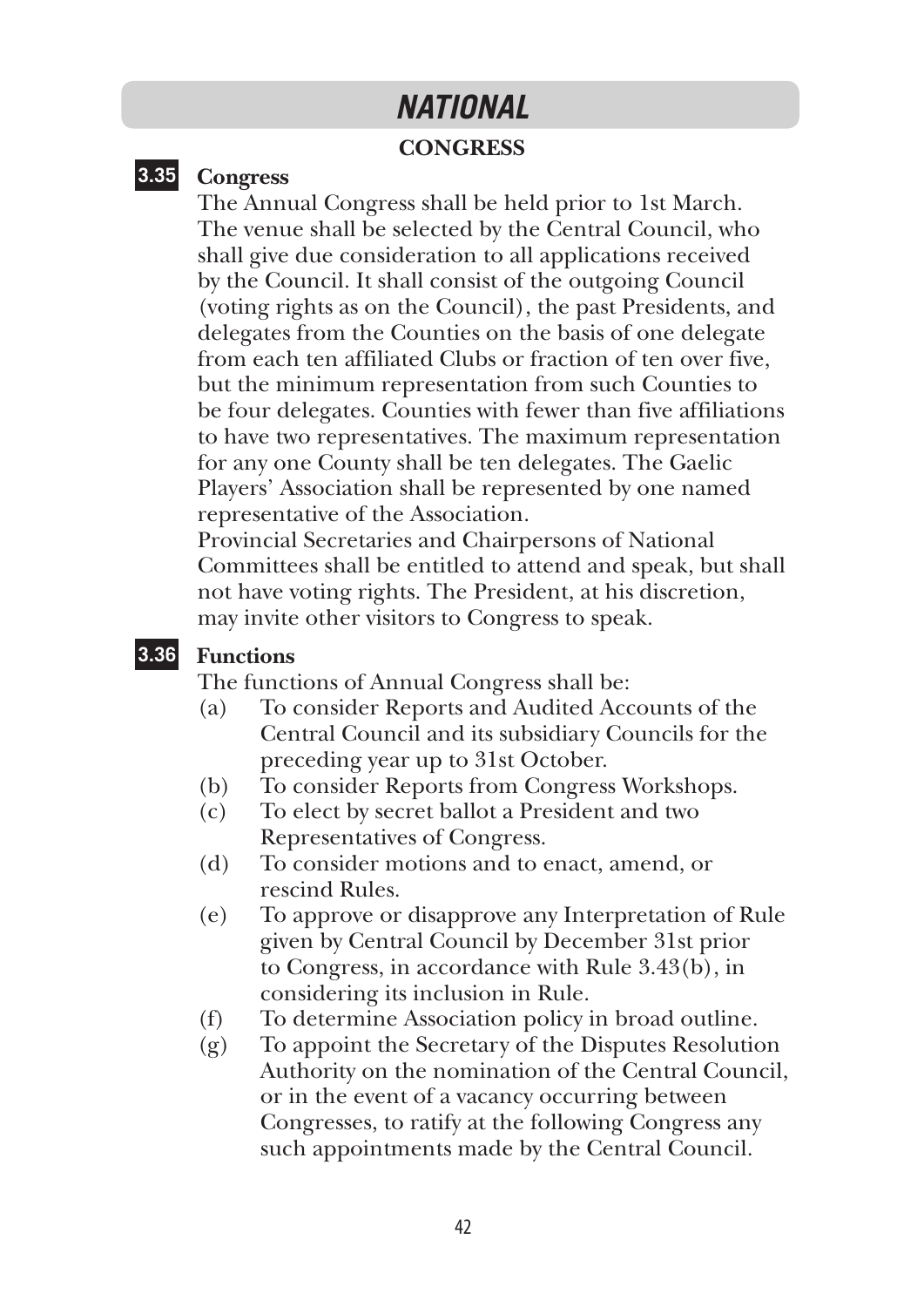### **3.37 President/Representatives of Congress**

A candidate for the position of President or Representative of Congress shall be nominated by a County Committee. Such nomination shall be made on the Nomination Paper, which shall be sent to the County Committee at least eight weeks prior to the Annual Congress, and which shall be completed and returned to the Director General at least six weeks before Congress.

Nominees shall declare to the Director General at least two weeks before Congress whether they are/are not standing for election.

The elections of a President and Representatives of Congress shall each be completed at Congress on the basis of one secret ballot vote on the Proportional Representation system, and the result of each count shall be announced at Congress.

A President or a Representative of Congress shall not hold office for more than three consecutive years.

A President shall be elected one year prior to the commencement of his term of office and for that year shall be referred to as the President-elect.

Should a vacancy arise among the Representatives of Congress prior to 30th November in any year, it shall be filled on the basis of:

(a) Nominations by the Counties,

(b) Ballot Vote of Counties (based on Congress voting strength) and Members of current Central Council. If a vacancy occurs after 30th November, the position shall be left vacant until the next Congress.

In the case of death or permanent incapacity of the President, the Central Council shall have the authority to appoint from among the Vice-Presidents an acting President, who shall perform the duties of the Presidency until the next Annual Congress.

### **3.38 Special Congress**

In special circumstances, and with the support of a twothirds majority of its members, the Central Council may summon a Special Congress. A Special Playing Rules' Congress may be called by Central Council to meet the provisions of Rule 3.40(d). In such circumstances, Central Council shall be entitled to determine the Representation. A Special Congress that is held within a forty eight weeks period following an Annual Congress shall not change a decision made at that Annual Congress.

## **Chapter 3 organisational structures**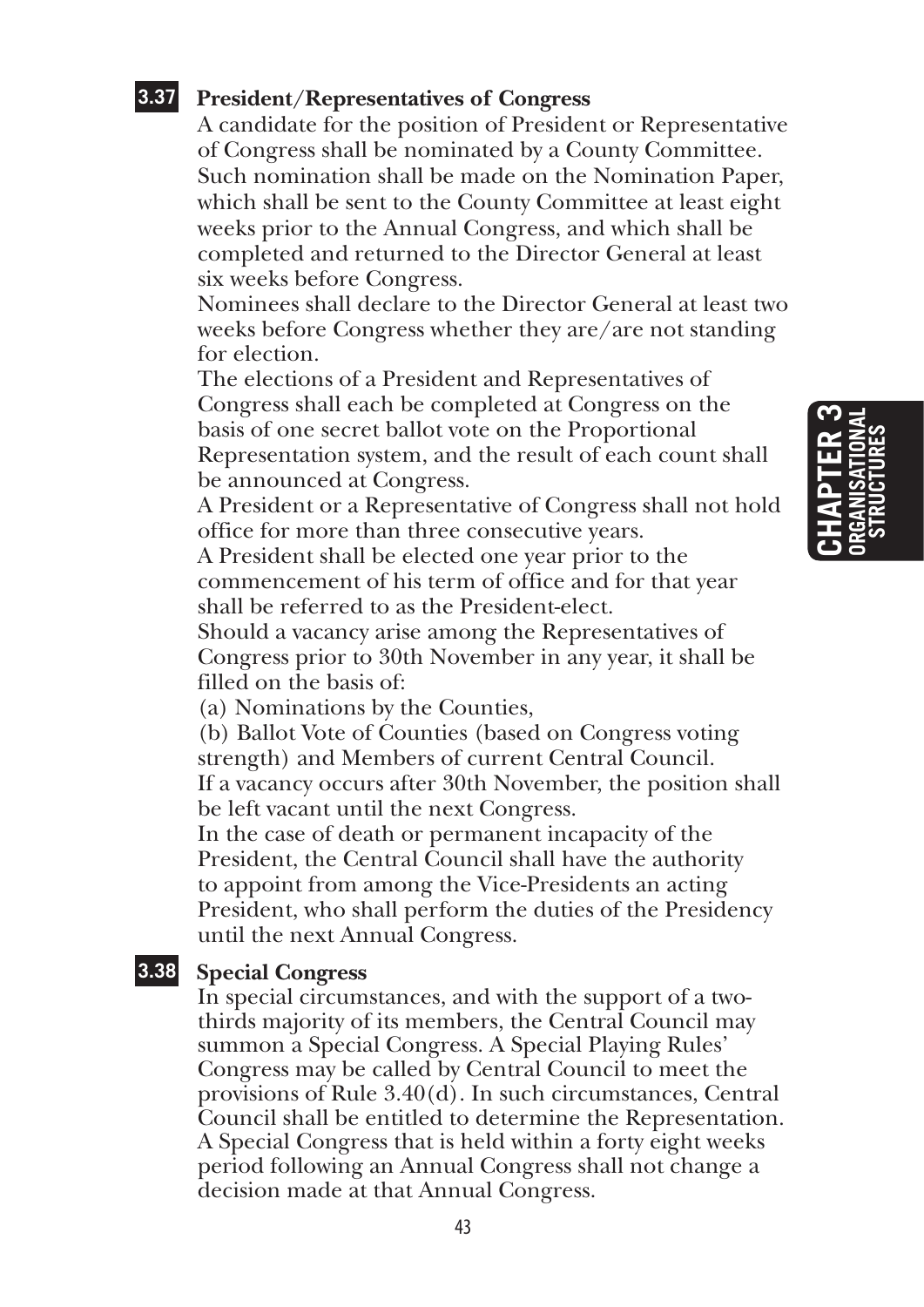### **3.39 National Youth Forum**

A National Youth Forum shall be held annually, prior to Congress, to be attended by three delegates under 21 years of age from each County. Five delegates, one from each Province (including Britain) will be elected by the Forum to present its Report to Congress, where they shall have speaking rights.

### **3.40 Motions**

- (a) Motions for Congress may be submitted as follows:
	- (i) Motions carried at a County Convention.
	- (ii) A maximum of one motion submitted directly by a County Committee.
	- (iii) A maximum of one motion from a Provincial Council.
	- (iv) Central Council shall be entitled to submit Motions on:
		- (1) Any Interpretations of Rule given by the Central Council in the previous Calendar Year
		- (2) Any relevant matter relating to Rule arising from a Disputes Resolution Authority Tribunal decision in the previous Calendar Year.
		- (3) Any Motions consequent upon a Central Council Sub-Committee Report.
		- (4) Any proposals of the Standing Committee on the Playing Rules that have been approved by Central Council under Rule 3.54.
		- (5) Emergency matters relating to the Playing Rules.
		- (6) A maximum of three Motions other than those listed in the Categories listed above.
	- (v) A maximum of one motion submitted by the Gaelic Players' Association.
	- (vi) Motions carried at the Annual General Meetings of the All-Ireland Post Primary Schools' Council on any matters affecting the Association at their level.
	- (vii) Motions carried at the Annual Convention of the Higher Education Council on any matters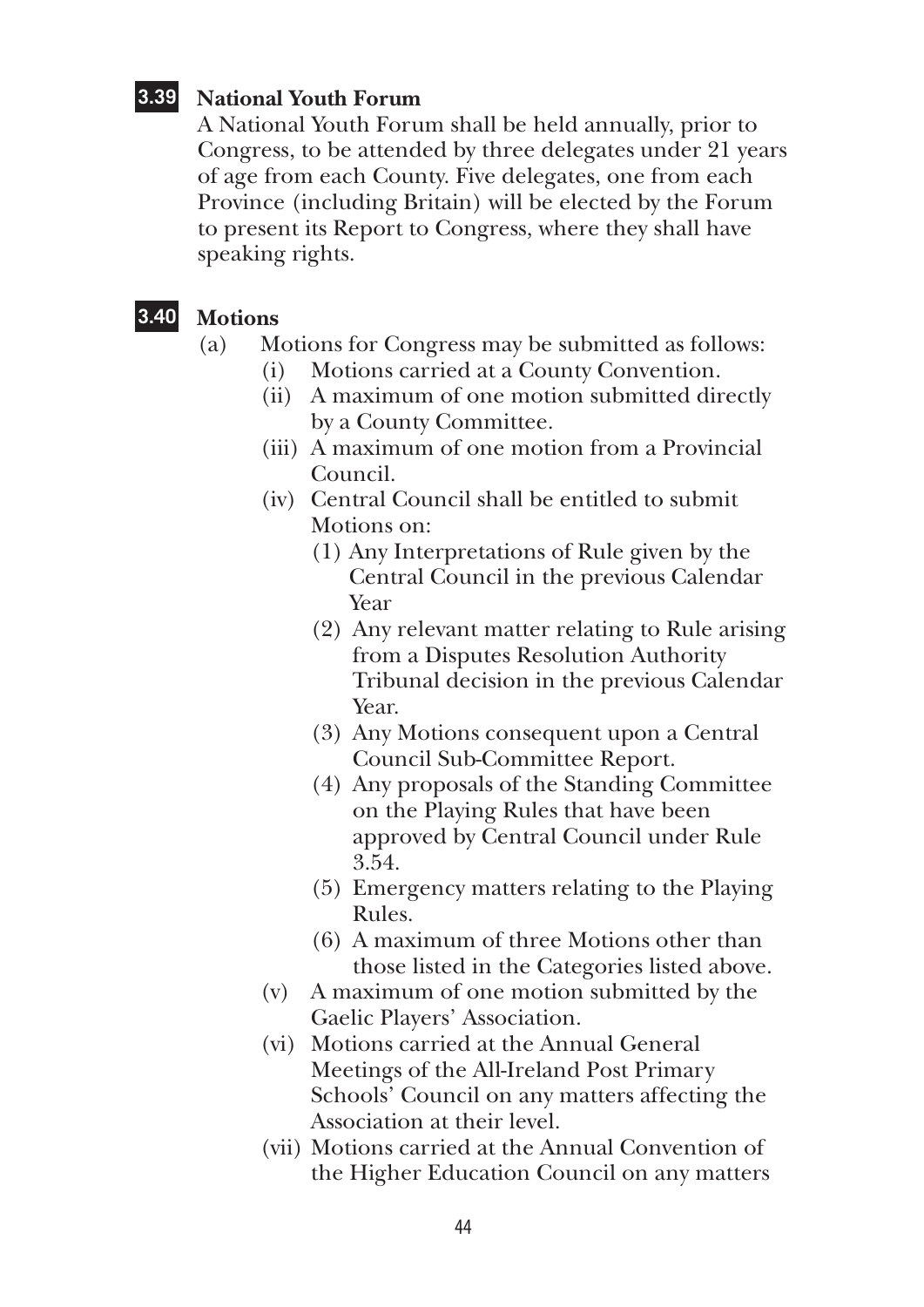affecting the Association at its level.

- (b) (i) Motion(s) for Congress, carried at a County Convention or submitted directly by a County Committee, shall be sent by electronic transmission to the Director General within five days of the date on which County Convention is held.
	- (ii) A Motion from a Provincial Council shall be sent by electronic transmission to the Director General within five days of the date on which the Provincial Convention is held.
- (c) Motions to enact new or amend existing Rules shall give the full text of the proposed addition or amendment, and also quote the numbers of any rules affected thereby.
- (d) Motions to revise Playing Rules may be tabled only in years divisible by five, except as provided in Section (a)(iv) of this Rule. In the year prior to the revision of Playing Rules, motions with proposed rule changes for experiment in non-championship competitions, as decided by Central Council, may be tabled. In any year in which Playing Rules are on a Congress Agenda, they shall take precedence in the list of motions, or they may be debated at a Special Congress, if so decided by Central Council.
- (e) Motions to remove, amend or to temporarily amend/set aside a Rule shall be carried by threefifths of those present, entitled to vote and voting.
- (f) Congress may refer a motion for consideration to Central Council or a Sub-Committee of that body. The ensuing recommendations, if they propose to alter an existing Rule, shall come in motion form to a subsequent Congress.
- (g) New and amended Rules shall become operative four weeks from the date of Annual Congress or Special Congress, unless otherwise specified and approved in the Motion adopted, or as provided hereunder.

 Central Council (or in urgent cases Management Committee on behalf of Central Council) may bring forward or defer the date of implementation of a new or amended Rule.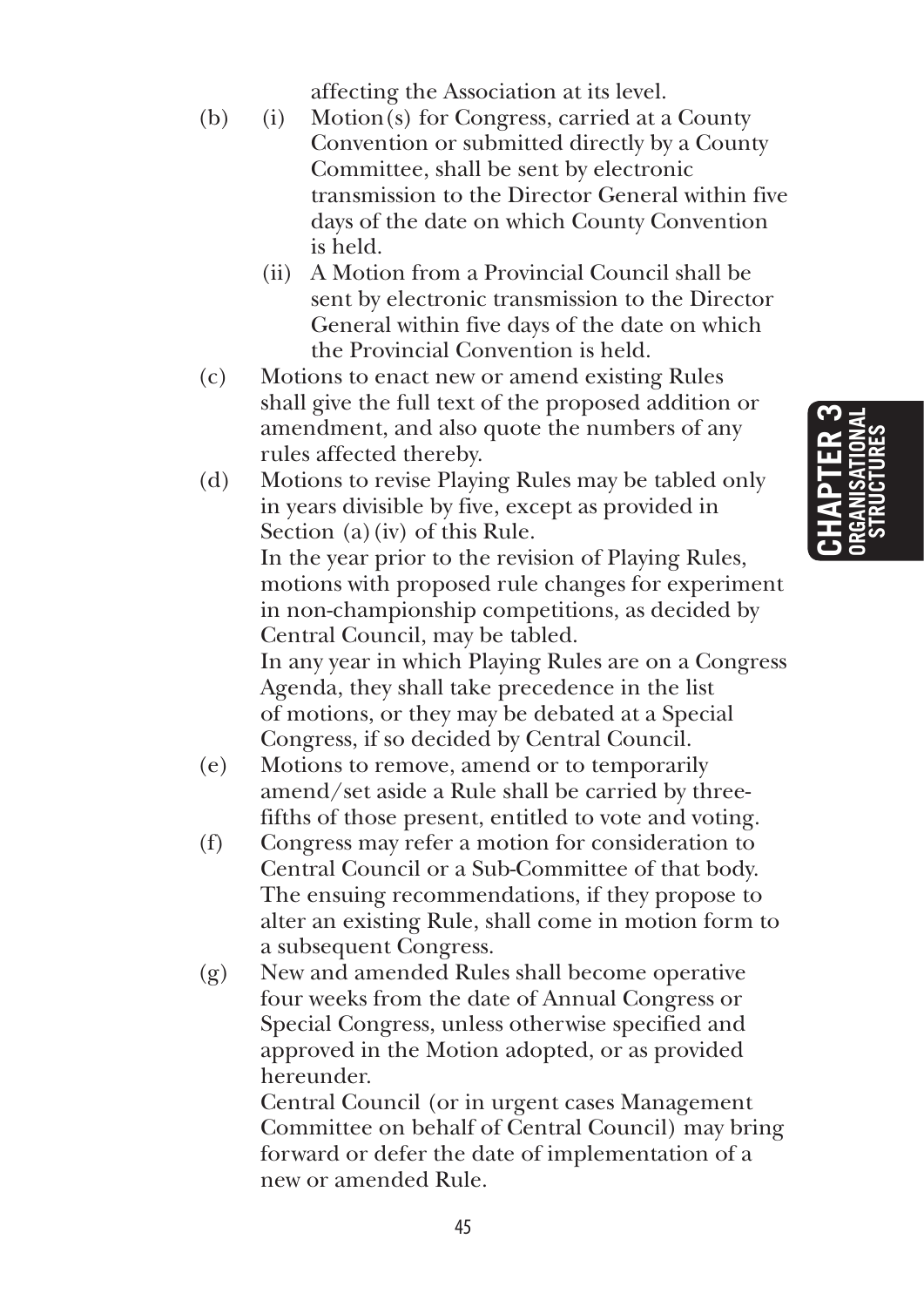A new Rule or amendment shall not have retrospective application. A Competition commenced under the then existing Rules/ Regulations (other than Playing Rules) shall be completed under these Rules/Regulations. The text of a new or amended Rule shall be circulated to County Secretaries within four weeks of finalisation, for distribution to Clubs.

(h) A motion declared not to have received one-third of the votes at Congress may not be tabled on a Congress Agenda for the subsequent three years, unless the Management Committee allows it in exceptional circumstances.

### **3.41 Agenda and Notice**

At least two weeks before Annual Congress, each County, in accordance with representation, shall be issued with copies of the Director General's Report, Audited Accounts, the Agenda and Workshop Topics, and list of Nominations and Motions.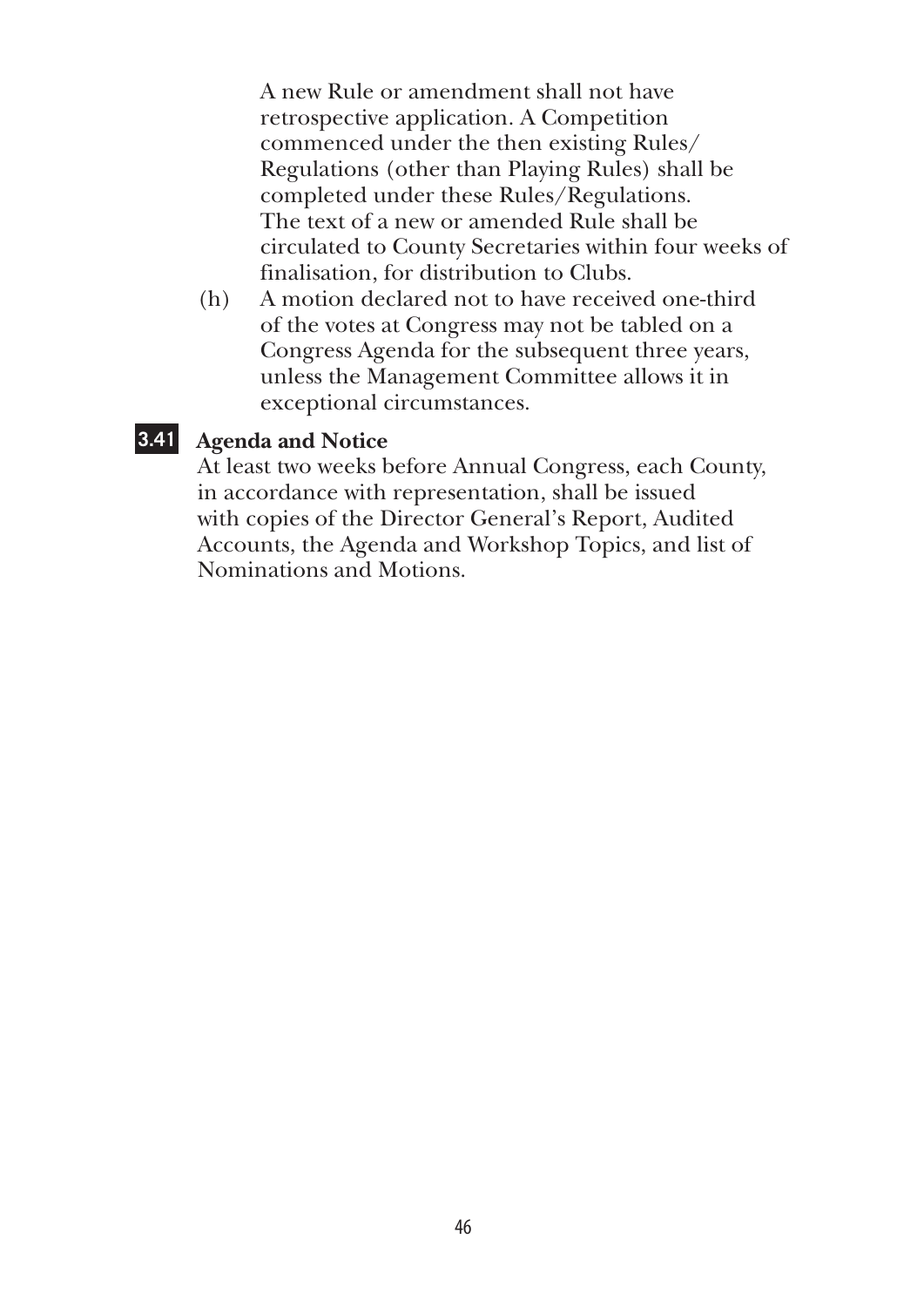### *NATIONAL*

### **CENTRAL COUNCIL**

### **3.42 Council**

(a) The Central Council shall consist of the President, the Director General (without voting rights), President-elect, if in office; the immediate past President for the year following his term as President, the Vice-Presidents, being the Chairmen of the Provincial Councils, two Representatives of Congress, and a representative with voting rights of each of the following - each County in Ireland; Britain; the London County Committee; the USGAA Board; the New York Board; the European Board: GAA Handball; the Higher Education Council; the All-Ireland Post-Primary Schools' Council; the All-Ireland Primary Schools' Council and the Gaelic Players' Association.

> A Representative on the Council shall not hold office, for more than five years. A year's term shall be from immediately after an Annual Congress to the conclusion of the next Annual Congress. If a member is elected as a Representative on the Council 'in term', twenty six weeks or less before the next Congress, that time served shall not be considered as part of the five years' period.

(b) The President, Director General, President-elect, immediate past President, and Representatives of Congress, shall not be represented by proxies at meetings of the Council. A Provincial Chairperson may be represented by another Officer of the Provincial Council.

 A County Representative may be represented by a proxy, who shall be a member of the County Committee concerned.

- (c) Should a vacancy occur in representation, such vacancy shall be filled by the body concerned.
- (d) The Central Council shall hold office until the conclusion of the next Congress.
- (e) A member absent, without just cause, from three consecutive meetings shall automatically become disqualified from membership of the Council for

## **Chapter 3 organisational structures**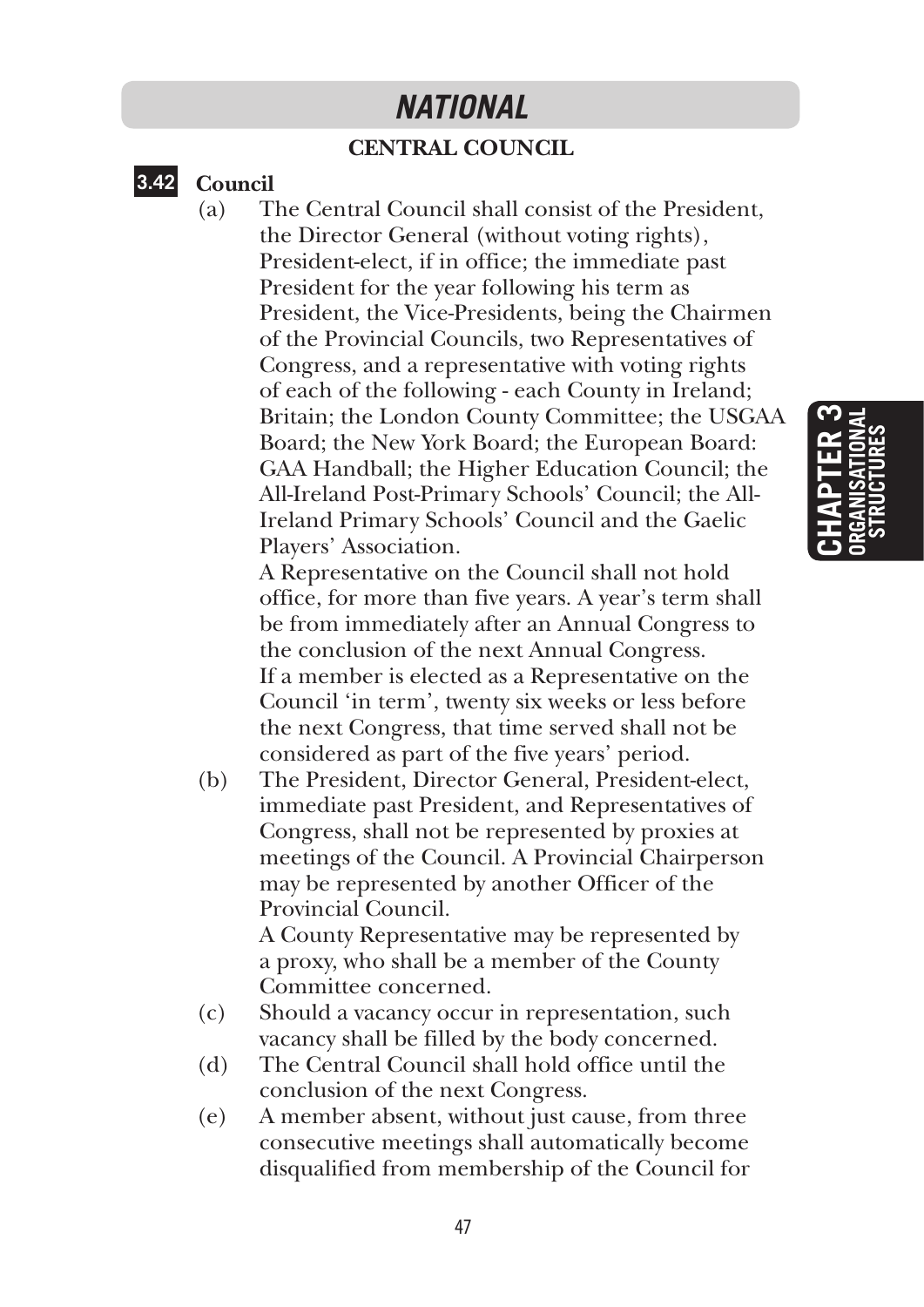that year. This shall also apply to all members of Sub-Committees.

### **3.43 Powers and Functions**

- (a) It is the Supreme Governing Body of the Association between Annual Congresses.
- (b) It is the final authority to interpret the Rules, subject to Rule 3.36(e). It shall consider and adjudicate on recommendations made by the Management Committee on requests for Interpretation of Rule received in writing by the Director-General. Any such Interpretations shall have the force of Rule until the Congress held in the Calendar Year after the Interpretation being given, and which Congress shall, on a Motion submitted by Central Council, approve or disapprove the Interpretation being included in Rule.

 An Interpretation shall not be given on the subject matter of a case which is pending before an Adjudicative Unit of the Association.

 It may also issue Guidelines and Directives to its Units and Members to assist with their compliance with Rule.

(c) It shall have responsibility for reviewing, amending or rescinding the following Rules in the Official Guide:

### **Chapter 1**

 Rule 1.13(c) and (d) - Code of Best Practice in Youth Sport/Guidelines.

Rule 1.14 – the Code.

Rule 1.16 – Anti-Doping Hearings Committee;

Doping Control Committee.

### **Chapter 4**

Rule 4.5 Correspondence.

Rule 4.7 Video and/or Telephone Conferencing.

Rule 4.8 Travel and Hotel Expenses.

Rule 4.9 Trophies and Medals.

Rule 4.10 All Ireland Medals.

Rule 4.11 Inter-Provincial Medals.

Rule 4.12 Provincial Championship Medals

Rule 4.13 Medals – General.

Rule 4.14 Tournament Trophies.

Rule 4.15 Trophies – General.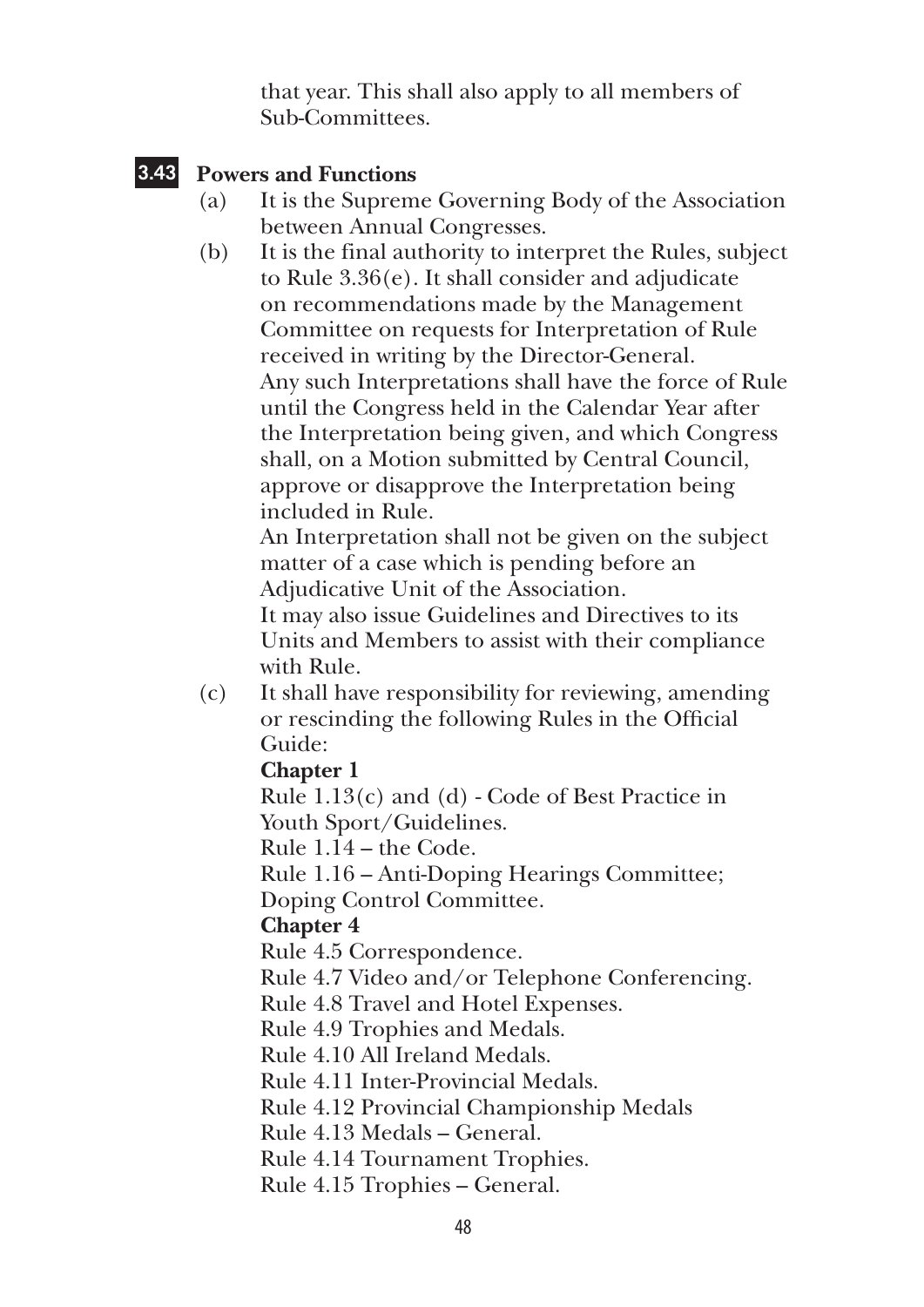Rule 4.16 (b) Records **Chapter 5** Rule 5.2 Property – Powers. Rule 5.3 Vesting. Rule 5.4 Exclusion. **Chapter 6** Rule 6.37 Leagues – Organisation. Rule 6.38 Leagues (General) Rule 6.39 National Leagues. Rule 6.40 Tournament Games. Rule 6.41 Challenge Games.

 Motions to remove or to amend any of these Rules shall be carried by two-thirds of those present, entitled to vote and voting at a meeting of Central Council. Any removal or amendment to these Rules shall be listed in the following Congress Agenda, before coming into effect four weeks from the date of Congress and being included in the Official Guide.

- (d) It (or in urgent cases Management Committee on behalf of Central Council) shall have the power to bring forward or defer the date of implementation of a new or amended Rule.
- (e) Its jurisdiction shall extend over the whole Association in all matters. It shall appoint Trustees to hold funds, investments, and property of the Association. Its prior approval shall be obtained for any action affecting the general policy of the Association and for capital expenditure.
- (f) It shall, through its Management Committee, review County Committee Audited Accounts and shall have authority to take such action as is deemed necessary to ensure proper financial governance.
- (g) Its decisions on all matters appertaining to the Association are final and binding on the members of the Association.
- (h) It shall have the power to make Regulations governing Competitions under its control (on the recommendations of the Management Committee or advice of the Central Competitions Control Committee, as provided for in these Rules), and other matters incidental to its Powers, Functions and Operations.

**Chapter 3 organisational structures**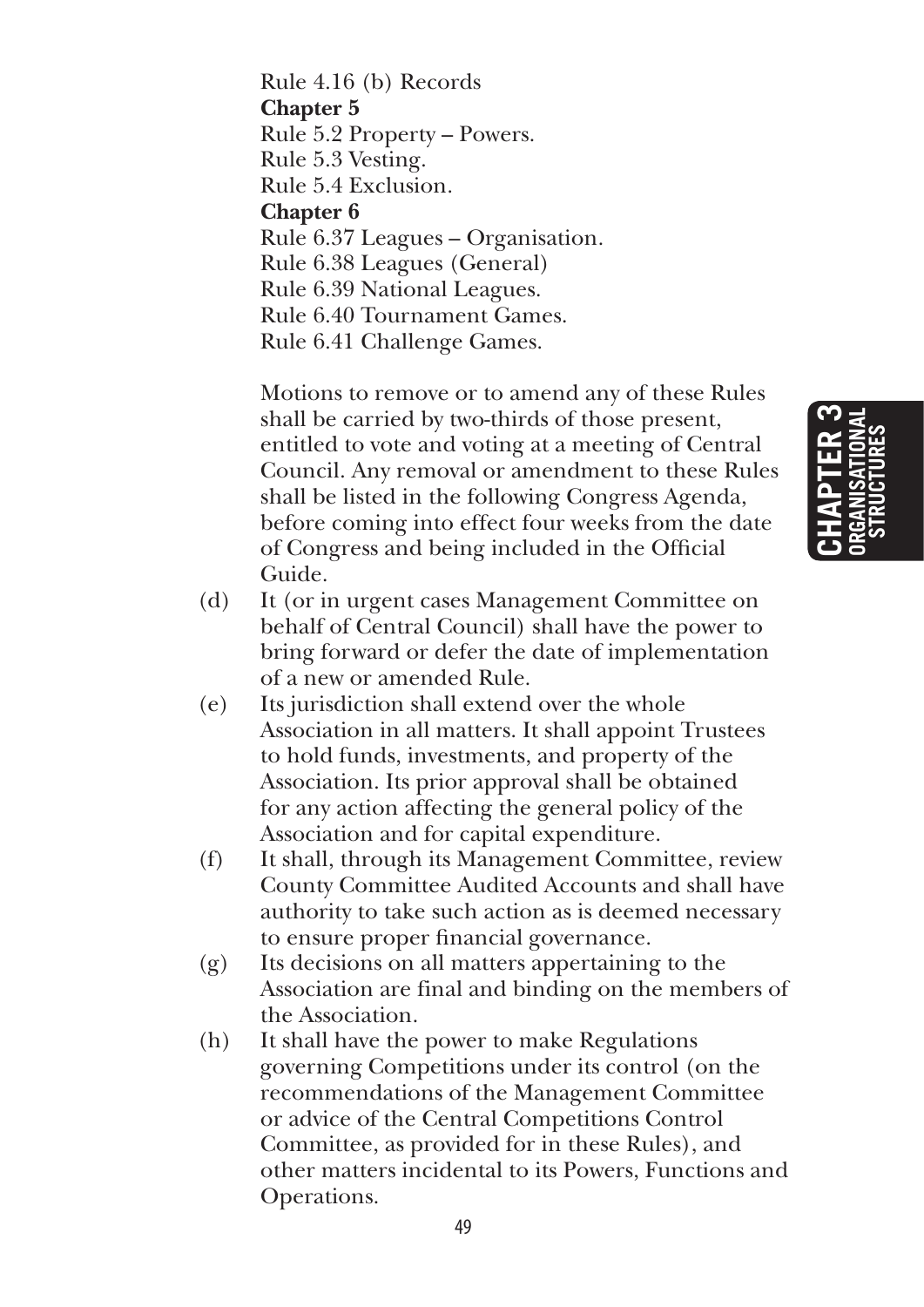A Regulation, once adopted, shall remain in force unless altered or deleted by a simple majority of those present, entitled to vote and voting. Alterations may be considered only on an annual basis.

- (i) It shall control the All-Ireland Championships, Inter-Provincial, and National League Competitions.
- (j) It shall, as required, at its first meeting each year
	- (i) elect members to the Management Committee
	- (ii) appoint members to the Central Hearings Committee and Central Appeals Committee, on the recommendation of the Management Committee.
- (k) It shall appoint an Audit Committee, which shall consist of at least six members.
- (l) It shall appoint a Rules Advisory Committee and a Standing Committee on the Playing Rules.
- (m) It shall at every meeting consider a Report from the Management Committee on its activities.
- (n) It shall nominate the Secretary of the Disputes Resolution Authority for appointment by Congress. If a vacancy occurs between Congresses it shall fill the vacancy, and the appointment shall be submitted for ratification by the following Congress. It shall ratify the panel selected by the said Secretary in accordance with the Disputes Resolution Code.
- (o) It shall, at its first meeting after Congress week-end, have the power to review the amount of fees and fines referred to in the Rules, and to alter same as considered necessary.
- (p) It shall have the power to authorise the use of Croke Park for games other than those controlled by the Association.
- (q) It shall have the power to arrange for playing purposes the boundaries between Provinces.
- (r) Nothing in this Rule shall be construed so as to admit to Central Council or its Sub-Committees authority to introduce, enact, amend or rescind Rules, or in any way vary or derogate the power reserved to Congress by Rule 3.36. This Rule shall in all respects be subject to Rule 3.36 and in the event of conflict Rule 3.36 shall prevail.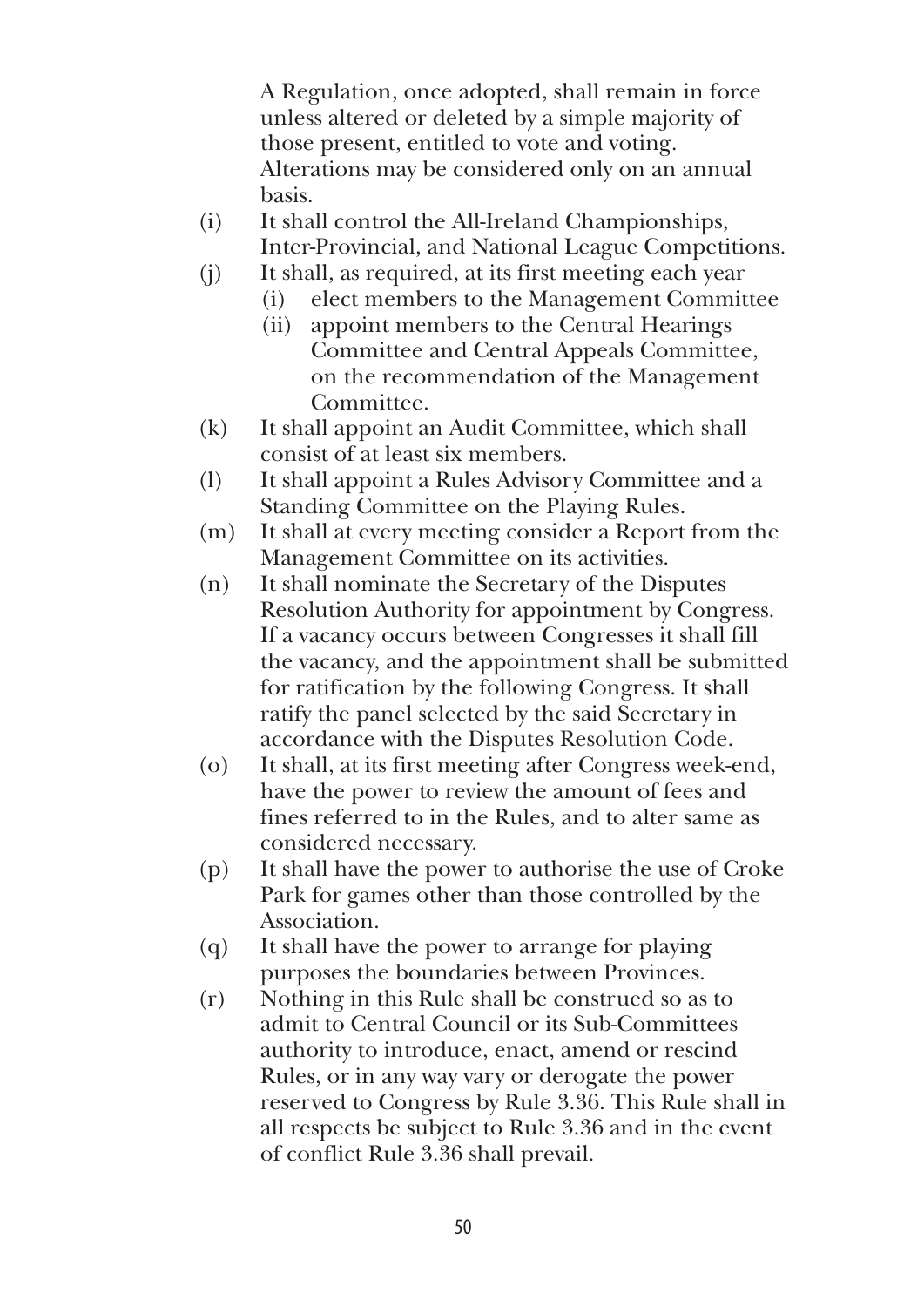### **3.44 Powers of the Director General and other Officers**

- (a) The Central Council shall appoint a Director General, who shall be the Chief Executive of the Association.
- (b) The Director General may enter into any contract or transaction on behalf of the Association which is in the ordinary course of the business of the Association or which has been approved by the Management Committee.
- (c) The Director General may from time to time delegate such power as is set out in clause (b), in whole or in part, to any person or persons nominated by him for that purpose.
- (d) The Secretary of an Administrative Unit may enter into any contract or transaction on behalf of that Unit which is in the ordinary course of business of that Unit or which has been approved by the Management Committee of that Unit.

### **3.45 Notice of Meetings**

A minimum of five days written notice shall be given by the Director General to all members for meetings, except in an emergency, when he may, in consultation with the President, summon a meeting with shorter notice. A Special Meeting may be convened by the Director General on the request of a majority of the members.

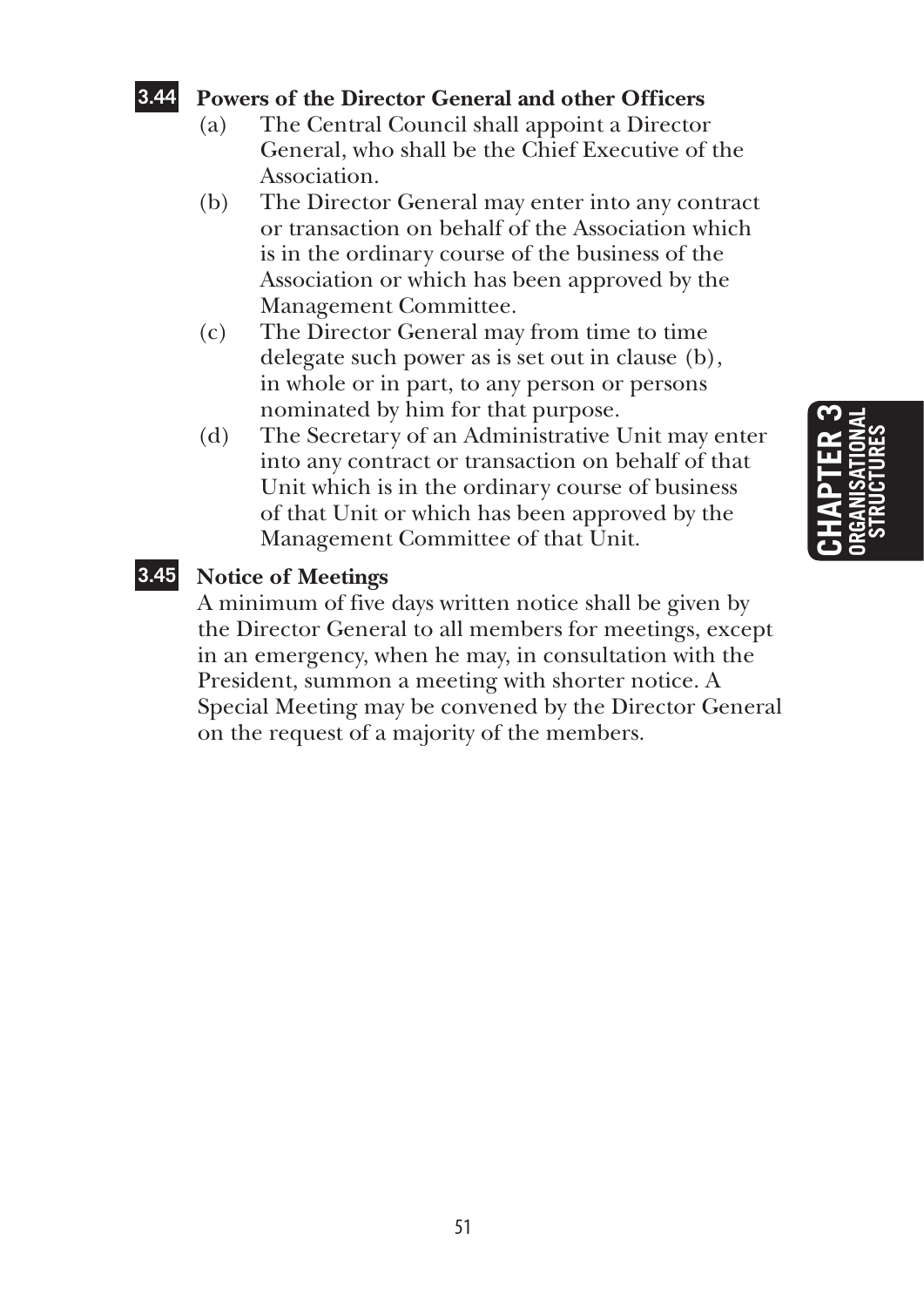### *NATIONAL*

### **CENTRAL COMMITTEES**

### **3.46 Management Committee**

- (a) It shall consist of the President, the Director General (without voting rights), the President elect, if in office, the immediate Past President for the year after his term of office as President, the Chairmen of the Provincial Councils, the two Representatives of Congress elected by Congress, one Central Council member from each of the four Provinces, elected by Central Council, and two Nominees of the President and Director General, who are members of the Association, subject to their approval by Central Council, and the Finance Director (without voting powers).
- (b) Subject to the overall jurisdiction of Central Council, it shall be responsible for the management of the affairs of the Association, including its general activities, matters of discipline, finances, and implementation of policies determined by Congress. All other Sub-Committees of the Central Council shall report directly to the Management Committee.
- (c) It shall submit to the Central Council, for its consideration, its Budgetary proposals for the following year.
- (d) It shall have authority to make recommendations on policy and finance to Central Council.
- (e) It shall submit to the Central Council, for its consideration and adjudication, recommendations on requests for interpretation of Rule received in writing by the Director General.
- (f) It shall, as required, and subject to the provisions in Rules 3.47, 3.48, 3.49, 3.50, and 3.52, appoint or recommend to Central Council the appointment of members to the Central Competitions Control Committee, the Central Hearings Committee, the Central Appeals Committee, the Central Referees' Appointments Committee and the Central Fixtures Planning Committee.
- (g) It shall have authority to appoint Sub-Committees to deal with delegated matters/activities.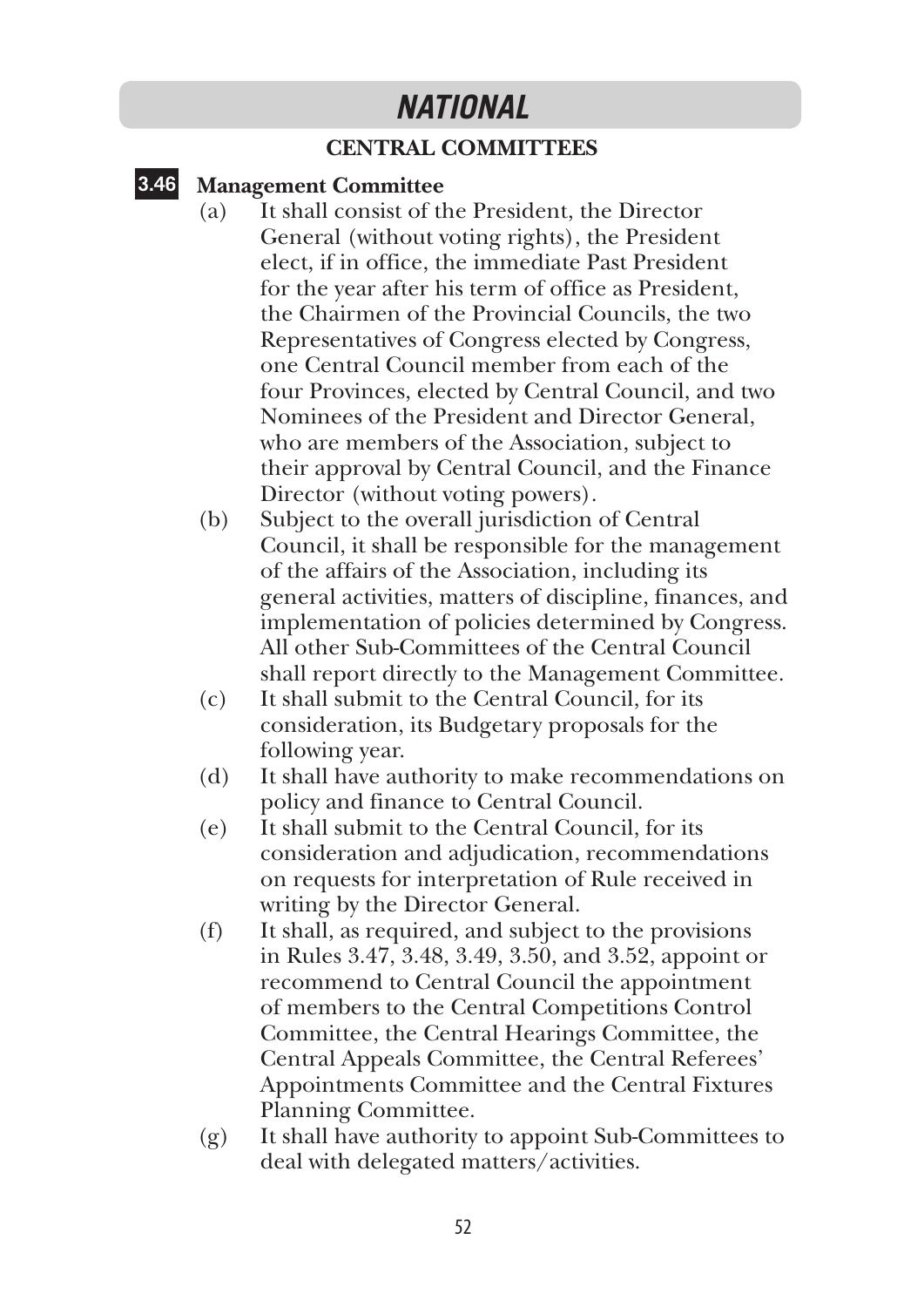**Chapter 3 organisational structures**

- (h) It shall furnish a Report on its activities to each meeting of the Central Council.
- (i) It shall appoint a National Referees' Administrator.

### **3.47 The Central Competitions Control Committee**

(a) It shall consist of a Chairperson and one member from each of the four Provinces, appointed by the Management Committee. These members shall have a responsibility in relation to each function outlined in this Rule.

Additionally, the Secretary of each of the four Provincial Councils, shall be members with joint responsibility with the other members for the functions outlined except those in  $(c)$ ,  $(d)$  and  $(e)$ .

- (b) It shall be responsible for Competition Scheduling and Arrangements for and Control of Games (excluding appointment of Referees) under the jurisdiction of the Central Council.
- (c) It shall investigate and process matters relating to the Enforcement of Rules (including hearing Objections and Counter Objections) and Match Regulations arising from Competitions and Games under the jurisdiction of the Central Council.
- (d) It shall investigate and process matters relating to the Enforcement of Rules (excluding Objections and Counter Objections) and Match Regulations arising from Provincial Inter-County Senior Championship Games.
- (e) It shall have the authority to direct Committees within Provinces and Counties to enforce the penalties prescribed in these Rules relating to Disciplinary Matters arising from Games.
- (f) It shall prepare Match Regulations for the consideration and decision of the Management Committee and Central Council.
- (g) It shall be responsible for making decisions on applications for Inter-County transfers within its jurisdiction.

### **3.48 The Central Hearings Committee**

(a) It shall consist of a Chairperson appointed by the Management Committee, one Member from each of the four Provinces appointed by the Management Committee, and one Member from each of the four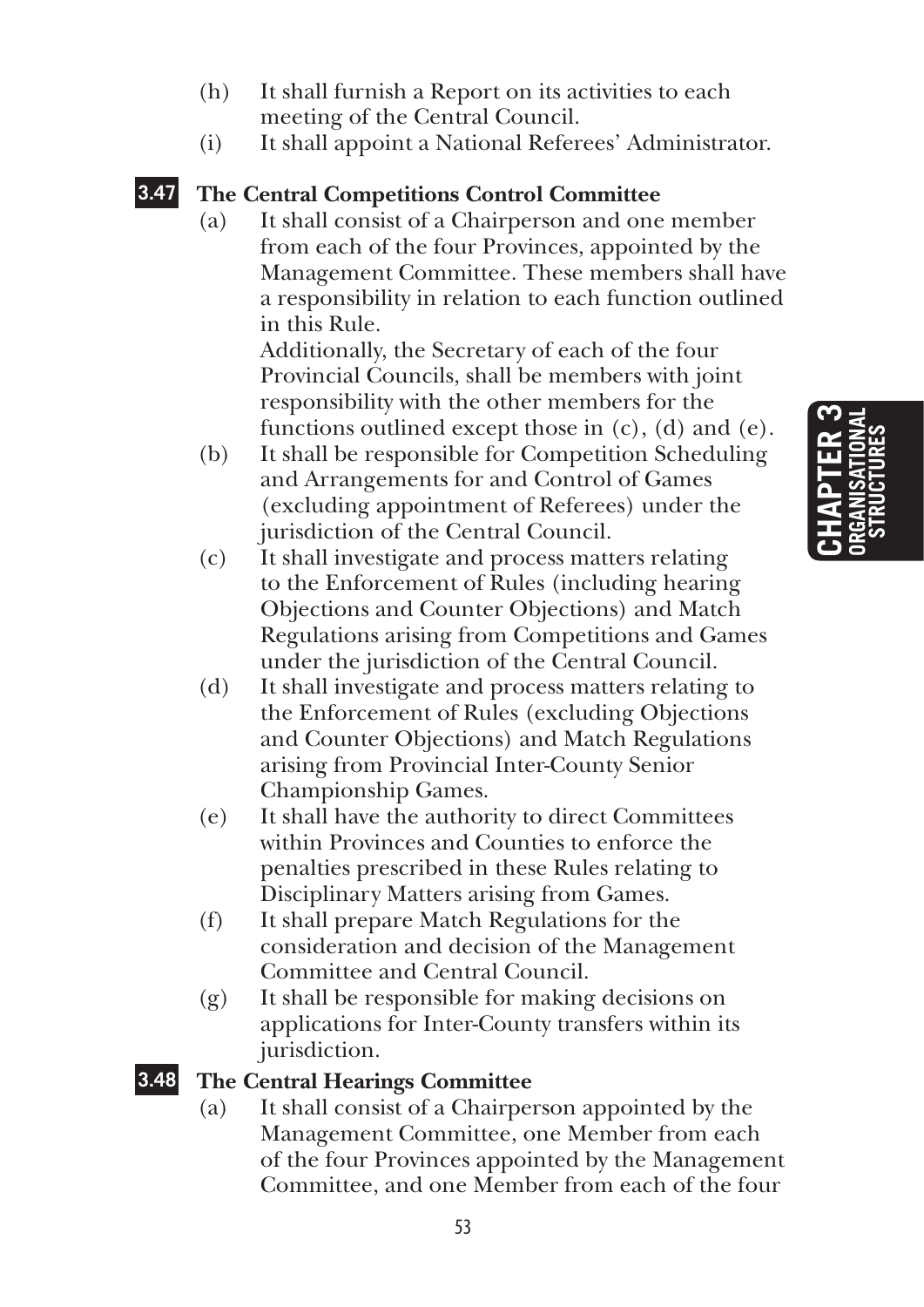Provinces appointed by the Central Council on the recommendation of the Management Committee.

- (b) It shall adjudicate on all Disciplinary Matters where a Hearing is prescribed and requested relating to:
	- (i) the Enforcement of Rules arising from matters
		- under the jurisdiction of the Central Council. Exception:

 A Hearing of an Objection/Counter Objection is the function of the Central Competitions Control Committee.

- (ii) Misconduct arising from the Provincial Inter-County Senior Championship Games.
- (iii) Match Regulations arising from Games under the jurisdiction of the Central Council and from the Provincial Inter-County Senior Championship Games.

### **3.49 The Central Appeals Committee**

- (a) It shall consist of a Chairperson appointed by the Management Committee, one member from each of the four Provinces appointed by the Management Committee, and one member from each of the four Provinces appointed by the Central Council on the recommendation of the Management Committee. Members shall have a three year term of office.
- (b) It shall hear all appeals made at Central Level.
- (c) Its decisions on appeals shall be final and binding, subject only to a case being taken to Arbitration under the Disputes Resolution Code, provided for in these Rules.
- (d) It shall have the function of considering Applications for a Review of Suspensions imposed in accordance with Rule, as set out in Rule 7.12 - Reinstatements, and of making Recommendations on these Applications to Central Council.

### **3.50 The Central Referees' Appointments Committee**

- (a) It shall consist of a Chairperson appointed by the Management Committee, the Chairperson of the Central Competitions Control Committee and one member of the National Referees' Committee who shall be appointed by the Management Committee.
- (b) It shall be responsible for appointments of Referees and Linesmen (one of whom shall be the standby Referee, nominated in advance) for all Games under the jurisdiction of the Central Council and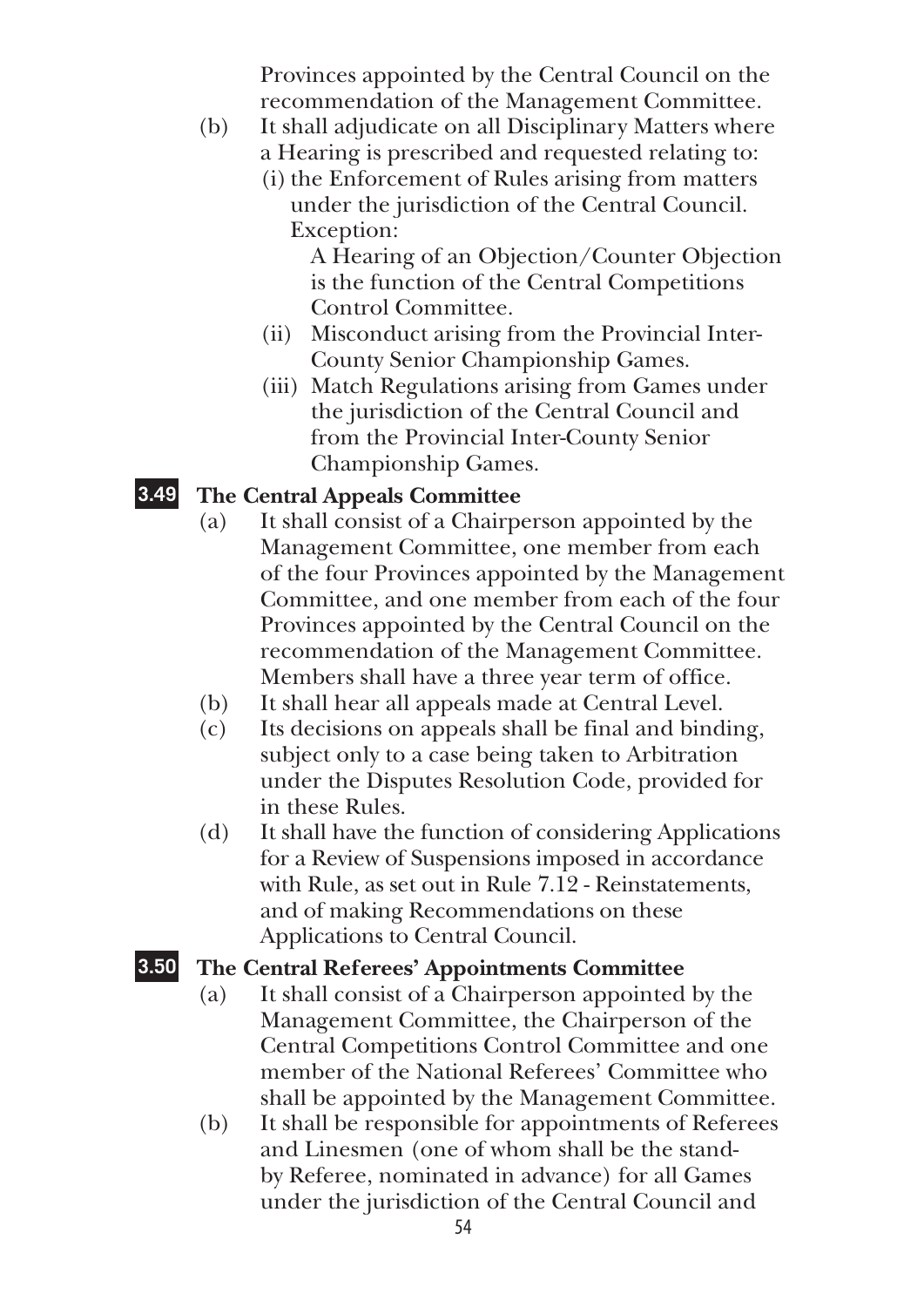for Provincial Inter-County Senior Championship Games. It shall also appoint a Sideline Official for Senior Inter-County Games.

### **3.51 Terms of Office on Committees**

A member of any of the above Central Council Committees, other than the Director General or other Executive Officer, shall not hold office on that Committee, in the same capacity, for more than a total of six years, with not more than three of those years being served consecutively.

### **3.52 The Central Fixtures Analysis Committee**

- (a) It shall consist of no more than ten members including a Chairperson appointed by the Management Committee, four nominated Provincial Fixtures Analysts and the Secretary of the Competitions Control Committee.
- (b) It shall be responsible for monitoring and analysing the National Fixtures Programme.
- (c) It shall present a Report to Annual Congress on all Fixtures at National, Provincial and County levels and make recommendations for changes in the fixtures calendar where appropriate.
- (e) It shall determine the National minimum Required Standards for fixtures programmes at all levels.
- (f) It shall keep a register and organise the training of all Fixtures Analysts at Provincial and County level.

### **3.53 Rules Advisory Committee.**

(A) A Rules Advisory Committee, appointed by Central Council, shall be a Standing Committee on the Rules of the Association (other than the Playing Rules).

 It shall advise Central Council on matters relating to the Rules.

 It shall prepare Motions, as required by Central Council, for the consideration of Congress, including Motions that are necessary as a consequence of Interpretations of Rule given by the Central Council or Decisions of the Disputes Resolution Authority.

- (B) The Committee shall have authority to:
	- (1) Engage and consult with Units sponsoring Motions for Congress with a view to deciding

**Chapter 3 organisational structures**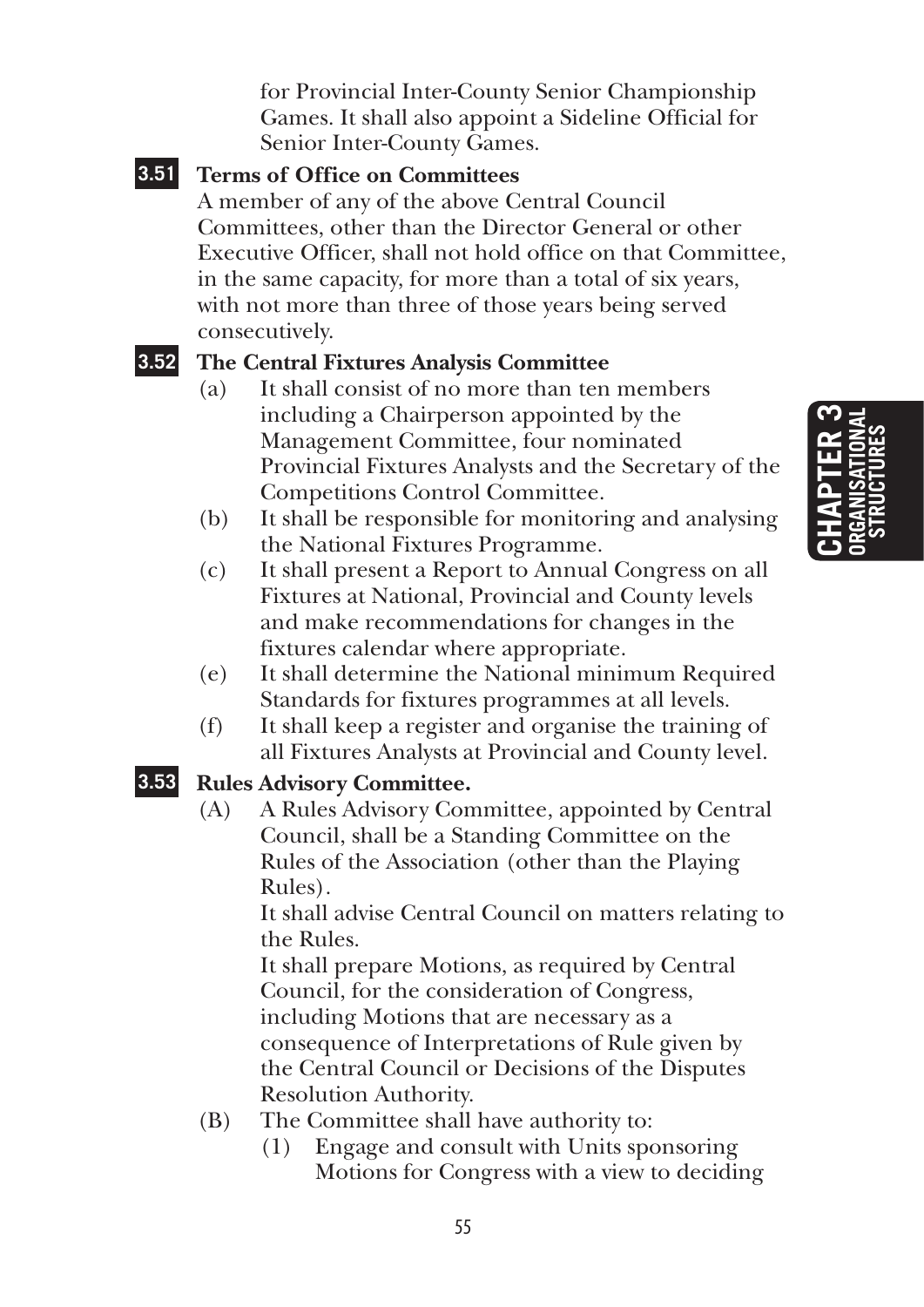whether the Motions are in order. The Committee may put a Motion in order where there is a failure to quote the numbers of the Rules affected or where there are minor clerical errors.

 In the case of a Motion submitted by a County not being in order, the County shall be advised in writing of the reason(s) for a Motion being not in order and, subject to a time-limit determined by the Committee, shall be afforded an opportunity to resubmit an appropriately corrected Motion for the consideration of the Committee. The President shall have the authority at Congress to rule a Motion out of order.

- (2) Combine Motions received from different Sponsors with a broadly common purpose into more manageable and coherent composite Motions.
- (C) In the case of all Motions passed at Congress which involve an amendment or change of Rule, the Standing Committee shall have authority to examine such Motions and without derogating from their meaning, recommend any rephrasing or relocation considered necessary, before a new version of the Rule concerned is printed.

 Such recommendations shall require the sanction of the Central Council at its first meeting after Congress week-end.

### **3.54 Standing Committee on Playing Rules**

 A Standing Committee, appointed by Central Council shall monitor the Playing Rules of Hurling and the Playing Rules of Football on an ongoing basis with regard to: (a) the Interpretations of the Rules

and

(b) the Implementation of the Rules

 The Standing Committee shall have the responsibility of bringing forward to the final meeting of the calendar year of the Central Council each year, proposals for any amendments it considers necessary for the deliberation of Congress of the following year.

 County Committees shall have the right to submit proposals to the Standing Committee but it is for the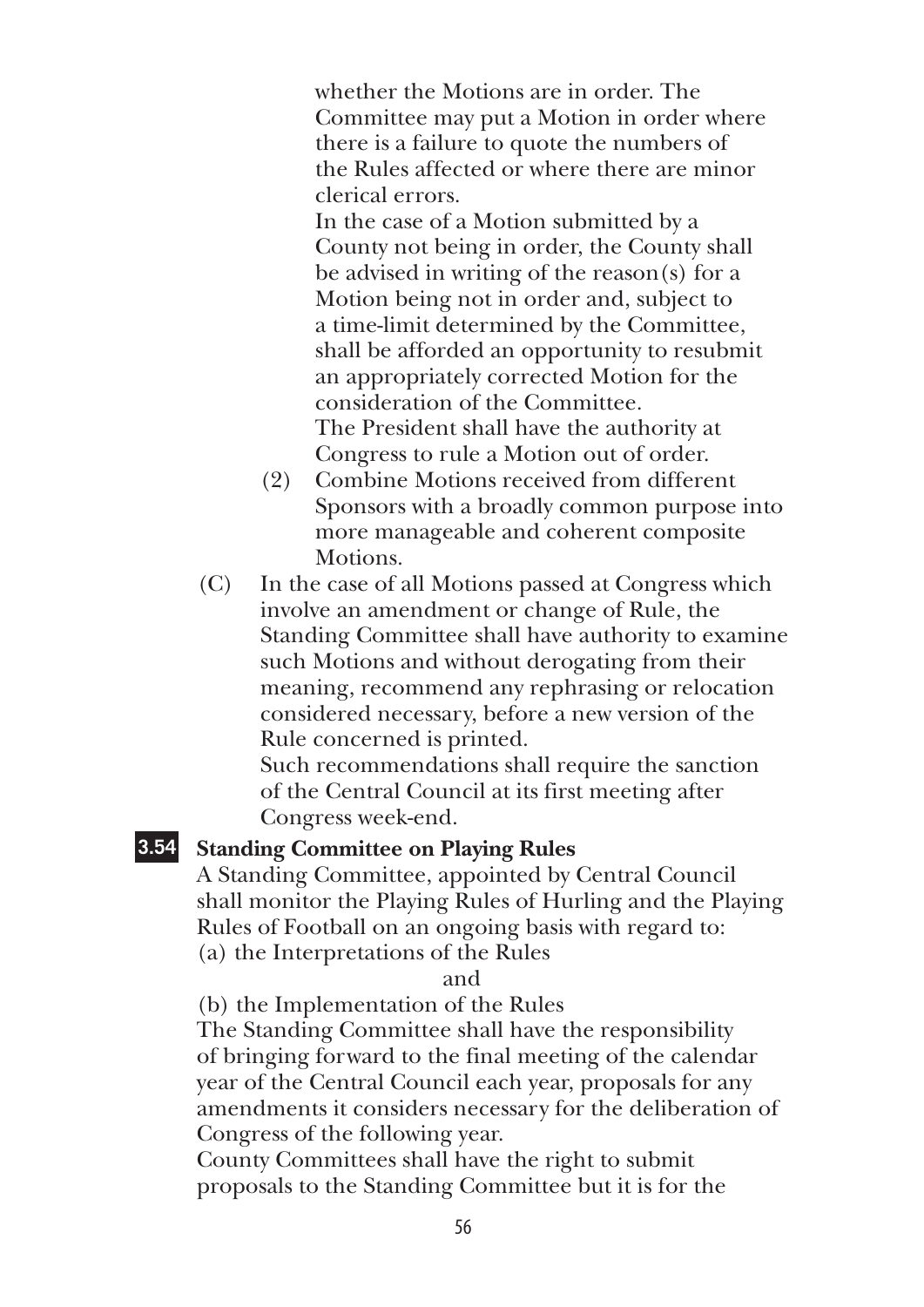Standing Committee to decide what proposals, or an amalgamation of proposals if they relate to the same Rule, are submitted to Central Council for consideration.



- (a) GAA Handball shall, subject to the overall control of the Central Council, be responsible for the promotion of the National Game of Handball.
- (b) The affairs of the GAA Handball shall be subject to the General Rules of the Association and the Constitution for the regulation of its affairs, as sanctioned by the Management Committee.

### **3.56 Rounders**

- (a) The Rounders Council of Ireland shall, subject to the overall control of Central Council, be responsible for the promotion of the National Game of Rounders.
- (b) The affairs of the Rounders Council of Ireland shall be subject to the General Rules of the Association and the Constitution for the regulation of its affairs as sanctioned by the Management Committee.



### **3.57 Educational Institutions**

Subject to the overall control of the Central Council, the following Councils shall be responsible for the organisation and control of all affairs at the Levels specified hereunder.

- The Higher Education Council in all Higher Education Colleges and Institutes.

- The All-Ireland Post-Primary Schools' Council for all affiliated schools at Second Level.

- The All-Ireland Primary Schools' Council.

Other than where special sanction is granted by Central Council, the affairs of each Council shall be subject to the General Rules of the Association and such Constitutions as are sanctioned by the Management Committee, on behalf of Central Council.

Hearings arising from Disciplinary Cases and Appeals shall be heard by the relevant Committee at County Committee, Provincial Council or Central Council levels.

### **3.58 Gaelic Players' Association**

The Gaelic Players' Association is recognised as the official representative body for senior inter-county players.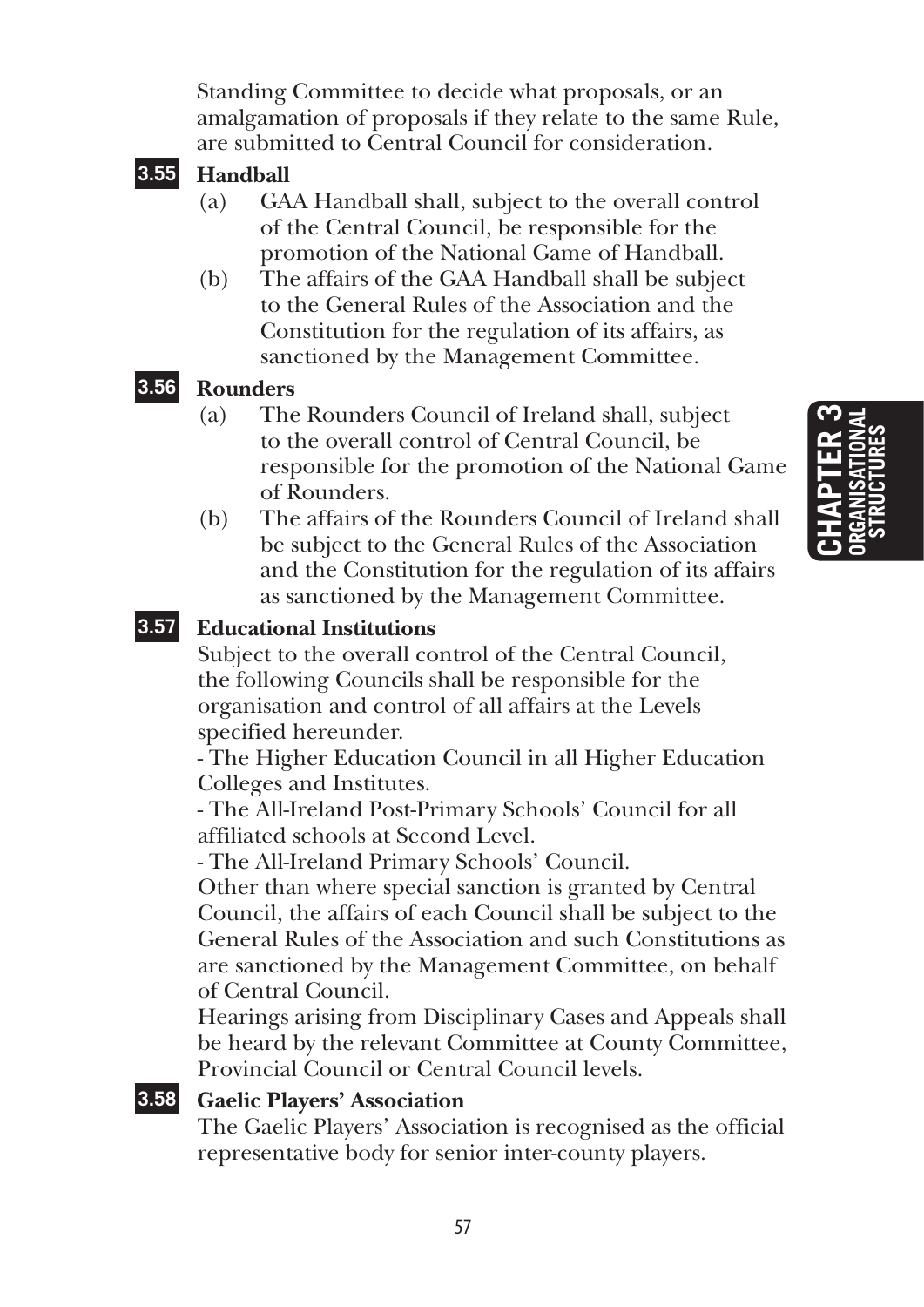### **3.59 Deviation from Rule**

- (a) A County Committee or Higher Council of the Association outside Ireland may apply, in writing, to Central Council for permission to deviate from a specific Rule. Such permission may be given where exceptional circumstances are deemed to warrant it.
- (b) A County Committee or Higher Council may apply, in writing, to Central Council for permission not to exercise, within its jurisdiction, the strict application of a Rule, where strict adherence to the Rule may not be in the best interests of the Association within that jurisdiction.

Such permission may only be given in exceptional circumstances in the interests of the promotion of Hurling/Football.

Application for permission as in (a) and (b) above shall be made annually.

(c) In the case of a Bye-Law from an International Unit, other than in Britain, permission shall not be required for deviation from General Rule in circumstances where the Management Committee, in sanctioning such a Bye-Law, is satisfied that where any provisions thereof conflict or are not fully in accord with General Rule are unavoidable, are necessary for the proper functioning of the particular Unit, and are in the best interests of the G.A.A. and the promotion of Gaelic Games within its jurisdiction.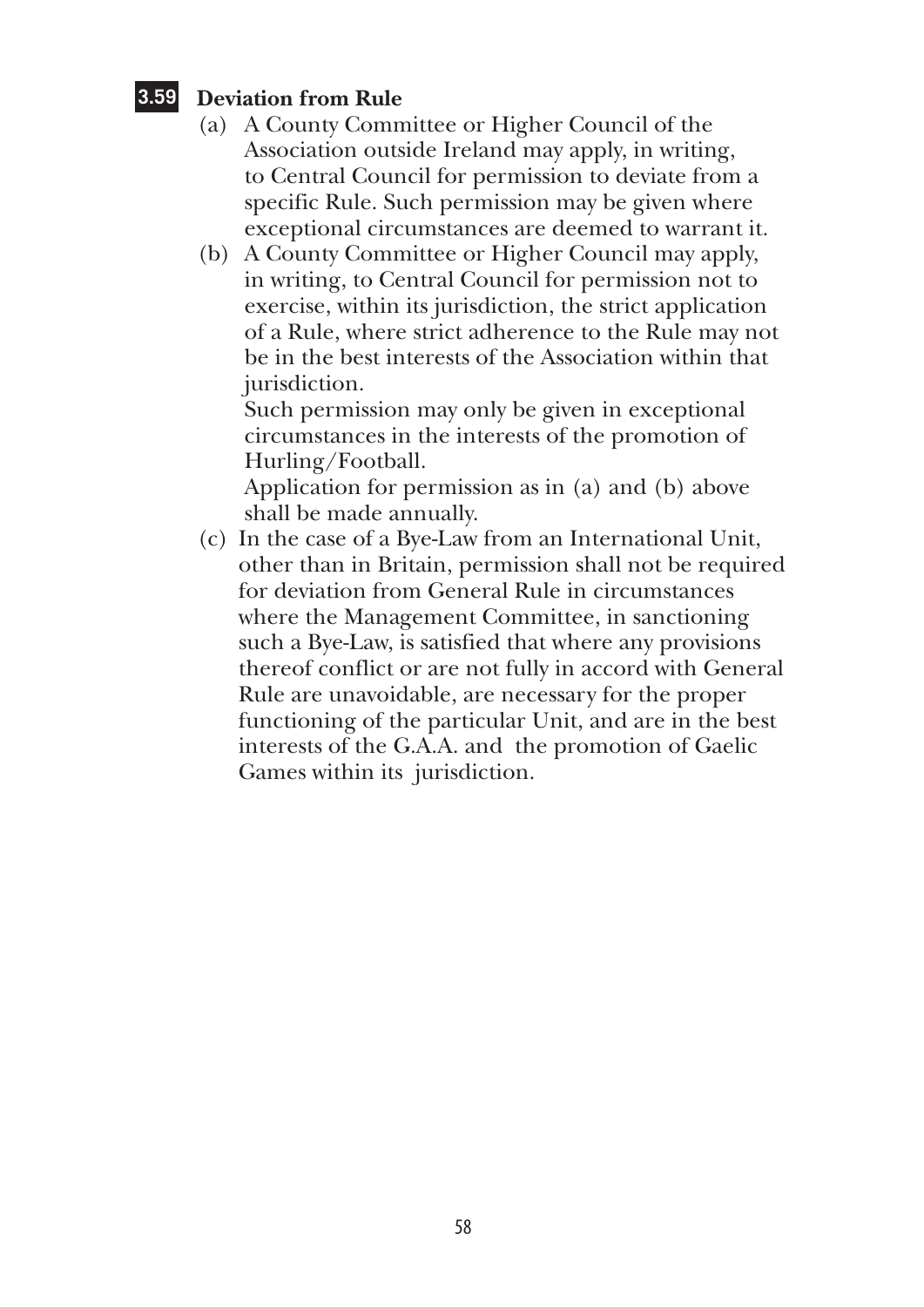### **CHAPTER 4 - ADMINISTRATION**

### **ADMINISTRATIVE REGULATIONS, PROTOCOLS AND CONTROLS**

### **4.1 Elective Office**

Only a Full Member who has paid his annual Club subscription prior to the 31st March in a membership year shall be entitled to be nominated for or elected to any Elective Office referred to in the Official Guide arising in the same membership year.

### **4.2 Quorum**

The quorum for all meetings of Committees or Councils of the Association shall be one-quarter and not fewer than three of the members entitled to attend, unless these Rules or Bye-Laws provide otherwise.

This requirement shall not apply to a Club General Meeting.

### **4.3 Voting**

Except where otherwise provided in these Rules, all decisions at General Meetings and Committee Meetings shall be taken by a simple majority of those present entitled to vote and voting, and in the event of a tie, the presiding Chairperson shall have a casting vote in addition to his vote as a member, irrespective of whether or not he had originally voted on the issue. Any decision taken at a duly convened meeting of any Committee or Council of the Association, shall not be rescinded at a subsequent meeting, unless due notice of intention to propose rescindment has been previously conveyed to each member, and the consent of two thirds of those present entitled to vote and voting is obtained.

### **4.4 Transitional Committee Provisions**

(a) The change or renewal of the membership of any Councils or Committees of the Association (whether in the context of retirement, Annual Congress, Provincial Convention, County Convention or otherwise), shall not defeat or prevent the continuation of any act or procedure commenced prior to the change of membership of that Committee or unit and the newly

# **Chapter 4 ADMINISTRATION**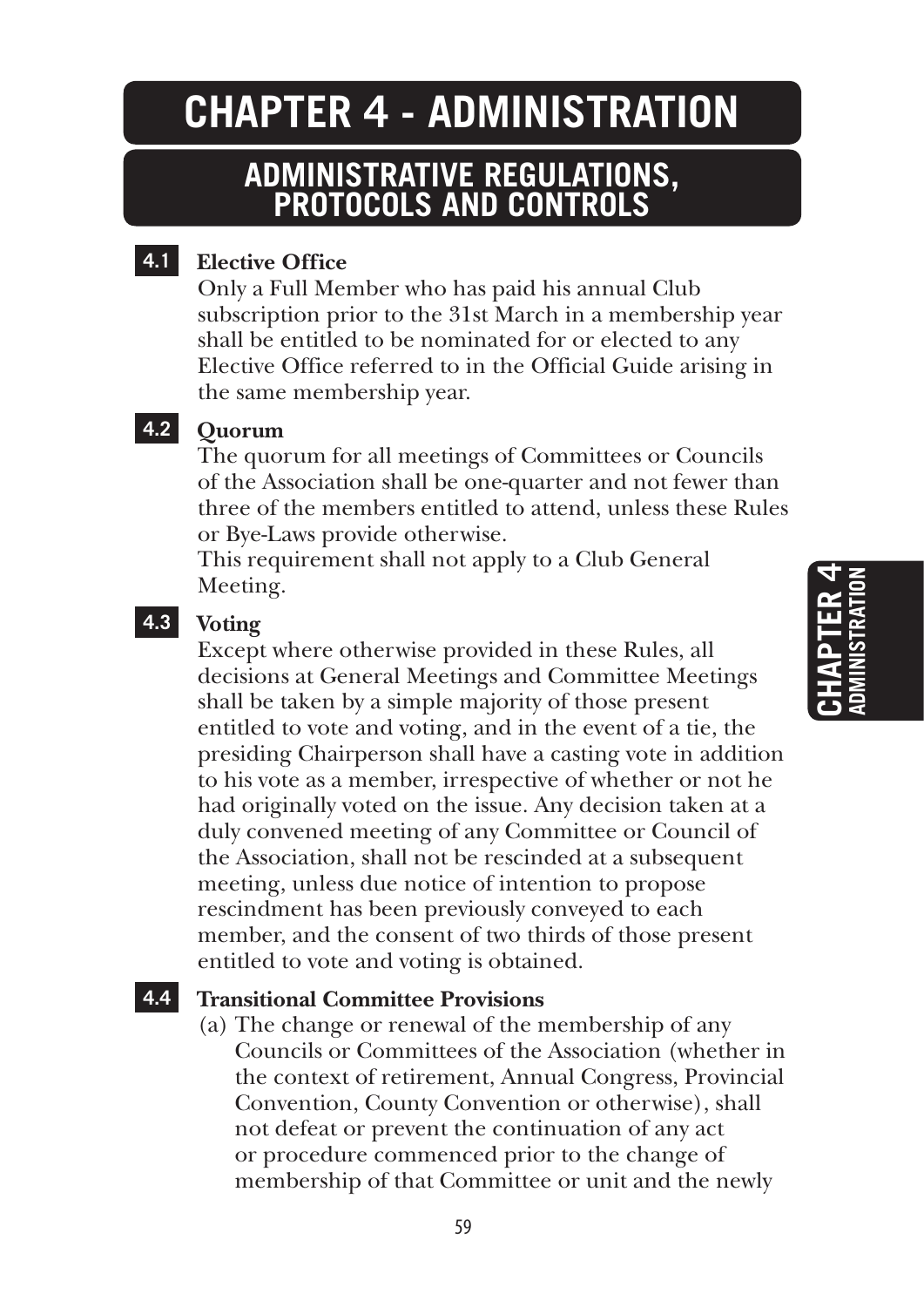constituted committee shall have all the powers to continue those acts or procedures as if there had been no change of membership.

(b) Where there is a gap in time between the expiration of the term of office of members of any Management Committee, Competitions Control Committee or Hearings Committee or the Central Appeals Committee, and their replacement with a new membership (e.g. after a County Convention and before the next County Committee meeting), then, notwithstanding Rule 3.51, the Committee Members formerly in place shall continue to conduct all matters arising as if their term had not expired save that where, by virtue of Bye-Law or otherwise, any person becomes a member of or is to be appointed to any such Committees by virtue of their election to such office (e.g. at a County Convention), that person shall immediately upon election become a member of the Committee in place of his predecessor in that office.

### **4.5 Correspondence**

All official correspondence to the Central and Provincial Councils in connection with County and Club matters, except as provided for in Rules 7.10 and 7.11 shall come through the Secretary of the County Committee, or if absent, the Assistant Secretary (who was elected at previous County Convention). Likewise, all official Club correspondence to County Committees or Divisional Committees must come through the Club Secretary, or if absent, the Assistant Secretary, provided that the absence has been officially notified in advance, in writing, to the County Secretary or Divisional Secretary, as appropriate. In Under 16 and younger grades, official lists of players shall be signed by the Secretary or, if absent, the Assistant Secretary, or the Official-in-Charge of the team, whose name must be officially notified in advance to the Committee-in-Charge of the competition.

### **4.6 Communications**

#### Methods

(a) Unless otherwise specified in any given case, all notices and other communications under the Rules of the Association (including Objections, Counter-Objections and Appeals) may be given: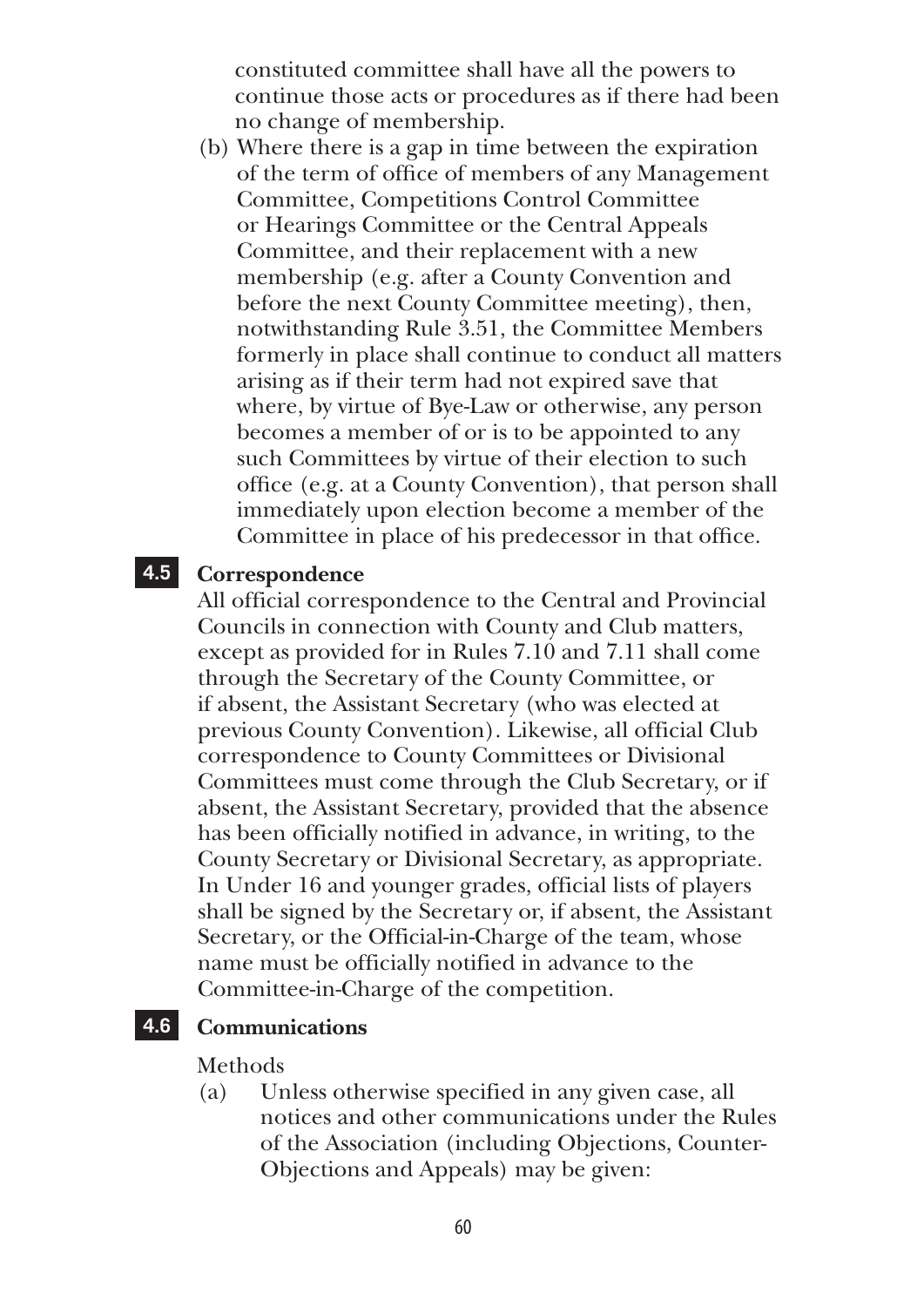- (i) to a Member, either:
	- (1) personally, or
	- (2) by post or hand delivery to a Member's usual address, or
	- (3) by email to any appropriate email address notified by or on behalf of the Member to the sender or to the Council or Committee-in-Charge, or
	- (4) by facsimile to any appropriate facsimile number notified by or on behalf of the Member to the sender or to the Council or Committee-in-Charge; or
	- (5) by hand delivery, post, facsimile or email to the appropriate Secretary having regard to the level at which it is alleged a breach of Rule took place (e.g. Secretary of that Member's Club, County Committee, Provincial Council etc.). The Notice shall be personally addressed to the Member concerned.
- (ii) and to a Unit, either:
	- (1) personally to its Secretary, or
	- (2) by post or hand delivery to the address of the Unit or the Secretary's usual address, or
	- (3) by email to any appropriate email address notified by or on behalf of the Unit or its Secretary to either the sender or the Council or Committee-in-Charge, or
	- (4) by facsimile to any appropriate facsimile number notified by or on behalf of the Unit or its Secretary to either the sender or the Council or Committee-in-Charge.
- (b) Where official correspondence is sent by email to or from Units/Committees of the Association or Officers/Representatives of such Units/Committees who have been allocated email addresses in the form of @gaa.ie, the use of such email addresses shall be mandatory for the purposes of compliance with Rules governing Correspondence and Communications.

### **Time of Delivery**

(c) Unless otherwise proved to the satisfaction of the appropriate Council or Committee-in-Charge (or

# **Chapter 4 ADMINISTRATION**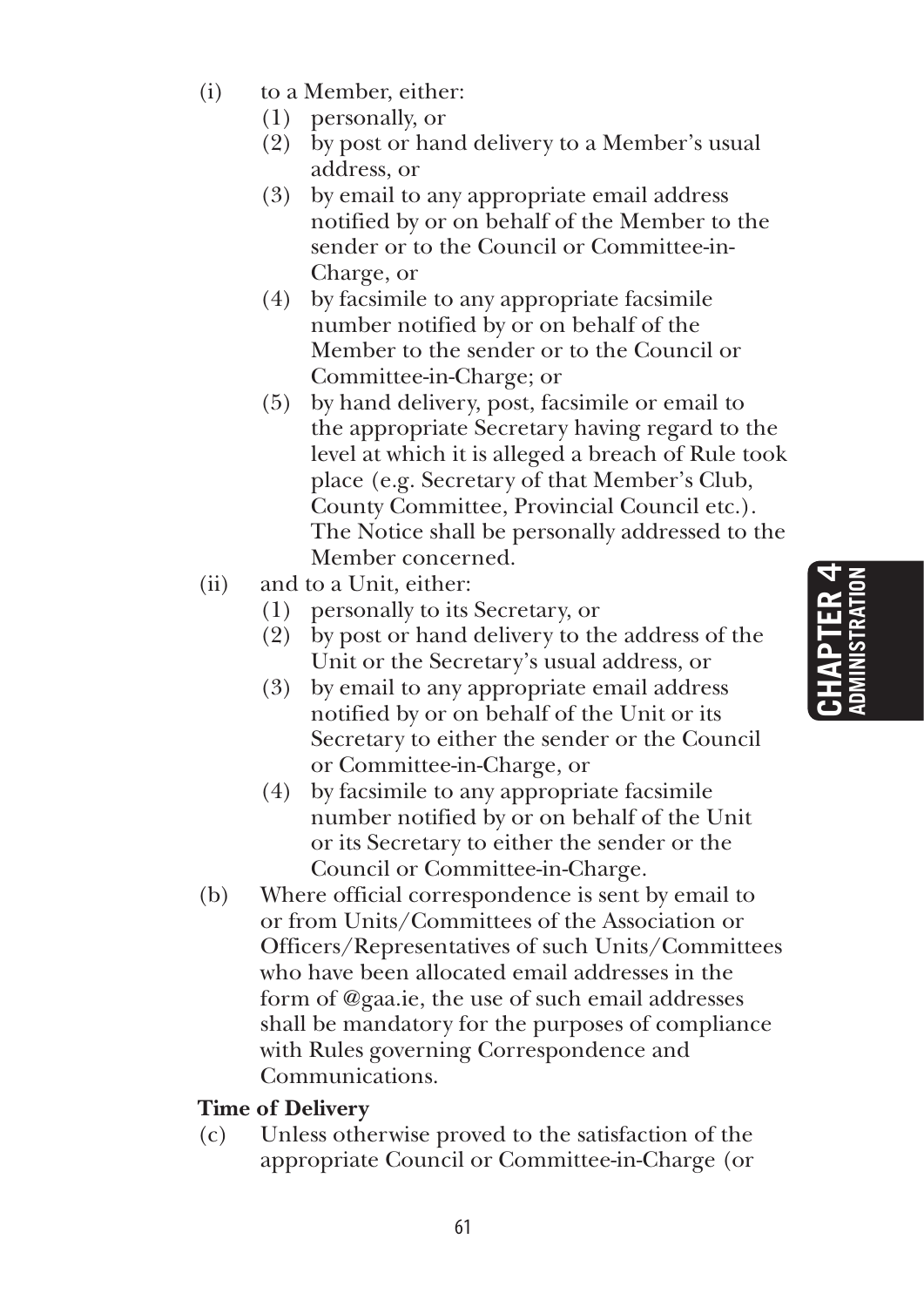Appellate Council or Committee as the case may be), such notice or other communication shall be deemed to have been received:

- (i) Where sent by ordinary post, at 10 a.m. on the second working day after it was sent;
- (ii) Where sent by hand delivery, at the time of delivery;
- (iii) Where sent by email or facsimile, at the time of transmission. **Exception (to iii):** If the transmission is after 6 p.m. on any day or is on a week-end, and the recipient is affected by time limits in making a response, the time of receipt shall be deemed to be 10 a.m. on the next working day.
- (iv) Where sent by any means to a member via the appropriate Secretary, and the member is affected by a time limit in making a response, the time of receipt by the member shall be 10 a.m. on the second working day after its receipt by the appropriate Secretary, subject also to the provision in the Exception to (iii) above.

### **Proof of Delivery**

(d) Where a dispute arises as to the fact or time of service of any notice or other communication by email or facsimile, the sender shall be required to furnish such proof of transmission as the Council or Committee-in-Charge shall deem necessary in the circumstances.

### **Signatures**

(e) Where a notice or other communication requires a signature, transmission of that notice or other communication by email shall be deemed duly signed if the sender's name (in Irish or for Fixtures Notifications in Irish and/or English) is contained in it and the email message is sufficiently identifiable (by reference to the sender's email address or otherwise) as having emanated from the person purporting to have sent it.

### **Fees and other Enclosures**

(f) Where any notice or other communication is to be accompanied by monies or any other enclosure, transmission of the notice or other communication by email or facsimile shall not be invalid if the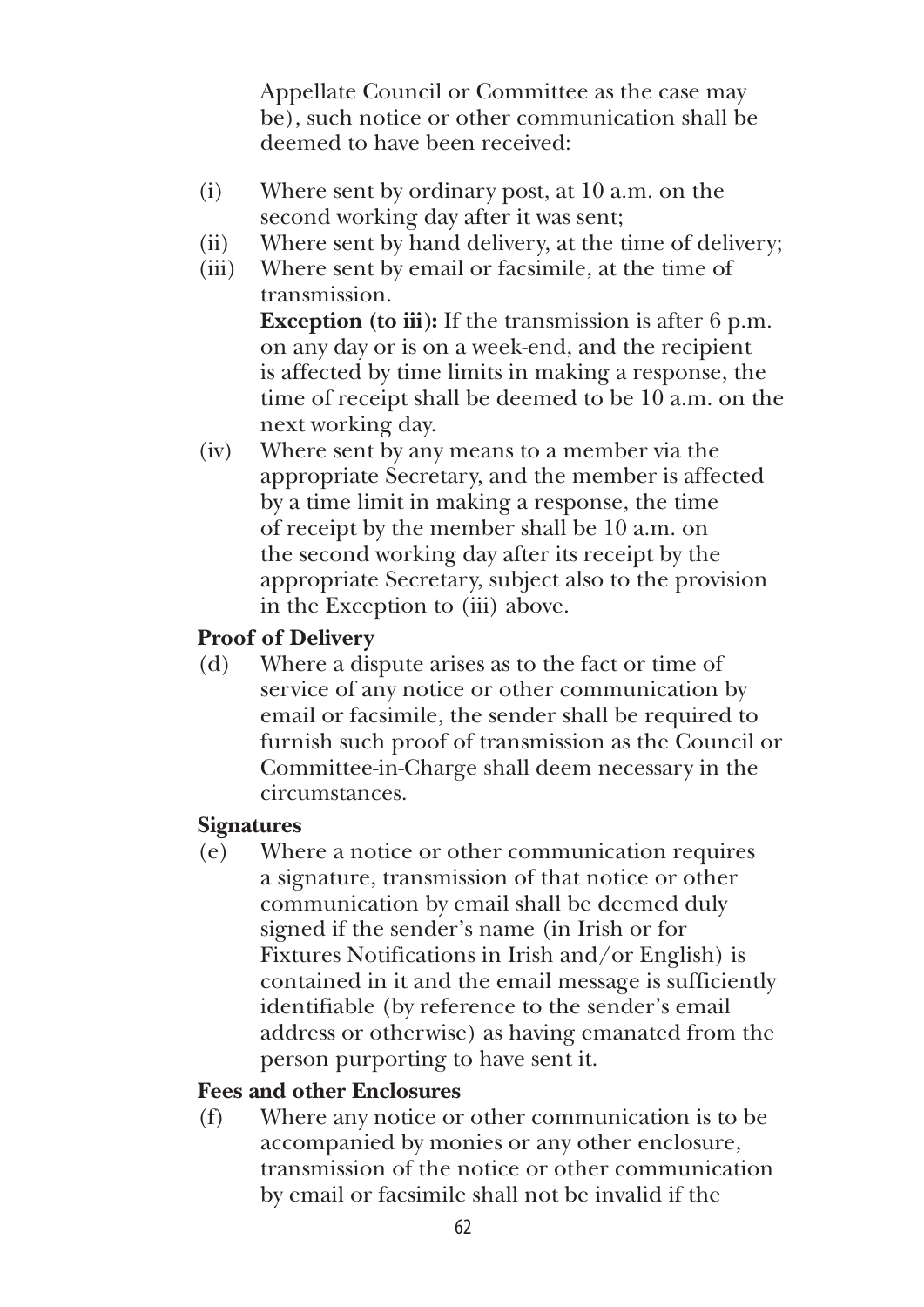relevant enclosure is actually received within two working days of the email or facsimile transmission.

### **Email Single Transmission**

(g) Where any notice or other communication, required by Rule to be submitted in duplicate, is sent by email, a single transmission is sufficient compliance.

### **4.7 Video and/or Telephone Conferencing**

Video and/or Telephone Conferencing at Conventions, Meetings and Hearings ("the Meeting") is allowable, when deemed appropriate by the Committee-in-Charge. A member may apply to avail of such facility by making application, in writing, at least seven days prior to the Meeting (or immediately, where less than seven days notice has been given of the Meeting).

If the facility requested is not allowed by the Committeein-Charge, the applicant shall be so informed, in writing, at least three days prior to the Meeting (or immediately, where less than three days notice has been given of the Meeting).

A Member participating in Video and/or Telephone Conferencing shall be considered as being "present" at the Meeting.

When Video and/or Telephone Conferencing is deemed appropriate, the facilities for same shall be provided by the Committee-in-Charge.

### **4.8 Travel and Hotel Expenses**

- (a) The Central and Provincial Councils shall pay the authorised expenses of their Officers and Members.
- (b) Travel and hotel expenses and grants, which shall be reviewed annually, shall be paid to teams competing in All-Ireland Quarter-finals, Semi-finals and Finals. Expenses of all teams shall be withheld by Central Council or Provincial Council until completion of the Championships.

 A Central or Provincial Council, as appropriate, may deem that a County fielding an illegal team in an Inter-County Championship shall forfeit travel and hotel expenses or grants.

### **Trophies and Medals**

**4.9** At least twenty trophies shall be awarded in all 15-a-side competitions.

## **Chapter 4 ADMINISTRATION** CHAPTER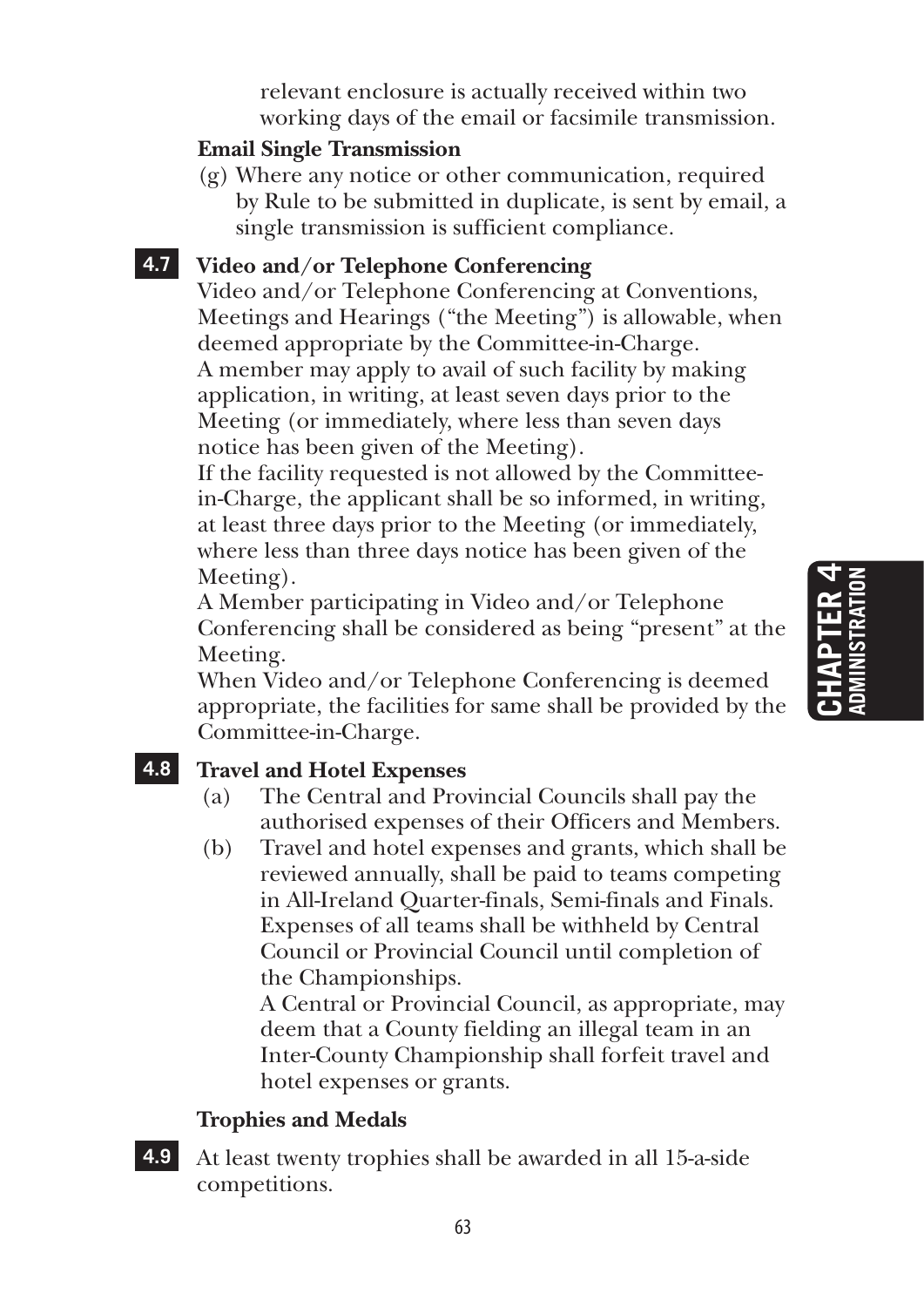A trophy shall not be named after a living person or after any existing political or semi-political organisation. A trophy shall not be used for any commercial purposes. A cup/trophy shall not be filled with any type of alcoholic beverage.

**Penalty**: Twelve weeks Suspension - individual or unit.

**4.10** The Central Council shall award to All-Ireland winners 9 carat gold medals, depicting the design of the Association, of the following weights: Senior Tier 1: 10 dwt; Senior Tiers 2, 3 and 4, Intermediate, Junior and Under 21/20, 8 dwt; and Minor 6 dwt.

As the design of the Championship medals is the registered property of the Association, the distribution of such trophies beyond the number officially awarded is not permitted. Trophies shall be awarded to All-Ireland Championship runners-up in all grades.

The number of medals/trophies to be awarded shall be: Senior - up to 26; Intermediate; Junior, Under 21/20 and Minor - twenty-four.

A miniature replica of the All-Ireland Cup shall be awarded to the Captain of a team winning an All-Ireland Inter-County Senior Championship.

(Note: Effective January 1st 2019, "Under 21/20" shall be changed to "Under 20".)

- **4.11** The Central Council shall award to Senior Inter-Provincial (Hurling and Football) winners up to twenty four 9 carat gold medals, weighing 8 dwt. and depicting the crests of the four Provinces in enamel, with a gold centre.
- **4.12** Provincial Councils shall award up to twenty six gold medals to the winners of the Senior Provincial Hurling and Football Championships, and twenty-four for all other Championship winners. County Committees shall have discretion as to the nature of the prizes to be awarded to County Championship winners.
- 

**4.13** All official medals and trophies shall be inscribed in Irish.

**4.14** Tournament trophies, or their purchase price, shall be lodged with County Committees, Provincial Council, or Central Council, before tournament commences. Where the competition is for individual prizes or awards to players, no such single prize or award shall exceed  $\epsilon$ 400 in value. Cash prizes are forbidden.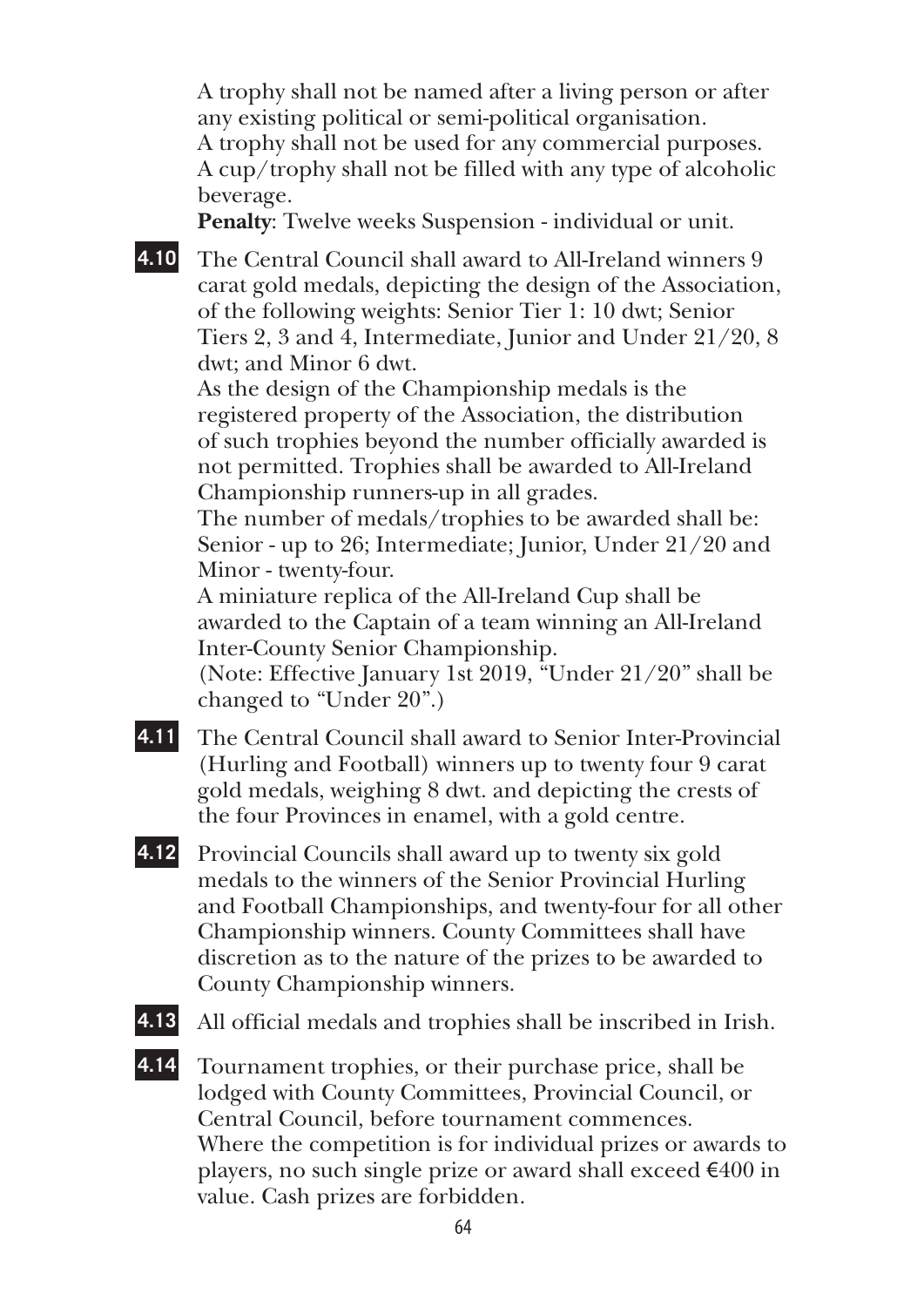**Penalty**: 24 weeks Suspension for the promoting unit and participating Club or Players.

- 
- **4.15** (a) It shall be the privilege of the captain of a winning team to accept the trophy on behalf of the team.
	- (b) The safe custody of the trophy shall be the responsibility of the County Committee (Inter-County) or the Club Executive (Club Competition) of the successful team.
	- (c) The Central Council trophies shall be returned to Central Council by the following dates: National Leagues, Inter-Provincial and Inter- Club - 1st February. Inter-County Championship - 1st July. **Penalty**: re. Section (c) - Fine of  $\epsilon$ 1,000.

### **4.16 Records**

- (a) The Records created and received by the Gaelic Athletic Association, its members and administrators are the property of the Gaelic Athletic Association.
- (b) The Records of the Gaelic Athletic Association shall be transferred to a recognised G.A.A. Archive in accordance with such directions as may be given by Central Council.

### **4.17 Players' Injury Fund**

 Central Council may make arrangements for the provision of a Players' Injury Fund for registered playing members of affiliated units of the Association. The Fund shall be administered in accordance with the terms and conditions of the Fund as may be determined from time to time.

 A team shall not be permitted to participate in any competition or game whatsoever under the jurisdiction of the Association unless they are in compliance with the terms and conditions of the Injury Fund.

 Failure to fulfil a fixture as a result of such noncompliance shall result in the forfeiture of the game.

 Any member or unit of the Association found, following investigation by Central Council, to have made, or assisted in the making of, a fraudulent claim under the Fund shall be deemed to have discredited the Association and shall be liable to penalties set out in Rule 7.2(e).

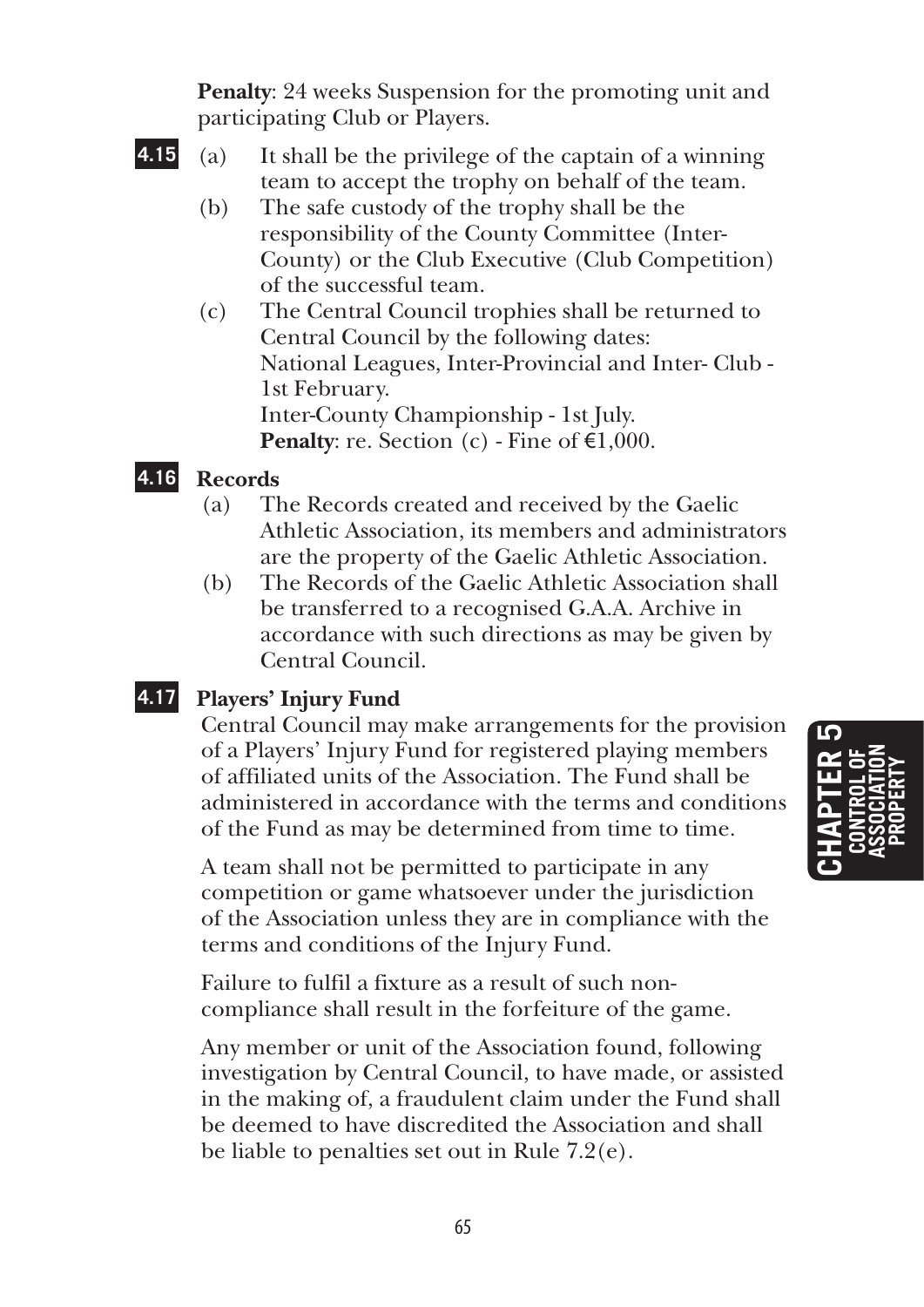### **CHAPTER 5 - CONTROL OF ASSOCIATON PROPERTY**

### **5.1 Uses of Property**

- (a) All property including Grounds, Club Houses, Halls, Dressing Rooms and Handball Alleys owned or controlled by units of the Association shall be used only for the purpose of or in connection with the playing of the Games controlled by the Association, and for such other purposes not in conflict with the Aims and Objects of the Association, that may be sanctioned from time to time by the Central Council.
- (b) Grounds controlled by Association units shall not be used or permitted to be used, for Horse Racing, Greyhound Racing, or for Field Games others than those sanctioned by Central Council.

(Notes:

- (1) Central Council has the power to authorise the use of Croke Park for games other than those controlled by the Association.
- (2) Central Council has the power to authorise the use of Croke Park and other Stadia for games in the Rugby World Cup 2027, if this Tournament is staged in Ireland.
- (3) Central Council has the power to authorise the use of all property, including Grounds, Club Houses, Halls, Dressing Rooms and Handball Alleys which are located outside of Ireland and which are owned or controlled by units of the Association, for games other than those controlled by the Association.)

### **Penalty:**

In the event of any Club, County Committee, or Provincial Council acting contrary to this Rule, that body shall be subject to suspension or fine, as deemed appropriate.

(See Appendix 2)

### **5.2 Powers**

The Association, through its Central Council, and, subject to the overall authority of the Central Council, its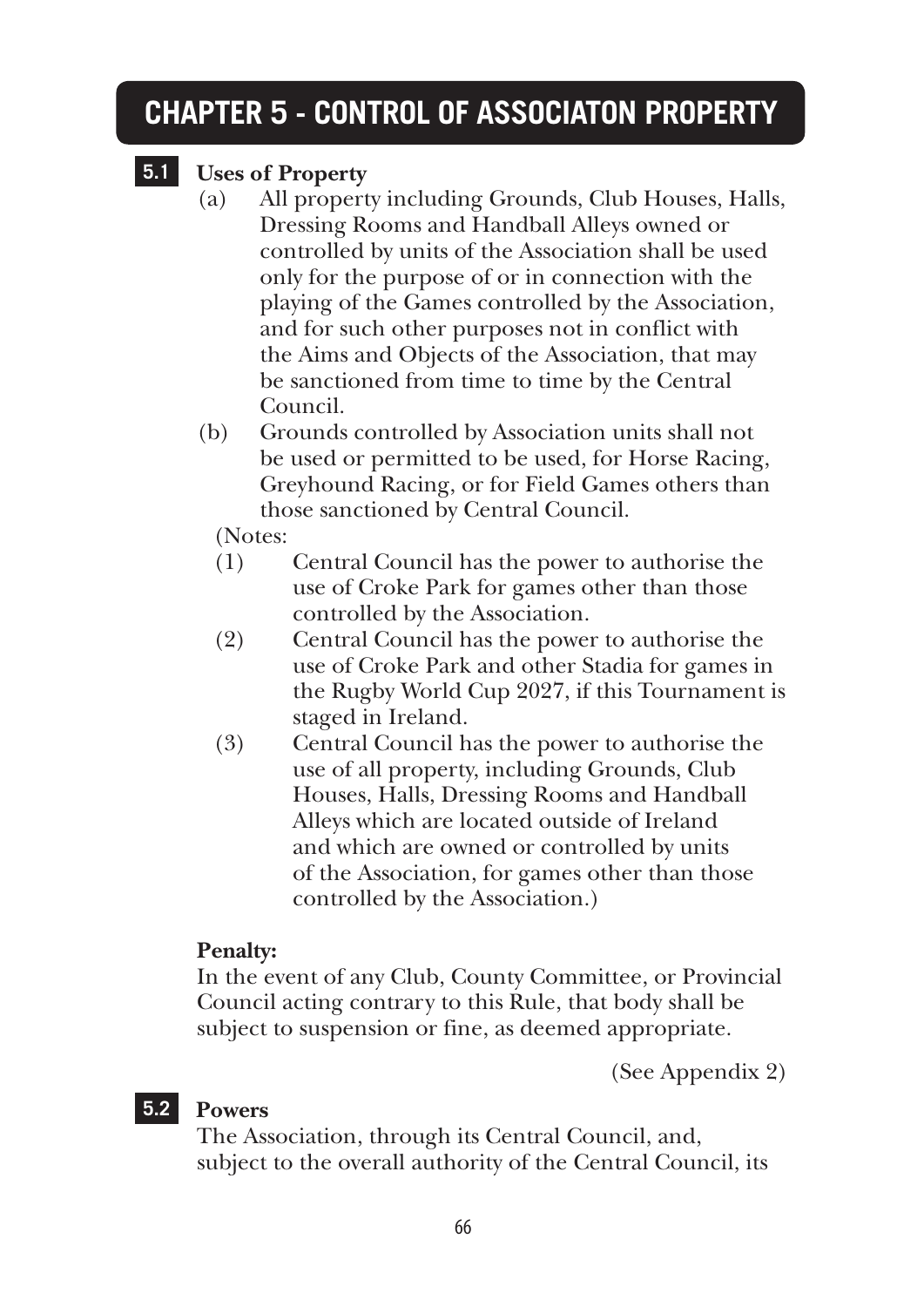Provincial Councils, County Committees and Clubs shall have the following powers:

- (a) To acquire by purchase, lease, exchange, hire or otherwise, lands and hereditaments of any tenure, or any interest in the same.
- (b) To erect and construct, either by itself or through other parties, houses, buildings, playing fields, stadia, offices, or works of every description on any land of the Association, or upon any other lands or hereditaments, and to pull down, rebuild, repair, reinstate, enlarge, alter, and improve existing houses, buildings, playing fields, stadia, offices, or works thereon, and generally to deal with and improve the property of the Association.
- (c) To sell, lease, let, mortgage, or otherwise dispose of the lands, houses, buildings, hereditaments and other property of the Association.
- (d) To borrow or raise money for the advancement of the aims of the Association.
- (e) To acquire, dispose of, grant licences or otherwise deal with Intellectual Property.
- (f) To employ staff, consultants, advisors and contractors.

### **5.3 Trusts of Association Property**

### **(A) Property held upon Trust**

 All property owned by a Club of the Association or held by other Units of the Association is held upon Trust for the benefit of the club concerned or the Association as the case may be. The Trust is subject to and governed by the provisions of the Official Guide and the Code in relation to Trusts of Association Property, both as amended from time to time. All such property shall be vested in Iontaobhas Corparáideach Chumann Lúthchleas Gael Cuideachta Faoi Theorainn Ráthaíochta ("the Corporate Trustee") and/or a number of full members as Trustees.

### **(B) Identity of Trustees**

(a) Personal Property

 The Personal Property owned or held by a Unit shall be vested in the Chairperson, Treasurer

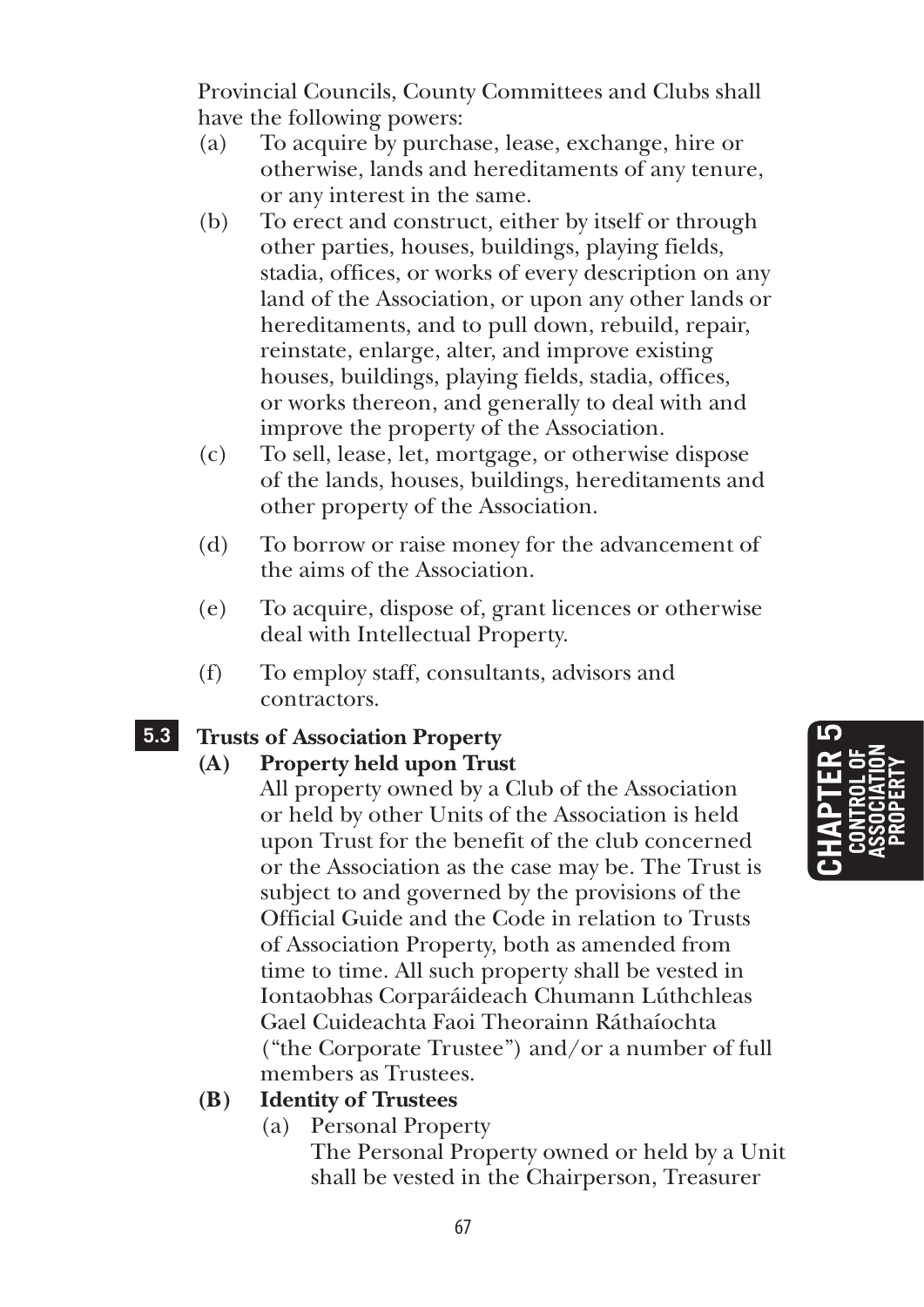and Secretary who shall hold it in Trust for the Unit. All other Personal Property owned by the Association shall be held in trust for the Association by the Corporate Trustee.

- (b) Real Property
- (1) Club

 The Real Property owned by a Club, shall be vested in the following:

- (i) Five Trustees, three of whom shall be appointed for and on behalf of the Club, one of whom shall be appointed for and on behalf of the relevant County Committee, and one of whom shall be appointed for and on behalf of the relevant Provincial Council; or
- (ii) Four Trustees, three of whom shall be appointed for and on behalf of the Club and GCT who shall be appointed for and on behalf of the relevant County Committee and Provincial Council; or
- (iii) One Trustee being GCT.

 For Real Property situated in England and Wales the only available option is (ii).

- (2) Administrative Units
	- (a)The Real Property held by the County Committee, or that held by the combination of Units under the control of a County Committee, shall be vested as follows:-
		- (i) Three Trustees, one of whom shall be appointed for and on behalf of the County Committee, one of whom shall be appointed for and on behalf of the relevant Provincial Council, and one of whom shall be appointed for and on behalf of Central Council; or
		- (ii) Two Trustees, one of whom shall be appointed for and on behalf of the County Committee, and the other being GCT shall be appointed on behalf of the relevant Provincial Council and Central Council; or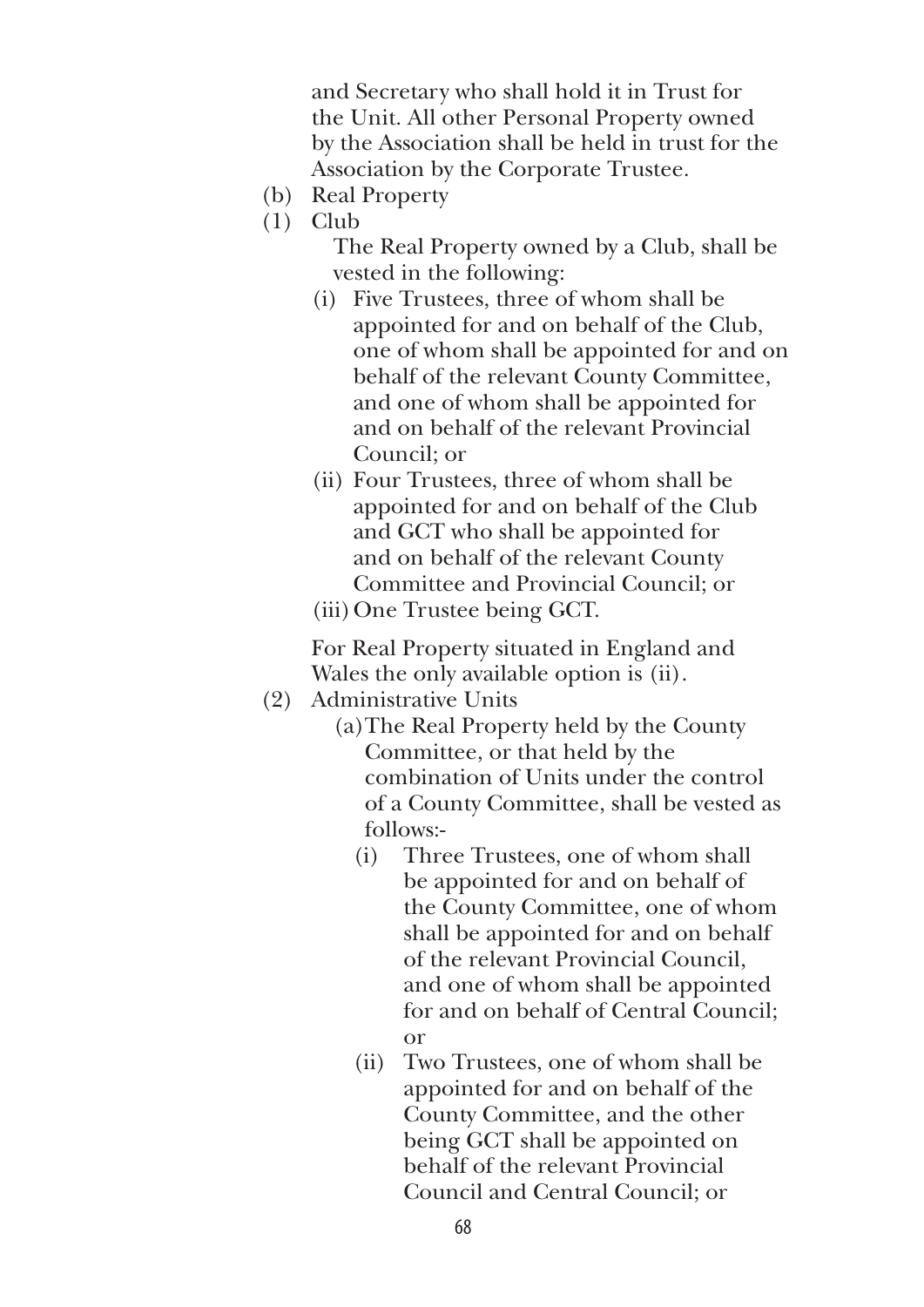- (iii) One Trustee being the Corporate Trustee.
- (b) The Real Property held by the Provincial Council shall be vested as follows:-
	- (i) Three Trustees, two of whom shall be appointed for and on behalf of the Provincial Council, and one of whom shall be appointed for and on behalf of Central Council; or
	- (ii) Three Trustees, two of whom shall be appointed for and on behalf of the Provincial Council, and the other being GCT shall appointed for and on behalf of Central Council; or
	- (iii) One Trustee being the Corporate Trustee.
- (c) The Real Property held by the Central Council shall be vested in the Corporate Trustee who shall be appointed to hold the Real Property for and on behalf of Central Council.
- (d) The Real Property of the Association not owned by a Club or held by an Administrative Until shall be vested in the Corporate Trustee.
- **(C) Code in relation to Trusts of Association Property** Central Council shall adopt a Code on Trusts of Association Property which shall contain such provisions relating to the Trust and Trustees as are considered appropriate by Central Council, including, without limitation, provisions in relation to:
	- a) The Identity of Trustees.
	- b) Method of Selection and Appointment of Trustees to Real Property.
	- c) Removal of Trustees of Real Property.
	- d) Power of Trustees.
	- e) Proceedings of Trustees.
	- f) Dealings with third parties.
	- g) The delegation by Central Council of certain of its functions under the Code .
	- h) Interpretation.

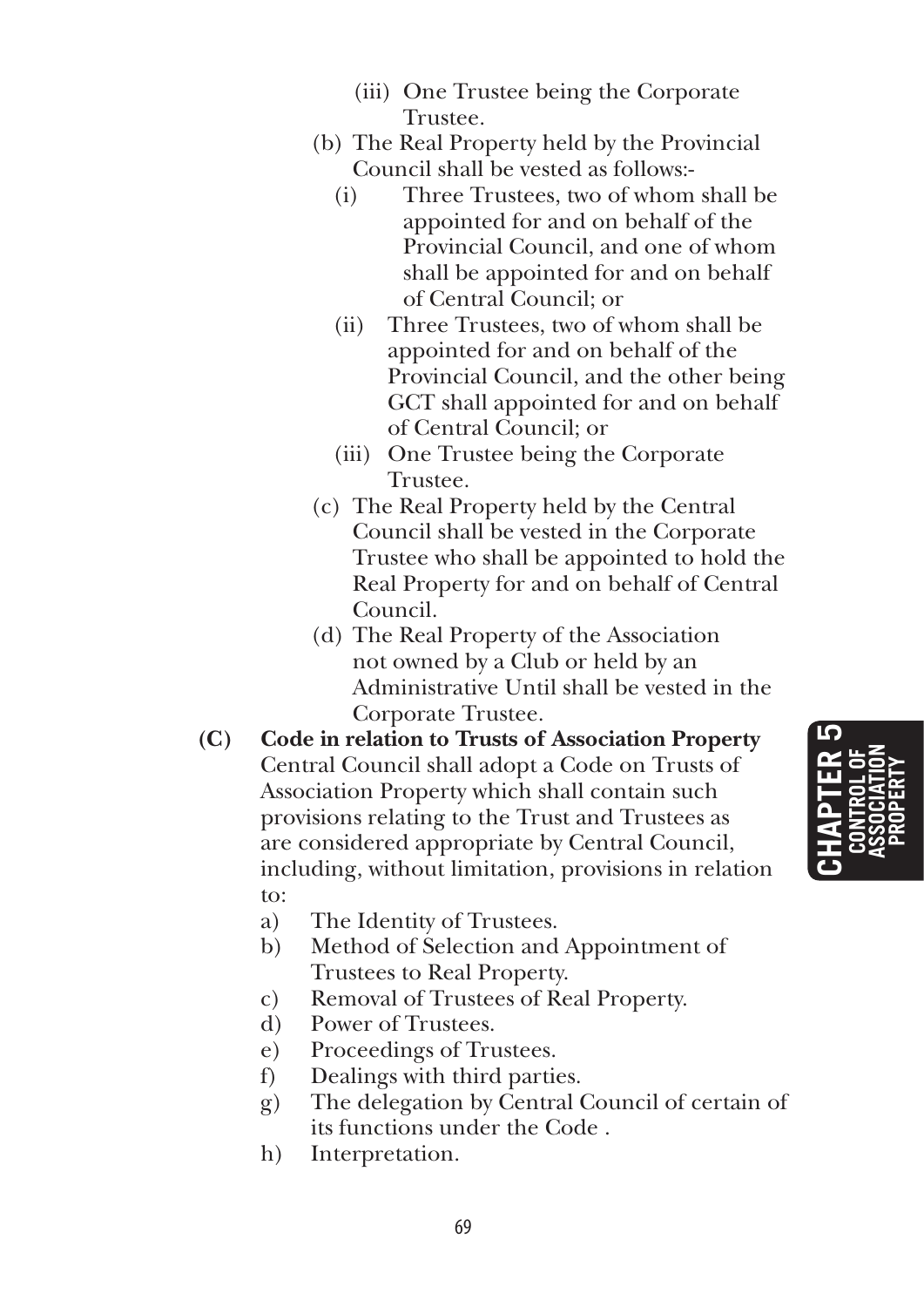This Rule shall give and constitute authority for the carrying out of all functions and actions in accordance with that Code. (See Appendix 2).

**(D) Acceptance of Appointment - Declaration of Trust** As and when required by Central Council, all Trustees of Real Property shall execute a Declaration of Trust as approved by Central Council. The terms of the Declaration of Trust approved by Central Council may be amended or replaced as determined by Central Council from time to time.

### **(E) Indemnity**

 Each unit and the Association shall indemnify and save harmless a Trustee in respect of any loss or out of pocket expenses bona fide incurred by him in or about the execution of his powers or duties.

#### **Penalty**

A Unit failing and refusing to comply with the provisions of this Rule shall be suspended until compliance is agreed and, subject to reasonable time allowed, effected.

### **5.4 Exclusion**

Bookmaking shall not be permitted within Association property. A member breaching or aiding the breach of this Rule shall be suspended for 24 weeks.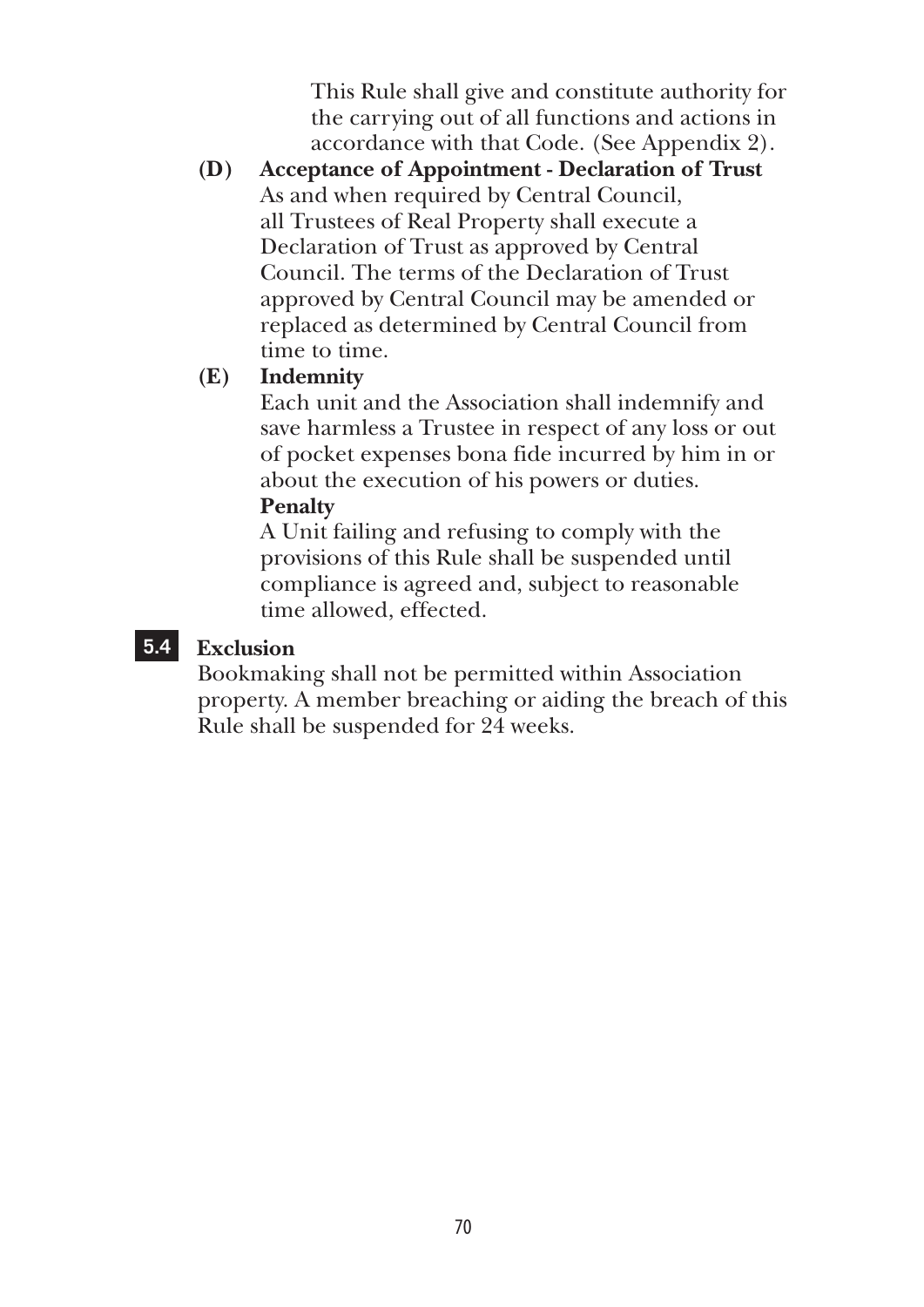### **CHAPTER 6 - GAMES AND COMPETITIONS**

### **PLAYING ELIGIBILITY/ TRANSFERS/DECLARATIONS**

**6.1 Transfers and Declarations** - Association's Ethos As the Gaelic Athletic Association is community centred, based on the allegiance of its members to their local Clubs and Counties, the Transfer and Declaration Rules in this Official Guide and in County Bye-Laws reflect that ethos. A player is considered to owe allegiance and loyalty to his First Club and County, as defined in these Rules.

### **6.2 Playing Membership Requirements**

- (a) A player must be a registered Full Member or Youth Member of a Club and the Association.
- (b) A player may not be a member of a Club for which he is ineligible to play.
- (c) **Infractions and Penalties:**
	- (i) Competing for a Club for which one is ineligible to play within the County of one's Own Club:

**Player** – 12 weeks Suspension;

 **Club Chairperson and Secretary** – 12 weeks suspension;

**Team** -

- (1) On a proven Objection Award of Game to the Opposing Team,
- (2) On an Inquiry by the Committee-in-Charge - Forfeiture of Game without Award of Game to the Opposing Team, or Fine, depending on the circumstances.
- (ii) Competing for a Club for which one is ineligible to play outside the County of one's Own Club:

**Player** – 48 weeks suspension;

 **Club Chairperson and Secretary** – 48 weeks suspension;

- **Team**: as above.
- (iii) Competing for a County for which one is ineligible to play:  **Player –** 48 weeks suspension;  **County Chairperson and Secretary –** 48 weeks;

suspension;

 **Team** – As in (i) and (ii) above.

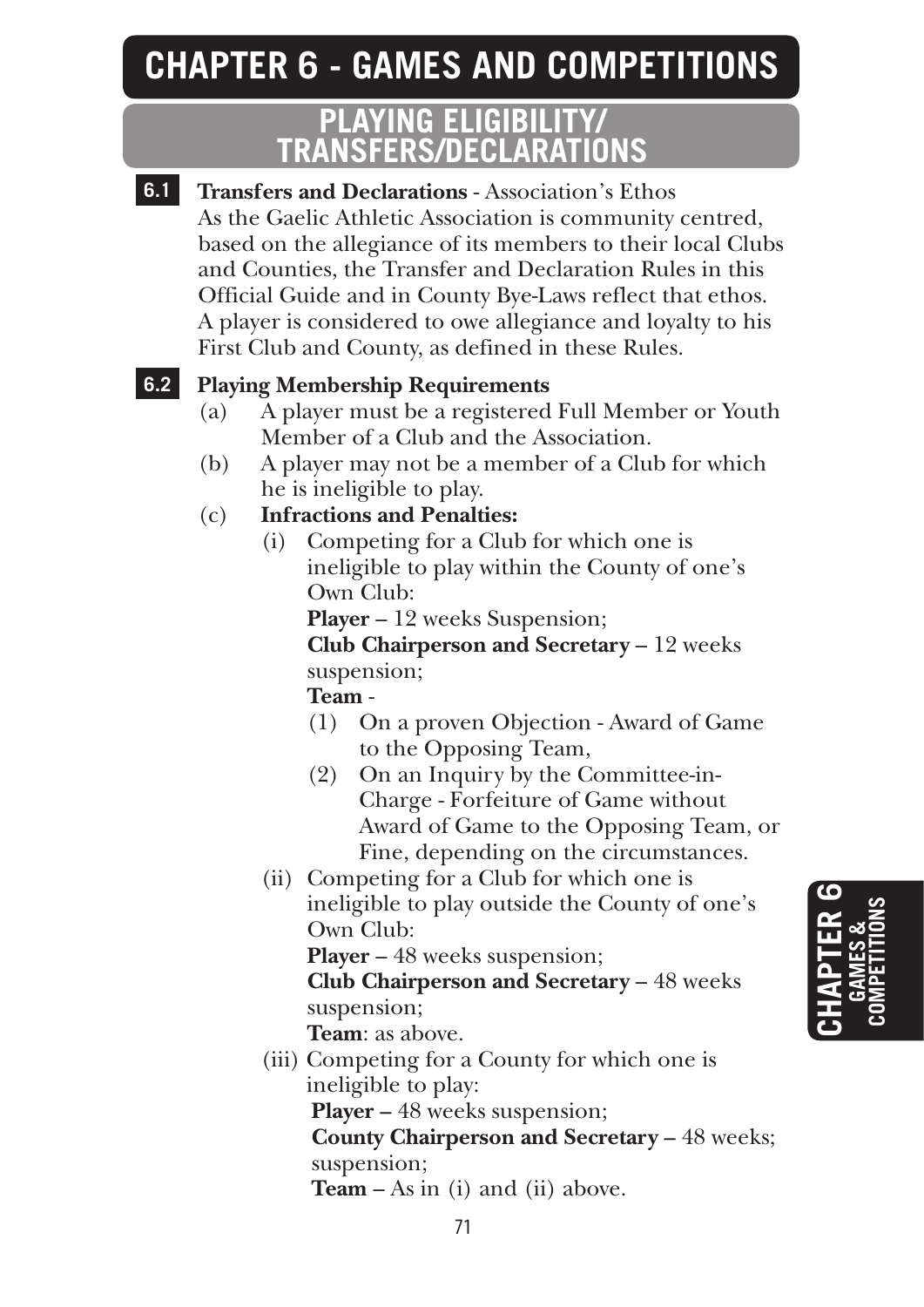### **6.3 Definitions**

**First County:** the County in which a player's First Club (or Club within an Independent Team) is located. **Own County:** the County in which a player's Own Club (non-College) is based.

**First Club:** The Club (or Club within an Independent Team) with which a player first legally (i.e. in accordance with Rule and Bye-Law) participated in Club Competition at U12 Grade or Over (including Go-Games) organised by the County Committee or one of its Sub-Committees in the County of his permanent residence.

**Own Club:** the Club (non-College) of which an individual is currently a playing member.

**Catchment Area**: An area determined by the County Committee as representative of the hinterland of one or more Clubs. The Boundaries of Catchment Areas may be determined by reference to Parishes (subject to County Boundaries) or other criteria.

**Permanent Residence:** Unless otherwise defined in Bye Law, a place of Permanent Residence of a person shall be the domestic property where (by reference to actual overnight presence, his own or his family's ownership of or tenancy in the property, his place of non-temporary employment, and such other factors as may be considered appropriate) the Council or Committee assessing the question considers his principal private residence to have been for at least the previous month and is likely for at least the ensuing year.

Residence for the purpose of attending a Primary or Post Primary School or a Higher Education College shall not qualify as a Permanent Residence for the purposes of this Rule.

A County may deem certain states of affairs to constitute permanent residence for the purpose of its Bye-Law. For the purpose of applications for Inter-County Transfers, the foregoing definition shall prevail.

**Other Relevant Connection:** A player shall be considered to have an 'Other Relevant Connection':

- (a) **With a particular County** if:
	- (i) The player's parents at the time of the member's birth were permanently resident in that County.
	- (ii) That County is the County of the first Club of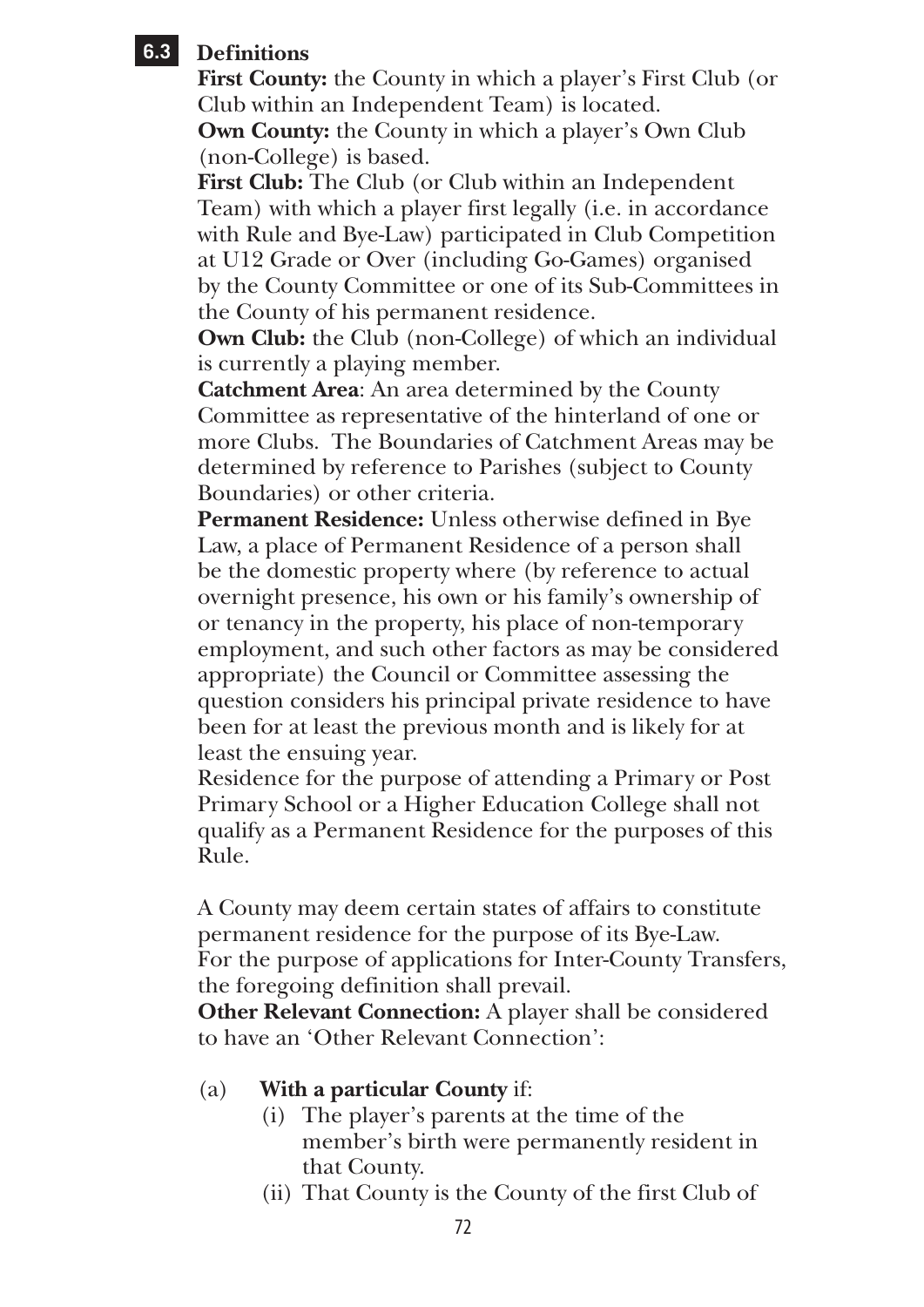either of his parents.

- (b) **With a Particular Club** if:
	- (i) The player's parents were at the time of his birth permanently resident in the present Catchment Area of that Club.
	- (ii) In the case of a player whose parents were permanently resident in Co. Dublin at the time of this birth, that Club was the First Club of either of his parents.
	- (iii) County Bye-Laws either defined generally or for specific cases that particular factors give rise to such a connection.

# **6.4 Attachment to First Club**

- (a) For the purposes of this Rule, a person first becomes a member of the Association by joining a Club of the Association, as a Youth Member or a Full Member (as appropriate), within the County of his permanent residence.
- (b) Counties shall prescribe by means of Bye-Law the extent (if any) to which a person first becoming a member of the Association may have a choice as to what Club he joins within the County
- (c) Bye-Laws may allow a person seeking to become a member of the Association an unfettered choice of Clubs or a limited choice of Clubs (e.g. where choice is limited by permanent residence in or other relevant connection to a Catchment Area and there is more than one Club in a particular Catchment Area), or no choice at all (e.g. where choice is limited by permanent residence in or relevant connection to a Catchment Area and there is just one Club within that Catchment Area).
- (d) When a player first legally participates in Club Competition with a Club (including a Club within an Independent Team) at Under 12 Grade or Over (including Go-Games) organised by the County Committee or one of its Sub-Committees, that Club becomes his First Club.
- (e) Where the Club or all of the Clubs which an intending member is entitled to apply to join refuse to accept him as a member, the County Committee may authorise him to apply for membership of such other Club(s) as it deems appropriate having regard to the spirit of the Rules and Bye-Laws applicable.

# **Chapter 6 GA MES & COMPETITIONS**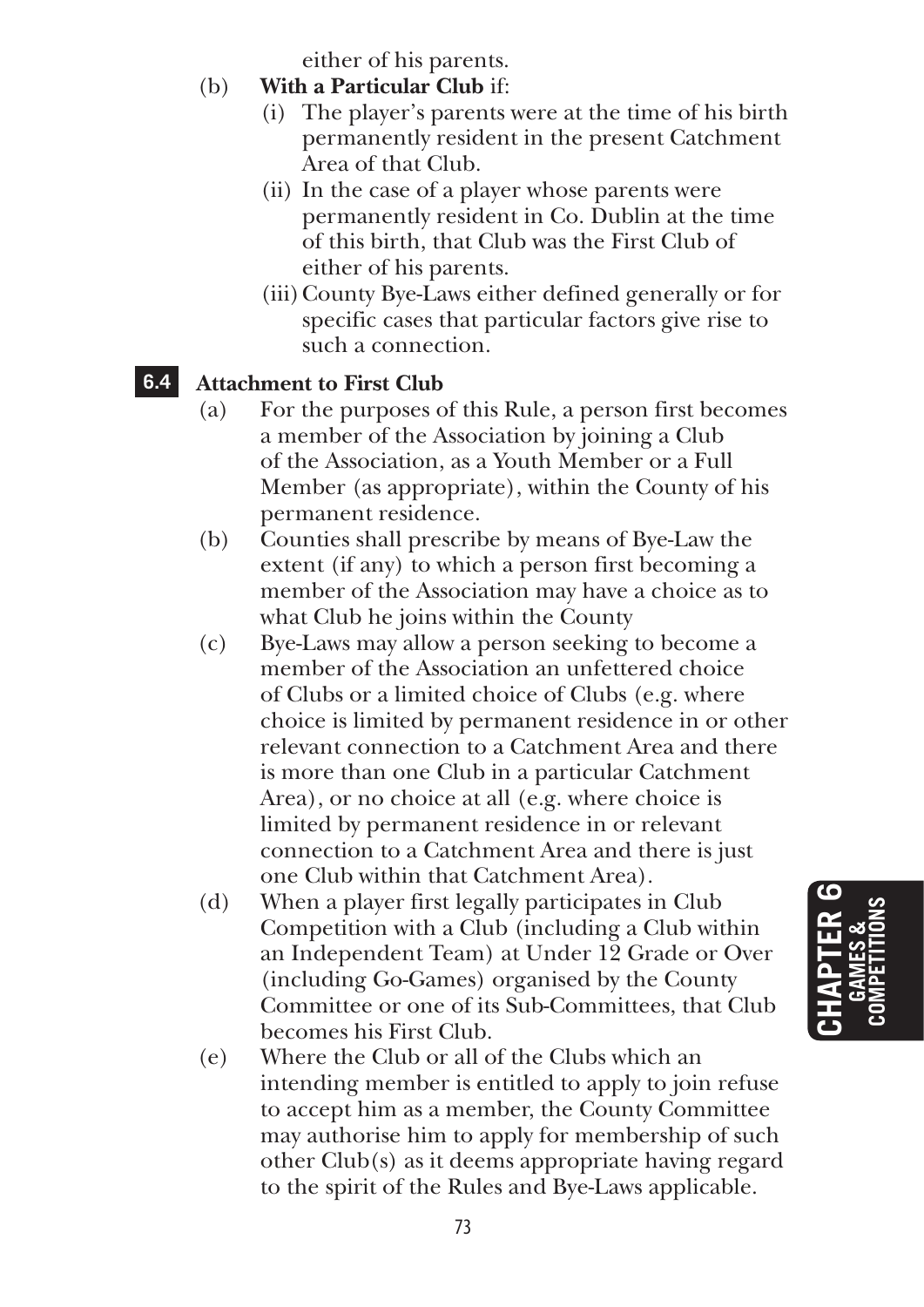# **6.5 Transfers Within County**

(a) A County shall have a Bye-Law governing the transfer of players from one Club to another within the County. Such Bye-Law shall be consistent with  $Rule<sub>1</sub>$ 

 Such Bye-Law may restrict the eligibility of a player to a transfer by reference to such matters as the County shall consider appropriate (e.g. by reference to permanent residence or Other Relevant Connections between the transfer applicant and the Catchment Area of the proposed new Club etc.). A County shall have the option, within County Bye-Law, to allow a player to play with a Club in the area in which he works.

 Additional restrictions of a procedural nature may be imposed if the County considers them appropriate (e.g. limiting the time within a given year when transfer applications might be made).

- (b) A player who wishes to leave one Club to join another in the same County must apply to the County Committee for a transfer.
- (c) The County Committee shall delegate consideration of Applications to its Competitions Control Committee. If requested by any party involved, the Committee shall give the applicant and the two Clubs concerned the opportunity of attending a convened hearing to outline their respective positions on the application.
- (d) The Club of the player seeking a transfer shall be notified of the application and its observations shall be considered if received within such time as may be directed by the Competitions Control Committee.
- (e) The Competitions Control Committee shall make its decision in accordance with Rule and County Bye-Law.
- (f) An appeal against a decision on a Transfer may be made in writing by an aggrieved party to the County Hearings Committee. It shall be made within three working days of the receipt of notification of the decision, it shall state the grounds on which the appeal is being made and shall be signed by the appellant player or in the case of a Club, by its Secretary. Other formalities regarding submission of Appeal (e.g. provision of duplicate copy, fee)

74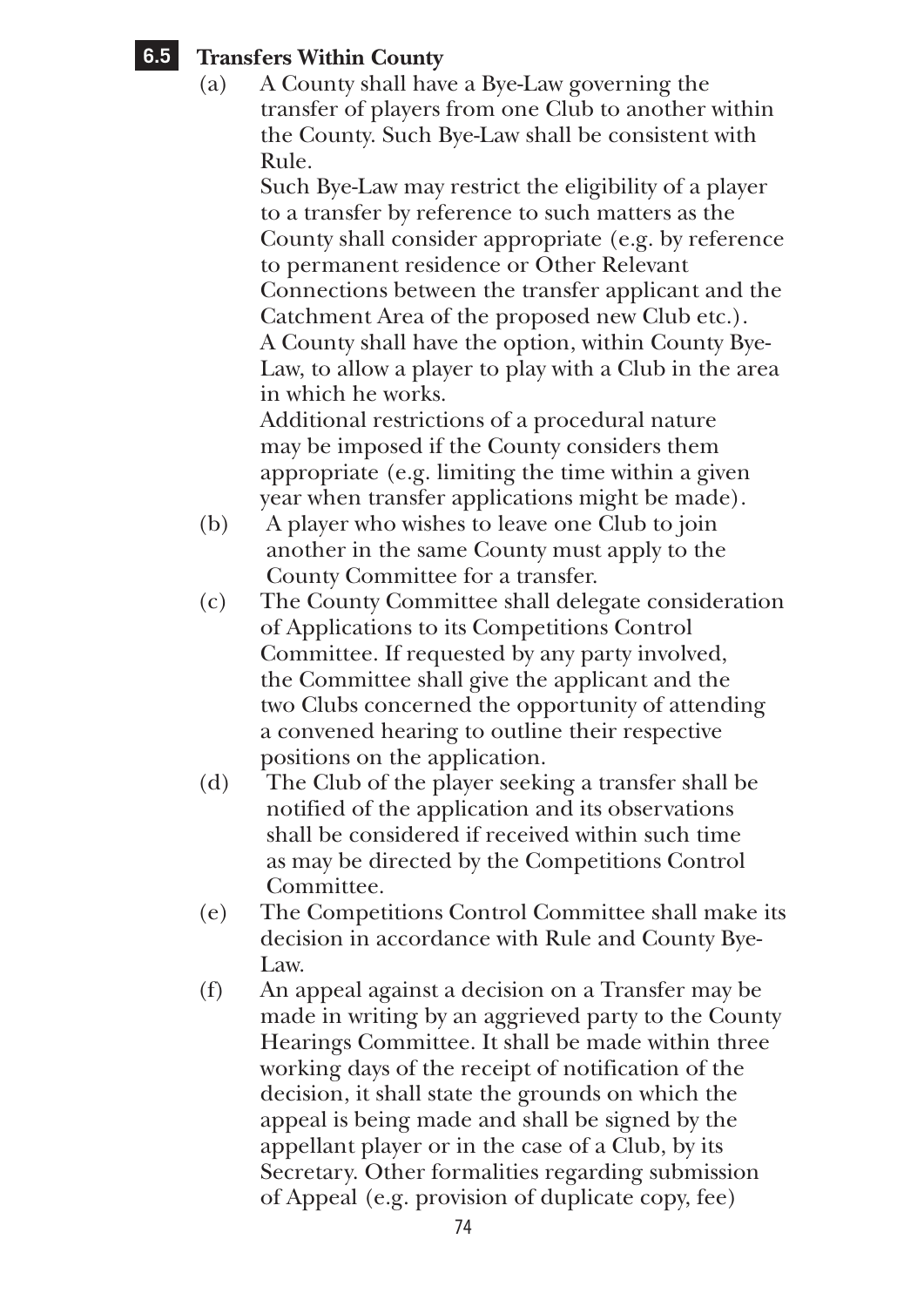outlined in Rule 7.11 (f) to (i), are not applicable in this case.

 All other relevant sections of Rule 7.11 shall apply. An appeal may only be upheld on the basis of the provisions outlined in Rule 7.11(o).

- (g) The Transfer becomes effective:
	- On the expiry of the period allowed for an Appeal against the decision on the Transfer application or, if an Appeal is submitted, on the making of a decision on the Appeal

#### and

- On Rule 2.3 being subsequently complied with.

### **6.6 Inter-County Transfers**

- (a) A player who wishes to join a Club in another County must apply for a transfer to the Provincial or Central Council, as appropriate. An application for Transfer may be made 'online' in a pilot scheme approved by the Central Council.
- (b) Such application shall not be granted unless the player is in permanent residence in the new County.  **Exceptions:**
	- (i) A player who permanently resides outside his First County and wishes to transfer from his current Own Club to his First Club or to the Club (or its successor) of which he was a playing member immediately prior to leaving his First County, may so transfer provided he has not played in a Competition for the first time with his Own Club after January 1st.
	- (ii) A player who has 'Other Relevant Connection' With a Particular Club (i), as defined in subsection(b) of Rule 6.3, subject to the player being Over 18 years as defined in Rule 6.17.
	- (iii) A player who has 'Other Relevant Connection' With a Particular Club (ii), (as defined in sub-section (b) of Rule 6.3, subject to the Club he is transferring to is in a County allowed by Central Council to avail of this provision, and sanction for the Transfer is given by the Dublin County Committee (see Appendix 4), subject to the player being Over 18 years as defined in Rule 6.17.

 A player who avails of an Exception above may not thereafter declare for a Club in another County.

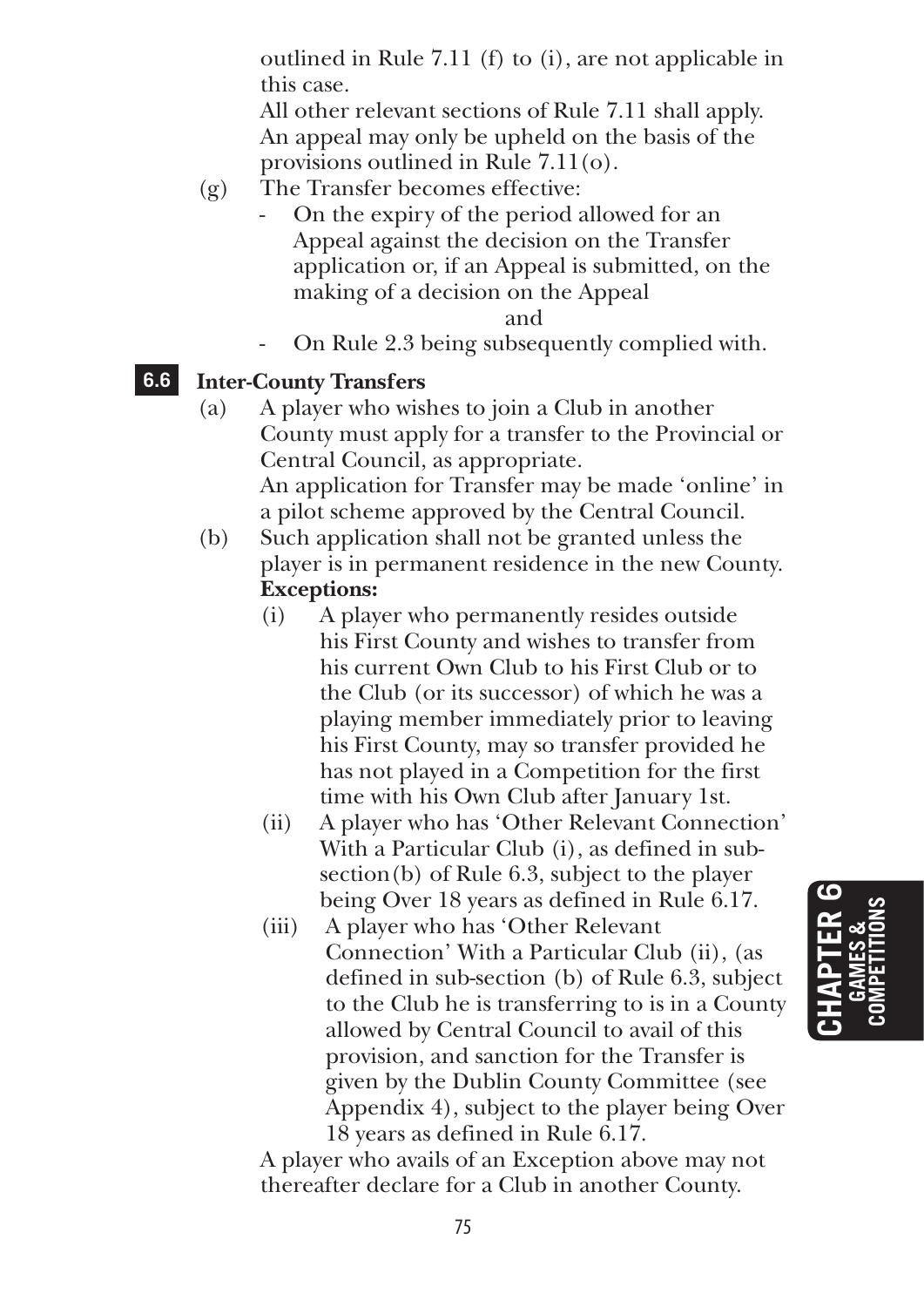- (c) A player whose permanent residence in a County, other than his First County, is terminated, shall not be entitled to commence a new Competition in that County.
- (d) An Inter-County transfer is a transfer from one County to another County for Club purposes. A Player so transferred must satisfy the requirements of the new County's Bye Laws as regards the Club he joins.
- (e) Subject to Sub-rule (b) of this Rule, the application shall be granted if there is no objection from the Club or County the player is leaving within ten days of the forwarding of the application to the County by the Central Council or Provincial Council, as appropriate
- (f) Where an objection is lodged by the County the player is leaving, it too shall be entitled to have its submission considered and, on appeal, to make submissions.
- (g) An appeal against a decision on an Inter-County Transfer application may be made to the Central Appeals Committee. Such appeal shall conform to the formalities outlined in Rule 7.11 - Appeals, save that the period allowed for an Appeal shall be three working days.
- (h) An Inter-County Transfer involves transfer for all codes and activities at Club level.
- (i) A player who transfers from one County to another County, and within 96 weeks thereafter transfers back to the former County, shall rejoin the Club of which he was a member prior to the initial transfer.
- (j) A Transfer becomes effective:
	- On the expiry of the period allowed for an Appeal against the decision on the Transfer application or, if an Appeal is submitted, on the making of a decision on the Appeal and
		- On Rule 2.3 being subsequently complied with.

### **6.7 Representation at Transfer/Attachment Hearing**

In the case of a member seeking a transfer or attachment to a Unit of the Association, he may be accompanied at a Hearing by one Full Member of either the Club/Unit of which he is currently a member of or the Club/Unit to which he wishes to transfer or be attached.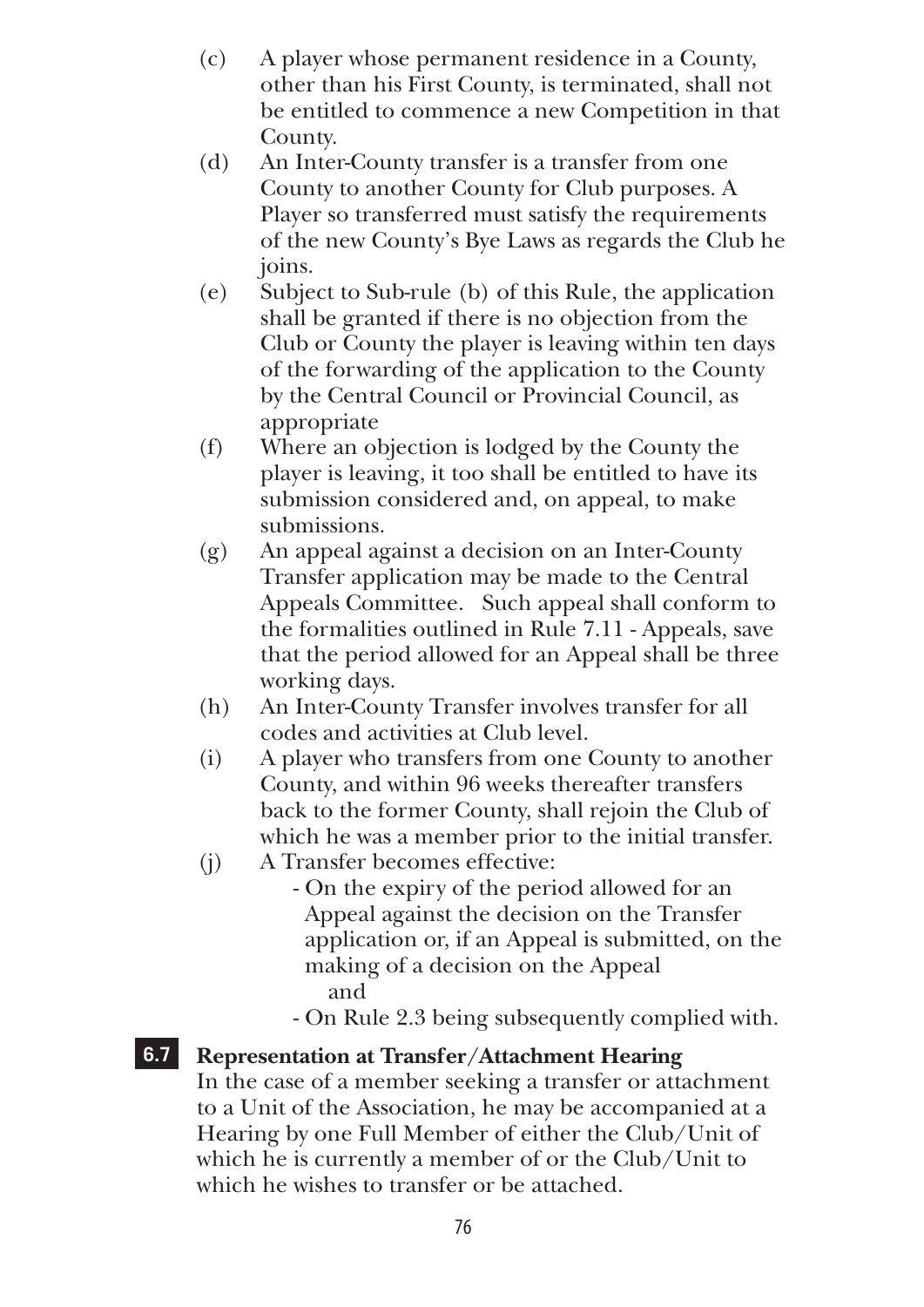# **6.8 Playing Restrictions (Club)**

- (A) A player may not play in any Championship with two Clubs in a given year's Championship, either within a County or in different Counties save as provided for in Exceptions below and in Rule 6.12.
- (B) A Player may not play with two Clubs in the exact same Competition of a given year.

#### **Exceptions:**

(1) A player of a separately affiliated Hurling Club may play football with a separately affiliated Football Club, and vice versa, within a County, subject to any restrictions provided in County Bye-Laws.

 A County Committee may make alternative arrangements in the interests of the promotion of Hurling/Football, provided that the arrangements have been approved by Central Council.

(2) Subject to allowance by the County Committee under Rule 3.19 (n):

 A player of a Club without an Under 21/20, Minor or Younger Grade team, subject to County Bye- Laws and any restrictions therein, may play:

(a) With an Independent Under 21/20, Minor or Younger Grade Team within the County which shall not bear the name of an Adult Club within that County;

or

(b) With another Under 21/20, Minor or Younger Grade Team within the County. In the case of a team having five or more players under this provision in Rule, the team shall play under and be recognised by the combined names of the two Clubs in question or by an Independent name which shall not bear the name of an Adult Club within the County.

 A player who plays on a team provided for in (a) or (b) above, shall be a registered member of his Adult Club and shall retain membership of that Club during and at the conclusion of his playing participation with a team formed under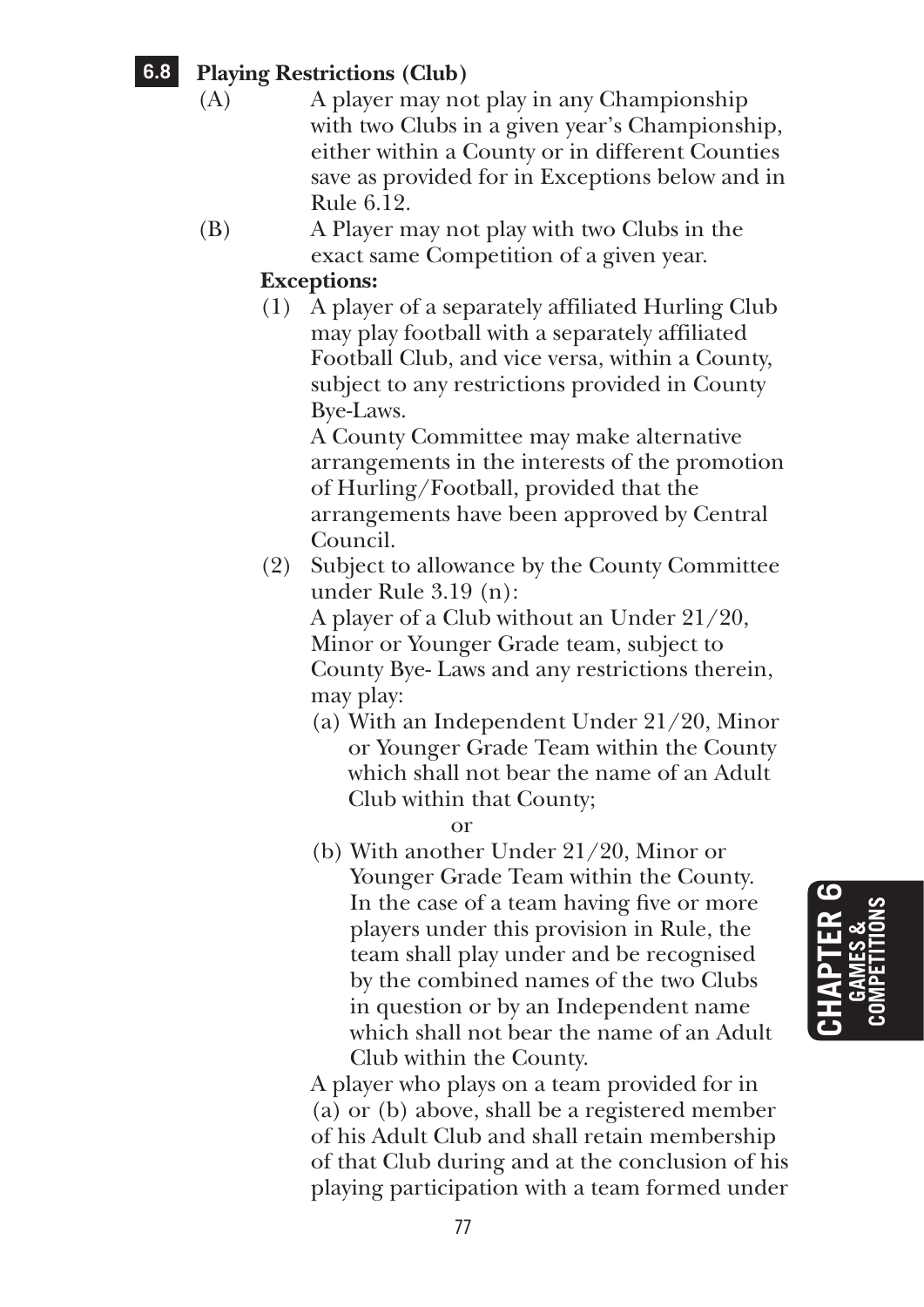(a) or (b).

- (3) Subject to the Higher Education Council's Rules of Eligibility, a Student of a Higher Education College, pursuing a fulltime Undergraduate or Postgraduate Course, may from the Championship Year after his enrolment in the College up to and inclusive of the Championship Year of his Graduation-
	- (i) Play with his College Club and with his Own Club, provided he obtains a Permit from the Provincial or Central Council, as appropriate.
	- (ii) Play with his College Club and his Own Club, where the latter is in the same County and of a lower grade, and he obtains a permit.
	- (iii) Play with his College Club in adult competitions and with his Own Club in Under 21/20 and Minor competitions, where the latter Club is of Senior status within the same County as the College Club, provided that the player obtains a transfer to the College Club from the County Committee.
	- (iv) Play with a College Club and with a club in Britain, provided he does not play with his Own Club, and obtains a Permit from the Central Council on the approval of the County Committee of his Own Club.
	- **Notes**: (a) A "College Club" for the purpose of this Rule shall mean a Club Affiliated to, and under the jurisdiction of a County Committee.

 (A "College Club" shall otherwise mean a Club Affiliated to, and under the jurisdiction of the Higher Education Council).

- (b) A Student may avail of this Rule to play for only one College in any Championship Year.
- (4) A player who is pursuing a full-time course of study in a Country under the jurisdiction of the European Board may play with a Club in the European Union country of study, or the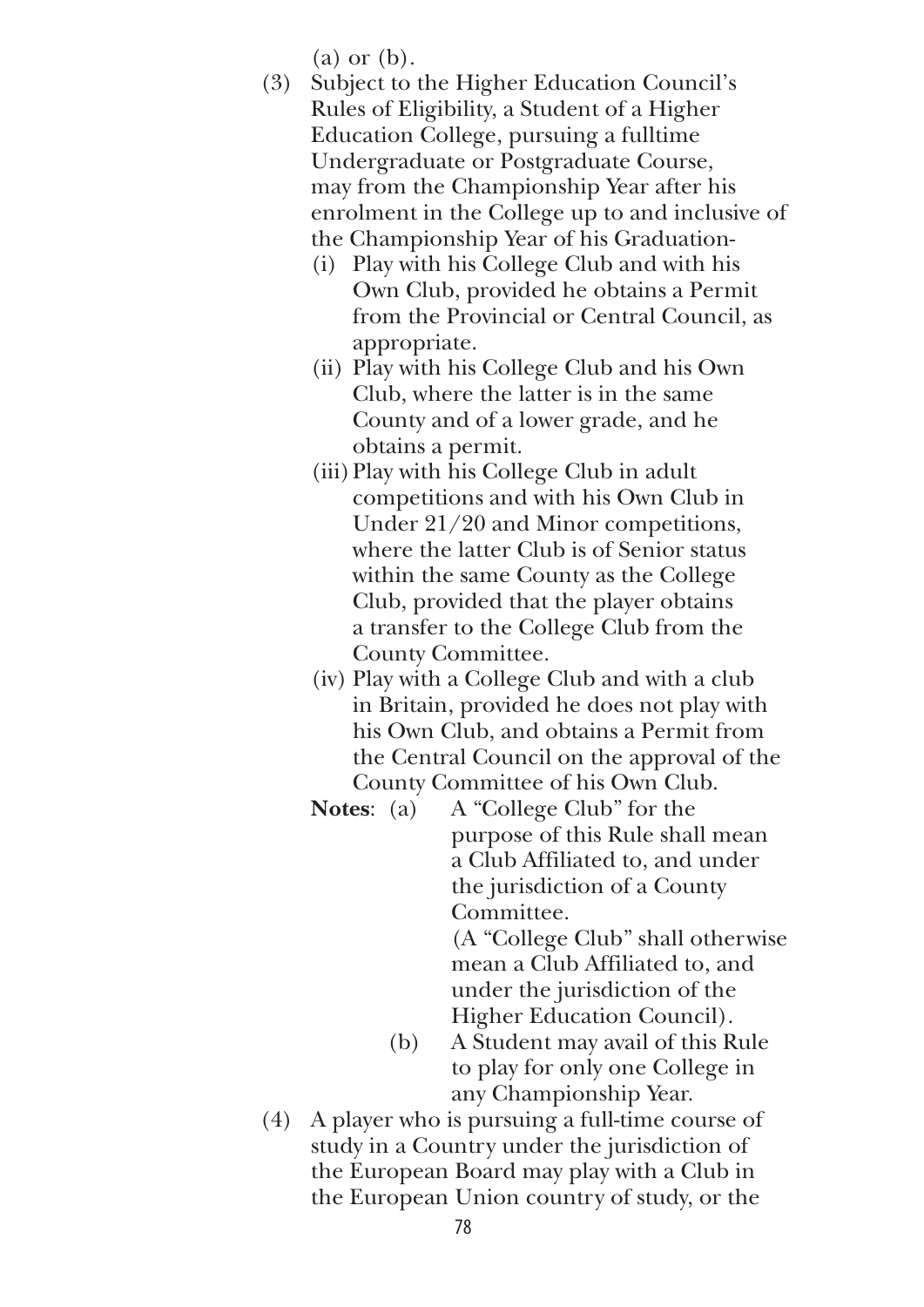nearest club to his place of study, including a College Club if one exists, and with his Own Club, provided he is participating in a recognised programme of study of a minimum of 12 weeks duration, and he obtains a Permit from the Central Council.

- (5) A player who has received an Authorisation under Rule 6.12 (a) or a Sanction under Rule 6.12(b).
- (6) A player who Transfers to another Club within a County and who has already played in a Championship in that given year with his former Club, may play with his new Club in Non-Championship Competition(s), provided that he has not played with his former Club in the exact same Competition(s).
- (7) A player who Transfers to a new Club and has already played in a Championship in that given year with his former Club, may play with his new Club in Non-Championship Competition(s).
- (8) A player who Transfers to a new Club and who has already played for his former Club in a particular Competition, may finish that Competition and play for his new Club, subject to provisions of Sections (6) and (7) above.
- (C) A player may play with another Club in a non-trophy game, provided he obtains the permission of the County Committee or higher authority.

#### **6.9 Playing Restrictions (County and Province)**

- (a) In general, a player may only play for the County of his Own Club and its Province.
- (b) (i) A player who transfers to a Club of a County other than his First County shall have an option to play for either his First County and Province, by declaration, or the County of his Own Club and Province.
	- (ii) A player may declare for a County based on 'Other Relevant Connection' With a Particular County (i), as defined in sub-section (a) of Rule 6.3, subject to the player being Over 18 years as defined in Rule 6.17.
	- (iii) A player may declare for a County based on

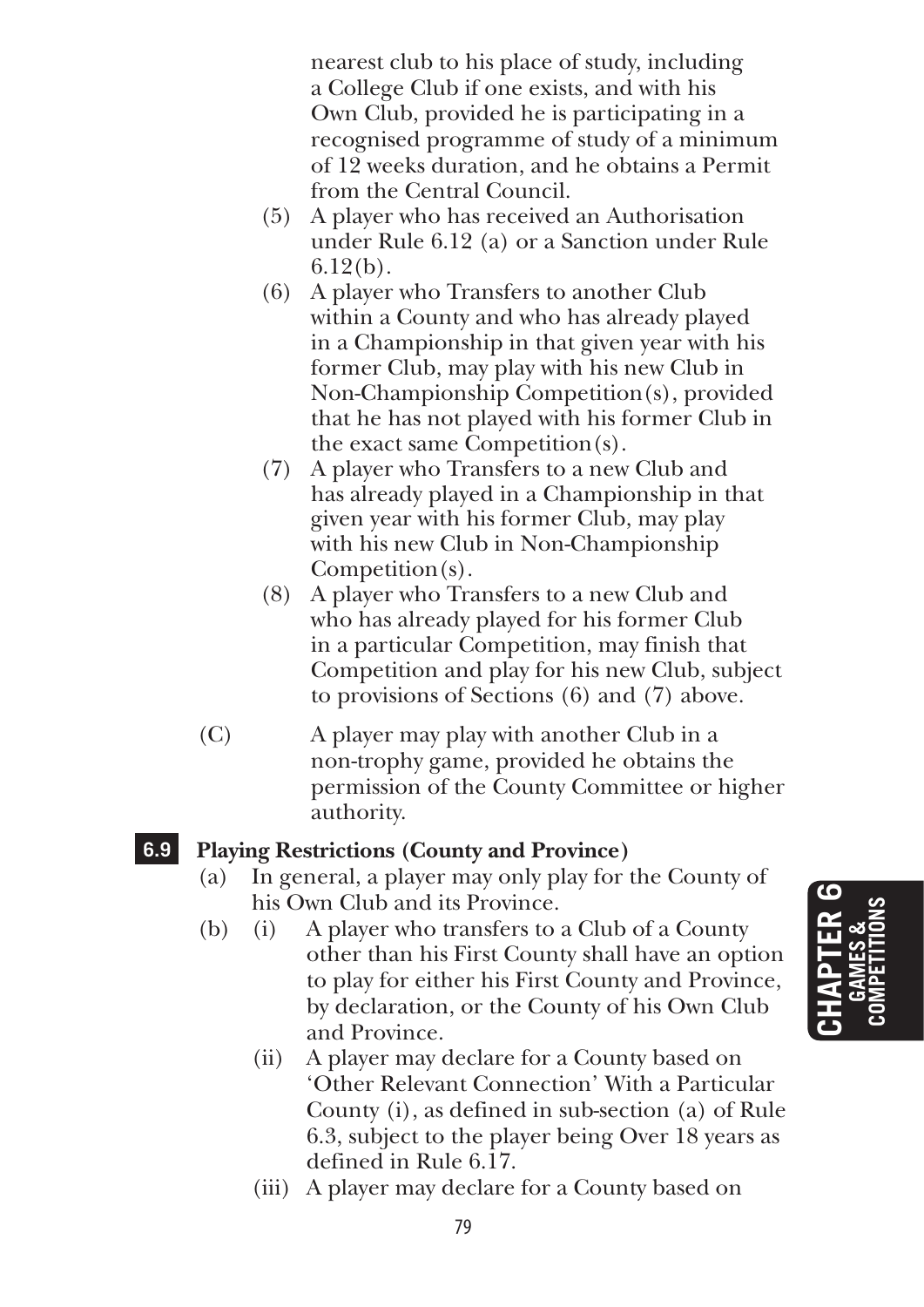'Other Relevant Connection' With a Particular County (ii), as defined in sub-section (a) of Rule 6.3, subject to that County being allowed by Central Council to avail of this provision, and the Player's Declaration receives the sanction of the Committee of his First County or Own County, as applicable (see Appendix 4), subject to the player being Over 18 years as defined in Rule 6.17.

 A written Declaration for a County may be lodged or revoked on or before the last day of March in any year. A player transferred outside his First County after the last day of March may, on such transfer, declare for his First County.

 A player who declares for a County in pursuance of this Rule, may not thereafter declare for another County.

- (c) A player shall have played in Club Championship with a Club, Group or a Divisional Team in a County in the previous or current year (not on the basis of an Authorisation, Sanction or Permit granted under Rules 6.12 or 6.8) to be eligible to play in any Inter-County Competition with that County, save:
	- (1) Where the County is his First County, or
	- (2) He has Declared for that County under 'Other Relevant Connection' With a Particular County (i) or (ii), as defined in sub-section (a) of Rule 6.3 or under Rule 6.10
- (d) A player who has commenced to play for a County in a particular competition may finish that competition, and play for another County, which he joins by declaration or transfer.
- (e) A player shall not play for a second County in a competition of a given year.

#### **6.10 Special Eligibility Provisions for Hurling**

For Senior Inter-County Hurling Competitions, a player, subject to the conditions hereunder, shall be entitled to -

(a) Declare for the First County of either of his parents;

or

(b) Play for the County of Residence, provided this County is a designated County as provided for in Condition (1) below, while continuing to be eligible to play with his Own Club.

The following Conditions shall apply:

(1) The County availing of this Rule is not participating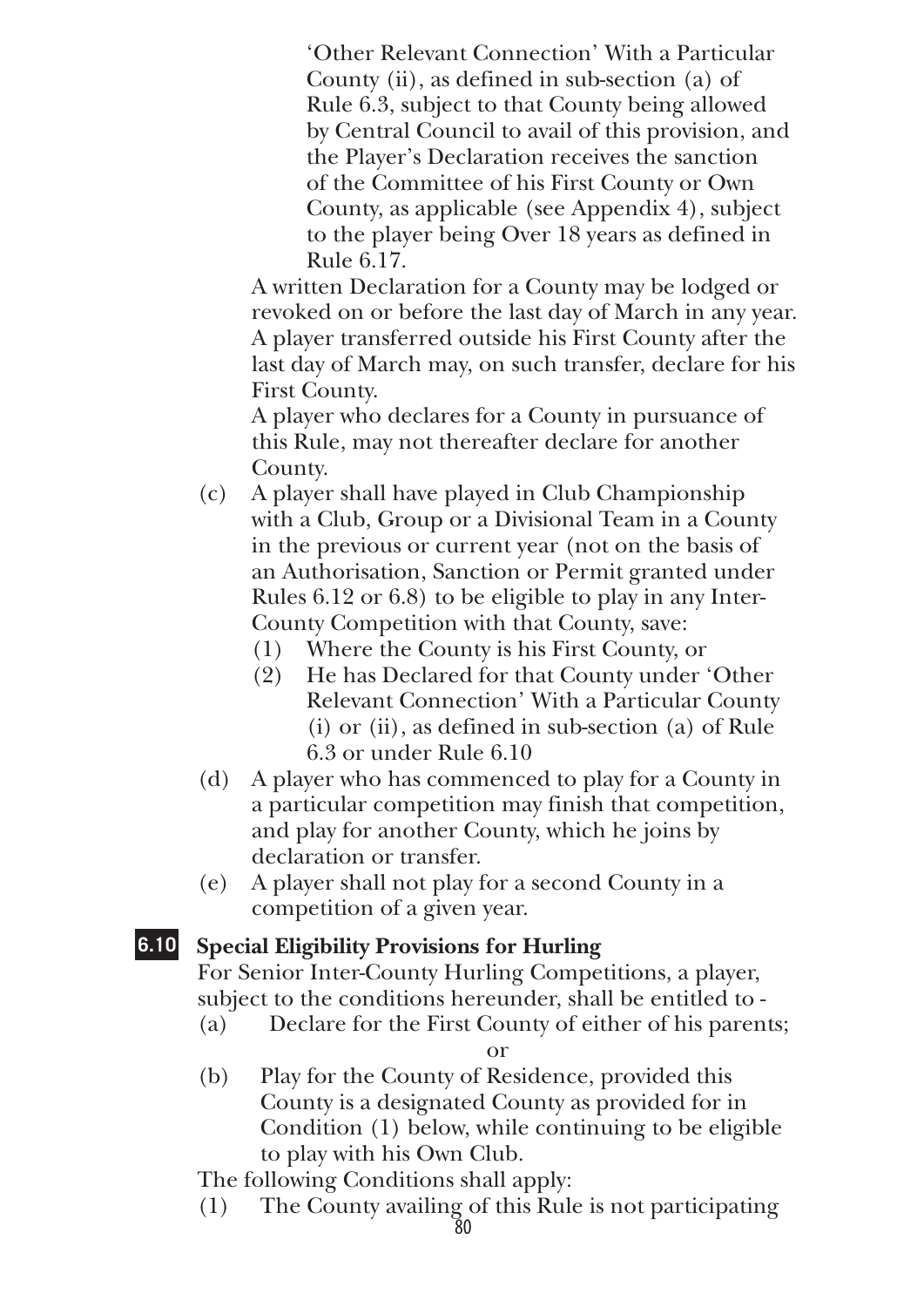in the All-Ireland Senior Hurling Championship (Liam McCarthy Cup) or Division 1 of the National League, or Tier 2 Senior Hurling Championship (Joe McDonagh Cup) or Tier 3 Senior Hurling Championship (Christy Ring Cup).

- (2) A County availing of this Rule may have a maximum of three such players sanctioned in any Championship Year.
- (3) The permission of a player's Own County must be obtained.
- (4) A player may avail of this Rule for only one County, and may not declare for an Own County for Football.
- (5) If a clash of Championship Fixtures arises between that of a player's Own Club and that of the County availing of this Rule, the player shall play with his Own Club.
- (6) Permission to avail of this Rule shall be for one Championship Year at a time, and application must be made annually for renewal of permission. The closing date for Applications each year shall be the 31st March.

# **6.11 Non Affiliated Bodies**

- (a) A member or any unit of the Association shall not participate in games of Gaelic Football, Hurling or Handball promoted by a body not affiliated to Central Council, without the prior sanction of Central Council.
- (b) A Club or other unit shall only participate, as such, in games controlled by the Association and against a Club or other unit of the Association, unless the prior sanction of Central Council has been given. **Penalty**: 48 weeks Suspension.

# **6.12 Playing in U.S.A./Canada/Australasia/Europe**

**(a)** A week-end Authorisation is required by any player intending to assist a Club in a game under the jurisdiction of the New York Board or the European Board. The Official Authorisation, in duplicate, requires the signatures of the player's Home Club Secretary and the County Secretary, and must be presented for signature by the Director General (or other designated person) in Croke Park before 4 p.m. on the Wednesday before the game.

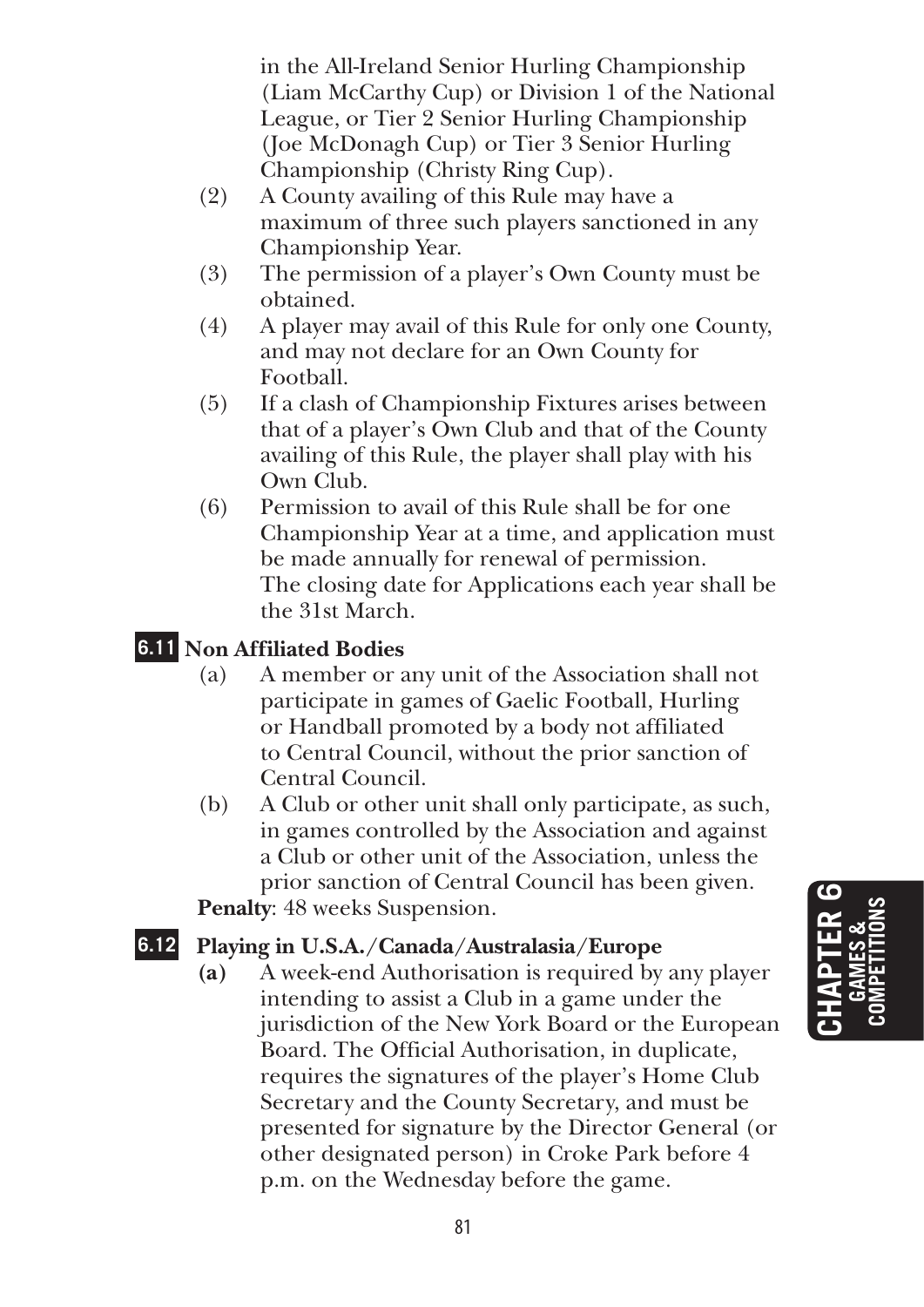An Authorisation is valid for one week-end only other than where there is a replay of the game for which the Authorisation was granted. The maximum number of authorised players to assist a Club on any week-end shall be two in Football and three in Hurling.

- **(b)** (i) A player intending to play on a longer term basis in the area governed by either the New York Board or the Canadian Board - must obtain an Official Sanction in duplicate, signed by his Club Secretary, the County Secretary and the Director General (or other designated person).
	- (ii) A player intending to play on a longer term basis in the area governed by the USGAA Board must obtain an Official Sanction or an Official J1 Sanction in duplicate, signed by his Club Secretary, the County Secretary and the Director General (or other designated person).

 A player who has been included on an Inter-County Senior Championship list submitted to the Referee, in accordance with Rules of Specification 2.5 (ii)(a) for a game in the current year's Championship shall not be eligible to be accepted for Registration as a member of any Club in the USGAA Board Jurisdiction.

 **Exception:** A player who has been included on an Inter-County Senior Championship list submitted to the Referee, in accordance with Rules of Specification 2.5 (ii)(a), for a game in the current year's Championship, who holds a valid current J1 Visa or meets the eligibility requirements to obtain a J1 Visa, and who obtains an Official J1 Sanction in duplicate, signed by his Club Secretary, the County Secretary and the Director General (or other designated person), may be accepted for registration. Such a player may only have his J1 Sanction approved once his team has been eliminated from the Inter-County Championship including All-Ireland Qualifier games.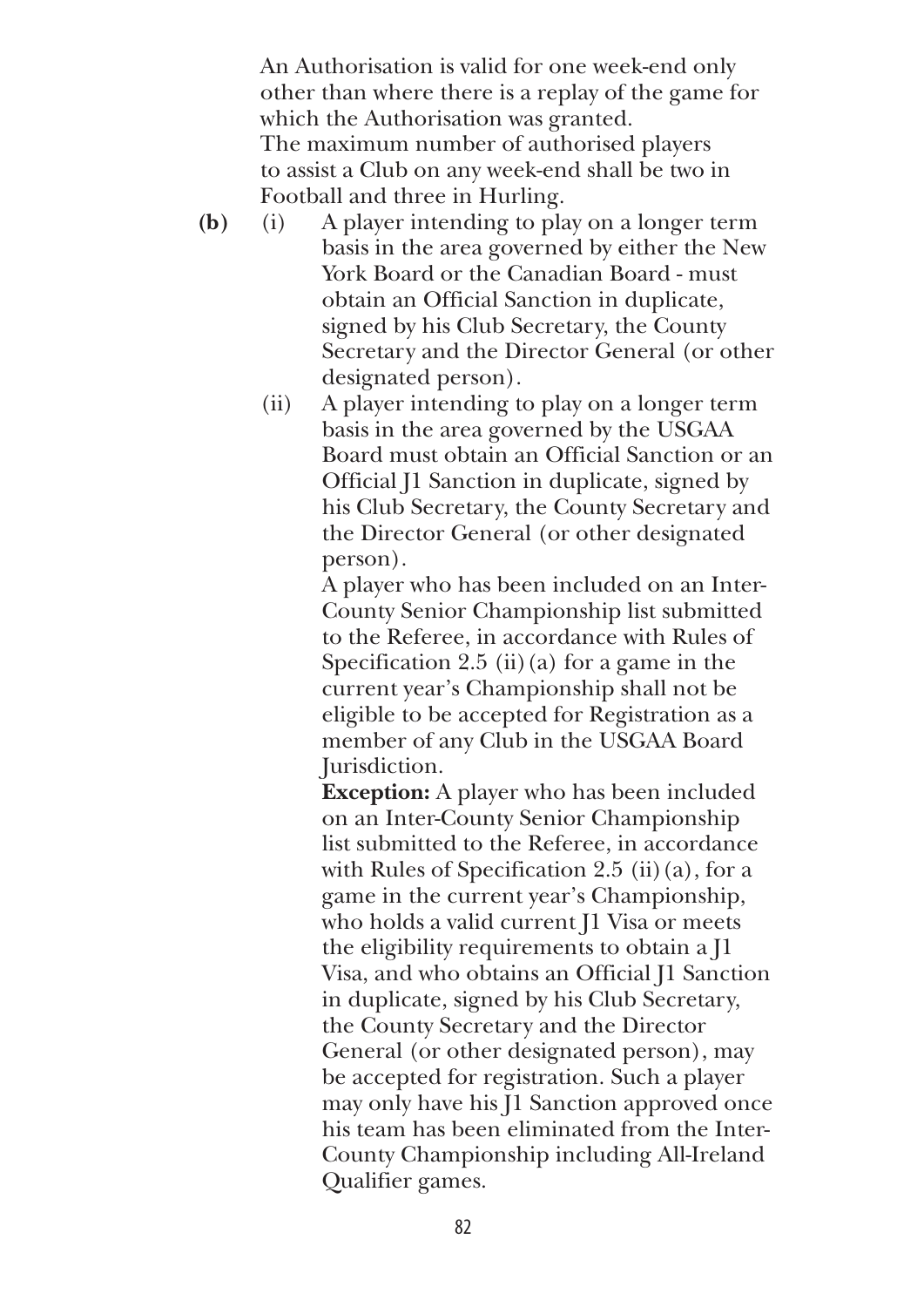The J1 Visa concerned with this Exception is the J1 Work and Travel Programme Visa only – i.e. the four month Visa for 3rd Level Students.

- (iii) A Sanction shall entitle a player to play with a club in either the New York, Canadian or USGAA Board areas from 1st March to the end of October in any one year.
- (iv) A Sanction shall not be granted after the 1st July for players intending to play in the Canadian Board or USGAA Board areas, or after the 20th July for players intending to play in the New York Board area.
- (v) A player who has received a Sanction shall not be eligible to play with his Own Club in Ireland (other than in exceptional circumstances to be determined from time to time by the Central Council) for the 30 days after the date of approval of his Sanction in Croke Park but is eligible to play with his Own County.
- (vi) A Sanctioned player who returns to Ireland and plays with his Own Club may not subsequently return to resume playing in America or Canada in the same year.
- (vii) The number of Sanctioned Players permitted for any Club in the USGAA Board area shall be as follows:
	- (1) A Club with one team a maximum of ten.

 **Exception:** A Senior Hurling Club with one team may have a maximum of twelve.

 (2) A Club with a second team - a further eight, restricted to the grade of the second team.

 In addition, a Club may also avail of the services of Players who have a valid current J1 Visa, as well as a separate J1 Sanction.

 In the case of the Canadian Board Area, the maximum number of Sanctioned Players per club shall be ten.

 In the case of New York, the maximum number of Sanctioned Players per team shall be six.

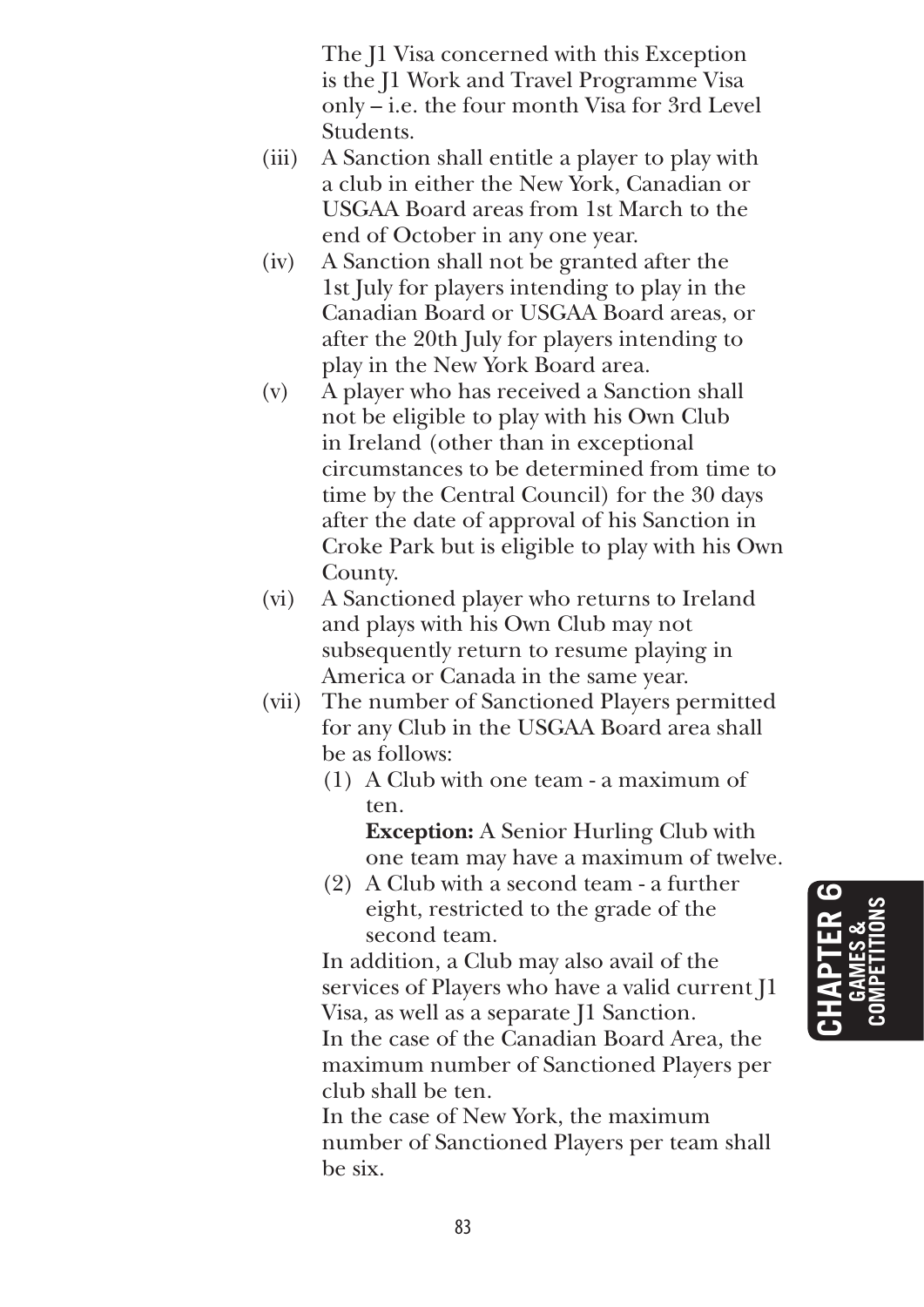- (viii) All Sanctioned players shall have the same status regardless of when they travel.
- (ix) A player who has received a Sanction may not, in the same year, transfer to a Club in Britain (unless qualified under Rule 6.6), or Europe.
- (x) A player may receive only one Sanction in any Calendar Year.
- (c) Authorisations and Sanctions, as outlined in (a) and (b) above, are available only to the following categories of players:
	- (1) A current playing member of a Club in Ireland. **Exception**

A player who obtains an Inter-County Transfer from a Club in Britain to a Club in Ireland shall not be eligible to obtain an Authorisation or Sanction within twenty-four weeks from the date of such a transfer being granted.

(2) A current playing member of a Club in Britain when the player's First Club, as defined in Rule 6.3, is in Britain.

 Otherwise, playing members of Clubs in Britain are not eligible for Authorisations or Sanctions.

- (d) (i) A player who remains permanently (i.e. beyond one Playing Season) in the USGAA or Canadian Board areas shall be eligible to obtain an Inter-County transfer. Applications for such transfer shall be lodged in Croke Park by March 31st in any year.
	- (ii) In the case of a player moving permanently to the Area under the jurisdiction of the New York Board or the Australasian Board, a transfer shall be necessary. A player shall be considered to have moved

permanently after he has been a minimum of four weeks in the new jurisdiction.

(e) Application for an Authorisation or Sanction may be made 'online' in a pilot scheme approved by the Central Council.

# **Penalties:**

- (1) A unit which exceeds its quota of Sanctions, as detailed at (b)(vii) above, will forfeit its entitlement to Sanctioned players in the following year.
- (2) For other infringements of this Rule 24 weeks Suspension.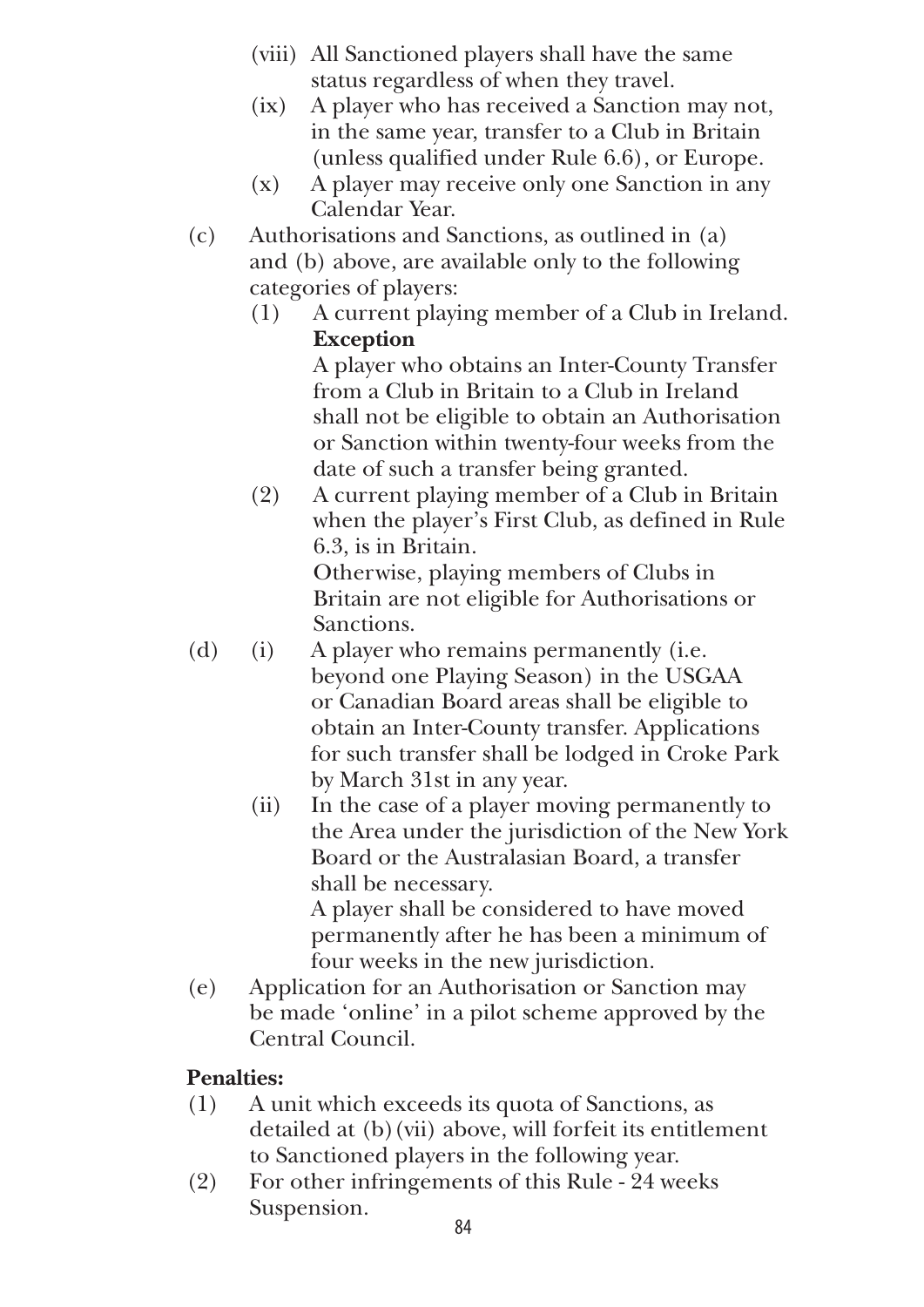# **ELIGIBILITY FOR CHAMPIONSHIPS/GRADINGS**

# **6.13 Senior**

Subject to the Restrictions set out in Rules 6.17 and  $6.22(c)$ , all players are eligible to participate in Inter-County and Inter-Club Senior grade.

## **6.14 (1) Inter-Club Intermediate**

 Subject to the Restrictions set out in Rules 6.17 and  $6.22(c)$ , all players are eligible to participate in Inter-Club Intermediate grade except:

- (a) Those who are currently graded as Club Senior Championship status in the Code.
- (b) Those who are excluded from Intermediate status by County Bye-Law, consequent on their having played on the winning team in the previous year's County Senior or Intermediate Championship Final.

#### **(2) Inter-Club Junior**

 Subject to the Restrictions set out in Rules 6.17 and  $6.22(c)$ , all players are eligible to participate in Inter-Club Junior Grade except:

- (a) Those who are currently graded as Club Senior or Intermediate Championship status in the Code.
- (b) Those who are excluded from Junior status by County Bye-Law, consequent on their having played on the winning team in the previous year's County Senior, Intermediate or Junior Championship Final.

#### **Penalties:**

**Player** - twelve weeks Suspension.

**Team** - On a proven Objection – Award of Game to Opposing Team.

 On an Inquiry by the Committee-in-Charge - Forfeiture of Game without Award of Game to Opposing Team, or Fine, depending on the circumstances.

# **6.15 Inter-County Intermediate Hurling**

Subject to Age Restrictions set out in Rule 6.17, all players are eligible to participate in the Inter-County Intermediate Hurling Championship except:

(a) Those who have played on an Inter-County Senior Championship team in the current or preceding Championship years.

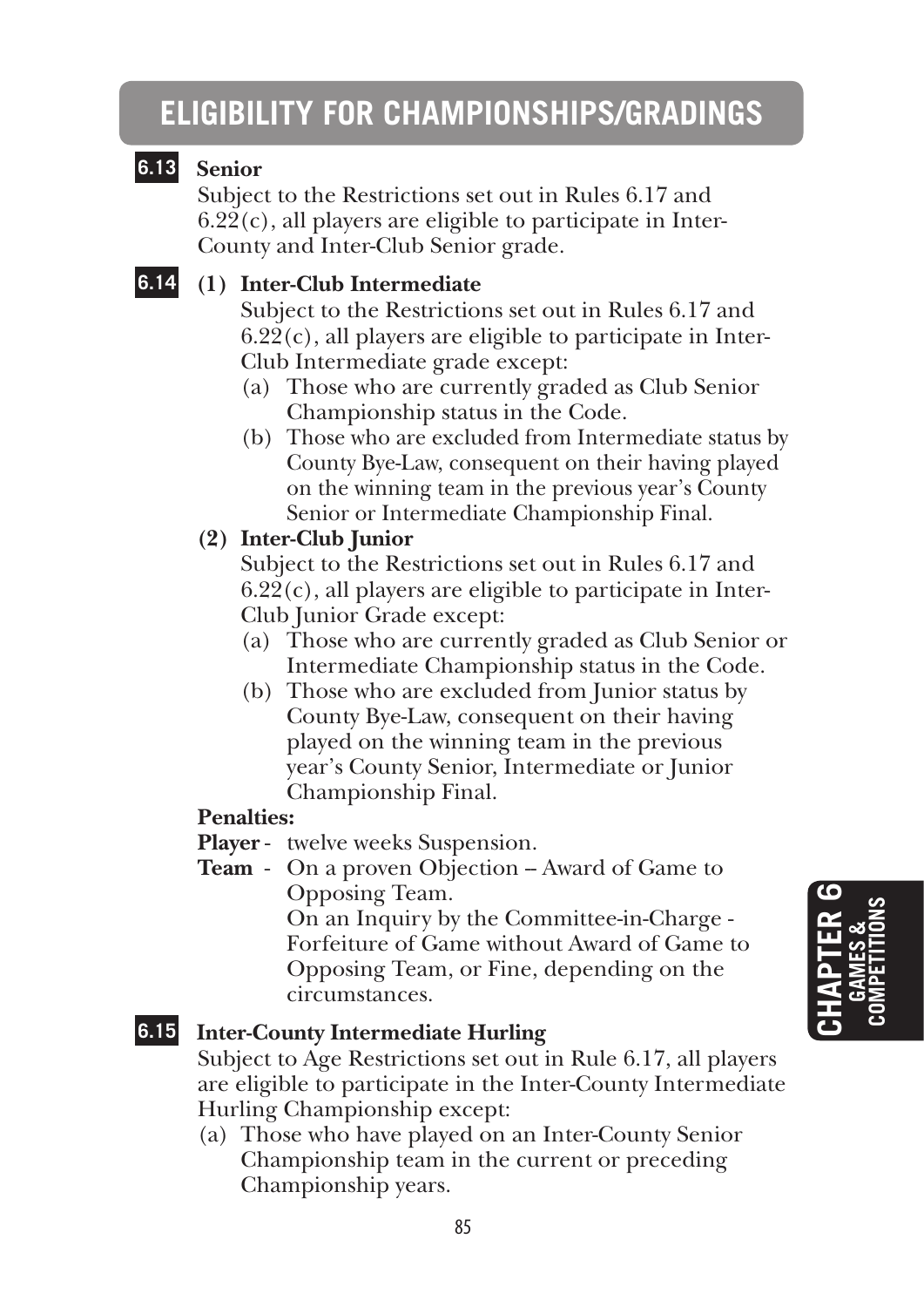(b) Those who have played on Own Club Senior Team in the preceding year's County, Provincial or All-Ireland Championships.

Exceptions:

- (i) This does not apply to a County that is permitted by the Central Council to play its second best Team.
- (ii) A player who participated as a temporary substitute only, as provided for in Rule 1.5(b), Rules of Control, O.G. Part 2, in a Championship match and consequently did not lose his lower Championship status in accordance with Rule 6.19, is eligible to participate in an Inter-County Intermediate Hurling Team.
- (c) Those who have played on the winning team in the preceding year's All-Ireland Intermediate Championship Final.

# **Penalties:**

- **Player** twelve weeks Suspension
- **Team** On a proven Objection Award of Game to Opposing Team. On an Inquiry by the Committee-in-Charge – Forfeiture of Game without Award of Game to Opposing Team, or Fine, depending on the circumstances.

# **6.16 Inter-County Junior Football**

Participation in (1) or (2) below is subject to the Age Restriction set out in Rule 6.17.

**(1) Inter-County Junior Football, excluding Britain.** 

 All players, subject to Age Restriction, are eligible to participate excluding:

- (a) Those who have played on an Inter-County Senior Football Championship team -
	- (i) In the current Championship Year.
	- (ii) In the previous Championship Year. **Exception to (ii) -**

 This is not applicable to a County currently graded Junior, in which case all Club players in the County (including players declaring for the County), except as otherwise provided in this Rule, are eligible.

(b) Those who have played on Own Club Senior team in the previous year's County, Provincial or All-Ireland Championship.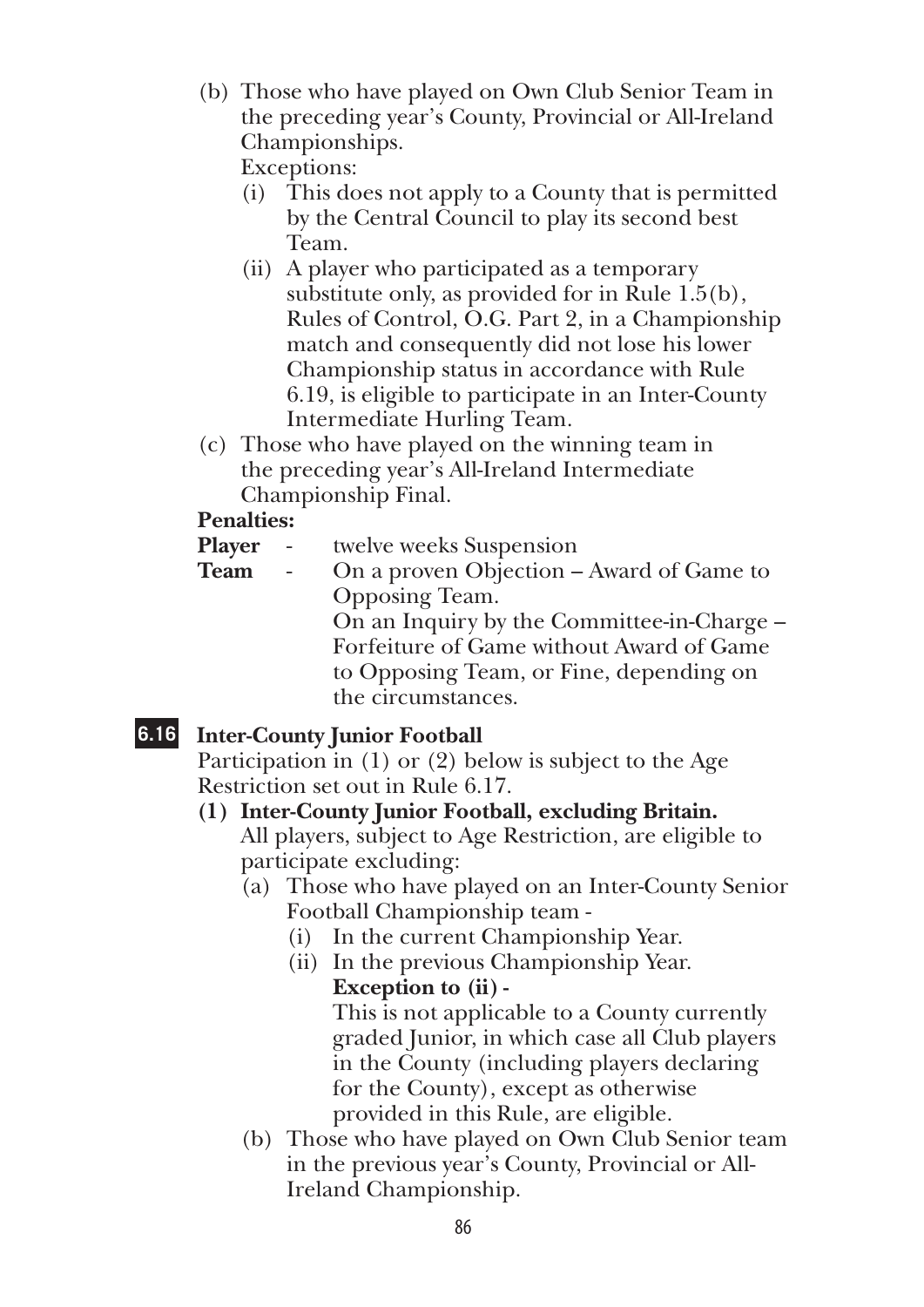**Exceptions** - This is not applicable to a County graded Junior or is permitted by the Central Council to play its second best team.

(c) Those who have played on the winning team in the previous year's All-Ireland Junior Football Championship Final.

### **(2) Inter-County Junior Football - Britain.**

 All players in the Counties in Britain, subject to Age Restriction, are eligible to participate excluding:

- (a) Those who have played on an Inter-County Senior Championship team in the current Championship Year.
- (b) Those who have played on Own Club Senior team in the previous year's County, Provincial or All-Ireland Championships.

 **Exception:** This is not applicable to a County graded Junior by the Central Council, in which case all Club players in the County (including players declaring for the County), except as otherwise provided for in this Rule, are eligible.

### **Penalties:**

**Player** - twelve weeks Suspension

**Team** - On a proven Objection – Award of Game to Opposing Team. On an Inquiry by the Committee-in-Charge – Forfeiture of Game without Award of Game to Opposing Team, or Fine, depending on the circumstances.

# **6.17 Age Grades**

**Club**

#### **Adult**

A player shall have celebrated his 17th birthday prior to January 1st of the Championship Year.

# **Under Age Grades**

A County shall determine its internal Under Age Grades for competition purposes within the parameter of Under 21 down to Under 11, subject to the following eligibility years' span:

**Under 21 -** A five years' span.

**Under 20 down to Under 14/13 -** A four years' span.

**Under 12/11 -** A three years' span.

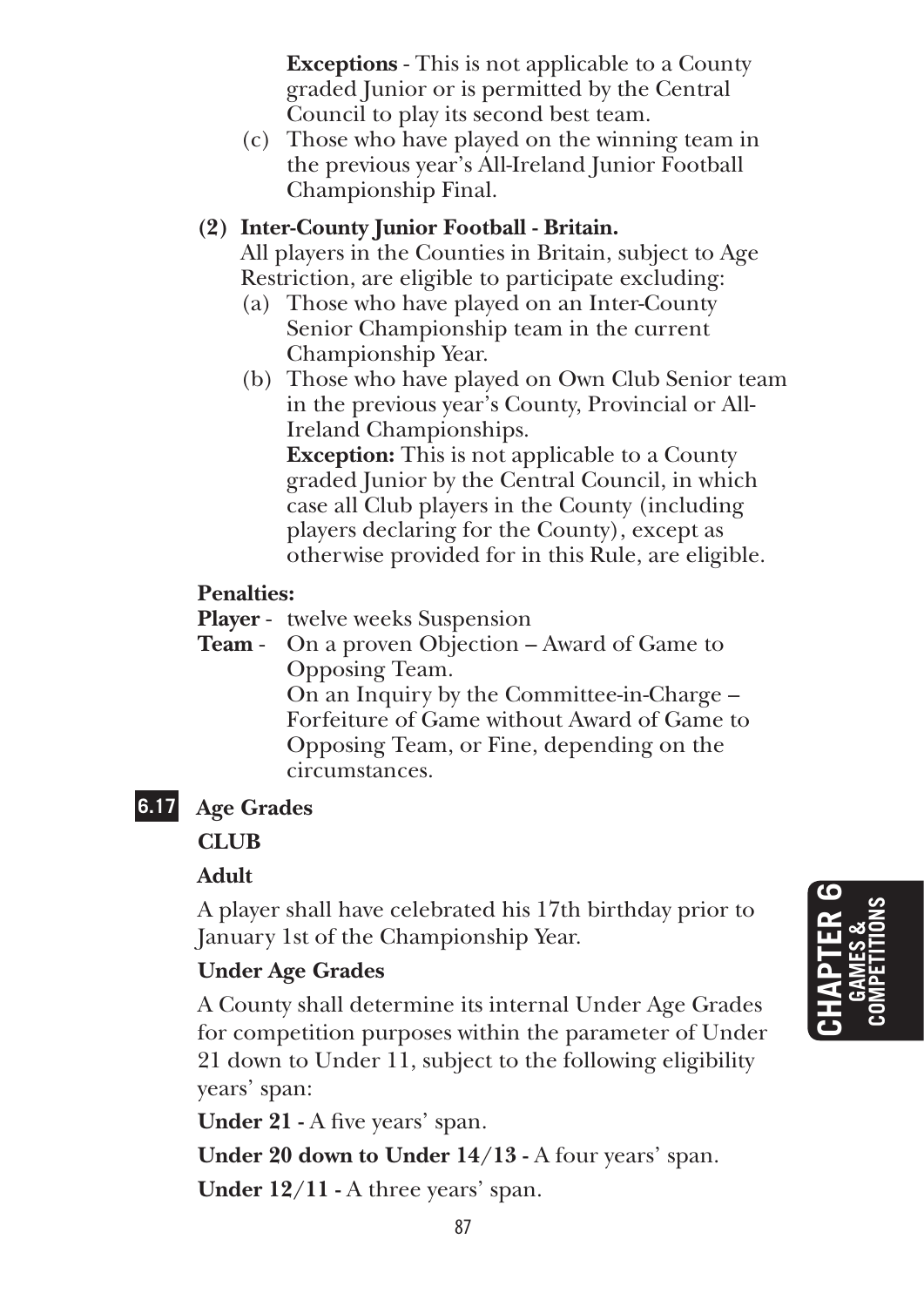# **Definition of Span - Example**

**Under 16** - A player shall have celebrated his 12th birthday prior to January 1st and his 16th birthday on or after January 1st of the Championship year i.e. a four years' span of ages of Under 13/14/15/16.

# **INTER-COUNTY**

| Adult               | A player shall have celebrated his<br>18th birthday prior to January 1st<br>of the Championship Year.                                                                                                                                             |
|---------------------|---------------------------------------------------------------------------------------------------------------------------------------------------------------------------------------------------------------------------------------------------|
| Under 21 (Hurling)  | A player shall have celebrated his<br>17th birthday prior to January 1st<br>and his 21st birthday on or after<br>January 1st of the Championship<br>Year.                                                                                         |
|                     | (Note - Effective from January 1st<br>2019, "Under 21" shall change<br>to "Under 20" and "21st birthday<br>shall change to "20th birthday.)                                                                                                       |
| Under 20 (Football) | A player shall have celebrated his<br>17th birthday prior to January 1st<br>and his 20th birthday on or after<br>January 1st of the Championship<br>Year.                                                                                         |
|                     | A player who plays an Inter-<br><b>County Senior Football</b><br>Championship game at any stage<br>in a current Championship Year<br>shall be ineligible to participate<br>in the Inter-County Under 20<br>Football Championship in that<br>year. |
| Minor (Under 17)    | A player shall have celebrated his<br>15th birthday prior to January 1st<br>and his 17th birthday on or after<br>January 1st of the Championship<br>Year.                                                                                         |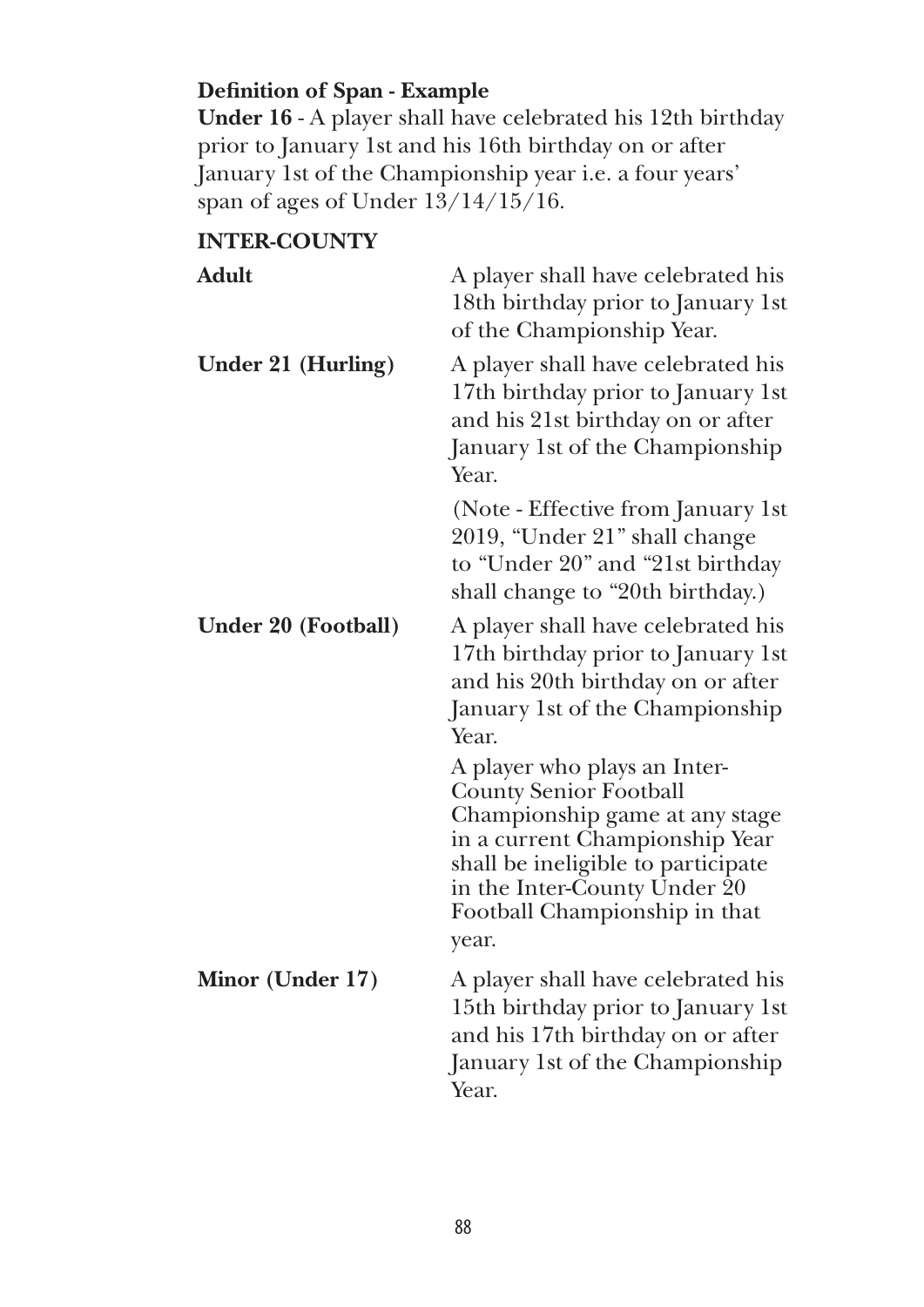Adult shall include Senior, Intermediate and Junior Grades.

Girls may participate only up to and including the Under 12 Grade.

 **Note:** In the interests of the avoidance of any doubt regarding Age Grade eligibility, Championship Year shall mean the Calendar Year in which the Competition is commenced. In the event that the Competition is completed in a subsequent Calendar Year, such circumstances shall not be construed so as to allow a player who was ineligible, by reason of age, at the date of the commencement of the Competition to play in the Competition at any time up to and including the date of its conclusion.

#### **Penalties:**

#### **For Breach of Upper Age Limit:**

#### **(i) Team Penalty:**

 On a Proven Objection – Award of Game to Opposing Team.

 On an Inquiry by the Committee-in-Charge - Forfeiture of Game without Award to the Opposing Team.

#### **(ii) Player**:

 For breach in Under 16 or Younger Grades – 4 weeks Suspension.

 For breach in Minor or Under 21 Grades – 24 weeks Suspension.

**(iii) Person(s)-in-Charge of the Team** in which the breach is committed – 48 weeks Suspension.

#### **(iv) Chairperson and Secretary of a Club:**

 For breach in Minor or Under 21 Grades – 48 weeks Suspension.

#### **For Breach of Lower Age Limit:**

#### **(i) Team Penalty:**

 On a Proven Objection – Award of Game to Opposing Team. On an Inquiry by the Committee-in-Charge – Forfeiture of Game without Award to the Opposing Team.

- **(ii) Player:** For breach in any Grade – 2 weeks Suspension.
- **(iii) Person(s)-in-Charge of the Team** in which the breach is committed – 8 weeks Suspension.

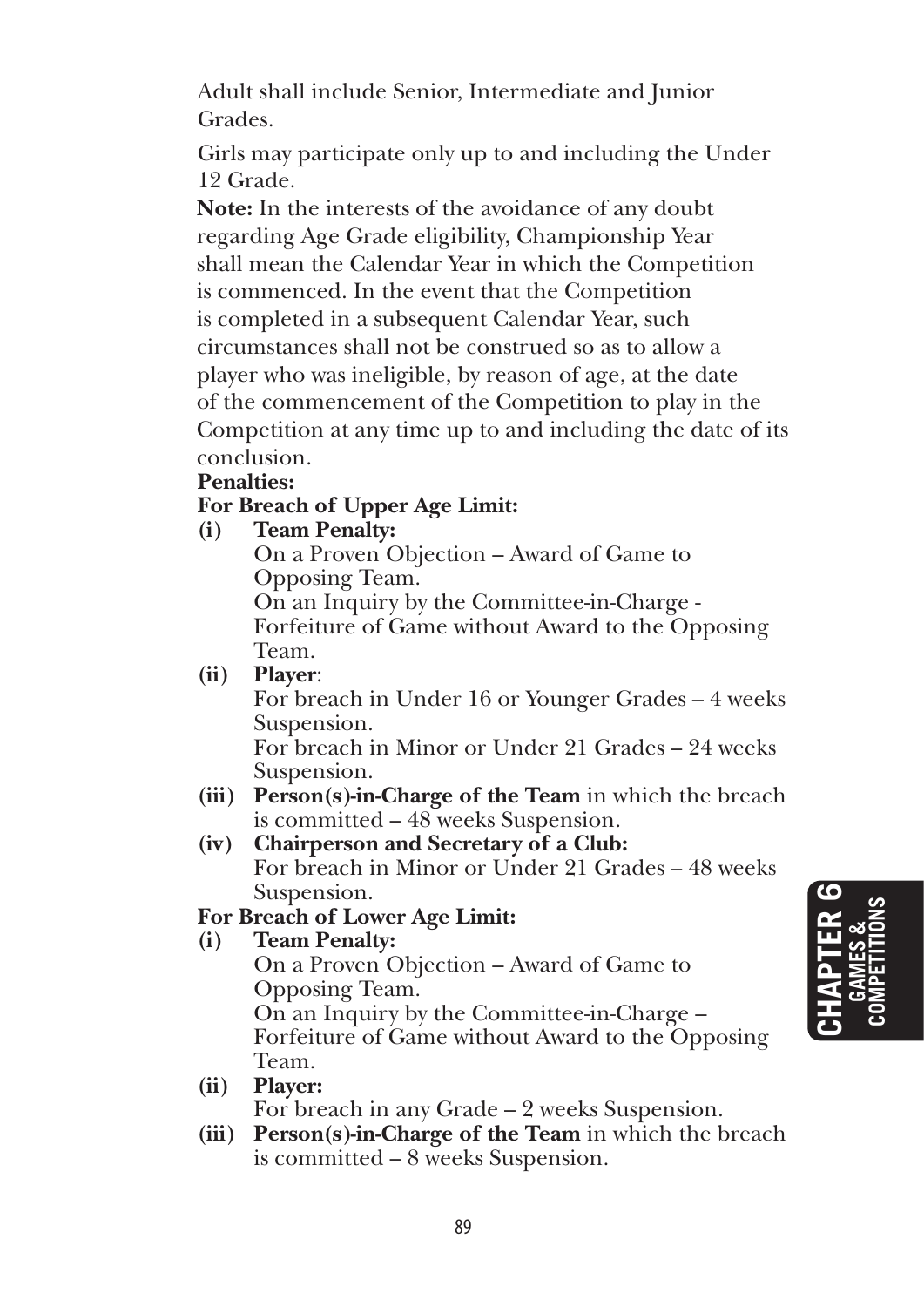#### **6.18 County Participation Restriction**

A County may participate in both the Senior (Tier 1) and the Intermediate All-Ireland Hurling Championships. Otherwise, a County shall participate in one Tier - Tier 2,3 or 4 of the All Ireland Senior Hurling Championship. A County may participate in both the Senior and Junior All-Ireland Football Championships.

A County may enter only one Team in any permitted Championship Grade unless Central Council grants permission to enter additional Team(s) for developmental purposes.

#### **6.19 Club Championship and League Status of Players**

A player is graded by his Championship Status e.g. if a player plays in a Senior Championship game he is graded Senior for the remainder of that Championship Year, and may not be subsequently regraded during that Championship Year. Participation in the Provincial and/ or All-Ireland Club Championships, other than as allowed in Rule 6.8 Exception (3), grades a Player by the relevant status of that Championship.

A player shall not thereafter play in a current year's Competition (Championship, Relegation Play-Off, League etc.) of a lower grade than that of his current Championship status.

A player shall not lose his current Championship status by:

- (1) Playing in a Senior or Intermediate Championship on a Divisional or Group Senior or Intermediate team.
- (2) Playing on a College Club team in a Senior Championship, as allowed by Rule 6.8, Exception (3).
- (3) Participating in a game or Competition the purpose of which is to determine Qualification/Relegation for the following year's Championship.

or

(4) Participation as a Temporary Substitute, as provided for in Rule 1.5 (b) Rules of Control, in a Championship Match of a higher grade than his current Championship status.

#### **Penalties:**

**Player** - twelve weeks Suspension.

**Team** - On a proven Objection – Award of Game to Opposing Team.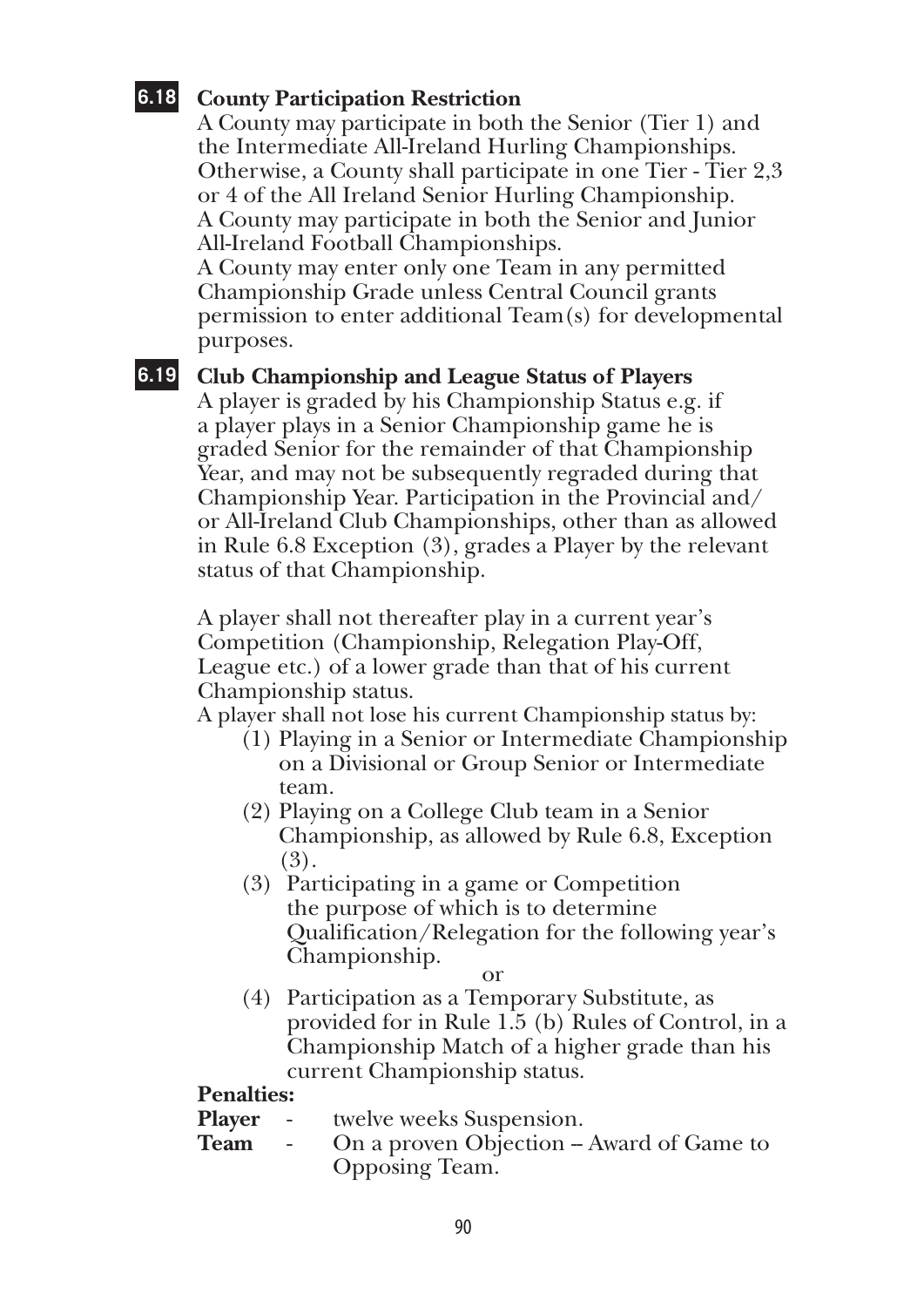On an Inquiry by the Committee-in-Charge-Forfeiture of Game without Award of Game to Opposing Team, or Fine, depending on the circumstances.

### **6.20 Gradings of Clubs and Players**

The Gradings of Clubs and Players shall be controlled by a County Committee, through a County Bye-Law, which shall set down the Regrading criteria (e.g. timing) which does not conflict with General Rule. The Grading of Clubs shall be subject to Rule 3.30(j).

A County Committee shall delegate responsibility for dealing with applications for Regrading to its Competitions Control Committee subject to the following:

- (a) The County Committee shall retain the right to make the final decision on an application for Regrading by a Club.
- (b) A player aggrieved by a decision on his application for Regrading shall have the right of appeal to the County Hearings Committee whose decision shall be final. The appeal shall be made within three working days of the receipt of notification of the decision, it shall state the grounds on which the appeal is being made and shall be signed by the appellant player. Other formalities regarding submission of appeal (e.g. provision of duplicate copy, fee) outlined in Rule 7.11 (f) to (i), are not applicable in this case. All other relevant sections of Rule 7.11 shall apply. An appeal may only be upheld on the basis of the provisions outlined in Rule 7.11(o).

A County Committee may, in its Bye-Law, allow for a player to be regraded by more than one level during a Championship Year, provided that:

- $(1)$  He has not played in a higher Championship Grade in that Championship Year; and
- (2) He is not regraded by more than one level on a single application i.e. from his existing Championship status to the next lower Championship Level that his Club is engaged in at the time of application.

A player who joins, by transfer, a Club whose highest status is lower that the player's current Championship status, shall be automatically regraded to that Club's highest Championship status.

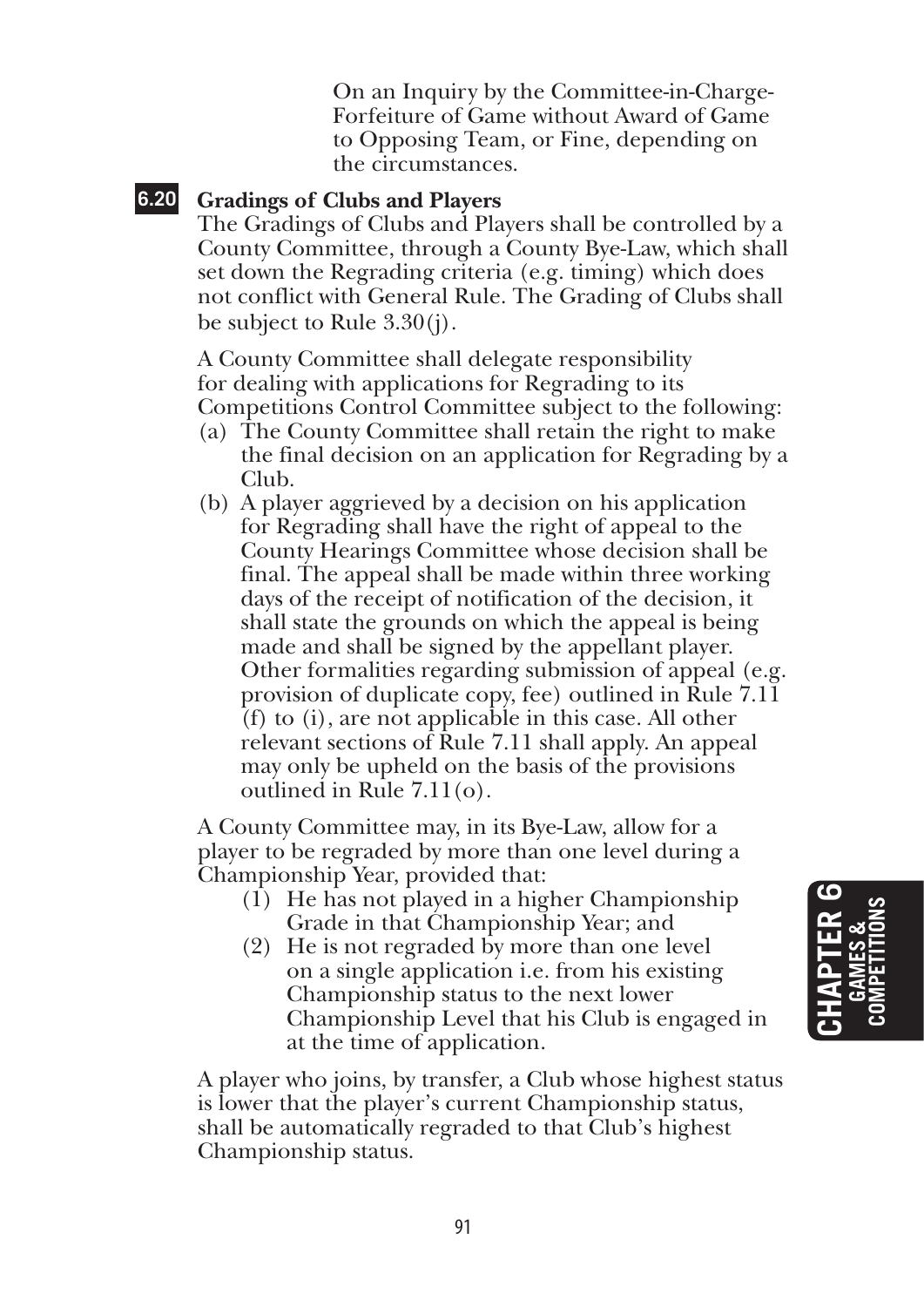# **CHAMPIONSHIPS**

# *CLUB CHAMPIONSHIPS*

### **6.21 County Championships**

- (1) A County Committee shall organise its Championships on a Knock-Out, League, or a Combination of League and Knock-Out basis.
- (2) A County may be divided into districts for these Competitions.
- (3) The Committee-in-Charge shall draw up and approve all other Regulations governing the Organisation of a Championship, in advance of its commencement. A Regulation once adopted shall remain in force unless altered or deleted by a simple majority of those present, entitled to vote and voting.

 Alterations may be considered only on an annual basis.

- (4) If a Championship is partly organised on a League basis, the following Regulations shall apply:
	- (a) League results shall be credited as follows: 2 points for a win, and one for a draw.
	- (b) If a Team is Disqualified or Retires during the course of the League Stage, its played Games shall stand and its unplayed Games shall be awarded to the Opposing Teams.
	- (c) Except where provided for otherwise in these Rules, in County Bye-Law or in Competition Regulation, when Teams finish with equal points for Qualification for the Concluding Stages, or for Promotion or Relegation, the tie shall be decided by the following means and in the order specified:
		- (i) Where two Teams only are involved the outcome of the meeting of the two Teams in the previous game in the Competition;
		- (ii) Scoring Difference (subtracting the total Scores Against from total Scores For);
		- (iii) Highest Total Score For;
		- (iv) A Play-Off.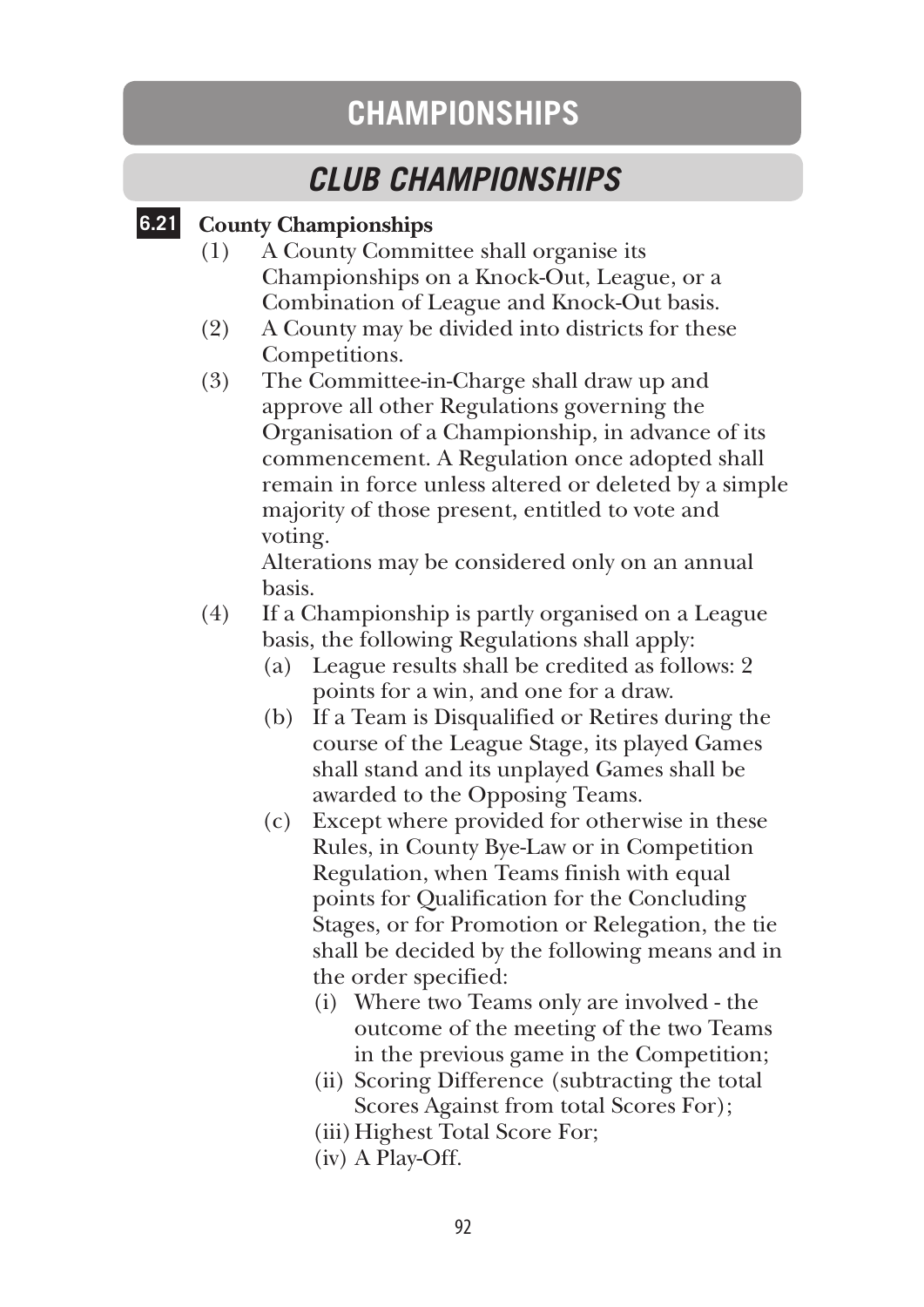## **Exceptions to (c):**

- (1) In relation to means (ii) and (iii) above, if the accumulated scores of a team, so involved, are affected by a disqualification, loss of game on a proven objection, retirement or walk over, the tie shall be decided by a Play-Off.
- (2) Regulations (i), (ii) and (iii) shall not apply to under 16 or younger age grade competitions.
- (d) A Disqualification shall only affect further participation in the current Championship involved and not the following year's Championship or Qualification for it. In the context of a Disqualification, in any Promotion or Relegation Process, a Team shall retain the points it has won in a Stage of the Championship run on a League Basis.

# **6.22 Inter-County Players Availability to Clubs**

(a) The period of time during which Senior Inter-County Players shall not be expected to fulfil Inter-Club Championship Fixtures prior to Inter-County Championship Games, in the same Code, shall be as follows:

# **Senior Inter-County Championships:**

- (1) All-Ireland Finals maximum 17 days.
- (2) All other Games maximum 10 days.

**All other Grades of Championship, including All-Ireland Minor and Under 20/21 Finals** - maximum 7 days.

 A County Bye Law may specify a lesser period in each case.

 (**Note**: Effective January 1st 2019, reference to Under 21 shall be deleted.)

(b) Senior Inter-County Panels shall not be permitted to go on Training Week-ends, or training of longer duration, after the Final of their respective National League having been played, except during the 10 days period prior to a Senior Championship Game, or during the 17 days prior to an All-Ireland Senior Final.

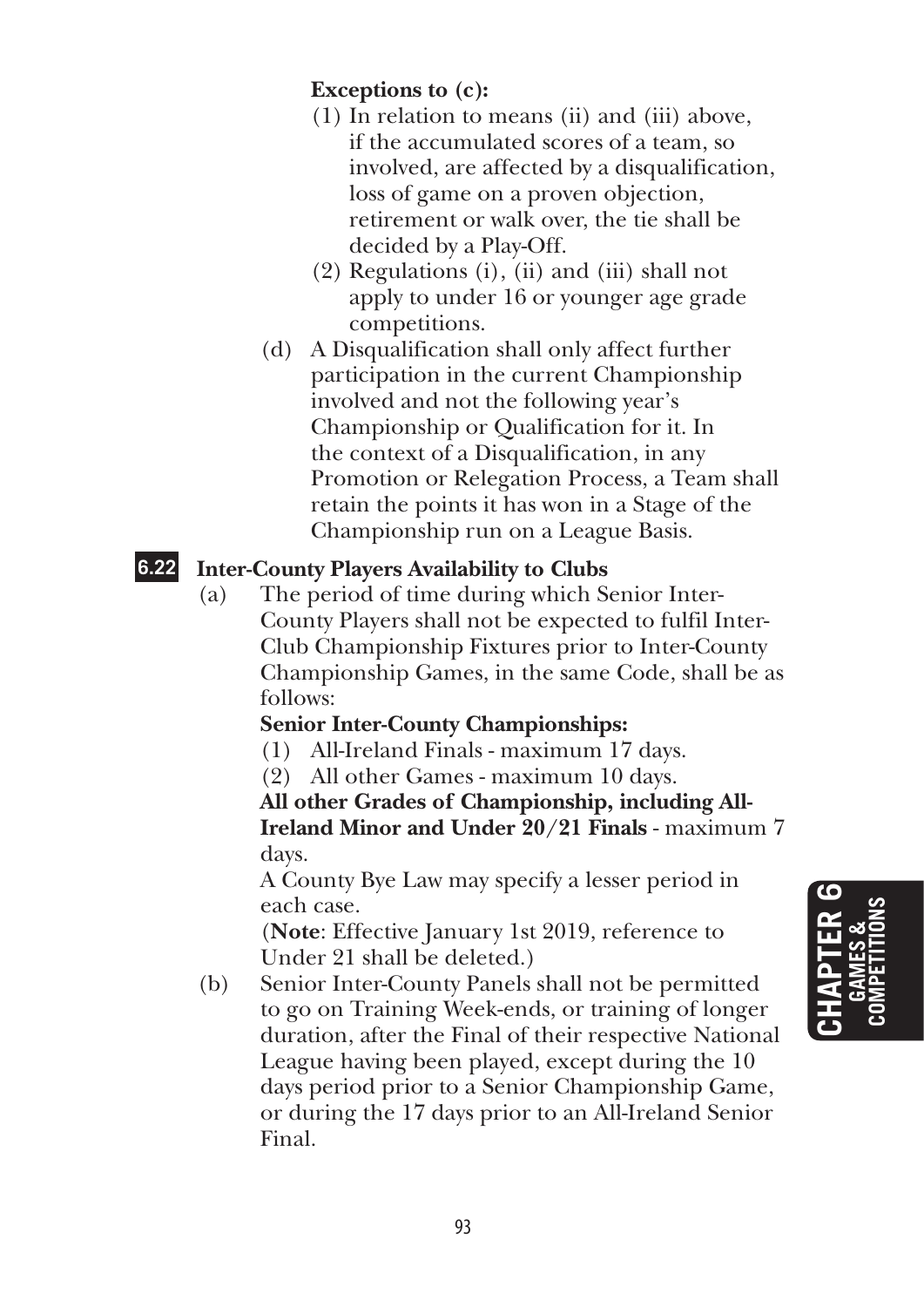(c) Players who are not included in an Inter-County Senior Panel of twenty-six players, shall be available to their Clubs on the week-ends of National League and Senior Championship games." **Penalty** in respect of breach of (b) and (c): A County shall forfeit Home Venue for its next 'Home Game' in the respective National League.

# **6.23 Notice for Championship Games**

Notice for Club Championship games shall be as follows: Adult Championships, including Under 21 - five days (120 hours);

Other grades of Championship - in accordance with Bye-Laws governing the Championships, but shall not be less than four days (96 hours);

Replays and Refixtures - four days (96 hours).

Notice for original fixtures shall be in writing, but notice for replays/refixtures need not necessarily be in writing.

# **6.24 Disqualification**

The Penalties for a Club/Unit failing to fulfil a Championship Game shall be as follows:

- (a) In a 'Knock-Out' Game the Club shall be Disqualified from the Championship and the Game Awarded to the Opposing Team.
- (b) In a 'League Stage' of a Championship
	- (i) For a First Failure the Game shall be Awarded to the Opposing Team, but without Disqualification, subject to the condition below.

 If in the opinion of the Committee-in-Charge, the failure to field was for an ulterior purpose, affecting the position(s) of other Club(s), the defaulting Club may, at the discretion of the Committee, be disqualified from the Championship.

- (ii) For a Second Failure a Club shall be Disqualified from the Championship and the Game shall be Awarded to the Opposing Team.
- (c) A Club/Unit shall be compelled to pay any Fine imposed for loss of revenue by the Committee-in-Charge and all vouched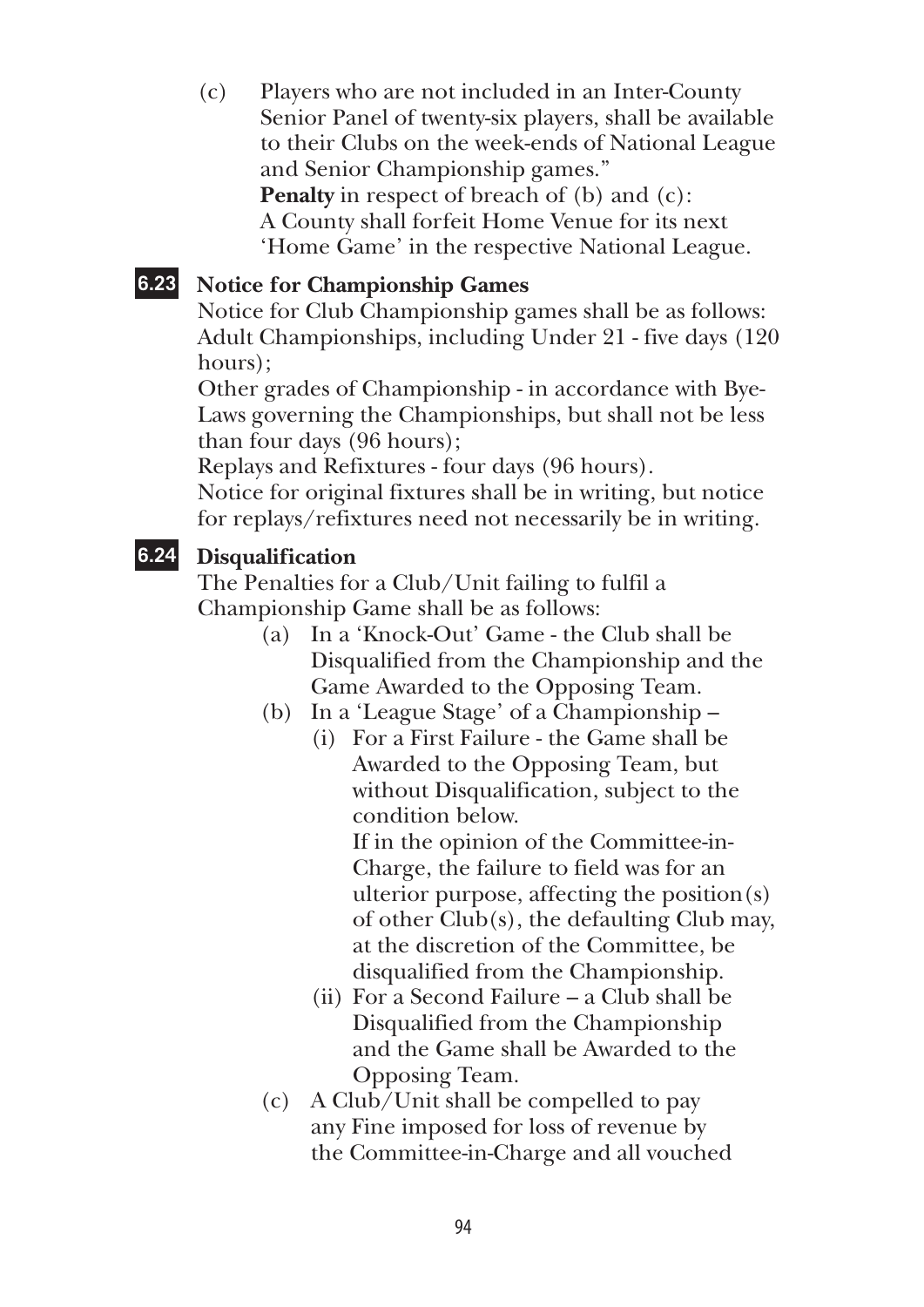reasonable expenses incurred, and failure to do so shall involve a Suspension of forty eight weeks.

- (d) A Club failing to give two clear days notice, in writing, of its intention not to fulfil a Championship Game shall be liable to a Suspension of 24 weeks.
- (e) The Procedures stated in Rule 7.3 shall be followed.

#### **6.25 Organisation (Provincial and All-Ireland)**

(a) Provincial and All-Ireland Club Championship shall be organised in Senior, Intermediate and Junior Grades.

The following Eligibility Rules shall apply:

- (i) A Divisional or Group Team winning a County Championship shall not participate.
- (ii) The Intermediate and Junior Grades shall be confined to Clubs whose top grade is respectively Intermediate or Junior save in circumstances where a Club is nominated by a County Committee, recommended by the Competitions Control Committee of Provincial Council, and prior approval is given by the Central Competitions Control Committee for that Club to compete in the Provincial and All-Ireland Club Championships in a lower grade

than its grade status within its County. If a County Championship winning team is ineligible as a result of (i) or (ii) above or alternatively ineligible by reason of Debarment, Suspension or as a result of any Disciplinary Action whatsoever, the County Committee concerned shall nominate an eligible Club of the appropriate Championship status to represent it. Similarly, in the event of a County Championship not being completed but only one remaining team in that championship is eligible to participate in the Provincial Championship, the County Committee shall nominate that Club to represent it. Nominations in any other circumstances are not allowed.

 Except as provided above, in the event of a County or Provincial Championship not being completed, the respective Provincial or All

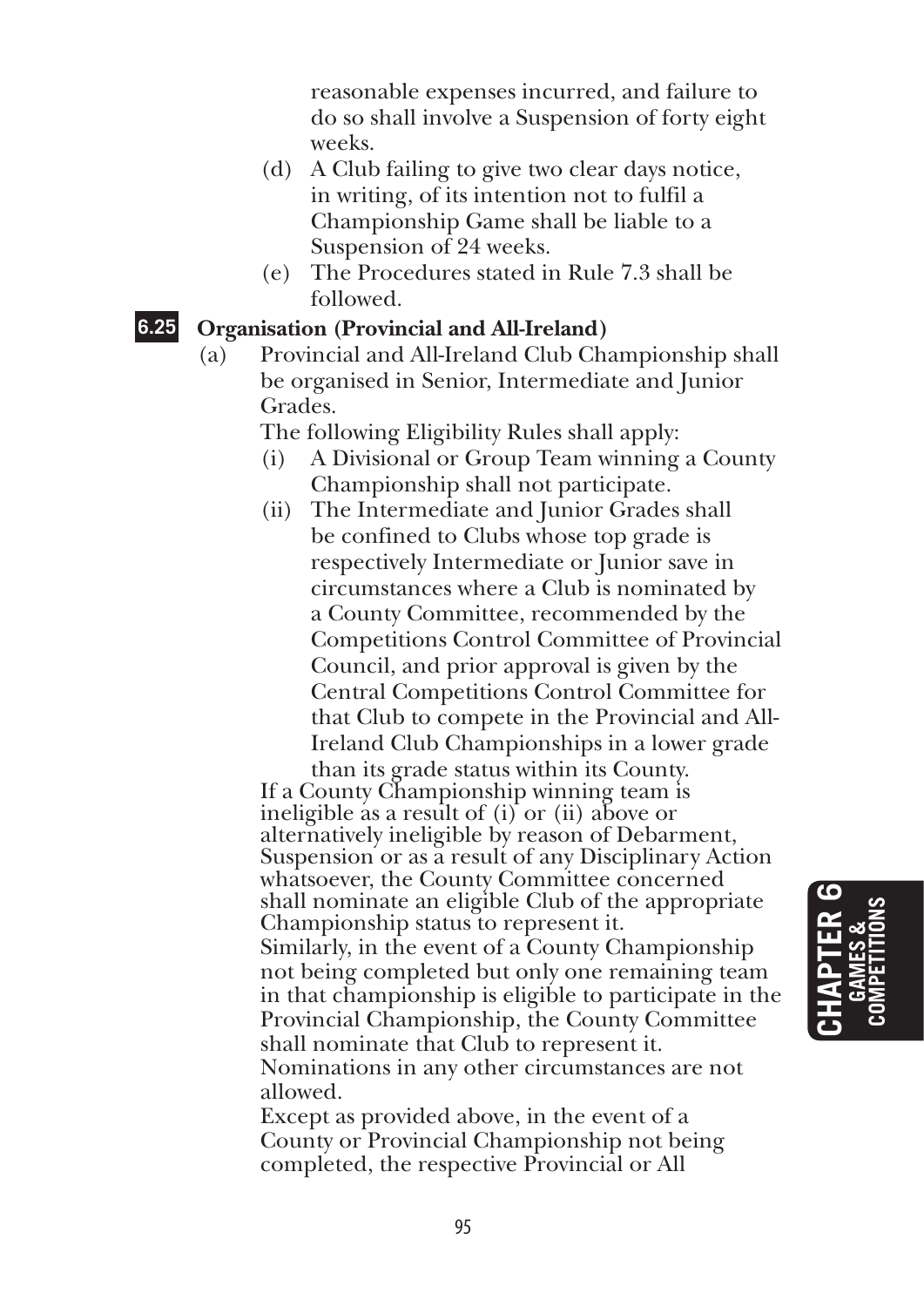Ireland Championship shall continue without a representative of the County or Province concerned. The County, Provincial and All-Ireland Stages of the respective Club Senior, Intermediate and Junior Football and Hurling Championships constitute the one Competition.

(b) Where a player's Own Club and College Club win their respective County Championships in the same grade, the player shall be eligible to play only with his Own Club in the Provincial and All-Ireland Championship in that grade. If a player's Own Club and College Club win County

Championships in two different grades, the player shall be eligible to play with both Clubs in the Provincial and All-Ireland Championships in their respective grades.

#### **6.26 Team Party – Provincial/All-Ireland Club**

 A Team Party competing in a Provincial or All-Ireland Club Championship shall consist of not more than thirty players.

### **6.27 Under 13 and Younger Age Groups.**

Games in the Under 11 and younger age groups shall be organised on the 'Go Games' model, as approved by Central Council. Games in the Under 12 and Under 13 age groups shall be organised on a league basis, as approved by Central Council.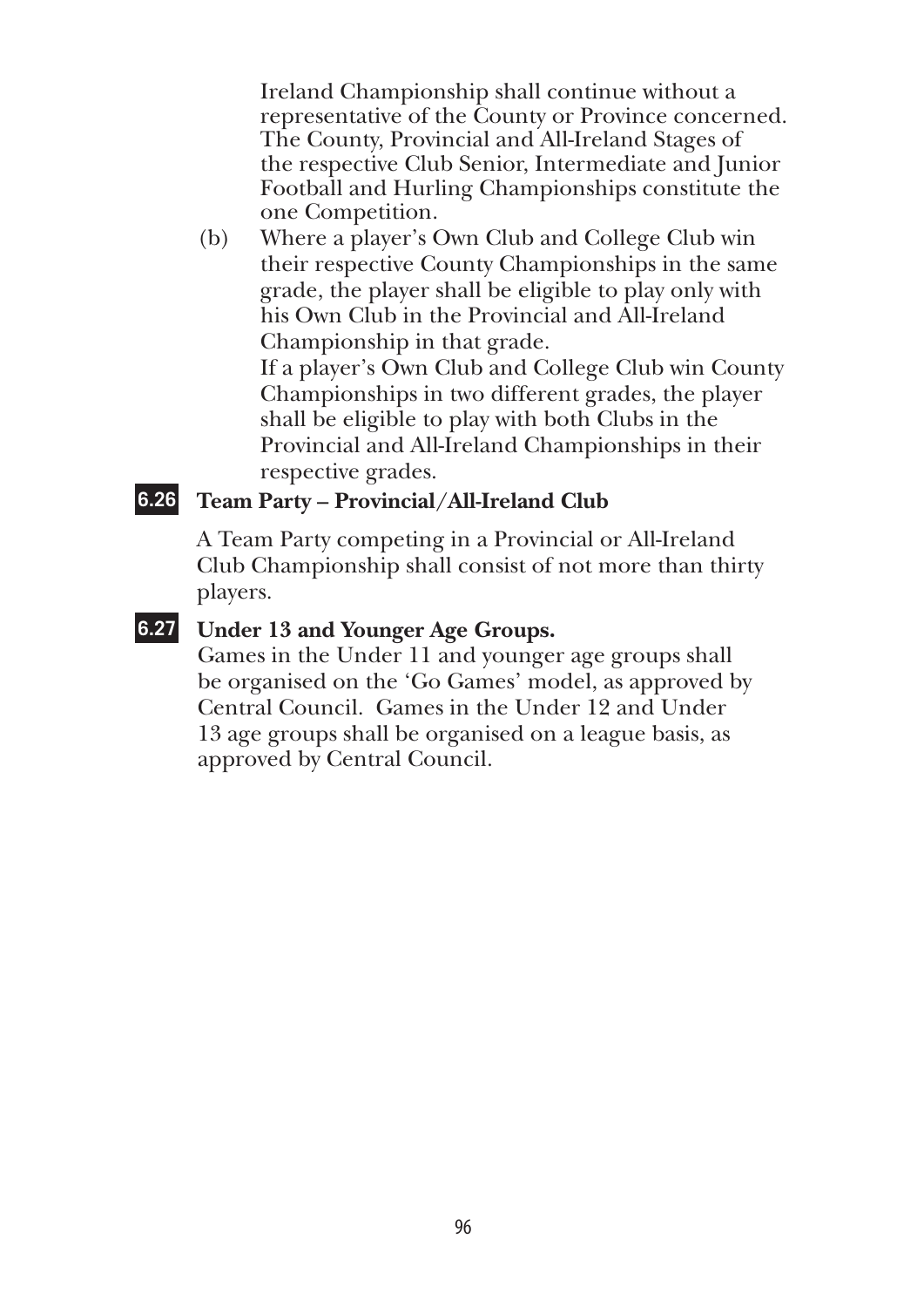# *INTER-COUNTY CHAMPIONSHIPS*

# **6.28 Organisation**

The Championships shall be organised as follows:

**(A) All-Ireland Senior Football Championship (2018, 2019 and 2020)**

#### **(i) Provincial Championships**

 These Championships shall be played on a Knock Out Format. Group or 'Round Robin' Formats may not be used. The winners of the Provincial Championships shall qualify for the All-Ireland Championship Quarter-Finals Group Stage.

#### **(ii) All-Ireland Qualifier Series**

 **Round I** -This Round shall include all the Counties that do not qualify for Provincial Semi-Finals.

 A Preliminary Game(s) if required and which may be on an arranged basis, shall be played to reduce the number of teams to sixteen. An open draw shall then be made to determine the eight pairings.

 **Round 2** -Each of the eight teams defeated in the Provincial Semi-Finals shall play against one of the eight winners from Round l. A Draw shall be made to determine the eight pairings.

 **Round 3** -This Round shall involve the eight winners of Round 2. Subject to the avoidance of Repeat Pairings where feasible, a Draw shall be made to determine the four pairings.

 **Round 4** -Each of the four defeated Provincial Finalists shall play against one of the four winners from Round 3. Subject to the avoidance of Repeat Pairings where feasible, a Draw shall be made to determine the four pairings.

#### **(iii) All-Ireland Quarter-Final Group Stage**

 The All Ireland Quarter-Final Group Stage shall be on a League basis of two Groups of four teams, with each team in a Group playing the other teams once.

The Groupings in year 1 (2018) shall be as follows: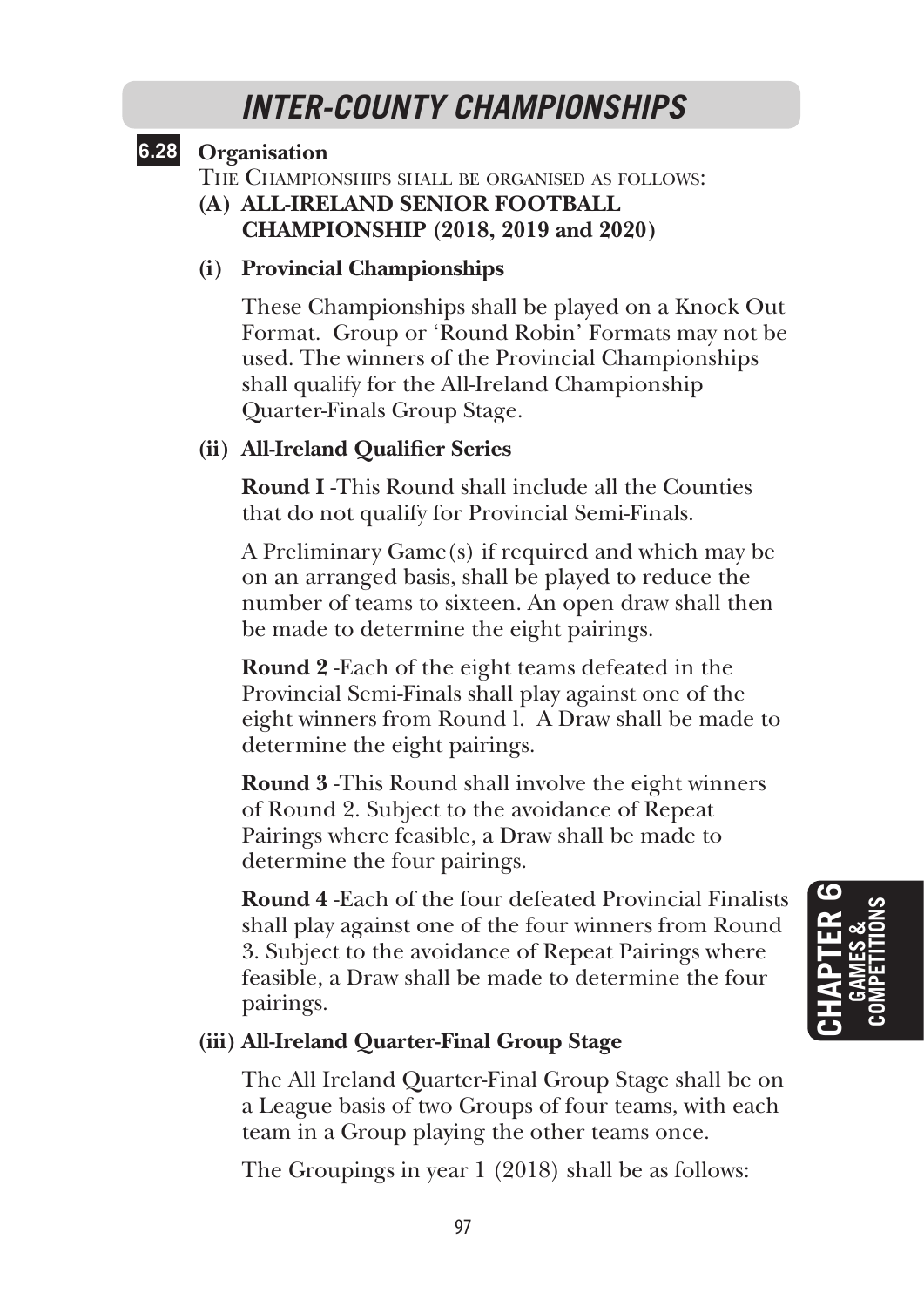| Group 1                                                                                                                                                                    | Group 2                                                                |
|----------------------------------------------------------------------------------------------------------------------------------------------------------------------------|------------------------------------------------------------------------|
| Team 1: Munster<br>provincial winner                                                                                                                                       | Team 1: Ulster<br>provincial winner                                    |
| Team 2: Connacht<br>provincial winner                                                                                                                                      | Team 2: Leinster<br>provincial winner                                  |
| Team 3: Ulster runner-<br>up, or team that defeats<br>them in round 4                                                                                                      | Team 3: Munster<br>runner-up, or team that<br>defeats them in round 4  |
| Team 4: Leinster<br>runner-up, or team that<br>defeats them in round 4                                                                                                     | Team 4: Connacht<br>runner-up, or team that<br>defeats them in round 4 |
| The Groupings in the succeeding years shall be<br>determined by the Central Council, and on the basis<br>of two Provincial Champions being in each Group of<br>four teams. |                                                                        |
| The order of fixtures shall be as follows:                                                                                                                                 |                                                                        |
| <b>Phase 1</b>                                                                                                                                                             |                                                                        |
| Team 1 v Team 2 (venue: Croke Park)                                                                                                                                        |                                                                        |
| Team 3 v Team 4 (venue: Croke Park)                                                                                                                                        |                                                                        |
| Phase 2                                                                                                                                                                    |                                                                        |
| Team 1 v Team 3 or 4 (venue: Home advantage for<br>Team 3 or 4)                                                                                                            |                                                                        |
| Team 2 v Team 3 or 4 (venue: Home advantage for<br>Team 3 or 4)                                                                                                            |                                                                        |
| Phase 3                                                                                                                                                                    |                                                                        |
| Team 1 v Team 3 or 4 (venue: Home advantage for<br>Team 1)                                                                                                                 |                                                                        |
| Team 2 v Team 3 or 4 (venue: Home advantage for<br>Team 2)                                                                                                                 |                                                                        |
| The Control Competitions Committee shall make the                                                                                                                          |                                                                        |

 The Central Competitions Committee shall make the Draws for Phases 2 and 3.

#### **Note:**

 Home Venues shall be subject to approval by the Central Competitions Control Committee and shall meet the criteria set down by the National Facilities/ Health and Safety Committee.

#### **Tie-breakers:**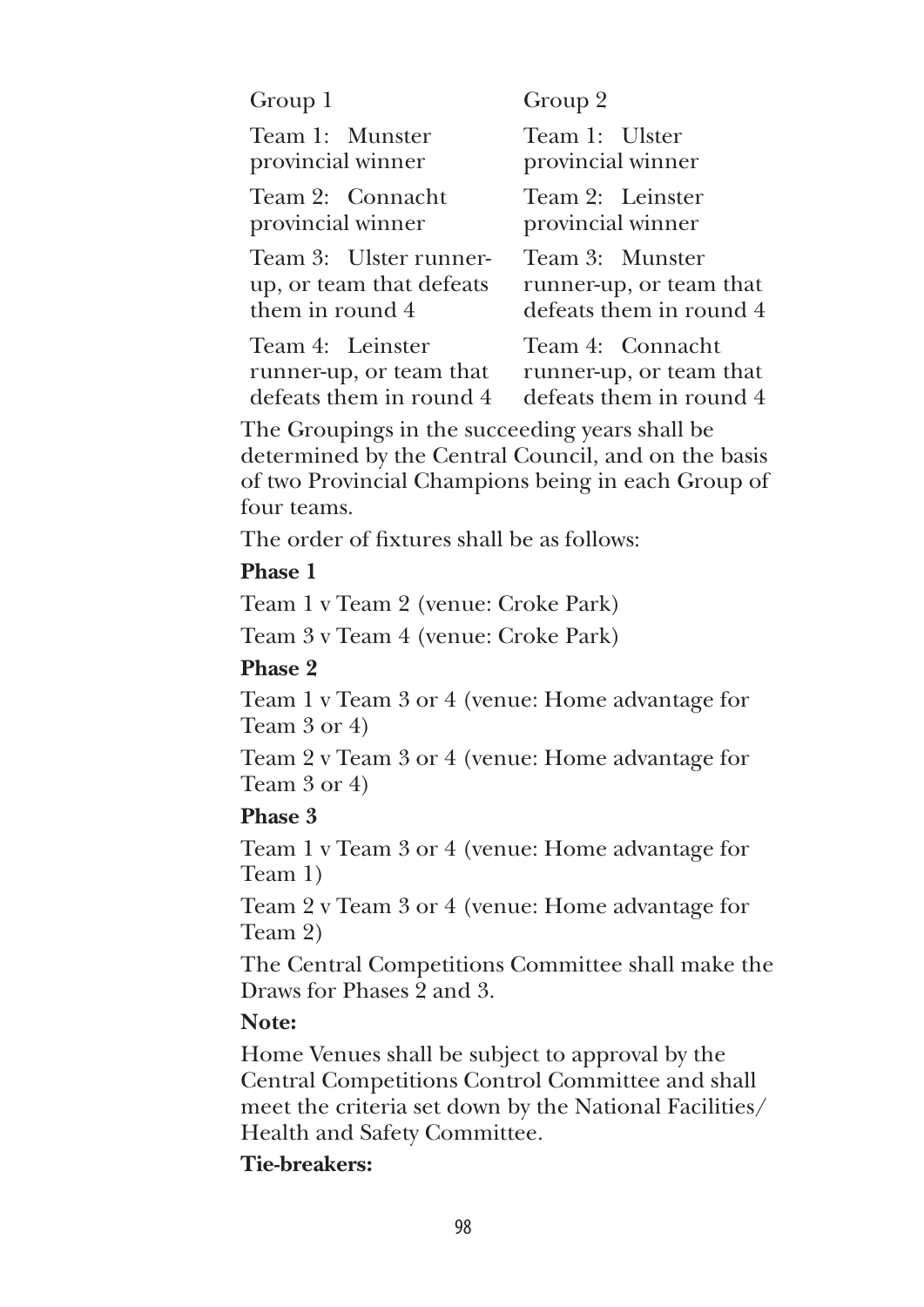In the event of teams finishing on equal points in a Quarter-Final Group, the tie shall be decided by the following means and in the order specified:

- (i) Where two Teams only are involved the outcome of the meeting of the two Teams in the Group
- (ii) Score difference subtracting the total Scores against from the Scores for.
- (iii) Highest Total Score For
- (iv) Highest Total Goals For
- (v) A Play-Off

#### **(iv) All-Ireland Semi-Finals**

In the All-Ireland Semi-Finals –

 The Group 1 Quarter-Final winner shall play the Group 2 Quarter-Final Runner-up.

 The Group 2 Quarter-Final winner shall play the Group 1 Quarter-Final Runner-up

#### **(v) All-Ireland Final.**

 Other matters related to the All-Ireland Qualifier Series

(1) Scheduling

 Qualifier Games shall be played on Saturdays/Sundays as deemed appropriate by the Central Competitions Control Committee, but the Schedule of Games shall avoid conflict with the Provincial Championships schedules (including Replays), and shall also allow sufficient dates for Club Championship fixtures. Consideration shall be given to the dual involvement of Counties in both Hurling and Football, and, where feasible, avoid the same week-end.

 Provincial Runners-Up shall be allowed, where feasible, a thirteen-day gap between their Provincial Final and their participation in the All-Ireland Qualifier Series.

 All Games in each Round of the All-Ireland Qualifier Series shall be played over not

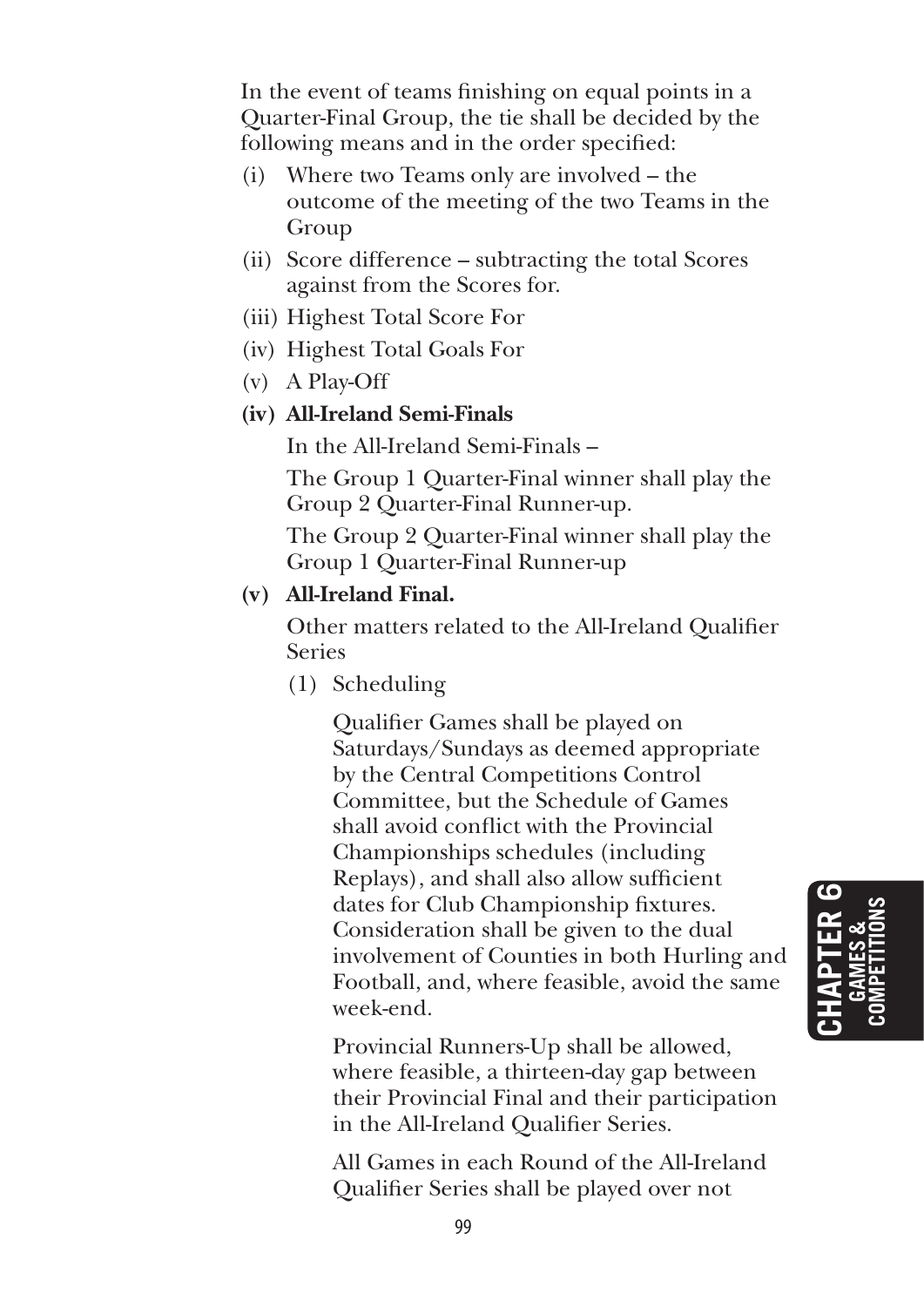more than two consecutive week-ends, save in exceptional circumstances.

(2) Venues

 Home Venues shall be used in Rounds 1, 2 and 3 of the All-Ireland Qualifier Series, with the first Team drawn having Home Advantage.

# **Exception:**

 A Division 3 or 4 team drawn against a Division 1 or 2 team in the current year's National Football League shall have Home Advantage

 Venues for Round 4 shall be determined by the Central Competitions Control Committee.)

# **(B) All-Ireland Senior Hurling Championship (2018, 2019 and 2020)**

# **Tier 1 – Liam Mac Carthy Cup**

# **Counties Participating**

 The following Counties shall be eligible to participate in this Championship in 2018:

 In Munster Championship – Cork, Tipperary, Waterford, Clare and Limerick.

 In Leinster Championship – Kilkenny, Wexford, Dublin, Offaly and Galway.

# **Stages**

# **(i) Provincial Championships**

 The two Provincial Championships shall be played on a 'Round-Robin' basis. Each County shall have two Home and two Away games. The Counties finishing in the top two places in each Provincial Group shall qualify for their respective Provincial Final.

# **(ii) All-Ireland Quarter Finals**

 The third placed teams in the Munster and Leinster Championships shall each play one of the Tier 2 Championship Finalists in Preliminary Quarter-Finals.

 The pairings of the Tier 2 Winners and Runners-Up against the Munster and Leinster third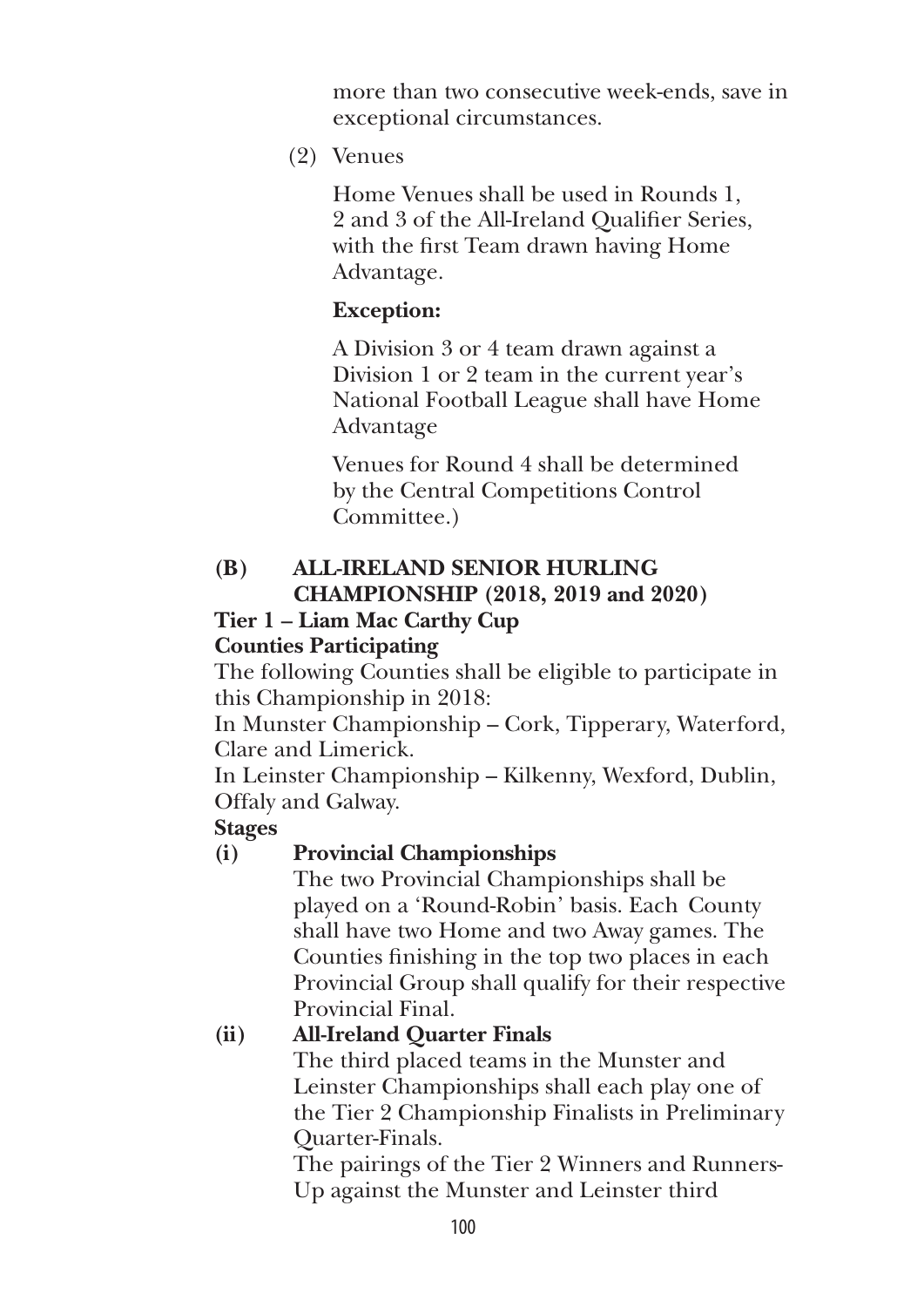placed teams respectively shall alternate on an annual rota basis initially determined by the Central Council.

 The Tier 2 Teams will have home advantage in their respective Preliminary Quarter-Finals.

 The two defeated Provincial Finalists and the two All-Ireland Preliminary Quarter- Final Winners shall participate in the All-lreland Quarter-Finals. The Munster Runners-Up shall play the third placed team in Leinster or the team that defeats it in the All-Ireland Preliminary Quarter-Final. The Leinster Runners-Up shall play the third placed team in Munster or the team that defeats it in the All-Ireland Preliminary Quarter-Final.

### **(iii) All-Ireland Semi-Finals**

 The Provincial Champions of Munster and Leinster shall be in separate Semi-Finals and shall respectively play one of the two Quarter-Final Winners.

 Subject to the respective Provincial Champions not meeting the defeated Finalists from their own Province at this stage and, where feasible, the avoidance of Repeat Pairings, a Draw shall be made to determine the Pairings.

# **(iv) All-Ireland Final**

# **Points/Tie-Breakers**

 In the 'Round-Robin' Groups, each team shall play the other teams once. Two points for a Win and one point for a Draw shall be awarded. In the event of teams finishing on equal points in a 'Round-Robin' series, the tie shall be decided by the following means and in the order specified:

- (i) Where two teams only are involved the outcome of the meeting of the two teams in the Group;
- (ii) Score difference subtracting the total Scores Against from the total Scores For;
- (iii) Highest Total Score For;
- (iv) Highest Total Goals For;

(v) A Play-Off.

 **Relegation** – applicable to the following year: The bottom placed team in the Leinster

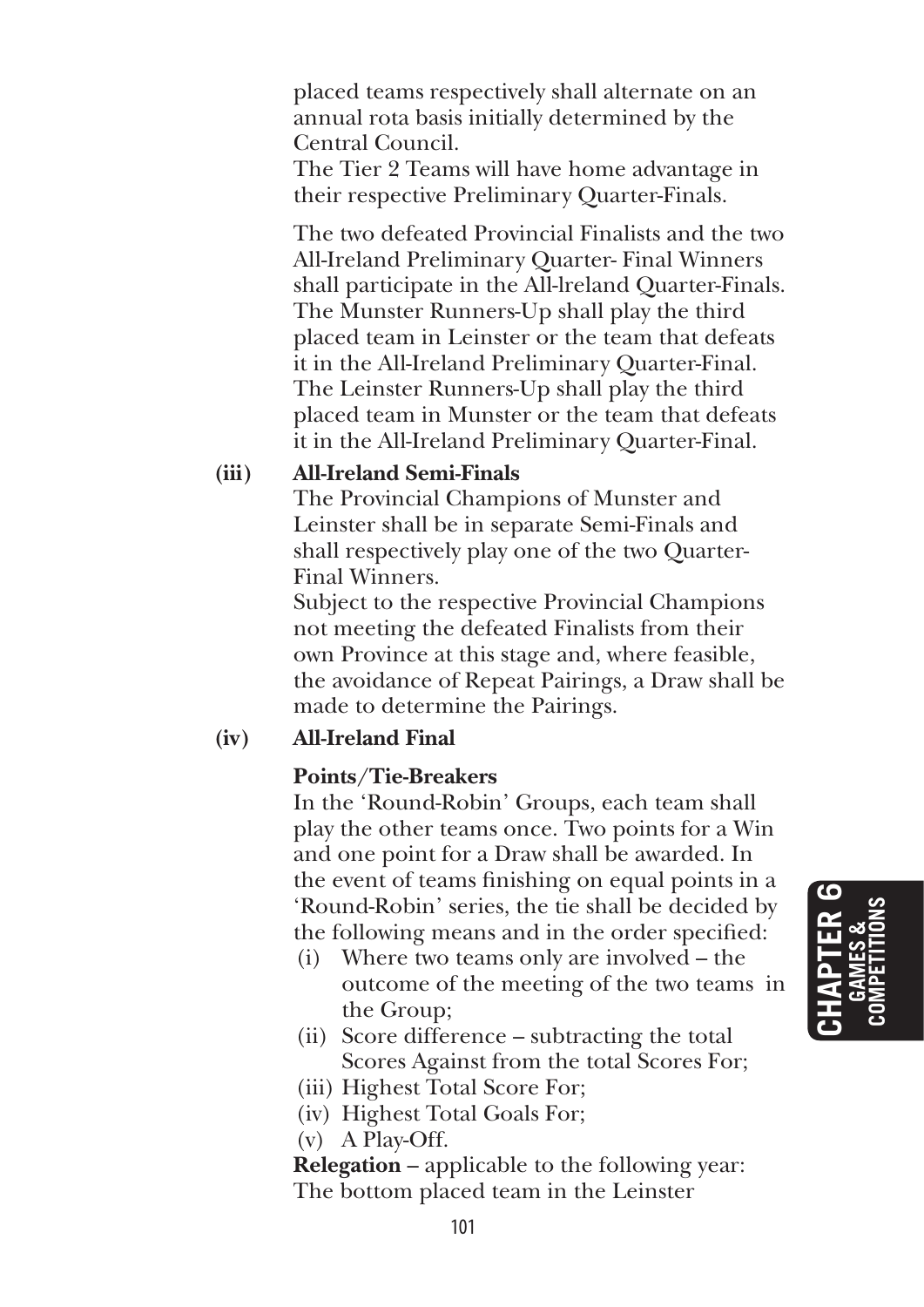Championship 'Round-Robin' shall be relegated to the Tier 2 Championship.  **Exception:** 

 If Kerry (or another Munster County) wins the Tier 2 Championship, it shall play-off against the bottom team in the Munster Championship 'Round-Robin' at a neutral Munster Venue determined by the Central Competitions Control Committee. The Winners of that play-off game shall play in the Munster Championship and the Losers shall be relegated to the Tier 2 Championship. In that circumstance, the bottom team in the Leinster Championship 'Round-Robin' shall not be Relegated.

### **(C) All-Ireland Senior Hurling Championship Tiers 2,3,4 and 5. (2018, 2019 and 2020)**

## **Tier 2 – Joe McDonagh Cup Counties Participating**

 The following Counties shall be eligible to participate in this Championship in 2018: Antrim, Carlow, Kerry, Laois, Meath and Westmeath.

# **Format**

 The Championship shall be played initially on a 'Round-Robin' basis. The teams finishing in the top two places shall play in the Tier 2 Championship Final.

 The two finalists shall also qualify for the Liam Mc Carthy Cup All-Ireland Senior Hurling Championship Preliminary Quarter-Final, as outlined in Tier 1 above.

**Promotion and Relegation** – applicable to the following year:

 The Winners of the Tier 2 Championship, if a non- Munster team, shall be promoted to the Leinster Championship 'Round-Robin' and the Liam Mc Carthy Cup.

 If the Winners of the Tier 2 Championship is a Munster team, it must win the Play-Off with the bottom placed team in the Munster Championship 'Round-Robin' to gain Promotion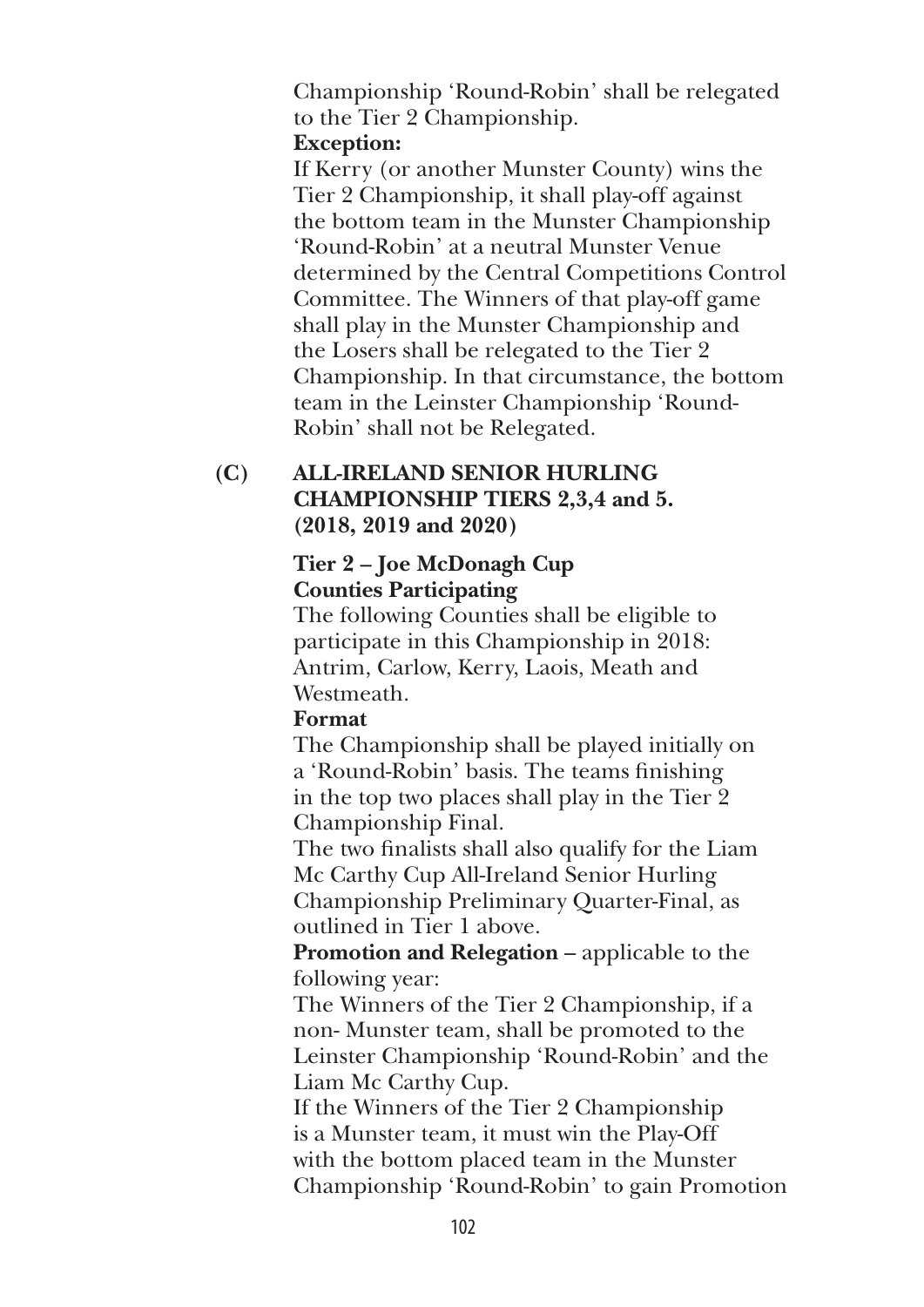to the Munster Championship 'Round-Robin' and the Liam Mc Carthy Cup. The bottom placed team in the Tier 2 Championship shall be relegated to the Tier 3 Championship In order to reduce the number of teams in the

Tier 2 Championship to five, the team that finishes second last in the 2018 Championship only shall play off against the Winners of Tier 3. The Winners of that game shall play in Tier 2 and the Losers shall play in Tier 3 in 2019.

#### **Tier 3 – Christy Ring Cup Counties Participating**

 The following Counties shall be eligible to participate in the Championship in 2018: Armagh, Derry, Down, Kildare, London, Mayo, Roscommon and Wicklow.

# **Format**

 Two Groups of four teams shall be Drawn. Group Games shall be played on a 'Round-Robin' basis. The top two teams in each Group shall qualify for the semi-finals, in which the Winners of each Group shall play the Runners-Up of the other Group.

# **Final**

**Promotion and Relegation** – applicable to the following year: In 2018, the Winners of the Final shall play the team that finishes second last in Tier 2. The Winners of that game shall play in Tier 2 and the Losers shall play in Tier 3. The bottom team in each Group shall be Relegated to Tier 4.

 In 2019 and 2020, the Winners of the Final shall be promoted to Tier 2. The bottom team in each Group shall play-off and the Losers shall be relegated to Tier 4.

# **Tier 4 – Nicky Rackard Cup Counties Participating**

 The following Counties shall be eligible to participate in the Championship in 2018: Donegal, Leitrim, Longford, Louth, Monaghan, Tyrone and Warwickshire.

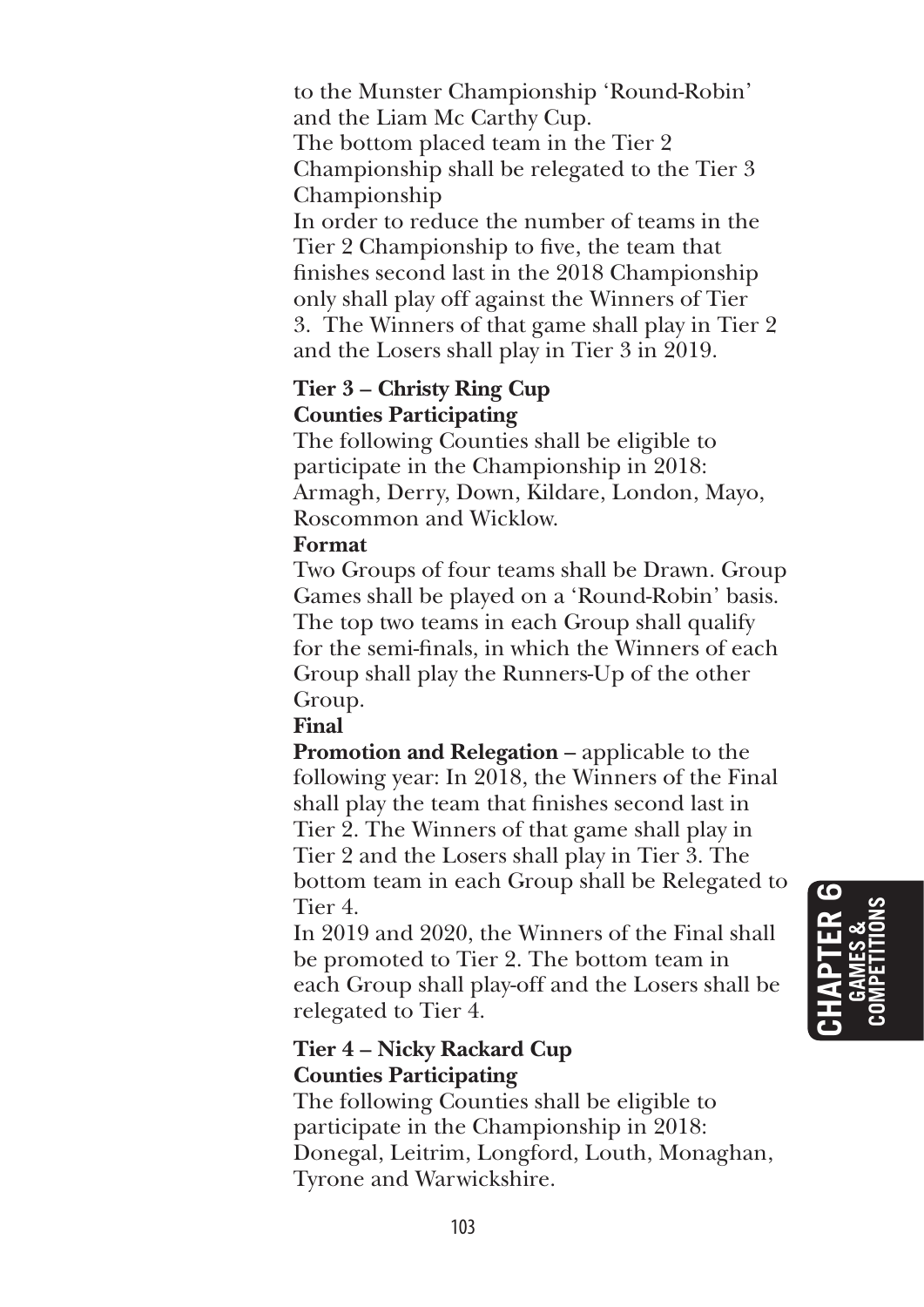#### **Format**

 In 2018, a Group of four and a Group of three shall be Drawn. In 2019 and 2020, two Groups of four teams shall be Drawn. Games shall be played on a 'Round-Robin' basis. The top two teams in each Group shall qualify for the Semi-Finals, in which the Winners of each Group shall play the Runners-Up of the other Group.

#### **Final**

 **Promotion and Relegation** – applicable to the following year: The Winners of the Final shall be promoted to Tier 3. The bottom team in each Group shall play-off and the Losers shall be relegated to Tier 5.

#### **Tier 5 – Lory Meagher Cup Counties Participating**

 The following Counties shall be eligible to participate in the Championship in 2018: Cavan, Fermanagh, Lancashire and Sligo.

#### **Format**

 The Championships shall be played on a 'Round-Robin' basis. The two top placed teams shall play in the Final.

# **Final**

 **Promotion** – applicable to the following year: The Winners shall be promoted to Tier 4.

 **Points/Tie-Breakers in Tiers 2,3,4 and 5** – Regulations as in Tier 1.

# **Venues for Tiers 2,3,4 and 5**

 The Venues in the Group Stages shall be on a Home and Away basis. A Draw shall be made prior to the start of each Championship to determine the Sequence of Pairings and Home Advantage.

 Each team in Groups of four, shall have a minimum of one Home and one Away Game with the Draw determining the Venue for the other Game. In Groups of uneven number, the teams shall have an equal number of Home and Away games.

Venues for all Finals, Semi-Finals and Relegation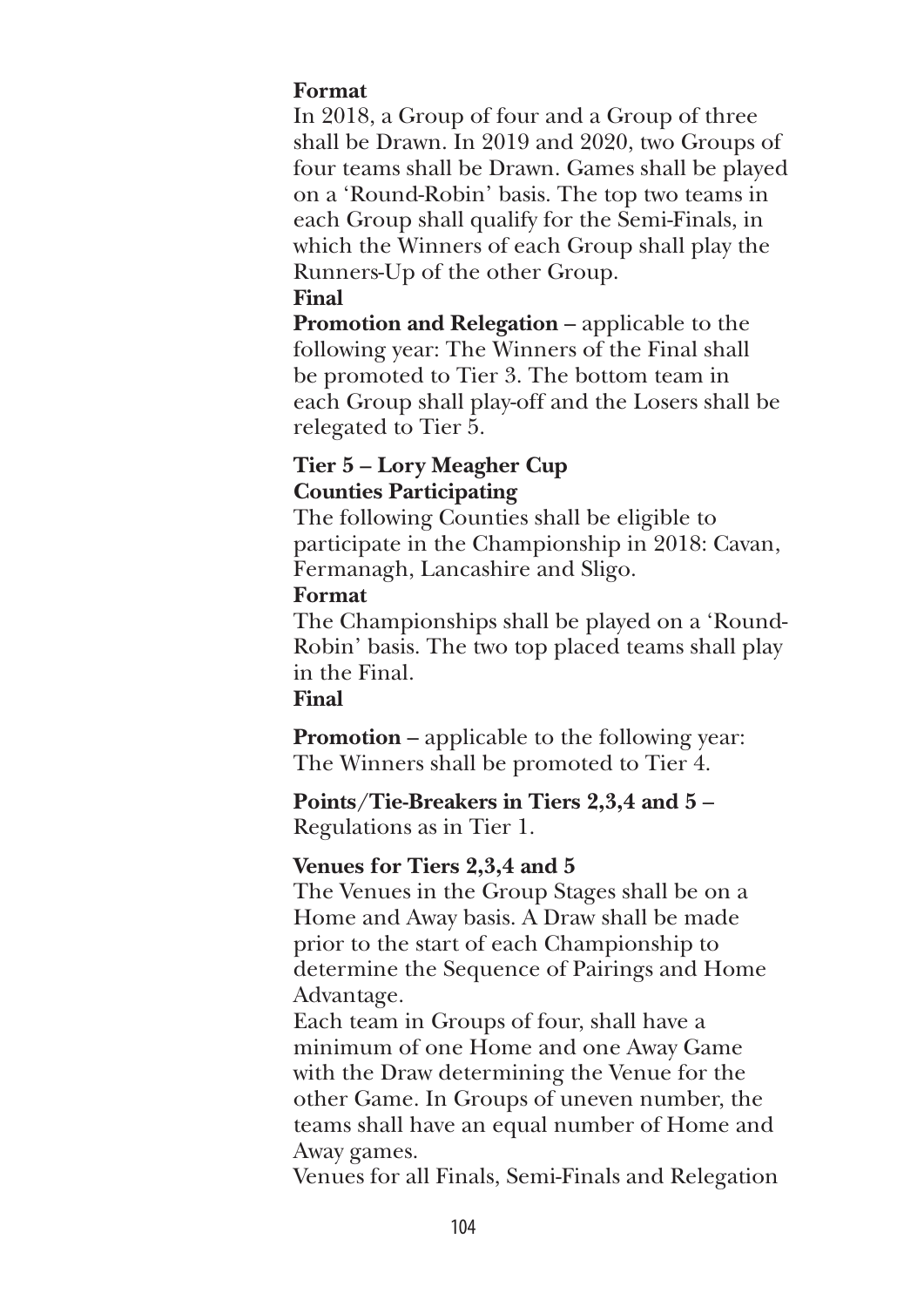Play-Offs shall be determined by the Central Competitions Control Committee.

#### **(D) Teams from Outside Ireland**

 On the direction of Congress, Central Council shall be authorised to make provision for the inclusion in Championships of teams from outside Ireland.

#### **(E) All-Ireland Minor Football Championship**

 The Championship shall be organised initially on a Provincial basis. The Provincial Winners and Runners-Up of each province shall go forward to the All-Ireland Series (see Appendix 3).

The All-Ireland Series shall be organised as follows:

All-Ireland Quarter-Finals

 Each of the four Provincial Winners shall meet one of the Provincial Runners-Up. The pairings shall be determined on a Provincial Rota system initially determined by Central Council, but Provincial winners shall not at this stage meet the team they defeated in their own Provincial Final.

All-Ireland Semi-Finals

 A Provincial Rota system, initially determined by Central Council, shall apply. If a Provincial Championship winning team is defeated in its Quarter-Final, the team that defeats it shall take its place in the Semi-Final.

All-Ireland Final.

# **(F) All-Ireland Minor Hurling Championship (2018, 2019 and 2020)**

 The All-Ireland Minor Hurling Championship shall be organised initially on a Provincial basis in Munster and Leinster.

 Ulster Teams, as agreed by the Ulster and Leinster Councils, shall participate in the Leinster Championship.

 The All-Ireland Series shall be organised as follows: The Munster and Leinster Winners shall automatically qualify for separate Semi Finals and may not meet the defeated Finalists of their own Province at this stage. A 'Round-Robin' All-Ireland Series shall be organised

**Chapter 6 GA MES & COMPETITIONS**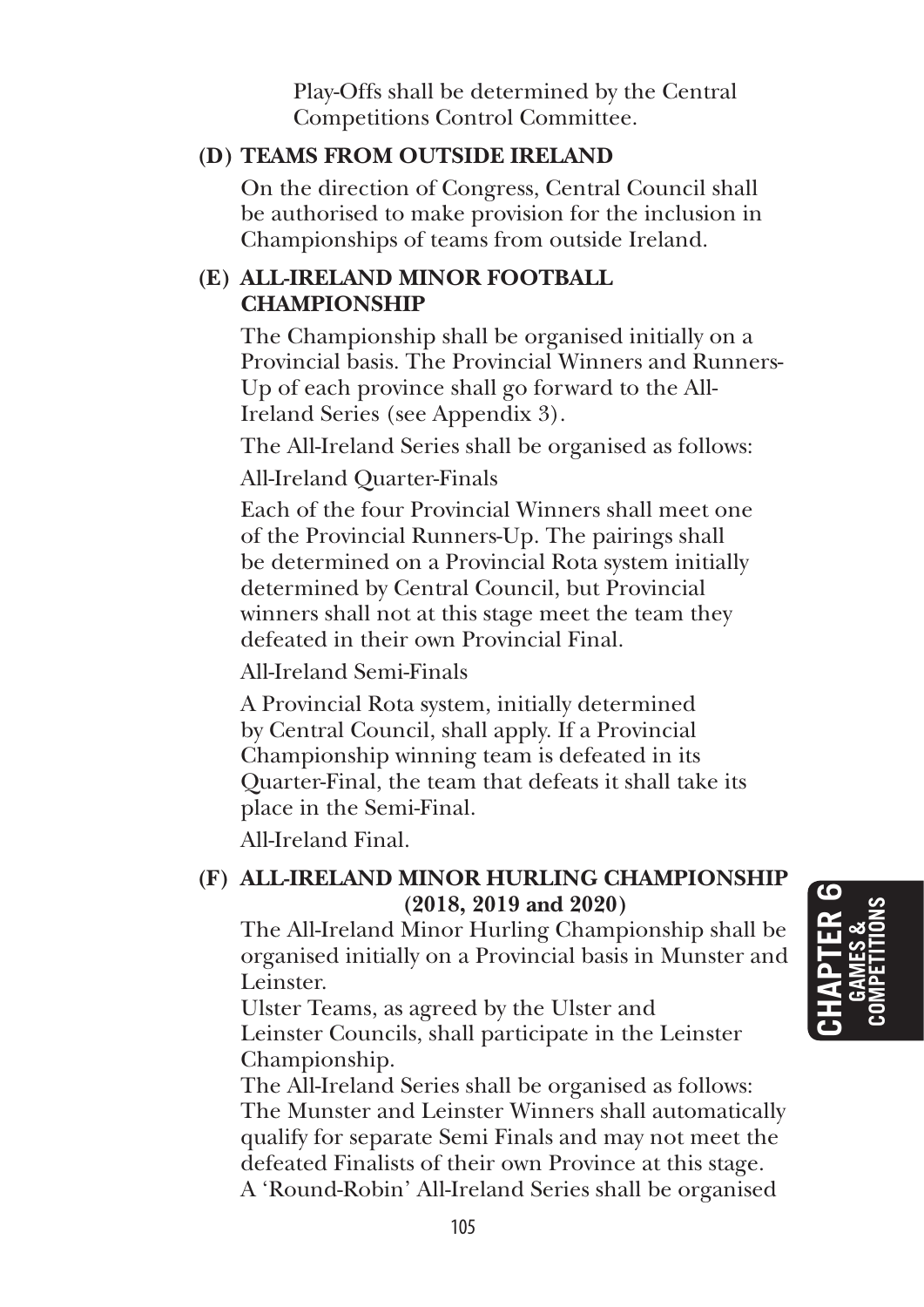to produce two more All-Ireland Semi-finalists. The three participating teams shall be Galway and the defeated Munster and Leinster Finalists. Fixtures shall be arranged so that the Winners of the first of the three games shall play in the second game. If the first game is drawn, the team to play in the second game shall be decided on the toss of a coin.

 The top two teams in the 'Round-Robin' Group shall qualify for the Semi-Finals. In the event of teams finishing on equal points at the end of the 'Round-Robin' Series, their placings shall be determined by the following tie-break means and in the order specified:

- (i) Scoring Difference (subtracting the total scores against from total scores for);
- (ii) Highest Total Scores For;

(iii) Highest Total Goals Scored.

 Where all three teams finish level on points and cannot be separated by the tie-break means outlined in (i), (ii) and (iii) above, one team shall go forward on the basis of a Draw and a 'Play-Off' shall be staged involving the two remaining teams to determine the second team qualifying for the All-Ireland Semi-Finals.

 The All-Ireland Minor 'B' and 'C' Hurling Championships shall be organised on the basis of Recommendations of the Central Competitions Control Committee, as approved by Central Council.

#### **(G) All-Ireland Intermediate Hurling Championship**

 The Championship shall be organised initially on a Provincial basis, with the Provincial Winners qualifying for the All-Ireland Semi-Finals.

 The Championship shall be confined to Counties that are Senior Tier 1.

 Pairings for the All-Ireland Semi-Finals shall be on a Rota System, initially determined by the Central Council.

#### **(H) Other All-Ireland Championships**

 The All-Ireland Junior Football Championship, the All-Ireland Under 21 Hurling Championship and the All-Ireland Under 20 Football Championship shall be organised initially on a Provincial basis with the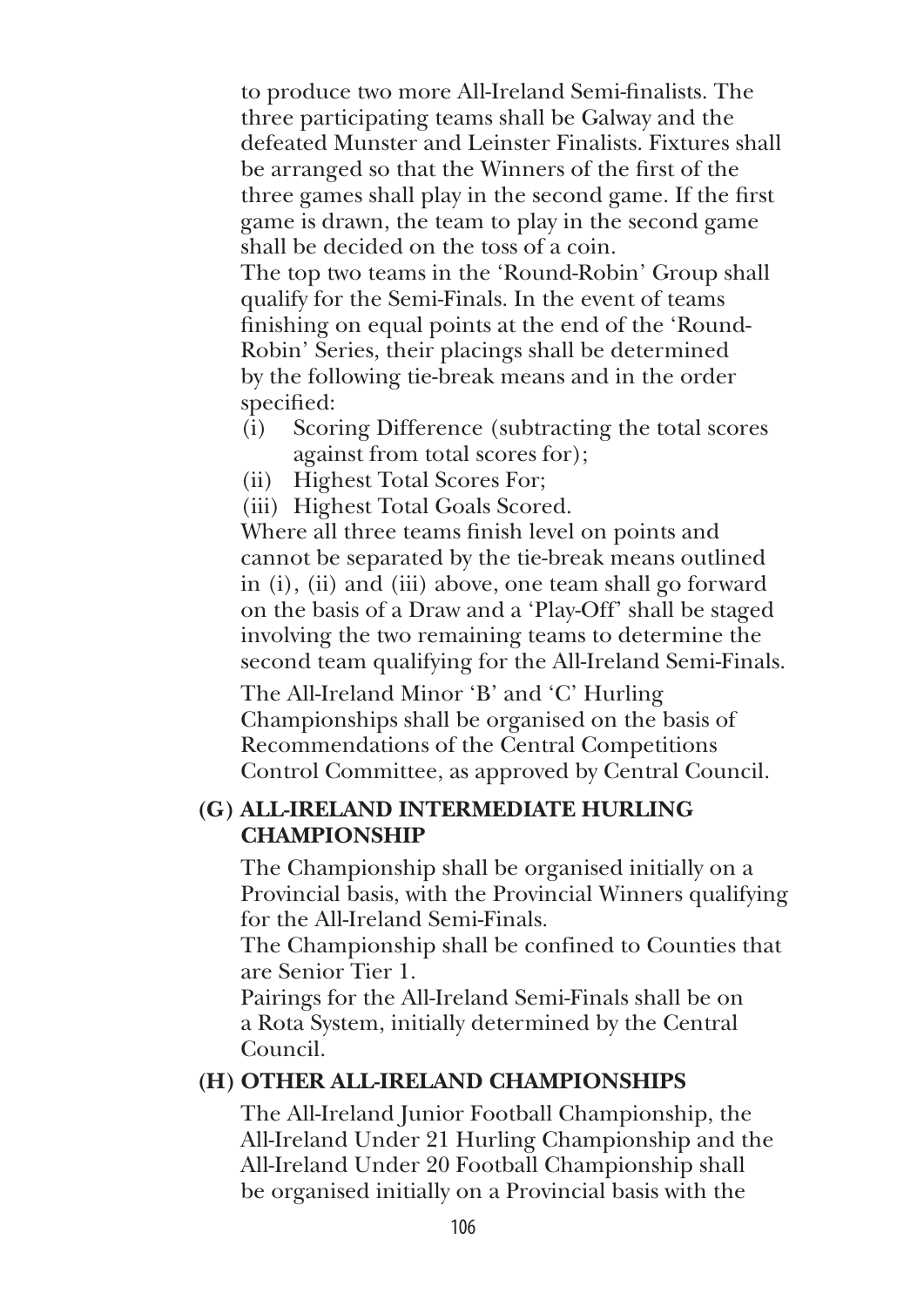winners, going forward to the All-Ireland Series.

 The pairings for the All-Ireland Series shall be on a Rota System, initially determined by the Central Council.

 The All-Ireland Under 20 Football Championship shall commence no earlier than the last weekend in May (i.e. when both Saturday and Sunday fall in the month of May) and shall be concluded by the end of August.

 The All-Ireland Under 21 Hurling Championship shall be organised initially on a Provincial basis in Munster and Leinster, with Galway and any Ulster Team(s) as agreed by Ulster and Leinster Councils participating in the Leinster Championship. The Provincial Winners of Munster shall play the Provincial Runners-Up of Leinster and the Provincial Winners of Leinster shall play the Provincial Runners-Up of Munster in the All Ireland Semi-Finals.

 (**Note**: Effective from January 1st 2019, "Under 21 Hurling" shall be changed to "Under 20 Hurling".)

(I) An Inter-County Championship that is organised in different stages (e.g. Provincial, All-Ireland Qualifier, All-Ireland Quarter-Finals/Semi-Finals/Final) constitutes the one Competition.

#### **6.29 Provincial Championships**

(a) Senior Provincial Championships in the Provinces that have to send forward Teams to compete in the All Ireland Championships shall begin no earlier than the third week-end in May and shall be decided during that month, June and July, unless deviation is allowed by the Central Council on the recommendation of the Central Competitions Control Committee. Minor Provincial Championships shall commence not earlier than the second week of April and shall be decided during the months of April, May, June (as authorised by Central Council, based on Second Level Schools' examination dates) and July. In exceptional circumstances, Provincial Senior and Minor Finals may, by the sanction of the Central Competitions Control Committee, be played on the first Sunday in August.

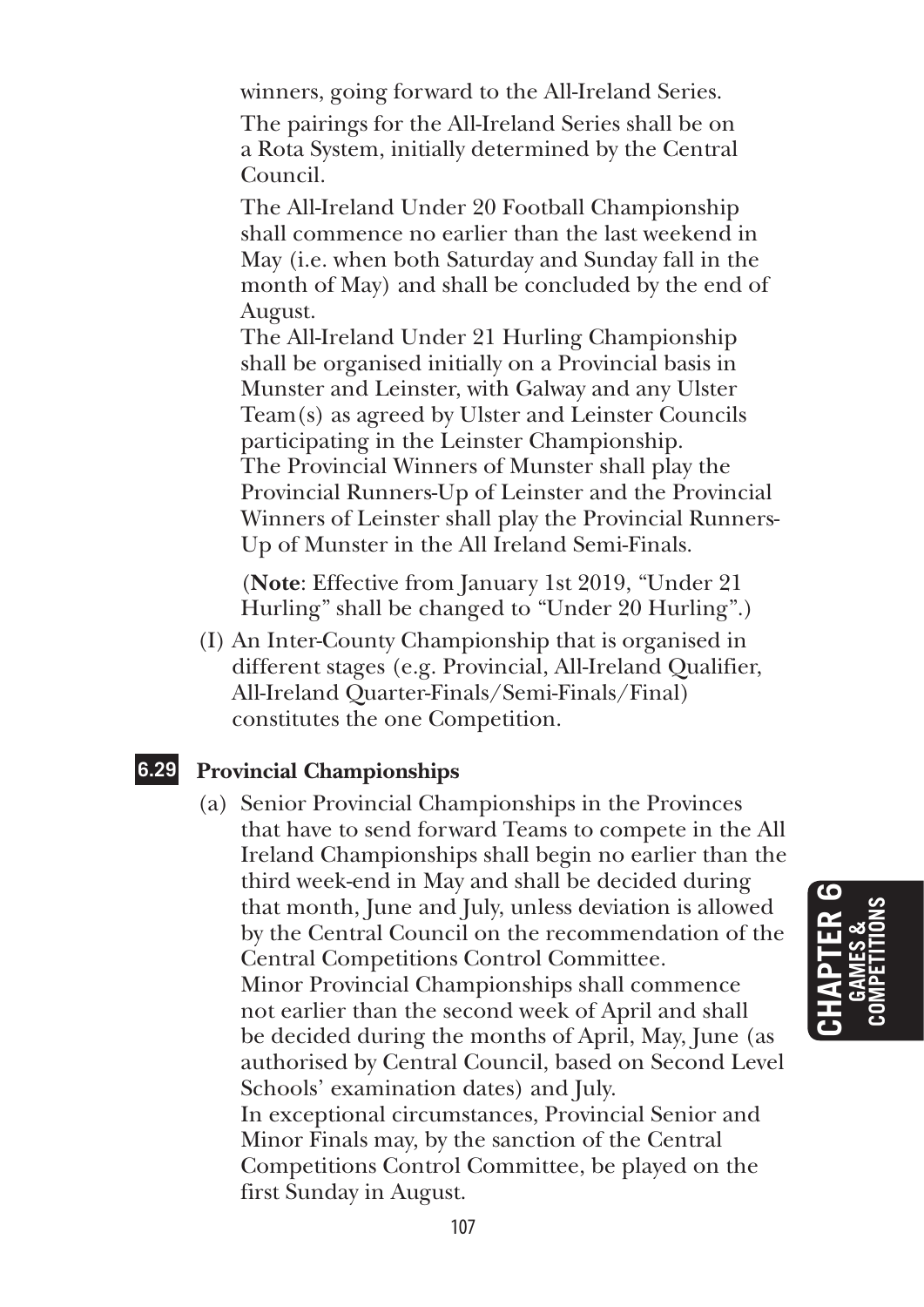Provinces shall send forward Teams to compete in All-Ireland Championships on the dates required by the Central Council.

*(NoteS: In the years 2018, 2019 and 2020, to allow for the experimentation in the Senior Football, Senior Hurling, Under 21 Hurling (changed to Under 20 in 2019) and Minor Hurling Championships of these years, the above Rule shall be temporarily amended by:*

- *(i) "third week-end in May" (in fourth line) being changed to "first week-end in May".)*
- *(ii) The non-application of the paragraph: "In exceptional circumstances, Provincial Senior and Minor Finals may, by the sanction of the Central Competitions Control Committee, be played on the first Sunday in August.".*
- (b) A Province which has not completed its Championship shall, when required, nominate a team to compete in the All-Ireland Championship. Failure to do so shall involve disqualification of the Province from the competition.
- (c) **Draws** Provincial Councils may organise their respective Championships to take into account the relative strengths of the Counties within the Province. Provincial Championships, other than Minor, shall be organised on a Knock-Out basis, which may include a Losers Round. The Provincial Councils may organise their Minor Championship as suits their respective requirements.

 In Inter-County Championships, other than Minor, one Draw shall be made to cover the entire Championship, except where otherwise provided for in these Rules. A Bye shall be given only in the First Round, except Minor.

 *(Note - In the years 2018, 2019 and 2020, the above Section (c) shall be subject to the provisions for experimentation in the Championships of these years as temporarily outlined in Rule 6.28(A), (B), (C), (F) and (H)).*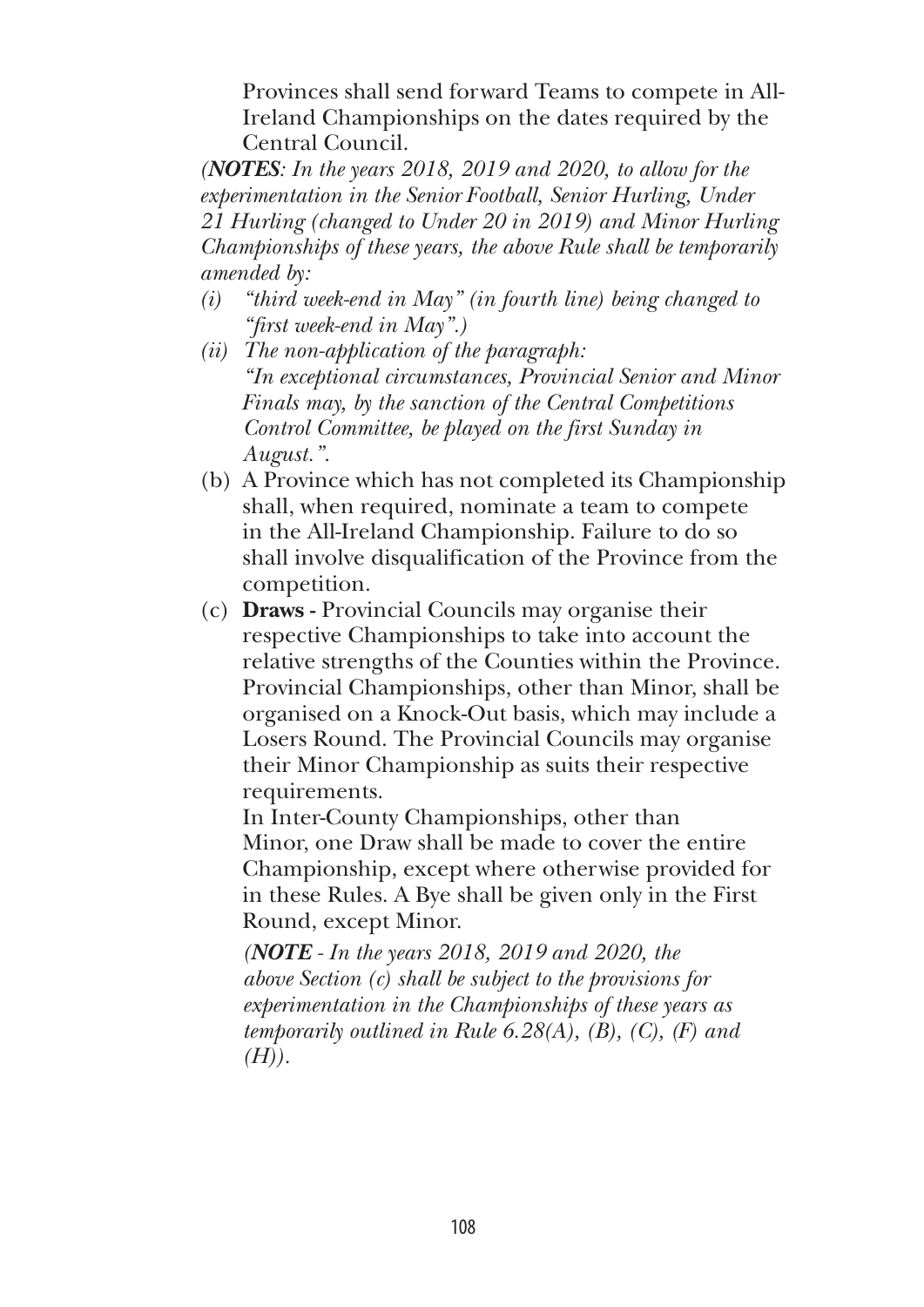## **6.30 Failure to Fulfil an Inter-County Championship Game**

A County failing to fulfil a Championship fixture shall be disqualified from the Championship and a fine, the extent of which shall be at the discretion of the Committee-in-Charge, shall be imposed.

## **6.31 All-Ireland Finals**

The All-Ireland Senior Finals shall be played in Croke Park. The Finals shall be played on or before the last Sunday in August on dates determined by the Central Council. In exceptional circumstances, the Central Council may make other arrangements.

(**Note:** In conformity with Rule 6.28 and for a period of experimentation, the 2017 Rule has been set aside for the years 2018, 2019 and 2020.)

## **6.32 Numbering of Players**

In Inter-County Championship matches players shall be appropriately numbered from 1 to 24.

Penalty: Fine €500.

Numbers shall be on the back, and also, in small format, on the front of the jerseys.

**Exception**: In Senior Inter-County games, the players shall be appropriately numbered from one to not more than twenty six.

## **6.33 Team Party/Selections**

(a) A County team party shall consist of not more than twenty four players and five officials of the County Committee.

#### **Exception:**

 A Senior Inter-County Team Party may have up to, but not more than twenty six players.

(b) In All-Ireland Semi-Finals and Finals the placing of teams must be given to the Director General at least six days prior to the game.

**Penalty for (b)**: Fine €500.

### **6.34 County Colours**

Each County shall register annually with the Central Council its distinctive County Colours. Counties shall also register alternative colours or an alternative combination of their colours.

**Penalty**: Fine €500.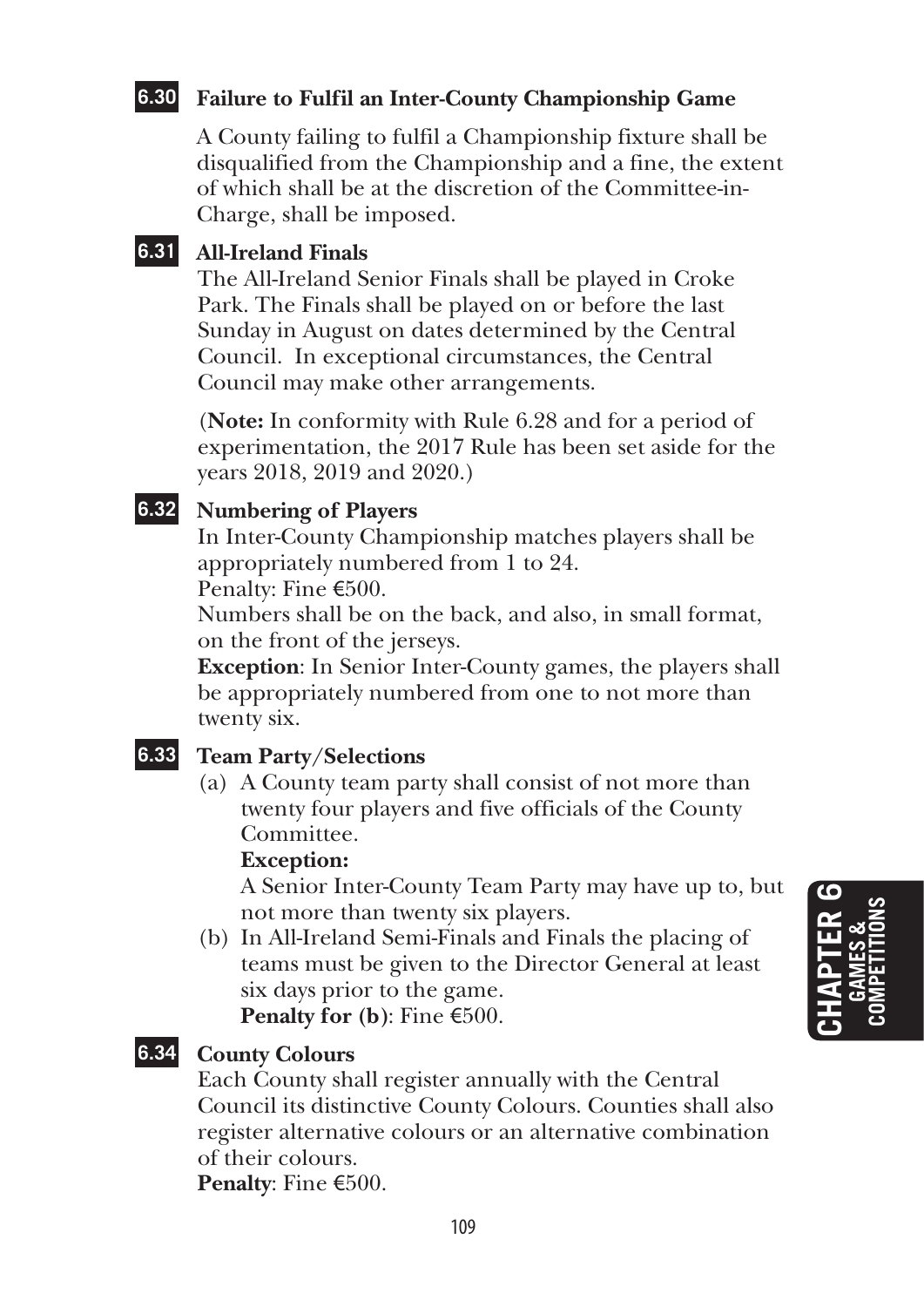## **6.35 Inter-County Minor/Under 20/21 Registration**

- (a) All Minor and Under 20/21 players shall provide the County Secretary with an authenticated Parochial Certificate of Age, on a standard form, or Civil Certificate of Birth. At least five days before a County's initial championship game, the County Secretary shall forward to the Provincial Secretary a duplicate Register of players setting out, in Irish, each player's name, club, date and place of birth. (**Note**: Effective January 1st 2019, reference to "Under 21" shall be deleted.)
- (b) The Provincial Secretary shall forward the Register to the Central Council at least five days prior to the Province's involvement in the All-Ireland series.
- (c) Additions may be made to the Register for each subsequent game, in advance of the game.

**Penalty**: Fine €200 on the unit concerned.

## **6.36 Registration/Lists for Inter-County Senior Championship Games**

## **Special Provisions for Registration of Teams and supply of Team List to Referee for all Inter-County Senior Championship Games**

Notwithstanding the provisions of any other Rules, the following requirements shall specifically apply to all Inter-County Senior Championship Games:

(a) For all Senior Inter-County Championship Games, the Team line-out (Fifteen Players and maximum Eleven Panel Members - total twenty six) shall be registered with the Committee-in-Charge not later than 9 am on the Thursday before a week-end game.

**Penalty:** Withdrawal of Sideline Privileges from Bainisteoir for one game and/or maximum  $\epsilon$ 1,000 fine on the County Committee, depending on the circumstances.

(b) No Players may be added to the registered Team or Panel after it has been submitted to the Committee-in-Charge.

Exception - A Goalkeeper or Sub-Goalkeeper may be replaced by another Goalkeeper and such replacement shall only be allowed to play as a Goalkeeper.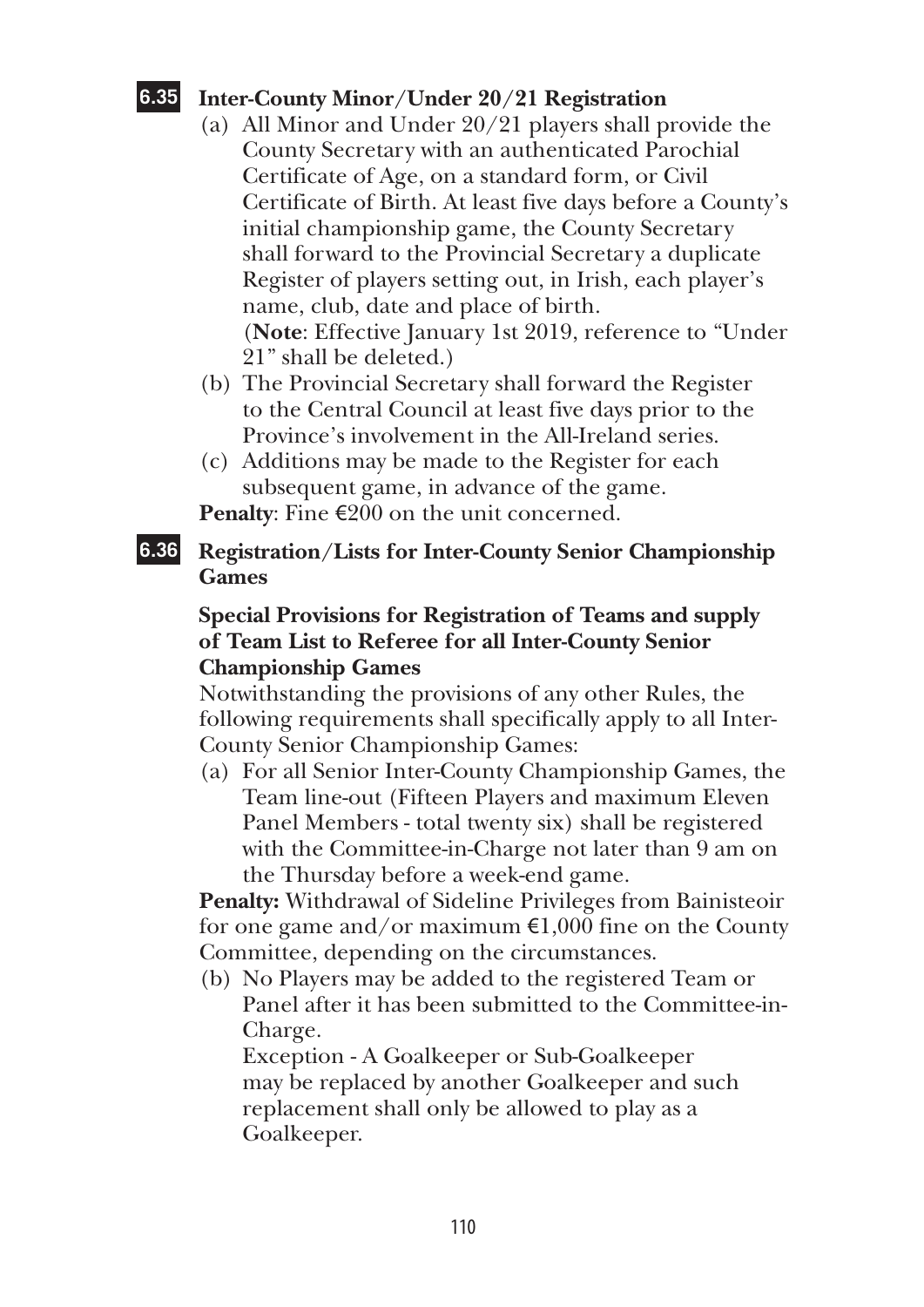**Penalty for playing, or including on the Team list submitted to the Referee, a player who has not been registered with the Committee-in-Charge:** Forfeiture of Game.

(c) A prescribed Team List (as issued by the Committee-in-Charge from time to time), confirming the 15 starting players and maximum 11 additional panel members, shall be submitted to the Referee not later than twenty minutes before the official starting times of the Game and shall only contain the names of Registered Players specified in paragraphs (a) or (b), together with the Team Officials.

Penalty: Fine on the County Committee - up to a maximum of €1,000 for each minute over the prescribed time.

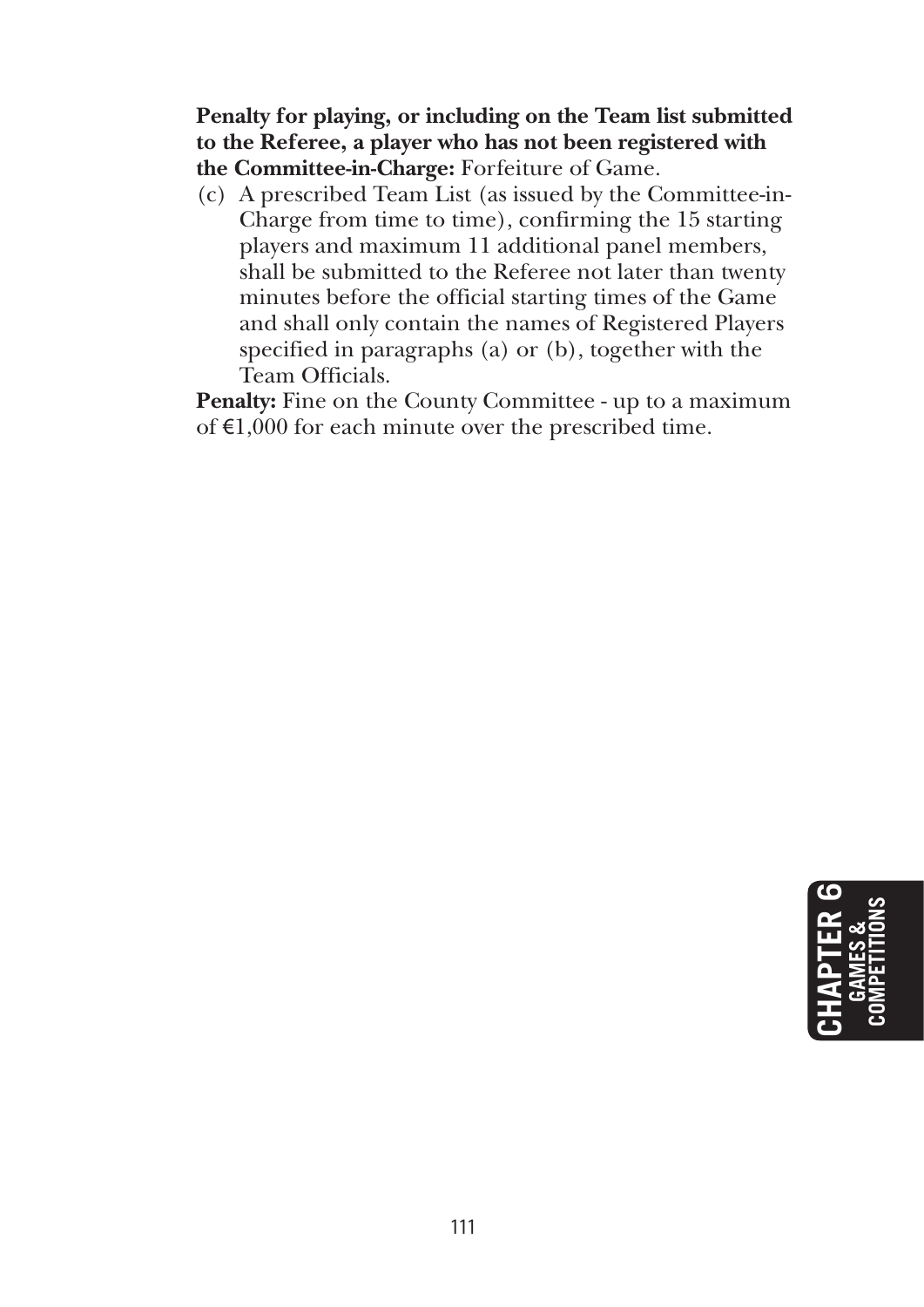# **LEAGUE COMPETITIONS**

## **6.37 Organisation**

A League shall be subject to the General Rules of the Association. Prior to the start of the competition, the Committee-in-Charge shall draw up the regulations governing its organisation.

Playing Rule changes recommended by Central Council may be experimented with in National and County Leagues of the year prior to a Congress at which motions for revision of Playing Rules are tabled.

**6.38** (A) Leagues may be organised on a single or double round basis.

> The Regulations outlined in Rule 6.21 in relation to a League Part of a Championship shall apply to League Competitions. Where a double round League is played, the combined scores of the two games shall be taken into account when applying clause  $4(c)(i)$  of that Rule. **Penalty for each unfulfilled Fixture:** Award of Game to Opposing Team; Minimum Fine - County €400, Club  $\epsilon$ 100 or alternative penalty specified in the Competition's Regulations of the Committee-in-Charge.

(B) A County that wishes to link League Performance and Championship Status must obtain formal permission annually from its Provincial Council.

## **6.39 National Leagues**

The regulations governing the composition, timing, promotion, relegation, play-offs and all other matters pertaining to the National Hurling and Football Leagues, shall be decided by the Central Council, on the advice of the Central Competitions Control Committee.

The National Football and Hurling Leagues shall be constructed in order that they be completed, including Finals, over no more that eight, but not necessarily successive weekends.

## **Exceptions:**

- (1) Nine weeks allowed for Division 1 of both the National Football and Hurling Leagues.
- (2) Ten weeks allowed for Division 4 of the National Football League.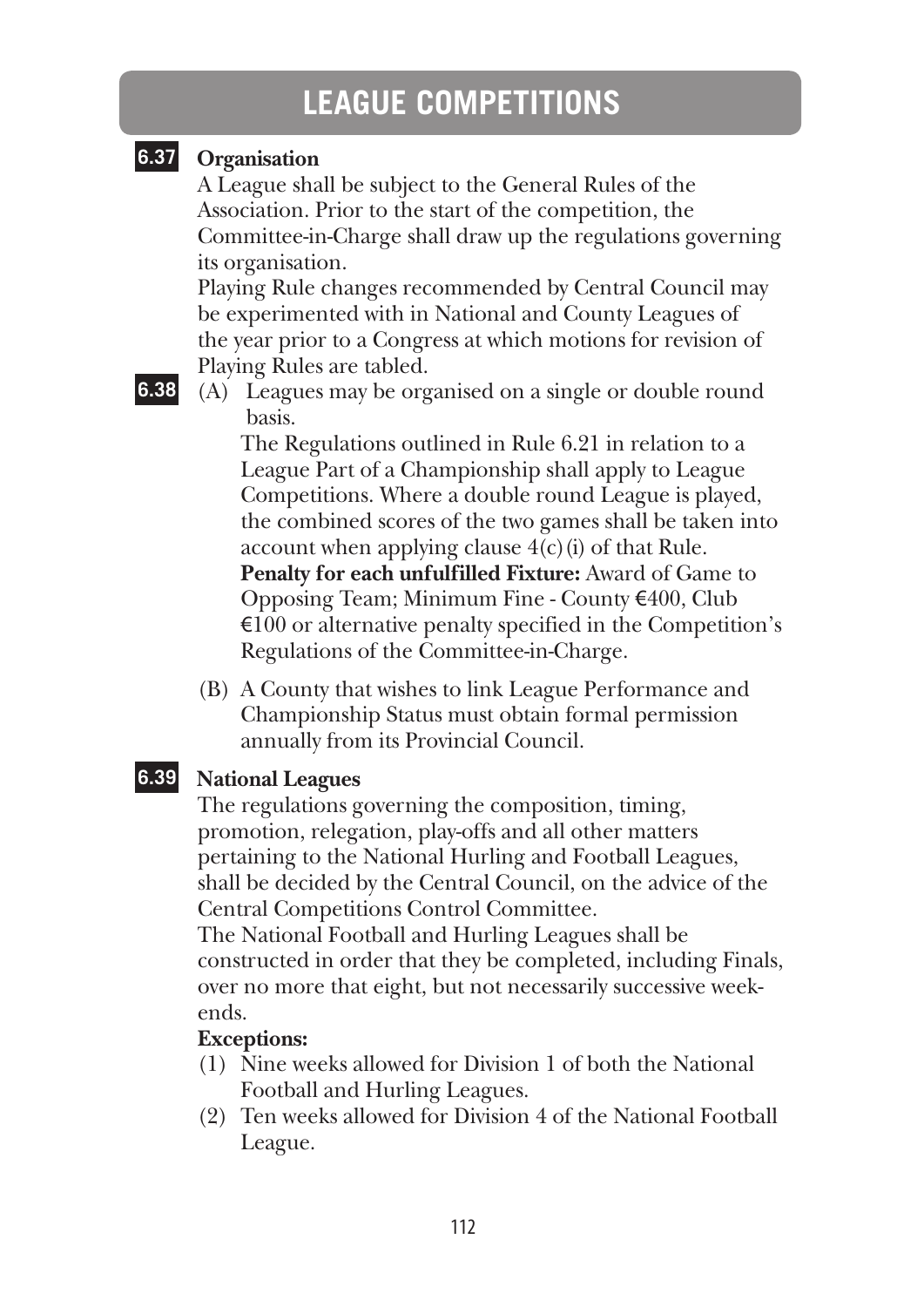# **TOURNAMENT AND CHALLENGE GAMES**

## **6.40 Tournament Games**

- (a) All Tournament games shall be sanctioned by the appropriate controlling authority, which will deal with any disciplinary matters arising.
- (b) An Inter-County Tournament may be organised only in grades up to and including Under 16 (football and hurling) and in Under 19 grade (hurling only). Sanction must be obtained from Provincial Council where teams are from one Province, and from Central Council where teams are from more than one Province.
- (c) An Inter-Club Tournament shall be limited to a maximum of eight teams, except as otherwise permitted by the Controlling Authority. Sanction must be obtained as follows:
	- From the County Committee where teams are from within one County.
	- From the County Committees involved where teams are from more than one County, and in such circumstances the sanction of the Provincial Council or Central Council, as appropriate, must be obtained.
- (d) All applications for the sanction of Tournaments which involve teams from outside a Club's Own County must be recommended by the Home County Committee.
- (e) A fee of  $\epsilon$ 40 for an Inter-County Tournament and  $\epsilon$ 20 for an Inter-Club Tournament shall be paid with the application.
- (f) Units organising Tournament Games shall make application, in writing, to the appropriate authority/ authorities in such time as to have permission granted or otherwise, seven days prior to the commencement date of the proposed Tournament. The Council or Committee-in-Charge may give authority to its Secretary to grant permission.

 Where sanction is required from more than one Unit of the Association for a particular Tournament, notice shall be given by the Applicant Unit, at or about the same time, directly to all relevant Units.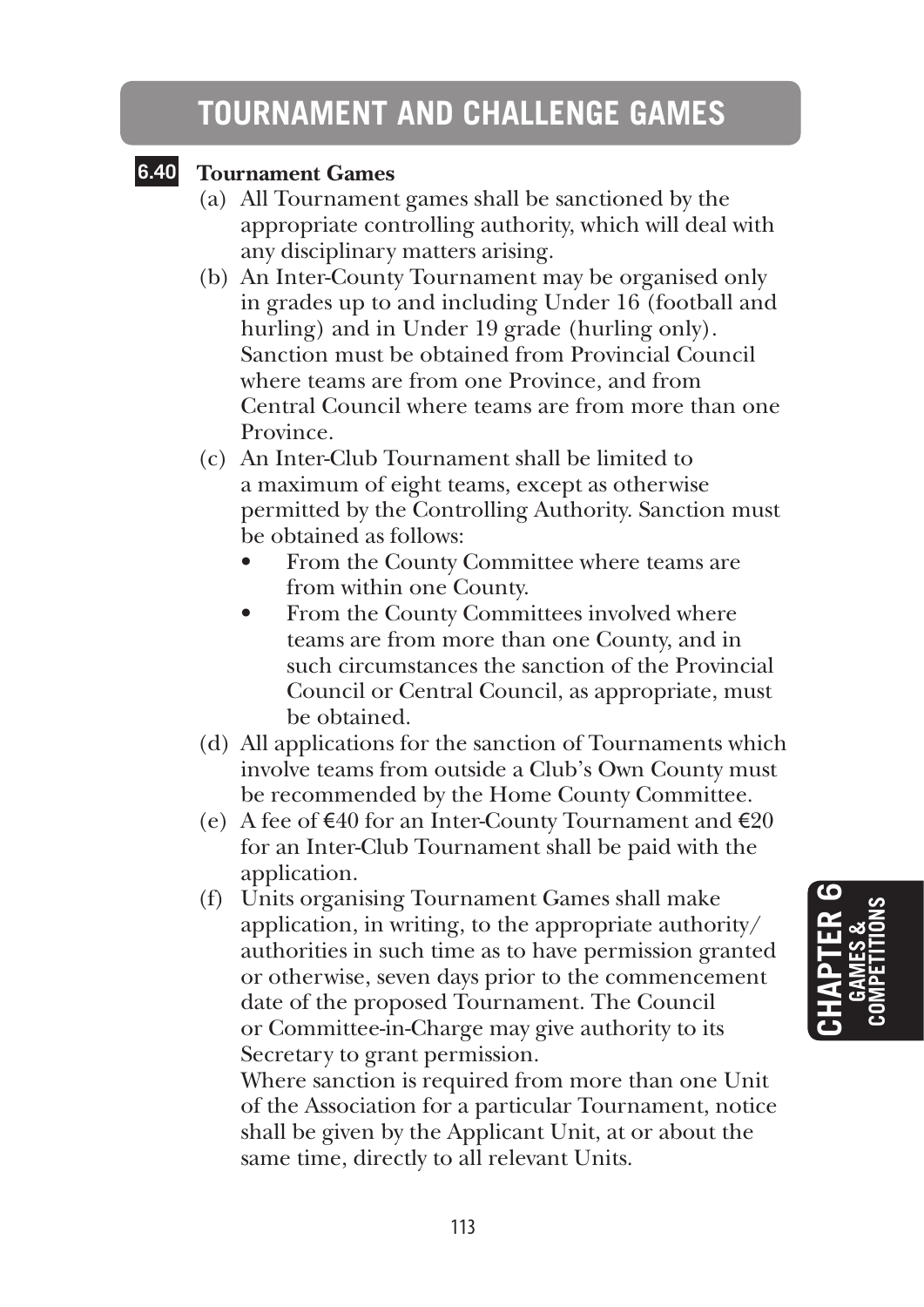- (g) The following details shall be included in an application: The Names of the Competing Teams; the Venue; the names of neutral Referees, who shall be on the current and recognised List of Referees, at County/ Provincial/National Levels, as appropriate.
- (h) A Referee's Match Report shall be submitted to the appropriate authority within three days of a game. When the Council or Committee-in-Charge deems it necessary, the Report shall be submitted within 24 hours.
- (i) The above Rules apply to Seven-a-Side Competitions, with exception of the limitation of teams as specified in Section (c) above. The number of teams allowed in Seven-a-Side Competition is at the discretion of the appropriate Controlling Authority. These competitions shall be subject to the Rules of

the Official Guide, and other relevant Rules drawn up by the Central Competitions Control Committee. No alteration in Rules governing discipline shall be permitted.

- (j) The above Rules are applicable to Juvenile Tournaments (involving players at under 16 age group or younger).
- (k) Adult pre-season Inter-County competitions organised by the Provincial Councils shall be completed before the final round of games in Division One of the respective National Leagues..

Failure to comply with any of the above Rule Provisions shall not affect Disciplinary Proceedings being taken, arising from a Game played.

#### **Penalties:**

#### **For Organising an Unauthorised Tournament -**

| County      |     | Fine $\epsilon$ 1,000                    |
|-------------|-----|------------------------------------------|
| <b>Club</b> | $-$ | Fine $\epsilon$ 500; Liable to a minimum |
|             |     | Suspension of 8 weeks.                   |

#### **For Participation in Unauthorised Tournament -**

| County | - Fine €500                                     |
|--------|-------------------------------------------------|
| Club   | - Fine €250                                     |
|        | Team/Player - Liable to a minimum Suspension of |
|        | 8 weeks                                         |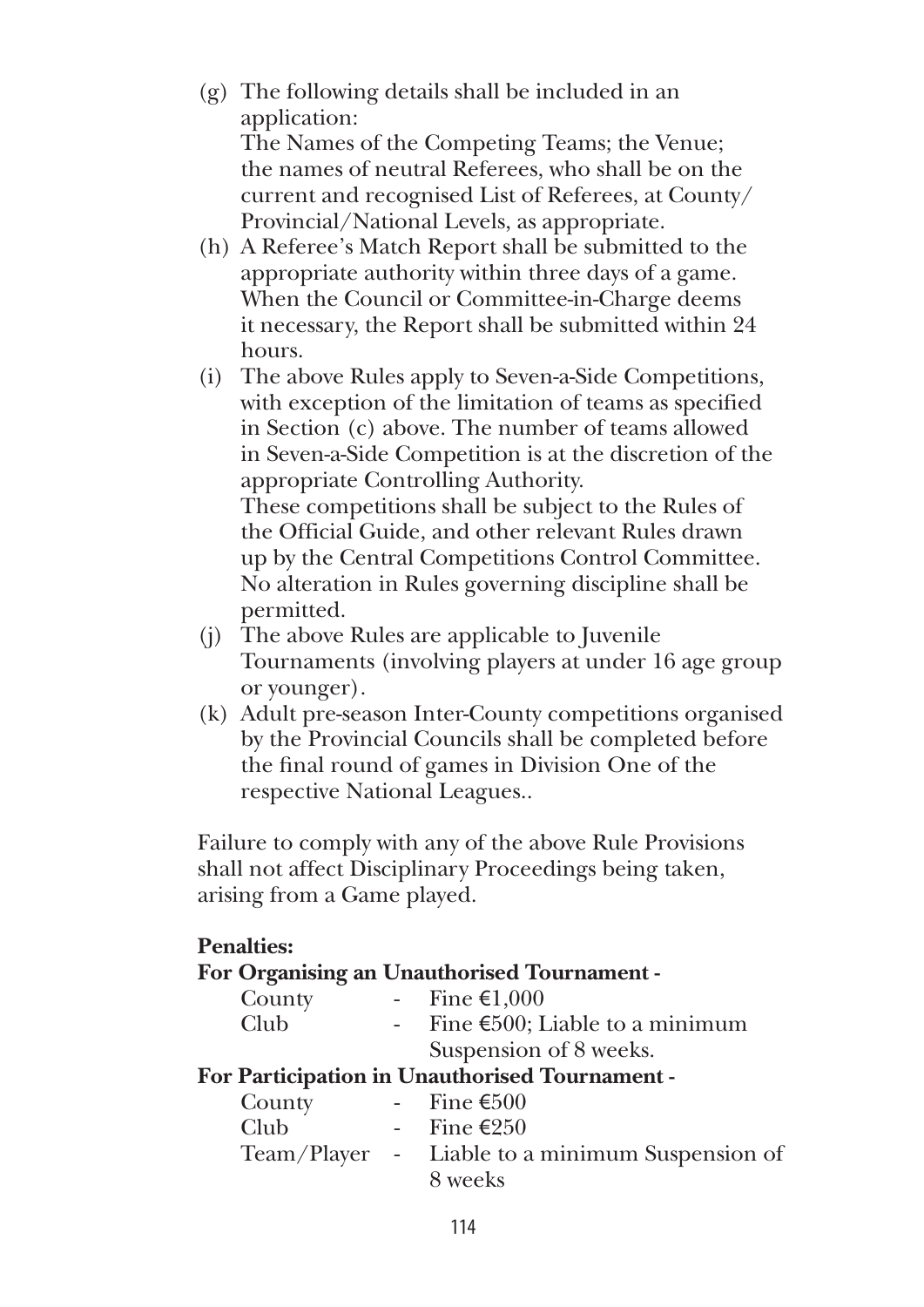## **6.41 Challenge Games**

- (a) All Challenge Games shall be sanctioned by the appropriate Controlling Authority, which will deal with any disciplinary matters arising.
- (b) An Inter-County Challenge game shall be sanctioned by Provincial Council(s) and Central Council, as appropriate.

 Sanction must be obtained from the Provincial Council where teams are from the one province, and from the appropriate Provincial Councils and Central Council where teams are from more than one Province.

 After the conclusion of a National Hurling or Football League, an Inter-County Challenge Game in that code may only be played on a Monday, Tuesday or Wednesday (except within the periods specified in Rule 6.22(a) when Inter-County players are not expected to fulfil Inter-Club Championship games). Permission for such proposed challenge games shall be refused by the sanctioning body unless it is satisfied that the condition above has been met, but special permission may be given in exceptional cases (e.g. for the Official Opening of a Ground).

 **Penalty in respect of breach of (b):** A County shall forfeit home venue for its next 'Home Game' in the respective National League.

- (c) An Inter-Club Challenge Game shall be sanctioned by County Committee(s), Provincial Council(s) or Central Council. Sanction must be obtained from the County Committee where the teams are from the one County, from the County Committees and from the Provincial Council where the teams are from two or more Counties, and Sanction must be obtained from the County Committees, from the appropriate Provincial Councils and from Central Council where the teams are from more than one Province.
- (d) Units organising Challenge Games shall make applications, in writing, to the appropriate authority/ authorities in such time as to have permission granted or otherwise, two days prior to the date of the proposed game. The Council or Committee-in-Charge may give authority to its Secretary to grant permission.

**Chapter 6 GA MES & COMPETITIONS**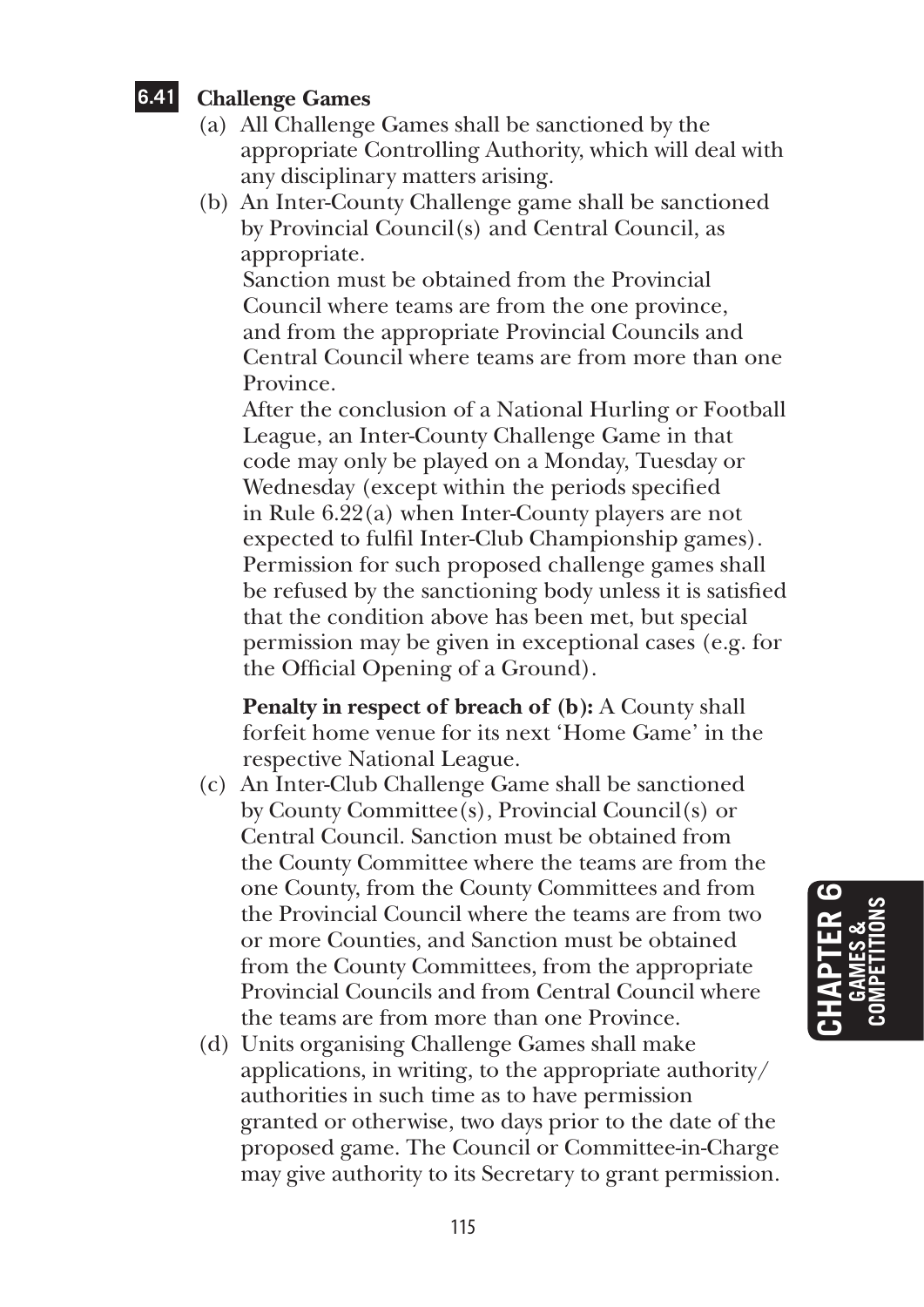Where sanction is required from more than one Unit of the Association for a particular Challenge Game, notice shall be given by the Applicant Units, at or about the same time, directly to all relevant Units.

- (e) The following details shall be included in the application: The Names of the Competing Teams; the Venue; the Name of the Referee, who shall be on the current and recognised List of Referees at County/Provincial/ National Levels, as appropriate. The Referee shall be neutral in the case of a Senior Inter-County Game.
- (f) The Referee's Match Report shall be submitted to the appropriate authority within three days of the Game. When the Committee or Council-in-Charge deems it necessary, the Report shall be submitted within 24 hours.
- (g) The above Rules are applicable to Juvenile Challenge games (players in the Under 16 age group or younger).

Failure to comply with any of the above Rule provisions shall not affect Disciplinary Proceedings being taken, arising from a Game played.

## **Penalties:**

For a Unit participating in an unauthorised Challenge Game:

Fine - County €250; Club €100.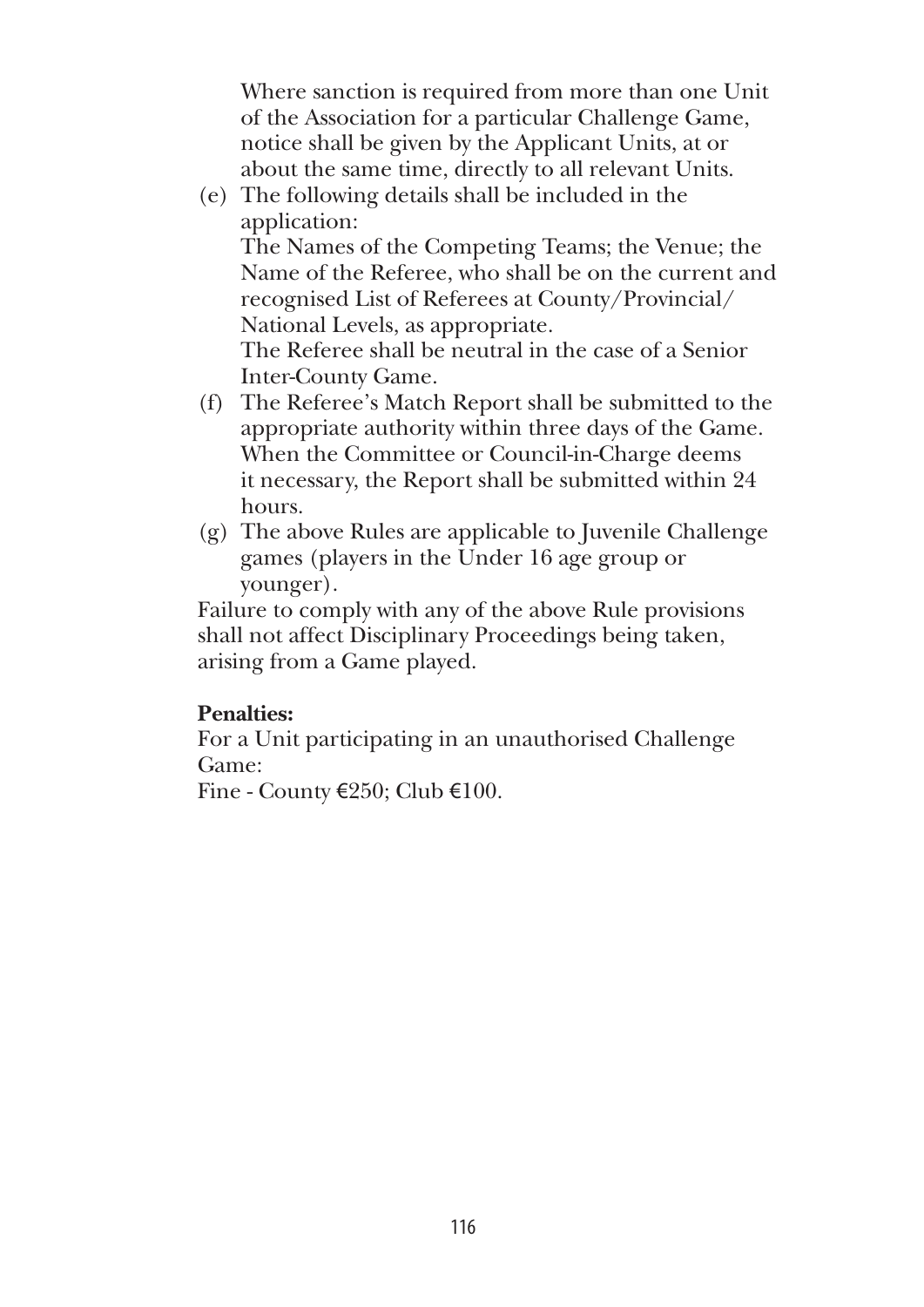## **GAMES - GENERAL**

## **6.42 Appointment of Match Officials**

The Central Council, Provincial Councils and County Committees (subject to the provisions of Rules 3.50(b),  $3.32(A)$  and  $3.20(ii)$ ) shall have the absolute power to appoint the match officials for all Games under their respective jurisdictions. The Council or Committee may delegate the appointment of Umpires and Linesmen to the Referee. The respective Referees' Administrator at County and Provincial levels shall be a member of the Committee responsible for the appointment of Referees at these levels. He shall not be entitled to discuss any other business or to vote on it, other than for the appointment of referees. Where an appointed Referee is unable to act the Secretary or other member of the Committee-in-Charge shall arrange to appoint a substitute.

For Inter-County Senior Championship fixtures, the Committee responsible shall appoint neutral linesmen, and one of the linesmen shall be nominated in advance as the stand-by Referee.

It shall also appoint a Sideline Official for all Inter-County Senior games.

### **6.43 Award/Facts of Game**

The Award of a Game rests with the Committee or Councilin-Charge acting on the Referee's Report.

Where a Referee fails to submit his Report within a period of 10 days after the Game, the Committee or Council-in-Charge has power to deal with the Facts of the Game on the basis of such evidence as the Committee-in-Charge considers appropriate.

The Committee or Council in Charge may also award a Game based on the outcome of an Objection or Counter-- Objection.

#### **6.44 Rules of Specification and Control - Penalties**

Penalties for breaches of the above Rules shall be as follows:

(a) A team failing to field fifteen players, inclusive of players ordered off or retired injured, by the start of the second half of a game:

**Penalty** : Forfeiture of Game and Award to the

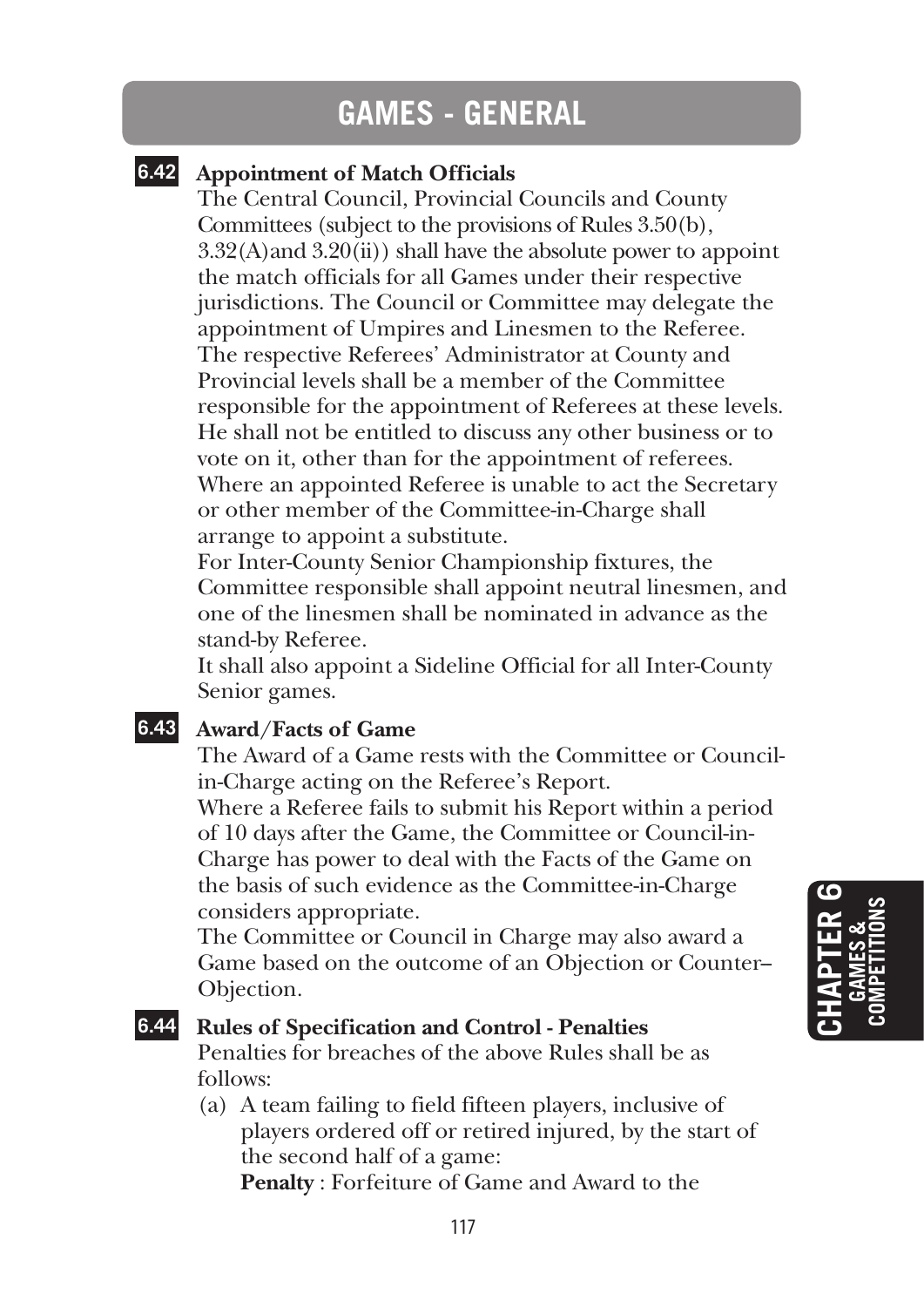Opposing Team.

- (b) (i) A team exceeding the number of players permitted under Rule 2.1 Rules of Specification, Playing Rules:
	- (ii) A team exceeding the number of substitutions permitted under Rules 2.4 (i) and (ii) or breaching Rule 2.4 (iv) (b), Rules of Specification, Playing Rules:

## **Penalties:**

 On a proven Objection - Award of Game to the Opposing Team, or Replay, or Fine, depending on the circumstances.

 On an Inquiry by the Committee-in-Charge - Forfeiture of Game without Award of Game to the Opposing Team, or Replay, or Fine, depending on the circumstances.

- (c) (i) Failure to provide a list of Players as specified in Rule:
	- (ii) A Substitution (including a Temporary Substitution) being made of a player whose name is not supplied to the Referee or the Sideline Official, as appropriate, and as specified in Rule:
	- (iii) In Inter-County games, a Substitution, (including a Temporary Substitution) being made of a player whose name is not on the list of Players supplied to the Referee:

## **Penalty:**

 On an Inquiry by the Committee-in-Charge - Forfeiture of Game, without Award to the Opposing Team, or Fine, depending on the circumstances.

- (d) Late Fielding.
	- (i) A team taking the field late before game: **Penalties**: County or Provincial - Fine €100; Club Fine  $\epsilon$ 20 - for every five minutes or part thereof up to 15 minutes, and thereafter for every minute or part thereof up to 30 minutes.

 For over 30 minutes after the appointed Starting Time, the Game shall be considered as conceded and shall be Awarded to the Opposing Team, unless exceptional circumstances prevail.

(ii) (a) A team responsible for a half time interval being exceeded as specified in Rules 3.3 and 3.7 Rules of Specification: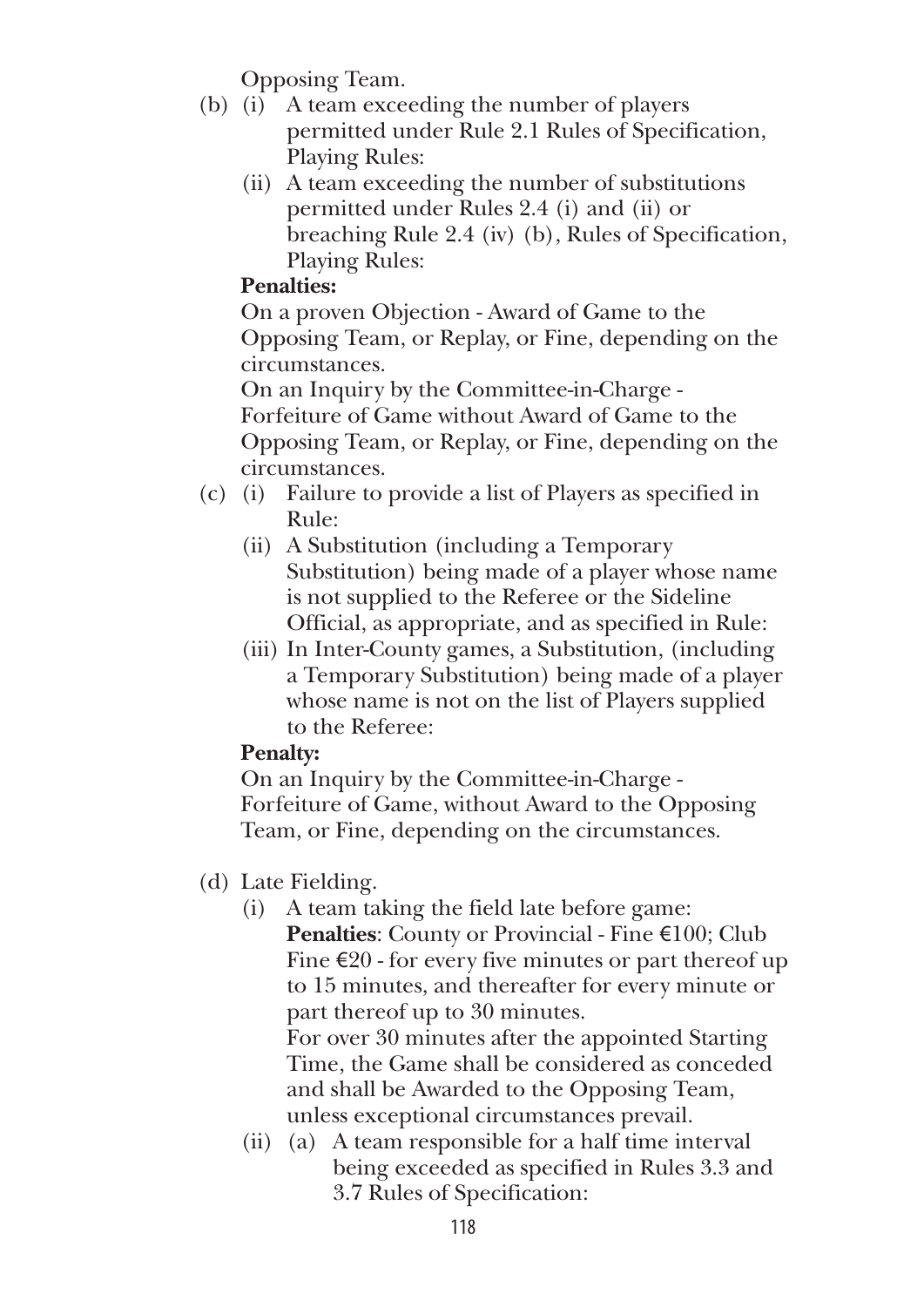**Penalties**: County or Provincial - Fine €80 for every minute or part thereof; Club - Fine  $\epsilon$ 10 for every minute or part thereof.

 (b) A team responsible for an Interval period allowed being exceeded by more than 10 minutes:

 **Penalty**: Forfeiture of Game and Award to the Opposing Team.

- (iii) A team(s) failing to field for obligatory extra time, within the specified minutes: **Penalty**: Forfeiture of Game and Award to the Opposing Team.
- (e) For unauthorised entry onto the field of play by a Team Official. **Penalty**: 4 weeks Suspension.
- (f) Jerseys/Colours:
	- (i) A County team not wearing its registered distinctive colours in Inter-County competitions, or where there is a similarity of colours not wearing their registered alternative colours or other colours authorised or directed by the Controlling Council: **Penalty**: Fine €500.
	- (ii) A Club team not wearing its registered distinctive club colours in Inter-Club Competitions, or where there is a similarity of colours, not wearing alternative colours approved by the Controlling Committee.

**Penalty**: Clubs shall be liable to a minimum of  $\epsilon$ 40 fine.

(iii) The goalkeeper not wearing a jersey, which is distinctive from his own team's and the opposing team's colours:

**Penalty**: Fine €80.

## **6.45 Closed Months/Collective Training**

**Collective training:** *Collective training is where one or more player(s) is/are required to be at a specific place at a specific time on a specific date.*

Senior Inter-County panels may return to collective training and/or games for the following year on a

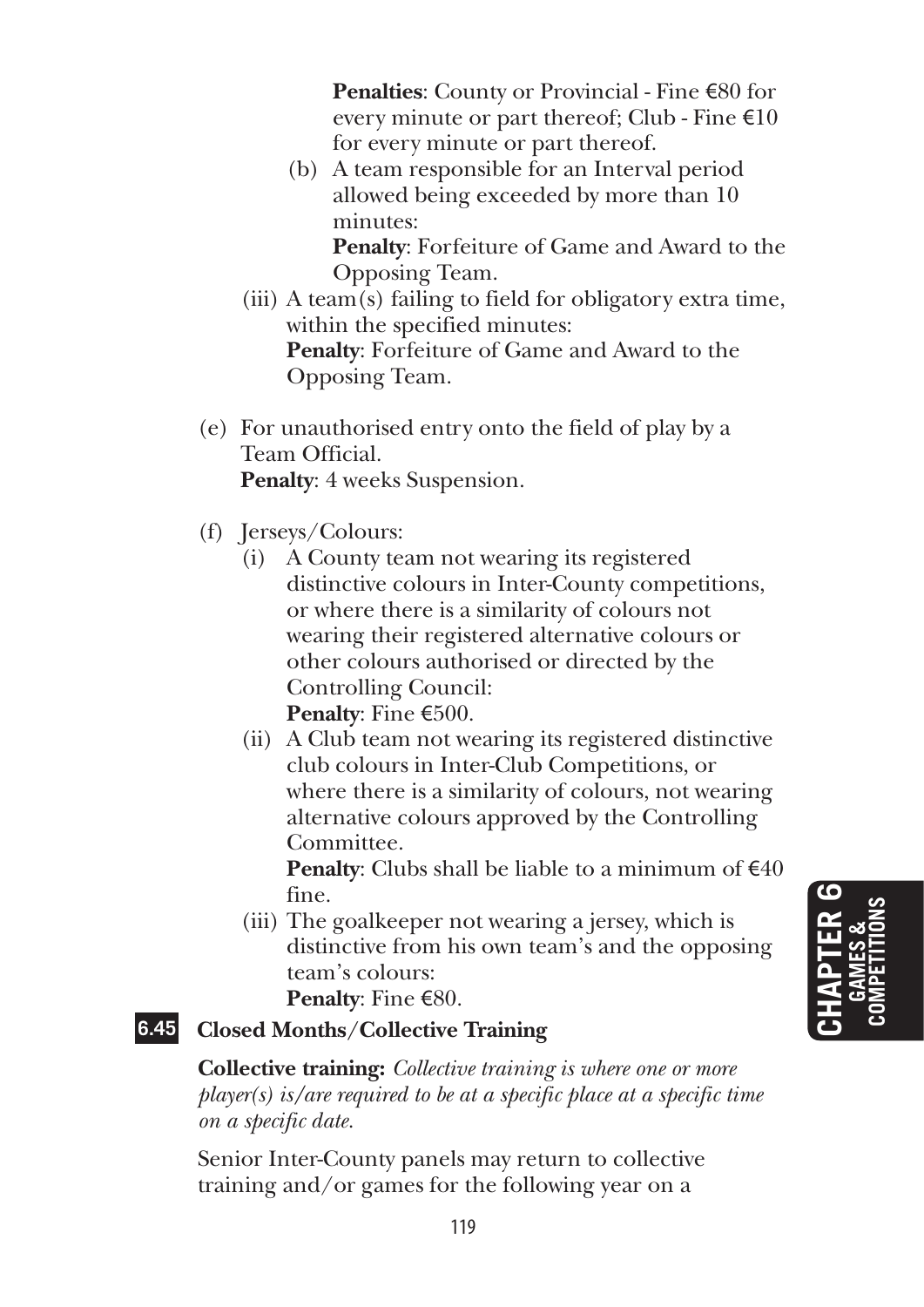timetable determined by their time of exit from the All-Ireland Championship in a current year as follows:

Exit June: Commence Training November 15th.

Exit July/All-Ireland Quarter-Finals: Commence Training December 1st.

Exit August/All-Ireland Semi-Finals: Commence Training December 8th.

Exit September (excluding All-Ireland Semi-Finals): Commence Training December 29th.

There shall be a mandatory closed period for games and collective training of all Senior Inter-County panels from December 21st to 28th inclusive.

The commencement dates for the collective training and/ or games of Inter-County underage teams shall, unless otherwise approved by Central Council, be as follows:

## **Under 20 Football**

• April 1st for collective training, challenge/tournament games.

## **Under 21 Hurling**

- March 1st for collective training.
- March 31st for challenge/tournament games.

(Note: Effective January 1st 2019, "Under 21 Hurling" shall be changed to "Under 20 Hurling".)

## **Minor Hurling and Football**

- All Under-16 activity to be completed by October 31st.
- January 1st for collective training.
- January 31st for challenge/tournament games.

An Under-Age Inter-County Team (i.e. U21/20 or Minor) shall be restricted to a maximum of three collective sessions - Training and/or Games - per week.

## **Penalties for breaches:**

**Senior Inter-County panels:** Team shall forfeit Home Venue in next game in the National League.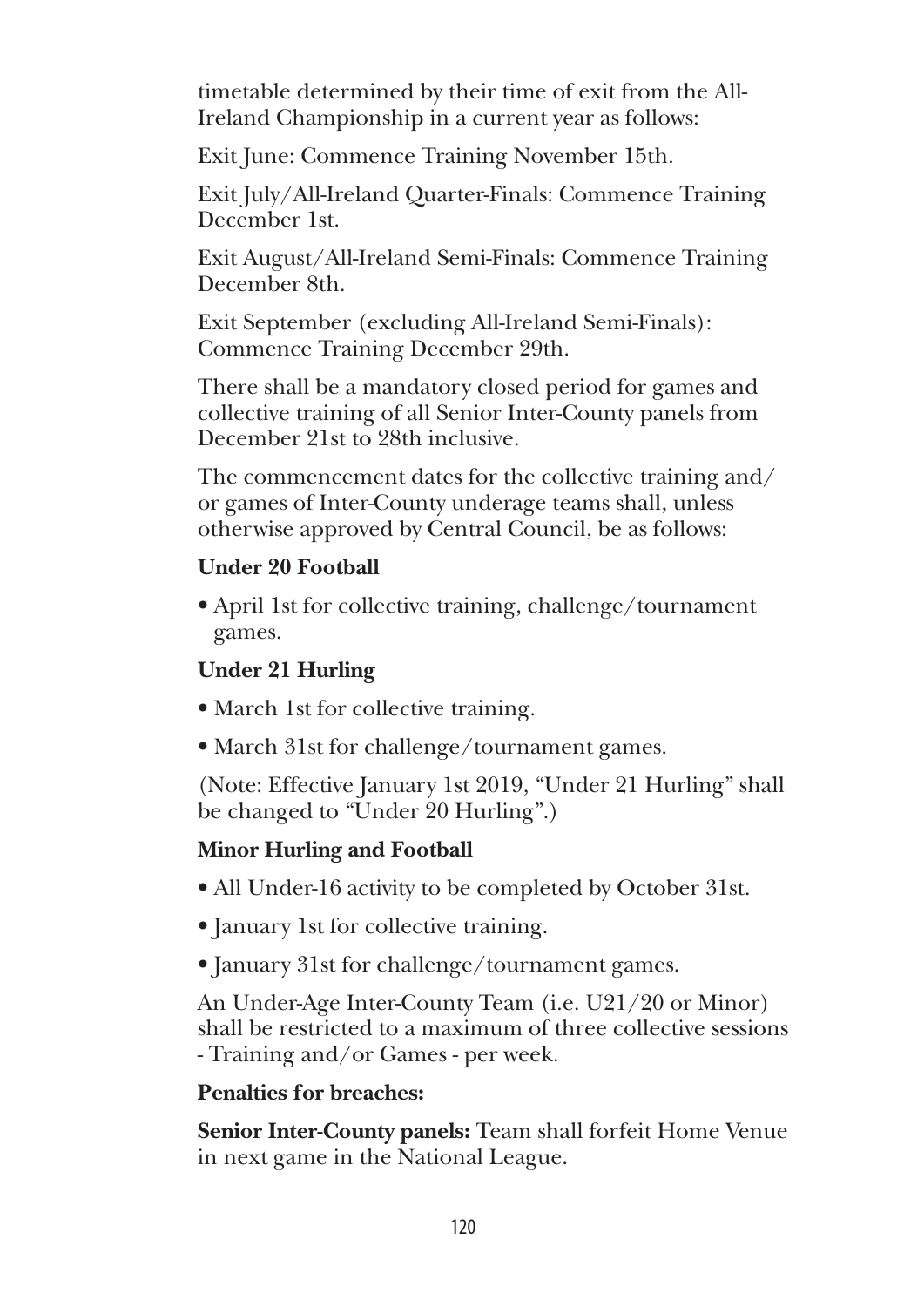## **6.46 Alterations to Competitions Structure**

 Provincial Units with responsibility for Inter-County, Club, Higher Education and Post Primary Schools Competitions, shall not add or make modifications to existing Competitions Structure without the prior approval of the Provincial Council or the Central Competitions Control Committee, as appropriate.

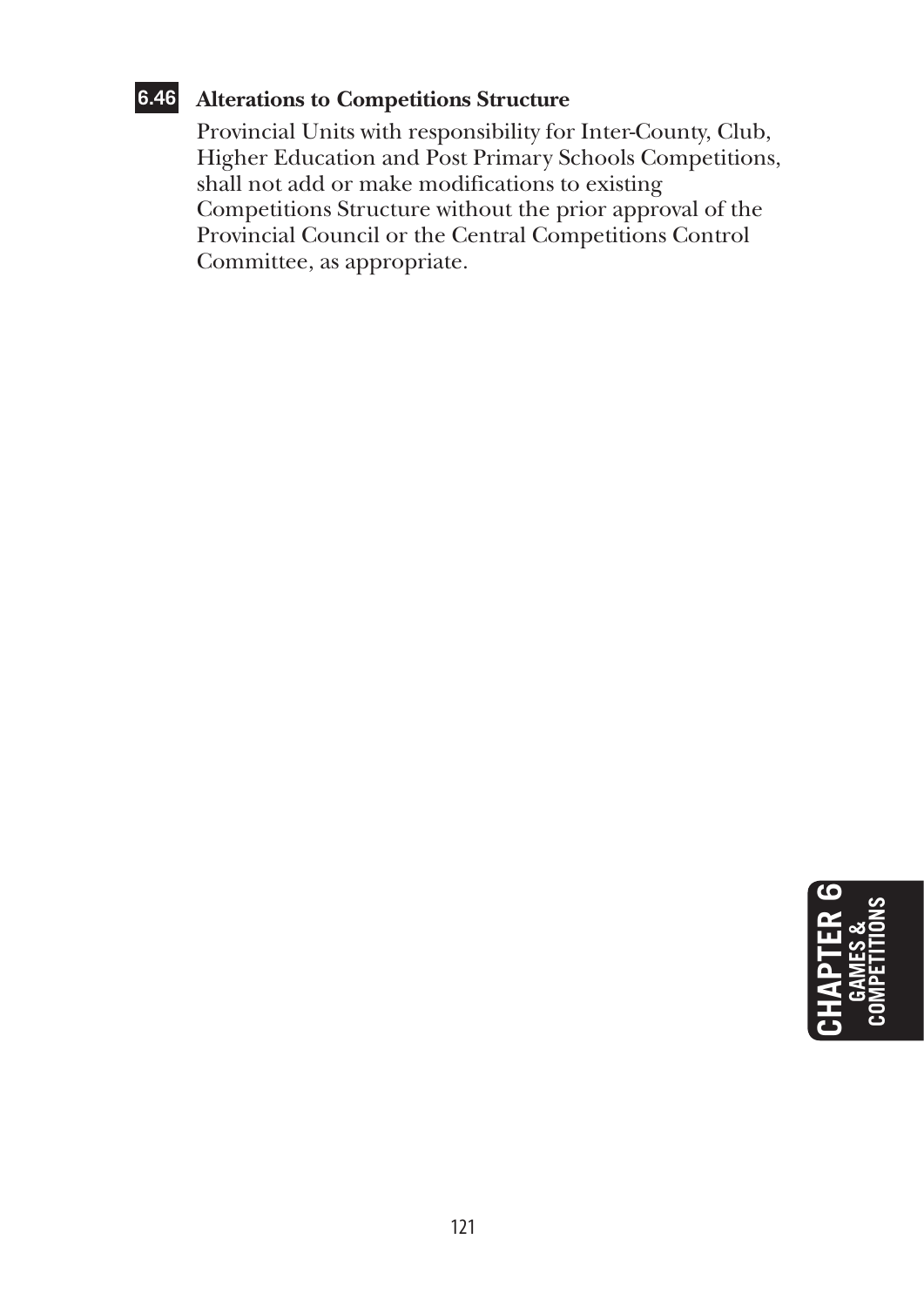## **CHAPTER 7 - Enforcement of Rules/ ARBITRATION**

## **7.1 Disciplinary Jurisdiction**

(a) Central Council, Provincial Councils , County Committees and Overseas Units shall have within their respective jurisdictions the power to enforce Rules and Bye-Laws, investigate breaches of Rules and Bye-Laws, warn any Unit or Member as to future conduct, and impose upon Members, Teams and Units such penalties as may be prescribed, or where no penalty is prescribed, appropriate penalties, for such breaches.

 Where reference is made in Rule to Central Council, Provincial Councils or County Committees, such reference shall include or be a reference to their Sub-Committees having jurisdiction over Disciplinary **Matters** 

 The Councils referred to in Rules 3.55, 3.56 and 3.57, other Committees authorised by Central Council and the Sub-Committees thereof, shall have Disciplinary Jurisdiction in their respective spheres of operation.

- (b) Where a Council or Committee considers that a Member or Unit from outside its area of jurisdiction has committed any infraction or breach of Rule within its area of jurisdiction, it shall report the matter for adjudication to its Provincial Council if the Member or Unit is under the jurisdiction of the same Provincial Council, or to the Central Council in all other cases.
- (c) Any penalty imposed shall be operative throughout the Association, including any penalty imposed by an International Unit.
- (d) The Disciplinary Jurisdiction of Match Officials in relation to Control of Games on the Field of Play is separate from the provisions of these Rules.
- (e) A Juvenile (Under 16) Competitions Control Committee shall have the right to initiate Disciplinary Action against an Adult Member, but where a Hearing is requested by a Defending Party it shall be heard by the parent Hearings Committee under whose direct jurisdiction the member is subject.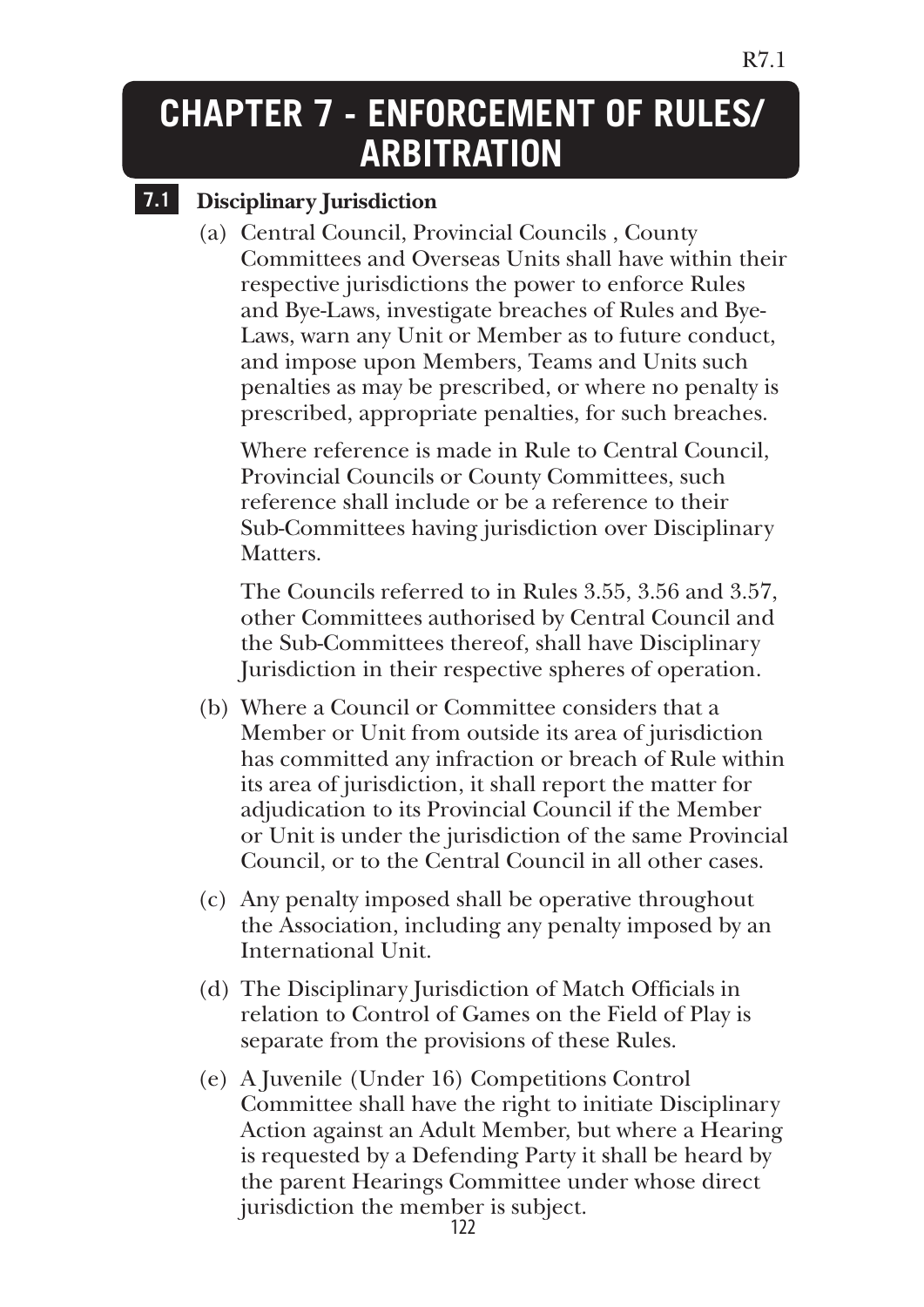## **7.2 Infractions**

The following shall constitute Infractions to which the Disciplinary Jurisdiction of the Association applies:

**(a) Any breach of the Rules and Bye-Laws including**  Codes, Regulations, Guidelines and Directives made under them.

## *Penalties:*

 As provided for in the relevant Rules and Bye Laws including Codes, Regulations, Guidelines and Directives made under them.

**(b) Misconduct at Games by Players,** which consists of six Categories of Infractions which occur on or in the vicinity of the Field of Play, and which occur immediately before, during or after a Game:

## **Category I**

 Being ordered-off on foot of either: A second Cautionable Infraction

or

 A Cautionable Infraction followed by a Cynical Behavior Infraction (in Football).

## **Penalty:**

- (i) Fixed Penalty : Debarment from playing for the remainder of the Game, to include any extra-time;
- (ii) Fixed Penalty on a second Repeat Infraction (i.e. a third ordering-off) - A One Match Suspension in the same Code and at the same Level, applicable to the next game in the Competition in which the third ordering-off occurred, even if that game occurs in the following year's competition.

## **Exception to (ii):**

 This Penalty shall not apply to Infractions committed in the National Football League or the Inter-County Senior Football Championship for which an alternative Provision and Penalty applies, as outlined in Category II, Penalty (2) below.

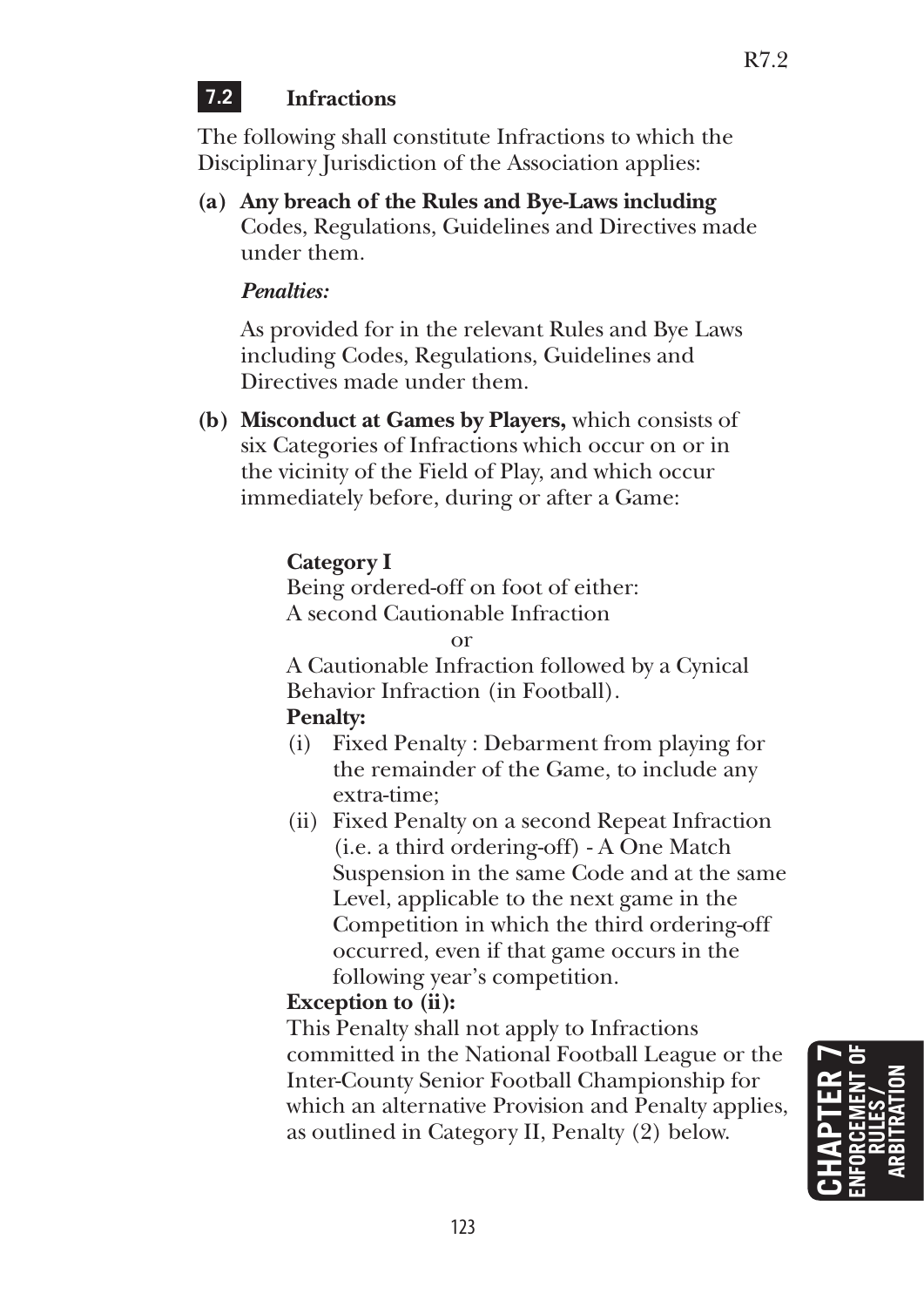## **Category II**

 Being ordered off for a Cynical Behavior Infraction (in Football)

- (i) Deliberately pulling down an opponent.
- (ii) Deliberately tripping an opponent with the hand(s), arm, leg or foot.
- (iii) Deliberately colliding with an opponent after he has played the ball away or for the purpose of taking him out of a movement of play.
- (iv) Threatening or using abusive or provocative language or gestures to an opponent or a team-mate.
- (v) Remonstrating in an aggressive manner with a Match Official.

### **Penalties:**

- (1) Fixed Penalty: Debarment from playing for the remainder of the Game, to include any extra-time;
- (2) Fixed Penalty for a cumulation of three orderings-offs for Cynical Behavior or Second Cautionable Infractions committed in the same year in the National Football League, the Inter-County Senior Football Championship or in a combination of both Competitions:

 A One Match Suspension applicable to the next game in the combination of the National Football League/Inter-County Senior Football Championship, even if that game occurs in the following year.

## **Category III**

- (i) Striking or attempting to strike with arm, elbow, hand or knee.
- (ii) Striking or attempting to strike with a hurley, with minimal force.
- (iii) Kicking or attempting to kick, with minimal force.
- (iv) Behaving in any way which is dangerous to an opponent, including deliberately pulling on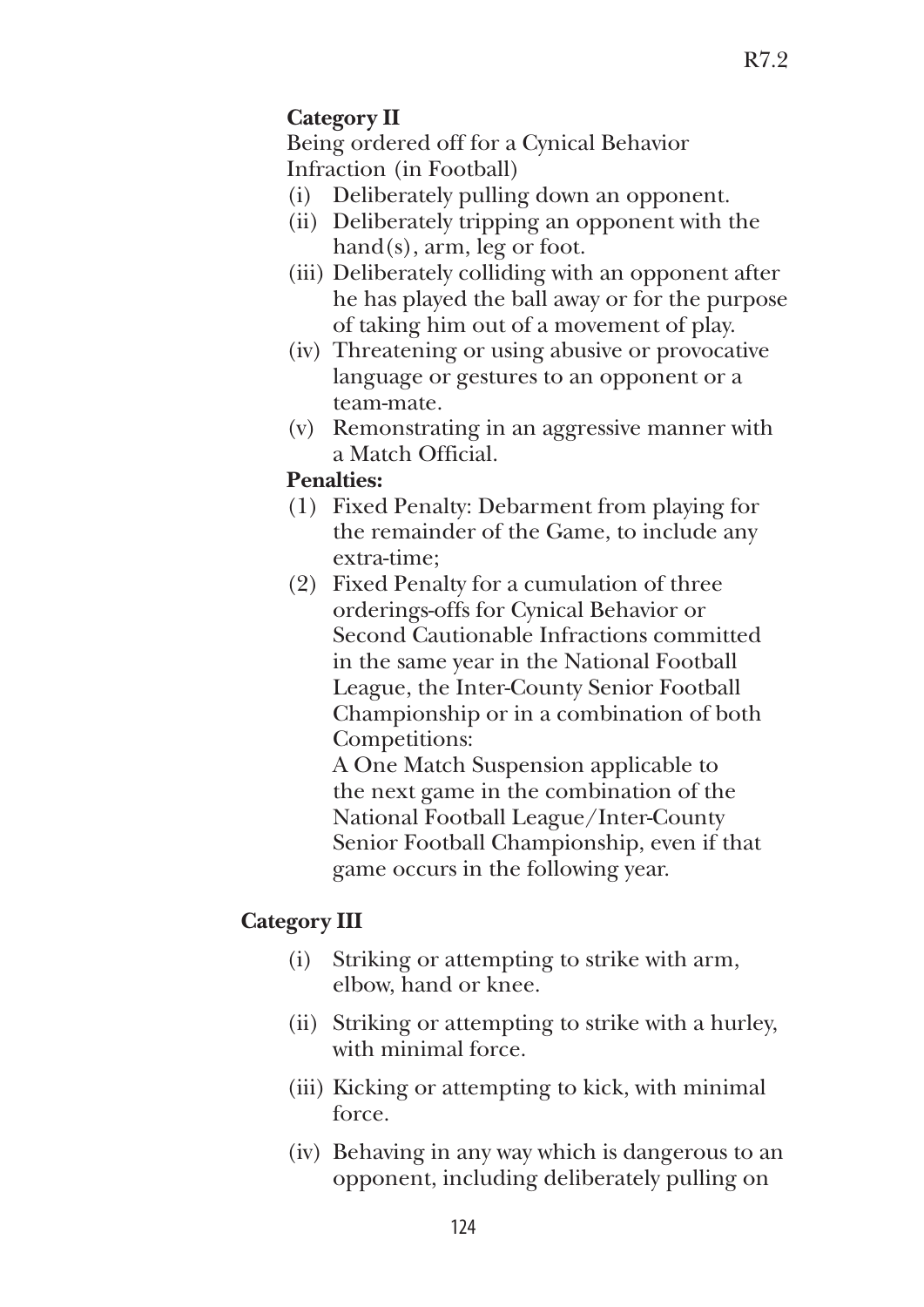or taking hold of a faceguard or any part of an opponent's helmet (in hurling).

- (v) Spitting at an opponent.
- (vi) Contributing to a melee
- (vii) Abusive language towards a Referee, Umpire, Linesman or Sideline Official.
- (viii) Minor physical interference (e.g. laying a hand on, pushing, pulling or jostling) with an Opposing Team Official either on or off the Field of Play.

#### *Penalties:*

- (1) Minimum A One Match Suspension in the same Code and at the same Level, applicable to the next game in the same Competition, even if that game occurs in the following year's competition.
- (2) Minimum on Repeat Infraction A Two Match Suspension in the same Code and at the same Level, applicable to the next games in the same Competition in which the Repeat Infraction occurred, even if one or both game(s) occur(s) in the following year's competition.

#### **Exceptions to (1) and (2) above:**

 Arising from the National League, the Inter-County Senior Championship or from a combination of both Competitions (all in the same Code), the above Penalties shall be substituted by:

- (1) Minimum: A One Match Suspension in the same Code and at the same Level applicable to the next game in the combination of the National League/ Inter-County Senior Championship, even if the game occurs in the following year.
- (2) Minimum on Repeat Infraction: A Two Match Suspension in the same Code and at the same Level applicable to the next games in the combination

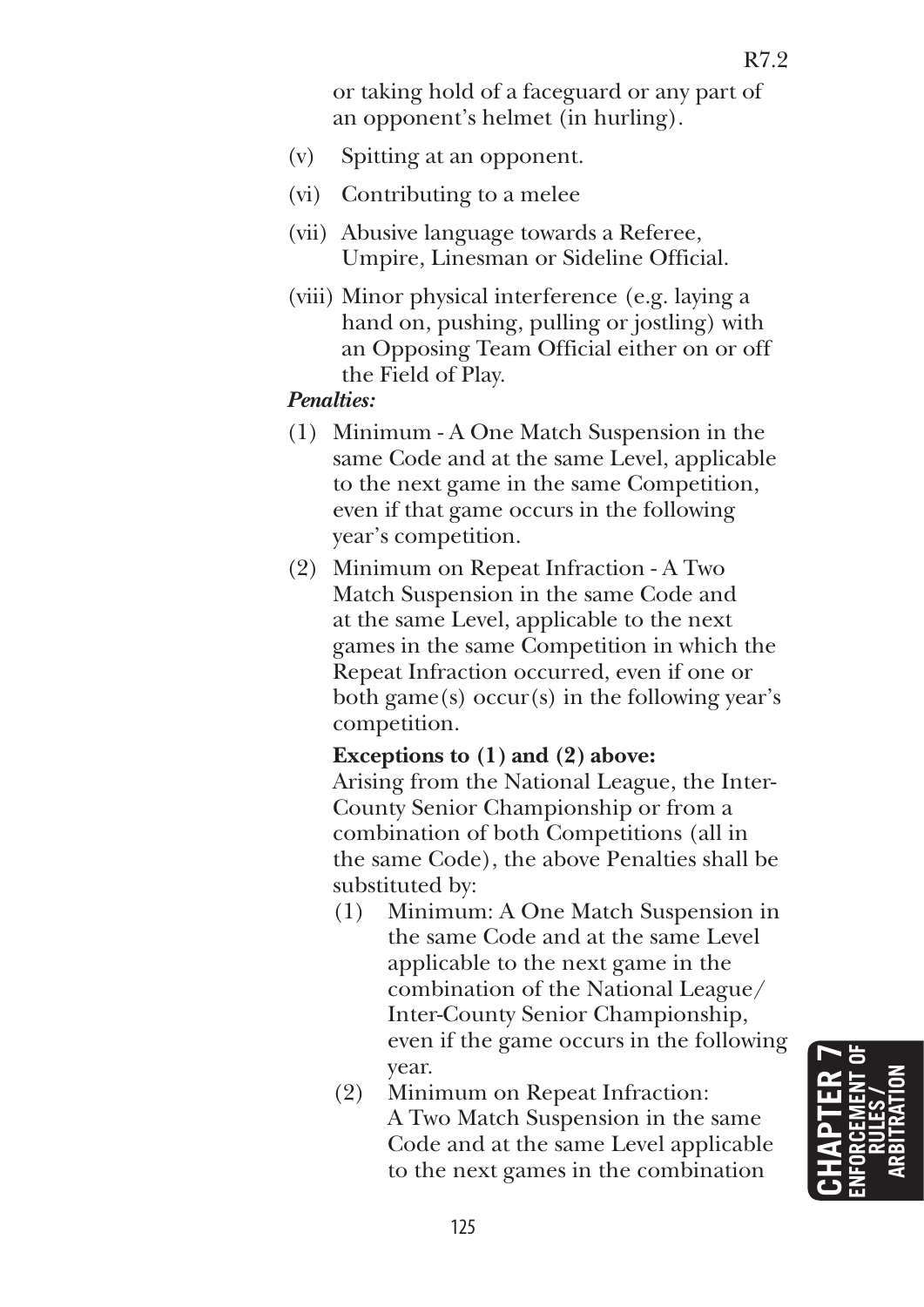of the National League/Inter-County Senior Championship, even if one or both games occur(s) in the following year.

#### **Category IV**

- (i) Striking or attempting to strike with the head.
- (ii) Striking with hurley, either with force or causing injury.
- (iii) Attempting to strike with hurley, with force.
- (iv) Kicking, either with force or causing injury.
- (v) Attempting to kick, with force.
- (vi) Stamping.
- (vii) Inflicting injury recklessly by means other than those stated above.
- (viii) Any type of assault on an Opposing Team Official.
- (ix) An act by Deed, Word or Gesture of a Racist, Sectarian or Anti-Inclusion/Diversity nature.  *Penalties:*

#### *For Infractions (i) to (viii) inclusive-*

- (1) Minimum: A Two Match Suspension in the same Code and at the same Level, applicable to the next games in the same Competition, even if one or both game $(s)$  occur $(s)$  in the following year's competition;
- (2) Minimum on Repeat Infraction: A Three Match Suspension in the same Code and at the same Level, applicable to the next games in the same Competition in which the Repeat Infraction occurred, even if one or more of the game(s) occur(s) in the following year's competition.

#### **Exceptions to (1) and (2) above:**

 Arising from the National League, the Inter-County Senior Championship or from a combination of both Competitions (all in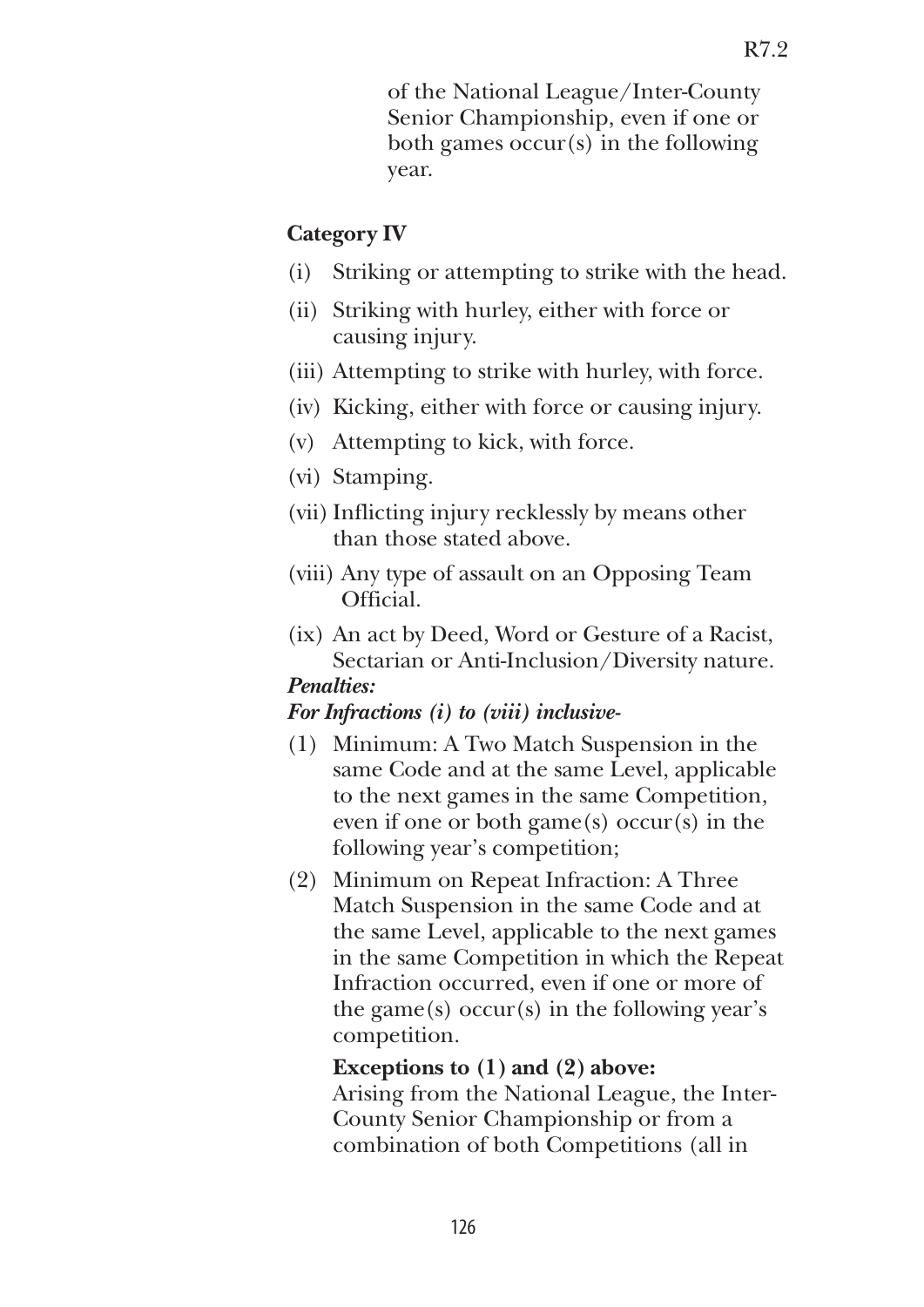the same Code), the above Penalties shall be substituted by:

- (1) Minimum: A Two Match Suspension in the same Code and at the same Level applicable to the next games in the combination of the National League/ Inter-County Senior Championship, even if one or both games occur(s) in the following year.
- (2) Minimum on Repeat Infraction: A Three Match Suspension in the same Code and at the same Level applicable to the next games in the combination of the National League/Inter-County Senior Championship, even if one or more games occur(s) in the following year.

## **For Infraction (ix) -**

 (3) An Infraction (ix) above shall be penalised under Rule 7.2 (e).

## **Category V**

- (i) Minor physical interference (e.g. laying a hand on, pushing, pulling or jostling) with a Referee, Umpire, Linesman or Sideline Official.
- (ii) Threatening language to a Referee, Umpire, Linesman or Sideline Official.
- (iii) Threatening or abusive conduct towards a Referee, Umpire, Linesman or Sideline Official.

## *Penalties:*

- (1) Minimum: 12 weeks Suspension in all Codes and at all Levels;
- (2) Minimum on Repeat Infraction: 24 weeks Suspension in all Codes and at all Levels.

## **Category VI**

 Striking or attempting to strike, or any type of assault on, a Referee, Umpire, Linesman or Sideline Official.

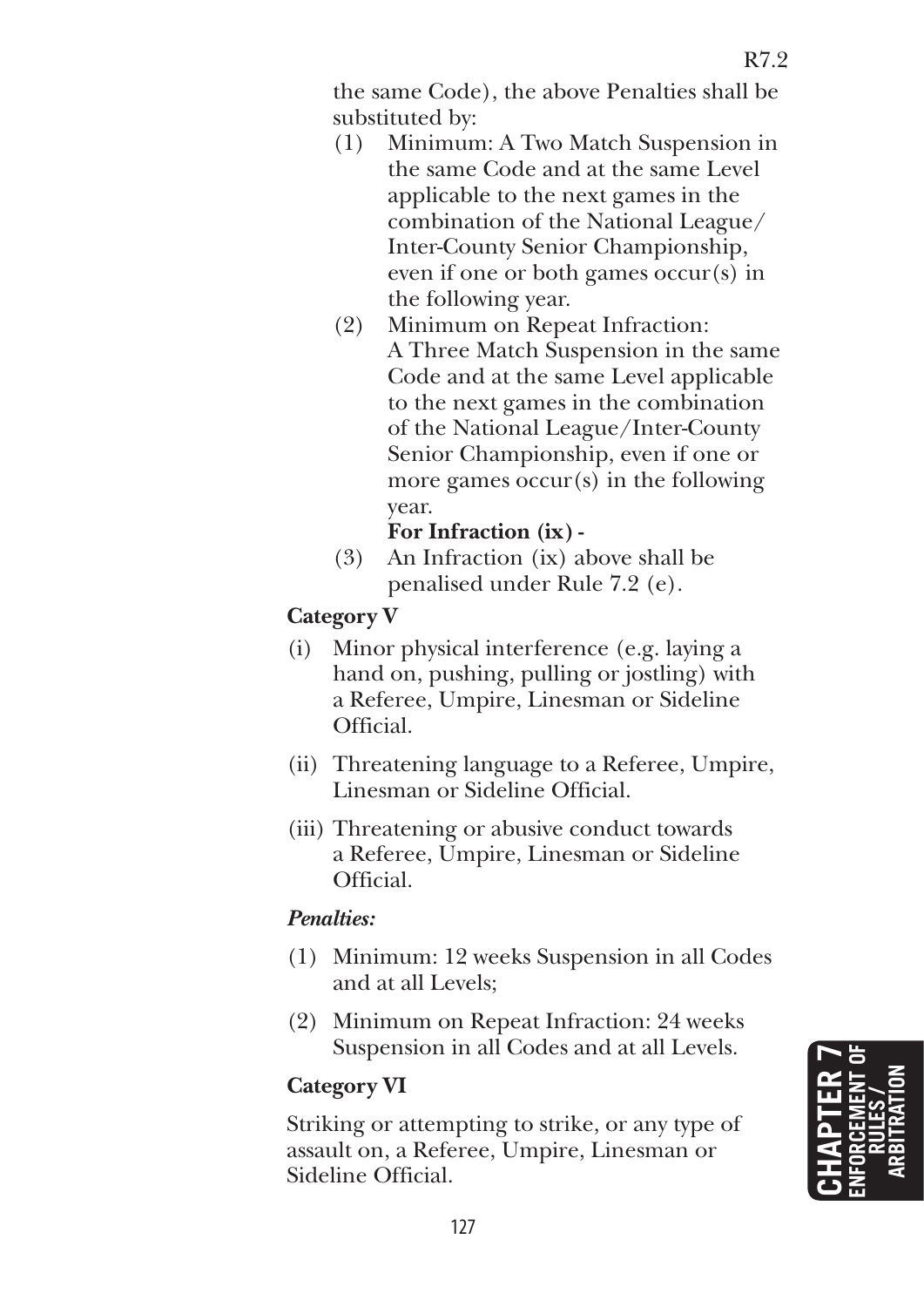## *Penalties:*

- (1) Minimum: 48 weeks Suspension in all Codes and at all Levels, with offender's Team liable to Disqualification, where appropriate;
- (2) Repeat Infraction within 96 weeks: 96 weeks Suspension in all Codes and at all Levels, with offender's Team liable to Disqualification, where appropriate.

### **Alternative Penalty to non-applicable Match Suspensions**

When a Match Suspension arising from Rules 7.2 or 7.5(h) cannot be applied in full or in part on a player in the specified Competition, arising from such (non exhaustive) circumstances as:

- (i) A player exiting an Under-Age Grade,
- (ii) A Promotion/Relegation Play-Off having been completed or an inadequate number of games to be played,
- (iii) A Tournament having been completed or an inadequate number of games to be played,
- (iv) A Challenge Game,

 - a two weeks Suspension for each non-applicable One Match Suspension shall be proposed/imposed in the same Code and at the same Level.

 In the case of a player exiting a Level (e.g. Second Level Schools, third Level Colleges), the Committeein-Charge shall refer the case to the relevant Competitions Control Committee at County Committee, Provincial Council or Central Council levels for adjudication. A two weeks Suspension for each non-applicable one Match Suspension shall be proposed/imposed at Club level.

(See Appendix 2)

## **Definition of "Repeat Infraction"**

 "Repeat Infraction" in the Section of Rule above means a second or subsequent occurrence of any Misconduct at Games by Players Infraction in the same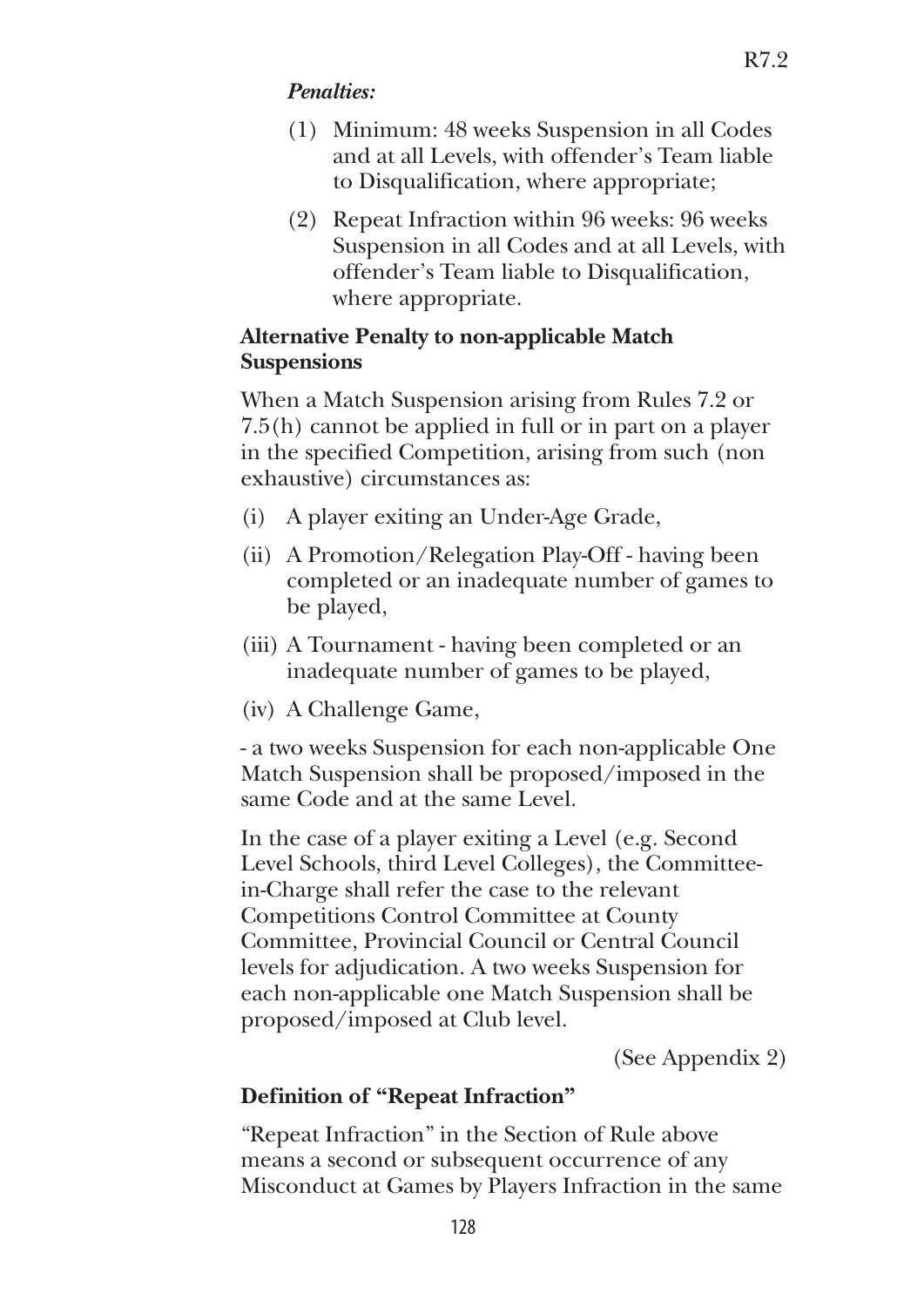Category within a 48-week period (or 96 week period in the case of a Category VI Infraction). In relation to Categories I, III and IV, only an Infraction committed in the same Code and at the same Level as the previous occurrence shall constitute a Repeat Infraction. In relation to Categories V and VI, a second occurrence shall constitute a Repeat Infraction irrespective of the Code or Level of the previous occurrence.

**(c) Misconduct at Games by Team Officials**, which consists of four Categories of Infractions by Team Officials which occur on or in the vicinity of the Field of Play, and which occur immediately before, during or after a Game:

## **Category Ia**

 Abusive language towards a Referee, Umpire, Linesman or Sideline Official.

## **Penalties:**

- (1) Minimum: 4 weeks Suspension;
- (2) Minimum on Repeat Infraction: 8 weeks Suspension.

## **Category IIa**

 Any type of physical interference with an Opposing Player or Team Official.

## **Penalties:**

- (1) Minimum: 8 weeks Suspension;
- (2) Minimum on Repeat Infraction: 16 weeks Suspension.

## **Category IIIa**

 Minor physical interference with (e.g. laying a hand on, pushing, pulling or jostling), threatening or abusive conduct towards, or threatening language to, a Referee, Umpire, Linesman or Sideline Official.

## **Penalties:**

- (1) Minimum: 12 weeks Suspension;
- (2) Minimum on Repeat Infraction: 24 weeks Suspension.

## **Category IVa**

 Any type of assault on a Referee, Umpire, Linesman or Sideline Official.

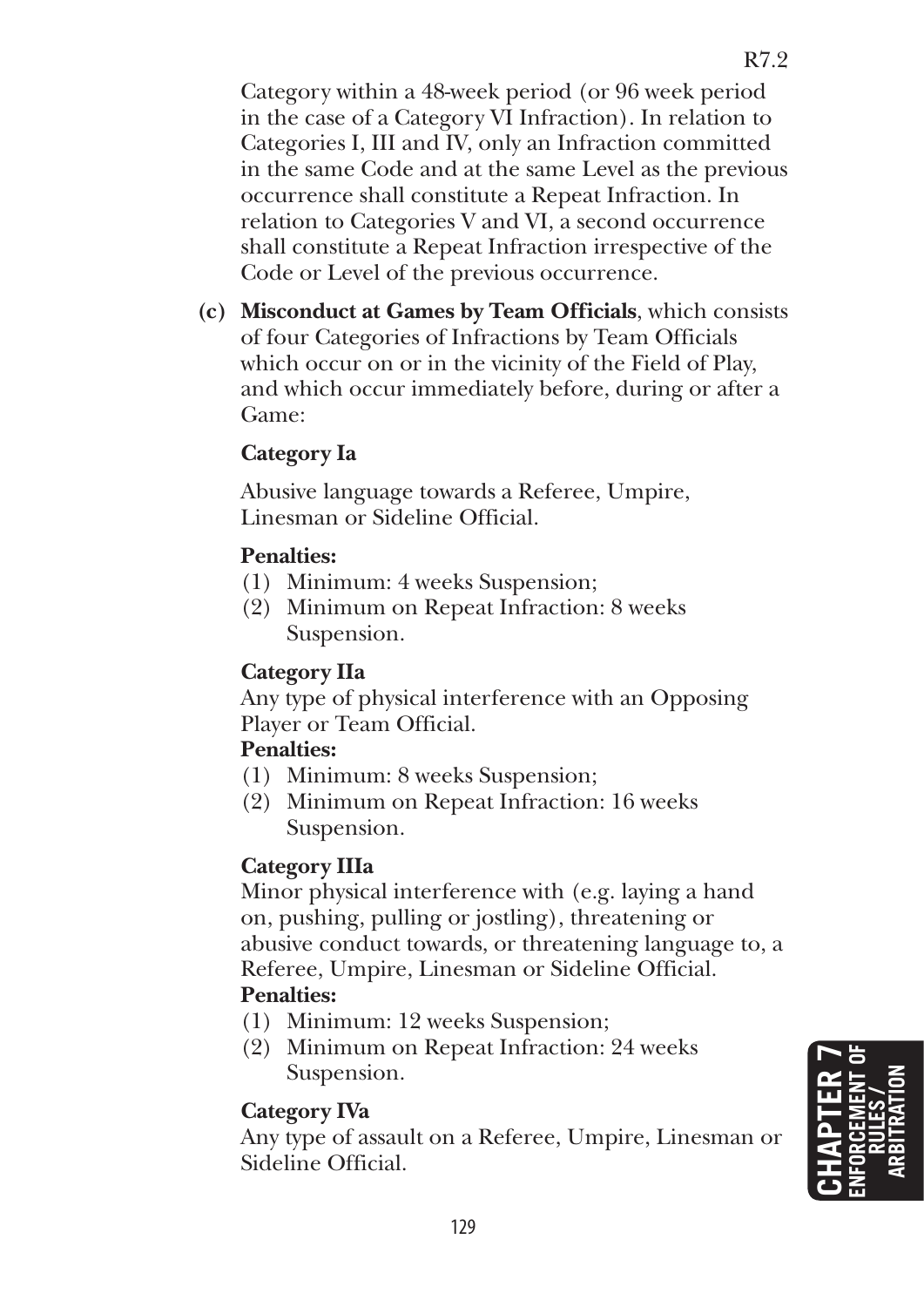### **Penalties:**

- (1) Minimum: 48 weeks Suspension, with offender's Team liable to Disqualification, where appropriate;
- (2) Minimum on Repeat Infraction: 96 weeks Suspension, with offender's Team liable to Disqualification, where appropriate.

 Suspensions in all four Categories above shall be applicable in all Codes and at all Levels.

#### **Definition of "Repeat Infraction"**

 "Repeat Infraction" in the Section of Rule above means a second or subsequent occurrence of any Misconduct at Games by Team Officials Infraction in the same Category within a 48 week period (or 96 week period in the case of a Category IVa Infraction), irrespective of the Code or Level of the previous occurrence.

- **(d) Disruptive Conduct at Games by Players, Team Officials or Supporters,** which occur on or in the vicinity of the Field of Play and which occur immediately before, during or after a Game:
	- (1) **Premature Termination of a Game-** By reason of Serious Disruption by Players, Officials or Supporters of a Team.

## *Penalties:*

 **Team** – Forfeiture of the Game and Award to the Opposing Team (unless both Teams are responsible), save where there are exceptional mitigating factors involved.

 **Other Penalties** - at the discretion of the Council or the Committee-in-Charge, subject to a Penalty being of a form provided for in Rules 7.1, 7.2 or 7.4 to 7.9 inclusive.

## (2) **Premature Termination of a Game –**

By reason of:

 (i) A Player(s) refusing to leave the Field when ordered off, or rejoining the Game having been ordered off.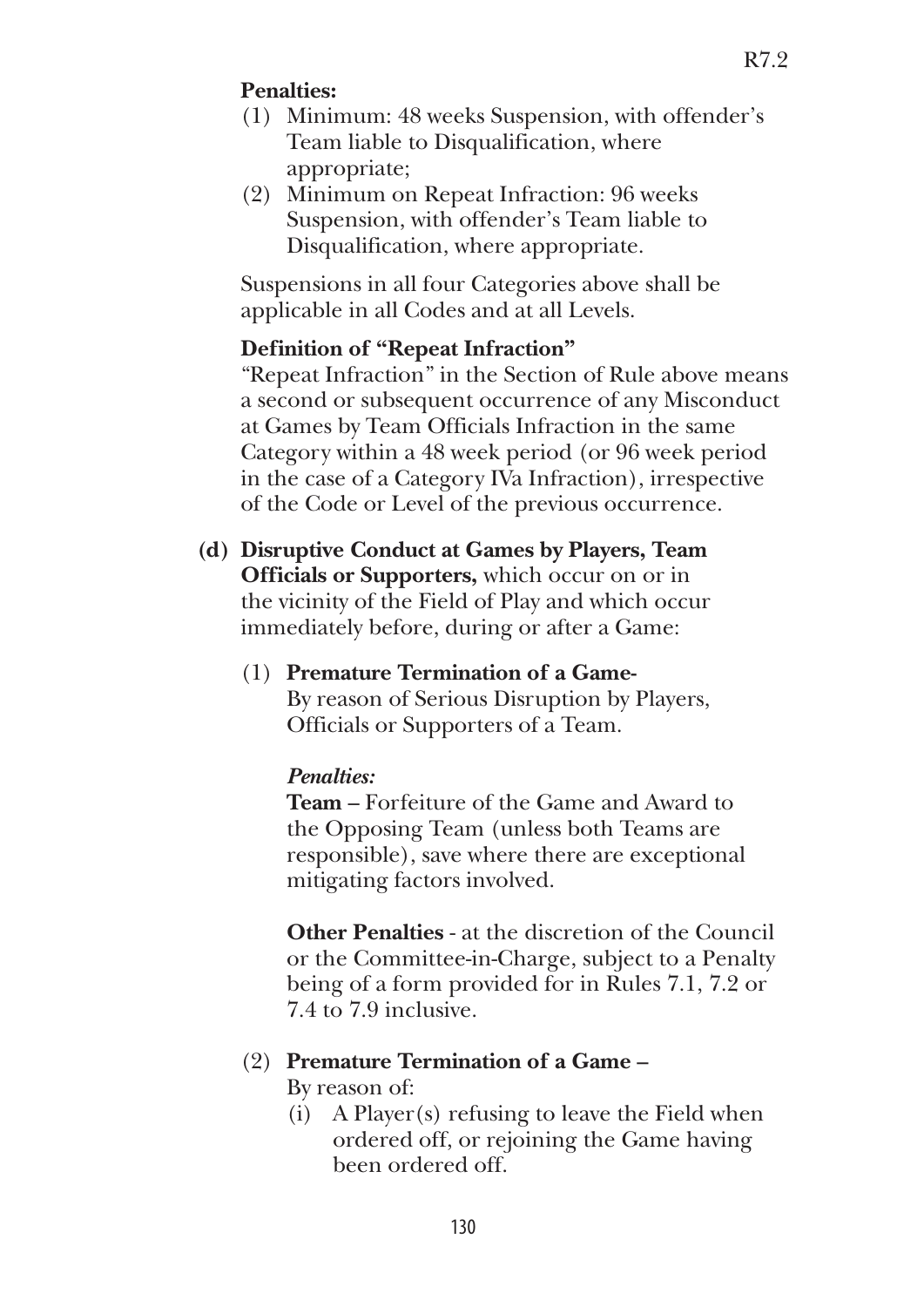(ii) A Team or Player(s) leaving the Field without the Referee's Permission or Refusing to continue Playing.

#### *Penalties:*

**Team and other Penalties** – as in (1) above.

 **Player(s) who caused Termination** – 24 weeks suspension, in addition to any suspension for an Infraction committed in the Game.

## (3) **Disruptive Conduct by Players, Team Officials or Supporters (not causing the Premature Termination of a Game).**

 **Penalties** shall be at the discretion of the Council or Committee-in-Charge, subject to a Penalty being of a form provided for in Rules 7.1, 7.2 or 7.4 to 7.9 inclusive.

(4) The Council or Committee-in-Charge may direct that Units refuse admittance to the Property owned or controlled by the Association to any person, whether or not a member of the Association, if that person is considered to be guilty of Disruptive Conduct at Games.

## **(e) Misconduct Considered to have Discredited the Association.**

This shall include breaches of Rule 1.12 Official Guide Part 1, and Rules 5.33 (Hurling) and 5.29 (Football) Aggressive Fouls, Playing Rules, Official Guide Part 2.

#### *Penalties:*

 **Member** - A minimum 8 weeks suspension. Debarment and Expulsion from the Association may also be considered.

 **Team/Unit** - Where suspension is deemed appropriate - a minimum of 8 weeks. A Fine, Disqualification and Expulsion from the Association may also be considered.

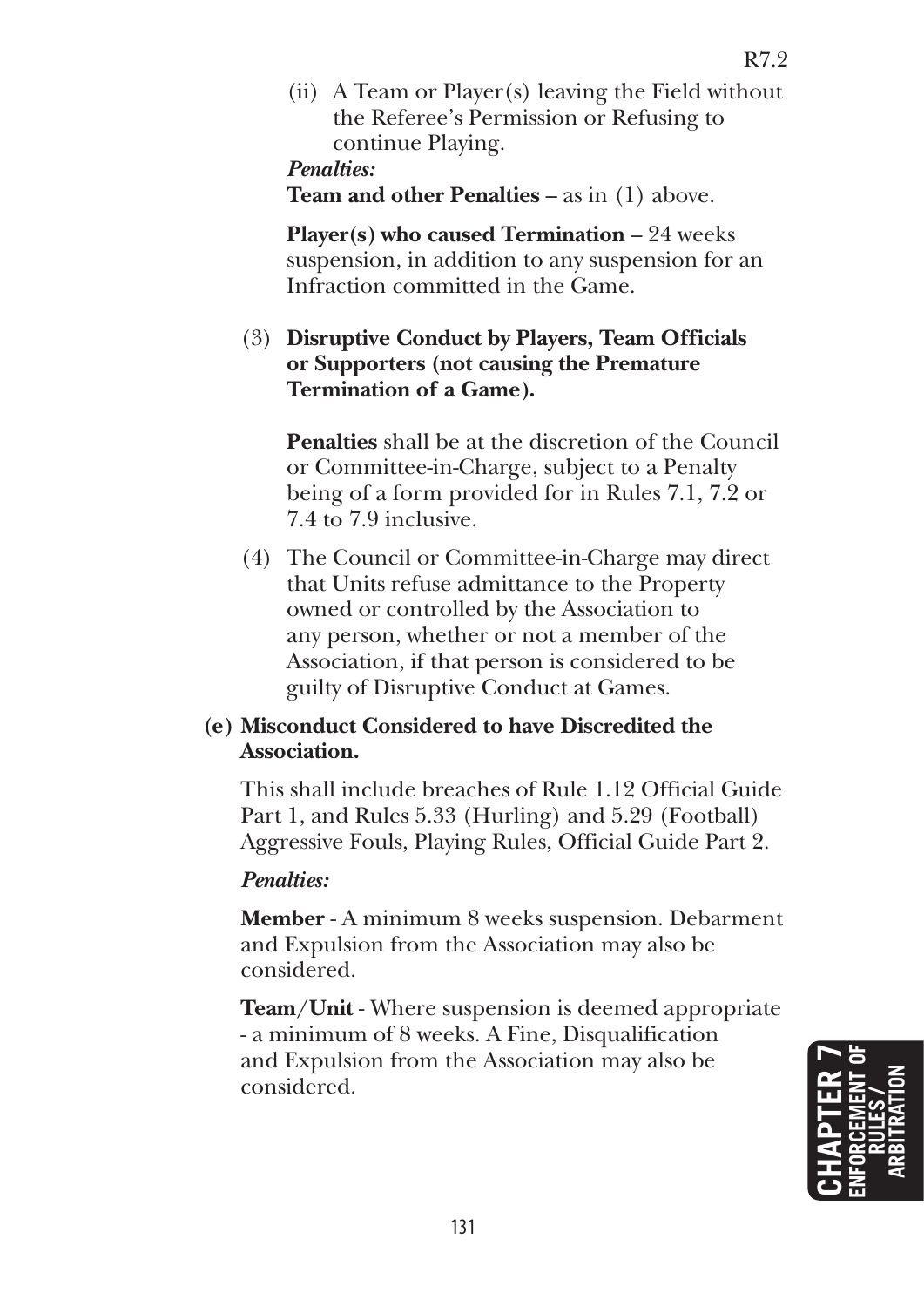## **7.3 Procedures for Disciplinary and Related Hearings**  *Initiation of Disciplinary Action*

- (a) The investigation and processing of matters relating to the Enforcement of Rules shall be dealt with by:
	- (1) In the case of matters arising from Competitions or Games, the Competitions Control Committee of the Council or Committee-in-Charge, and
	- (2) In the case of matters arising otherwise than from Competitions or Games, the Management Committee.

 The Competitions Control Committee or Management Committee may appoint one or more of their number to carry out certain of its functions in connection with any Disciplinary Action.

- (b) References in this Rule to the Competitions Control Committee shall be construed as references to the Management Committee in cases of Disciplinary Action arising otherwise than from Competitions or Games.
- (c) The Hearings Committee shall adjudicate in all instances where a Hearing is requested relating to the Enforcement of Rules, other than Objections and Counter-Objections.
- (d) Disciplinary Action shall commence where:
	- (1) a Referee's Report discloses an alleged Infraction,
	- (2) the Competitions Control Committee decides that Disciplinary Action is appropriate arising from Competitions or Games, subject to Rule 7.3(f), or
	- (3) the Management Committee decides that Disciplinary Action is appropriate arising otherwise than from Competitions or Games.
- (e) The Competitions Control Committee may make a written Request for Clarification from a Referee:
	- (1) where there is any ambiguity in his Report, or
	- (2) where the Competitions Control Committee is in the course of investigating a possible Infraction not stated in his Report (even if the incident itself is disclosed).
- (f) Disciplinary Action alleging an Infraction as having occurred on or in the vicinity of the Field of Play,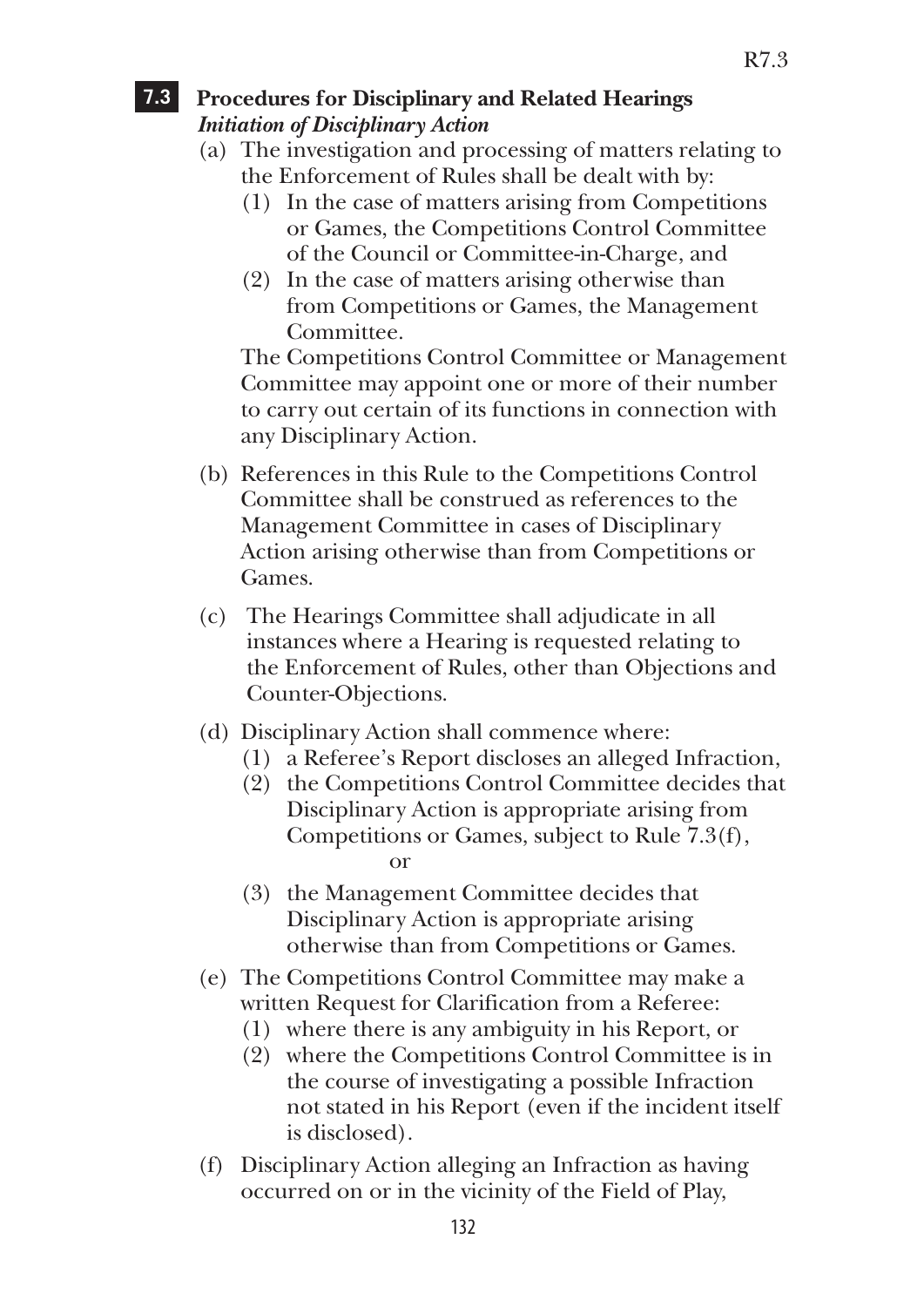immediately before, during or after a game may only be commenced by the Competitions Control Committee where:

- (i) The Referee's Report discloses the alleged Infraction; or
- (ii) The Referee has failed to submit his report within a period of five days after the Game concerned; or
- (iii) Clarification of the Referee's Report is received stating that the Referee did not adjudicate upon the subject matter of the Request.
- (g) The procedural Rules following shall not apply in the cases of the imposition of a specified minimum fine in Rule or Match Regulation or loss of points for failure to fulfil a league fixture, in which cases the Unit concerned shall be entitled only to written notice of the imposition of the penalty, and not to a Hearing from a Hearings Committee.

## *Preparation of Charge*

(h) Where Disciplinary Action is commenced, the Competitions Control Committee shall investigate the matter in such manner as is expedient, interview such persons (including Match Officials) as they deem appropriate, accumulate such relevant evidence as is made available to it (whether suggestive of the commission of an Infraction or exonerative of the Members or Units concerned), and prepare a Report ("the Disciplinary Report").

 A formal Disciplinary Report is not necessary where sufficient detail is contained in a Referee's Report and a copy of the Referee's Report or the applicable part thereof is supplied to the Defending Party, with a covering letter stating the Rule(s) concerned.

 In the event that the Competitions Control Committee omits from the Disciplinary Report evidence that is subsequently shown to be relevant, this shall not of itself affect the validity of the Disciplinary Action.

- (i) The Disciplinary Report shall contain:
	- (1) The identity of any person(s) or Unit(s) against whom Disciplinary Action is being taken ("the

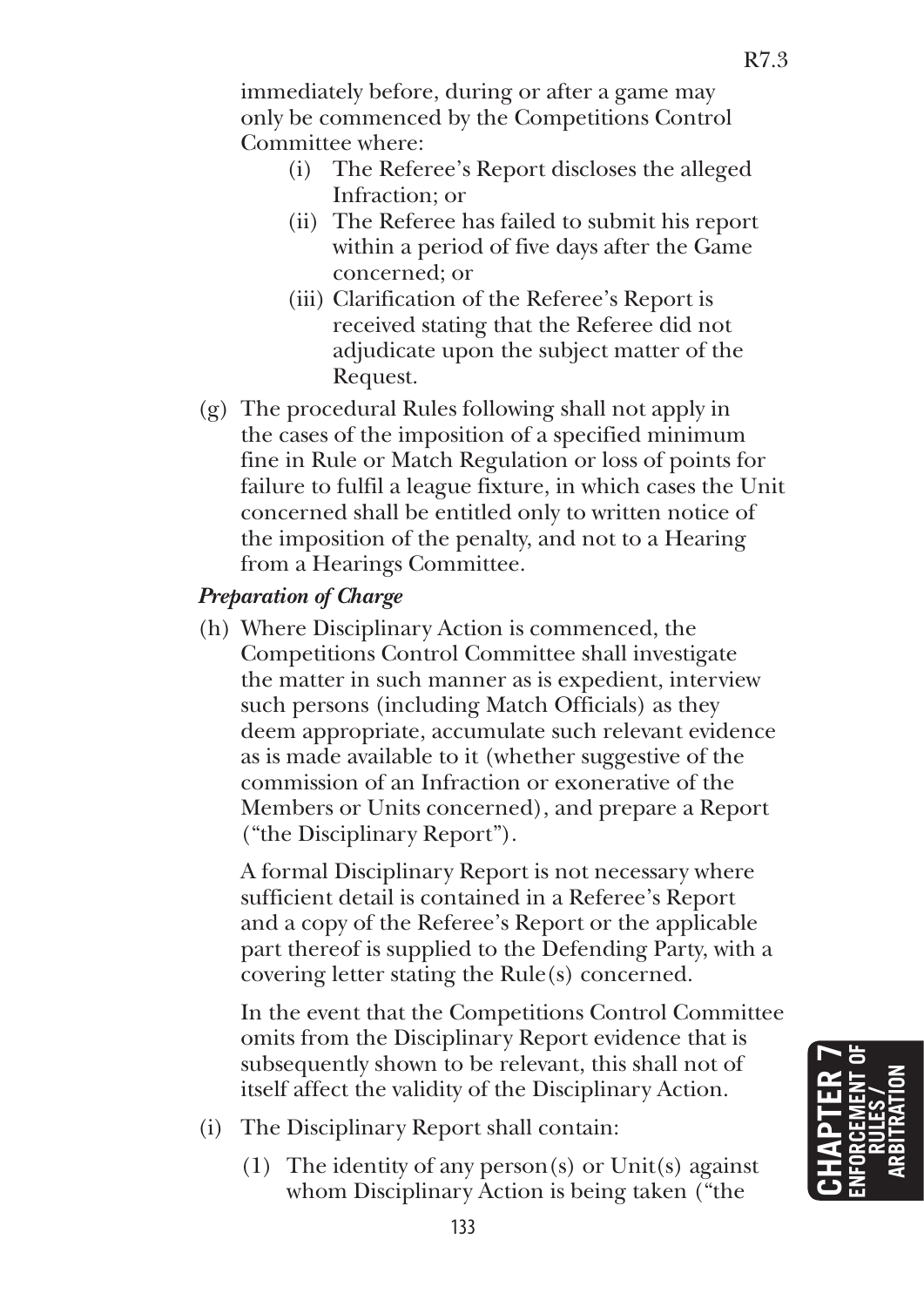Defending Party"),

- (2) A statement of the alleged infraction quoting the  $Rule(s)$  and/or Bye-law(s) it is alleged have been breached,
- (3) Copies of all relevant documents available to the Competitions Control Committee (including, where appropriate, any Referee's Report or the applicable part thereof, and any Clarification received insofar as it contains reference to the Infraction alleged), and
- (4) A list of witnesses, if any, who will be required to attend the Hearing on behalf of the Competitions Control Committee. This list may be updated at any stage up to 24 hours before any Hearing.

### *Urgent Cases*

(j) In urgent cases, where a Player believes that he may be the subject of Disciplinary Action, but has not received Notice of Disciplinary Action, he may request the Competitions Control Committee to clarify his position. The Competitions Control Committee shall make emergency arrangements on receipt of such a request to check and direct on the position of the Player concerned.

## *Notice of Disciplinary Action*

(k) The Hearings Committee may, at any stage of Disciplinary Action, allow any document submitted by any party to that Disciplinary action to be amended.

 Where a document used in the course of Disciplinary Action prior to a Hearing requires amendment, the party requiring its amendment should notify the other party at the earliest reasonable opportunity of the proposed amendment, and the Hearings Committee shall be entitled to give retrospective effect to any amendment as befits the circumstances.

(l) Where Disciplinary Action is commenced, Notice shall be given to the Defending Party. Central Council shall prescribe Forms of Notice for the assistance of Competitions Control Committees.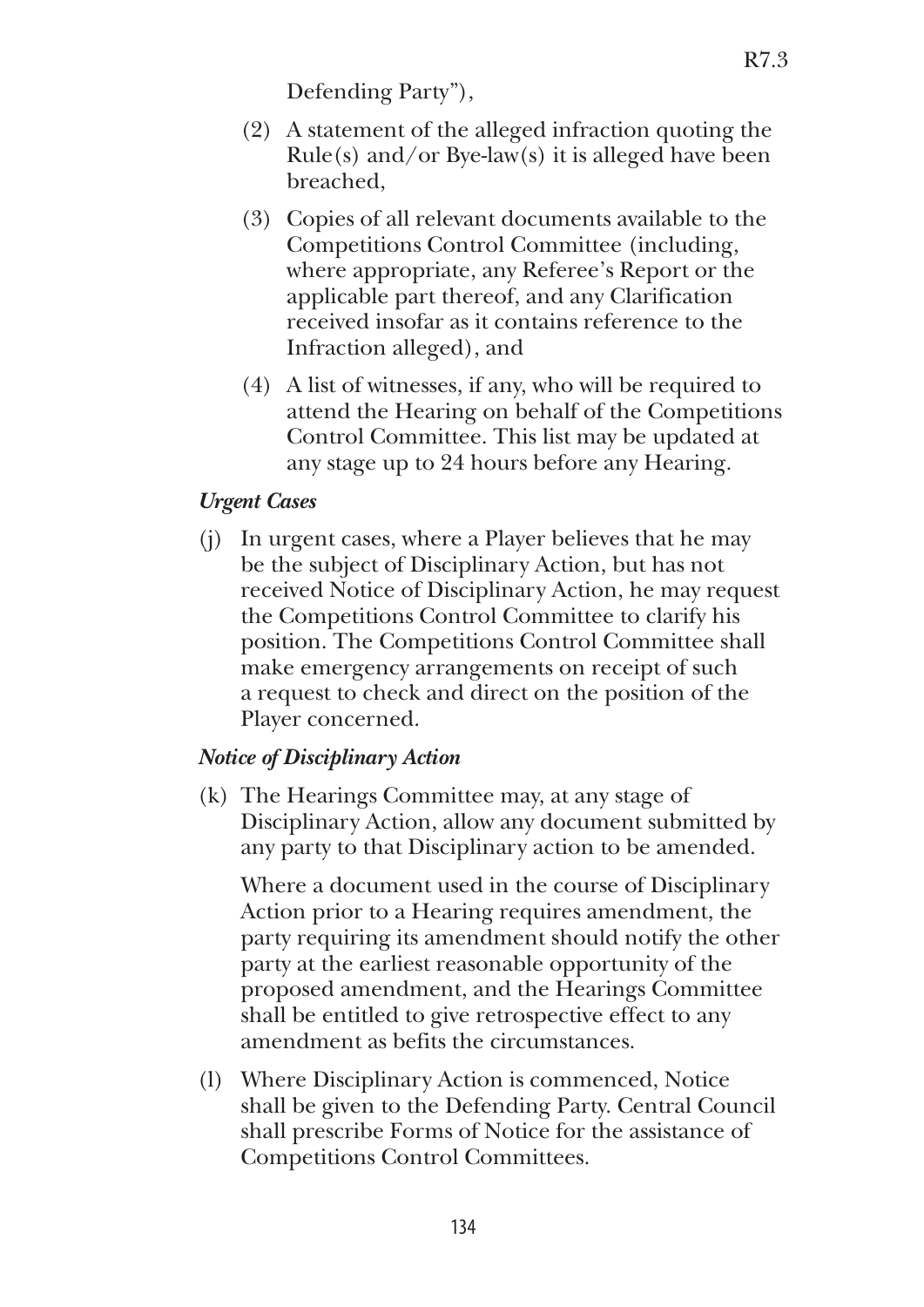- (m) Notice shall be given in the manner prescribed for service of Notices under Rule 4.6 - Communications.
- (n) The Notice shall contain a copy of the Disciplinary Report, and shall propose a penalty (not less than the minimum) which in the opinion of the Competitions Control Committee is appropriate under the Rules of the Association ("the Proposed Penalty").
- (o) The Notice shall also advise the Member/Unit of the right to a Hearing, and of the right to call witnesses.

### *Reply*

- (p) The Defending Party shall reply within three days from the date and time of receipt by him/it of the Notice and may:
	- (1) accept the Proposed Penalty, or
	- (2) request a Hearing, by sending a written Reply.

 Central Council shall prescribe Reply Forms for the assistance of Members and Units.

 Exception: Where the Fixed Penalty for Debarment from playing for the Remainder of the Game, to include any extra-time, set down for non-repeat Category 1 and 11 infractions is concerned, the member involved shall be entitled only to written notice of the Confirmation of the Penalty initially.

 A member may seek a Hearing on any or all Category 1 or 11 infractions involved only at the point when a Match Suspension, or its time equivalent, is proposed.

- (q) Where the Defending Party accepts the Proposed Penalty, that Penalty shall be imposed. The Competitions Control Committee shall confirm imposition of the Penalty to the Defending Party by Notice, quoting the Rule(s) under which the Penalty is imposed.
- (r) Failure to reply to a Notice of Disciplinary Action within three days from the date and time of receipt of the Notice shall constitute acceptance of the Proposed Penalty. If it is later proved to the satisfaction of the Hearings Committee that service of the Notice of Disciplinary Action was not effected by the

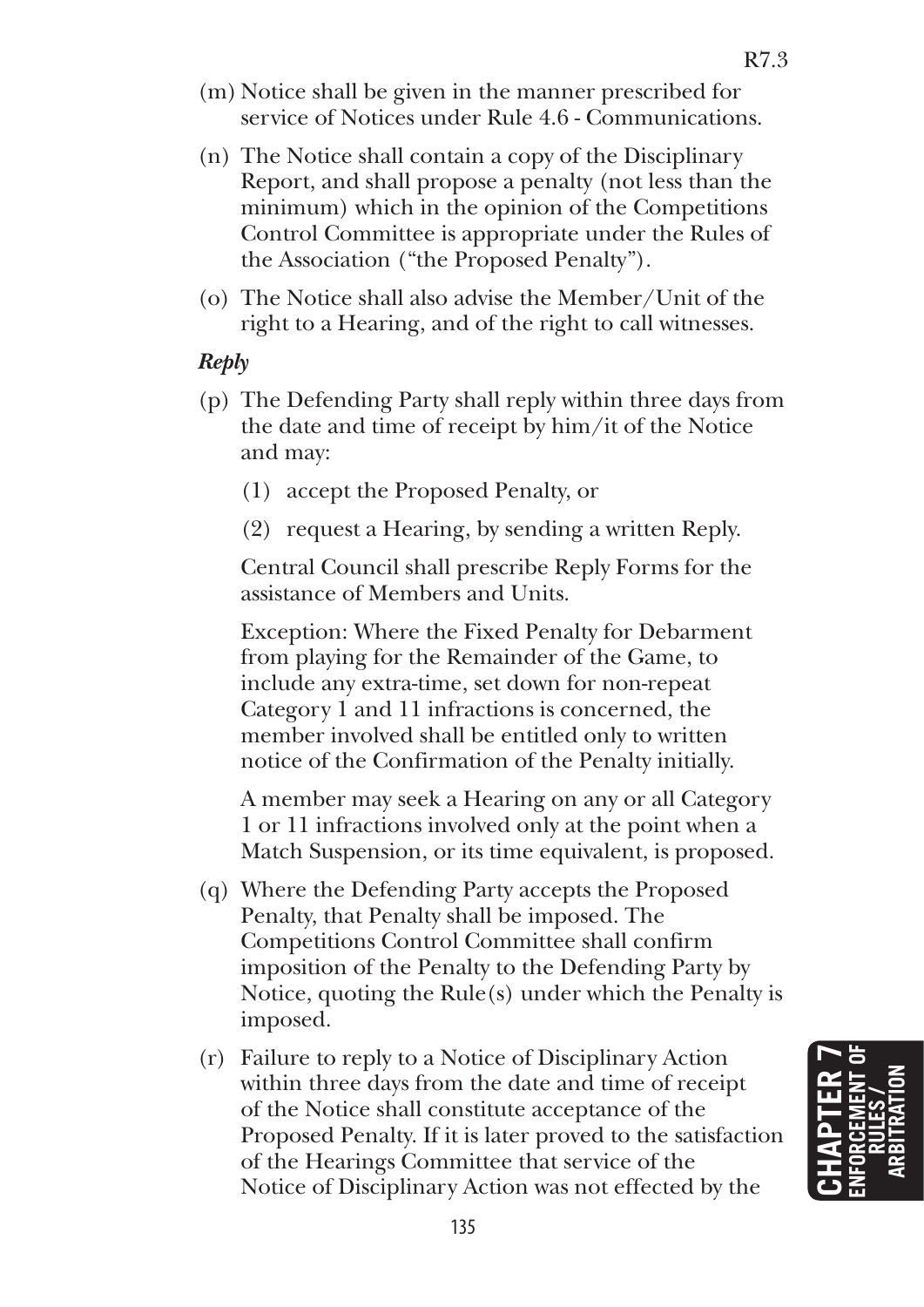Competitions Control Committee in accordance with this Rule, the Hearings Committee shall direct reservice of the Notice of Disciplinary Action and the matter shall proceed accordingly.

- (s) Where the Defending Party requests a Hearing, he shall indicate in his Reply any special requirements with regard to the Hearing (e.g. video playing equipment). He may also submit a written Request for Clarification of the Referee's Report and that Request and the Clarification received shall be furnished by the Competitions Control Committee to the Hearings Committee and the Defending Party.
- (t) Where the Defending Party requests a Hearing, the Competitions Control Committee shall pass a copy of the Notice and the Reply, with all references therein to the 'Proposed Penalty' deleted, to the Secretary of the Hearings Committee, who shall arrange the Hearing and, as soon as possible thereafter, notify the Defending Party and the Competitions Control Committee of the place, date and time of the Hearing, and of any other relevant matters.

#### **Hearings**

- (u) The Hearings Committee shall preside over any Hearing. The Hearing shall require a quorum of three members of the Hearings Committee, however not more than five members shall preside where the Defending Party is a Juvenile Member (under 16 years of age). Not more than two members of the Competitions Control Committee shall attend the Hearing to present the evidence contained in the Disciplinary Report.
- (v) A member of the Competitions Control Committee or Hearings Committee, who is a member of any Unit or has a role in relation to any Member, Team or Unit, involved in the proceedings, shall stand down from prosecuting or adjudicating the case.
- (w) No Member of the Association may communicate with any member of the Competitions Control Committee or the Hearings Committee with a view to influencing the outcome of the Hearing. Unauthorised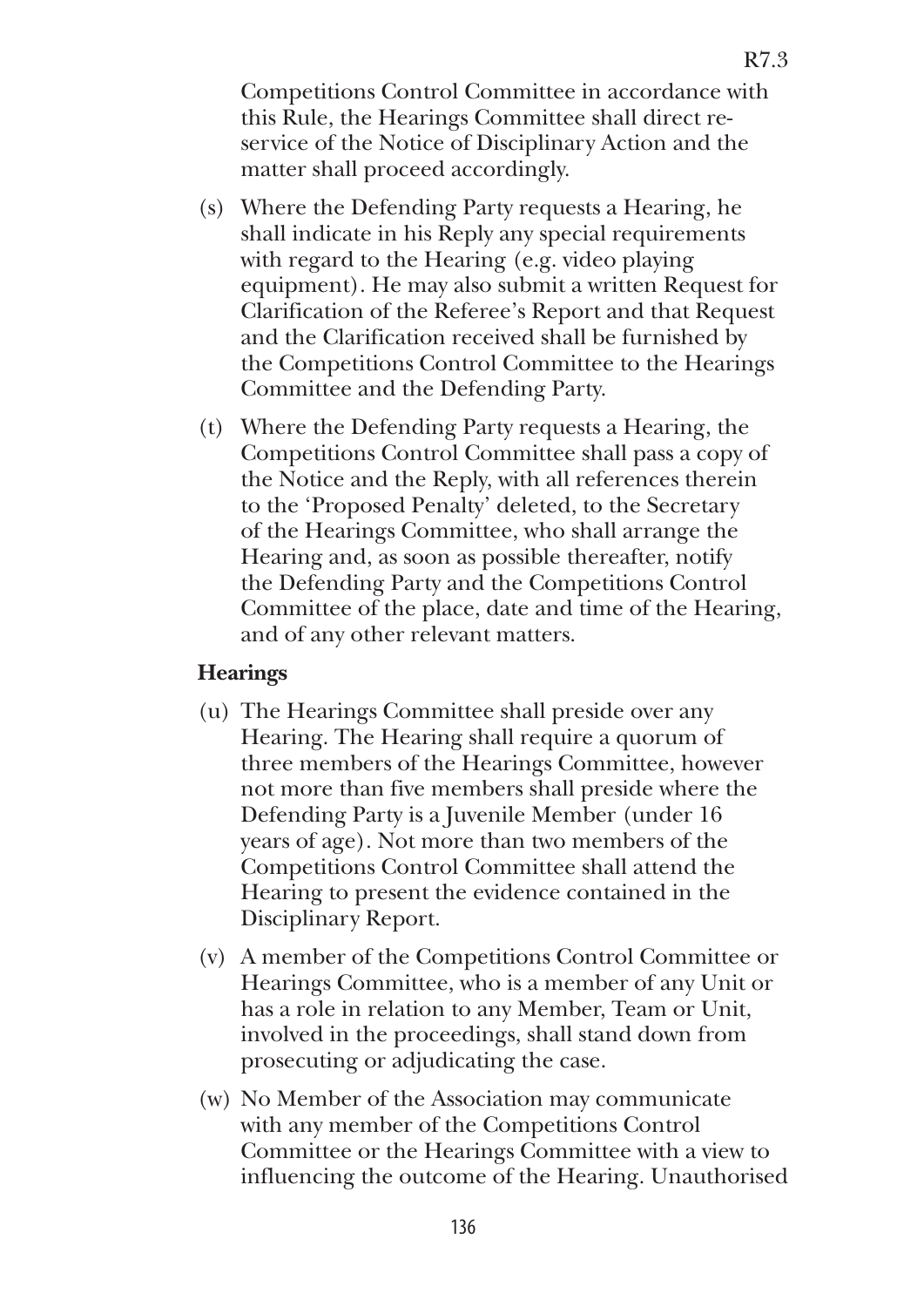communication in breach of this Rule shall be treated as Misconduct Considered to have Discredited the Association. This Rule shall not, however, prevent any witness giving relevant evidence at a Hearing.

- (x) Save as provided in Rule 6.7, a Club, Committee or Council shall be represented at any Hearing by a maximum of two of its Full Members. A Member shall attend personally and may be accompanied by one Full Member of his Club/Unit. In addition to the foregoing, Youth Members may be accompanied by their parent(s) or guardian(s).
- (y) Where the Defending Party who has requested a Hearing fails to attend it without reasonable explanation, the Proposed Penalty shall be imposed, together with a Fine of  $\epsilon$ 100 in the case of a Club or €300 in the case of a County Committee or Provincial Council.
- (z) The Hearings Committee will decide on all matters of procedure, and may adjourn Hearings and take such steps as are necessary and appropriate to the Hearing.
- (aa) The following Rules of Evidence shall apply:
	- (1) In general, evidence at a Hearing shall be oral, except that:
		- (i) Agreed matters of fact may be stated in writing;
		- (ii) The Hearings Committee shall attach to documentary evidence (including video evidence) such level of reliability as befits it in the circumstances of the Hearing;
		- (iii) Video evidence introduced by any party shall be admissible provided that:
			- (a) a copy has been furnished to all other parties within a reasonable period prior to the Hearing, and
			- (b) the Hearings Committee is satisfied that the video evidence is reliable and unedited;
		- (iv) Age may be proved with a valid Birth

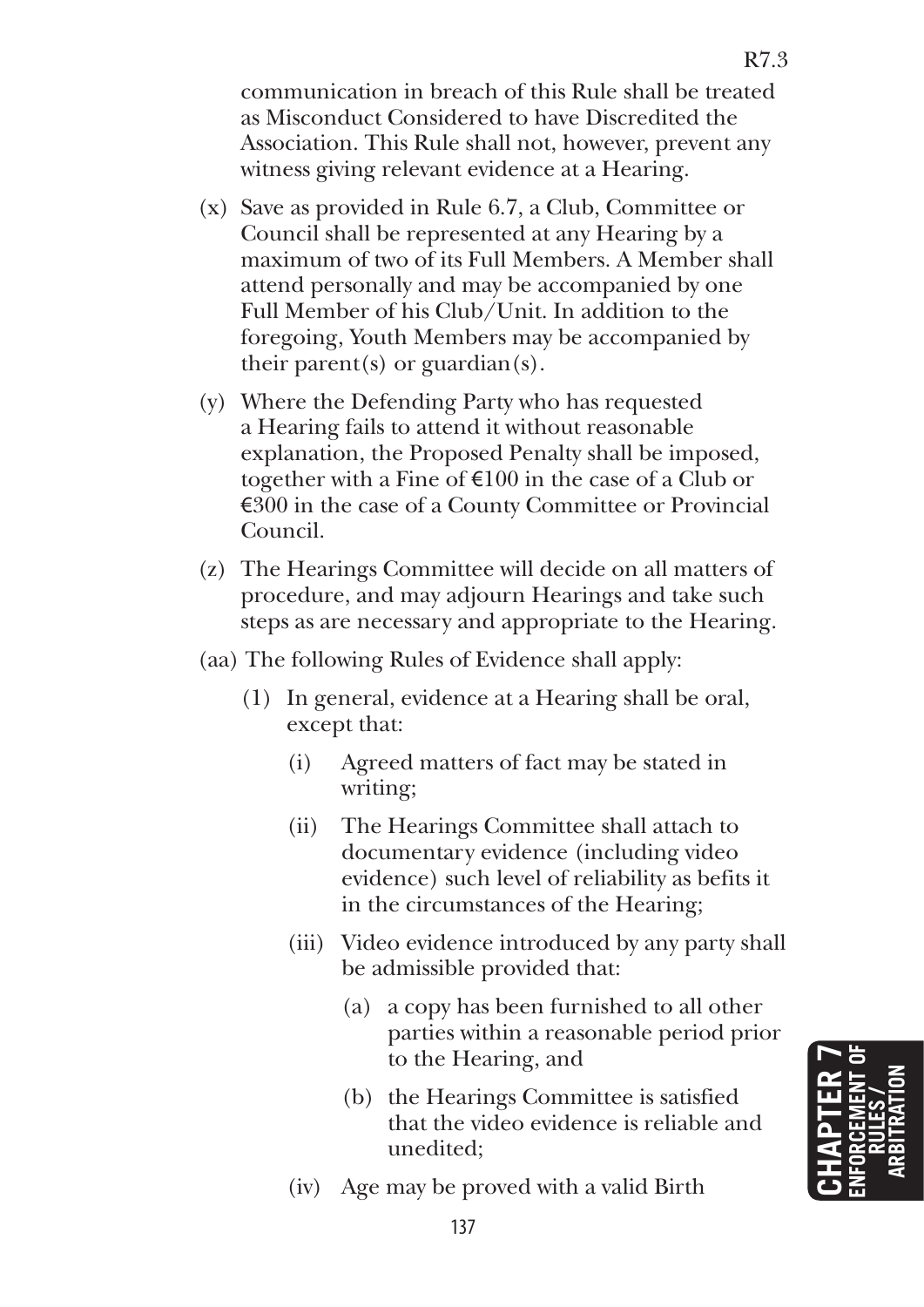Certificate or valid Passport. The obligation to prove age shall be on the person whose age is in dispute, or his Club or other representative Unit;

- (v) Where the Defending Party is in the exclusive or best position to prove or disprove a disputed allegation (e.g. for a Club to prove the identity of one of its members) and does not take the opportunity to give evidence on the matter, the Hearings Committee may draw adverse inference from that failure;
- (vi) A Referee's Report, including any Clarification thereto, shall be presumed to be correct in all factual matters and may only be rebutted where unedited video or other compelling evidence contradicts it;
- (vii) A Referee or other Official shall not be required to give oral evidence or to appear for cross-examination;
- (viii) After the Hearing, the Hearings Committee may, in its sole discretion, seek Clarification in writing of any matters in the Referee's Report. Any written Clarification or comment by the Referee shall have the same status as the Referee's Report itself, but may only be used for the purposes of exoneration of the Defending Party or mitigation of any allegations made against him. Such Clarification may not be challenged in any way or made the subject matter of any further Hearing.
- (2) The Defending Party may call witnesses to give evidence on its behalf, and it is its own responsibility to secure the attendance of such witnesses.
- (3) No evidence shall be given or submissions made in the absence of any party to the Disciplinary Action unless they fail to attend at the Hearing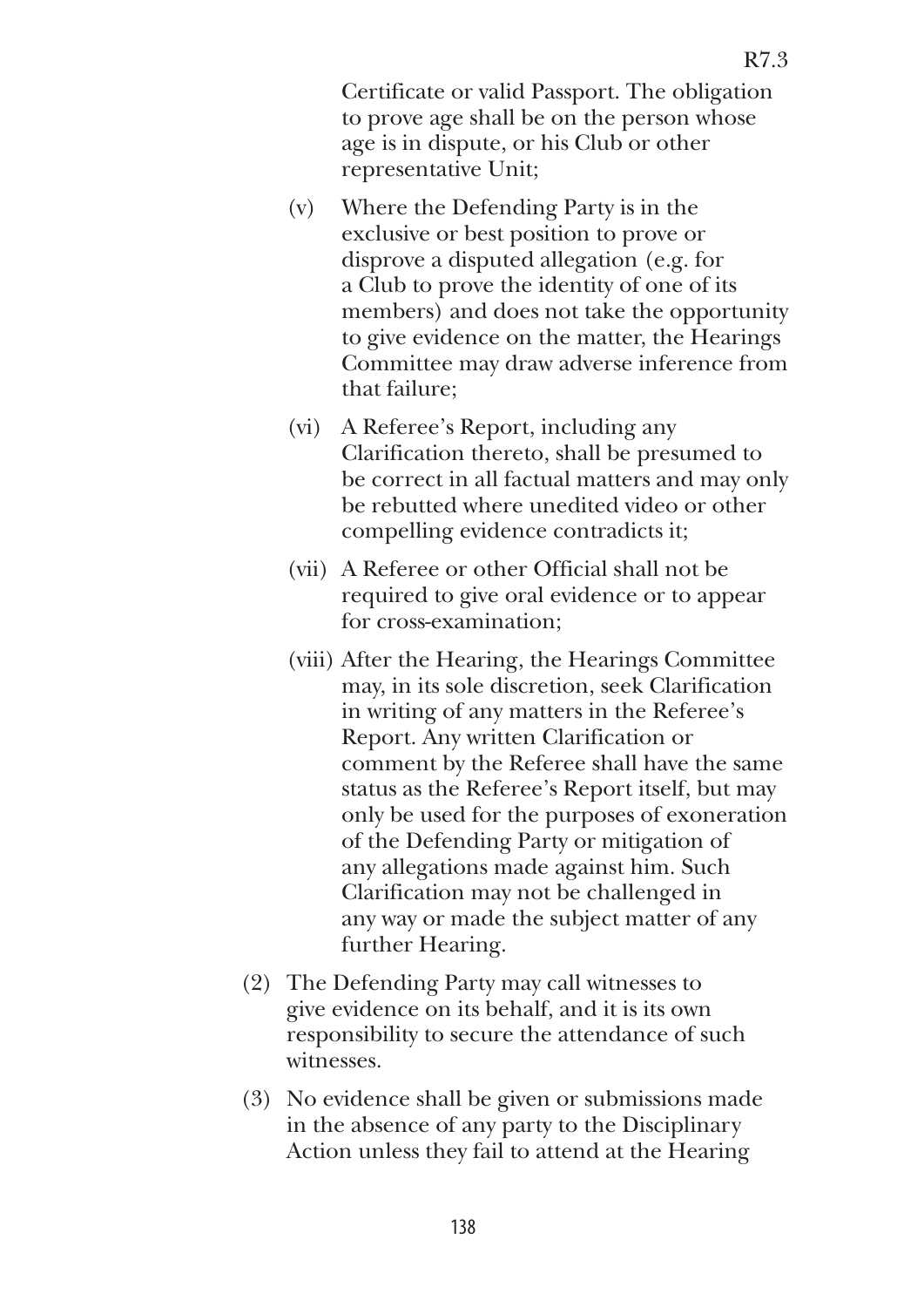without reasonable explanation. If evidence is so given through inadvertence, it shall be repeated in the presence of all parties, so that no prejudice is caused to the party previously absent.

- (4) A Member deliberately giving false evidence or otherwise misleading a Hearing, whether orally or in writing, on any matter of fact, shall be guility of Misconduct Considered to have Discredited the Association and:
	- (i) If that Member is the Defending Party and the Hearings Committee makes a finding of his having misled it on foot of the Hearing itself, the applicable penalty under Rule 7.2(e) shall be imposed by the Hearings Committee without a further Hearing, in addition and consecutive to any other penalty imposed on foot of the Hearing; and
	- (ii) In all other such cases, Disciplinary Action arising from such infraction shall be commenced and prosecuted under Rule 7.2(e) by the Competitions Control Committee or Management Committee, as applicable under Rule 7.3(a) (1) and (2).
- (5) Evidence or information shall not be accepted or considered unless applicable to a period not longer than 96 weeks prior to the date of the Hearing.

**Exceptions** to this provision shall be:

- (i) Copy Extracts of Official Records.
- (ii) Proof of Age.
- (6) Any 'Proposed Penalty' shall not be disclosed to a Hearings Committee, but if disclosed mistakenly, such disclosure shall not invalidate the Hearing, and it shall be disregarded by the Hearings Committee.

## *Decision*

(bb) The Hearings Committee has the final power to determine all matters of fact and all sources

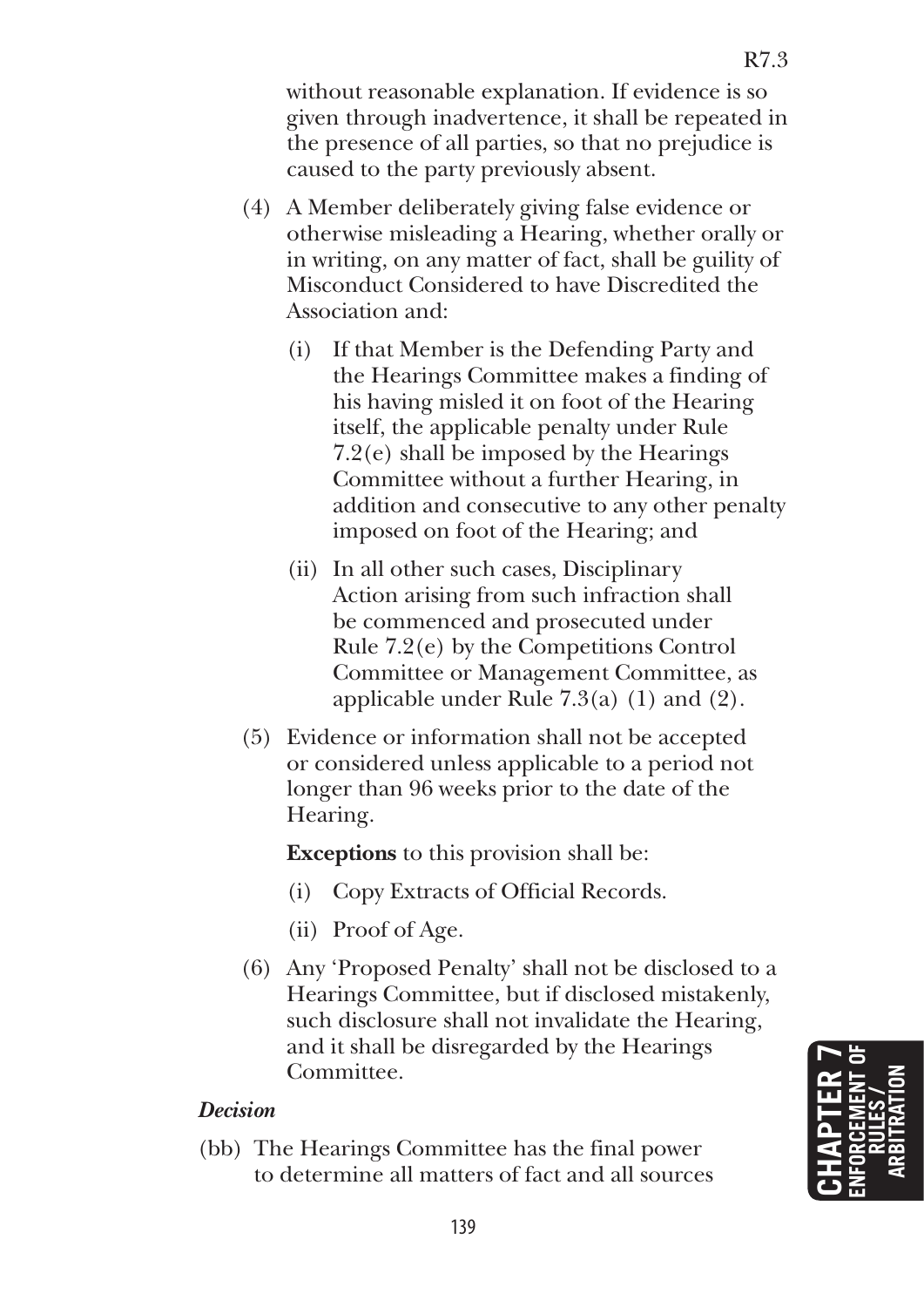of evidence submitted to the Hearing shall be considered. An Infraction shall be treated as proved if, in the opinion of the Hearings Committee, the Infraction alleged is more likely to have occurred than not to have occurred.

- (cc) Where the Infraction alleged is proven to the satisfaction of a Hearings Committee, the Hearings Committee shall be entitled to impose such penalties as it deems fit, subject to Rule, and with due regard, where appropriate, to Rules  $7.2(b)$  and (c) (as these relate to 'Repeat Infraction') and/or 7.5(b), and without being bound in any respect by the terms of the Proposed Penalty.
- (dd) Subject to the Rules of Evidence above, the Hearings Committee may make a finding that the facts proven disclose an infraction but either:
	- (i) One less serious than that alleged in the Notice of Disciplinary Action

or

(ii) One that differs from that alleged in the Notice of Disciplinary Action but is in the same Category of Infraction.

and may make a decision accordingly.

- (ee) Where a player who is involved in either:
	- (i) An Inter-County team in a current Championship or National League

or

(ii) A Club Team in a current Provincial or All-Ireland Club Championship is reported, within his County, as having committed a Category V or VI Misconduct at Games by Players Infractions and that Player, when notified of the commencement of Disciplinary Action against him, seeks a Hearing, that Hearing shall be conducted by the Provincial Hearings Committee or the Central Hearings Committee, as appropriate, and not the County Hearings Committee or a Divisional/Other Sub-Committee Hearings Committee.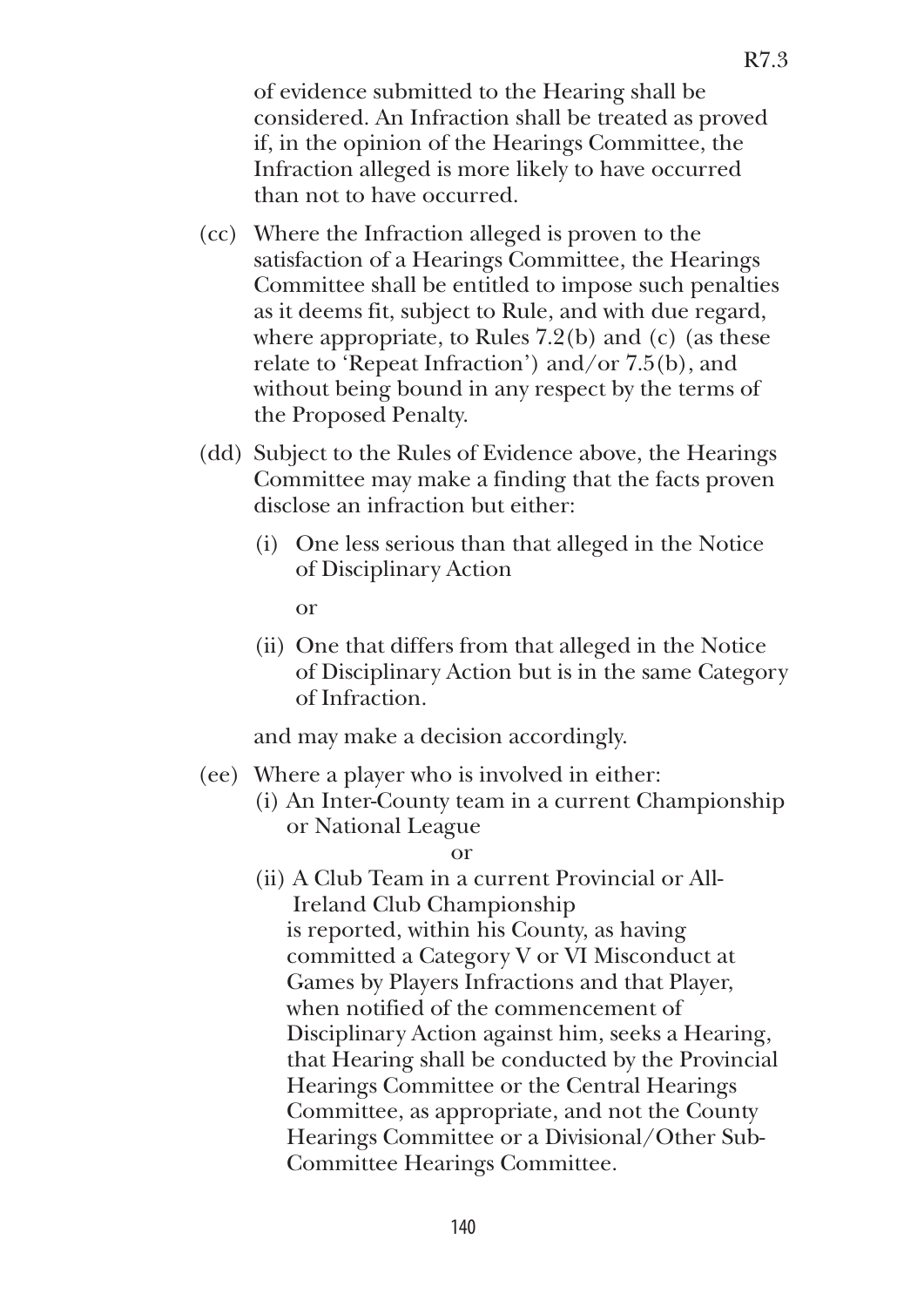Save for this procedural change, such Disciplinary Action cases shall otherwise be conducted in accordance with the procedures set out in this Rule 7.3.

- (ff) A decision shall be made by a majority of the members of the Hearings Committee presiding over the Hearing. The decision and the Rule(s) under which it was taken shall be recorded and shall be notified to the Competitions Control Committee and the Defending Party. In the event of a Penalty being imposed, the Competitions Control Committee shall record the Penalty.
- (gg) No decision made on foot of any Hearing shall affect the validity of any decision of the Referee with regard to the allowance or disallowance of a score or award of any free or the playing time allowed, or the validity of any Suspension served prior to the Hearing.

(See Appendix 2)

## **7.4 Validity of Team Constitution**

- (a) Without prejudice to the general disciplinary jurisdiction of the Council or Committee-in-Charge or the Rules concerning Objections, the Competitions Control Committee of a Council or Committee- in-Charge may of its own volition at any time, or shall on receipt of a request from a Unit involved in a game, not later than three days after the official starting time of the game, investigate in such manner as it deems fit the validity of the constitution of a Team taking part in the Game.
- (b) Where on foot of such investigation, and not an Objection, the constitution of a Team taking part in a Game is found to be invalid, the Competitions Control Committee shall impose such penalty in respect of the result of the Game as applies (including Forfeiture, where appropriate, but without Award of Game to the Opposing Team). The Competitions Control Committee may also commence such Disciplinary Action as is appropriate in the circumstances.

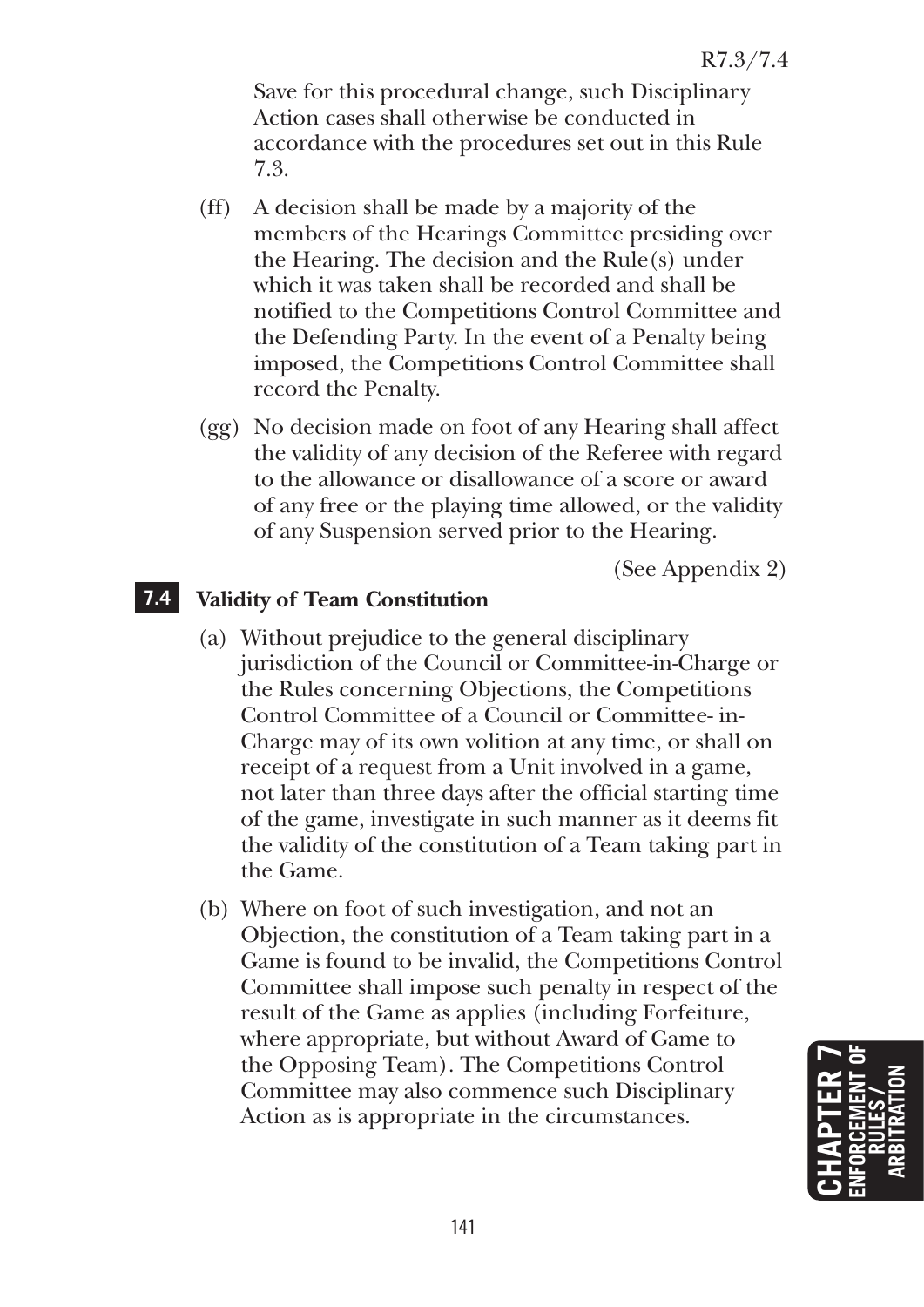## **7.5 Suspensions**

## *Interpretation of Terms*

- (a) For the purpose of interpretation of Suspensions and in Rule generally:
	- (1) "Level" shall mean the representative level at which the Suspension concerned was incurred e.g. Inter-Provincial, Inter-County, Club, Third-Level, Schools etc. Where a Team of one Level is playing a Game or Competition at another Level, e.g. Third-Level College v. County, a Level-specific Suspension incurred by a Player shall apply at the Level of the Team he was playing with on the occasion of the Infraction.
	- (2) "Code" shall mean either Football or Hurling. Handball or Rounders shall likewise be specific Codes.
	- (3) "Player" shall mean a person whom the Council or Committee-in-Charge considers to have been a member of a Team panel involved in the Game in question.
	- (4) "Term of Suspension" is a time-based, in weeks, penalty.
	- (5) "Match Suspension" is a suspension from playing in a game(s) in a specified competition, including any extra time played.

## *Gravity*

(b) Where a minimum Suspension is prescribed in relation to an Infraction, the Council or Committee-in-Charge shall have due regard for the gravity of Infraction in each case, and, where appropriate, shall impose additional Match Suspension(s) or a longer Term of Suspension. No Term of Suspension shall exceed 96 weeks. However in exceptionally serious cases the penalties of Debarment from playing or Expulsion may be imposed.

## *Next Game in Competition*

(c) A walk-over shall not constitute the next game in a competition.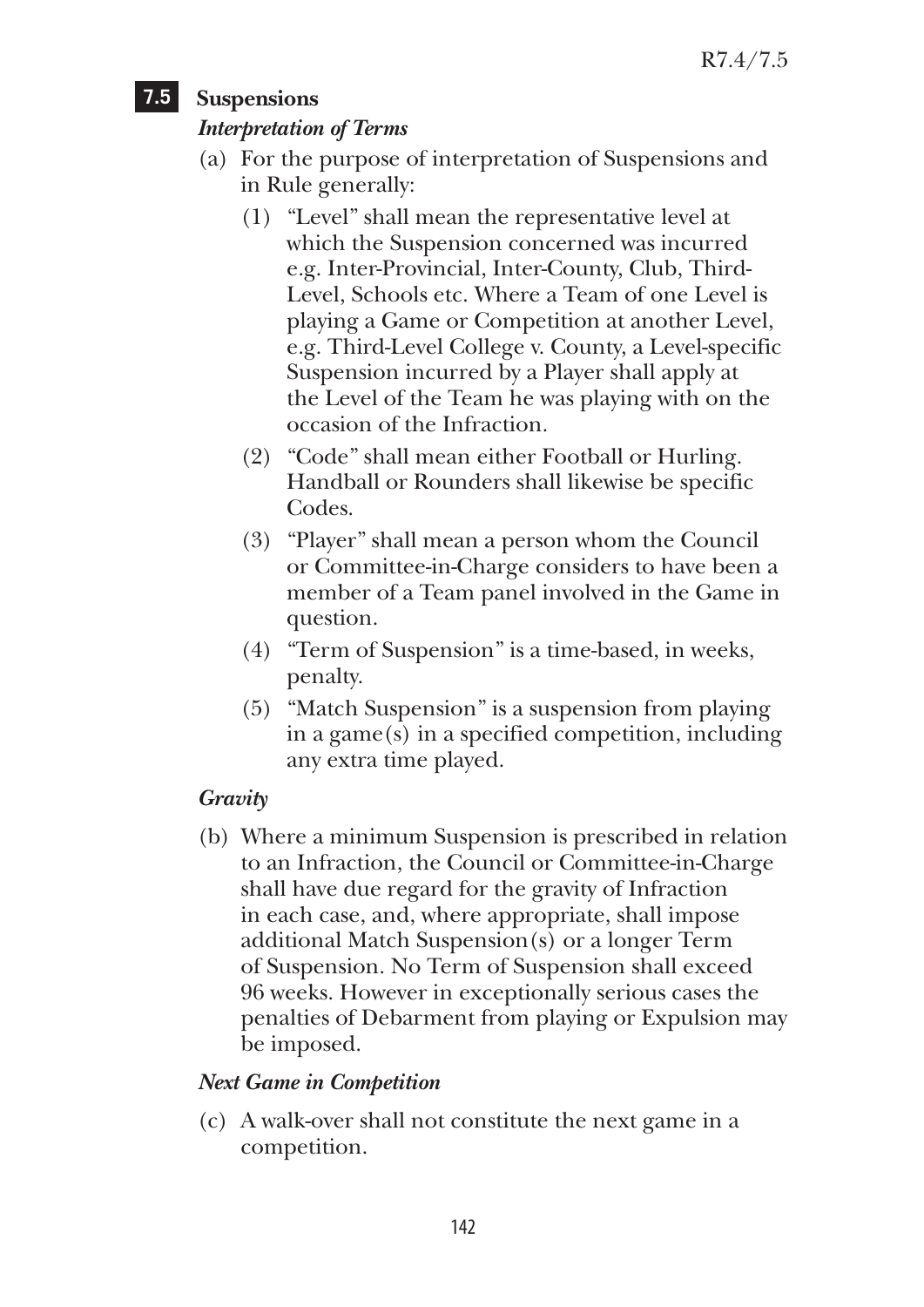R7.5

 A game or competition, the sole purpose of which is to determine qualification or relegation in respect of a following year's Championship or League, shall not be deemed to be the 'same Competition' as that of the current year's Championship or League, as applicable, and shall not entail a 'next game suspension' arising from a current Championship or League game.

## *Effect of a Suspension*

(d) A Term of Suspension arising from Category I, III or IV Misconduct at Games Infraction by Players means a Suspension from playing in Games (including Tournaments and Challenge Games) as specified, and from acting as a Referee, Umpire, Linesman or Sideline Official.

## **Exception to Above:**

 **A** term of Suspension arising from Category IV Infraction 5.34 (Hurling) or 5.30 (Football) is imposed under Rule 7.2(e). The effect of such suspension is as outlined in Rule 7.5(e).

 A Match Suspension involves only a player being suspended from playing in a game(s) in a specified competition.

- (e) A Suspension for all other Infractions provided for in Rule or County Bye-Laws means Suspension from all functions, privileges and Competitions under the Association's control, but not from membership of the Association.
- (f) In the case of disciplinary proceedings involving a member who is in receipt of remuneration under a contract of employment with the Association or with any unit or agent of the Association, a penalty imposed under these Rules shall not prevent the member from fulfilling duties required to be performed under the terms of contract.
- (g) In any case where a Suspension has been imposed by a Council or Committee-in-Charge, but the existence of a prior Suspension for a Misconduct at Games Infraction within 48 weeks or 96 weeks

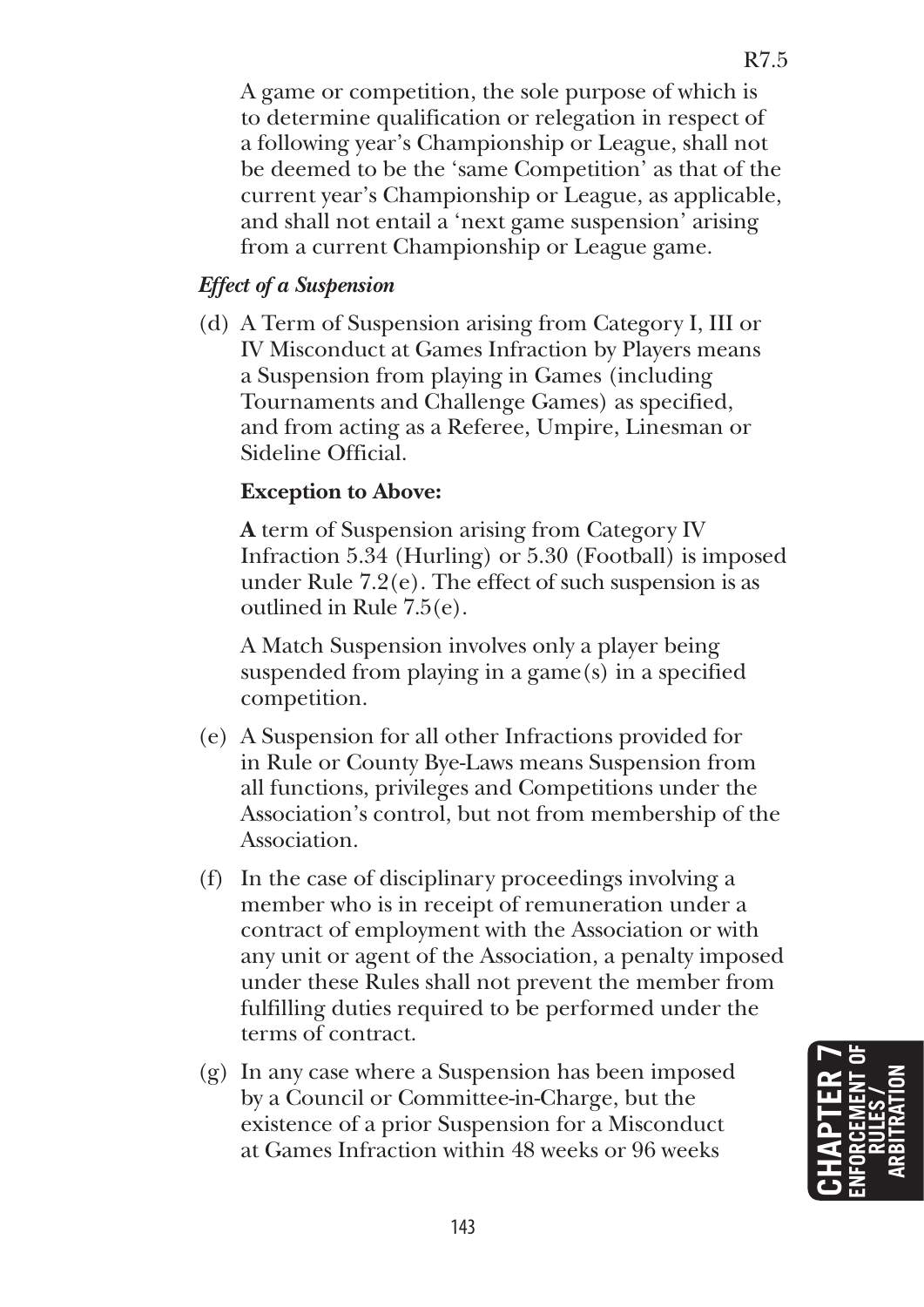(as appropriate), which would affect the penalty applicable, has not in the first instance been brought to the attention of the Council or Committee-in-Charge, the Council or Committee-in-Charge shall impose such additional penalty as applies to the case.

 An additional Term of Suspension imposed shall commence at the date of expiry of the suspension already imposed or from the date of the last Game played, whichever is the later.

 An additional Match Suspension(s) imposed shall be applicable to the next game(s) in the specified competition, even if the game $(s)$  occur $(s)$  in the following year's competition.

 Where the Council or Committee-in-Charge is satisfied that the failure to disclose the prior Suspension was by reason of deliberate concealment, and that the suspended Player played in any Game(s) during the period when he ought to have been suspended, the Council or Committee may impose such additional penalty, including Forfeiture of the Game(s) (without Award to the Opposing Team, except on a proven Objection) and/or further Suspension, as it deems appropriate.

#### *Term of Suspension*

- (h) A Term of Suspension shall commence:
	- (1) In the case of a player sent from the field of play, immediately upon his being sent off;
	- (2) In the case of illegal participation in a game by a player, he incurs immediate suspension upon so participating. Notwithstanding any other provisions in this Rule, any penalty subsequently imposed on a player arising from such proven illegal participation shall be applicable in all Codes and at all Levels and shall apply from the date of his last game played.

#### **Exception:**

Breach of Rule 2.3 does not carry a Penalty on the individual player.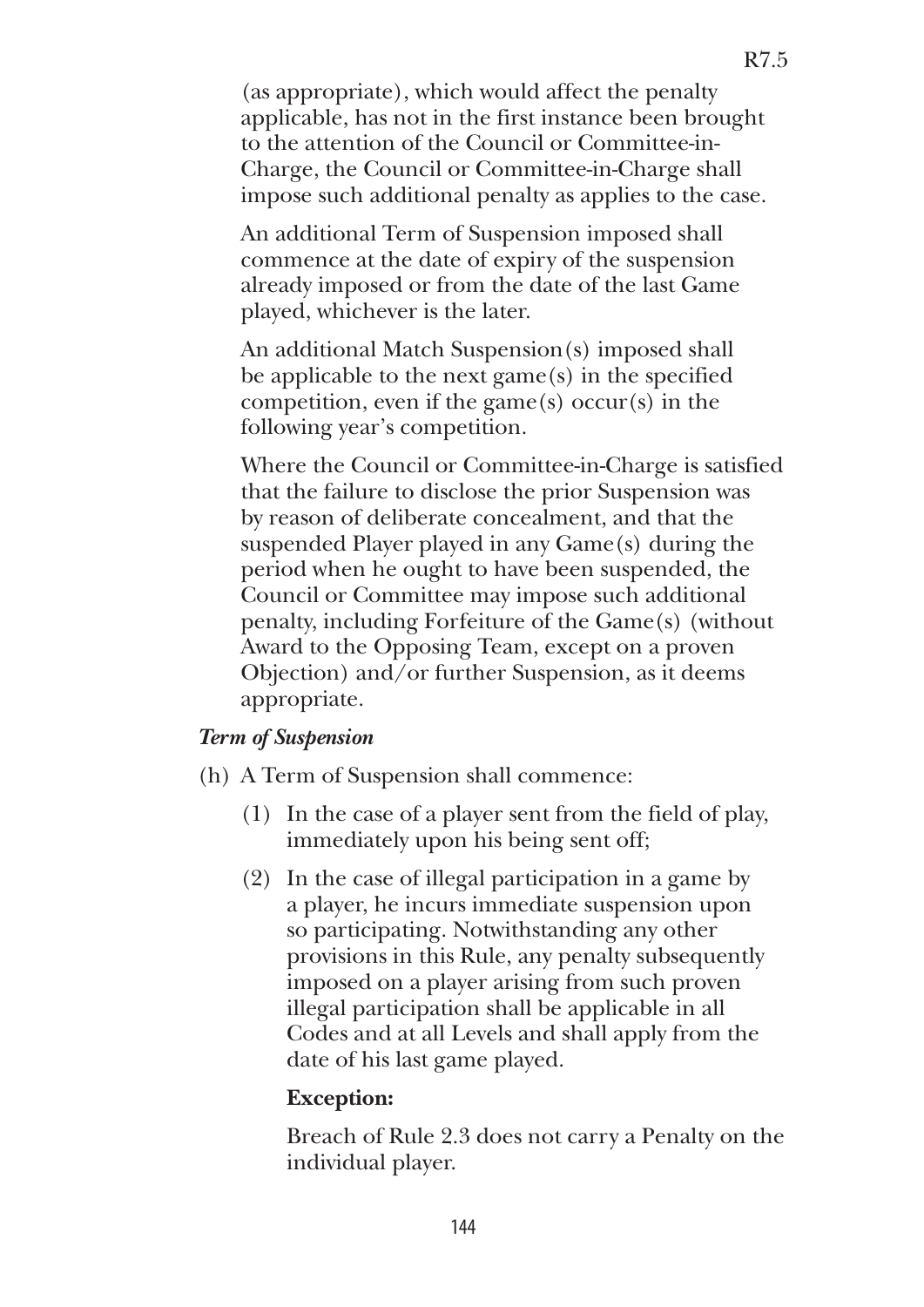- (3) In the case of a player reported by the Referee as having committed a Category V or VI Misconduct at Games by Players Infraction after the conclusion of the Game, immediately from the time of the Infraction, subject to his being notified in writing forthwith of the report having been made;
- (4) In any other case of Misconduct at Games by a player, from the date of his last Game played. Where a Category I (second Repeat Infraction), III or IV Misconduct at Games Infraction is concerned, this shall refer to the last Game in the Code and at the Level in which the Infraction was committed);
- (5) In the case of a non-player, from the date of acceptance of the Proposed Penalty or the expiration of the three days specified in Rule 7.3(r), whichever is the earlier; or where he seeks a Hearing, from the date of the decision of the Hearings Committee.
- (i) A Term of Suspension shall be in consecutive weeks except:
	- (a) Where a Suspension is extended pursuant to part (g) of this Rule after the expiration of the period first imposed;
	- (b) Where a period of Suspension has already been served by the Defending Party for the particular infraction which is the subject of the Suspension being imposed, in which case credit shall be given for the period of Suspension already served.
- (j) Where a Term of Suspension has been imposed, it shall terminate at the end (12 midnight) of the last day of the term calculated from the day of commencement inclusive. For example a Suspension terminates at 12 midnight on a Saturday when the Suspension period commenced on a Sunday.

## **(k) Match Suspension**

(1) Where a Match Suspension (or Alternative Penalty when a Match Suspension is non-applicable, as

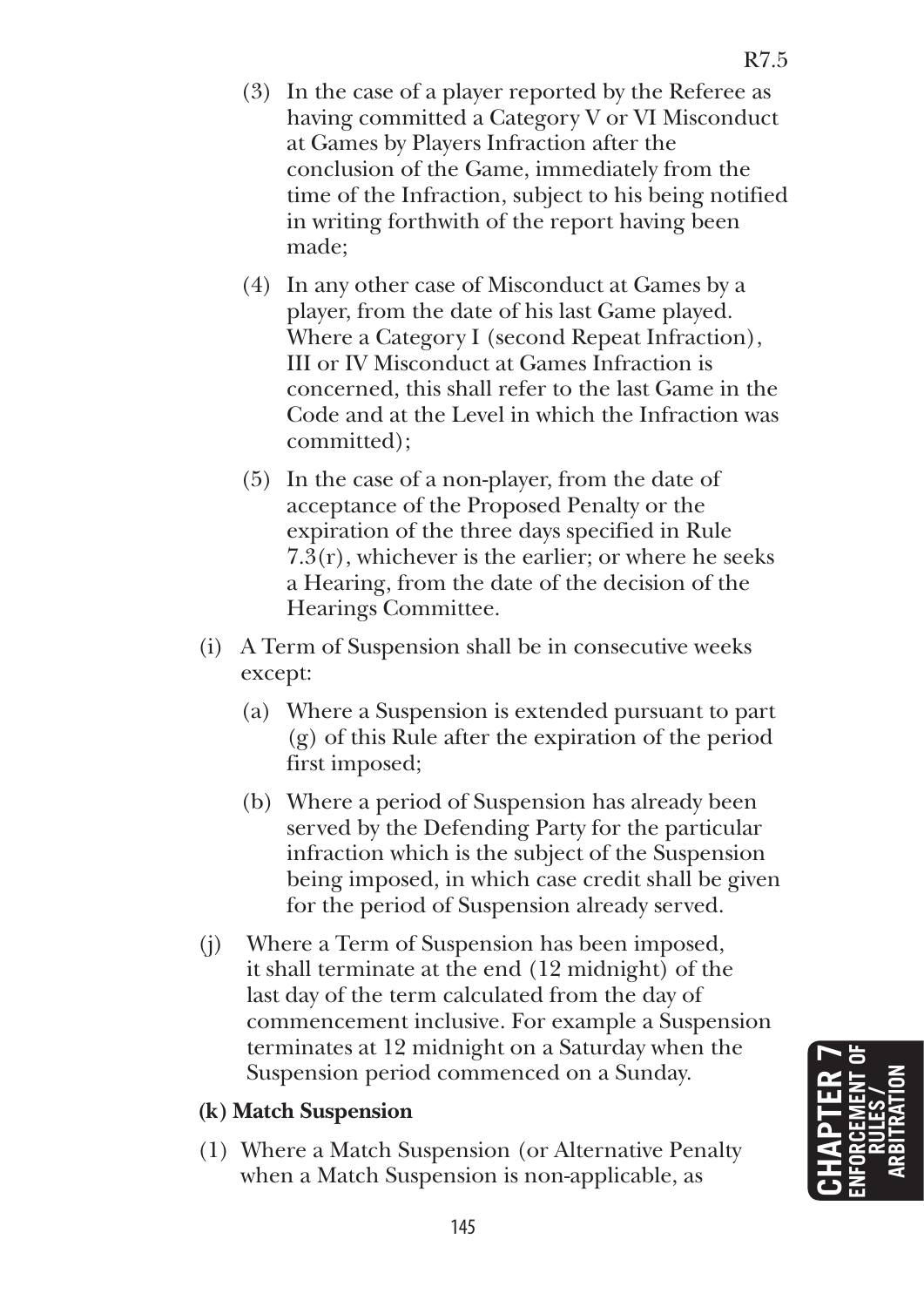outlined in Rule 7.2) is specified for a particular Misconduct at Games by Players Infraction, it shall be operative immediately on the player being sent off.

(2) In the case of a player reported by the Referee as having committed a Category III or IV Misconduct at Games by Players Infraction after the conclusion of the game, the Match Suspension (or Alternative Penalty when a Match Suspension is non-applicable, as outlined in Rule 7.2) shall be operative immediately, subject to his being notified in writing forthwith of the report having been made.

#### *Penalty for Breach of Suspension*

(l) The penalty for illegal participation while under a Term or Match Suspension shall be:

#### **For a Member/Player**: 24 weeks Suspension

**For a Team** playing a suspended Player:

- (a) Arising from proven Objection-Award of Game to Opposing Team
- (b) Arising from an Inquiry by the Council or Committee-in-Charge: Forfeiture of Game without Award of game to the Opposing Team, or Fine, within the discretion of the Council or Committee-in-Charge and depending on the circumstances.

#### *Juvenile Suspensions – Special Rules*

- (m) Juvenile players participating in Under 16 or younger Grade Competitions shall be subject to penalties for Infractions occurring at Games on the same basis as under the General Rules above, except that:
	- (i) the minimum Time Suspension imposed for a Rule 7.2(b) Category V or VI Infraction shall be one-half of that otherwise applicable; and
	- (ii) the penalty for a breach of Playing Membership Requirements (Rule 6.2) or for playing while under Suspension (Rule 7.5(l)) shall be a minimum 4 weeks suspension.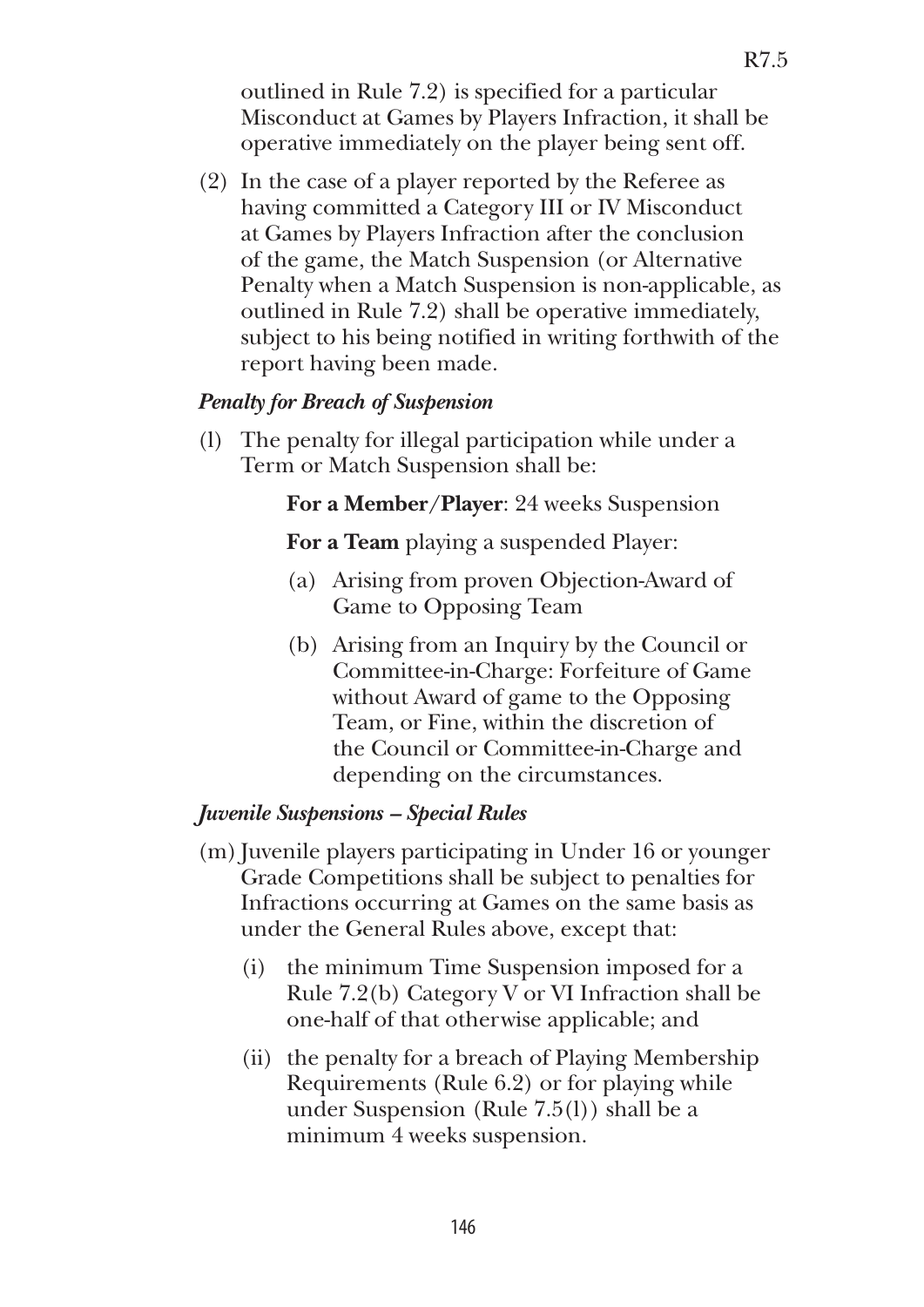(n) Where a Club is suspended, the Suspension shall not apply to its Juvenile (Under 16 and younger) Section unless specifically included by the Council or Committee-in-Charge.

#### *Reduction of Suspensions and other Penalties*

- (o) A Council or Committee which imposes a Suspension or other Penalty which is more than the minimum provided for, shall have the power on one subsequent occasion to reduce the penalty imposed on application of the Unit or Member affected, subject as follows:
	- (1) It is demonstrated to the satisfaction of the said Council or Committee that the Penalty imposed is unduly harsh;
	- (2) The Council or Committee may not reduce the Penalty below the minimum provided for in Rule or Bye-law;
	- (3) This Rule shall not authorise any Council or Committee to exonerate the penalised Unit or Member, or treat it or him as having committed any different Infraction; and
	- (4) If the original Suspension or other Penalty was varied on an Appeal, the Review Application must be made to the Appellate Committee concerned.

## **7.6 Disqualification of Teams and Forfeiture of Games**

- (a) Where Forfeiture is imposed, the Team concerned shall be treated as if it had lost the Game concerned, but the Game shall not be Awarded to the Opposing Team, unless provided for in the applicable Rule under which the penalty was imposed.
- (b) Where a Team is Disqualified from a Competition, that Team shall take no further part in that Competition, and if the Disqualification arises from a particular Game, the Team shall be treated as having Forfeited that Game.
- (c) Any Infractions recorded, Disciplinary Action initiated, or Suspensions or other Penalties imposed in respect of any breaches of Rule at or in connection with any Games played by the Disqualified Team, shall stand.

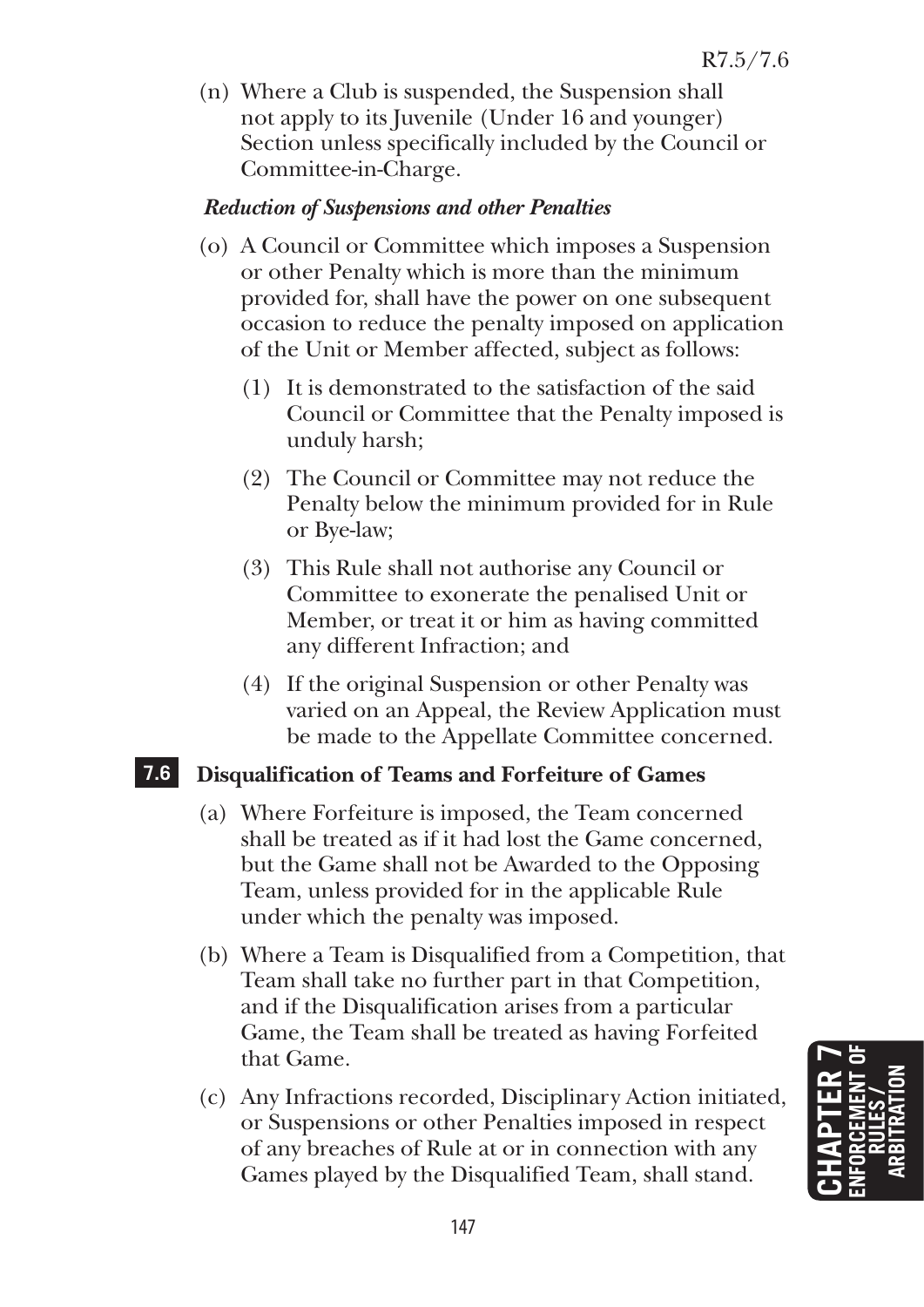(d) No Team defeated by a Disqualified Team in a Knock-Out Competition (including Knock-Out stages of a Competition otherwise organised on a League basis) shall be reinstated into the Competition (except where the Disqualification arises out of a proven Objection).

# **7.7 Fines**

- (a) Fines shall be in the amounts set out in Rules, Bye-Laws and Regulations. Where not specified, the amount of a Fine shall be at the discretion of the Council or Committee-in-Charge but not less than  $\epsilon$ 200.
- (b) Fines shall be imposed only on Units, not on Members.
- (c) In the event of failure to pay a Fine within such period as may be stipulated by the Council or Committee-in-Charge (either at the time of imposition of the Fine or afterwards), the Unit concerned and/or its Officers shall be liable to such sanctions as the Council or Committee-in-Charge shall deem appropriate.

# **7.8 Debarment**

- (a) In appropriate cases, the Council or Committee-in-Charge may, by way of penalty, debar a member from identified privileges of the Association such as playing Games, attending Games, holding office, handling funds, attending occasions other than Games etc.
- (b) Where the Management Committee or Competitions Control Committee (as the case may be) considers that the interests of the Association or its Members may be compromised during a period after notification of Disciplinary Action under Rule 7.3 and any Hearing on foot of that notification, Debarment may be imposed pending the completion of Disciplinary Action, subject to the right to a review by the Hearings Committee. This Rule shall not affect Suspensions that commence, under Rule 7.5(i), prior to a Hearing.

# *Penalty for Breach of Debarment:*

Suspension from all functions and privileges of the Association for the period of Debarment, together with further Suspension for 12 weeks.

# **7.9 Expulsion**

(a) No Unit other than a County Committee or higher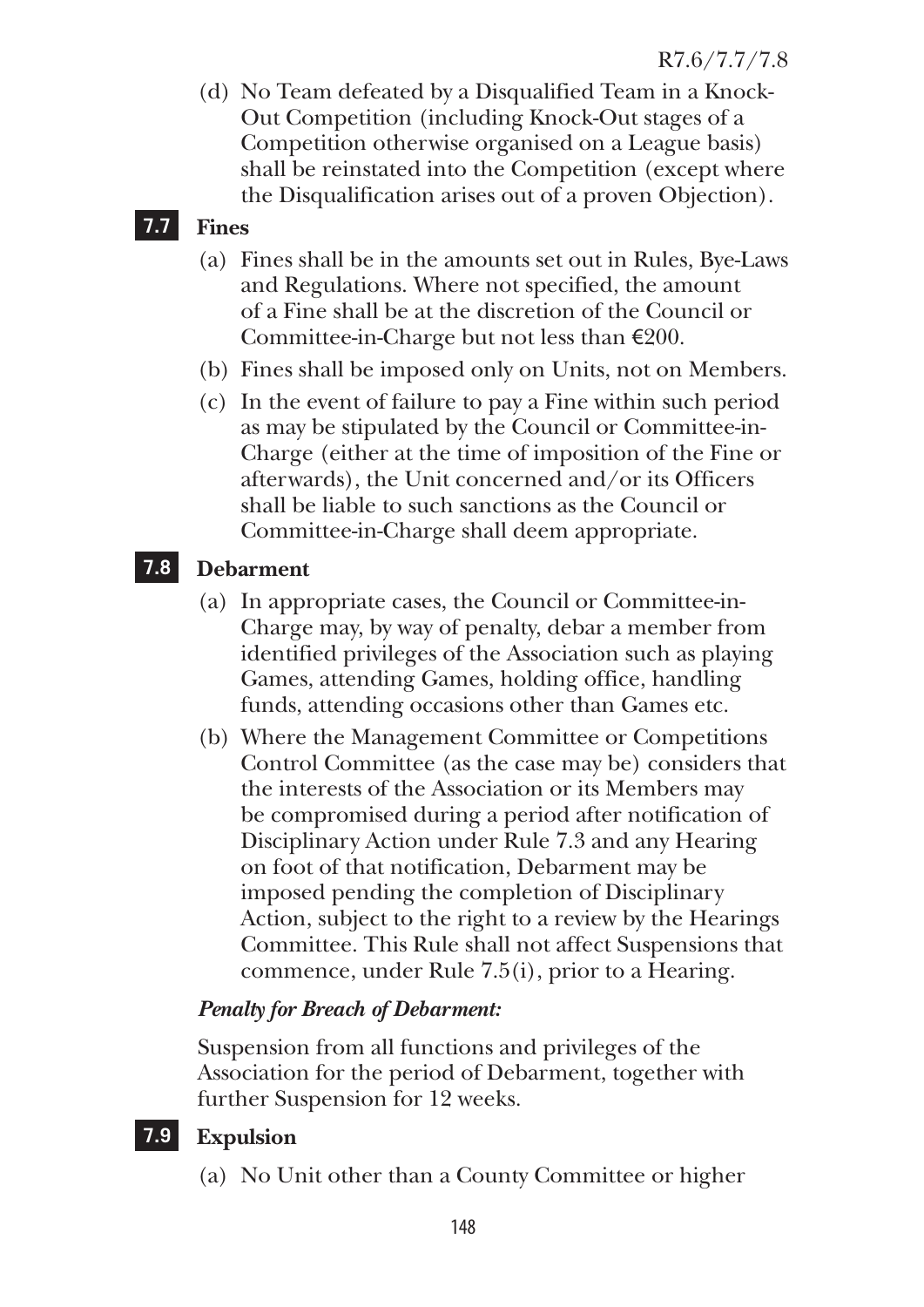Unit may exercise the jurisdiction to expel a Member or Club.

- (b) Where a Committee not having jurisdiction to expel, having conducted Disciplinary Action in relation thereto, is of the opinion that Expulsion is the appropriate penalty to be imposed, its recommendation to that effect shall be submitted to its parent Unit having such jurisdiction, for ratification.
- (c) Provided there has been no misapplication or infringement of Rule and the parent Unit is satisfied that the sanction of Expulsion is appropriate, it shall ratify the recommendation and impose the Expulsion recommended. If the recommendation is not ratified, an alternative penalty may be imposed by the parent Committee in substitution for Expulsion or the matter may be remitted to the original Committee for reconsideration.
- (d) Where a Club is expelled from the Association, the Club shall be wound up in accordance with Rule 3.6.
- (e) Where a Club is expelled from the Association, all of its Members shall be expelled in consequence. An individual Member of the expelled Club may apply to the Council or Committee which imposed the penalty of Expulsion to be allowed to acquire Membership of the Association through another Club. The said Committee shall have discretion to grant or refuse such an application, having consulted with the Committee that recommended the Expulsion, where appropriate.

# **7.10 Objections**

#### *Submission*

- (a) An Objection to the award of a Game may be made on behalf of a Team that participated in the Game concerned by the relevant Secretary. An objection may not be made otherwise by a member or any third party.
- (b) Objections and Counter-Objections shall be heard by the Competitions Control Committee of the Council or Committee-in-Charge.

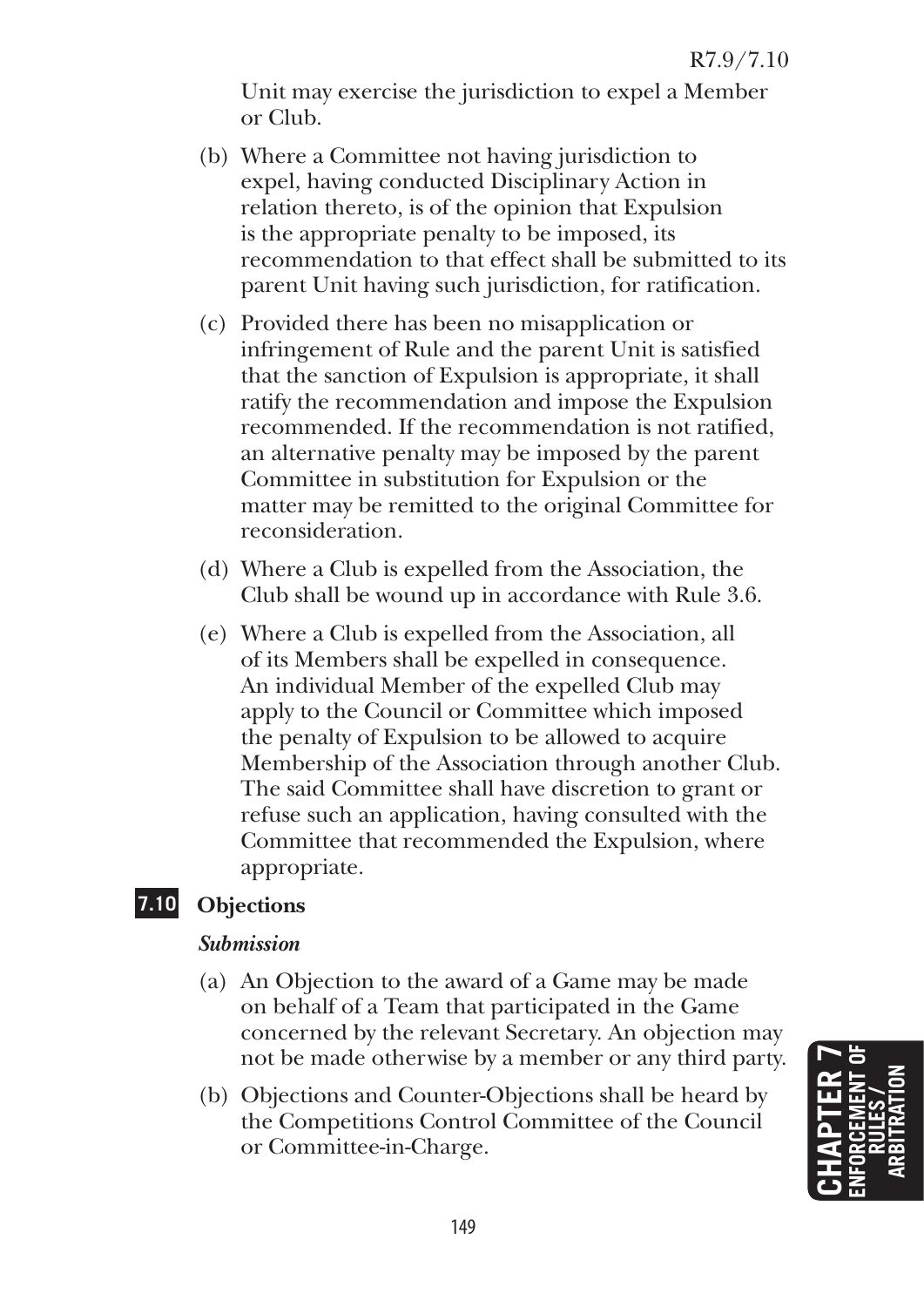- (c) An Objection shall be lodged in duplicate with the Secretary of the Competitions Control Committee not later than three days after the official starting time of the Game the subject matter of the Objection. A Counter-Objection shall be lodged within three days of the date and time of receipt by the Counter-Objecting Unit of the Objection.
- (d) An Objection or Counter-Objection shall:
	- (1) Set out the grounds for the Objection, with reference to the Rules and/or Bye-laws and the numbers thereof, which it is alleged have been breached;
	- (2) Be signed by the Secretary of the Club, Committee or Council making the Objection or Counter-Objection; and
	- (3) Be accompanied by a fee of  $\epsilon$ 100 in the case of a Club, and  $\epsilon$ 300 in the case of a County Committee or Provincial Council.
- (e) In the case of any Objection or Counter-Objection, on being lodged
	- (1) Referring to an incorrect Rule number where it is clear from the contents what Rule is involved, the Competitions Control Committee, which may act by its Secretary, shall deem it in order;
	- (2) Not complying with Rule 1.7, the Competitions Control Committee, which may act by its Secretary, shall afford the Objector or Counter-Objector one opportunity to repair the defect(s), in advance of the Hearing. The time allowed to have the documents corrected shall be at the discretion of the Competitions Control Committee, subject to it not being in excess of three days from the time the Objector or Counter-Objector is informed, not necessarily in writing, of the documents not complying. Other than securing compliance with Rule 1.7, no other alterations shall be made to the documents.
- (f) In the Gaeltacht, or where Bye-Laws stipulate, Objections and Counter-Objections shall be written,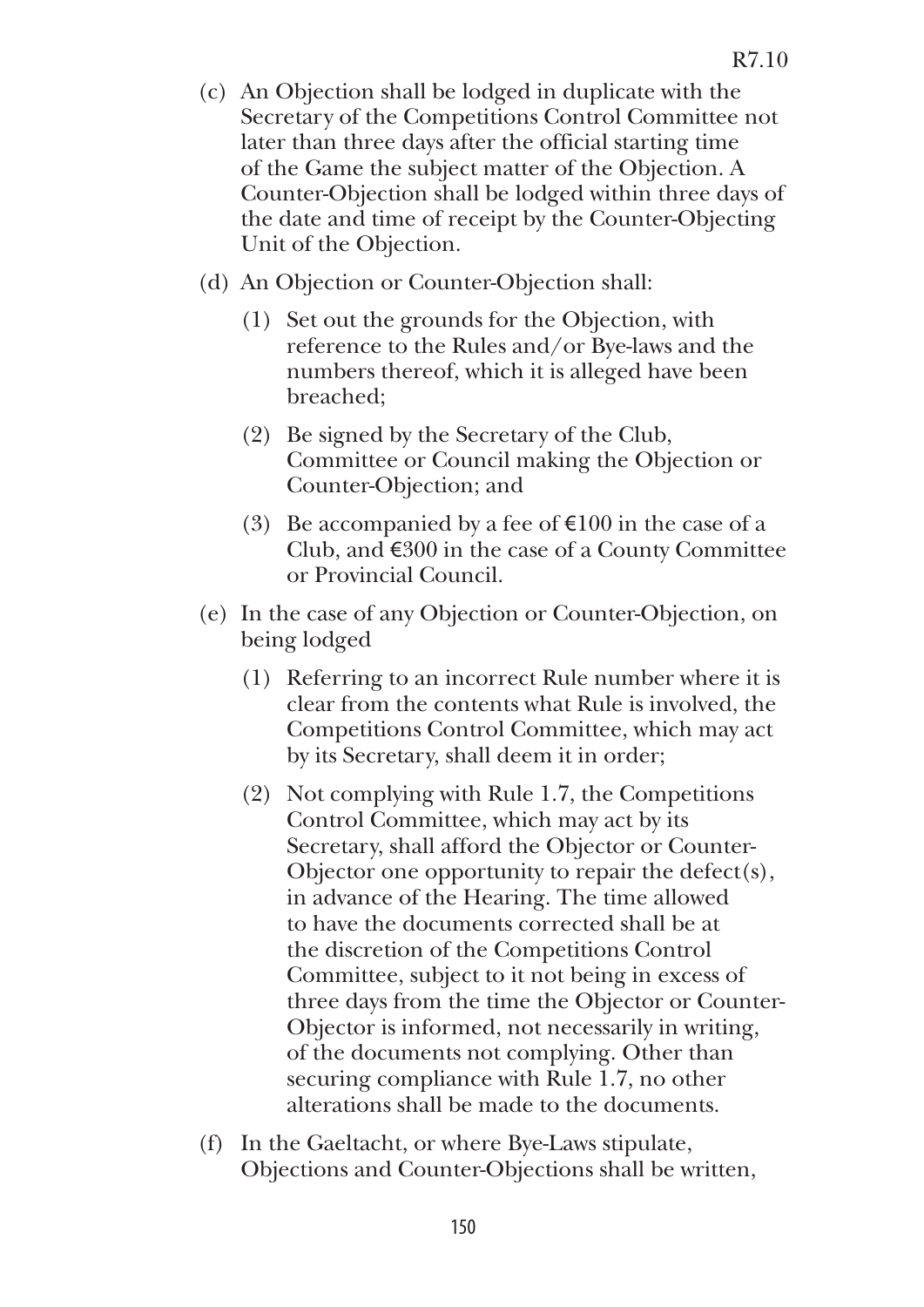and where feasible, or where stipulated in Bye-Laws, discussed, in the Irish language.

## *Notice to other parties and Replies*

- (g) A Copy of the Objection or Counter-Objection will be sent to the Defending Party or the Objector (in the case of a Counter-Objection) by the Secretary of the Competitions Control Committee as soon as possible and advisedly within 3 days of receipt of the Objection or Counter-Objection. Failure of the Council or Committee-in-Charge to adhere to this advised time limit shall not invalidate the Objection or Counter-Objection.
- (h) The Director-General, Provincial or County Secretary or the Council or Committee-in-Charge shall where possible facilitate access to copies of Official Records (or extracts thereof) relevant to the Objection, on written application of any party specifying the Official Record(s) required. Application must be made when the Objection or Counter-Objection is submitted. In Underage Competitions such Copies of Official Records (or extracts thereof) shall be furnished prior to submission of Objection/Counter Objection.

# *Hearing of Objection*

- (i) The Competitions Control Committee shall provide a Hearing to the parties to the Objection or Counter-Objection unless a written admission is lodged by the Defending Party, and the Hearing shall be conducted as follows:
	- (1) The parties to the Objection/Counter-Objection shall be given such notice of the date, place and time of the Hearing as is necessary, having regard to the urgency of the case;
	- (2) A Unit shall be represented by up to two of its Full Members.
	- (3) No evidence shall be given or submissions made in the absence of any party to the Objection/ Counter-Objection unless they fail to attend at the Hearing without reasonable explanation. If evidence is so given through inadvertence, it shall be repeated in the presence of all parties, so that

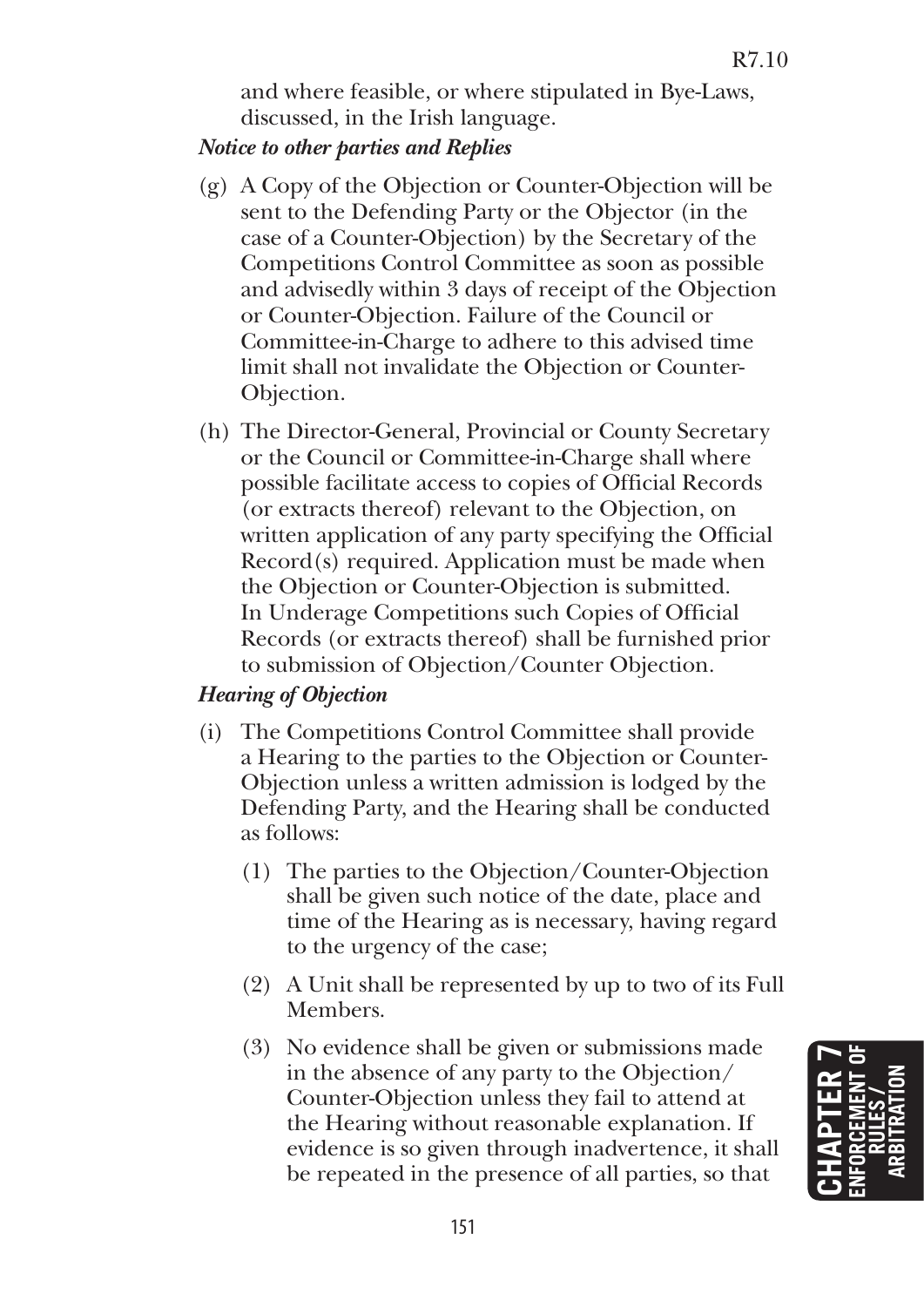no prejudice is caused to the party previously absent;

- (4) The Rules of Evidence applicable to Disciplinary Hearings shall apply and the Competitions Control Committee shall have the powers and functions ascribed to the Hearings Committee in Rule 7.3(aa).
- (5) The Competitions Control Committee may adjourn, postpone or reschedule the Hearing as it sees fit.
- (j) A member of the Competitions Control Committee, who is a member of any Unit or has a role in relation to any Team or Unit involved in the proceedings, shall stand down from the Committee adjudicating the proceedings.
- (k) No Member of the Association may communicate with any member of the Competitions Control Committee with a view to influencing the outcome of the Hearing. Unauthorised communication in breach of this Rule shall be treated as Misconduct Considered to have Discredited the Association. This Rule shall not, however, prevent any witness giving relevant evidence at a Hearing.
- (l) Where it is not reasonably possible to proceed with the Hearing of the Objection or Counter-Objection before the date of any fixture in the Competition that could be affected by the outcome of the Objection or Counter-Objection, the Competitions Control Committee shall postpone the fixture.

#### *Decision*

- (m) A decision shall be made by the Competitions Control Committee on foot of the Hearing. The decision shall be notified to the Objector and the Defending Party.
- (n) An Objection or Counter-Objection may only be upheld on the grounds (i) that an Infraction has been committed rendering the Defending Party liable to the penalty of Forfeiture, with Award of the Game to the Objector, or (ii) that a score allowed by the referee was not recorded by him or that a score was incorrectly recorded by him, thereby affecting the result of the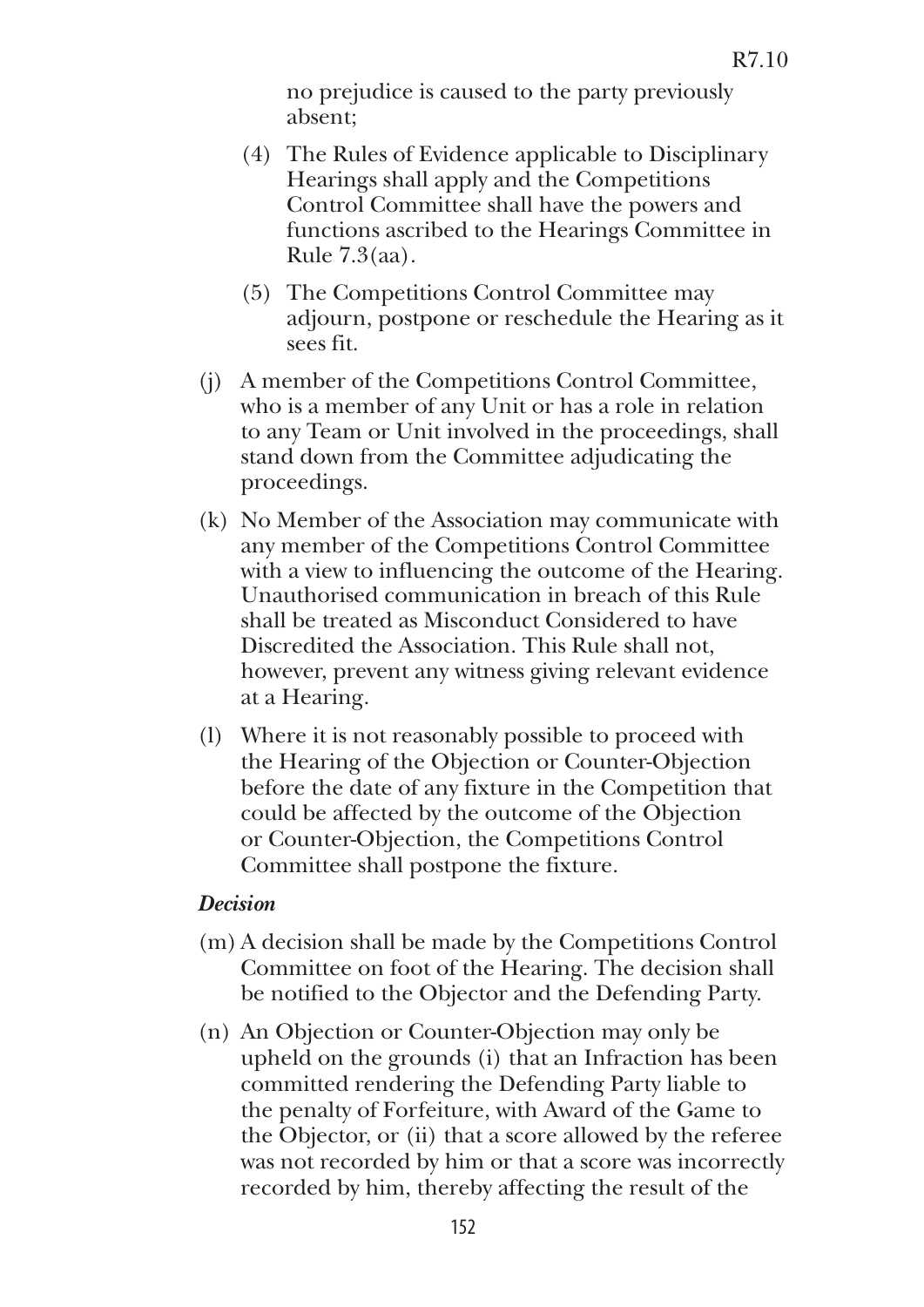Game; however no Objection or Counter-Objection may be submitted on grounds that a referee had incorrectly allowed or failed to allow a score.

- (o) The Competitions Control Committee may, arising from the Objection or Counter-Objection, commence any Disciplinary Action as in its discretion it deems appropriate.
- (p) Where an Objection or Counter-Objection is successful, the fee paid shall be refunded. Where a successful party to an Objection or Counter-Objection is put to cost in proving age for the purpose of the Hearing, the cost shall be refunded by the unsuccessful party.

# **7.11 Appeals**

# *Right of Appeal*

- (a) Subject to Rule 7.11(d) and (e) below, a Member or Unit directly involved in any decision made by a Council, Committee-in-Charge or County/Provincial Convention (the Decision-Maker) shall have a right of one Appeal (and one Appeal against the rejection of an Appeal for non-compliance with formalities) as follows:
	- (1) In respect of decisions of a Divisional Committee or other Sub-Committee formed under Rule 3.19(l), to the County Hearings Committee or as otherwise specified in County Bye-Laws;
	- (2) In respect of decisions of a County Committee or a Sub-Committee formed under Rule 3.20 exercising plenary powers, to the Provincial Hearings Committee;
	- (3) In respect of decisions of a Provincial Council, to the Central Appeals Committee; and
	- (4) In respect of decisions of the Central Council Sub-Committees, to the Central Appeals Committee.
- (b) A County Committee (through its Decision-Making Sub-Committee, as appropriate) shall in all cases have

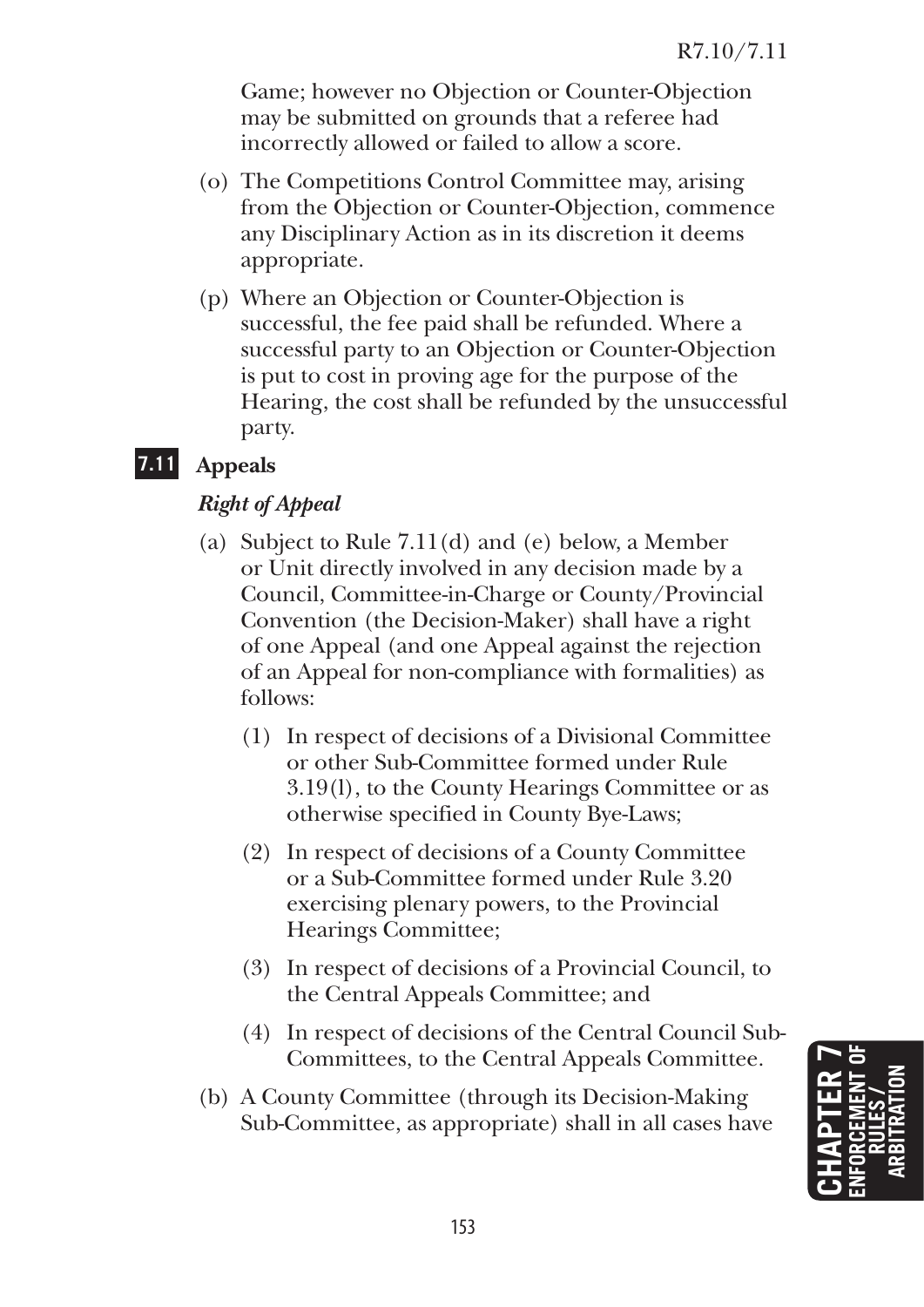a right of Appeal to the Central Appeals Committee against all decisions to which they were a party.

- (c) All parties to any original Hearing shall have the right to be present at the hearing of an Appeal.
- (d) International Units (other than Britain) shall make provision for an appeals process within their internal structures. Only in exceptional circumstances, determined by the Central Council's Management Committee, may an appeal against a decision of an Overseas Unit be made to the Central Appeals Committee.
- (e) There shall be no Appeal:
	- (1) Against a decision of the Central Council or of any Unit in implementing such a decision.:
	- (2) Outside the County, against a decision of a County Committee or, as appropriate in Rule, of one of its Sub-Committees with regard to:
		- (i) Transfers within a County,
		- (ii) Grading of Clubs and Players,
		- (iii) Arrangements for the date and venue of a Game (provided that required notice is given),
		- (iv) Appointments of Referees, and
		- (v) The Administration and Control of County Teams, or
	- (3) Against a decision of the Central Competitions Control Committee or a Provincial Competitions Control Committee with regard to arrangements for the date and venue of a Game (provided that required notice is given), or
	- (4) Against a decision of any Competitions Control Committee in the course of the commencement, investigation and preparation of Disciplinary Action.

 (A grievance relating to any such matter may be raised at a Hearing, and a Decision of the Hearings Committee on such matter may be the subject of an Appeal), or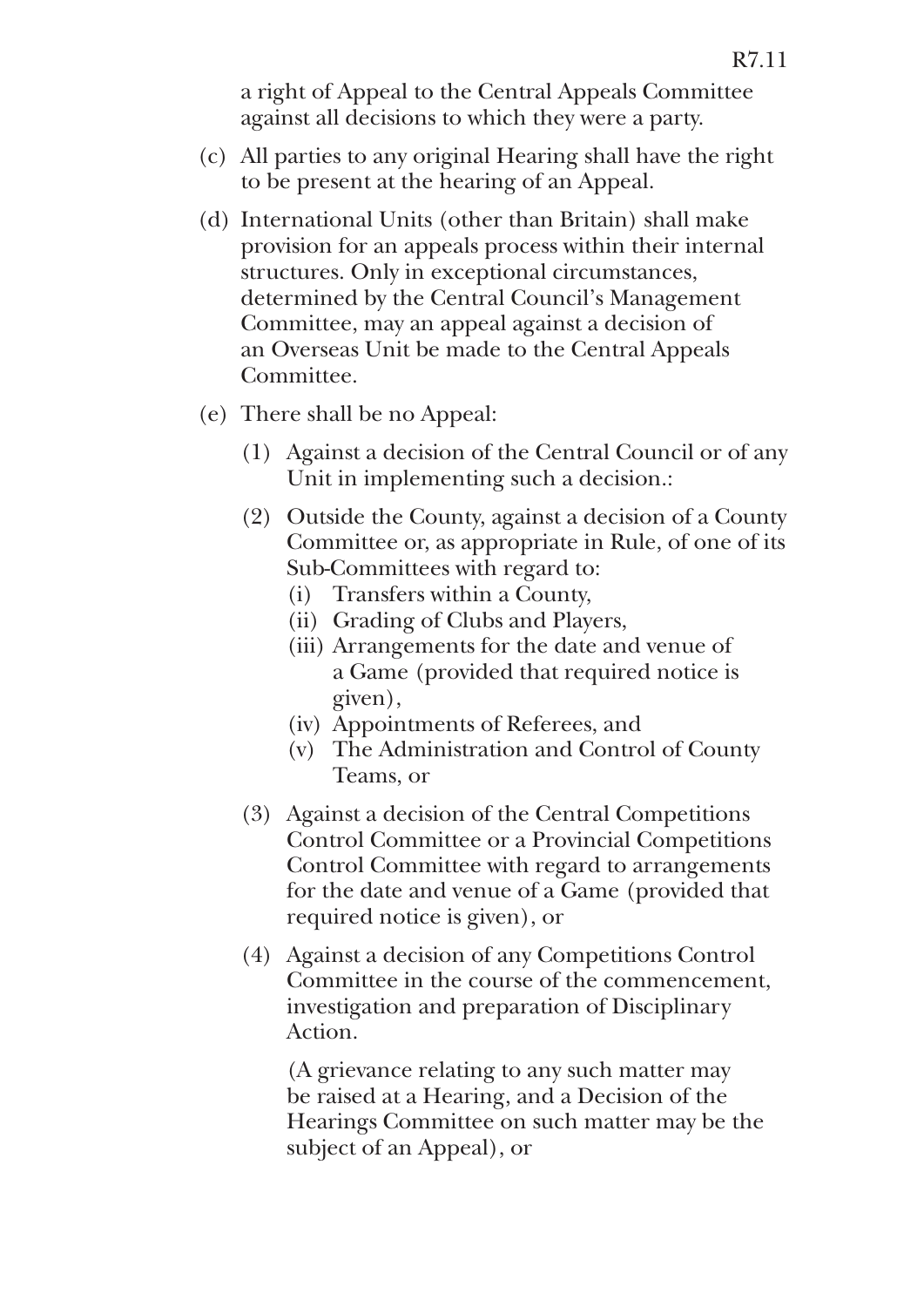(5) Against a Decision of a Unit or a Sub-Committee of a Unit by that Unit or another Sub-Committee of the same Unit (e.g. a County Committee or its Management Committee/Competitions Control Committee, may not appeal against a Decision of its own Hearings Committee, and similarly at Provincial and Central levels), except as provided in Rule 3.19(m).

#### *Submission of Appeal*

- (f) An Appeal shall be submitted in duplicate to the Secretary of the appellate Hearings Committee, to be received within three days from the date and time of notification of the decision, or, where notification of the decision is not required in Rule, within three days from midnight following the meeting at which the decision is made.
- (g) An Appeal shall be signed by the Appellant, or in the case of a Club, Committee or Council, by its Secretary, and shall:
	- (1) Set out the grounds of appeal including (i) the specific Rule(s) claimed to have been infringed or misapplied, and (ii) the facts alleged in support of the grounds;
	- (2) Specify whether an Oral Hearing is requested; and
	- (3) Be accompanied by fee of  $\epsilon$ 100 in the case of a Club or individual Member, and  $\epsilon$ 300 in the case of a County Committee or Provincial Council.
- (h) In the case of an Appeal, on being lodged:
	- (1) Referring to an incorrect Rule where the context makes clear what Rule is concerned, the appellate Hearings Committee, which may act by its Secretary, shall deem it in order;
	- (2) Not complying with Rule 1.7, the appellate Hearings Committee, which may act by its Secretary, shall afford the Appellant one opportunity to repair the defect(s), in advance of the Appeal Hearing. The time allowed to have the Appeal corrected shall be at the discretion of the Appellate Hearing Committee, subject to it not

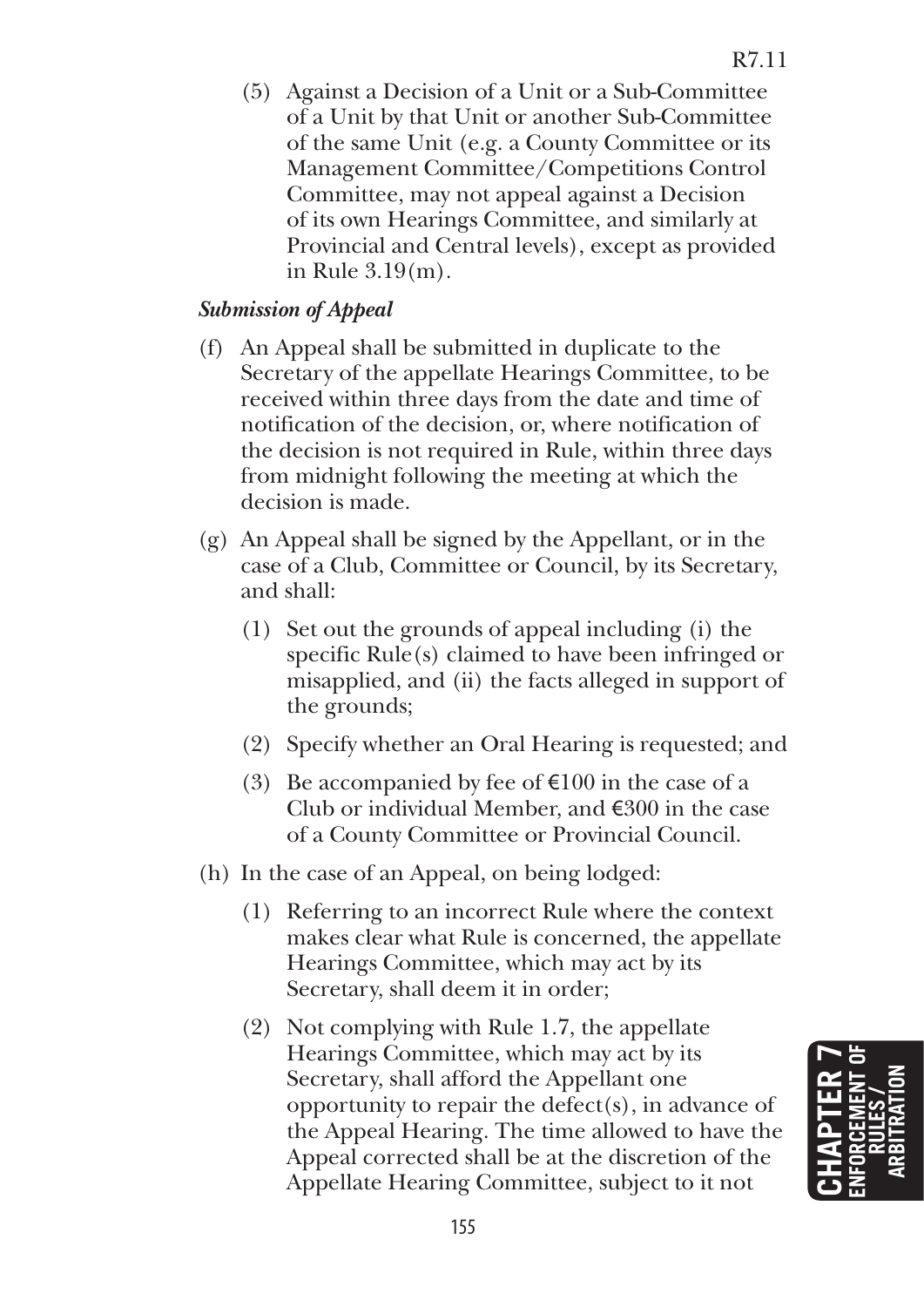being in excess of three days from the time the Appellant is informed, not necessarily in writing, of the Appeal not complying. Other than securing compliance with Rule 1.7, no other alterations shall be made to the Appeal.

(i) In the Gaeltacht, or where Bye-Laws stipulate, Appeals shall be written, and where feasible, or where stipulated in Bye-Laws, discussed, in the Irish language.

#### *Notice of the Appeal and Replies*

- (j) A Copy of the Appeal, together with notification of the place, date and time of the Appeal Hearing, shall be sent by the appellate Hearings Committee as soon as possible to:
	- (1) the Decision-Maker;
	- (2) in the case of an Appeal arising from an Objection or Counter-Objection, the successful party to the Objection or Counter-Objection.
- (k) A copy of any minutes of any relevant Hearing shall be sent by the Decision-Maker to the appellate Hearings Committee.
- (l) Where no Oral Hearing is sought by the Appellant, the Decision-Maker and the successful party (in the case of an Objection or Counter Objection) may each send either a Written Reply or a request for an Oral Hearing within three days of their receipt of the Appeal. In the event of an Oral Hearing being sought by any party to the Appeal, then an Oral Hearing shall be held.
- (m) The Director-General, Provincial or County Secretary or the Council or Committee-in-Charge shall where possible facilitate access to copies of Official Records (or extracts thereof) relevant to the Appeal, on written application of any party specifying the Official Record(s) required.

 In the case of any Appeal from Disciplinary Action or an Objection, the only Official Record supplied shall be the official minutes of the Hearing and Decision, the subject of the Appeal, and these shall not include any private deliberations of the Decision-Maker.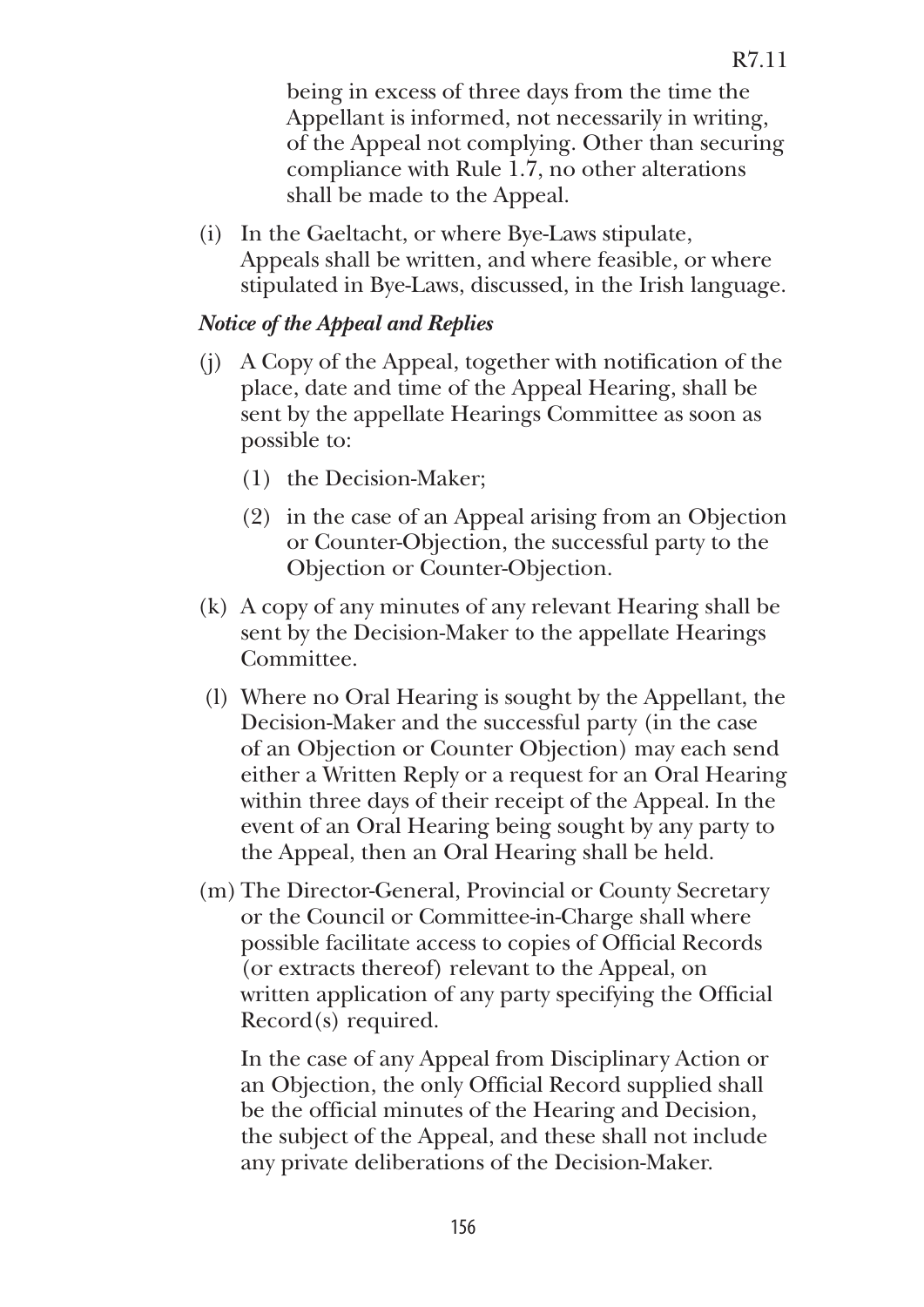# *Scope and Hearing of Appeal*

- (n) The Appeal shall be heard as soon as reasonably convenient and the Rules of Procedure set out in Rule  $7.3(u)$  to (aa) shall apply to the Appeal Hearing, as relevant. However, the Appellant may only call witnesses who gave evidence at the first Hearing.
- (o) An Appeal shall be limited to the matters raised in the Appellant's Appeal as originally lodged and shall be upheld only where (i) there has been a clear infringement or misapplication of Rule by the Decision-Maker or (ii) the Appellant's right to a fair hearing has otherwise been compromised to such extent that a clear injustice has occurred. No determination of fact by the Decision-Maker shall be set aside unless shown to be manifestly incorrect.

#### *Decision*

- (p) A decision shall be made by the appellate Hearings Committee on foot of the Appeal and such decision shall be notified to the Appellant, the Decision-Maker and any other relevant party. In the event of an Appeal being upheld, the appellate Hearings Committee shall either:
	- (i) annul the decision appealed against and direct that no further action be taken by the Decision-Maker,
	- (ii) remit the matter for re-hearing or re-processing (with or without recommendations as to procedure), or
	- (iii) substitute its own decision on the matter.
- (q) In the event of an appeal being upheld, the fee paid shall be refunded.

## *Games and Competitions affected by Appeals*

(r) It is at the discretion of a Council or Committeein-Charge to postpone a Game on the basis that an Appeal, not arising from a decision on an Objection or Counter- Objection, is lodged with a higher Body by a Unit involved in the Game.

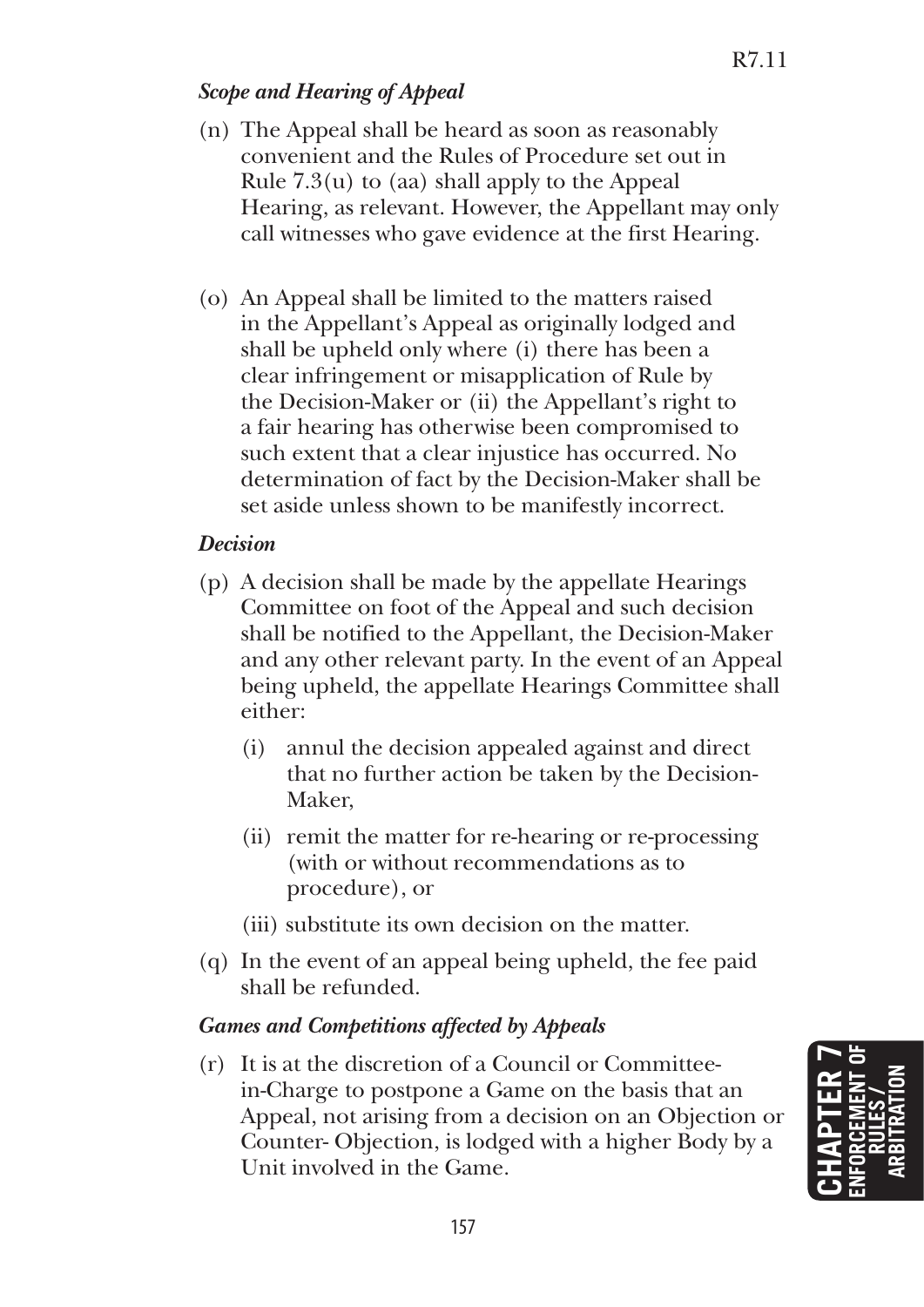- (s) If a Game involving the Appellant is not played on the scheduled date/time, pending the Hearing by an appellate Hearings Committee, not arising from a decision on an Objection or Counter-Objection, and the Appeal fails, the Game shall be declared lost by the Appellant Unit.
- (t) In the event of a Knock-Out Competition proceeding, pending the Hearing of an Appeal, not arising from a decision on an Objection or Counter-Objection, by a Unit, and if the Appeal is successful, the following procedure shall apply:
	- (1) The results of Games played in the interim shall stand.
	- (2) The successful Appellant shall play the Opposing Team (unless the latter is disqualified by the Appeal decision) that was involved in the Game not played pending the Hearing of the Appeal. If successful in this Game, the Appellant Team shall progress to the stage that was reached in the Competition, with the Appeal outcome pending.

# **7.12 Reinstatements**

Central Council shall consider and adjudicate on the recommendations made by the Central Appeals Committee for the re-instatement or otherwise of players/members serving a suspension imposed in accordance with Rule.

The Central Appeals Committee shall have absolute discretion in exercising this function but may only consider cases which meet each of the following criteria:

- (i) It is not a case of Misconduct at Games or any Infraction committed against a Referee, Umpire, Linesman or Sideline Official;
- (ii) It is a case where strict application of the Rules has resulted in hardship; and
- (iii) It is a case that is recommended to it by the Council or Committee which imposed the original penalty.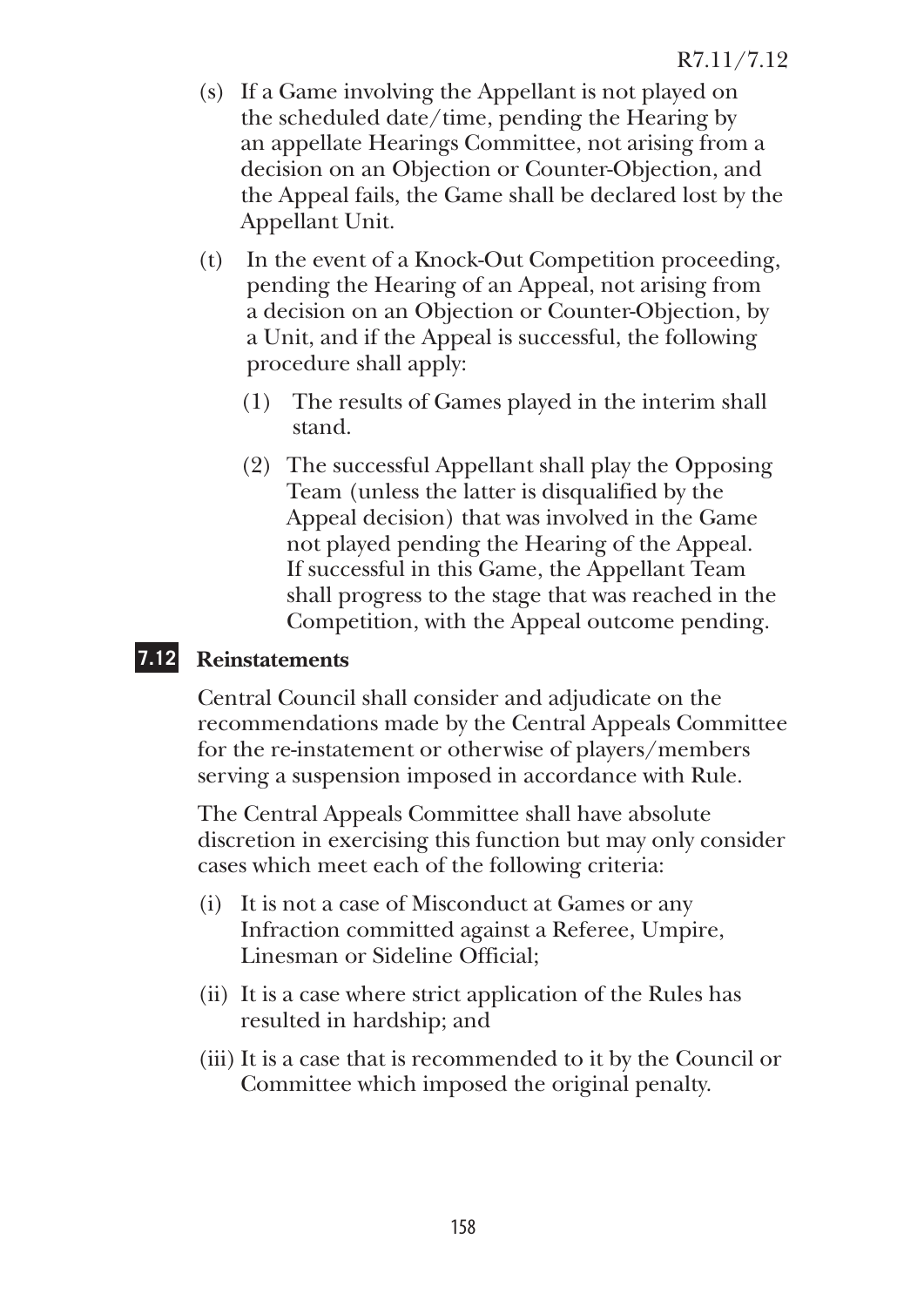# **7.13 Arbitration**

- (a) In the event of any dispute or difference between any member or unit of the Association with any other member or unit of the Association, as to the legality of any decision made or procedure used by any unit of the Association in pursuance of the Rules and Bye-Laws of the Association, which cannot be settled by amicable means within the Rules of the Association, such dispute may be referred by either party to Arbitration under the Disputes Resolution Code annexed to these Rules, as initially approved by Congress and from time to time amended by the Disputes Resolution Authority with the approval of Central Council.
- (b) Such Dispute Resolution shall be conducted in accordance with that Code and the Arbitration Acts 1954 and 1980 or any statutory modification or reenactment thereof. The Rules of the Association and the Laws of Ireland shall govern such Dispute Resolution.
- (c) No member or unit of the Association may issue proceedings relating to any such Dispute in any Court of Law in any jurisdiction.
- (d) No member or unit of the Association shall refer such Dispute to Dispute Resolution until all available avenues of Appeal under the Rules of the Association have been exhausted.
- (e) Disputes arising from or concerning doping control under the Rules of the Association, any rules of the Irish Sports Council or under general law shall not be the subject of any Arbitration under this Rule.
- (f) Arbitration shall only apply to Disputes raised by Members/Units from Ireland or Britain.

(See Appendix 6).

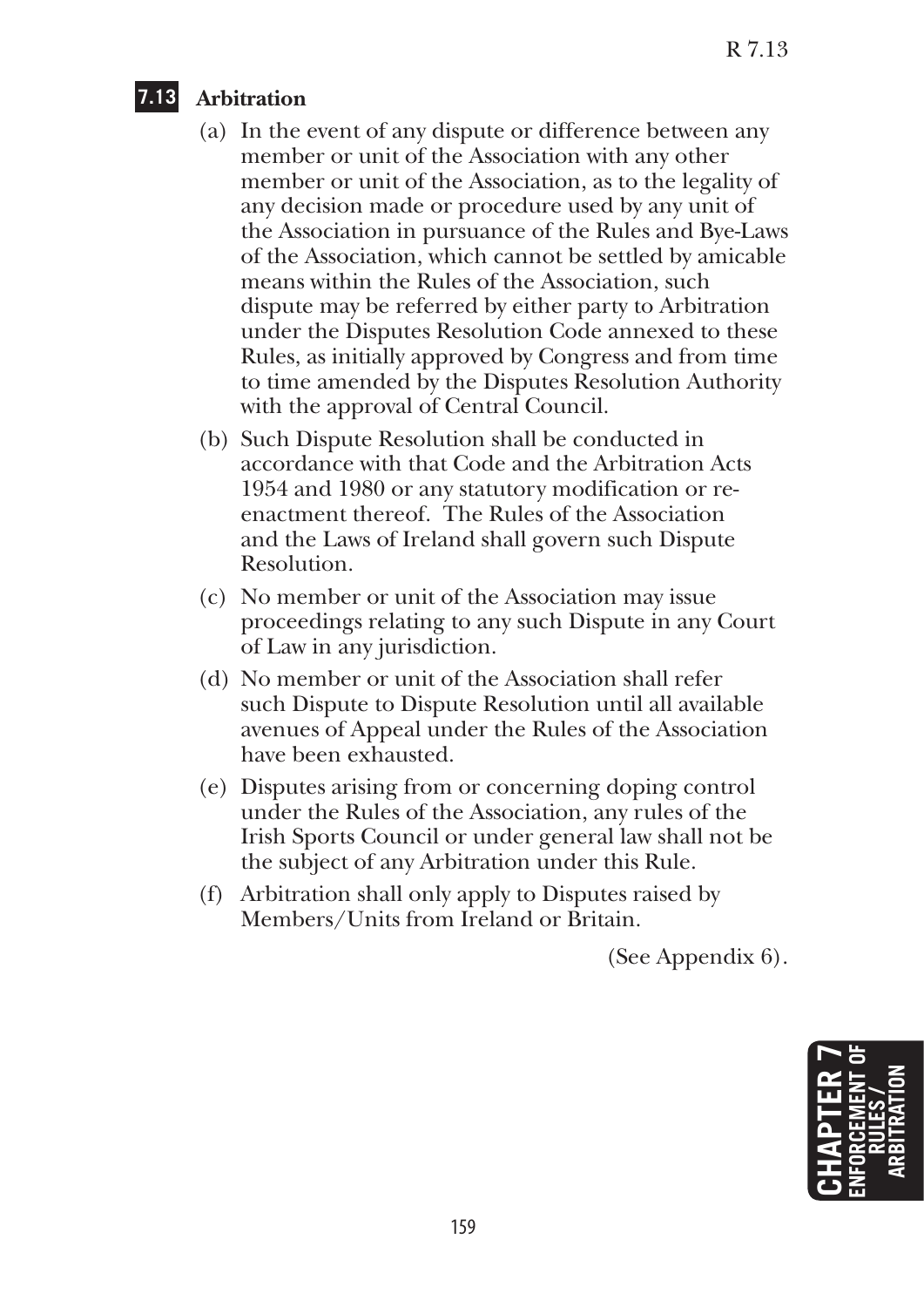## **7.14 Remitted Cases - Constitution of Committees**

Where a case is remitted for re-hearing or re-processing, with an additional directive that the case be dealt with by a differently constituted Committee $(s)$ , the Committee $\ell$ Council concerned (or its respective Management Committee) may appoint temporary members to the Competitions Control Committee and/or Hearings Committee, as necessary, to facilitate the case being dealt with.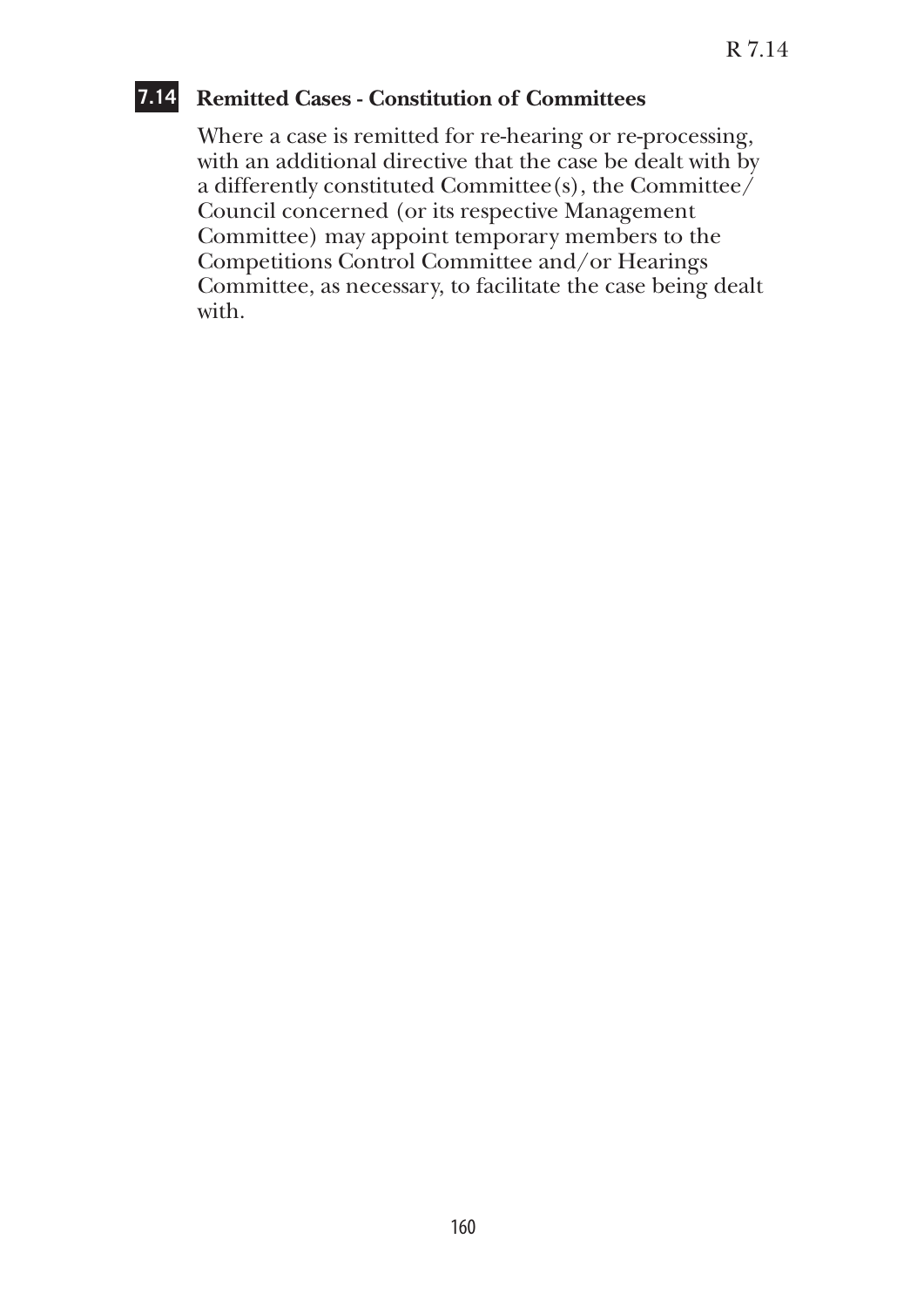# **Appendix 1 Interpretations and Definitions**

**"Rule"** shall include, where the context requires, any of the Association's Rules, Bye-Laws and Regulations, the Club Constitution and Rules, as well as Central Council Guidelines, Directives and Codes, all of which shall be enforceable in all respects as if their provisions were embodied in the *Official Guide*, provided however that should any conflict arise between such provisions and the text of the *Official Guide,* the text of the *Official Guide* shall prevail.

**"Committee"** shall include, where the context requires, any particular duly constituted Sub-Committee.

**"Penalty"** - Where a Penalty is specified is shall mean a minimum penalty.

*Singular and Plural* - A word importing the singular shall be read as also importing the plural, and a word importing the plural shall be read as also importing the singular.

Gender - A word importing the masculine gender shall, where the context admits or requires, be read as also importing the feminine gender.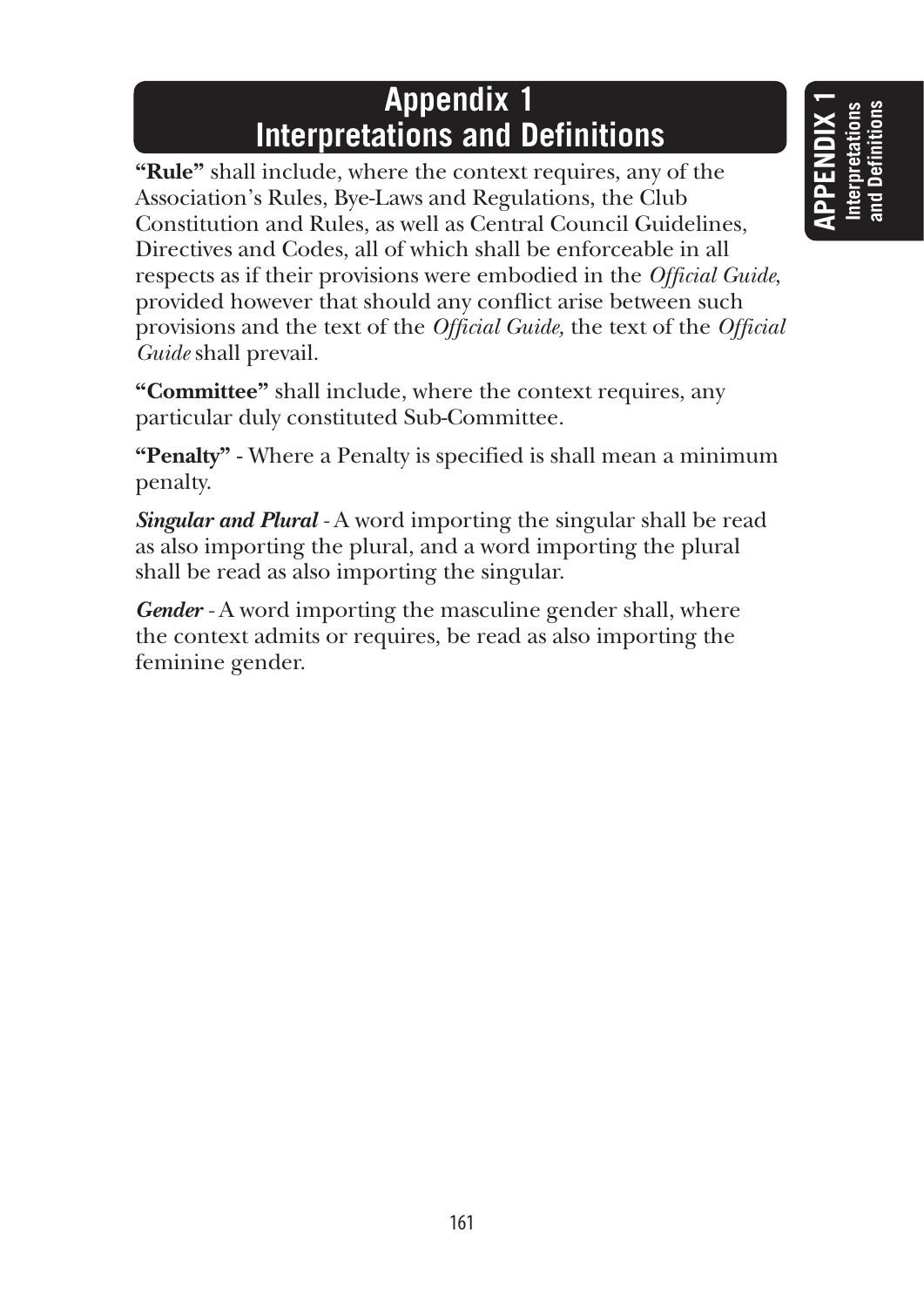# **Appendix 2 GAA Codes, Guidelines and Directives**

## **Chapter 1 – Aims and Ethos**

**Rule 1.13 – Safeguarding of Children/Young People (Under 18 years of age)**

## **Code of Behaviour (Underage)**

Published in **2012** (and re-titled in 2018) by the Gaelic Athletic Association, Ladies' Gaelic Football Association, Camogie Association, GAA Handball Ireland and Rounders Council of Ireland.

#### · **"GAA Guidance for Dealing with and Reporting Allegations or Concerns of Abuse"**

Produced by GAA National Children's Office

 Published by the GAA in 2009 (and re-titled in 2018 - Fourth Edition)

Operative in the Association from **January 1st , 2010.**

## **Rule 1.15 – Anti-Doping**

· **Irish Anti-Doping Rules as adopted by Sport Ireland and as amended from time to time.**

#### **Chapter 5 – Control of Association Property**

Central Council Policy Statement on the Use of Ancillary Facilities and of the Use of Full-size and Juvenile-size Outdoor Playing Pitches controlled by Units of the Association.

## **(August, 2010 and updated 2014).**

· Code on Trusts of Association Property

 **(March 2017)**

#### **Chapter 7 – Enforcement of Rules/Arbitration**

#### **Rule 7.2(b)** – **Alternative Penalty to non-applicable Match Suspensions**

· Central Council Directive on Procedures to be followed.

**(January, 2015).**

## **Rule 7.3 – Procedures for Disciplinary and Related Hearings Reports of Non-Compliance with Disciplinary Rules.**

· Central Council Directive on Procedures to be followed in response to such Reports. **(January, 2015).**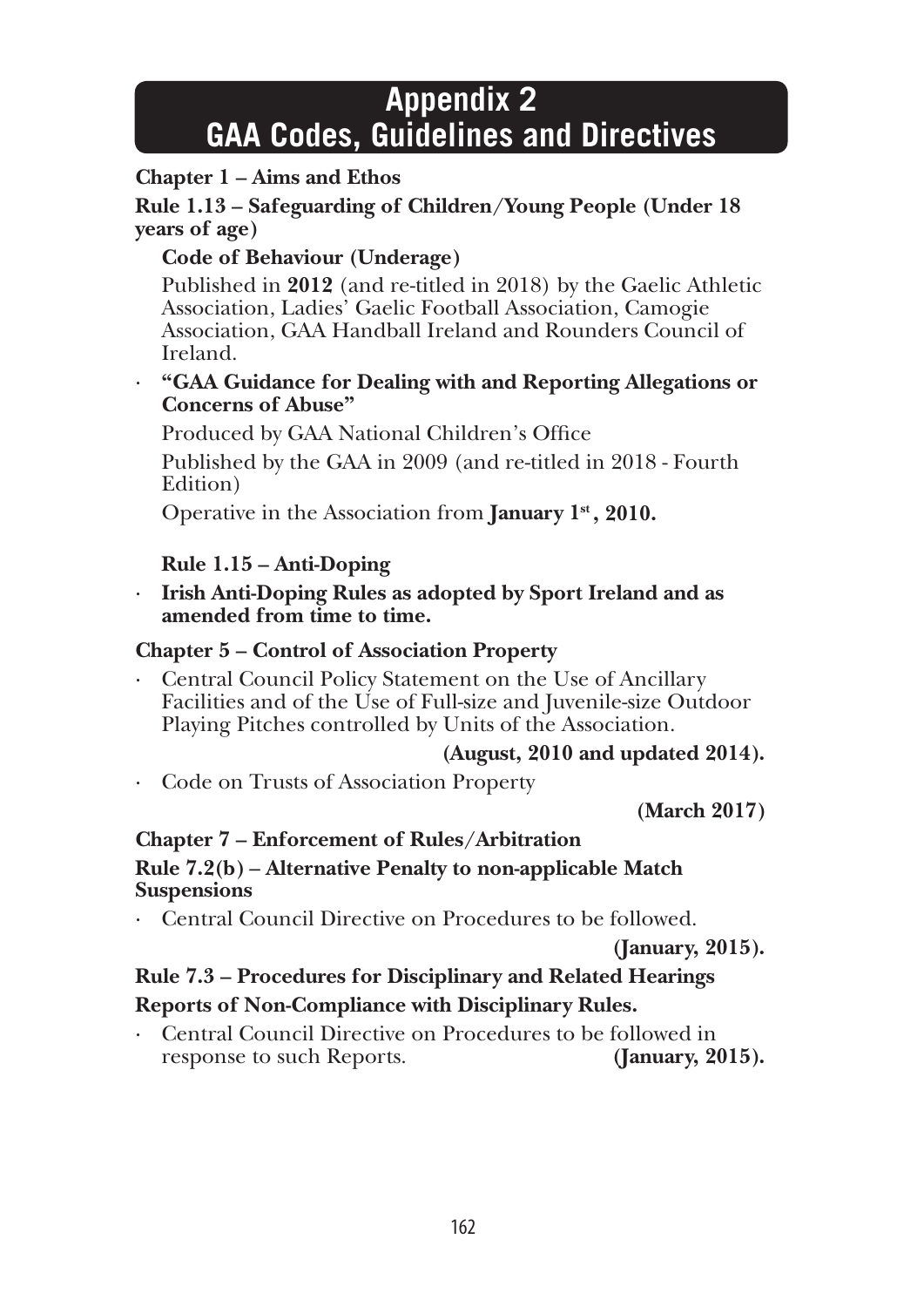# **Appendix 3 All-Ireland Minor Football Draw/Rotas**

| 2018 | <b>Quarter-Finals</b>   |   |                       |
|------|-------------------------|---|-----------------------|
|      | <b>Connacht Winners</b> | V | Munster Runners -Up   |
|      | <b>Ulster Winners</b>   | V | Leinster Runners - Up |
|      | <b>Leinster Winners</b> | V | Ulster Runners - Up   |
|      | <b>Munster Winners</b>  | V | Connacht Runners - Up |
|      | <b>Semi-Finals</b>      |   |                       |
|      | Connacht                | V | Leinster              |
|      | Munster                 | V | Ulster                |
| 2019 | Quarter-Finals          |   |                       |
|      | <b>Connacht Winners</b> | V | Leinster Runners - Up |
|      | <b>Ulster Winners</b>   | V | Munster Runners -Up   |
|      | <b>Leinster Winners</b> | V | Connacht Runners - Up |
|      | <b>Munster Winners</b>  | V | Ulster Runners -Up    |
|      | <b>Semi-Finals</b>      |   |                       |
|      | Connacht                | V | Ulster                |
|      | Leinster                | V | Munster               |
| 2020 | Quarter-Finals          |   |                       |
|      | <b>Connacht Winners</b> | V | Ulster Runners -Up    |
|      | <b>Ulster Winners</b>   | V | Connacht Runners - Up |
|      | <b>Leinster Winners</b> | V | Munster Runners -Up   |
|      | <b>Munster Winners</b>  | V | Leinster Runners - Up |
|      | <b>Semi-Finals</b>      |   |                       |
|      | Connacht                | V | Munster               |
|      | Leinster                | V | Ulster                |
|      |                         |   |                       |

**APPENDIX 2 GAA Codes and Guidelines Counties allowed by Central Council to avail of Rules 6.6(b) (iii) or 6.9 (b)(iii). APPENDIX 3 APPENDIX 4 All-Ireland Minor Football Draw/ Rotas**

# **Appendix 4 Counties allowed by Central Council to avail of Rules 6.6 (b)(iii) or 6.9 (b)(iii).**

- (1) Liatroim (2) Sligeach (3) Longfort
	-
- 
- -
- (13) Tiobraid Árann\*
- \* Denotes Football Only
- 
- (4) Ceatharlach (5) Fear Manach (6) Cill Chainnigh\*
- (7) Laois (8) An Cabhán (9) Ros Comáin
- (10) Cill Mhantáin (11) An Clár<sup>\*</sup> (12) Uibh Fhailí<sup>\*</sup>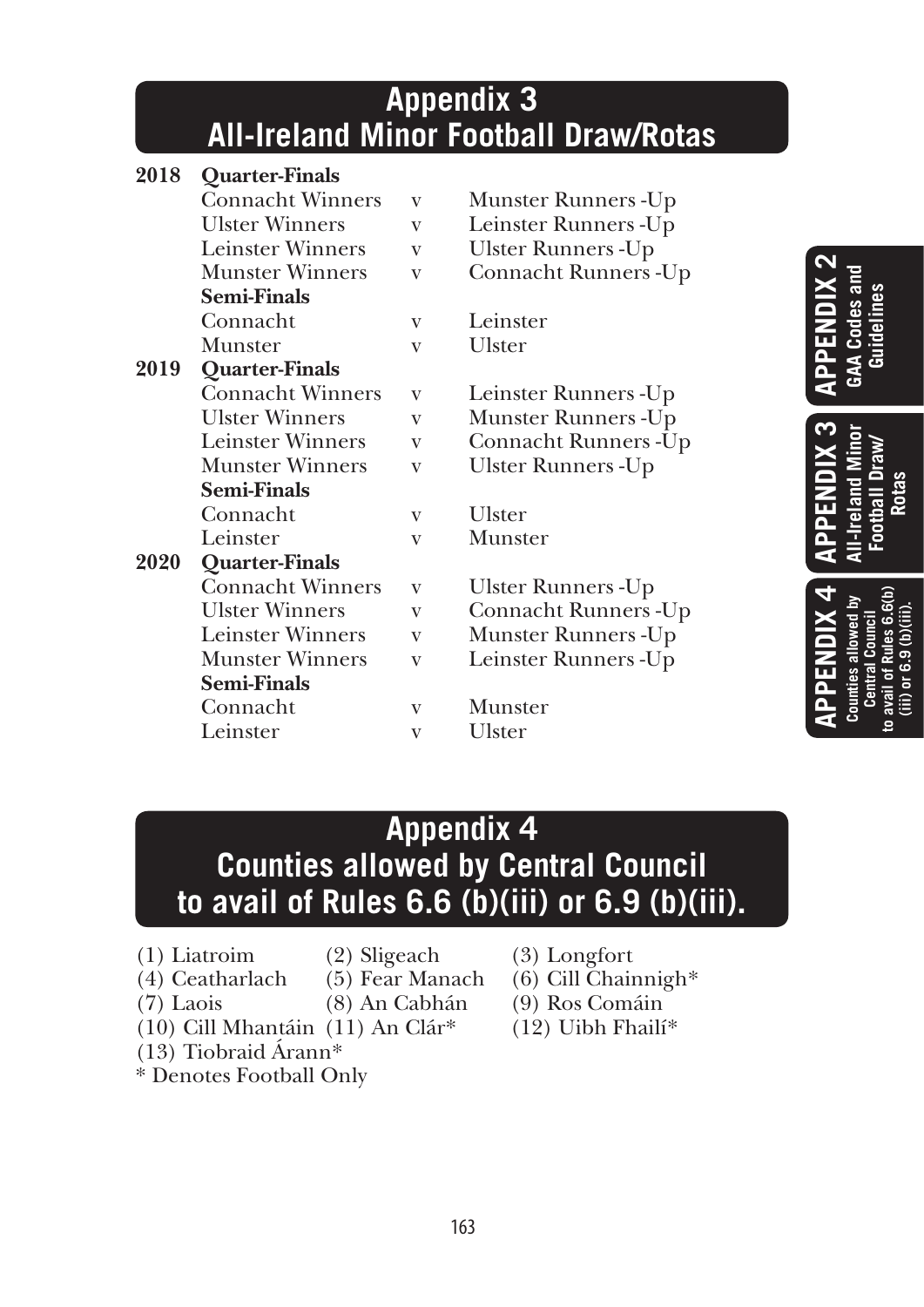# **Appendix 5 Club Constitution and Rules**

**Format No. 1** - Applies to all Clubs - without Licensed Bars

Incorporating Rules 1 to 17 inclusive

**Format No. 2(A)** - Applies to all Clubs in the 26 Counties which own/operate Licensed Bars.

Incorporating Rules 1 to 17 inclusive, and additionally Rule 18 (as applicable to the 26 Counties).

**Format No. 2(B)** - Applicable to all Clubs in the 6 Counties which own/operate Licensed Bars.

Incorporating Rules 1 to 17 inclusive with additions to Rules 3 and 5 as specified, and additionally Rule 18 (as applicable to the 6 Counties).

Regulations - Regulations issued to Clubs in the Six Counties and Britain by Central Council.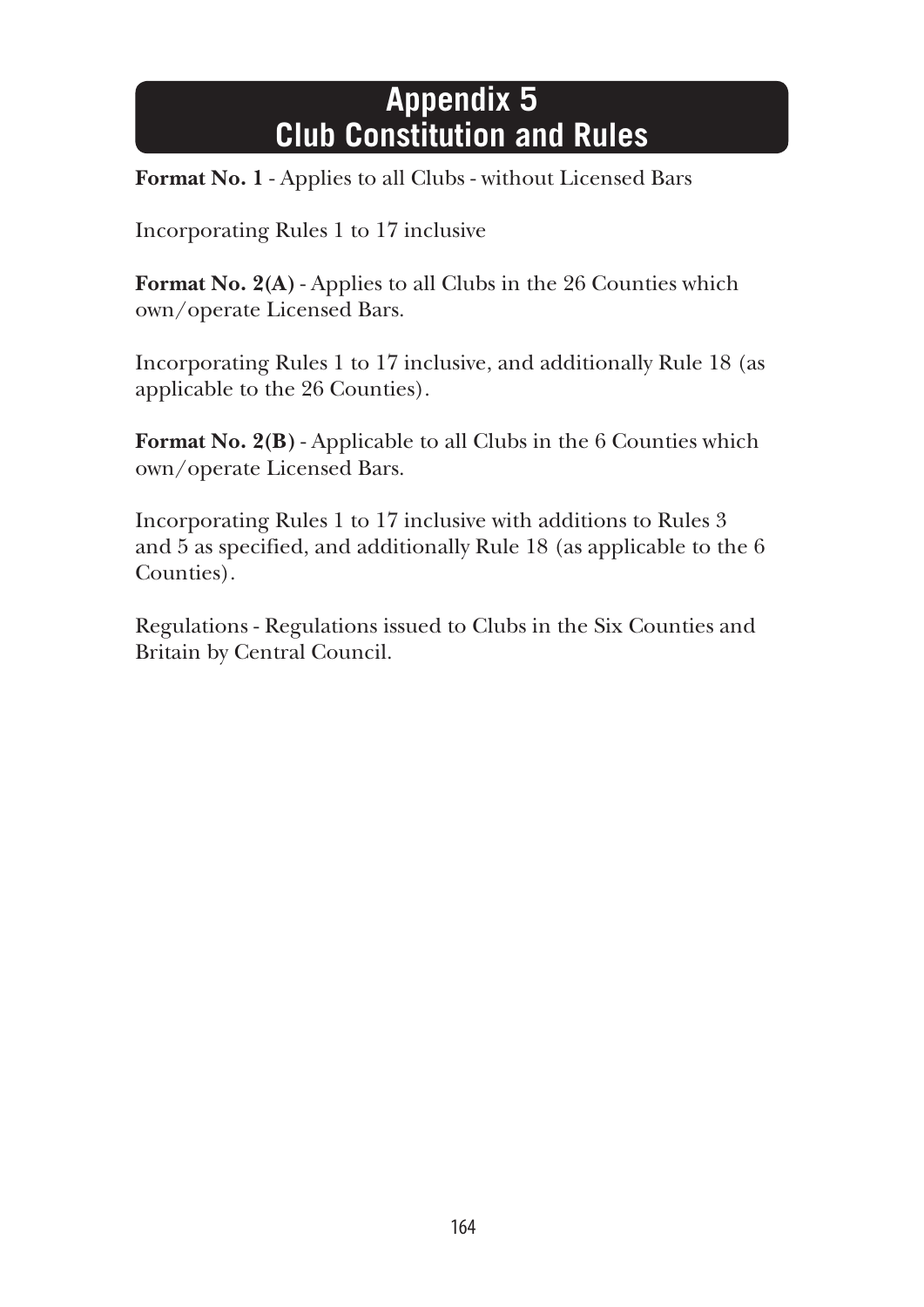# Format No 1.

## 1. In these Rules:

**"The G.A.A."** means the National Governing Organisation for the preservation and promotion of Gaelic Games and pastimes, known as the Gaelic Athletic Association.

**"The Club"** means the Club as set out in Rule 2 hereof.

 **"The Official Guide"** means the Official Guide of the  $G.A.A.$ 

 **"Executive Committee"** means Officers and ordinary Committee Members together.

 **"Secretary"** means the Secretary for the time being, or any person appointed to perform the duties of the Secretary of the Club.

 **"Real Property"** means the property of the Club of an immovable nature, comprising any Playing Pitches, Grounds or Buildings, whether of Leasehold or Freehold tenure, with all Fixtures or Fittings attached thereto and used therewith.

**"Personal Property"** means the property of the Club of a movable nature, comprising all Playing or Sporting equipment of the Club, as well as all Stock in Trade and Money or other Assets of the Club not already classified as fixtures or fittings on "Real Property", as heretofore defined.

 **Words importing the singular number only**, include the plural number and vice verse, and words importing the masculine gender only, also include the feminine and vice verse.

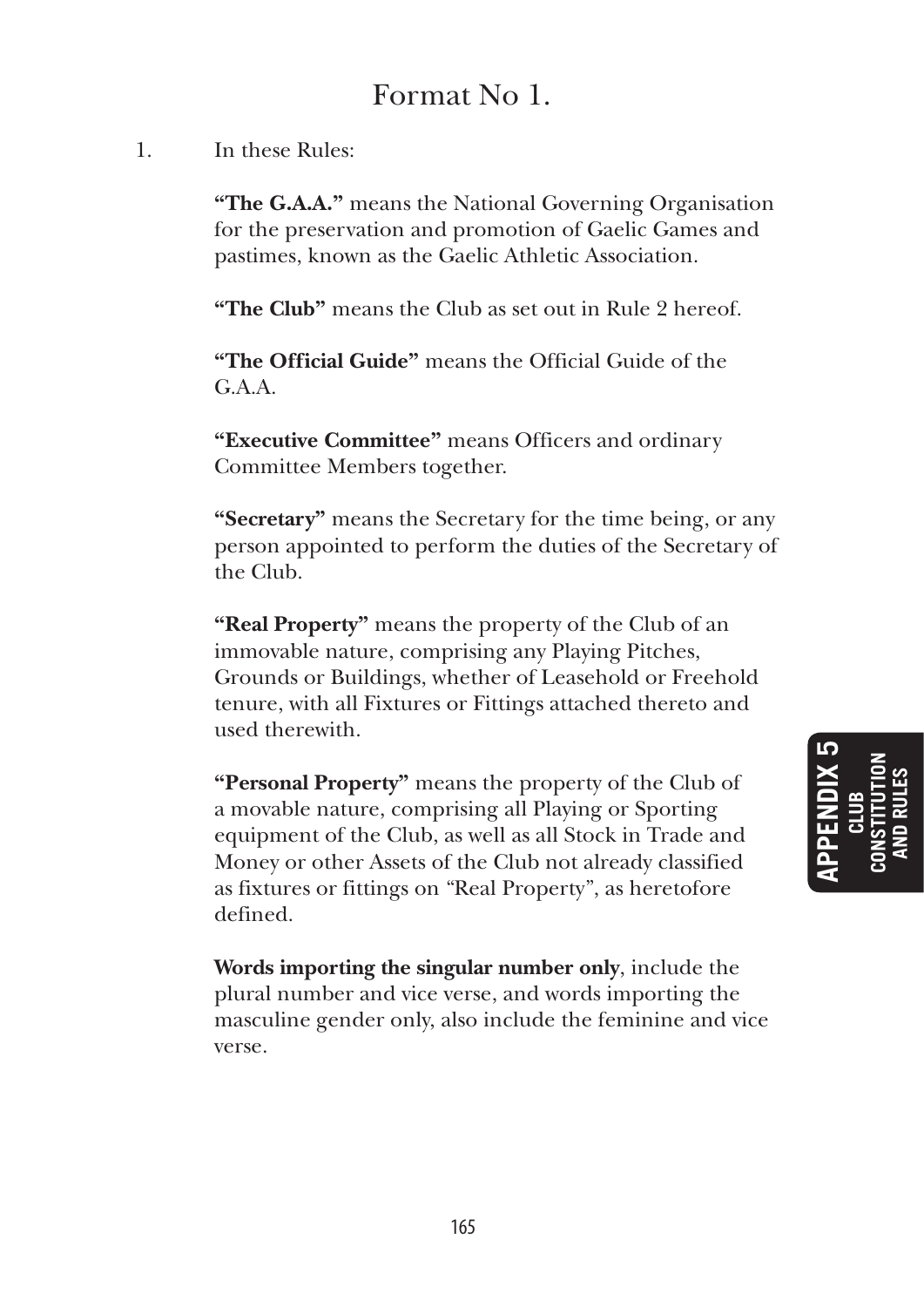#### **NAME**

2. The official Name of the Club shall be AN CUMANN LÚTHCHLEAS GAEL \_\_\_\_\_\_\_\_\_\_\_ the English version of which shall be G.A.A. Club.

#### **OBJECTS**

- 3.1 The Objects of the Club shall be the promotion of the aims of the G.A.A., as outlined in the Official Guide.
- 3.2 The Membership, Income and Property of the Club shall be dedicated to and applied solely towards the promotion of these objects.

#### **COLOURS**

4. The Club Colours shall be\_\_\_\_\_\_\_\_\_\_\_\_\_\_\_\_

#### **MEMBERSHIP**

- 5.1 There shall be four types of Membership of the Club:
- 5.1.1 FULL MEMBERSHIP may be granted to persons Over 18 years (i.e. shall have celebrated their 18th birthday prior to January 1st of the Membership Year) who subscribe to and undertake to further the aims and objectives of the Club and the G.A.A.
- 5.1.2 YOUTH MEMBERSHIP may be granted to persons Under 18 and Over 9 years (i.e. shall celebrate their 18th birthday on January 1st of the Membership Year or on a later date and shall have celebrated their 9th birthday prior to January 1st of the Membership Year) who subscribe to and undertake to further the aims and objectives of the Club and the G.A.A.

 **(Notes - Child Membership of the Association** is for children Under 9 years (i.e. shall celebrate their 9th birthday on January 1st of the Membership Year or on a later date) On expiration of a Child Membership of the Association, a person may apply for Youth Membership of the Association only through a Club for which he is eligible to play.)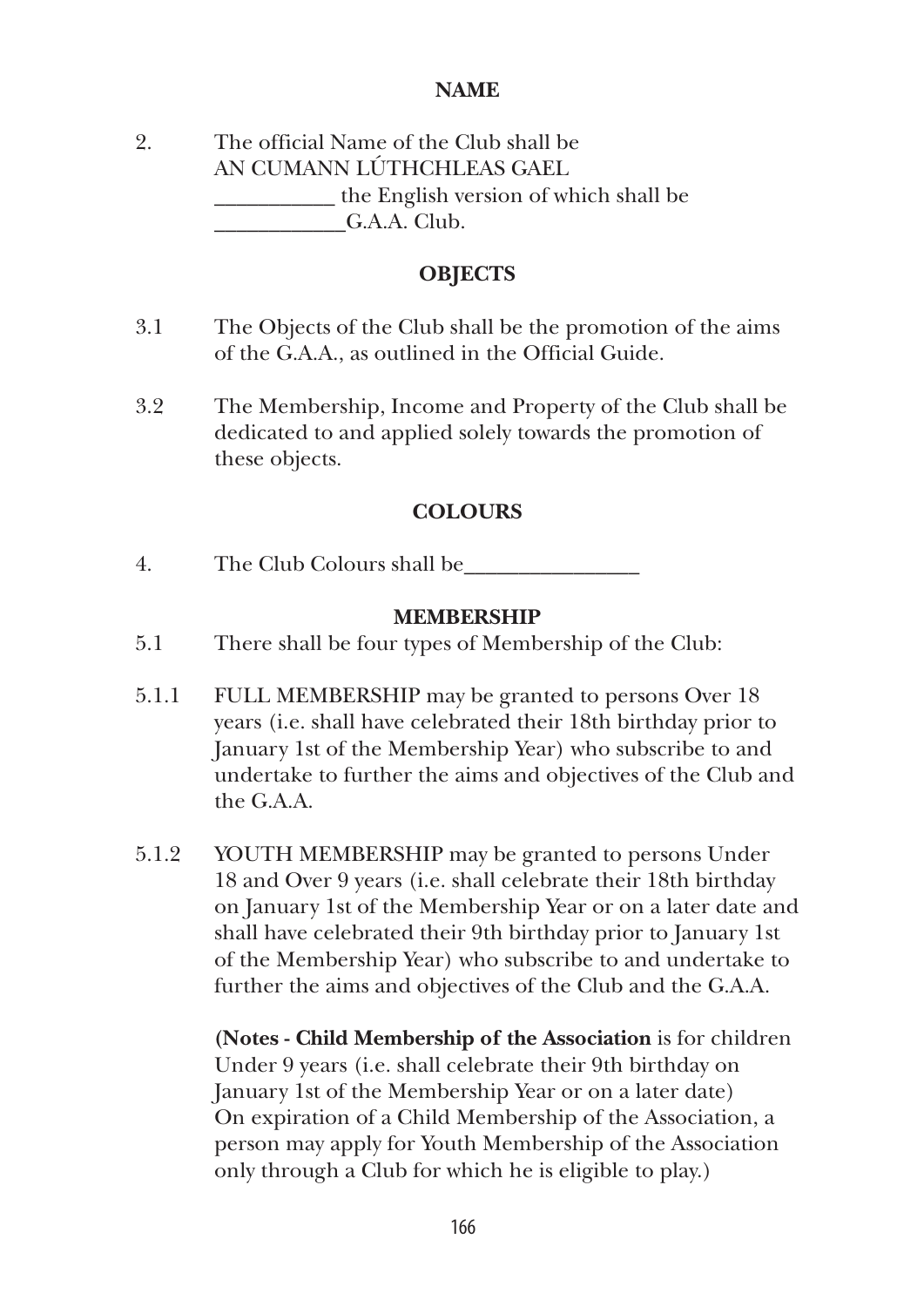- 5.1.3 HONORARY MEMBERSHIP may be granted to persons Over 18 years, as defined above, who have rendered exceptional service to the Club or the games or activities of the G.A.A. An Honorary Member shall have the rights of a Full Member, but shall be exempt from paying the Club's Annual Membership Fee.
- 5.1.4 SOCIAL MEMBERSHIP may be granted to persons Over 18 years, as defined above, who subscribe to and undertake to further the aims and objectives of the Club and the G.A.A., but who do not seek full voting rights and rights to take part in the administrative affairs of the Club or the G.A.A.
- 5.2 Full Members (including Honorary Members) and Youth Members of the Club will also become Members of the G.A.A.
- 5.3 Once granted, Full Membership of the Club and the G.A.A. shall continue for life, and Youth Membership shall continue to the end of the year in which the Members celebrates his eighteenth birthday, at which time his next membership payment will automatically be as a Full Member, unless in either case the member has been expelled or his resignation in writing has been accepted, in accordance with this Constitution and Rules or the Official Guide.
- 5.4 The rights of any member of the Club shall be conditional upon the member complying with the provisions of this Constitution and Rules and the Official Guide, including payment of any annual membership fee and levies.
- 5.5 Such rights may be withheld, restricted or suspended in accordance with this Constitution and Rules and the Official Guide.
- 5.6 Any person seeking admission as a Member of any Class of Membership, other than Honorary, shall complete and sign a prescribed Application Form, which must be returned to the Secretary together with the prescribed fee. Alternatively, a prescribed electronic Application Form may be completed and submitted to the Club, complete with accompanying electronic payment of the prescribed fee.
- 5.7 An Application for Full or Social Membership must be on the prescribed form signed by the Applicant and proposed

IQ **APPENDIX 5 CONSTITUTION AND RULES CLUB**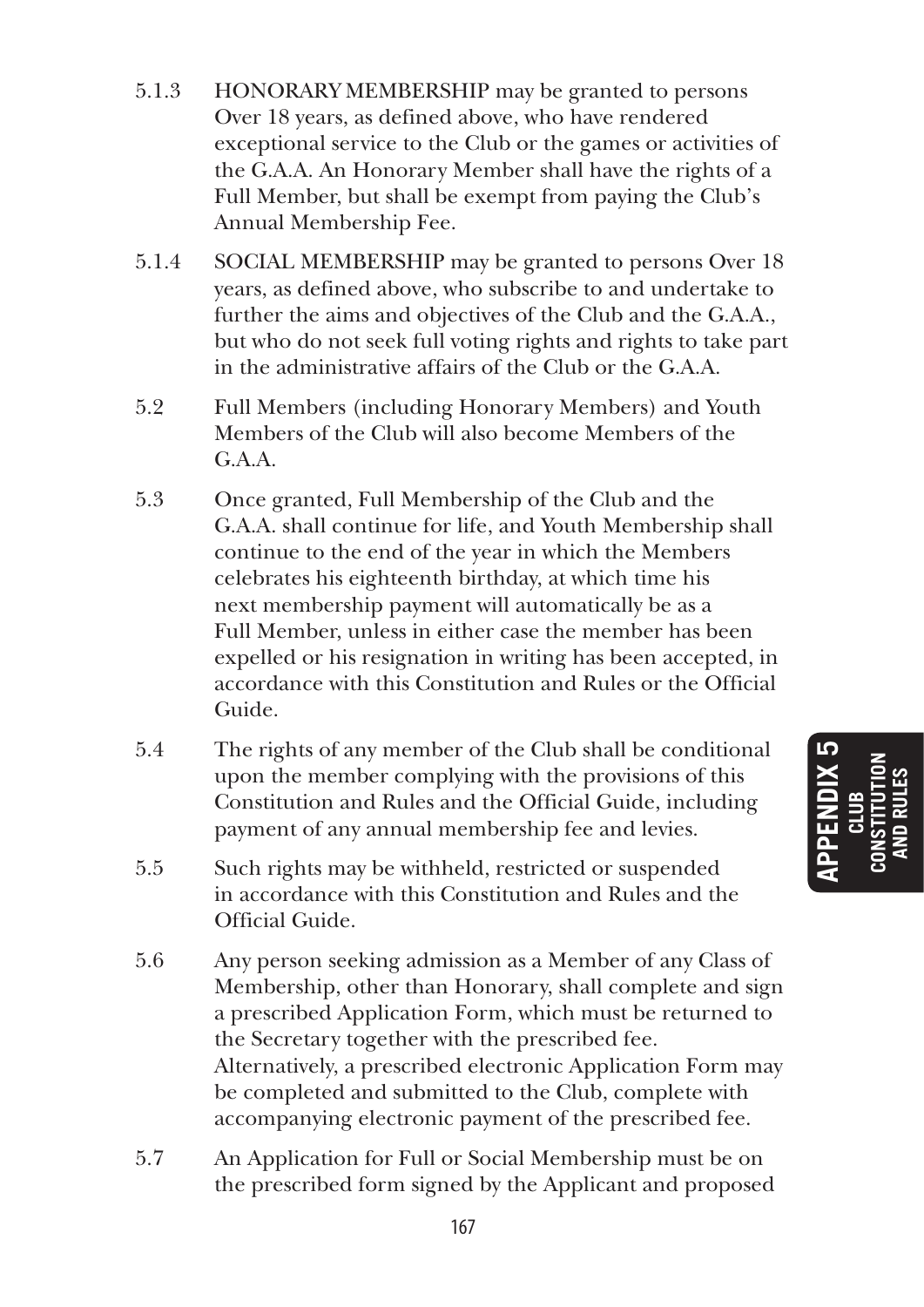by one Full Member and seconded by another Full Member who are not suspended or disqualified under this Constitution and Rules or the Official Guide.

- 5.8 An Application for Youth Membership must be on the Prescribed Form signed by the Applicant and one of his parents or Guardians, as well as being proposed by one Full Member and seconded by another Full Member, who are not suspended or disqualified under this Constitution and Rules or the Official Guide. Alternatively, a prescribed electronic Application Form may be completed by one of the Applicant's parents or Guardians and submitted to the Club, complete with accompanying electronic payment for the prescribed fee.
- 5.9 The name and address of a person proposed as a Full Member, together with the names of those proposing and seconding him, shall be displayed in a conspicuous place in the Club Premises for at least one week before election. An interval of not less than two weeks shall elapse between nomination and election of such Members.
- 5.9.1 Persons shall not be admitted to any of the privileges of Membership until after their election by the procedures stated in this Rule.
- 5.10 If and when the Application for Membership has been accepted by the Executive Committee, the new Member's particulars shall be submitted by the Club Registrar to the Central Council, by the process of Electronic Registration, for Registration and allocation of a personal membership number.
- 5.11.1 The Executive Committee shall have the power to investigate any matter, and to expel, suspend, warn, fine or disqualify Members from Club activities for breach of this Constitution and Rules or the Official Guide or for conduct considered to have discredited or harmed the Club or the  $G.A.A.$
- 5.11.2 Such persons, if Full Members (including Honorary Members) or Youth Members, shall have the right to appeal to the Hearings Committee of the County Committee of the G.A.A., within seven days of being notified of such decision.
- 5.11.3 Unless the offence is brought to the notice of the County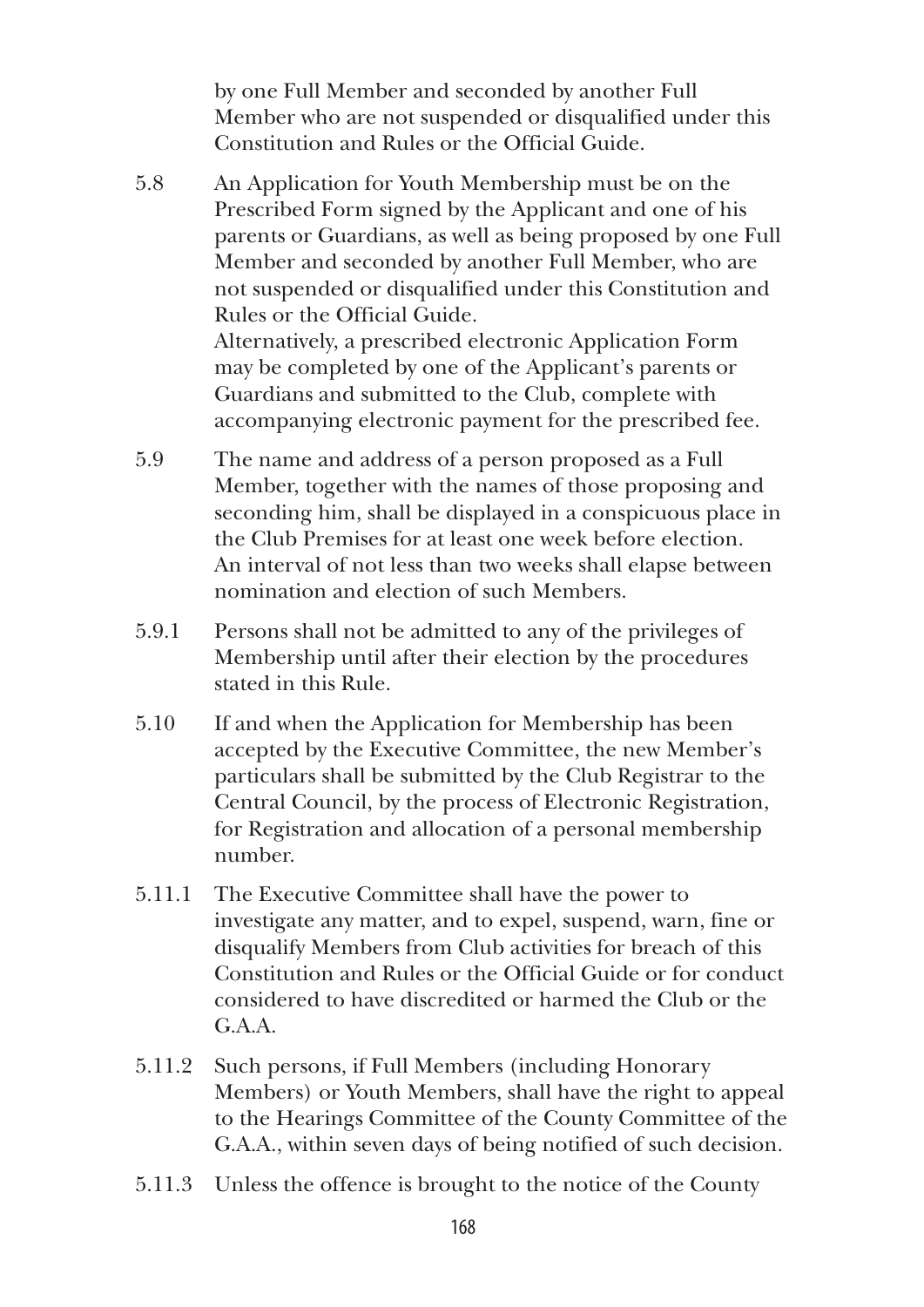Committee of the G.A.A. by the Club, and that body, having considered the merits of the case and having regard to the rights of the player or member, confirms the penalty imposed, the member continues to be a legal member of the Association and is suspended from Club activities only.

#### **SUBSCRIPTIONS**

- 6.1 The Annual Subscription to be paid by members of the Club shall be determined by the Executive Committee and ratified at the Annual General Meeting.
- 6.2 The determined Annual Subscription shall be payable on election and thereafter annually, in advance of the date and in the manner decided by the Executive Committee. The date set shall be a date prior to March 31st each year.
- 6.3 The Executive Committee may from time to time prescribe the payment of an Entrance Fee by new or lapsed members in addition to the Annual Subscription above.

#### **EXECUTIVE COMMITTEE**

- 7.1 The business and affairs of the Club shall be under the management of an Executive Committee, and it shall be the controlling body of the Club.
- 7.2 The Executive Committee shall be comprised of the Chairperson, Vice-Chairperson, Treasurer, Secretary, Registrar, Officer for Irish Language and Culture, Public Relations Officer, Children's Officer, one Players' Representative, and at least five other Full Members.
- 7.3 Nominations to serve on the Executive Committee shall be by any two Full Members whose membership fees are paid up to date in accordance with Rule 6.2 and who are not suspended or disqualified under this Constitution and Rules or the Official Guide.
- 7.4 The Players' Representative shall have participated as a player for the Club within the previous 48 weeks.
- 7.5 The Executive Committee including the Players' Representative, shall be elected by the Full Members present, entitled to vote and voting at the Annual General Meeting. **Exceptions**: The Children's Officer and the Officer for Irish

Language and Culture shall be appointed at the Annual General Meeting on the recommendation of the outgoing Executive Committee.

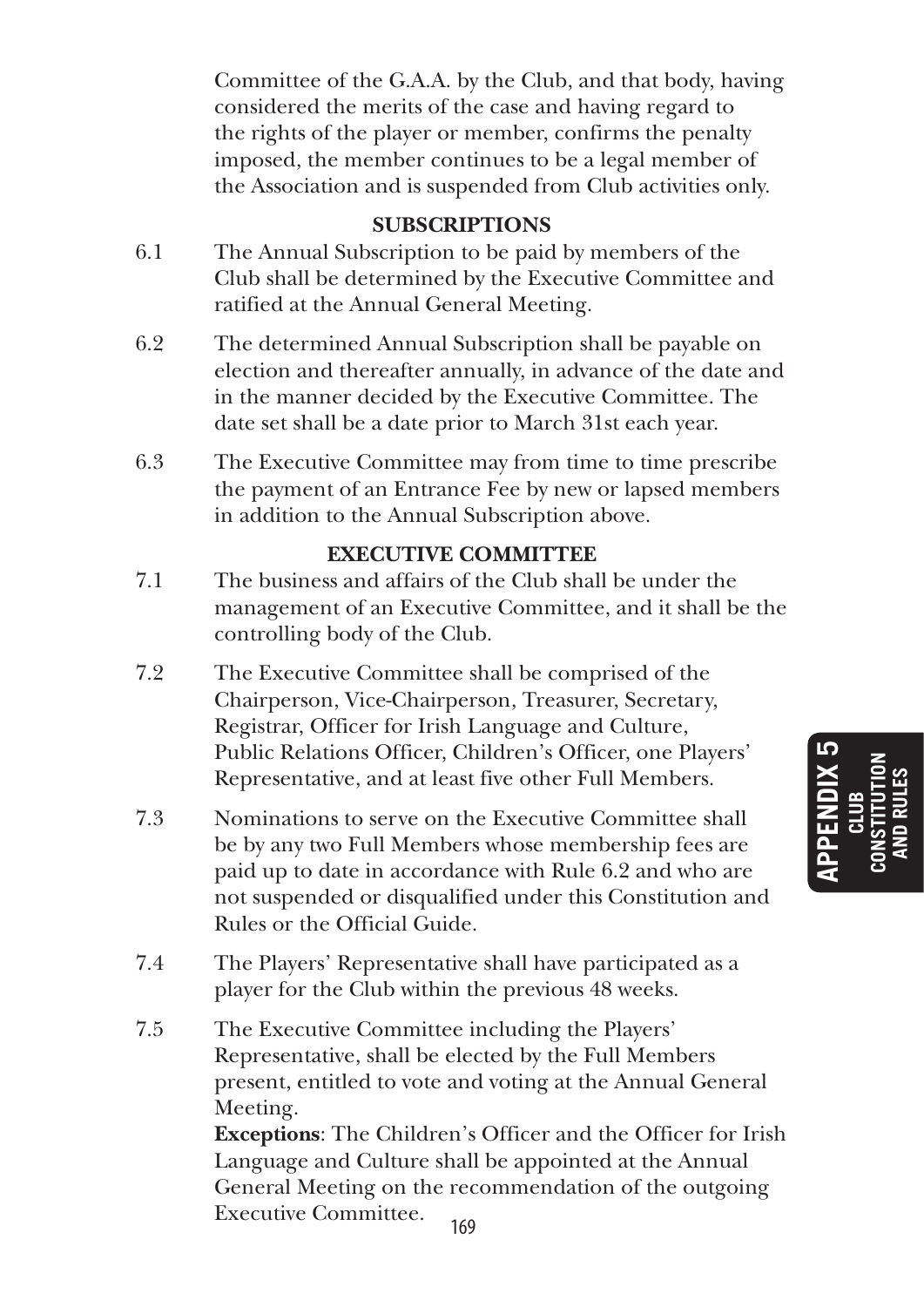- 7.6 Only Full Members, whose Membership Fees are paid up to date in accordance with Rule 6.2 and who are not suspended or disqualified under this Constitution or Rules or the Official Guide, shall be eligible for election to the Executive Committee.
- 7.7 The outgoing Executive Committee shall conduct the Annual General Meeting.
- 7.8 The Executive Committee shall hold office until the conclusion of the following Annual General Meeting.
- 7.9 The Executive Committee shall meet at least once each quarter, and four members present shall constitute a quorum at a meeting of the Executive Committee.
- 7.10 The Chairperson, when present, shall preside over all meetings of the Executive Committee; in his absence, the Vice-Chairperson shall preside.
- 7.11 If both the Chairperson and the Vice-Chairperson are absent, the Committee shall elect a member present to preside at the Meeting.
- 7.12 The Secretary shall record the Minutes of each Meeting.
- 7.13 The Minutes shall specify the date of the Meeting, those present, and a brief account of the Meeting, and shall be read to the next Meeting.
- 7.14 Such Minutes, if agreed as being accurate or having been appropriately amended, shall be signed by the Chairperson and Secretary, having been first proposed, seconded and adopted.
- 7.15 The Executive Committee shall have the sole right to appoint Sub-Committees, as required.
- 7.16 The Executive Committee shall define the duties of such Sub-Committees, and retain control in all matters and activities which it considers of importance to the general welfare of the Club, including the disposal of any funds in the hands of such Sub-Committees.
- 7.17 The Executive Committee shall have power to nominate the Chairperson of such Sub Committees.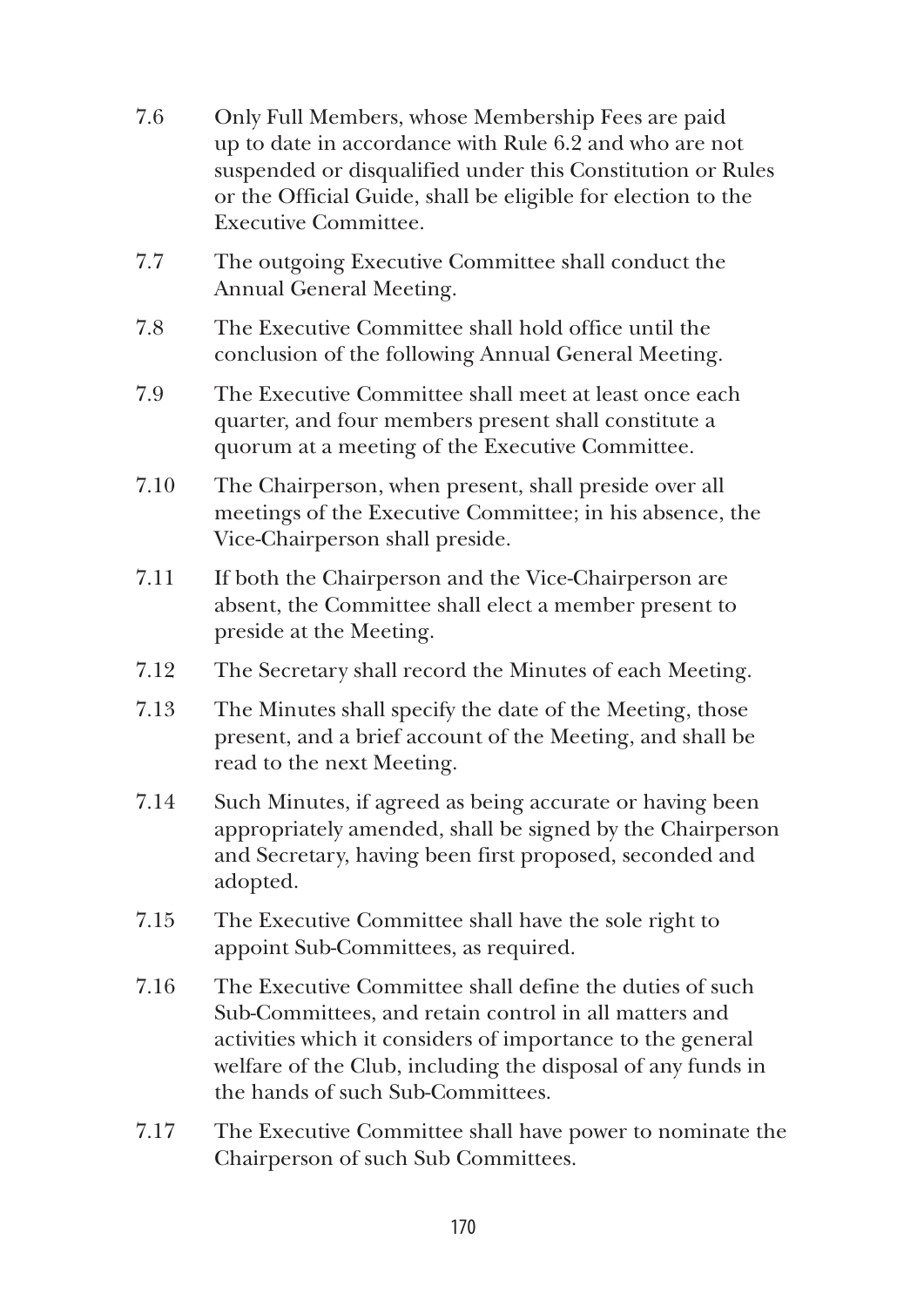- 7.18 The Chairperson, Vice-Chairperson, Secretary and Treasurer of the Executive Committee shall be ex- officio members of all Sub-Committees.
- 7.19 The Executive Committee shall have power from time to time to make, alter and repeal all such Regulations as they deem necessary, expedient or convenient for the proper conduct and management of the Club, and in particular, but not exclusively, they may by such Regulations set out:
	- (a) The terms and conditions upon which guests, children of members of the Club and visitors shall be permitted to use the premises and property of the Club;
	- (b) The times of opening and closing the Pavilion Grounds and Premises of the Club, or any part thereof;
	- (c) The conduct of members of the Club in relation to one another;
	- (d) The setting aside of the whole or any part or parts of the Club's premises for any particular time or times, or for any particular purpose or purposes;
	- (e) The imposition of fines for the breach of any of the Club Rules or Regulations.
	- (f) And generally all such matters as are commonly the subject matter of the Club Rules.
- 7.20 The Executive Committee shall adopt such means as they deem sufficient, to bring to the notice of members of the Club all such Regulations and all alterations and repeals.
- 7.21 All such Regulations so long as they shall be in force, shall be binding upon all members of the Club, provided nevertheless that no Regulations shall be inconsistent with or shall affect or repeal anything contained in this Constitution and Rules or the Official Guide, and that any Regulations may be set aside by a special resolution of a General Meeting of the Club.
- 7.22 Each Full Member shall have the right to be heard by the Executive Committee upon any complaint or representation sent by him, in writing, to the Secretary.
- 7.23 A Special meeting of the Executive Committee may be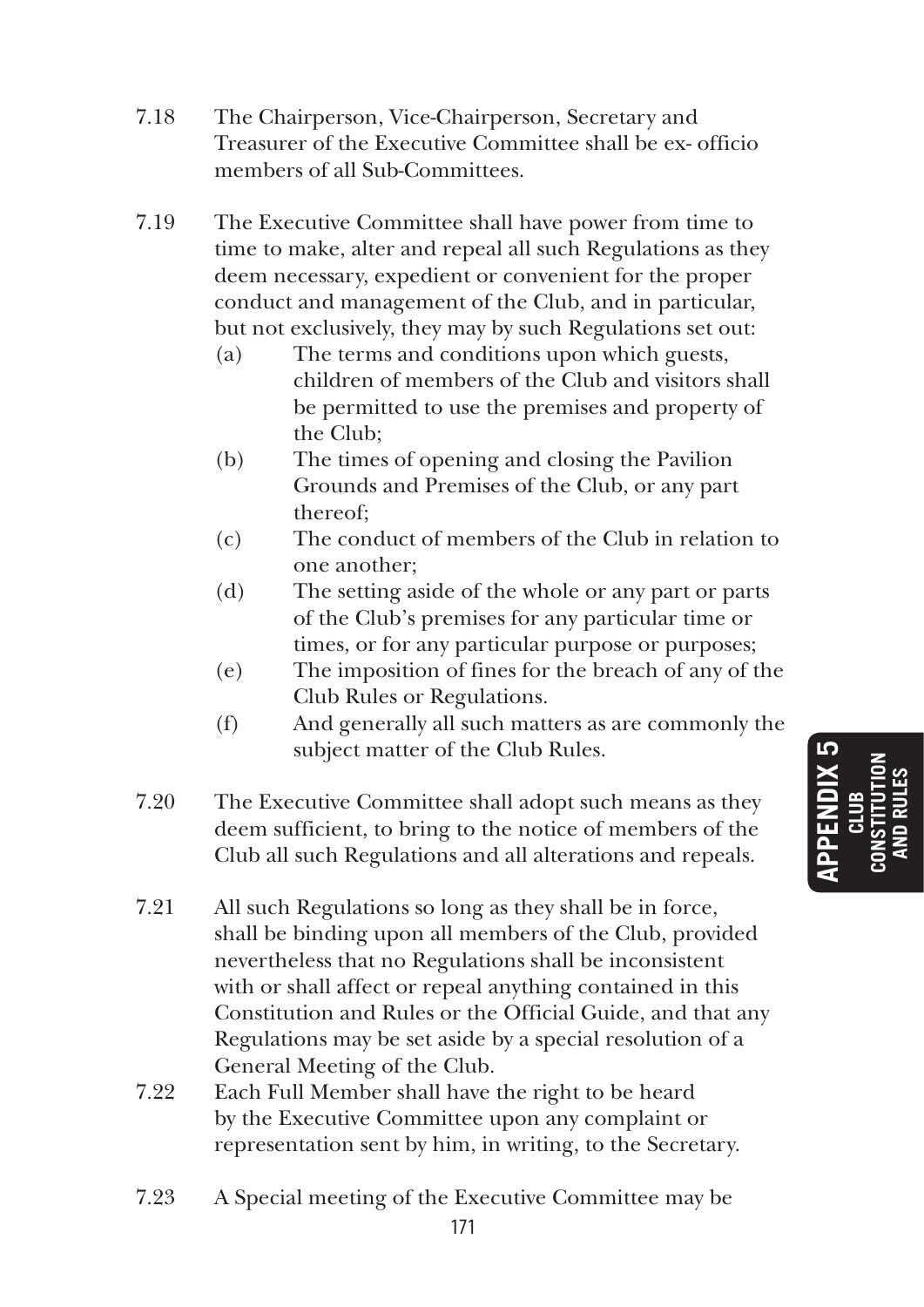called:

- (a) by the Secretary or
- (b) by the Secretary, for a date not more than seven days from the date of the receipt by him of a requisition duly signed by four members of the Executive Committee.
- (c) Such requisition shall set out the purpose for which the special meeting is required.
- 7.24 Any Member of the Executive Committee who shall have absented himself from three consecutive meetings, without reasonable explanation, shall be deemed to have resigned from the Executive Committee.
- 7.25 Should any Member of the Executive Committee resign, be deemed to have resigned, or his position otherwise lapse, the remaining members of the Executive Committee shall, at their discretion, have the power to fill the vacancy, by co-opting a replacement from the body of the Full Membership.
- 7.26 The service of any Member so co-opted on to the Executive Committee shall not be reckoned in calculating the seniority of such Member, if subsequently elected to serve on the Executive Committee.

# **GENERAL MEETINGS**

- 8.1 The Club shall in each year hold a general meeting as its Annual General Meeting, in addition to any other General Meetings in that year, and shall specify the meeting as such in the notice calling it.
- 8.2 All General Meetings, other than Annual General Meetings, shall be called Special General Meetings.
- 8.3 An Annual General Meeting shall be held at such time as shall be decided upon by the Executive Committee, but insofar as is practical shall be held before the end of November each year.
- 8.4 The following business shall be transacted at the Annual General Meeting: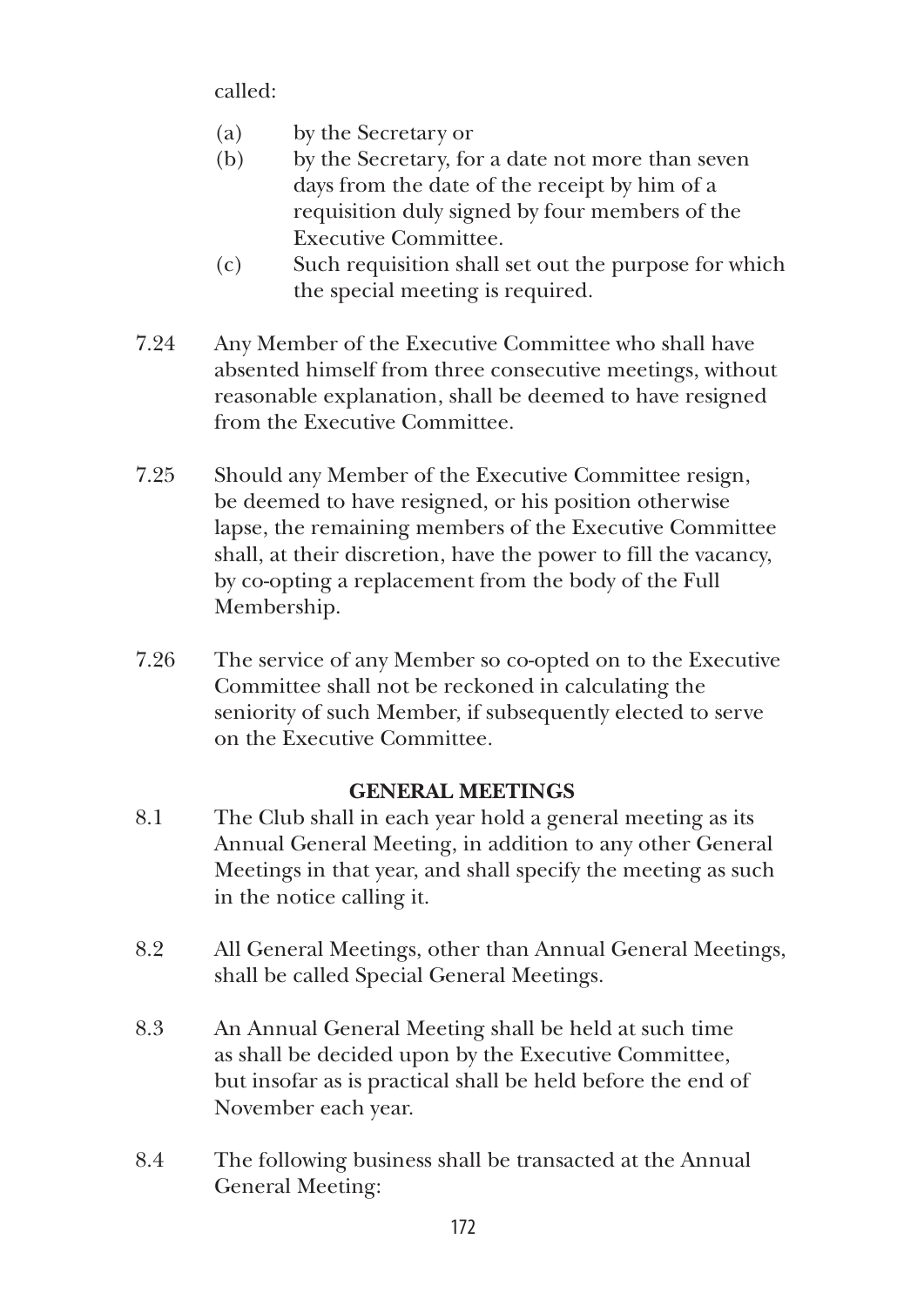- (a) Adoption of Standing Orders.
- (b) Minutes of previous Annual General Meeting.
- (c) Consideration of the Annual Report submitted by the Secretary.
- (d) Consideration of the Financial Statements including the Report of the Accountant(s) or Auditor(s).
- (e) The Chairperson's Address.
- (f) Election of Officers and Members of the Executive Committee.
- (g) Notices of Motion.
- (h) Other Business
- 8.5 The Annual General meeting of the Club shall be called in the following manner:
- 8.5.1 The Executive Committee shall decide upon a date, time and place for the meeting, allowing adequate time to meet the time limits set out hereunder.
- 8.5.2 Once the date of the Annual General Meeting has been fixed, the Secretary shall give at least twenty-eight days notice in writing to the members of such date, at the same time inviting nominations for election to the Executive Committee for the following year and motions for consideration at the Annual General meeting, also specifying that such nominations and motions shall be received by him by a date not less than twenty one days prior to the date fixed for the meeting.
- 8.5.3 The Secretary shall then, on or after the date specified for return to him of such Nominations and Motions, but so as to give the members ten days clear notice before the meeting, circulate to the members the following documentation:
	- (a) Copy of the Agenda for the meeting.
	- (b) Copy of the Annual Report of the Secretary.
	- (c) Copy of the Financial Statements, including the Report of the Accountant(s) or Auditor(s)
	- (d) Details of the Nominations for election to the Executive Committee.
	- (e) Copies of any motions for consideration at the meeting.

**APPENDIX 5 CLUB CONSTITUTION AND RULES**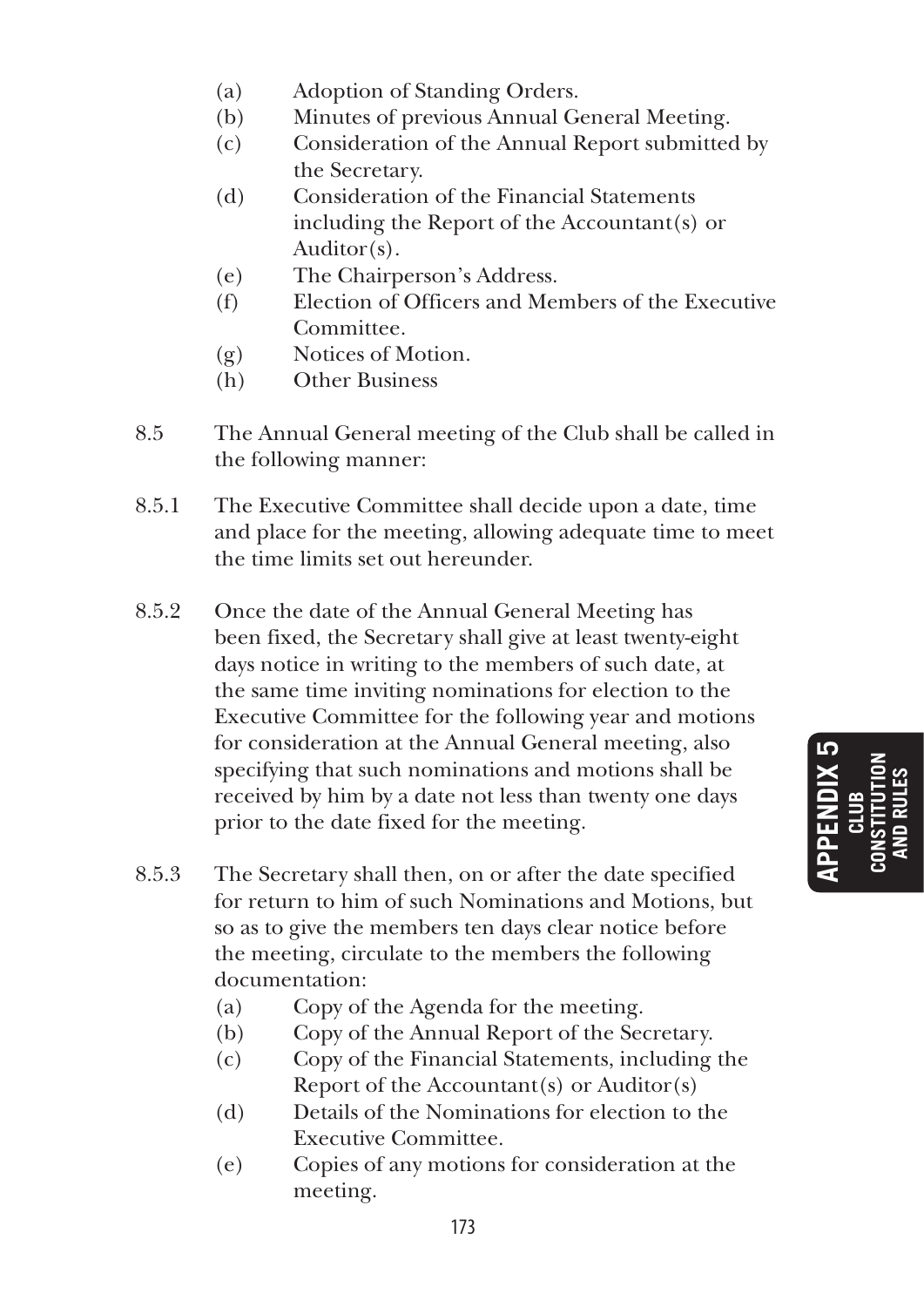- 8.6 In the event of the number of Nominees for any particular Executive Committee position being equal to or less than the number of positions to be filled, such Nominees shall be declared elected, and any positions left unfilled, due to the lack of Nominees or Nominees withdrawing, shall be filled by the new Executive Committee, as soon as practical after the Annual General Meeting.
- 8.7 A Special General Meeting may be called by the Executive Committee at any time, provided ten days clear notice, in writing, shall be given to the members, specifying the purpose of such Special General Meeting,
- 8.8 The Executive Committee shall call a Special General Meeting for a date not more than twenty eight days from the receipt by the Executive Committee of a requisition, in writing, signed by twelve members of the Club, and ten clear days notice, in writing, shall be given to the Members.
- 8.8.1 Such Requisitions by members of the Club shall set out the purpose for which the Special General Meeting is required, and shall be lodged with the Secretary.
- 8.8.2 If the Special General Meeting is not called for a date within the twenty eight days stipulated, then the Requisitoners may themselves convene a Special General Meeting, if necessary using newspaper advertisements to notify the members of such meeting.
- 8.9 No other business, outside that specified in the Notice, shall be transacted at a Special General Meeting.
- 8.10 No business shall be transacted at any General Meeting unless a quorum of members is present at the time when the meeting proceeds to business. Save as herein otherwise provided, twenty per cent of Full Members eligible to vote shall be a quorum at a General Meeting.
- 8.11 If within half an hour after the time appointed for a General Meeting, a quorum of members is not present, the meeting if convened on the requisition of members shall be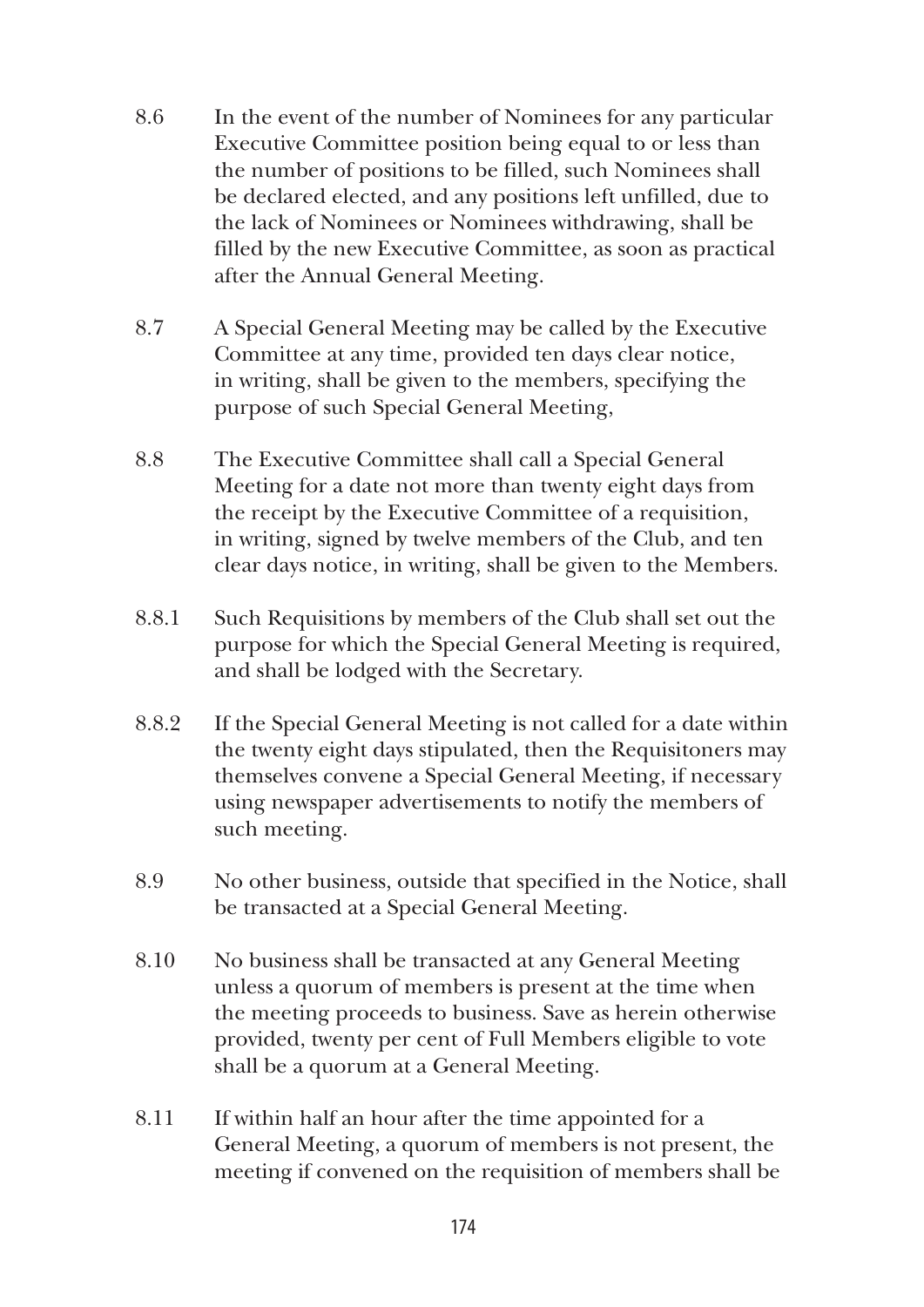dissolved; in any other case it shall stand adjourned to the same day in the following week, at the same time and place; and if at the reconvened meeting a quorum of members is not present within half an hour after the time appointed for the meeting, the members then present shall be a quorum.

- 8.12 The Chairperson, and failing him the Vice-Chairperson, shall preside as Chairperson at every General Meeting of the Club.
- 8.13 If there is no such Chairperson, or if at any meeting he is not present within thirty minutes after the time appointed for the holding of the meeting, the members then present shall choose someone of their number who is a member of the Executive Committee to be Chairperson of the meeting, and if there shall be no Member of the Executive Committee present, then the members shall elect any one of their number to be Chairperson of the Meeting.
- 8.14 The Chairperson may, with the consent of the meeting, adjourn the meeting from time to time and from place to place, but no business shall be transacted at any reconvened meeting other than the business left unfinished at the meeting from which the adjournment took place.
- 8.15 Failure to comply strictly with the time limits set out in this Constitution and Rules or the non receipt of Notice of a Meeting by any persons entitled to receive notice shall not invalidate the proceedings at that meeting, but shall entitle the majority of members present to seek and be granted an adjournment of the meeting to such date by which they would be given an adequate time to be furnished with and consider the contents of any relevant documentation.

#### **VOTING**

- 9.1 Only Full Members, whose membership fees are paid up to date in accordance with Rule 6.2, and who are not suspended or disqualified under this Constitution and Rules or the Official Guide, shall be eligible to vote at a General Meeting.
- 9.2 A Chairperson of a General Meeting, Executive Committee meeting or any Sub-Committee meeting shall, in the event

**APPENDIX 5 CLUB CONSTITUTION AND RULES**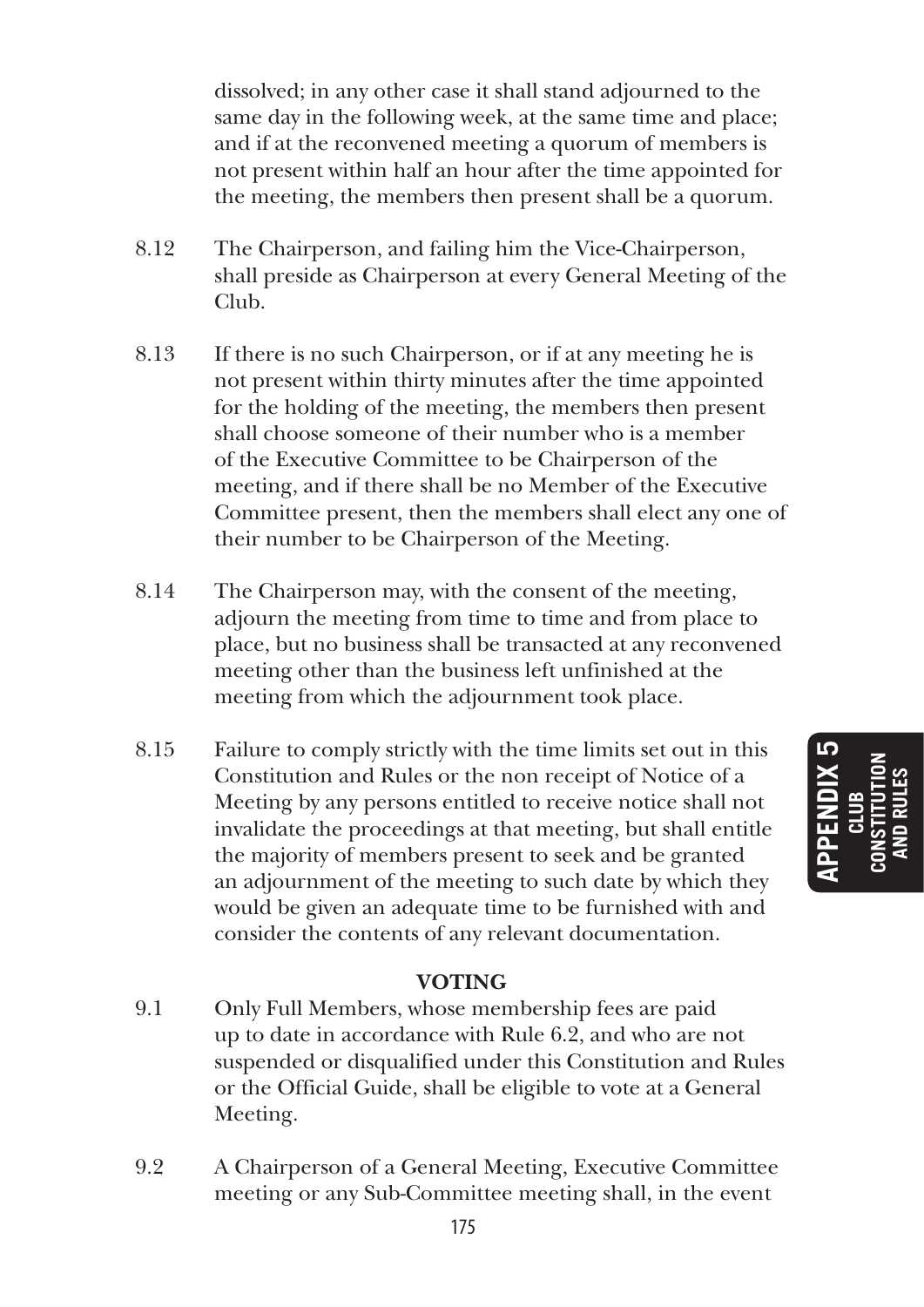of a tie, whether on a show of hands or on a ballot, have a casting vote in addition to his vote as a member, irrespective of whether or not he had originally voted on the issue, other than for the election to any position, when the outcome in the event of a tie shall be decided by lot.

- 9.3 At any General Meeting a resolution put to the vote of the meeting shall be decided on a show of hands, unless, before or on the declaration of the result of the show of hands, a ballot is demanded:
	- (a) by the Chairperson
	- (b) by at least five members present and entitled to vote.
- 9.4 Unless a ballot is so demanded, a declaration by the Chairperson that a resolution has on the show of hands been carried, or carried unanimously, or by a particular majority, or lost, shall be final, and an entry to that effect in the book containing the minutes of proceedings of the Club shall be conclusive evidence of the fact, without proof of the number or proportion of the votes in favour of or against such resolution.
- 9.5 If a ballot is so demanded, the same shall be taken in such manner as the Chairperson directs, and the result of the ballot shall be deemed to be the decision of the meeting at which the ballot was demanded.
- 9.6 A Secret Ballot shall be carried out to decide the result of any contest for any elective position.

#### **ASSETS AND TRUSTEES**

10.1 All property owned by a Club is held upon Trust for the benefit of the Club concerned. The Trust is subject to and governed by the provisions of the Official Guide and the Code on Trusts of Association Property, both as amended from time to time.

> All such property shall be vested in the Corporate Trustee and/or a number of full members as Trustees.

10.2 The Club shall have power to acquire, hold and develop, lease, mortgage, charge, exchange or sell Real and Personal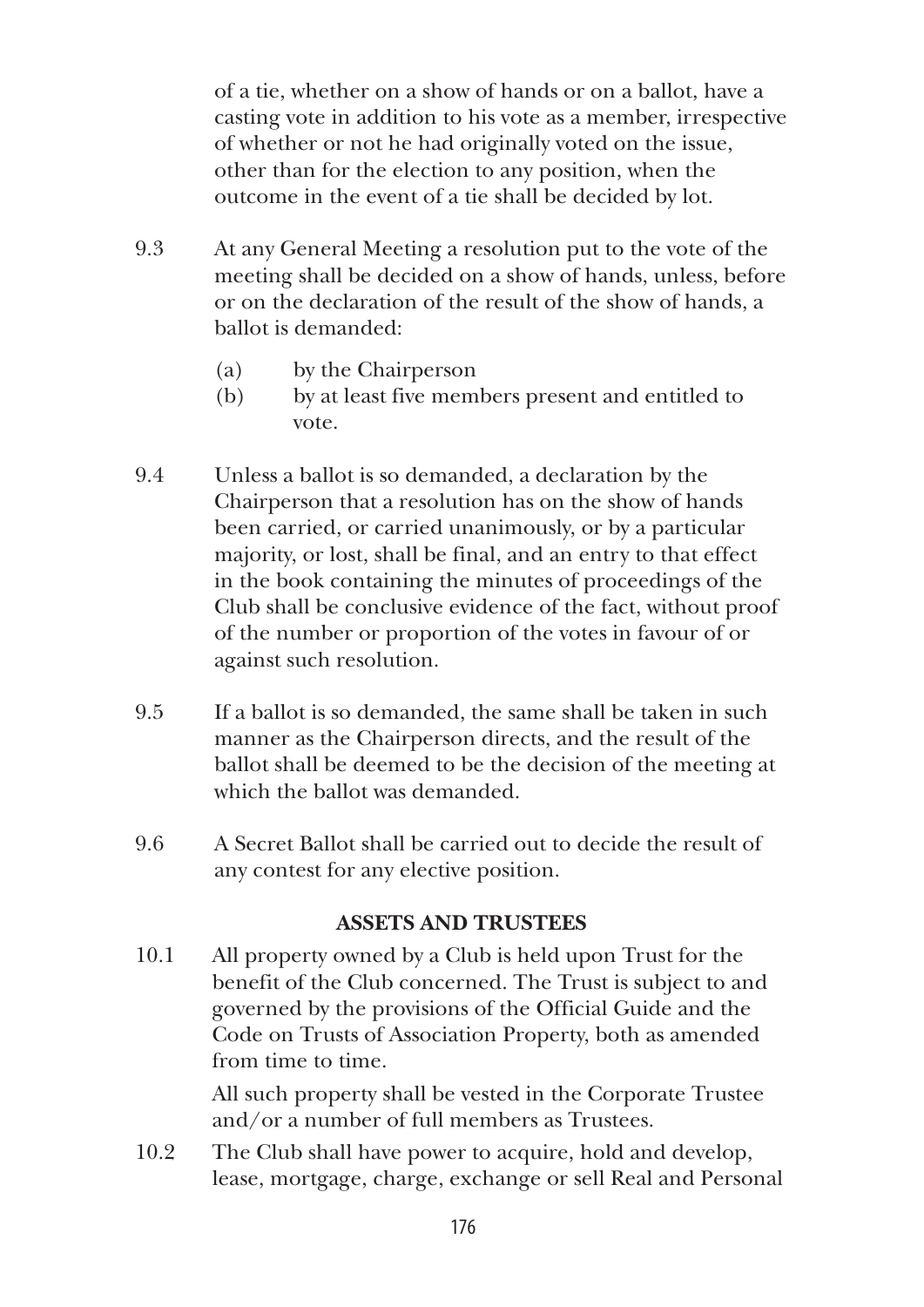Property, and to borrow or raise money in promotion of the objects of the Club, subject to the overall authority of the Central Council of the G.A.A..

- 10.3 The Real Property shall not be leased, mortgaged, charged, exchanged, sold, conveyed, transferred or otherwise dealt with without the consent in writing of the Central Council of the G.A.A., or as may be set out in any separate Declaration of Trust.
- 10.4 (A)The Personal Property owned or held by a Club shall be vested in the Chairperson, Treasurer and Secretary who shall hold it in Trust for the Club.

 (B) The Real Property owned by a Club, shall be vested in the following:

- (i) Five Trustees, three of whom shall be appointed for and on behalf of a Club, one of whom shall be appointed for and on behalf of the relevant County Committee, and one of whom shall be appointed for and on behalf of the relevant Provincial Council; or
- (ii) Four Trustees, three of whom shall be appointed for and on behalf of a Club and the Corporate Trustee shall be appointed for and on behalf of the relevant County Committee and Provincial Council; or
- (iii) One Trustee being the Corporate Trustee. For Real Property situated in England and Wales the only available option is (ii).
- 10.5 The Executive Committee may determine whether the Corporate Trustee or other persons shall be appointed as Trustees for and on behalf of the Club for the purposes of Rule  $5.3(B)(b)(1)(i)$  or (ii) and who those persons shall be.
- 10.6 By way of acceptance of their appointment and as and when required by Central Council, the Trustees of the Real Property shall execute a Declaration of Trust, as approved by Central Council, and which shall contain the provisions for appointment, removal and replacement of Trustees as well as regulating the conduct of the Trustees in performing their duties and exercising their powers under the trust. The terms of the Declaration of Trust approved by Central Council may be amended or replaced by Central Council from time to time.
- 10.7 Where the trustee is an individual, a Trustee shall hold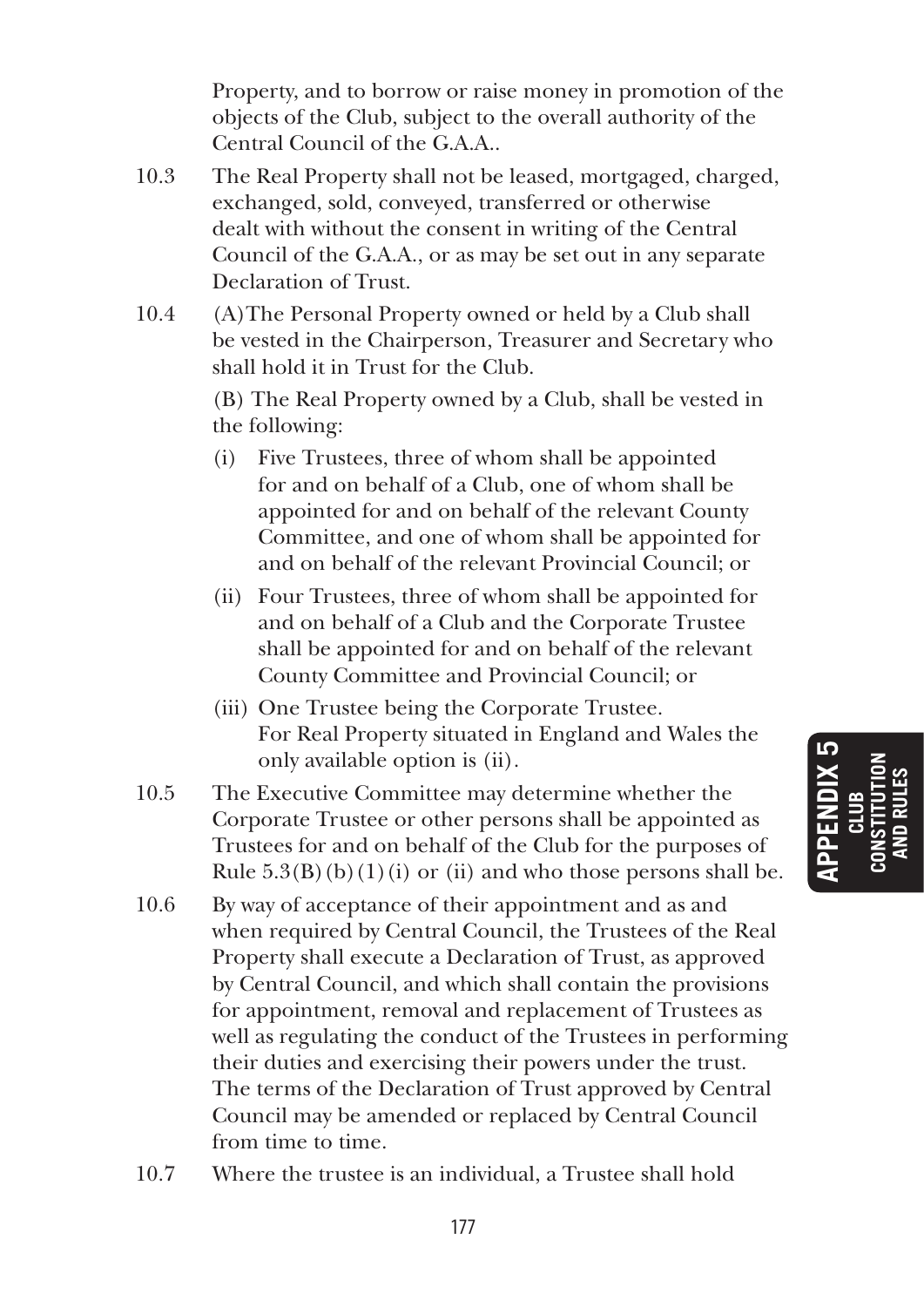office until his/her retirement or death unless replaced in accordance with the provisions of Rule 5.3, Official Guide and the Code on Association Property.

- 10.8 The Trustees of the Real Property, having first obtained the consent of the Central Council of the G.A.A. where necessary, shall exercise their powers and perform their duties as directed by the Club and in accordance with the Rules in Chapter 5 of the Official Guide and the Code on Association Property.
- 10.9 A Directive of the Club shall be given by a resolution of the full members of the Club, passed by a majority of the members present, entitled to vote and voting at a duly convened General Meeting and when so passed shall be binding upon all members of the Club.
- 10.10 A Certificate signed by the Secretary shall, in favour of any person relying on same, be conclusive evidence that a Directive, complying in all respect with the provisions of this Rule, was duly given to the Trustees.
- 10.11 The Trustees of the Personal Property shall invest and use such property in accordance with the Directives of the Executive Committee, of which an entry in the Minute book shall be conclusive evidence.
- 10.12 The Club shall indemnify and save harmless its Trustees in respect of any loss or expenses bona fide incurred by them in or about the execution of their powers and duties.

## **BOOKS AND ACCOUNTS**

- 11.1 The Executive Committee shall open a Bank Account or Accounts with an approved Bank on behalf of the Club, and all cheques drawn on the said account shall be signed by the Treasurer and countersigned by one of either the Chairperson or Secretary.
- 11.2 The Executive Committee shall cause proper Books of Account to be kept in respect of:
	- (a) All sums of money received and expended by the Club, and the matters in respect of which such receipts and expenditures take place; and
	- (b) All Sales and Purchases of goods by the Club; and
	- (c) The Assets and Liabilities of the Club.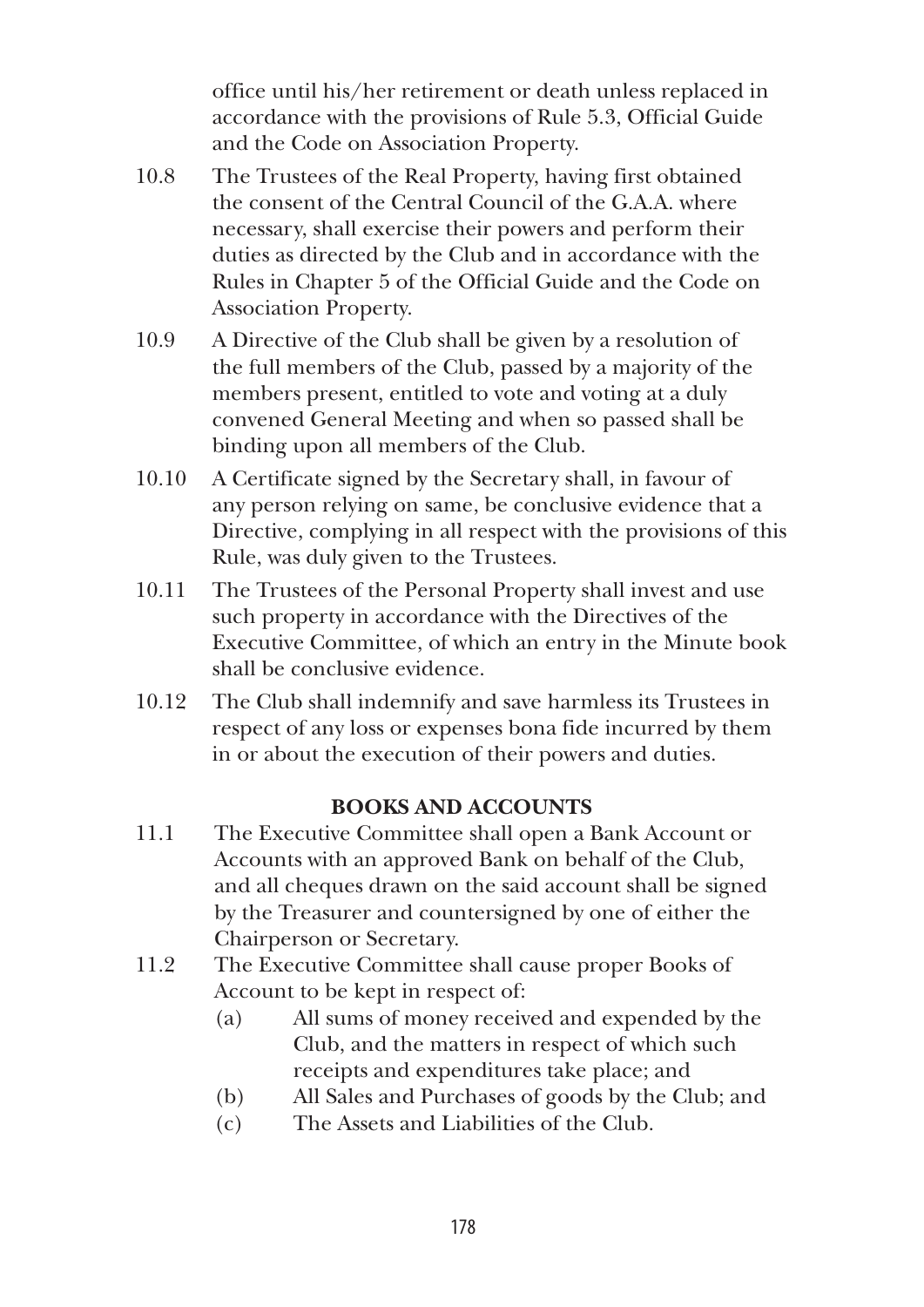- 11.3 The Books of Account shall be kept at such place or places as the Executive Committee shall think fit, and shall at all reasonable times be open to the inspection of the members of the Executive Committee.
- 11.4 The Executive Committee shall from time to time determine whether and to what extent and at what times and places, and under what conditions and regulations, the Accounts and Books of the Club, or any of them shall be open to the inspection of Full Members of the Club not being an Executive Committee member, and no member (not being an Executive Committee Member) shall have any right of inspection of any Account or Book or Document of the Club except as authorised by the Executive Committee.
- 11.5 An independent suitably qualified Person or Persons shall be appointed as Accountant(s) or as Auditor(s) to report on the Accounts/Financial Statements of the Club for presentation at the Annual General Meeting. If deemed appropriate by the Executive Committee of the Club the Accounts/Financial Statements shall be audited. A copy of the Accounts/Financial Statements, as adopted and approved, shall be submitted to the County Committee within four weeks of the date of the Annual General Meeting.
- 11.6 The Books and Accounts of the Club shall be presented to such Accountant(s) or Auditor(s) by the Committee in sufficient time to enable the Report of such Accountant(s) or Auditor(s) to be available and considered at the Annual General Meeting of the Club.
- 11.7 The Financial Statements shall be approved by the Executive Committee, and signed by two of three Officers – Chairperson, Secretary, Treasurer – on behalf of the Executive Committee.
- 11.8 The Executive Committee shall cause to be prepared and laid before the Annual General Meeting an Account of Income and Expenditure and a Balance Sheet made up to a date not more than six months before such meeting.

**APPENDIX 5 CLUB CONSTITUTION AND RULES**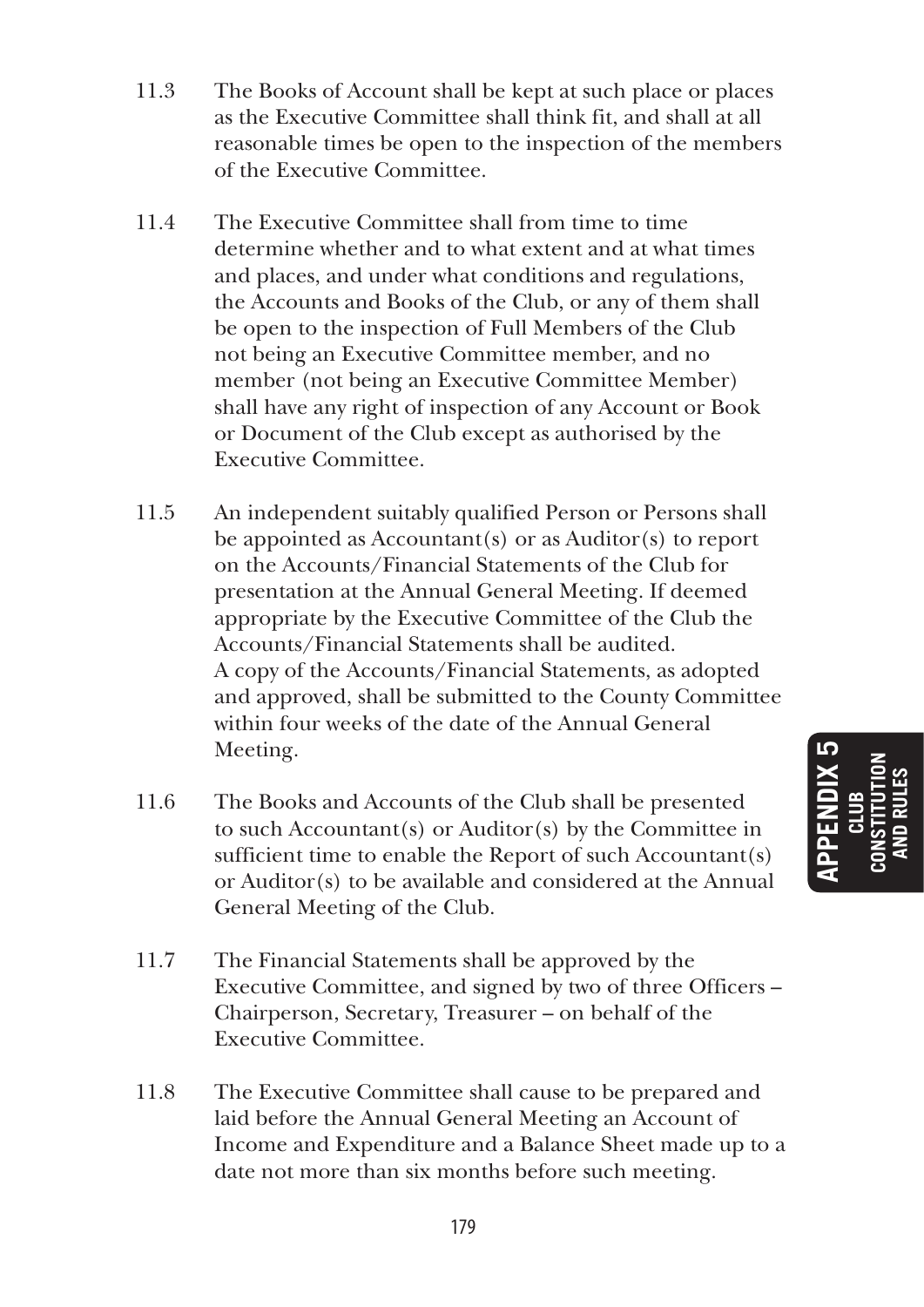- 11.9 The Balance Sheet and Accounts of the Club shall be made available to the Revenue Commissioners, on request.
- 11.10 All Books of Account, including all documents, vouchers, statements and notes, as well as all minute books, notes of meetings, original and copy correspondence and all such documents are the property of the Club, and no person shall have any personal title to or interest in such documents to the exclusion of the Club.
- 11.11 The end of the Club Financial year shall be October 31st.

## **INCOME AND PROPERTY**

- 12.1 No portion of the Income and Property of the Club shall be paid or transferred directly or indirectly by way of profit, dividend, bonus or otherwise howsoever to the Members of the Club.
- 12.2 No Officer shall be appointed to any Office within the Club paid by salary or fees, or receive any remuneration or other benefit in money or money's worth from the Club in respect of such Office, provided however nothing shall prevent any payment in good faith by the Club of:
	- (a) reasonable and proper remuneration to any Member or Officer of the Club for any services rendered to the Club (other than as an Officer);
	- (b) reasonable and proper remuneration to any company of which a Member or Officer of the Club is a director or shareholder, for any services rendered to the Club;
	- (c) interest at a rate not exceeding 5% per annum on money lent by Officers or other Members of the Club to the Club;
	- (d) reasonable and proper rent for premises demised and let by Officers or other Members of the Club (including any Officer) to the Club;
	- (e) reasonable and proper out of pocket expenses incurred by any Officer in connection with their attendance to any matter affecting the Club;
	- (f) fees, remuneration or other benefit in money or money's worth to any Company of which an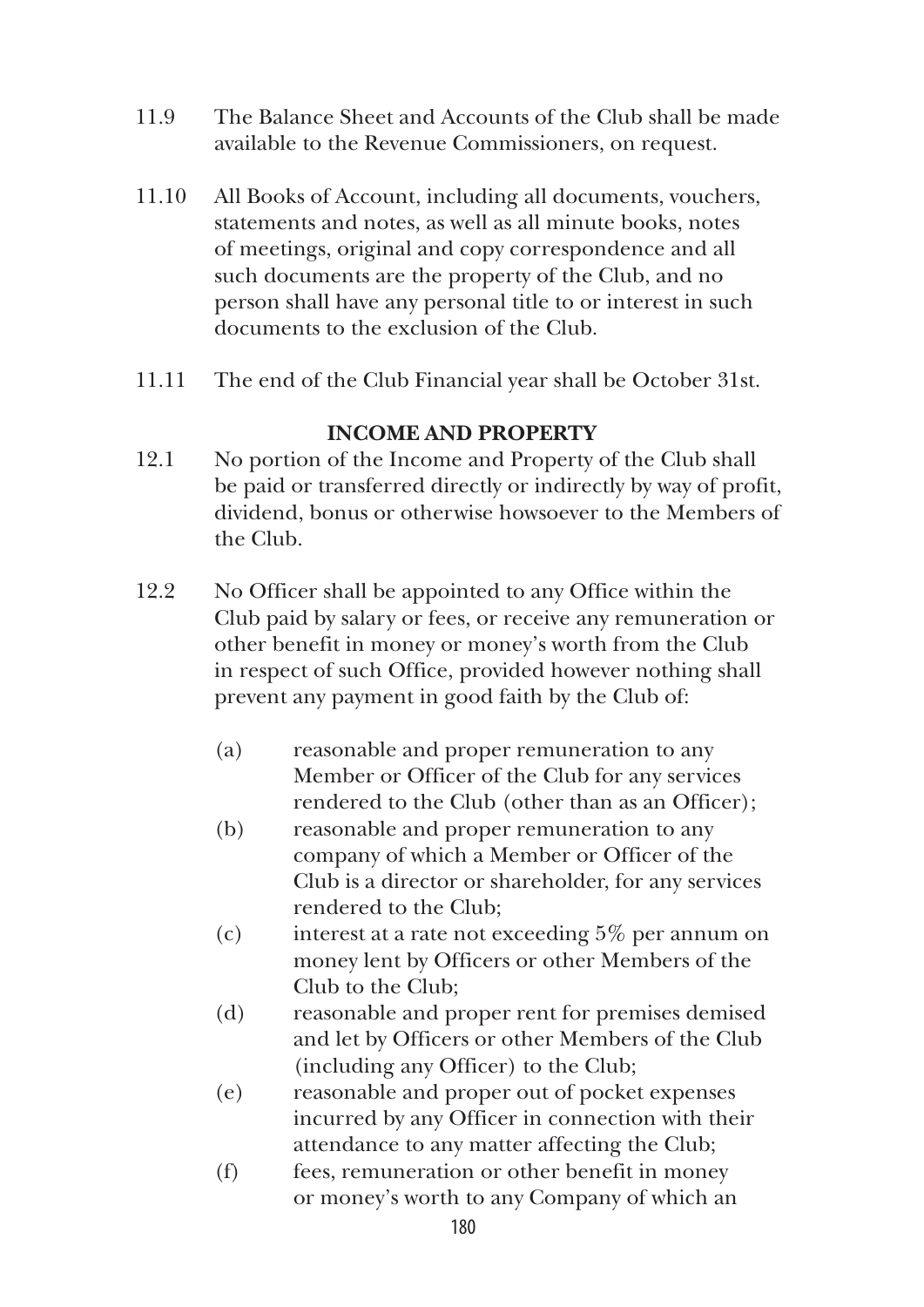Officer may be a member, holding not more than one hundredth part of the issued capital of such Company.

# **WINDING UP**

- 13.1 A resolution to Wind Up a Club shall be passed only at a General Meeting, specially summoned for the purpose of such resolution, if supported by not less than three-fourths of those present, entitled to vote and voting.
- 13.2 Any decision to Wind Up a Club shall be subject to the approval of the County Committee.
- 13.3 If upon such Winding Up, there remains, after the satisfaction of all its debts and liabilities, any property whatever, the same shall not be paid or distributed amongst the members, but the Trustees shall continue to hold same in trust for the appropriate County Committee of the G.A.A., to be used or disposed of as such County Committee shall direct, but shall in no instance pay or distribute such property amongst Officers, Members or Employees of the Club.

# **ADDITIONS TO AND AMENDMENTS OF RULES**

- 14.1 Additions to and Amendments of this Constitution and Rules may be made at an Annual General Meeting or at a Special General Meeting called for that purpose, providing that the Resolution proposing same is carried by a vote of two-thirds of the members present, entitled to vote and voting, that same do not conflict with the Official Guide, and that approval is given by the County Management Committee for the change(s).
- 14.2 Members wishing to propose Additions to or Amendments of this Constitution and Rules must send notice of the proposed Additions or Amendments in writing to the Secretary not later than twenty one days before the Annual General Meeting, or Special General Meeting as provided by Rule 8.5.2 hereof.
- 14.3 Where appropriate, no Addition or Amendments shall be made to or in the provisions of the Main Object(s) (3), Income and Property (12) and the Winding-Up (13)

מו **APPENDIX 5 CONSTITUTION AND RULES CLUB**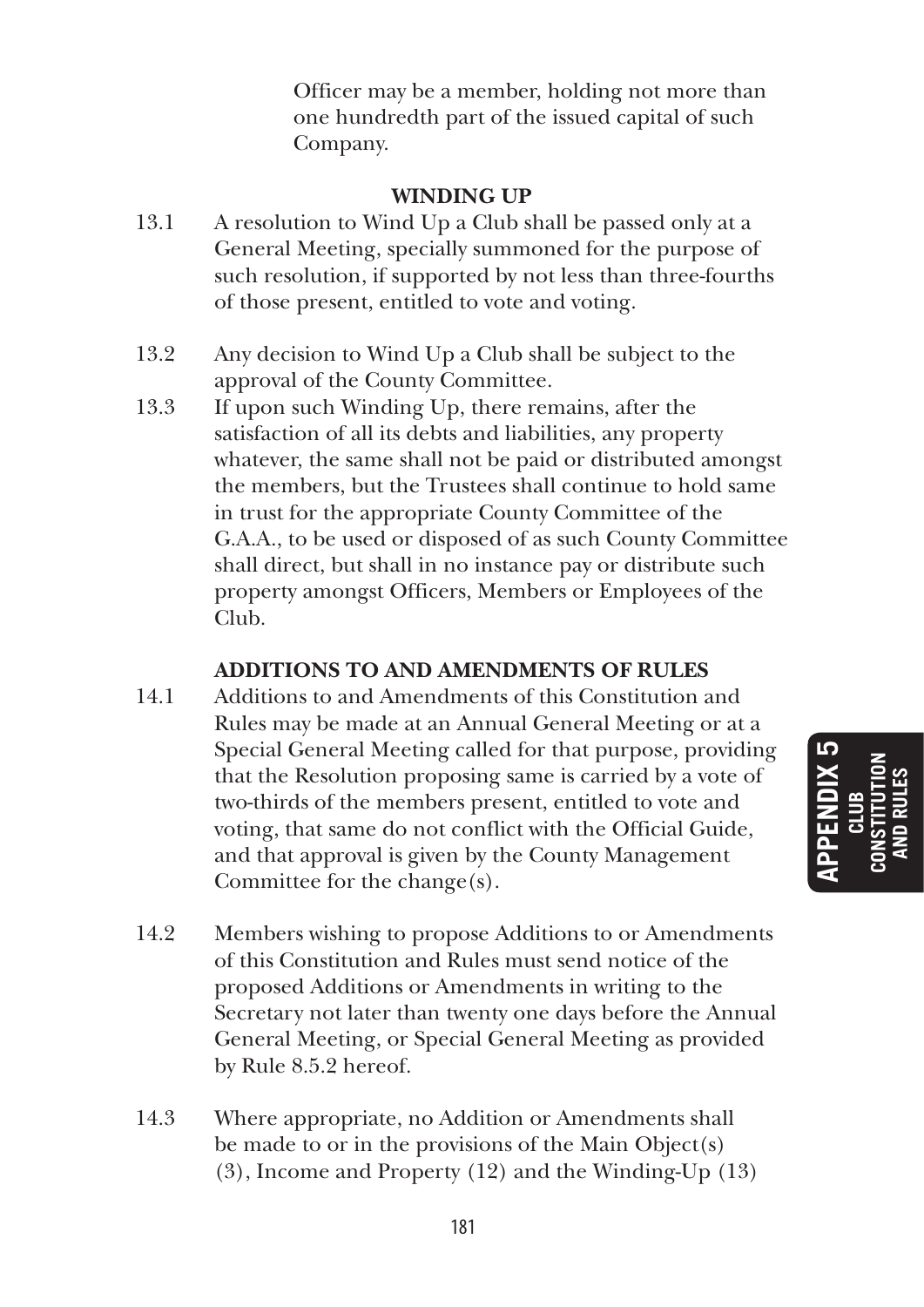Clauses in this Constitution and Rules for the time being in force, unless the same shall have been previously approved, in writing, by the Revenue Commissioners.

# COMPLIANCE WITH PROVISIONS OF OFFICIAL GUIDE

15. This Constitution and Rules shall be read in conjunction with and subject to the Official Guide.

# **INTERPRETATION OF CLUB CONSTITUTION AND RULES**

16. The Executive Committee shall be the sole authority for the Interpretation of this Club Constitution and Rules (with the exception of Rules 5.11.1, 5.11.2 and 5.11.3) and of any byelaws and regulations made herein; and the decision of the Executive Committee upon any question of interpretation, or upon any matter affecting the Club and not provided for, shall be final and binding on the members, subject to appeal to the Hearings Committee of the County Committee in accordance with the provisions of Rule 5.11.2, and shall not under any circumstances be subject to appeal to any Court of Law.

## **GENERAL**

- 17.1 A Notice may be given by the Club to any Member either personally or by sending it by post or electronically to him at his last known address.
- 17.2 Where a Notice is sent by post, service of this Notice shall be deemed to be effected by properly addressing, prepaying and posting a letter containing the Notice, and shall be deemed to have been effected at the time which the letter would be delivered in the ordinary course of post.
- 17.3 The failure to give notice of any meeting or the non-receipt of notice of a meeting by any person entitled to receive notice shall not invalidate the proceedings at that meeting.
- 17.4 This Constitution and Rules shall be taken as an amendment of and in substitution for any existing Constitution and Rules of G.A.A. Club as of the day of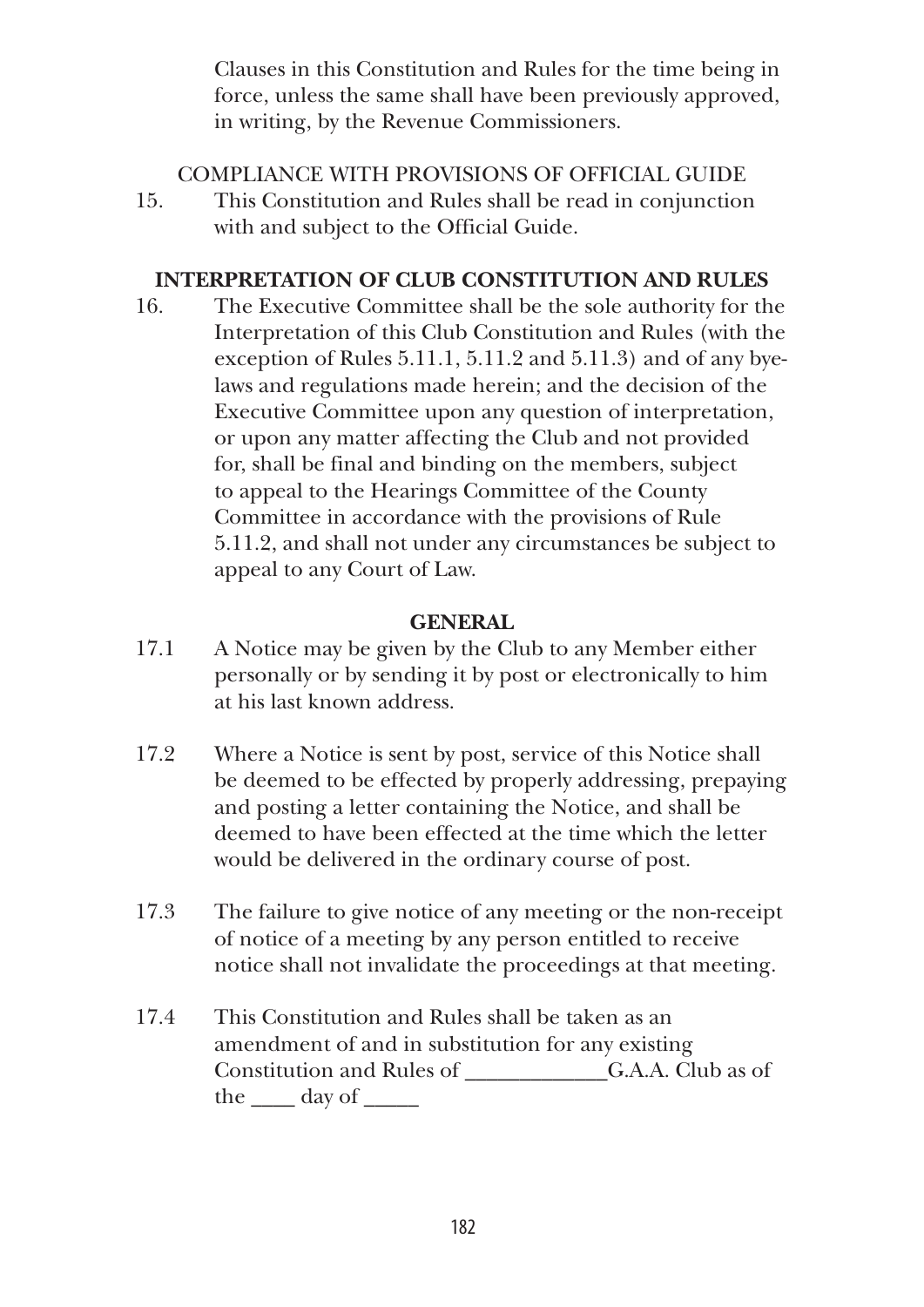# **As part of Format No. 2(A)**

# **FOR THE ADOPTION OF CLUBS WHICH OWN/ OPERATE LICENSED BARS IN THE 26 COUNTIES**

### **DISTRIBUTION OF INTOXICATING LIQUOR**

- 18.1 No Member, Officer, Committee Member, Manager or Employee of the Club shall have any personal interest in the sale of excisable liquors therein, or in the profits arising from such sale.
- 18.2 Except in the case of a group visiting the Club, as provided for by Section 30 of the Intoxicating Liquor Act 2000, a visitor shall not be supplied with excisable liquor in the Club premises unless on the invitation and in the company of a member of the Club, and that such member shall upon the admission of such visitor to the Club Premises or immediately upon his being supplied with such liquor enter his own name and the name and address of the visitor in a book kept for that purpose, and which shall show the date of each visit.
- 18.3 No excisable liquors shall be sold or supplied for consumption outside the Premises of the Club except to members of the Club between the hours of 8 o'clock in the morning and 10 o'clock at night.
- 18.4 No excisable liquors shall be sold or supplied on the Club Premises to any person under eighteen years of age.
- 18.5 (1) Subject to the exceptions specified in paragraph (2) of this Rule, no excisable liquor shall be supplied for consumption on the Club Premises to any person (other than a member of the Club lodging in the Club Premises) or be consumed on the club premises by any person (other than a member of the Club lodging in the Club Premises) -
	- (a) at any time on Christmas Day;
	- (b) on any other day, as specified hereunder, outside the times so specified in respect of it-
		- (i) Saint Patrick's Day: between 12.30 p.m. and 12.30 a.m. on the

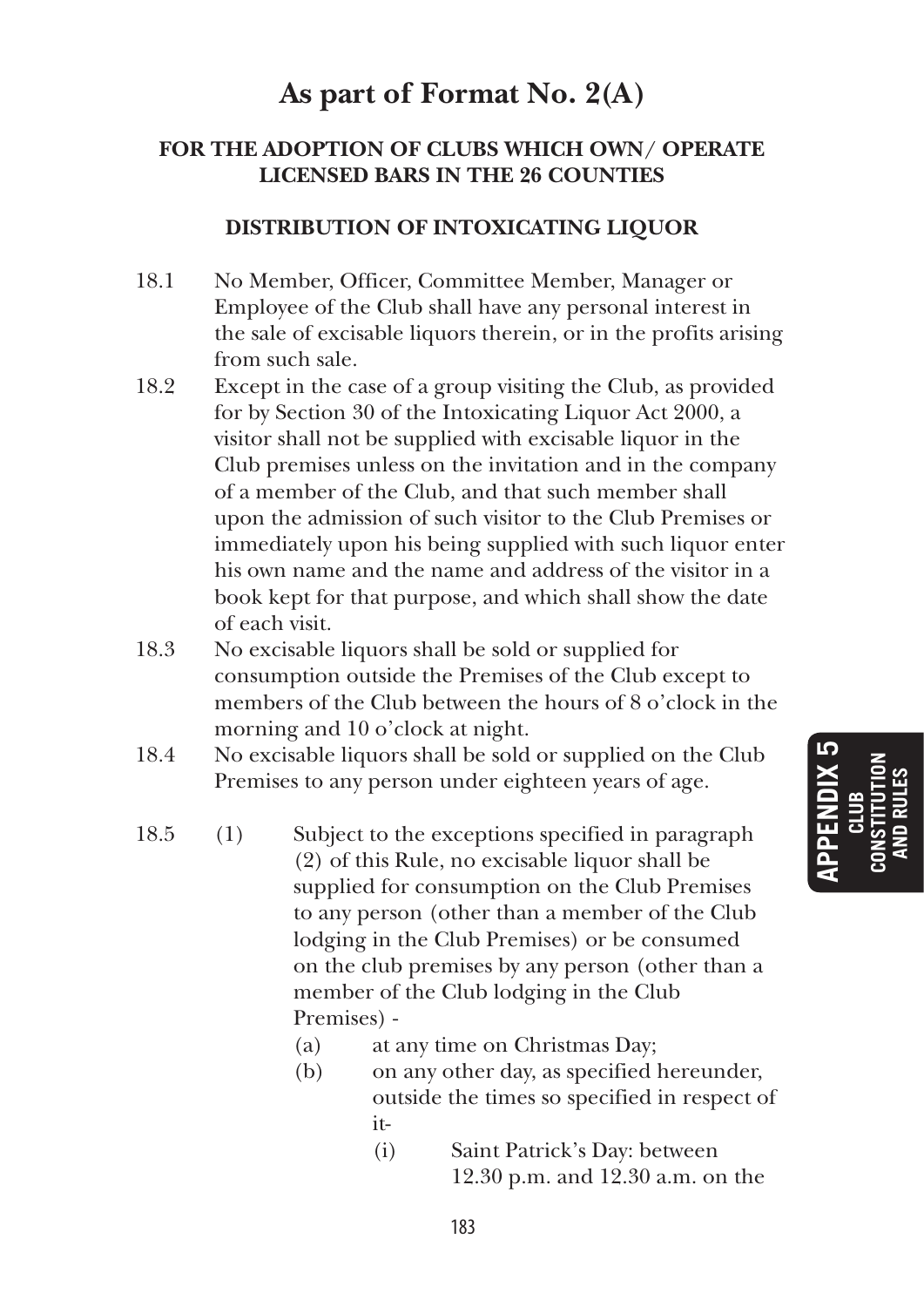following day;

 (ii) the 23rd December: if it falls on a Sunday, between

10.30 a.m. and 11.30 p.m;

- (iii) Christmas Eve: between 10.30 a.m. and 11.30 p.m.;
- (iv) the eve of any public holiday (other than Christmas Eve):
	- (I) if the eve falls on a weekday, between 10.30 a.m. and 12.30 a.m. on the following day, or;
	- (II) if it falls on a Sunday, between 12.30 p.m. and 12.30 a.m. on the following day;
- (v) any other Sunday (except a Saint Patrick's Day which falls on a Sunday): between 12.30 p.m. and 11 p.m.;
- (vi) any other Monday, Tuesday, Wednesday or Thursday: between 10.30 a.m. and 11.30 p.m.; and
- (vii) any other Friday or Saturday: between 10.30 a.m. and 12.30 a.m. on the following day.
- (1A) The hours specified in paragraph (b) of subsection (1) in respect of any day specified in that paragraph are in addition to the period between midnight and 12.30 a.m. on that day, where that period is included in the hours so specified in respect of the eve of that day.
- (1B) In subsection (1), 'public holiday' has the meaning given to it by the Organisation of Working time Act, 1997.
- 18.6 Nothing contained in the Registration of Clubs Acts, 1904 to 2003 or contained, by virtue only of the operation of paragraph (1) of this Rule, shall operate to prohibit the supplying for consumption on the Club Premises of excisable liquor to any person or the consumption of excisable liquor on the Club premises by any person: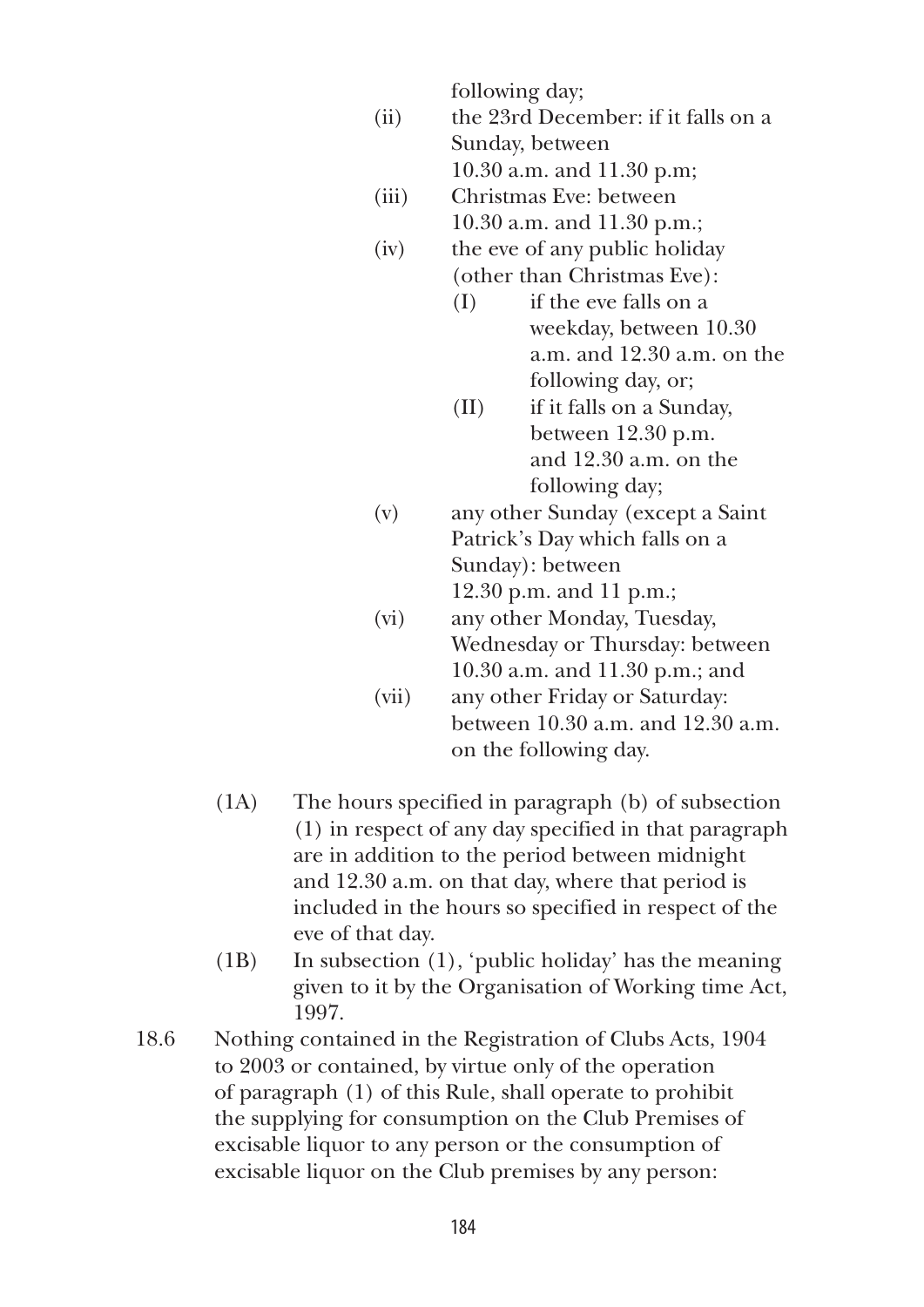- (a) on Christmas Day, between 12.00 midday and 10.00 p.m. or
- (b) on any other day, for one hour after the expiration of any period in respect of that day during which it is lawful for the Club, by virtue of subsection (1) (b), to supply any excisable liquor for consumption on the Club premises.

If in each case the excisable liquor is-

- (i) ordered by or on behalf of that person at the same time as a substantial meal is ordered, and
- (ii) consumed by that person during the meal or after the meal has ended.
- 18.7 Notwithdstanding the previous provisions of Rule 18, any sale, supply and consumption of excisable liquors in the building or grounds of the Club permitted under the Intoxicating Liquor Acts or any amendments thereto shall be lawful and not a breach of the Rules of this Club.

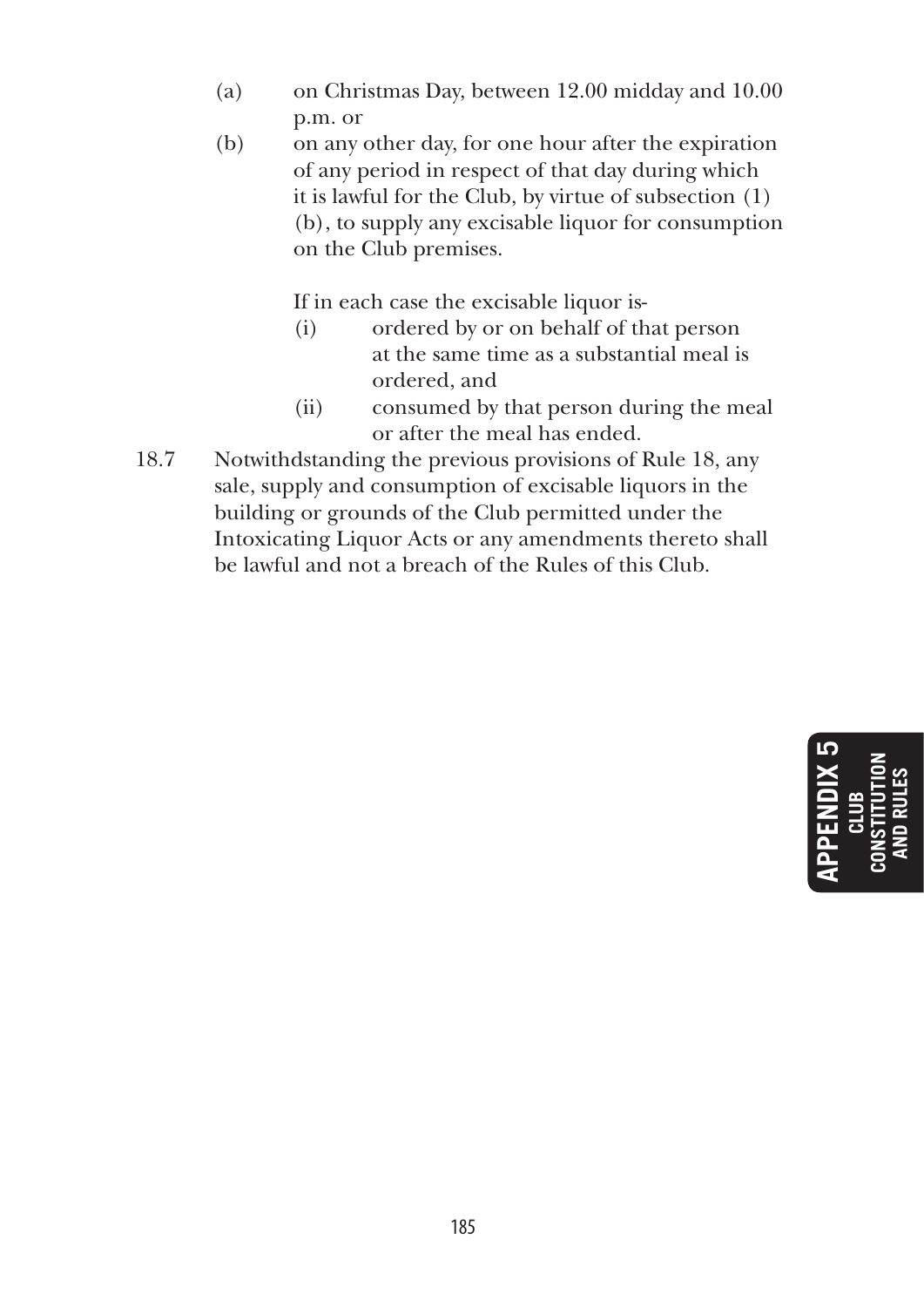# **As part of Format 2(B)**

# **FOR THE ADOPTION OF CLUBS WHICH OWN/OPERATE LICENSED BARS IN THE SIX COUNTIES**

## **Amendments to Rule 1-17 inclusive**

Add as Rule 3.1.2

The Club is defined as a Sporting Club within the terms of the Registration of Clubs (N.I.) Order 1996 (or as amended from time to time) which states 'Sporting Club' means a Club occupying a hereditament to which Article 31 of the Rates (N.I.) Order 1997 applies (Rates Relief) being a hereditament which is used solely or mainly for the purposes of physical recreation.

Add to Rule 5.1.3

No persons shall be allowed to become Honorary Members of the Club or be relieved of the payment of the regular entrance fees or subscription, except those possessing the qualifications defined in this Rule, and subject to the conditions and regulations specified in the Rules.

Add as Rule 5.1.5

Persons shall not be admitted in such numbers to membership not carrying rights of voting in relation to the affairs of the Club as will result in the number of members not having such rights being three times the number of members having such rights.

Distribution of Intoxicating Liquor

- 18.1 No Member, Officer, Committee Member, Manager or Employee of the Club shall have any personal interest in the supply of intoxicating liquor therein, or in the profits arising from such supply of intoxicating liquor.
- 18.1.1 No person shall be paid at the expense of the Club any commission, percentage or similar payment on or with reference to the purchases of intoxicating liquor by the Club.
- 18.1.2 No person shall, directly or indirectly, derive any pecuniary benefit from the supply of intoxicating liquor by or on behalf of the Club, or members or guests, apart from any benefit accruing to the Club as a whole.
- 18.2 Except in the case of a group visiting the Club, as provided for by paragraph 18.10, a visitor shall not be admitted to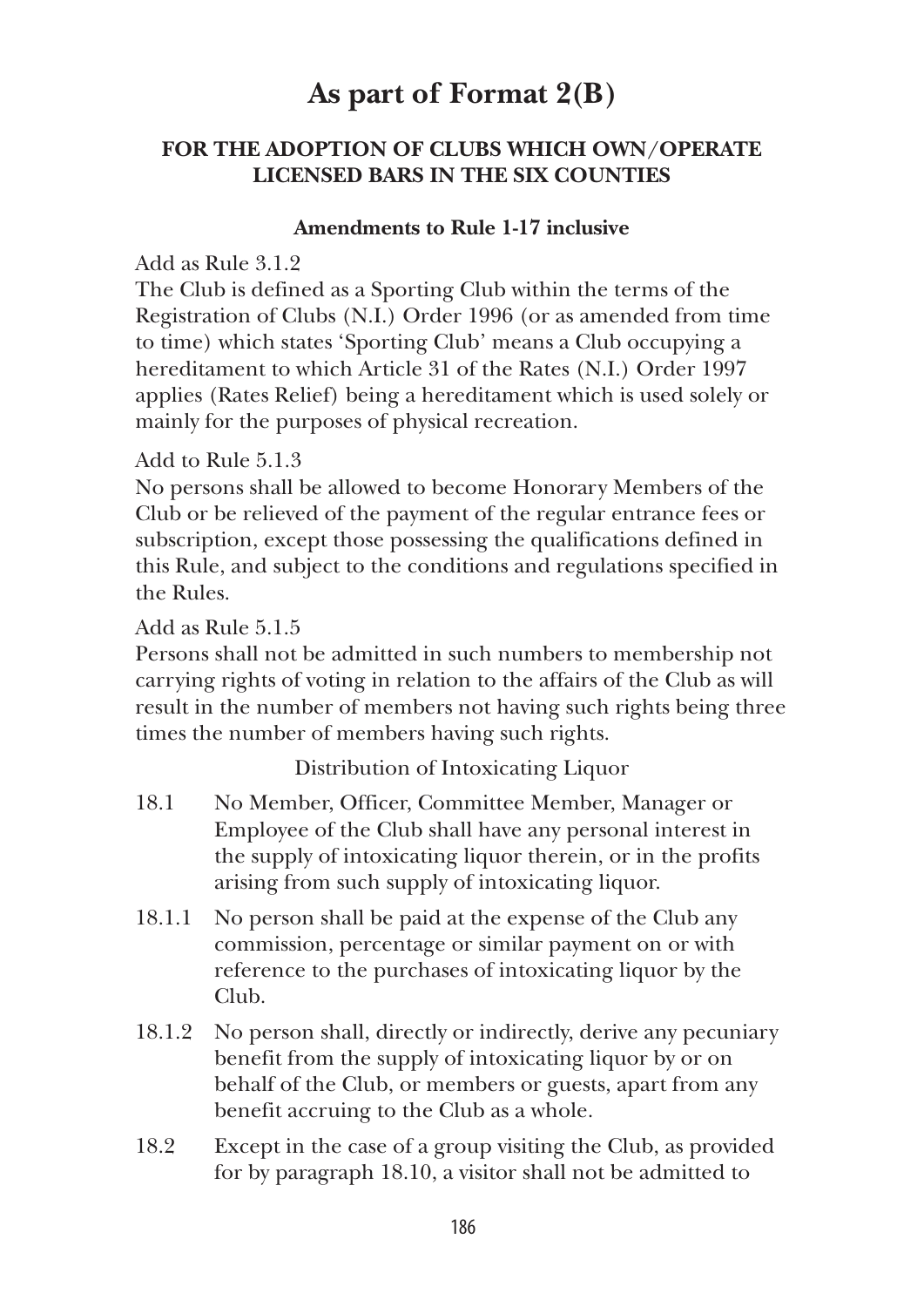or supplied with intoxicating liquor in the Club premises unless on the invitation and in the company of a member of the Club, and that such member shall upon the admission of such visitor to the Club Premises enter his own name and the name and address of the visitor in a book kept for that purpose and which shall show the date of each visit.

- 18.3 No intoxicating liquor shall be supplied for consumption outside the Premises of the Club.
- 18.4 No intoxicating liquor shall be supplied on the Club Premises to any person under eighteen years of age.
- 18.5 Subject to the exceptions specified in paragraph 18.2 of this Rule, no intoxicating liquor shall be supplied for consumption on the Club Premises to any person (other than a member of the Club lodging in the Club Premises) or be consumed on the Club premises by any person (other than a member of the Club lodging in the Club Premises)
- 18.5.1 Intoxicating liquor shall not be supplied, obtained or consumed in the Club premises except during permitted hours.
- 18.5.2 Any bar on the premises of the Club shall be kept closed except during permitted hours.
- 18.5.3 Permitted Hours:
	- (i) On weekdays, other than Good Friday and Christmas Day, from 11.30 a.m to 11.00 p.m.
	- (ii) Good Friday from 5.00 p.m. to 11.00 p.m.
	- (iii) Sundays and Christmas Day from 12.30 p.m. to 10.00 p.m.
- 18.5.4 Exception: As provided in Article 25 of the Registration of Clubs (NI) Order 1996 (or as amended from time to time), the Club shall not prohibit the consumption of intoxicating liquor during the first 30 minutes after the conclusion of permitted hours.
- 18.5.5 The Club shall not supply intoxicating liquor outside permitted hours unless it has obtained the necessary permission as described in Article 26 of the Registration of Clubs Order (NI) 1996 (or as amended from time to time).
- 18.6 The same person, except where that person is a parent, husband, wife or child of a member, shall not be admitted as a guest of a member to the Club premises on more than 20 days in any period of 12 months.

**APPENDIX 5 CLUB CONSTITUTION AND RULES**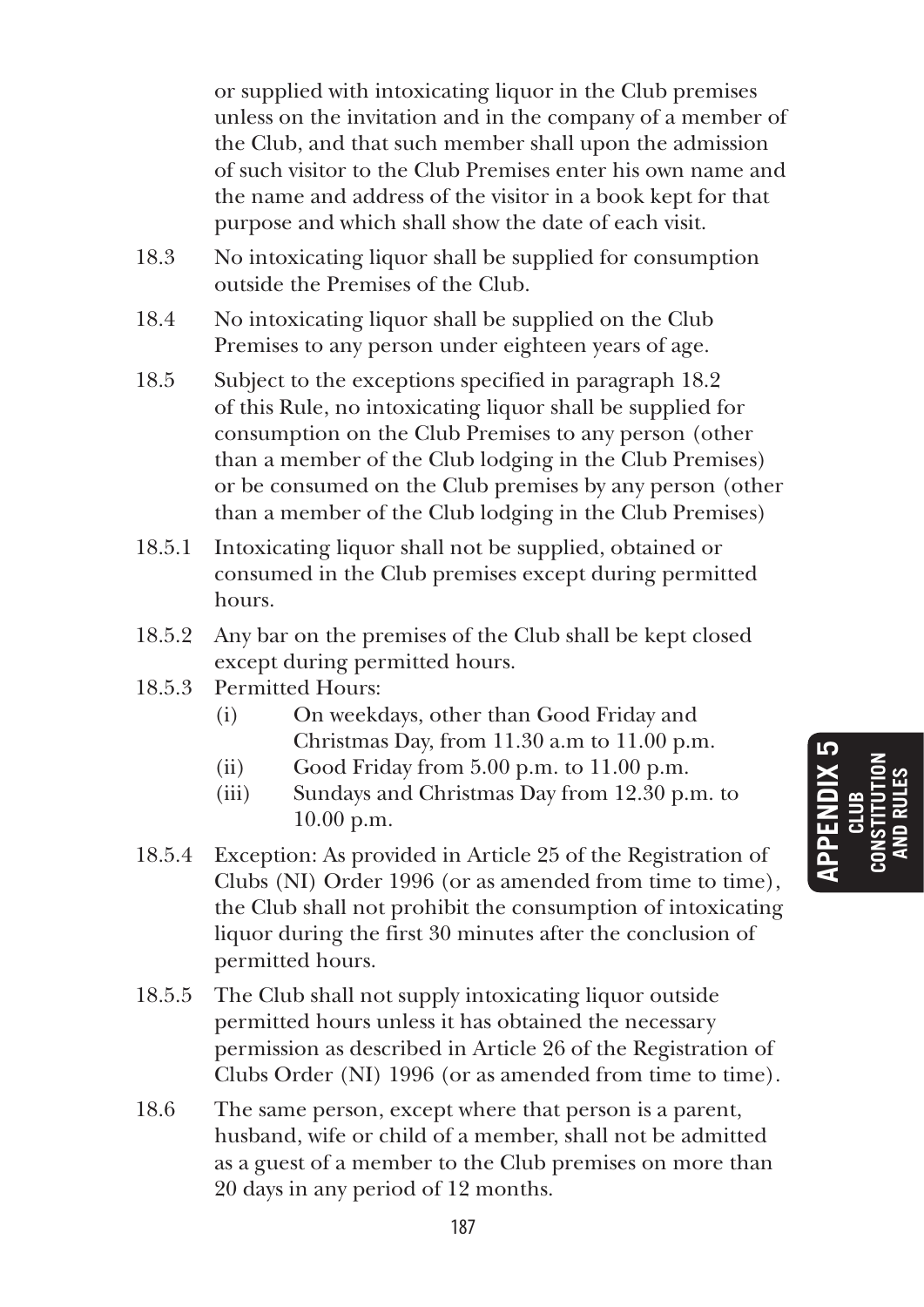- 18.7 A person, on the payment of a fee to the Club in respect of any day may use on that day such facilities as the Executive Committee or the governing body of the Club may determine and paragraph 18.2 shall not apply to that person in respect of that day.
- 18.8 Intoxicating liquor shall not, in a registered Club, be supplied or obtained or consumed by, any person other than a member or a guest of a member or an employee of the Club.
- 18.9 A member shall be responsible for his guest strictly observing the rules and shall not leave the club premises before his guest and a guest, shall not be supplied with intoxicating liquor in the Club premises unless upon invitation and in the company of a member.
- 18.10 Admission of visiting teams etc:
	- (1) Notwithstanding paragraphs 12 and 14 of Schedule 1 Registrations of Clubs (NI) Order 1996 (or as amended from time to time) or any rule required to be made by those paragraphs by the Club, where a team or a body of persons who are, as members of another club (whether registered or not), society or organisation, visiting the Club for the purpose of taking part in or in the organisation of or arrangements for, any pastime, sport, game or recreation at the Club, an official of the Club may enter in the book required to be kept by that paragraph 12 the name of the club, society or organisation visiting the Club and number of persons without specifying their names and addresses, and intoxicating liquor may be supplied to such persons at the request and in the presence of an official of the Club on the occasion of that visit.
	- (2) The admission of persons to whom paragraph (1) applies shall be disregarded for the purposes of paragraph 11 of Schedule 1 of the Registration of Clubs Order (NI) 1996 (or as amended from time to time).
- 18.11 Any supply or consumption of intoxicating liquor in the buildings or grounds of the club permitted under the Registration of Clubs (NI) Order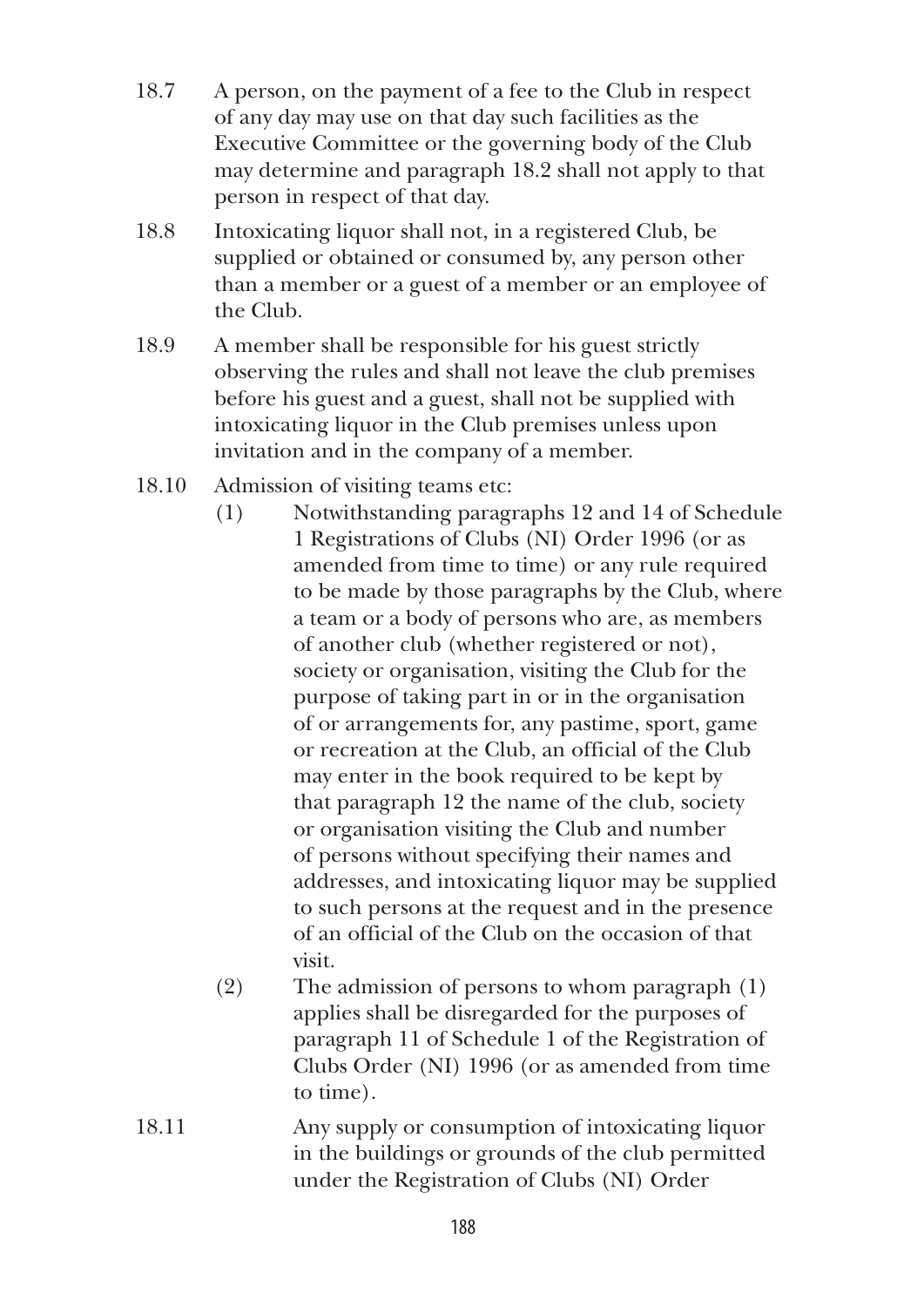1996 (or as amended from time to time) and any extensions and amendments thereto shall be lawful and not a breach of the Rules of the Club.

18.12 A list, in alphabetical order, of the names and addresses of every official and member shall be kept on the premises of the Club.

Regulations Issued to Clubs in the Six Counties and Britain by Central Council.

- (1) Issued under Rules 1.11 and 1.12 Official Guide to Clarify Rule 5 Club Constitution: "Membership, under Rules 5.1.1 to 5.1.4 inclusive of the Club Constitution, shall be open to the community as a whole, without discrimination, except insofar as is a necessary consequence of the requirements of the Games of Hurling, Gaelic Football, Handball and Rounders, and such other Games as may be sanctioned and approved by Annual Congress, for promotion and control by the Gaelic Athletic Association, and Rules 5.1 to 5.1.4 shall be interpreted accordingly."
- (2) Issued under Rule 3.7 Official Guide to Clarify Rule 13 Club Constitution:

 "Under Rule 13.3 Club Constitution, the County Committee shall direct that only property remaining after Winding Up of a Club, upon satisfaction of all debts and liabilities, shall be applied for one of the purposes listed at paragraph 5 (a) to (c) of Schedule 18, Finance Act 2002."

(3) Issued under Rule 1.10 Official Guide to clarify Rule 12 Club Constitution:

> "The Club is amateur and non-profit making in status. Any surplus income or gains shall be reinvested in the Club, and there shall not be any distribution of Club assets, in cash or in kind, to members or third parties."

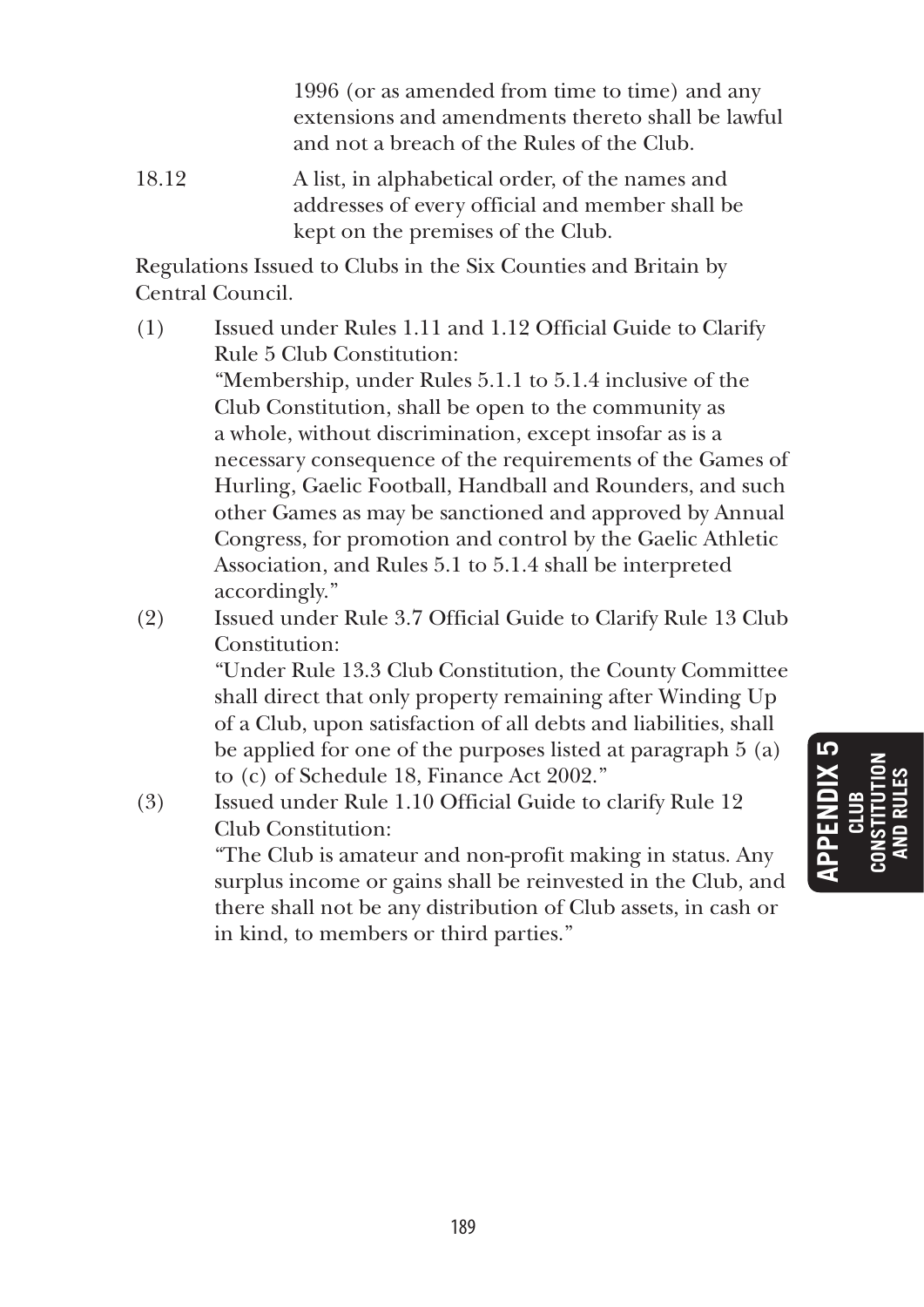# **Cumann Lúthchleas Gael Full Membership Application Form**

|           | Seoladh/Address: North and Seoladh/Address:                                                                                                                                                                                                                                                                                                                                                                  |
|-----------|--------------------------------------------------------------------------------------------------------------------------------------------------------------------------------------------------------------------------------------------------------------------------------------------------------------------------------------------------------------------------------------------------------------|
|           |                                                                                                                                                                                                                                                                                                                                                                                                              |
|           |                                                                                                                                                                                                                                                                                                                                                                                                              |
|           |                                                                                                                                                                                                                                                                                                                                                                                                              |
|           |                                                                                                                                                                                                                                                                                                                                                                                                              |
|           |                                                                                                                                                                                                                                                                                                                                                                                                              |
|           | I hereby apply to: ___________________________Club ("the Club") for Membership of the Club and                                                                                                                                                                                                                                                                                                               |
|           | Membership of Cumann Lúthchleas Gael (The Gaelic Athletic Association) ("GAA") ("Membership")                                                                                                                                                                                                                                                                                                                |
|           | I subscribe to and undertake to further the aims and objectives of the Club and of Cumann<br>Lúthchleas Gael (The Gaelic Athletic Association) and to abide by its Rules, and I attach herewith the                                                                                                                                                                                                          |
|           | appropriate membership fee as determined by the above Club.                                                                                                                                                                                                                                                                                                                                                  |
| ٠<br>٠    | I understand the personal data on this form ("Personal Data") will be used by the Club and the GAA<br>for the contractual purpose of registering (or re-registering) and maintaining my Membership.<br>I understand that the Personal Data will be retained by the Club and the GAA for such period as my<br>Membership subsists.                                                                            |
| $\bullet$ | I understand that I can resign my Membership by writing to the Club or the GAA and my Personal<br>Data will then be erased.                                                                                                                                                                                                                                                                                  |
| ٠         | I understand that my Personal Data will also be used for administrative purposes to maintain my<br>Membership including club and team administration, registrations, teamsheets, referee reports,<br>disciplinary matters, Injury Reports, transfers, sanctions, permits and for statistical purposes.<br>I understand that if I do not provide my Personal Data my Membership cannot be registered with the |

• I understand that if I do not provide my Personal Data my Membership cannot be registered with the Club and the GAA.

| Sínithe/Signed     | Dáta |  |  |
|--------------------|------|--|--|
| <b>Print Name:</b> |      |  |  |

I have read the important Data Protection information on the reverse of this form and have given my consent. by ticking the boxes and signing below, for my information to be used as follows: (Please tick as appropriate)

(1) To provide me with updates regarding Club activities such as matches, meetings and club events (2) To provide me with details of Club fundraising activities including Lotto, social occasions, ticket sales etc

П (3) I am aware that my photograph or video image may be taken whilst attending or participating in games or activities connected with the Club and I consent to it being used by the Club for items like match programmes, year books, match reports, event reports or on the Club website or social media channels.

I understand that I can withdraw my consent at any time by writing to the [Club or the GAA]. I understand my rights under Data Protection legislation, as outlined on the reverse of this form

| Sínithe/Sigi<br>_ | . .<br>____ |
|-------------------|-------------|
|                   |             |

П

.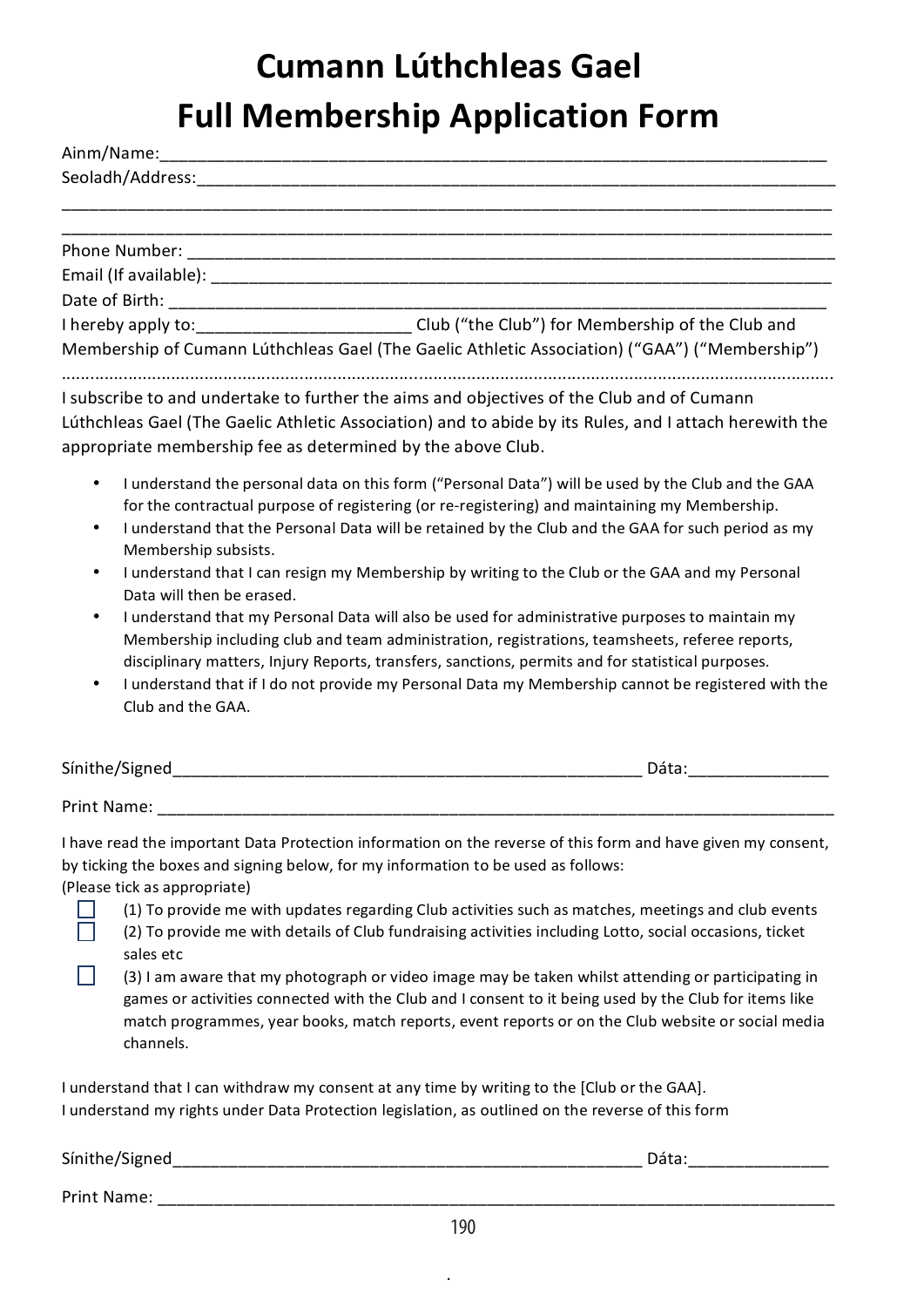| Signature of Full Member Proposing New Member                                                                      |             |                         |
|--------------------------------------------------------------------------------------------------------------------|-------------|-------------------------|
|                                                                                                                    |             | Dáta: _________________ |
|                                                                                                                    |             |                         |
| Signature of Full Member Seconding Proposal                                                                        |             | Dáta: ________________  |
| <u> 1980 - Jan James James James James James James James James James James James James James James James James</u> |             |                         |
| For Official Use only:                                                                                             |             |                         |
| Membership/approved by Club Executive on Dáta                                                                      |             |                         |
|                                                                                                                    | Club Runaí. |                         |
| Registered in Central Membership Database on                                                                       |             |                         |
|                                                                                                                    |             |                         |

Upon election, your membership details will be entered on the G.A.A. Membership database in accordance with Rule 2.2.

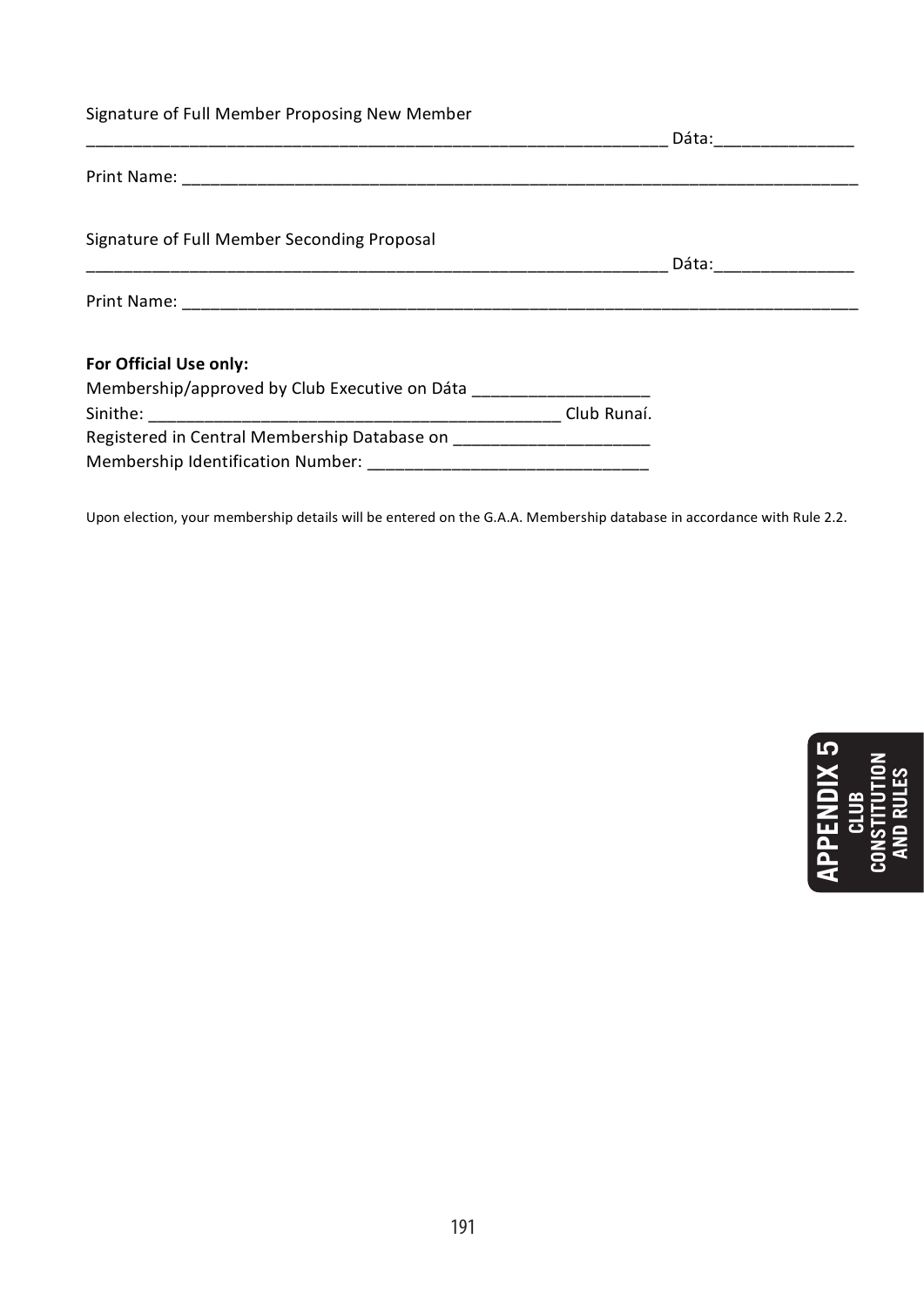# **Cumman Lúthchleas Gael**

# **Youth Membership Application Form**

| Seoladh/Address: with a state of the state of the state of the state of the state of the state of the state of the state of the state of the state of the state of the state of the state of the state of the state of the sta                                                                                                                                                                                                                 |
|------------------------------------------------------------------------------------------------------------------------------------------------------------------------------------------------------------------------------------------------------------------------------------------------------------------------------------------------------------------------------------------------------------------------------------------------|
|                                                                                                                                                                                                                                                                                                                                                                                                                                                |
|                                                                                                                                                                                                                                                                                                                                                                                                                                                |
| Parent or Guardian's Contact Email (If available): [19] The Context of Guardian's Contact Email (If available)                                                                                                                                                                                                                                                                                                                                 |
|                                                                                                                                                                                                                                                                                                                                                                                                                                                |
| I hereby apply to:___________________________Club ("the Club") for Membership of the Club and                                                                                                                                                                                                                                                                                                                                                  |
| Membership of Cumann Lúthchleas Gael (The Gaelic Athletic Association) ("GAA") ("Membership")                                                                                                                                                                                                                                                                                                                                                  |
| I subscribe to and undertake to further the aims and objectives of the Club and of Cumann<br>Lúthchleas Gael (The Gaelic Athletic Association) and to abide by its Rules, and I attach herewith the<br>appropriate membership fee as determined by the above Club.                                                                                                                                                                             |
| Dáta: and a contract of the contract of the contract of the contract of the contract of the contract of the contract of the contract of the contract of the contract of the contract of the contract of the contract of the co                                                                                                                                                                                                                 |
|                                                                                                                                                                                                                                                                                                                                                                                                                                                |
| Parent(s)/Guardian(s), on behalf of the above named:-                                                                                                                                                                                                                                                                                                                                                                                          |
| We/I consent to the above Application and to undertakings given by the Applicant.                                                                                                                                                                                                                                                                                                                                                              |
| We/I understand the personal data on this form will be used by the Club and the GAA for the<br>٠                                                                                                                                                                                                                                                                                                                                               |
| contractual purpose of registering (or re-registering) and maintaining the Applicant's Membership.<br>We/I understand that the Personal Data will be retained by the Club and the GAA for such period as<br>٠<br>the Applicant's Membership subsists.                                                                                                                                                                                          |
| We/I understand that I can resign the Applicant's Membership by writing to the Club or the GAA and<br>$\bullet$<br>their Personal Data will then be erased.                                                                                                                                                                                                                                                                                    |
| We/I understand that the Applicant's Personal Data will also be used for administrative purposes to<br>$\bullet$<br>maintain their Membership including club and team administration, registrations, teamsheets,<br>referee reports, disciplinary matters, Injury Reports, transfers, sanctions, permits and for statistical<br>purposes.<br>We/I understand that if I do not provide the Applicant's Personal Data their Membership cannot be |
| registered with the Club and the GAA.                                                                                                                                                                                                                                                                                                                                                                                                          |
| Sinithe/Signed_________________________________(Parent/Guardian)<br>Dáta:__________________                                                                                                                                                                                                                                                                                                                                                    |
|                                                                                                                                                                                                                                                                                                                                                                                                                                                |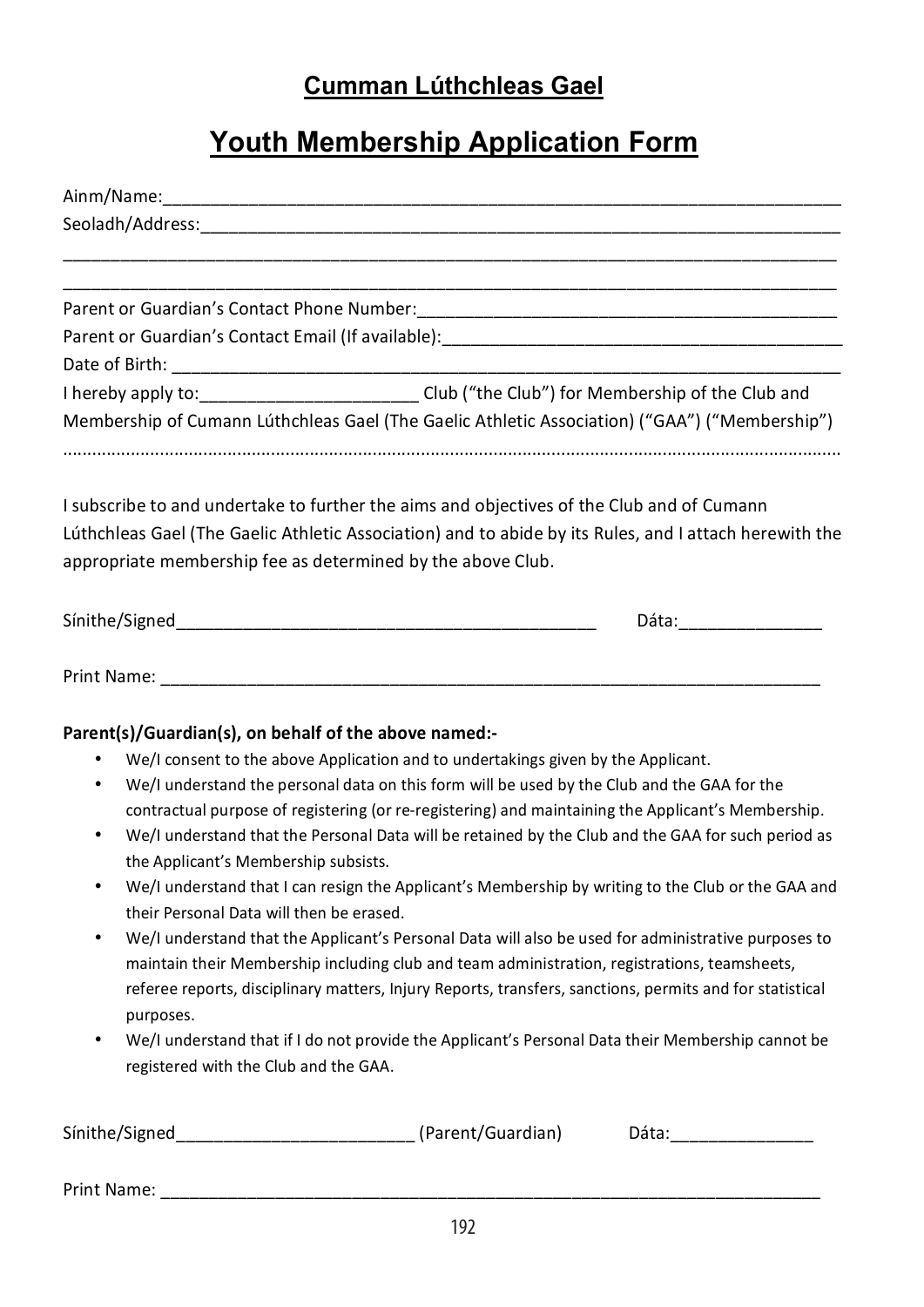| I have read the important Data Protection information on the reverse of this form and have given |
|--------------------------------------------------------------------------------------------------|
| my consent, by ticking the boxes and signing below, for my information to be used as follows:    |
| (Please tick as appropriate)                                                                     |

- $\Box$ (1) To provide me with updates regarding Club activities such as games, training, meetings and club events
- $\Box$ (2) To provide me with details of Club fundraising activities including Lotto, social occasions, ticket sales etc
- $\Box$ (3) I am aware that my child's photograph or video image may be taken whilst attending or participating in games or activities connected with the Club and I consent to it being used by the Club for items like match programmes, year books, match reports, event reports or on the Club website or social media channels.

I understand that I can withdraw my consent at any time by writing to the [Club or the GAA]. I understand my rights under Data Protection legislation, as outlined on later on this form

| Print Name:                                                                                   |  |              |
|-----------------------------------------------------------------------------------------------|--|--------------|
|                                                                                               |  |              |
| Signature of Full Member Proposing New Member                                                 |  |              |
|                                                                                               |  |              |
| Signature of Full Member Seconding Proposal                                                   |  |              |
|                                                                                               |  | <b>APPEN</b> |
|                                                                                               |  |              |
| For Official Use only:<br>Membership/approved by Club Executive on Dáta _____________________ |  |              |
|                                                                                               |  |              |
| Registered in Central Membership Database on _______________________                          |  |              |
|                                                                                               |  |              |

Upon election, your membership details will be entered on the G.A.A. Membership database in accordance with Rule 2.2.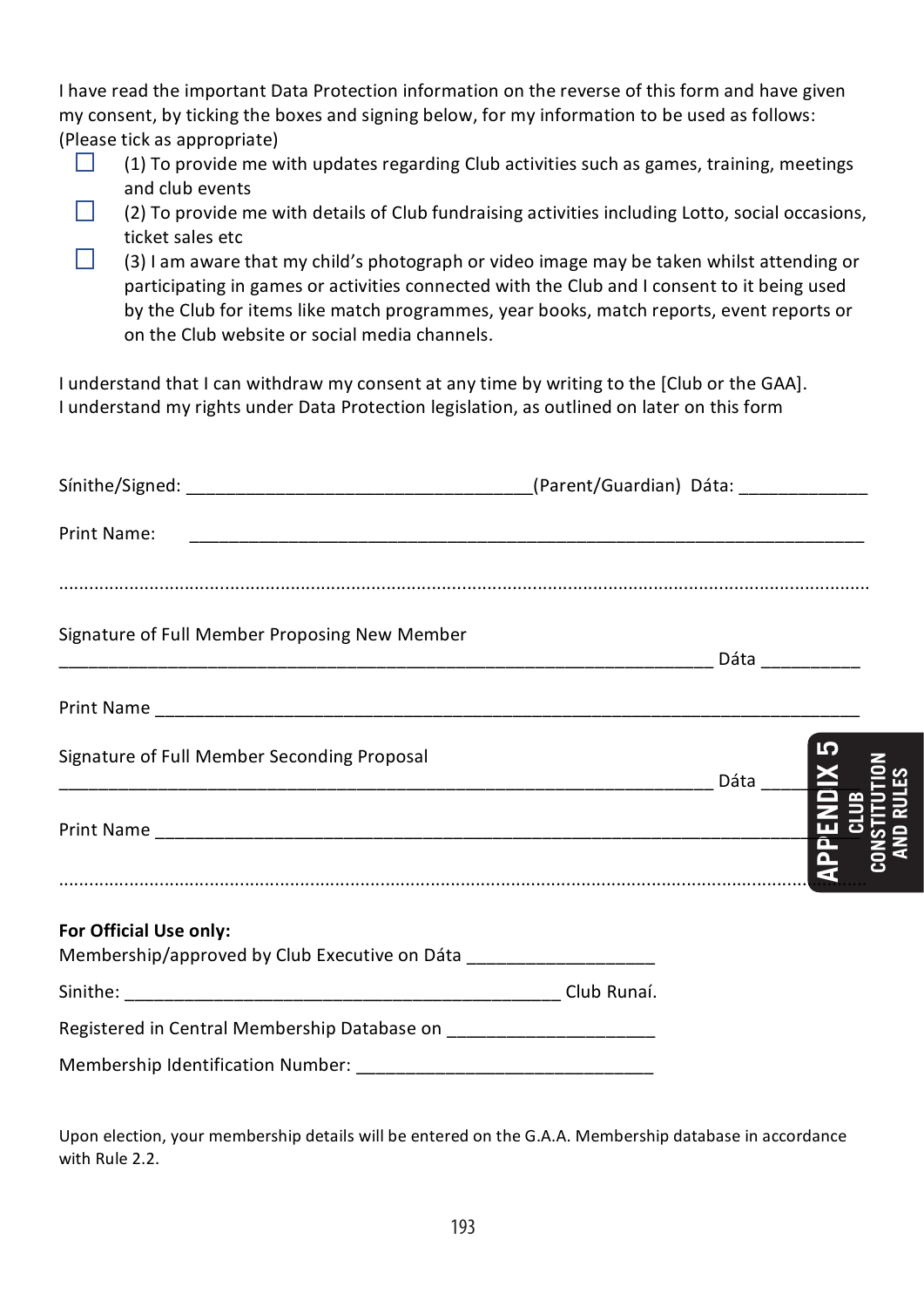# **Cumman Lúthchleas Gael**

# **Child Membership Application Form**

| Seoladh/Address: The Contract of the Contract of the Contract of the Contract of the Contract of the Contract of the Contract of the Contract of the Contract of the Contract of the Contract of the Contract of the Contract                                                               |                                                                                                                                                                                                                                                                                                                 |  |
|---------------------------------------------------------------------------------------------------------------------------------------------------------------------------------------------------------------------------------------------------------------------------------------------|-----------------------------------------------------------------------------------------------------------------------------------------------------------------------------------------------------------------------------------------------------------------------------------------------------------------|--|
|                                                                                                                                                                                                                                                                                             |                                                                                                                                                                                                                                                                                                                 |  |
|                                                                                                                                                                                                                                                                                             |                                                                                                                                                                                                                                                                                                                 |  |
|                                                                                                                                                                                                                                                                                             | Parent or Guardian's Contact Email (If available): ______________________________                                                                                                                                                                                                                               |  |
|                                                                                                                                                                                                                                                                                             |                                                                                                                                                                                                                                                                                                                 |  |
|                                                                                                                                                                                                                                                                                             | I hereby apply through _____________________________Club for Child Membership of of Cumann                                                                                                                                                                                                                      |  |
|                                                                                                                                                                                                                                                                                             | Lúthchleas Gael (The Gaelic Athletic Association) ("GAA") ("Membership")                                                                                                                                                                                                                                        |  |
| Gaelic Athletic Association) and to abide by its Rules.                                                                                                                                                                                                                                     | I subscribe to and undertake to further the aims and objectives of Cumann Lúthchleas Gael (The                                                                                                                                                                                                                  |  |
|                                                                                                                                                                                                                                                                                             | Dáta:___________________                                                                                                                                                                                                                                                                                        |  |
| <b>Print Name:</b> The contract of the contract of the contract of the contract of the contract of the contract of the contract of the contract of the contract of the contract of the contract of the contract of the contract of<br>Parent(s)/Guardian(s), on behalf of the above named:- |                                                                                                                                                                                                                                                                                                                 |  |
|                                                                                                                                                                                                                                                                                             | We/I consent to the above Application and to undertakings given by the Applicant.                                                                                                                                                                                                                               |  |
| $\bullet$                                                                                                                                                                                                                                                                                   | We/I understand the personal data on this form will be used by the Club and the GAA for the                                                                                                                                                                                                                     |  |
|                                                                                                                                                                                                                                                                                             | contractual purpose of registering (or re-registering) and maintaining the Applicant's Membership.                                                                                                                                                                                                              |  |
| $\bullet$                                                                                                                                                                                                                                                                                   | We/I understand that the Personal Data will be retained by the Club and the GAA for such period as                                                                                                                                                                                                              |  |
| the Applicant's Membership subsists.<br>$\bullet$                                                                                                                                                                                                                                           | We/I understand that I can resign the Applicant's Membership by writing to the Club or the GAA and                                                                                                                                                                                                              |  |
| their Personal Data will then be erased.                                                                                                                                                                                                                                                    |                                                                                                                                                                                                                                                                                                                 |  |
| $\bullet$<br>purposes.                                                                                                                                                                                                                                                                      | We/I understand that the Applicant's Personal Data will also be used for administrative purposes to<br>maintain their Membership including club and team administration, registrations, teamsheets,<br>referee reports, disciplinary matters, Injury Reports, transfers, sanctions, permits and for statistical |  |
| registered with the Club and the GAA.                                                                                                                                                                                                                                                       | We/I understand that if I do not provide the Applicant's Personal Data their Membership cannot be                                                                                                                                                                                                               |  |
|                                                                                                                                                                                                                                                                                             | Dáta: and a controller and a controller and a controller and a controller and a controller and a controller and a controller and a controller and a controller and a controller and a controller and a controller and a contro                                                                                  |  |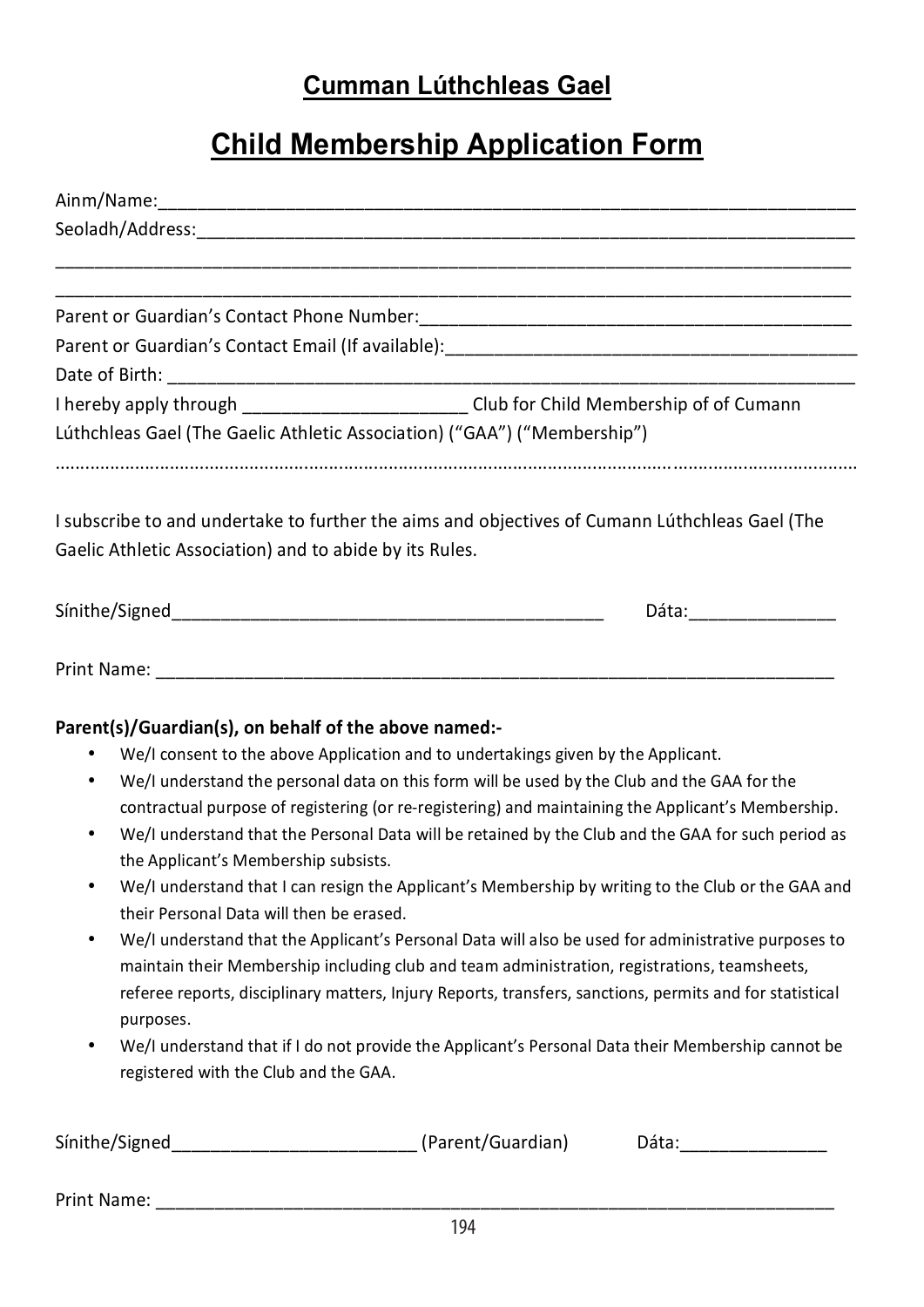I have read the important Data Protection information on the reverse of this form and have given my consent, by ticking the boxes and signing below, for my information to be used as follows: (Please tick as appropriate)

- (1) To provide me with updates regarding Club activities such as games, training, meetings  $\Box$ and club events
- (2) To provide me with details of Club fundraising activities including Lotto, social occasions, ticket sales etc
- (3) I am aware that my child's photograph or video image may be taken whilst attending or participating in games or activities connected with the Club and I consent to it being used by the Club for items like match programmes, year books, match reports, event reports or on the Club website or social media channels.

I understand that I can withdraw my consent at any time by writing to the [Club or the GAA]. I understand my rights under Data Protection legislation, as outlined on later on this form

|                                   | (Parent/Guardian) Dáta: _____________ |
|-----------------------------------|---------------------------------------|
| Print Name:                       |                                       |
| For Official Use only:            | חו                                    |
|                                   |                                       |
| Membership Identification Number: |                                       |

Upon election, your membership details will be entered on the G.A.A. Membership database in accordance with Rule 2.2.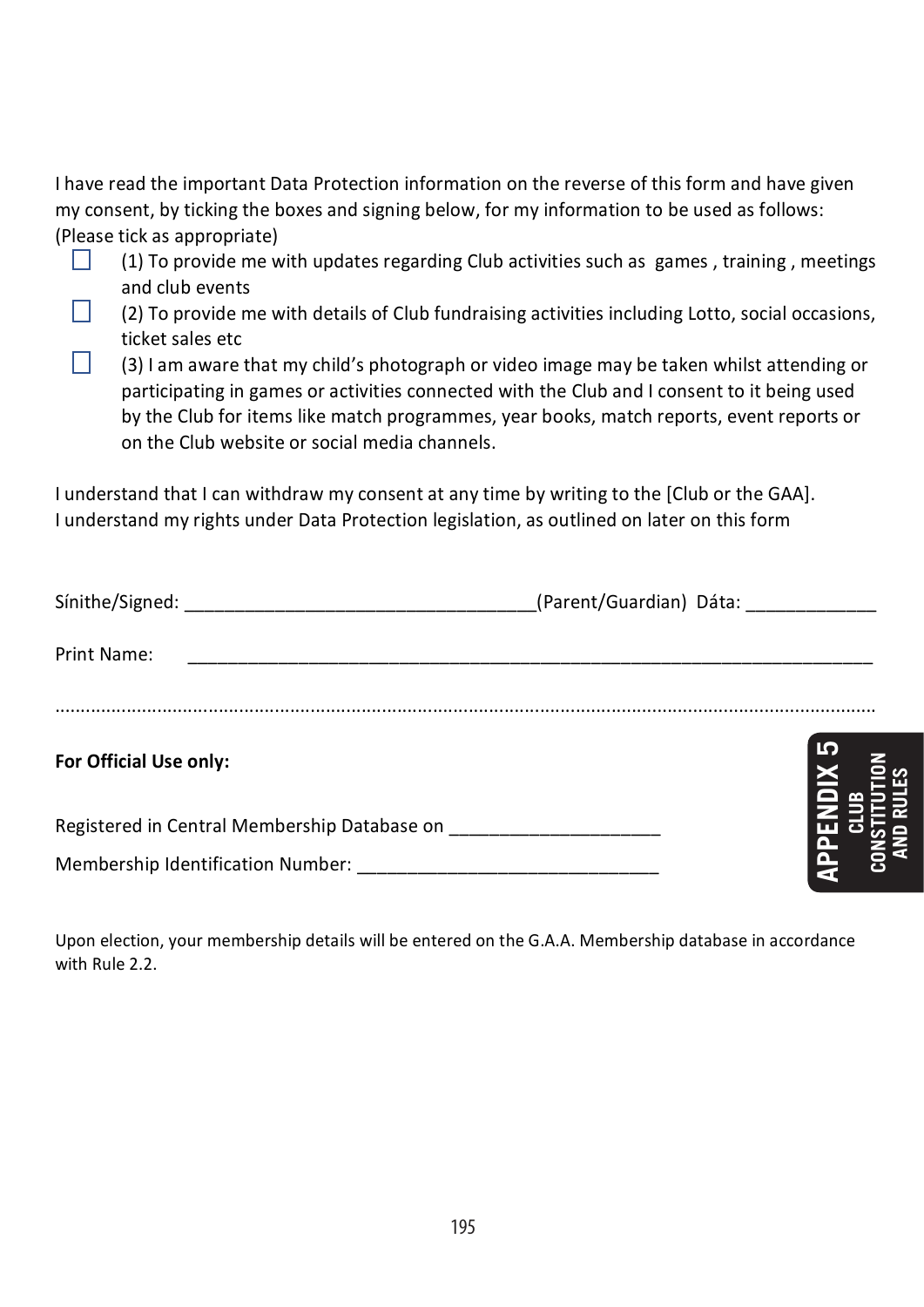# **IMPORTANT 
NOTIFICATION**

## **(To be attached to Full, Youth and Child Membership Application Forms)**

The following Privacy Information is being provided to you as outlined in the General Data Protection Regulation. It is intended to inform you of how the Personal Information provided on this form will be used, by whom and for what purposes. If you are unclear on any aspect of this form, or want any further information, please contact the GAA's Data Protection Officer (01 8658600 or dataprotection@gaaie).

#### **Who is the data controller?**

The Club and the GAA are Joint Data Controllers of the Personal Data and contact details for the Club are as follows [Club Name, Address, Phone / email ].

#### Who is the Data Protection Officer for the GAA and the Club?

Details of the GAA's Data Protection Officer are available on the GAA's website gaa.ie/dataprotection. You can contact our Data Protection Officer by emailing dataprotection@gaa.ie or by calling 01 8658600, if you have any questions or wish to make any request in relation to your personal data.

#### What is the purpose of processing my Personal Data?

The purpose for processing your Personal Data is that it is necessary for the performance of a contract in order to register and maintain your membership with the Club and the GAA.

The purpose is also to keep you informed of GAA events and fundraisers. We will only use your personal data for this second purpose if you have provided your explicit consent for this by ticking the boxes on this form and signed below those boxes.

#### Will anyone else receive a copy of my Personal Data?

Your Personal Data can be accessed by certain members of the County Committees, Provincial Councils and the Central Council of the Gaelic Athletic Association for administrative purposes. This will be done in accordance with our data protection policy only.

In the event of an injury or insurance claim, details of your claim which will include your Personal Data will be passed to the GAA's Insurance underwriters, Willis Insurance, Elm Park, Merrion Road, Dublin 4, Ireland.

#### **Where is your Personal Data stored?**

Your data will be stored electronically on the GAA Membership Database which is provided by Servasport Ltd, 11th Floor, Causeway Tower, 9A James Street South, Belfast, BT2 8DN.

#### **Who is Servasport Limited?**

Servasport Limited is a "data processor" who hosts the database on which your information is stored. We have a contract in place with Servasport Limited to ensure your Personal Data is stored safely and securely.

#### How long will your Personal Data be stored for?

Your Personal Data will be held for the duration of your Membership and it will be deleted by us in the event that you resign your Membership or you are expelled in accordance with the Official Guide. However we may retain your Personal Data after your Membership ceases if we decide that it is strictly necessary to do so in the circumstances in accordance with our data retention policy.

#### How can I obtain a copy of the Personal Data held by the Club/GAA?

You have the right to request a copy of all of your Personal Data and can do so by contacting us. This information will be provided to you within one month.

#### What are my privacy rights relating to my Personal Data?

You have the right to have your Personal Data updated, rectified, or deleted if you so wish. You have the right to object to your Personal Data being processed and to withdraw your consent to processing - You can do so by contacting us.

#### **Where can I get further information?**

Further information regarding your rights can be obtained through the **Office of the Data Protection Commissioner, Canal House, Station Road, Portarlington, Co. Laois**, or on the website www.dataprotection.ie How do I make a complaint or report a breach?

Should you wish to make a complaint or report a breach under in relation to your Personal Data, you can do so by emailing the Office of the Data Protection Commissioner using the following email address: info@dataprotection.ie

.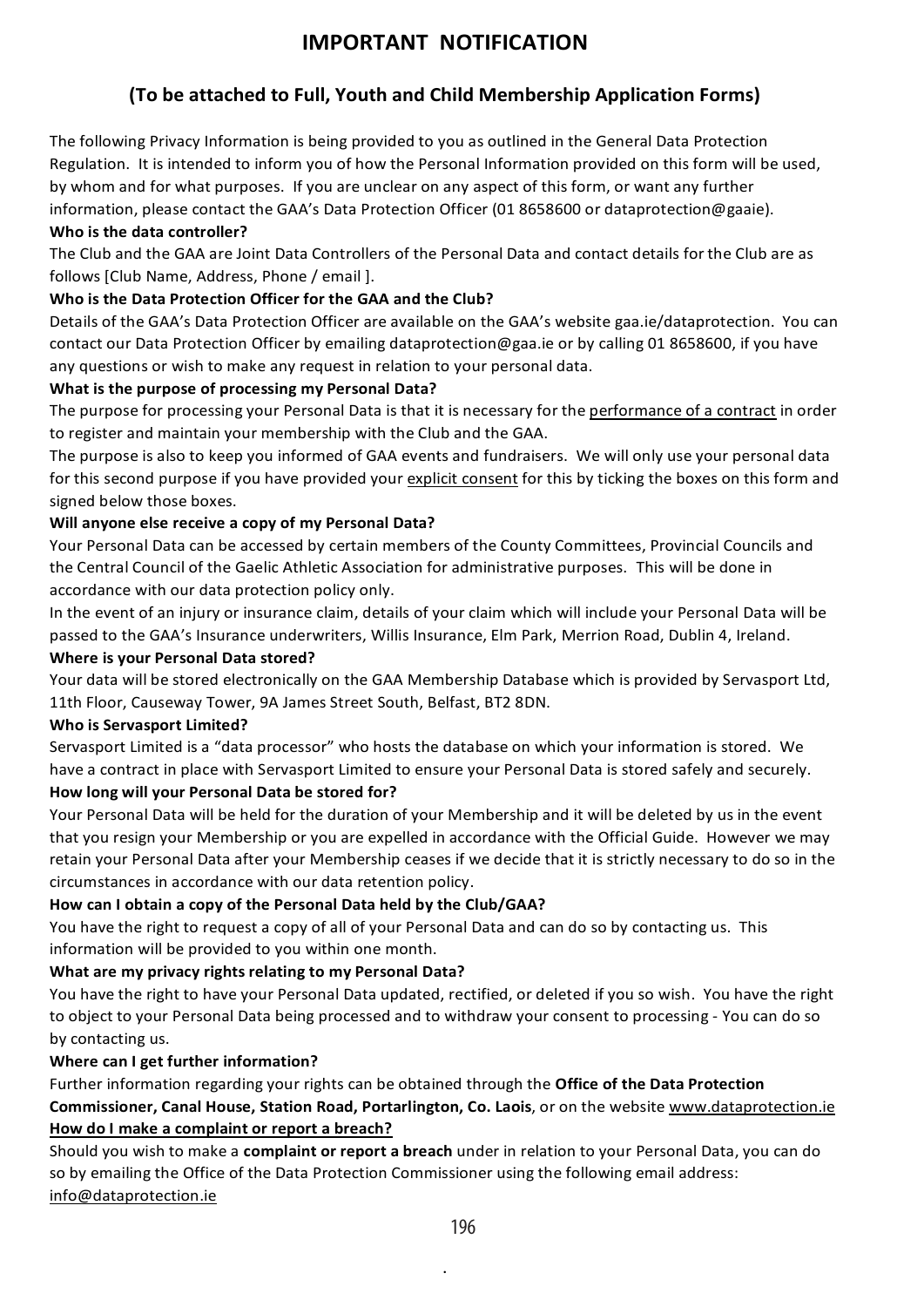# **Appendix 6 Disputes Resolution Code**

# **1. The Disputes Resolution Authority and Jurisdiction**

1.1 An Authority known as The Disputes Resolution Authority shall be established. It shall be independent of the Association and be bound only by the Provisions of this Code.

> It shall consist of a Secretary, who shall be appointed for a term or terms, none of which shall exceed three years, by Congress on the nomination of Central Council. If a vacancy occurs between Congresses, it shall be filled by the Central Council, and the appointment shall be ratified at the following Congress.

> The Secretary shall have power to appoint Deputies and/or Assistants.

> The Secretary shall maintain a Panel of not fewer than 30 persons, made up of not fewer than 15 persons who have qualified as solicitors or barristers or arbitrators (Group 1), and not fewer than 15 persons without such qualification, who, by virtue of their experience and expertise in the affairs of the Association, are properly qualified to resolve disputes relating to the Rules of the Association (Group 2).

 The Secretary's selection of Members of the Panel shall be ratified by Central Council. No serving Officer at County, Provincial or National level shall be eligible for the panel.

1.2 The Disputes Resolution Authority shall be indemnified in respect of all costs, expenses and liabilities by the Association and shall lay an account of its business before Central Council (or its appointed subcommittee) on an annual basis. The Disputes Resolution Authority shall not be liable for anything done or omitted in the discharge or purported discharge of its functions unless the act or omission is shown to have been in bad faith.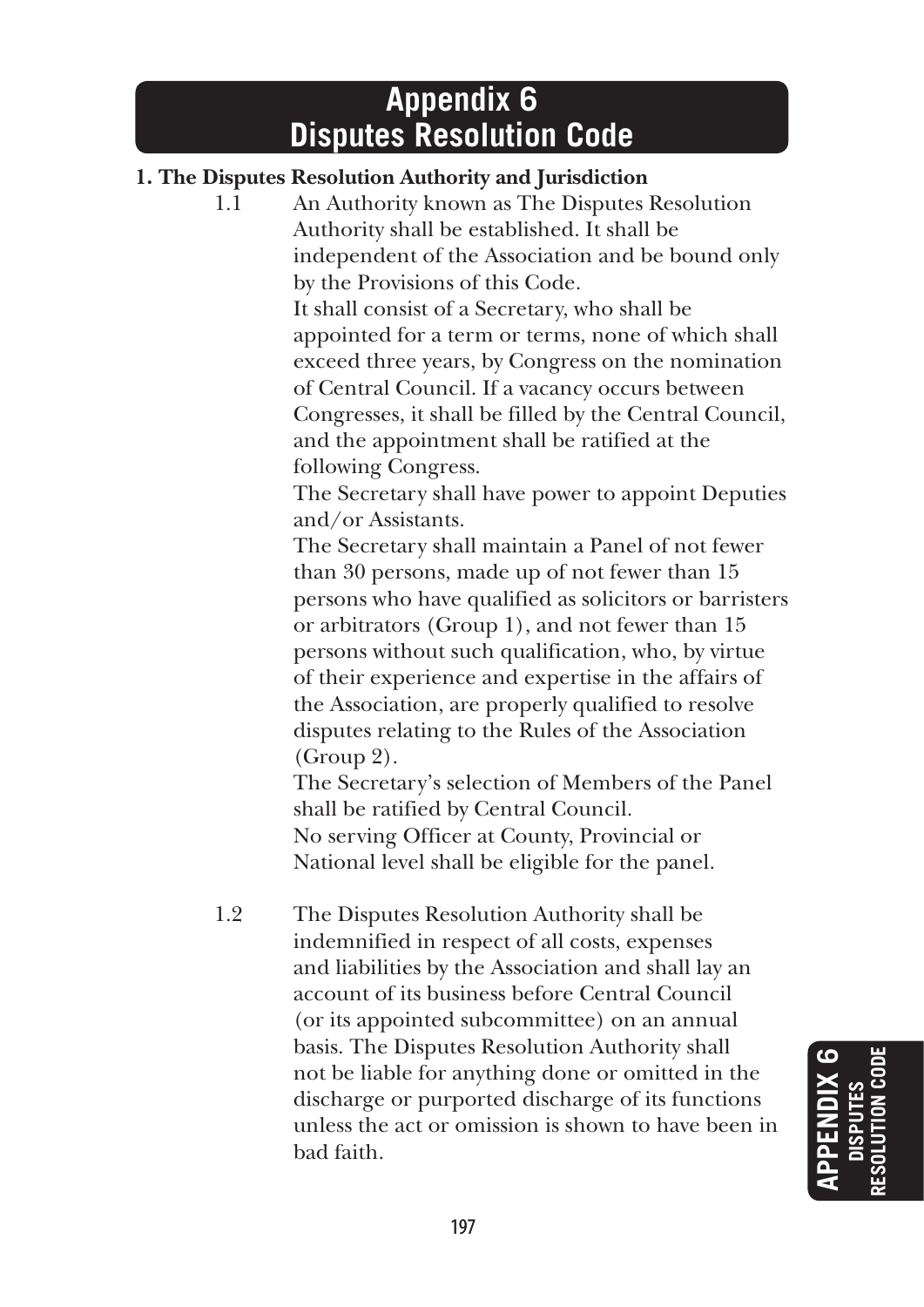1.3 The Rules of the Gaelic Athletic Association (including Bye-Laws, Regulations, and Interpretations of Rules by Central Council applicable to the decision, the subject matter of the dispute) ("the Rules") and the Laws of Ireland shall govern and be applied to any issue between disputing parties. The Tribunal (as defined in Section 5) shall make such enquiries, seek such opinions and evidence, and make such orders as it considers fit, subject to this Code and to Law. 1.4 In all matters in which the Secretary of the Disputes Resolution Authority has a function under this Code, he/she may appoint a deputy to act in his/ her place where, for reasons of practicality, he/she is not in a position to act. Such Deputy shall have all the powers and functions of the Secretary when acting with his/her authority.

# **2. Request for Dispute Resolution**

- 2.1 Any party to a dispute governed by this Code who seeks a determination ("the Claimant") must submit to the Secretary of The Disputes Resolution Authority a written request for dispute resolution proceedings ("the Claim") containing the following details:
	- (a) the names and addresses of all parties to the dispute and their dates of birth if under the age of eighteen;
	- (b) a brief statement describing the nature and circumstances of the dispute, and specifying the remedy claimed;
	- (c) copies of any rules, regulations, bye-laws, rulings or legal authority relevant to the claim;
	- (d) a statement of any matters on which the parties have already agreed in relation to the conduct of the dispute resolution proceedings, or proposals (if any) in relation to such conduct;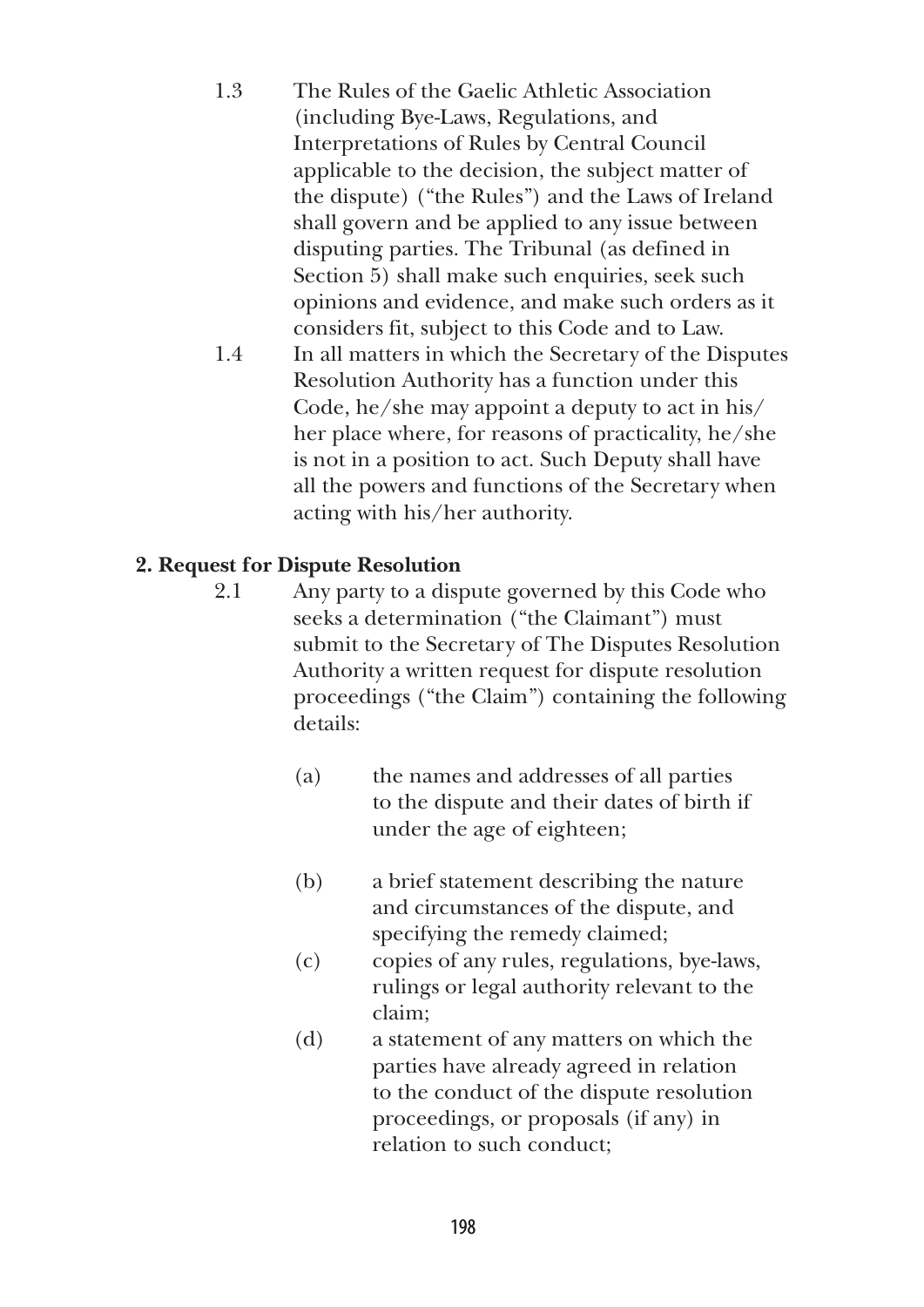- (e) Confirmation that all available avenues of appeal under the Official Guide have been exhausted; and
- (f) A statement that the contents of the Claim are true and accurate.

 A prescribed form is set out at the end of this Code, and the Secretary may publish updated prescribed forms for Claims under this Rule.

- 2.2 The Claim shall be notified to the Secretary of The Disputes Resolution Authority as soon as possible after all available appeals within the Rules have been completed, and in any event within 7 days of the last decision, and no Claim shall be entertained after that date, unless the Secretary is satisfied that there is good reason for extending the time.
- 2.3 The Claim shall be accompanied by a deposit in the amount of  $\epsilon$ 1,000 towards the expenses of The Disputes Resolution Authority, which amount shall be reviewed by the Secretary on an annual basis and notified to Central Council in the audited accounts. At the end of any Dispute Resolution proceedings, the total expenses of The Disputes Resolution Authority in the proceedings shall be calculated and the Tribunal (as defined in Section 5) may direct that the expenses be paid by such party or parties as it deems appropriate, and for this purpose may require that any successful Claimant be reimbursed in respect of the deposit by any unsuccessful parties.
- 2.4 The Claimant must serve a copy of the Claim together with copies of any documents supplied to the Secretary on the other party or parties ("the Respondent") as well as on the Director General of the Gaelic Athletic Association. The Claimant shall confirm in writing to the Secretary when submitting the claim that such documents have been duly served. The date of receipt by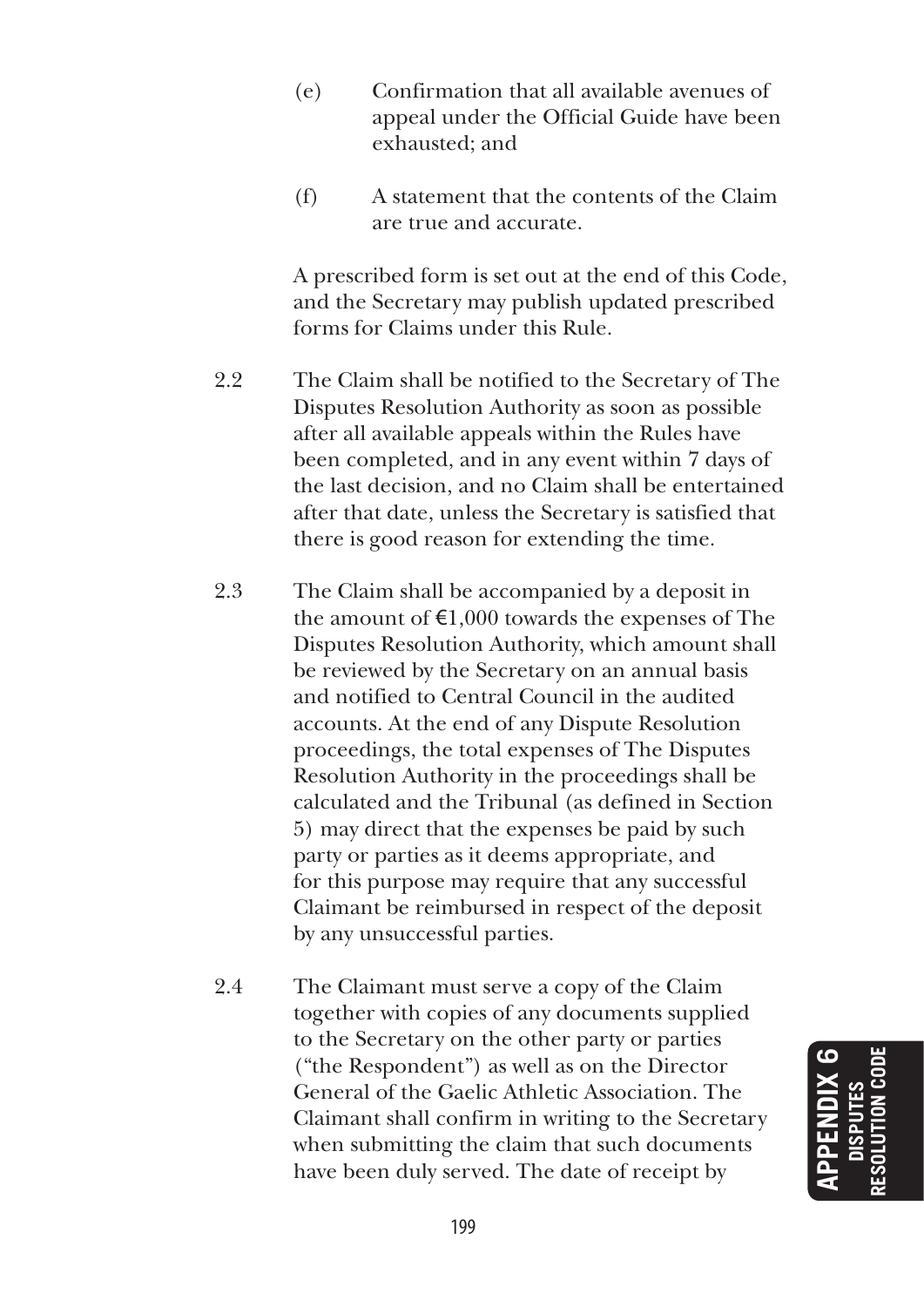the Secretary of the claim shall be the date the dispute resolution proceedings commenced ("the Commencement Date").

# **3. Response by Respondent**

 Within 7 days, or such extended, or in cases of special urgency, reduced, time limit as the Secretary of The Disputes Resolution Authority may impose and notify to the Respondent, of the Commencement Date, the Respondent may send to the Secretary a response ("the Reply") containing the following details:

- (a) a response by way of admission or denial of each statement in the Claim;
- (b) a brief statement of the nature and circumstances of any applicable counterclaim being made;
- (c) comment in response to any statements contained in the Claim on matters relating to the conduct of the dispute resolution proceedings;
- (d) confirmation that all available avenues of appeal under the Official Guide have been exhausted; and
- (e) a statement that the contents of the Reply are true and accurate.

 and shall confirm in writing to the Secretary that a copy of the Reply together with copies of any documents supplied to the Secretary have been duly served on the Claimant, on any other Respondents and on the Director General of the Gaelic Athletic Association. A prescribed form is set out at the end of this Code and the Secretary may publish updated forms for Replies under this Rule.

# **4. Mediation**

- 4.1 The Disputes Resolution Authority shall encourage mediation and negotiations where practical, and shall, if requested and otherwise at the Secretary's discretion, notify the parties of the names and contact details of persons willing and able to assist in the amicable resolution of disputes within the Rules of the Association.
- 4.2 Mediation and negotiation shall be without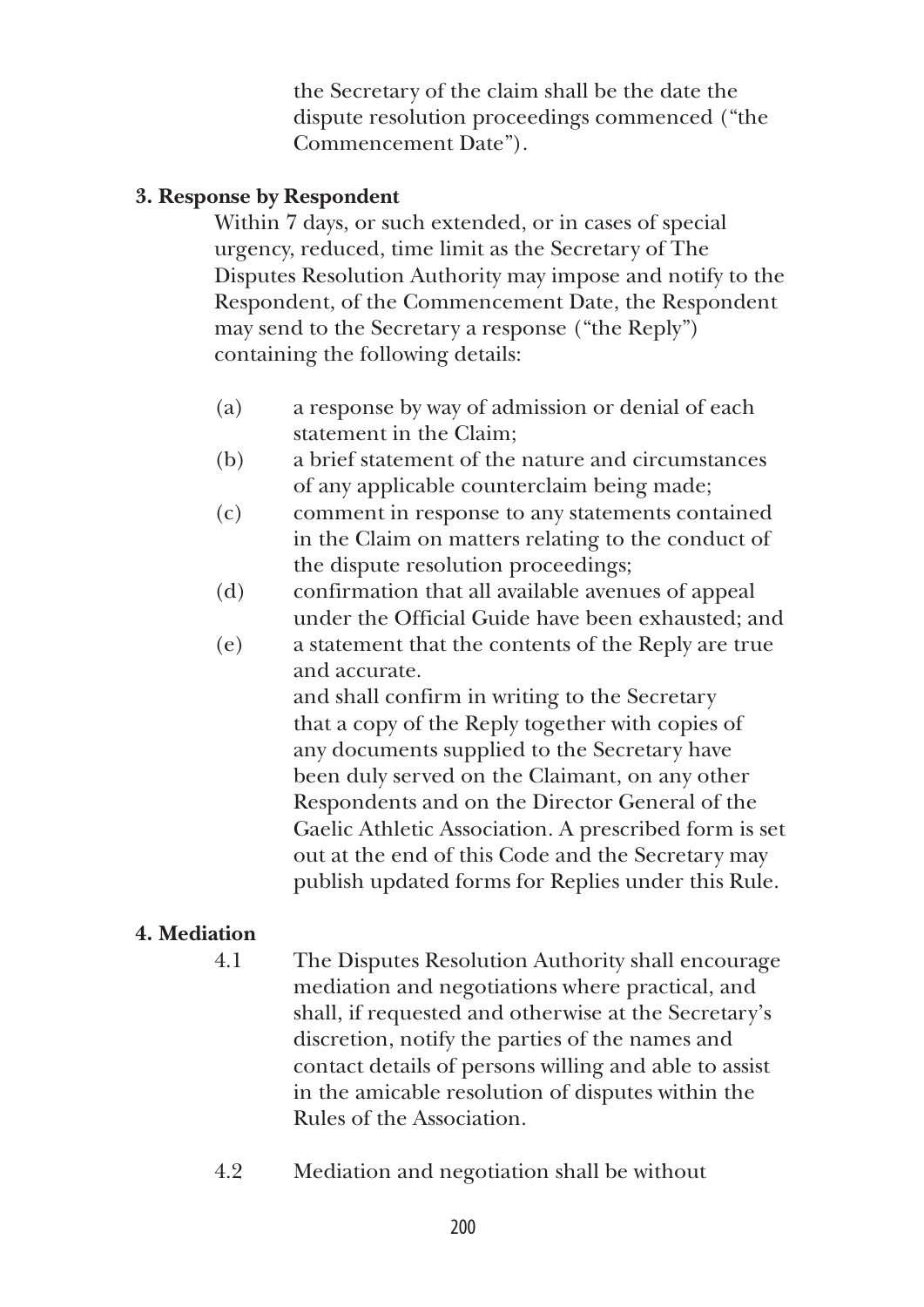prejudice to the dispute resolution proceedings and may take place and continue at any time during the dispute resolution proceedings.

# **5. The Tribunal**

- 5.1 Subject to Section 5.4 below, any dispute submitted to The Disputes Resolution Authority shall be decided by a Tribunal ("the Tribunal") of three persons selected from The Disputes Resolution Authority's Panel, at least one of whom shall be selected from Group 1 and at least one of whom shall be selected from Group 2 of the Panel.
- 5.2 Every person conducting dispute resolution proceedings under this Code must be independent and impartial, and must never act as advocate for any party.
- 5.3 The Secretary of The Disputes Resolution Authority shall provisionally select the Tribunal from The Disputes Resolution Authority's Panel and shall notify the parties of the names of the Tribunal members as soon as practicable after they have been selected. The Tribunal shall be so constituted, unless the Secretary receives an objection from one or more parties to any person provisionally selected within three days of notification (or such shorter period as may be set in the event that the hearing is set for an earlier date), and is satisfied that such person has a genuine conflict of interest.
- 5.4 If all parties to the dispute agree that the Tribunal shall consist of only one person nominated by them from The Disputes Resolution Authority's Panel, they must notify the Secretary accordingly, and the Secretary, provided that he/she is satisfied that the nominated person is independent of the parties to the dispute, shall appoint that one person, and that one person shall constitute a valid Tribunal.
- 5.5 If any member of the Tribunal refuses, or in the opinion of the Secretary becomes unable or unfit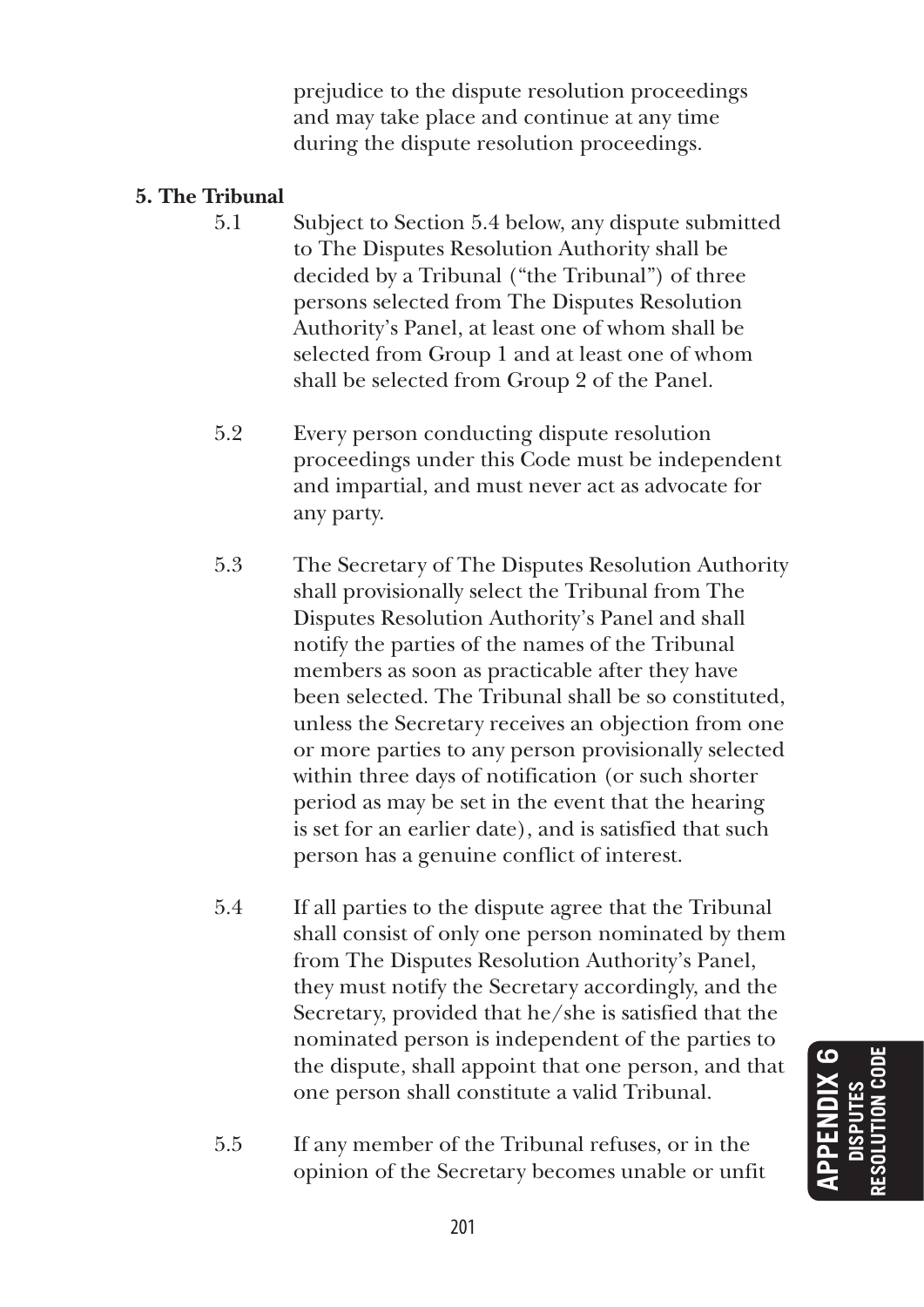to act, the Secretary of The Disputes Resolution Authority shall appoint another person to the Tribunal in his/her place.

- 5.6 The Tribunal members shall select one of their number to act as Chairperson, and in default of agreement, the Secretary shall select the Chairperson.
- 5.7 The Tribunal may decide on its own jurisdiction, including any objections with respect to the existence or validity of the particular referral to arbitration in accordance with the Official Guide. For that purpose, this Code shall be treated as an agreement independent of the other terms of the Rules of the Association.

## **6. Communications**

- 6.1 The parties shall not communicate with the Tribunal except through the Secretary of The Disputes Resolution Authority, unless so directed by the Secretary.
- 6.2 The Secretary may communicate with any party directly to confirm receipt of Documents, and may send copies of any Documents to them.
- 6.3 Correspondence from one party to the Secretary of the Disputes Resolution Authority shall be accompanied by three extra copies, and a further copy of such correspondence must be sent by that party to every other party to the dispute.
- 6.4 All communications shall be either hand delivered or sent by post, email or facsimile transmission to the parties at the addresses set out for each in the Claim, or at such address as any party may have previously notified The Disputes Resolution Authority, the Tribunal and the other parties. Any such communication shall be deemed to be served: (a) if hand delivered, at the time of delivery,
	- (b) if posted, at the expiration of 48 hours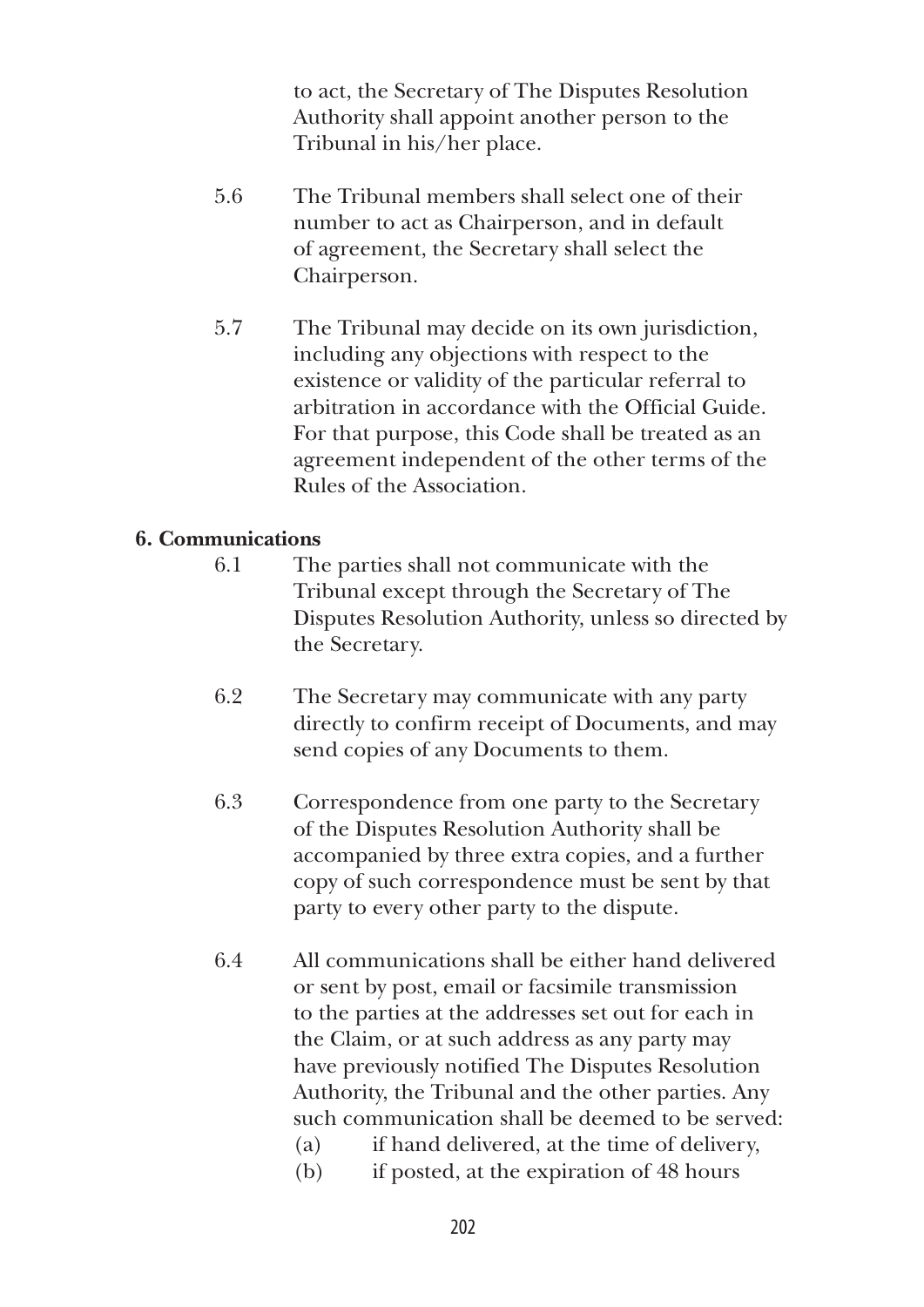after the envelope containing the same shall have been put in the post, and

- (c) if sent by email or facsimile transmission, at the expiration of 12 hours after receipt of the same has been automatically acknowledged to the sender thereof, and in proving such service, it shall be sufficient to prove that delivery was made or that the envelope containing the communication was properly addressed and posted as a prepaid letter, or that the email or facsimile transmission was properly addressed, despatched and acknowledged as the case may be.
- 6.5 In cases of special urgency, the Secretary, the Tribunal and (provided that permission from the Secretary has been obtained) the parties may use telephone or such other methods as are necessary in order to give notice.
- 6.6 The Tribunal may deem communications to be adequate notwithstanding a failure of compliance with this Section 6, if the same were sufficiently effective.

## **7. Conduct of the Proceedings**

- 7.1 The Tribunal shall conduct the dispute resolution proceedings in such manner as it considers fit and may follow any arbitral procedure agreed by the parties if it is in the Tribunal's opinion reasonably practicable so to do.
- 7.2 The Tribunal or its Chairperson may hold a preliminary meeting with the parties at which the parties may be given directions as to time limits and procedures, including time-tables in respect of steps to be taken.
- 7.3 If directed to do so by the Tribunal, the parties shall make written submissions to the Tribunal giving further details of their Claim and Reply.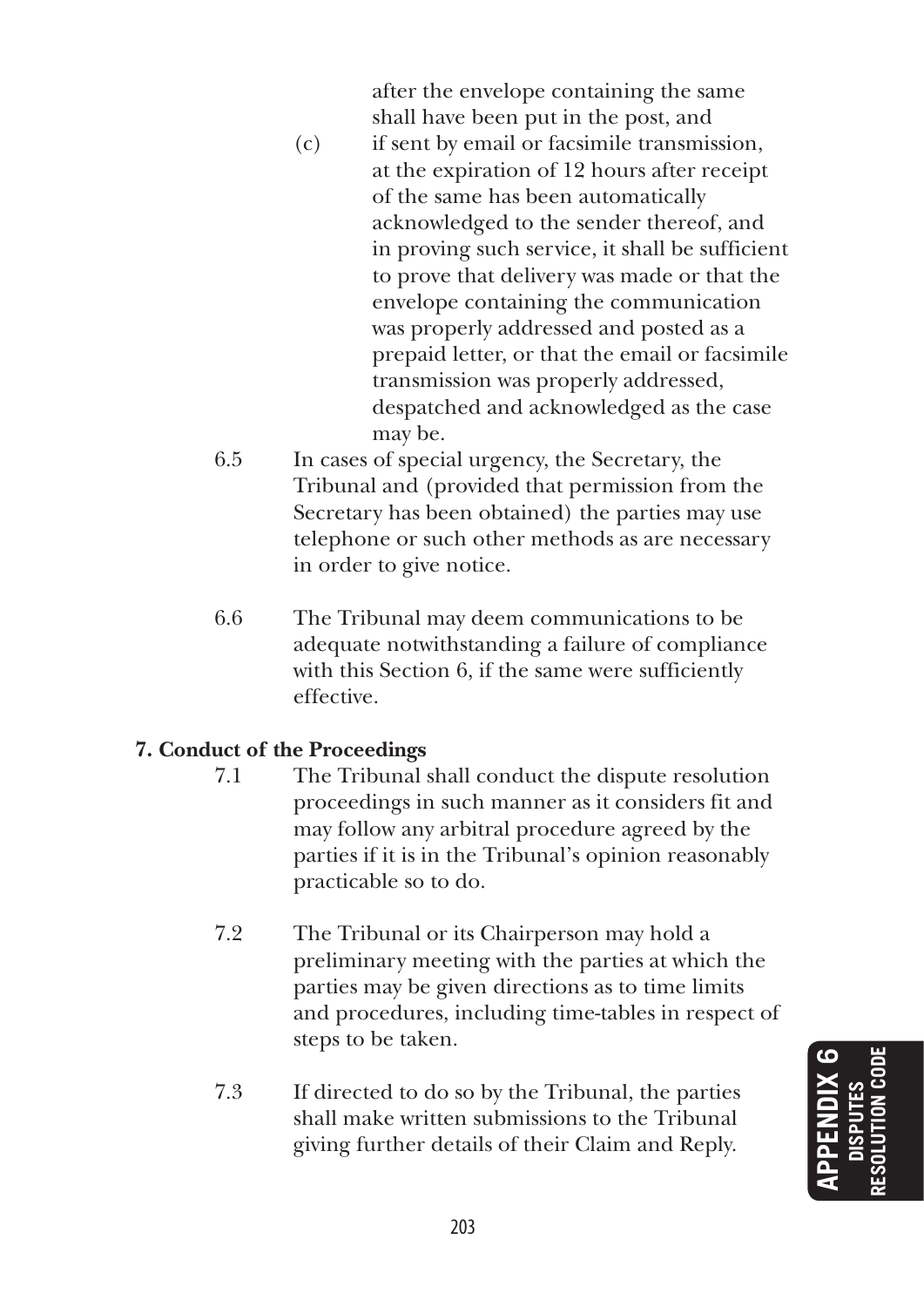- 7.4 In cases of special urgency, the Tribunal (or, if the Tribunal has not yet been constituted, the Secretary of The Disputes Resolution Authority) may, on the application of either party, direct that a hearing be held on a specific date and that any time limits set out in this Code be varied, as so directed.
- 7.5 Each party must submit to the Secretary within such time as the Tribunal shall direct, copies of every document on which that party will rely, unless that document has previously been submitted to the Secretary. Copies shall also be sent by that party to all other parties to the proceedings.
- 7.6 The Tribunal may proceed with the dispute resolution procedures and make its decision even if the Respondent has failed to serve a Reply. A Respondent who does not complete and serve a Reply in accordance with Section 3 may not, without the leave of the Tribunal, contest any Claim.
- 7.7 If any party deliberately or recklessly misleads the Secretary or the Tribunal as to any facts relevant to the dispute or referral, the Tribunal may dismiss their Claim or strike out their Reply and make punitive awards as to costs.

# **8. Interim Rulings**

- 8.1 A Claimant may apply to the Tribunal for interim temporary remedies where necessary in order to preserve the status quo ante pending the Hearing. If any claim for any interim remedy is being made, then subject to Section 7.4, it must be set out on the Claim.
- 8.2 Subject to Section 8.3, such applications shall be heard on a day and at a place and time suitable to the Tribunal, with at least 3 days' notice to the Respondent(s). The Tribunal shall have the same powers as a Court of Law in legal proceedings alleging a breach of contract.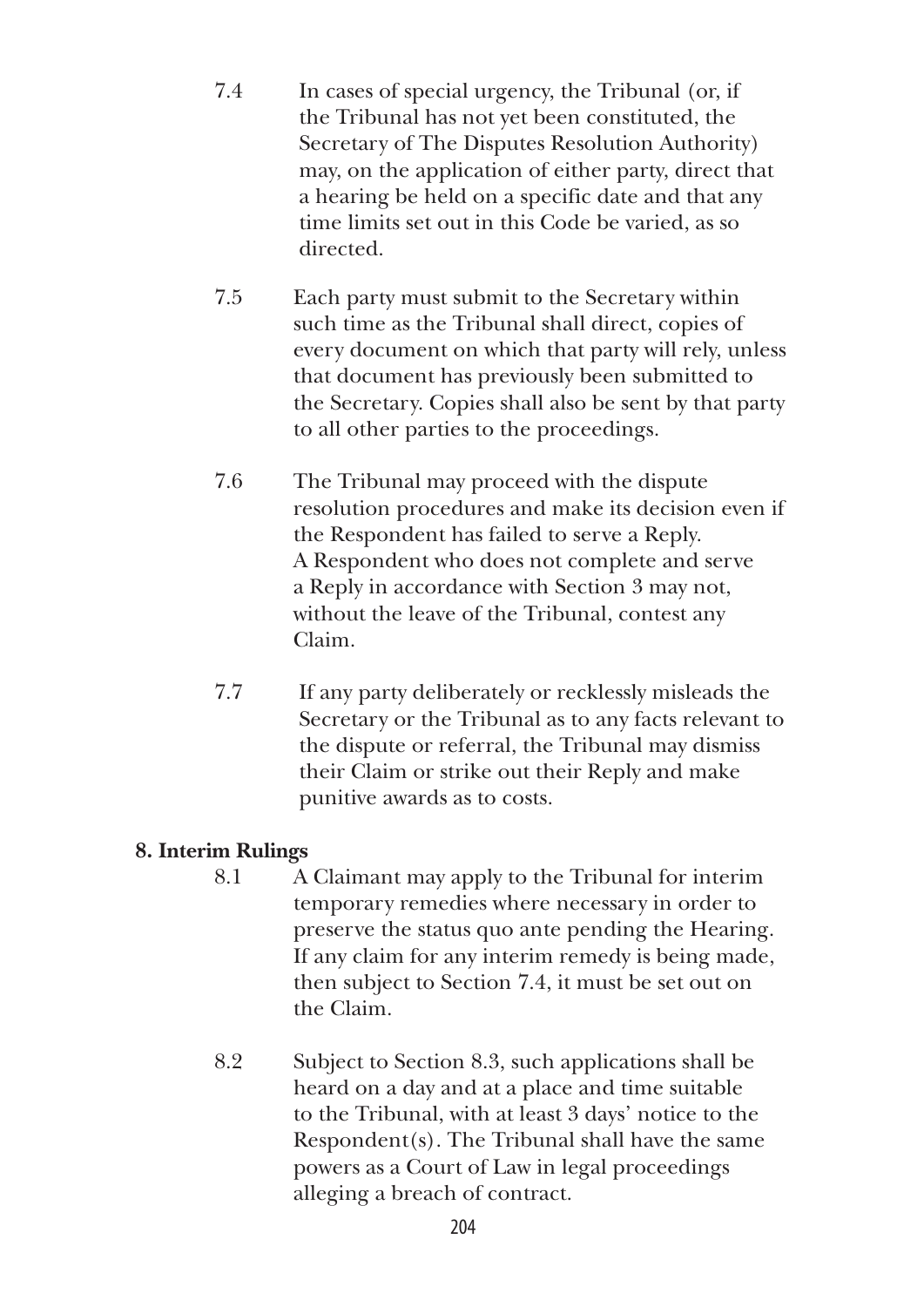- 8.3 In cases of special urgency, the Tribunal (or, if the Tribunal has not yet been constituted, the Secretary of The Disputes Resolution Authority) may (i) shorten the time required for notice or (ii) dispense with notice, and grant such temporary interim remedy as is appropriate, if the Claimant shows that it has been impossible or impracticable to meet the notice requirements.
- 8.4 No interim remedy shall be granted in the event that the Tribunal or the Secretary of the Disputes Resolution Authority, as the case may be, finds that the Claimant has unreasonably delayed in bringing the application for temporary interim remedy.
- 8.5 If an interim order is made and at the Hearing it is subsequently found that such interim order was inappropriate, the Tribunal may affix the Claimant with liability for any loss or damage thereby incurred by the Respondent(s), unless one or more exceptional countervailing factors are found to exist by the Tribunal.
- 8.6 All parties shall comply with the interim orders of the Tribunal, in default of which the Claim or the Reply (as the case may be) may be struck out without consideration of the substantive Claim.

# **9. Hearings**

- 9.1 The Tribunal shall fix the date, time and place of any hearings in the dispute resolution proceedings and shall give the parties as much notice as practicable of same. All such hearings shall be in private.
- 9.2 For the avoidance of doubt, the Tribunal may direct that the parties should make written submissions and that no evidence will be given orally.
- 9.3 Where the proceedings involve a matter of exceptional importance to the Association, the Tribunal in its absolute discretion may invite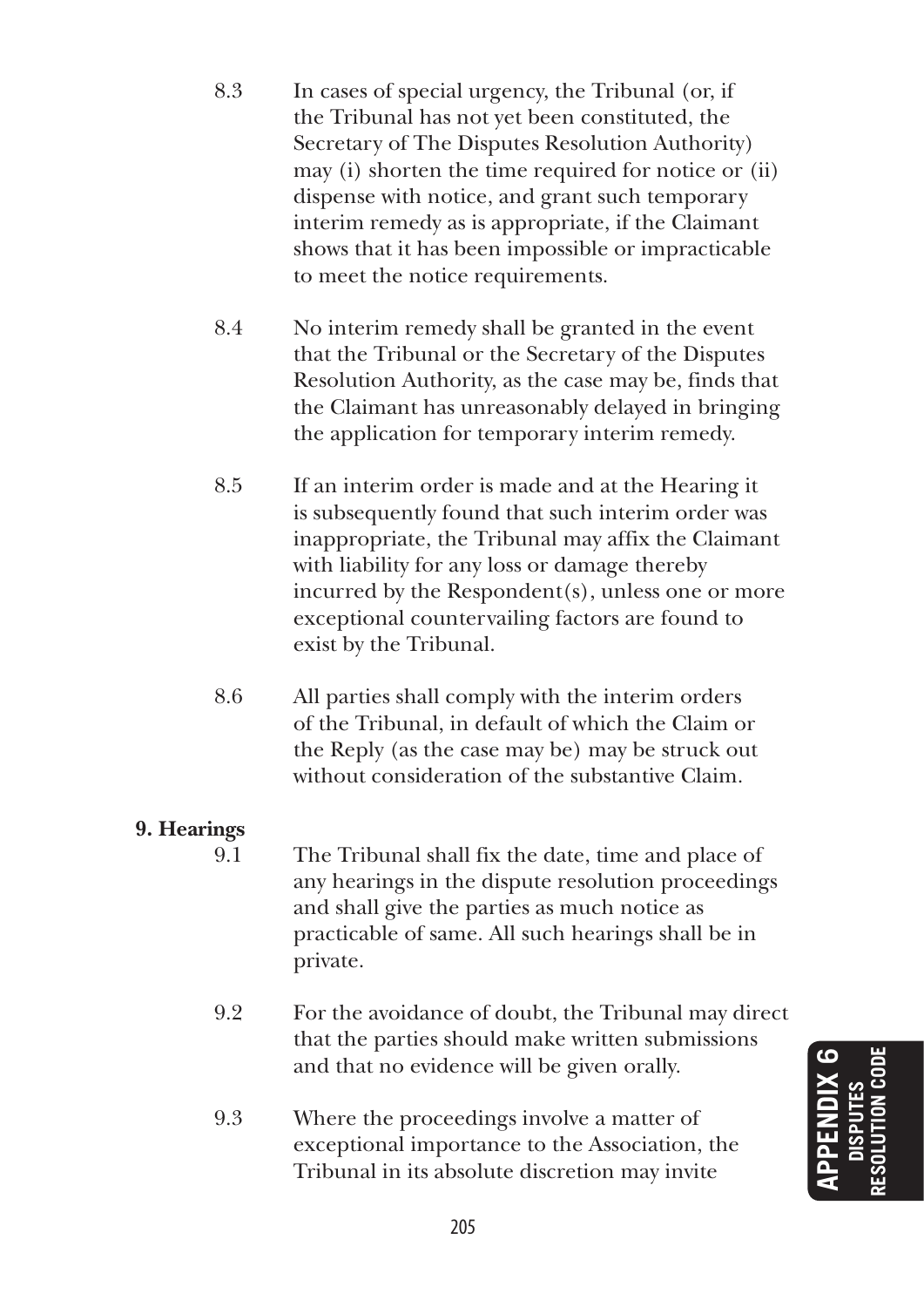submissions from Central Council or any other appropriate party regarding the consequences for members and units of the Association other than those party to the dispute of any decision it might make.

 In any case it shall be open to Central Council to make an oral and/or written submission to the Tribunal.

# **10. Witnesses**

- 10.1 The parties must notify the Tribunal and other parties as soon as practicable and within any time limits set by the Tribunal of the identity of any witnesses they wish to call, and, if the Tribunal requires it, each party shall disclose the subject matter and content of the evidence on which each such witness shall be relying and how that evidence relates to the points at issue.
- 10.2 The Tribunal may question a witness at any stage, and shall supervise the questioning of a witness by the parties.

# **11. Decisions**

- 11.1 If in the opinion of the majority of the Tribunal, one member of the Tribunal has refused or failed to comply with this Code or any applicable law relating to the making of the decision and/or award, having been given a reasonable opportunity to do so, the other members may remove him/her, and the remaining members shall proceed in his/ her absence.
- 11.2 The Tribunal shall decide on any issue by majority. The final decision shall be in writing and shall be accompanied by the reasons on which it is based. The decision shall bear the date on which it was agreed by the Tribunal, and shall be signed by each member of the Tribunal, though is shall not be necessary for each Tribunal member to sign the decision on the same date. Save in exceptional circumstances, to be set out in writing by the Tribunal, the Party deemed by the Tribunal to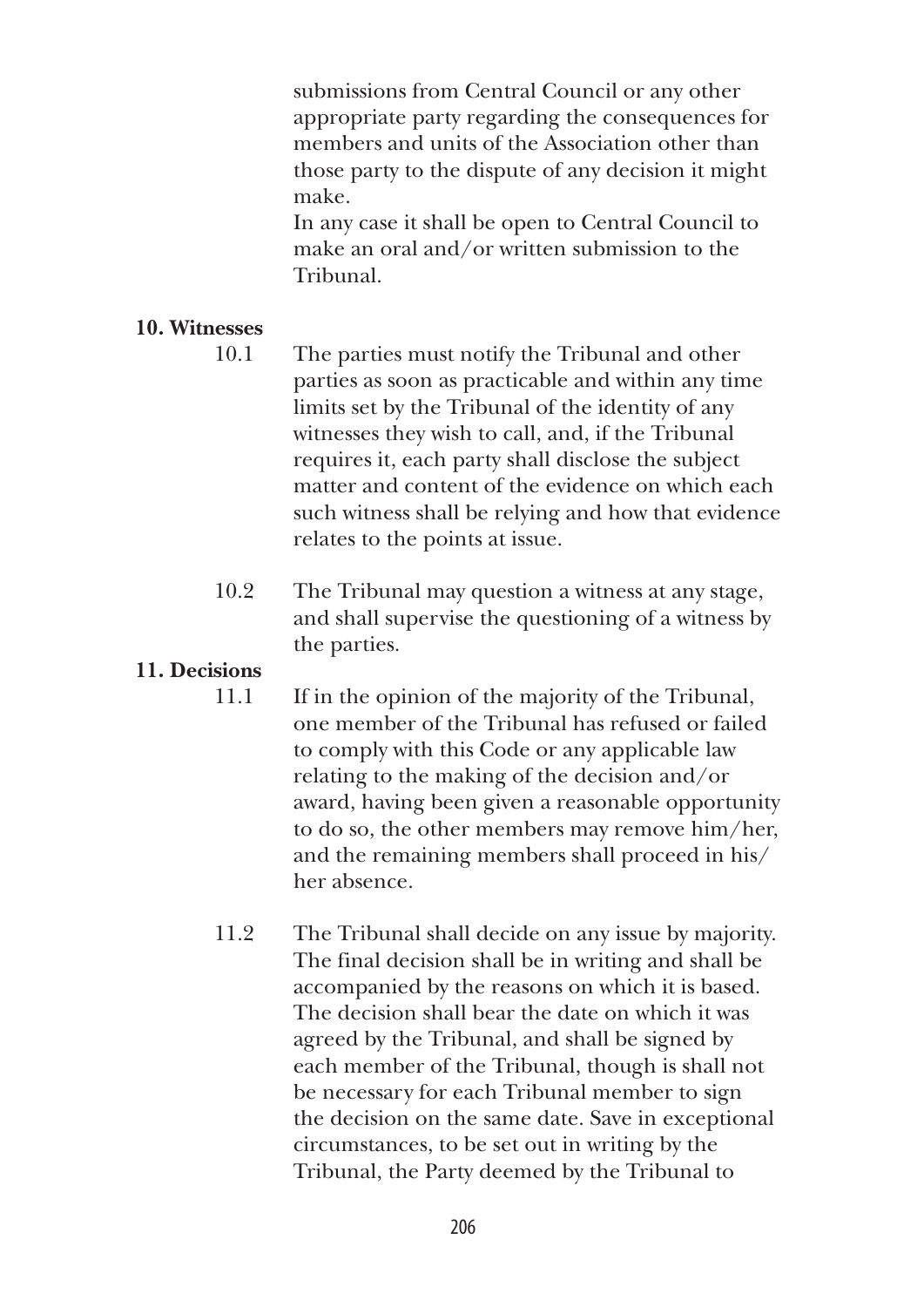have been successful in the disputes resolution proceedings shall, on application, be entitled to its reasonable costs. If requested by either party, the Tribunal shall measure costs.

- 11.3 The Tribunal may direct any party to the dispute resolution proceedings to take, or abstain from taking, any steps, within the Rules of the Association and with due regard to the rights of third parties, including, but not limited to, the re-hearing of any disciplinary or other decisionmaking process, with or without directions as to the proper procedures to be applied.
- 11.4 In the event of a decision or procedure being quashed, and with agreement of both parties, the Tribunal may conduct a full hearing as if it were an appellate body of last resort under the Rules of the Association, with power to fully conduct the procedure which has been quashed. No decision made by the Tribunal in this context shall be susceptible to appeal or review by any body.
- 11.5 In the event that the parties in dispute agree a resolution of the dispute at any stage in the referral prior to the delivery of the decision, the Tribunal, if satisfied that such proposed resolution is within the Rules of the Association and does not occasion any breach of contract or other act whereby any third party is prejudiced, may ratify the resolution, in which case it shall have the same force as if it were a decision of the Tribunal.
- 11.6 The Chairperson of the Tribunal shall arrange for the decision to be delivered to the Secretary of the Disputes Resolution Authority, and the Secretary shall notify the parties and the Director General of the Gaelic Athletic Association accordingly.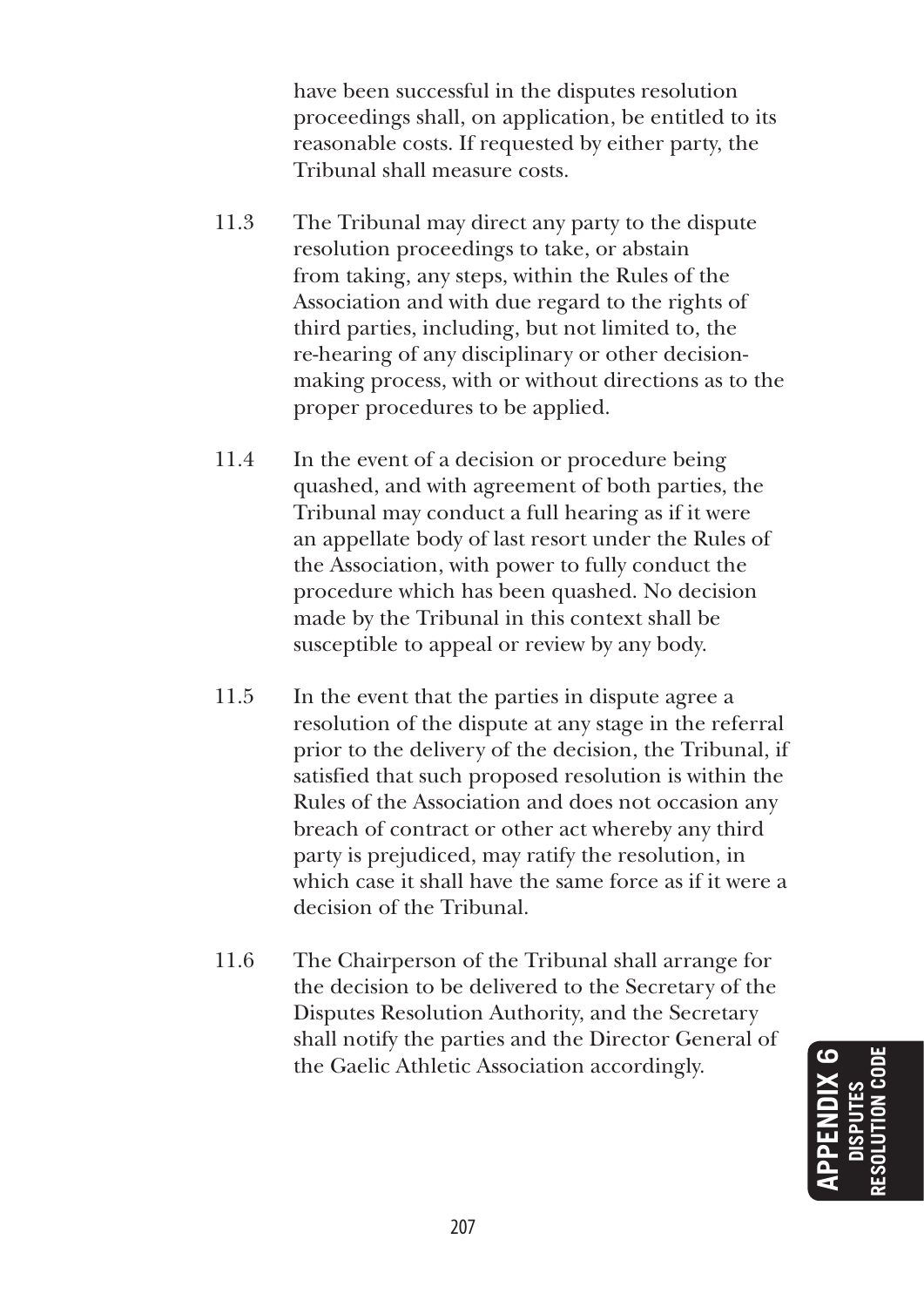# **12. General Rules**

- 12.1 If, notwithstanding the fact that any provision or requirement of this Code has not been complied with, a party proceeds with dispute resolution proceedings without promptly stating its objection, that party shall have waived its right to object.
- 12.2 Save in respect of decisions made prior to the constitution of a Tribunal and the election of its Chairperson, any decision of the Secretary of the Disputes Resolution Authority may be appealed to the Tribunal.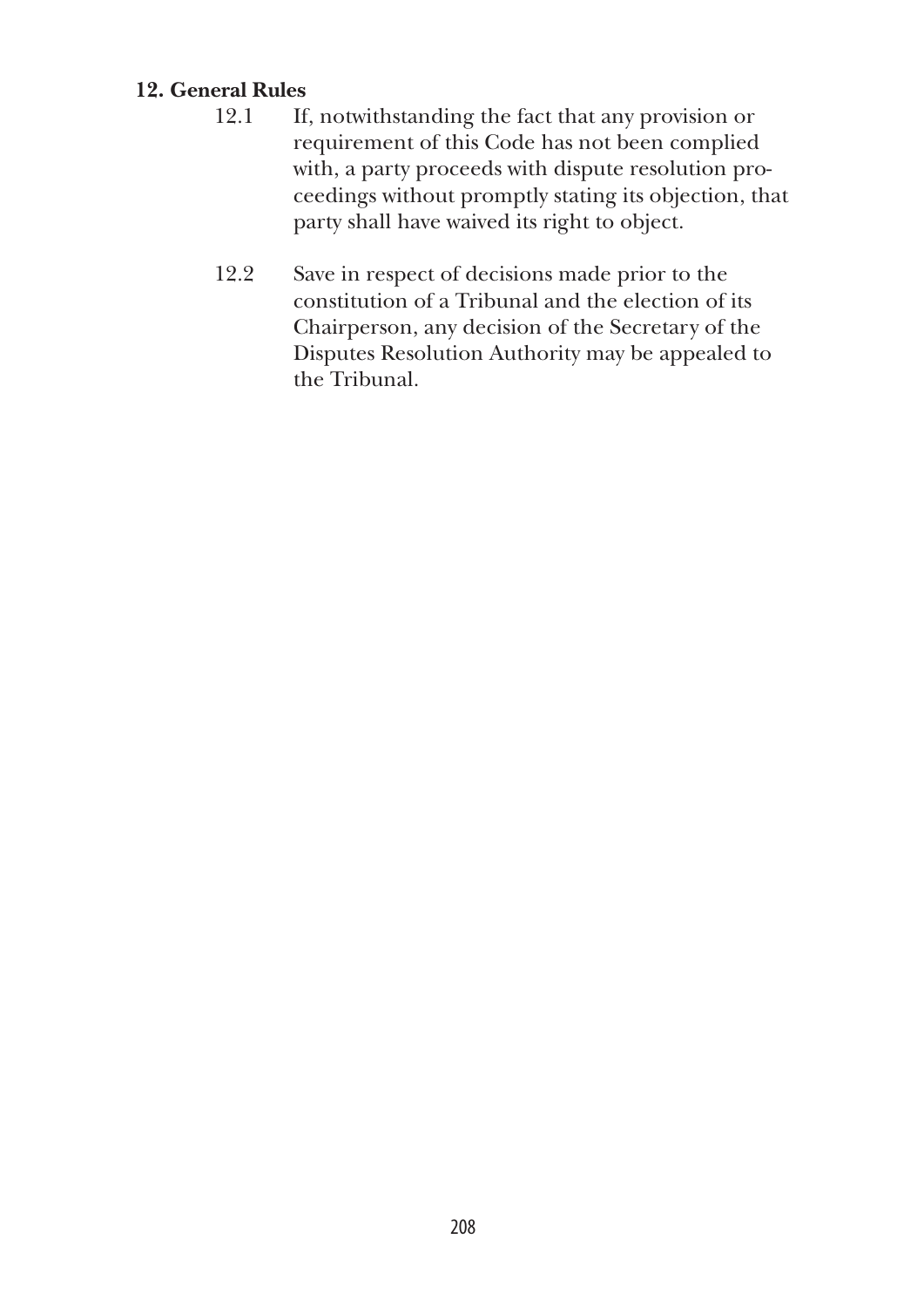# **Form 1: Request for Arbitration ("the Claim")**

| Name: (of Person/Committee/Council/ |
|-------------------------------------|
| Other Body):                        |

\_\_\_\_\_\_\_\_\_\_\_\_\_\_\_\_\_\_\_\_\_\_\_\_\_\_\_\_ ("the Claimant")

\_\_\_\_\_\_\_\_\_\_\_\_\_\_\_\_\_\_\_\_\_\_\_\_\_\_\_\_\_\_\_\_\_\_\_\_\_\_\_\_\_\_\_\_\_\_\_\_\_\_\_\_ \_\_\_\_\_\_\_\_\_\_\_\_\_\_\_\_\_\_\_\_\_\_\_\_\_\_\_\_\_\_\_\_\_\_\_\_\_\_\_\_\_\_\_\_\_\_\_\_\_\_\_\_

Address:

Telephone No.  $(1)$ :

Telephone No. (2):\_\_\_\_\_\_\_\_\_\_\_\_\_\_\_\_\_\_\_\_\_\_

Fax No: \_\_\_\_\_\_\_\_\_\_\_\_\_\_\_\_\_\_\_\_\_\_\_\_\_\_\_\_\_\_\_\_ Email address:\_\_\_\_\_\_\_\_\_\_\_\_\_\_\_\_\_\_\_\_\_\_\_\_\_\_\_

Date of Birth: (if under 18):

Signature of parent/legal guardian (if under 18):

Print Name:

 If the Claimant is a Unit of the Association please nominate a person, or persons, to be legally responsible on behalf of that unit:

\_\_\_\_\_\_\_\_\_\_\_\_\_\_\_\_\_\_\_\_\_\_\_\_\_\_\_\_\_\_\_\_\_\_\_\_\_\_\_\_\_\_\_\_\_\_\_\_\_\_\_\_ \_\_\_\_\_\_\_\_\_\_\_\_\_\_\_\_\_\_\_\_\_\_\_\_\_\_\_\_\_\_\_\_\_\_\_\_\_\_\_\_\_\_\_\_\_\_\_\_\_\_\_\_

\_\_\_\_\_\_\_\_\_\_\_\_\_\_\_\_\_\_\_\_\_\_\_\_\_\_\_\_\_\_\_\_\_\_\_\_\_\_\_\_\_\_\_\_\_\_\_\_\_\_\_\_

2 Person(s)/Committee(s)/Council(s)/Other Body (Bodies) against whom Claim is made ("The Respondent(s)"):

\_\_\_\_\_\_\_\_\_\_\_\_\_\_\_\_\_\_\_\_\_\_\_\_\_\_\_\_\_\_\_\_\_\_\_\_\_\_\_\_\_\_\_\_\_\_\_\_\_\_\_\_

\_\_\_\_\_\_\_\_\_\_\_\_\_\_\_\_\_\_\_\_\_\_\_\_\_\_\_\_\_\_\_\_\_\_\_\_\_\_\_\_\_\_\_\_\_\_\_\_\_\_\_\_ \_\_\_\_\_\_\_\_\_\_\_\_\_\_\_\_\_\_\_\_\_\_\_\_\_\_\_\_\_\_\_\_\_\_\_\_\_\_\_\_\_\_\_\_\_\_\_\_\_\_\_\_

(First Respondent) Address:

Telephone No.  $(1)$ :

Telephone No.  $(2)$ :

Fax No: \_\_\_\_\_\_\_\_\_\_\_\_\_\_\_\_\_\_\_\_\_\_\_\_\_\_\_\_\_\_\_\_

Email address:\_\_\_\_\_\_\_\_\_\_\_\_\_\_\_\_\_\_\_\_\_\_\_\_\_\_\_

 If the Respondent is a Unit of the Association, please nominate a person, or persons, to be legally responsible on behalf of that unit:

\_\_\_\_\_\_\_\_\_\_\_\_\_\_\_\_\_\_\_\_\_\_\_\_\_\_\_\_\_\_\_\_\_\_\_\_\_\_\_\_\_\_\_\_\_\_\_\_\_\_\_\_ \_\_\_\_\_\_\_\_\_\_\_\_\_\_\_\_\_\_\_\_\_\_\_\_\_\_\_\_\_\_\_\_\_\_\_\_\_\_\_\_\_\_\_\_\_\_\_\_\_\_\_\_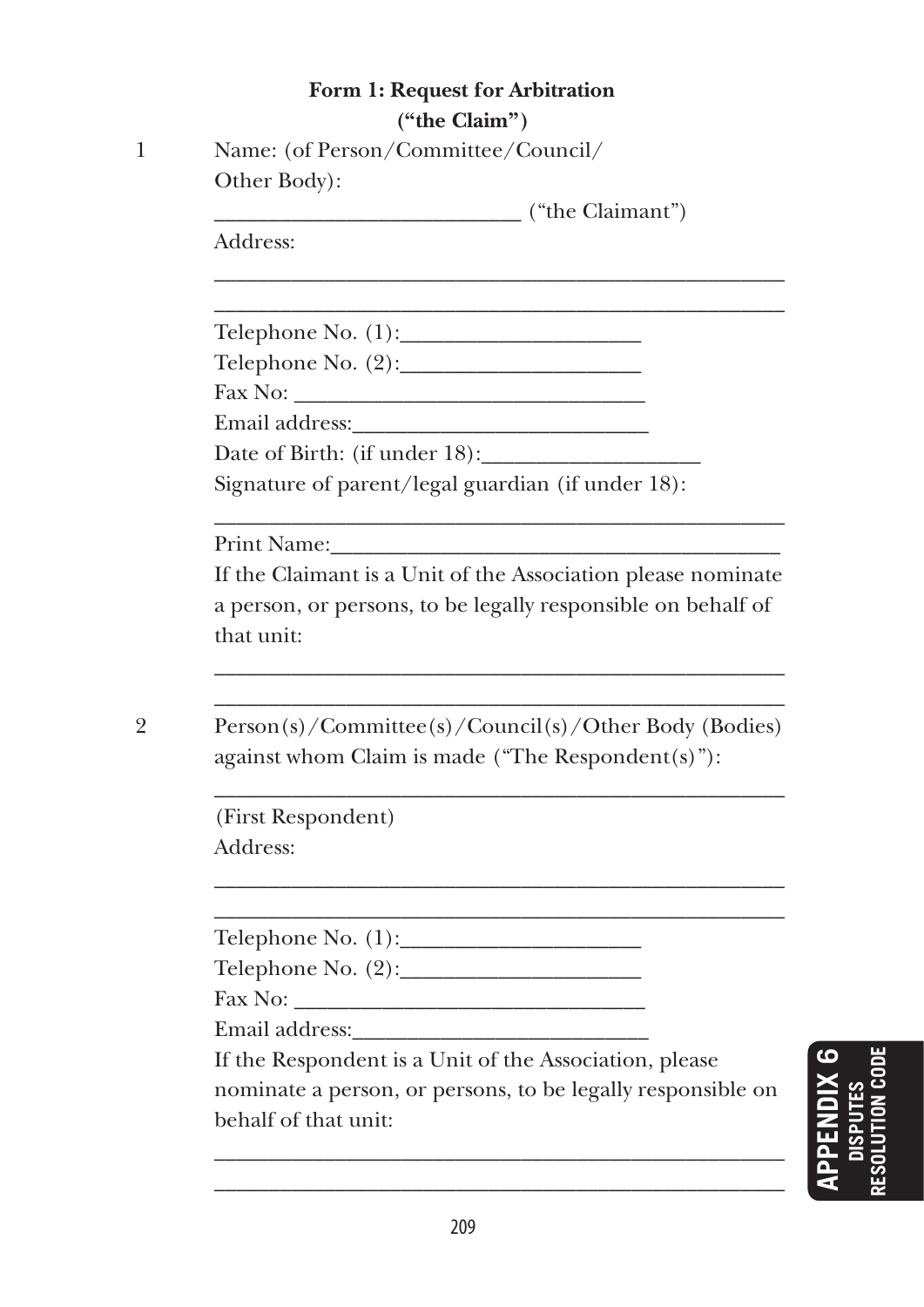(Second Respondent) Address:

|                                               | If the Respondent is a Unit of the Association, please      |
|-----------------------------------------------|-------------------------------------------------------------|
|                                               | nominate a person, or persons, to be legally responsible on |
| behalf of that unit:                          |                                                             |
|                                               |                                                             |
| (Use additional page for further Respondents) |                                                             |
|                                               | Names and addresses of any further persons/committees/      |
| bodies concerned or affected.                 |                                                             |
|                                               |                                                             |
|                                               |                                                             |
|                                               |                                                             |
|                                               |                                                             |
|                                               | Telephone No.: Fax No.: Fax No.:                            |
|                                               |                                                             |
|                                               |                                                             |
| (use additional sheet for any further names)  |                                                             |
|                                               |                                                             |
| (use additional sheet if required):           | Brief statement of the facts upon which the claim is based  |
|                                               |                                                             |
|                                               |                                                             |
|                                               |                                                             |
|                                               |                                                             |
|                                               |                                                             |

\_\_\_\_\_\_\_\_\_\_\_\_\_\_\_\_\_\_\_\_\_\_\_\_\_\_\_\_\_\_\_\_\_\_\_\_\_\_\_\_\_\_\_\_\_\_\_\_\_\_\_\_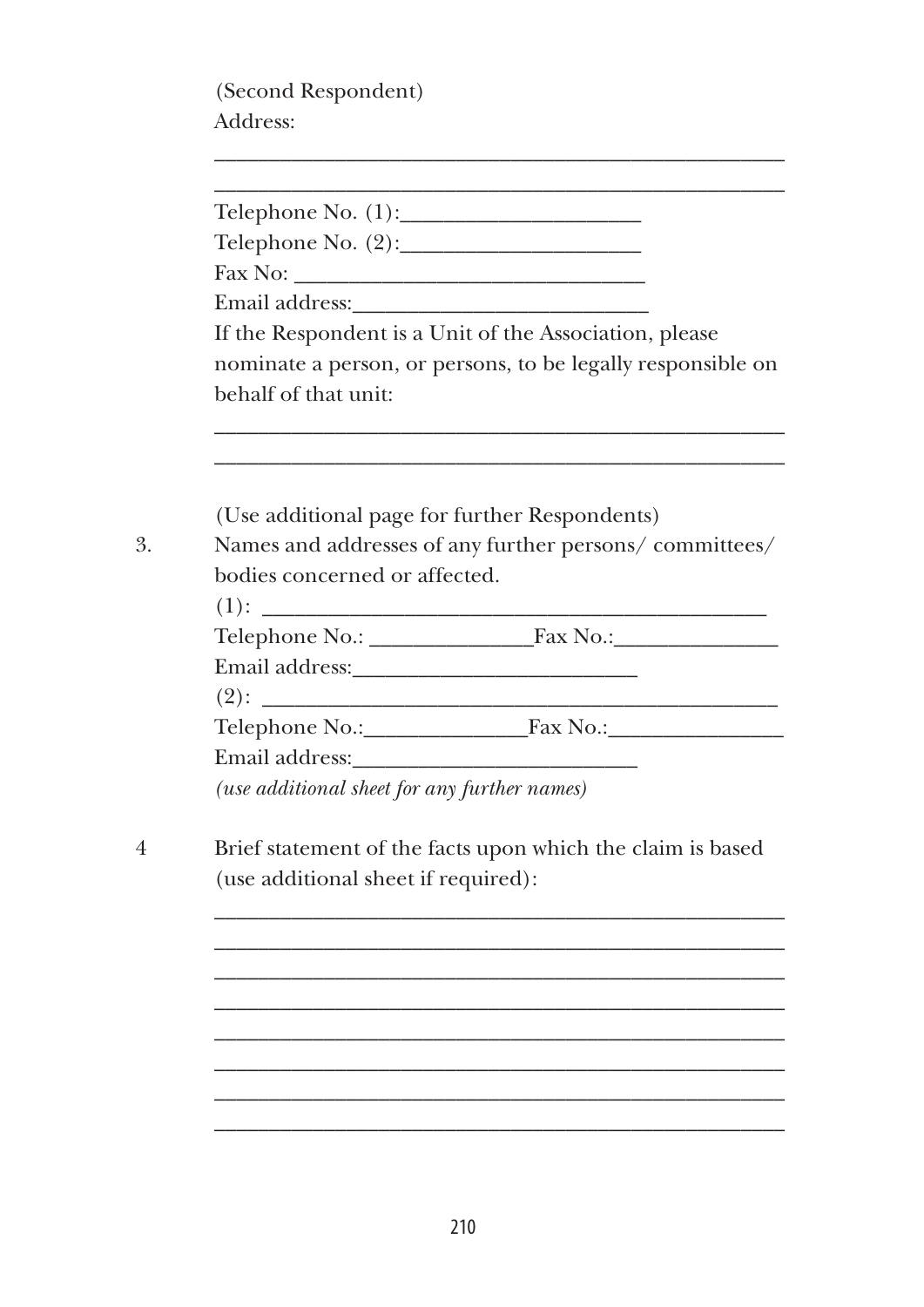- 5 a) Date(s) of decision(s) being disputed (enclose copy, if in writing): \_\_\_\_\_\_\_\_\_\_\_\_\_\_\_\_\_\_\_\_\_\_\_\_\_\_\_\_\_\_\_\_\_\_\_\_\_\_\_\_\_\_\_\_\_ b) Date of Decision of Final Appeal under the Rules of the GAA (enclose copy, if in writing): \_\_\_\_\_\_\_\_\_\_\_\_\_\_\_\_\_\_\_\_\_\_\_\_\_\_\_\_\_\_\_\_\_\_\_\_\_\_\_\_\_\_\_\_\_ c) Date of Receipt of Decision: 6 Is an extension of time sought for the submission of the Claim under Section 2.2 of the Disputes Resolution Code? If the answer is Yes please set out reasons. \_\_\_\_\_\_\_\_\_\_\_\_\_\_\_\_\_\_\_\_\_\_\_\_\_\_\_\_\_\_\_\_\_\_\_\_\_\_\_\_\_\_\_\_\_ \_\_\_\_\_\_\_\_\_\_\_\_\_\_\_\_\_\_\_\_\_\_\_\_\_\_\_\_\_\_\_\_\_\_\_\_\_\_\_\_\_\_\_\_\_ \_\_\_\_\_\_\_\_\_\_\_\_\_\_\_\_\_\_\_\_\_\_\_\_\_\_\_\_\_\_\_\_\_\_\_\_\_\_\_\_\_\_\_\_\_ 7 List the Rules of the Association or laws or entitlements of which it is claimed the Respondent(s) is/are in breach (use additional sheet if required): 1.  $2.$  $3.$  $4.$
- 8 Brief statement explaining why the Respondent(s) are in breach of the rules/laws/entitlements (use additional sheet if required):

 $1.$  $\mathcal{L}_\text{max}$  and the contract of the contract of the contract of the contract of the contract of the contract of the contract of the contract of the contract of the contract of the contract of the contract of the contrac  $2.$  \_\_\_\_\_\_\_\_\_\_\_\_\_\_\_\_\_\_\_\_\_\_\_\_\_\_\_\_\_\_\_\_\_\_\_\_\_\_\_\_\_\_\_\_\_\_\_\_\_\_ 3.\_\_\_\_\_\_\_\_\_\_\_\_\_\_\_\_\_\_\_\_\_\_\_\_\_\_\_\_\_\_\_\_\_\_\_\_\_\_\_\_\_\_\_\_\_\_\_\_\_\_  $\mathcal{L}_\text{max} = \mathcal{L}_\text{max} = \mathcal{L}_\text{max} = \mathcal{L}_\text{max} = \mathcal{L}_\text{max} = \mathcal{L}_\text{max} = \mathcal{L}_\text{max} = \mathcal{L}_\text{max} = \mathcal{L}_\text{max} = \mathcal{L}_\text{max} = \mathcal{L}_\text{max} = \mathcal{L}_\text{max} = \mathcal{L}_\text{max} = \mathcal{L}_\text{max} = \mathcal{L}_\text{max} = \mathcal{L}_\text{max} = \mathcal{L}_\text{max} = \mathcal{L}_\text{max} = \mathcal{$ 4.\_\_\_\_\_\_\_\_\_\_\_\_\_\_\_\_\_\_\_\_\_\_\_\_\_\_\_\_\_\_\_\_\_\_\_\_\_\_\_\_\_\_\_\_\_\_\_\_\_\_ \_\_\_\_\_\_\_\_\_\_\_\_\_\_\_\_\_\_\_\_\_\_\_\_\_\_\_\_\_\_\_\_\_\_\_\_\_\_\_\_\_\_\_\_\_\_\_\_\_\_

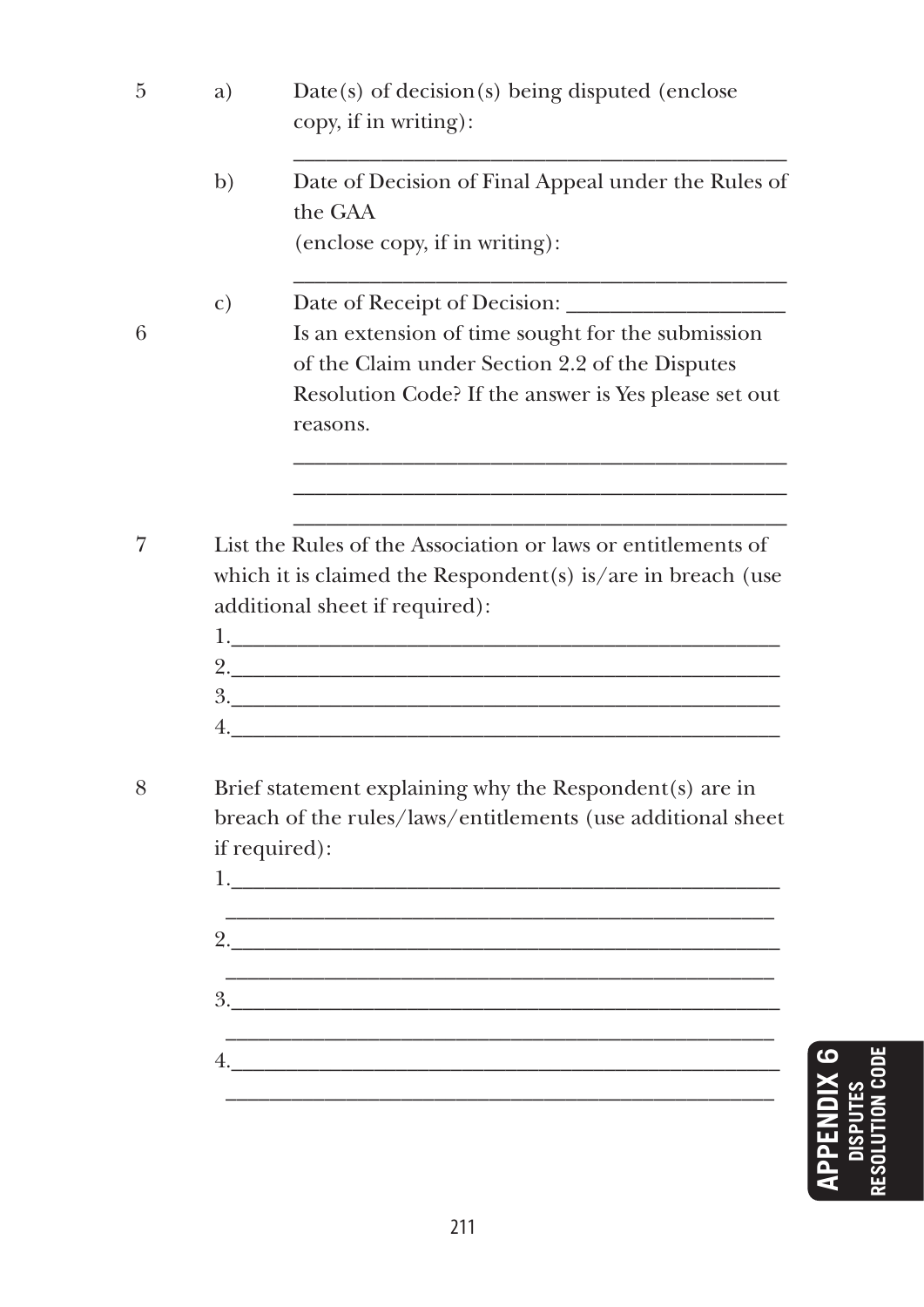| 9  | List what Remedy or Remedies is/are claimed (use addi-               |
|----|----------------------------------------------------------------------|
|    | tional sheet if required):                                           |
|    |                                                                      |
|    |                                                                      |
|    | 3.                                                                   |
| 10 | List any Interim Temporary Remedies sought and state                 |
|    | reasons why:                                                         |
|    | 1.                                                                   |
|    |                                                                      |
| 11 | Have any matters been agreed in relation to the dispute? If          |
|    | yes, please specify:                                                 |
|    |                                                                      |
|    |                                                                      |
|    |                                                                      |
| 12 | Does the Claimant have any proposals for the carrying out            |
|    | of the hearing (e.g. whether an urgent hearing is necessary,         |
|    | what location is suitable etc.)? Yes*/No*                            |
|    | (*delete as appropriate)                                             |
|    | If yes, please specify:                                              |
|    |                                                                      |
|    |                                                                      |
|    |                                                                      |
| 13 | Do you require copies of any documents in the possession             |
|    | or power of the Respondent(s) or any other parties con-              |
|    | cerned? Yes*/No*                                                     |
|    | (*delete as appropriate)                                             |
|    |                                                                      |
|    | If 'Yes', list the documents or categories of documents              |
|    | sought (use additional sheet if required):                           |
|    | $1.$ The contract of the contract of the contract of $\mathcal{L}_1$ |
|    | 2.                                                                   |
|    | 3.                                                                   |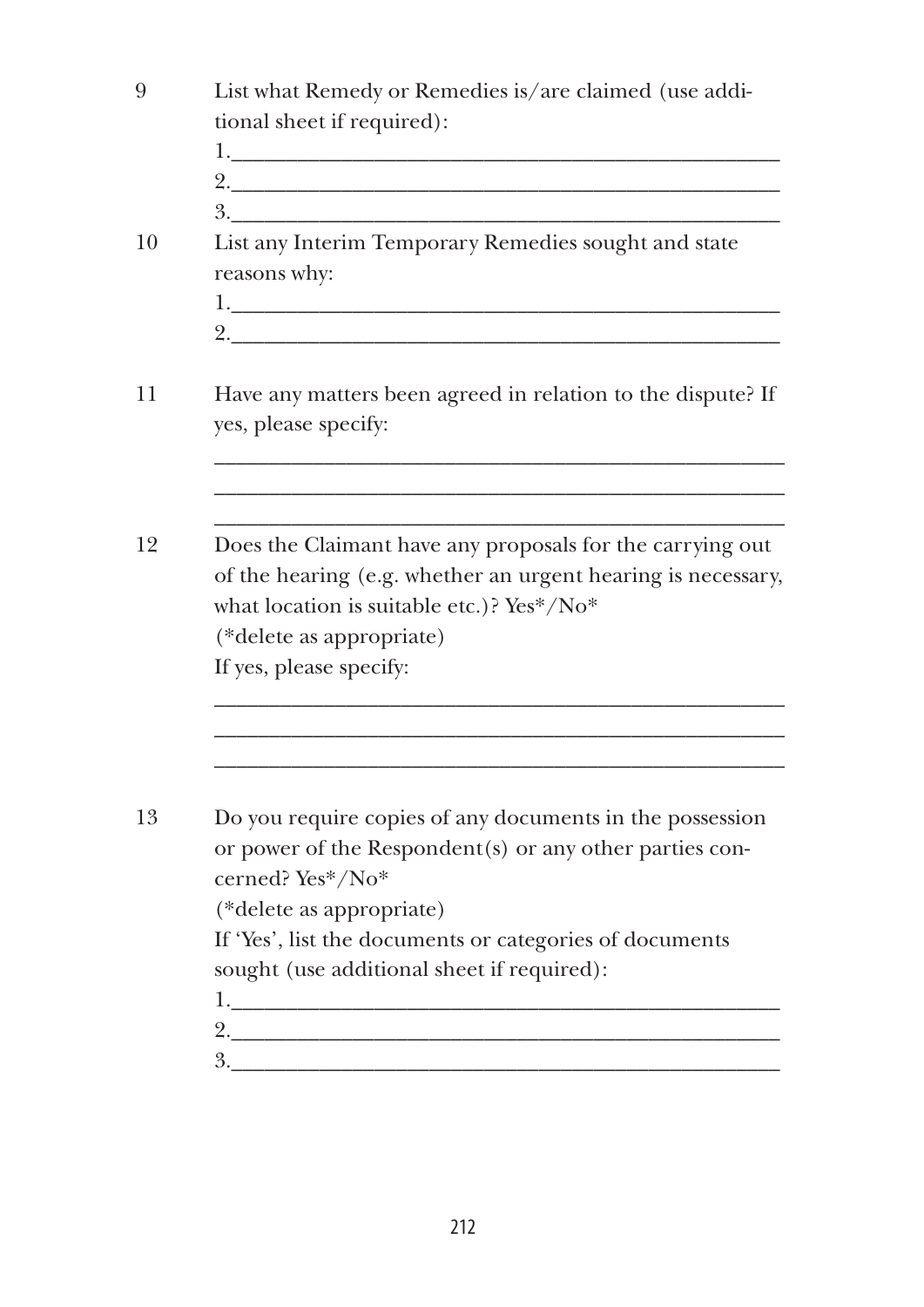I/We hereby confirm that I/we have exhausted all available avenues of appeal under the Official Guide.

I/We hereby certify that the facts stated above are true and I/we acknowledge that if any of these facts is proved to be false, my/our Claim may be dismissed immediately without further consideration:

Signed (in Irish): (Claimant or on behalf of the Claimant)

Date:

- 1. Attach a copy of any Rules of the Association relevant to the Claim to the original and each copy of the Claim Form.
- 2. Send original Claim to the Secretary of the DRA together with a deposit of  $\text{€1,000}$  paid by
	- a) Cheque
	- b) Cash
	- c) Electronic Transfer or Lodgement to Disputes Resolution Authority, Bank of Ireland, Dunshaughlin, Co. Meath. A/C No. 92285815 Branch No. 903437
- 3. Attach a blank Reply Form to each copy of the Claim being sent to a Respondent.

To the Respondent

If you dispute any of the contents of this Claim, or deny any of the reliefs sought by the Claimant then you should complete the attached Reply, send a copy of it to the Claimant and to each Respondent as well as to the Director General of the G.A.A., and send the original to the Secretary of the DRA. If you do not complete and serve a Reply in this manner you may not be permitted to contest the Claimant's Claim which may be allowed by default.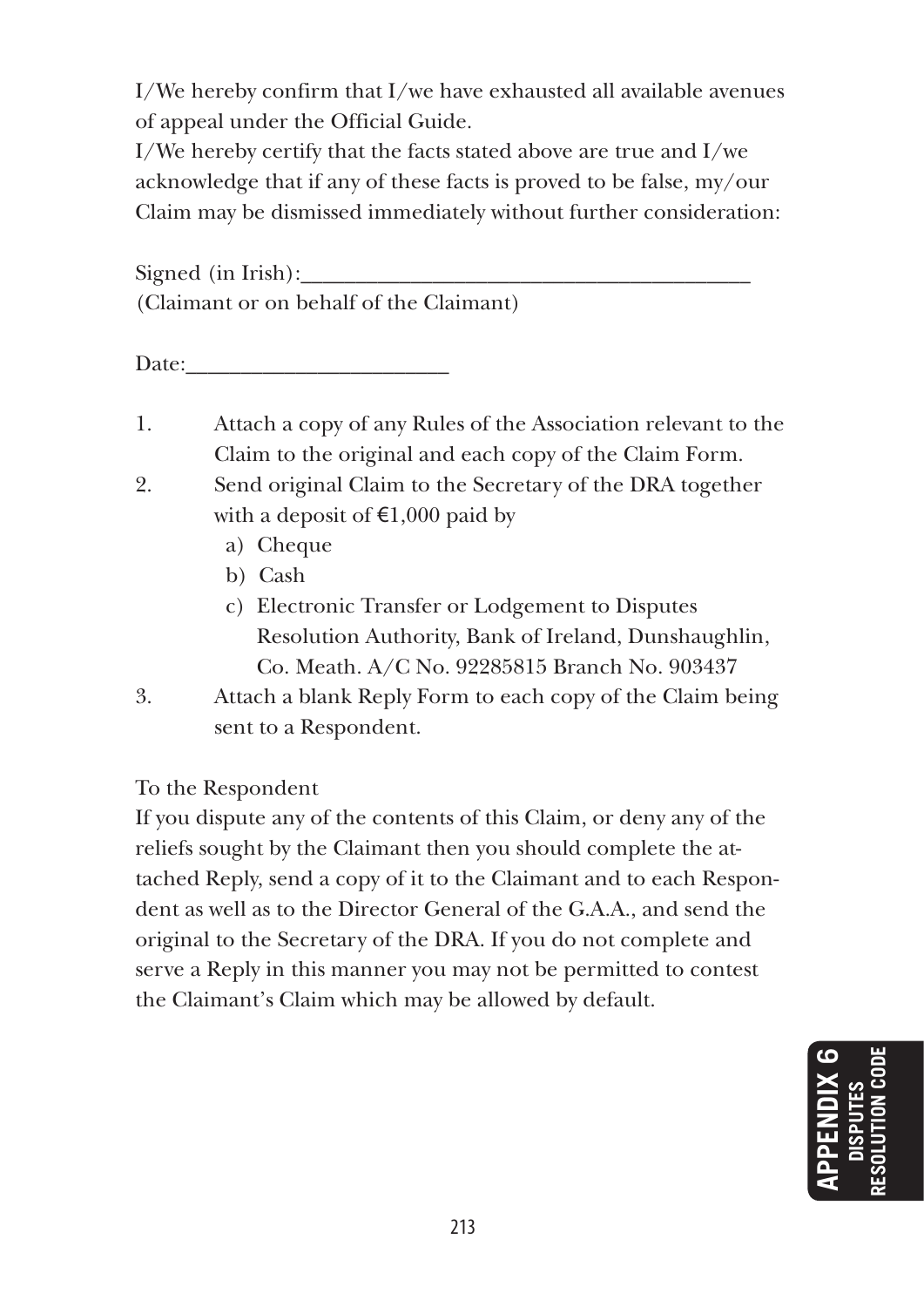# Confirmation of Service

I hereby certify and confirm that I served a true copy of the within Claim on the

1st Respondent by

*(insert method of service, e.g. handing, posting etc.)* to

\_\_\_\_\_\_\_\_\_\_\_\_\_\_\_\_\_\_\_\_\_\_\_\_\_\_\_\_\_\_\_\_\_\_\_\_\_\_

\_\_\_\_\_\_\_\_\_\_\_\_\_\_\_\_\_\_\_\_\_\_\_\_\_\_\_\_\_\_\_\_\_\_\_\_\_ *(insert name of Person to whom Claim was sent)* on

\_\_\_\_\_\_\_\_\_\_\_\_\_\_\_\_\_\_\_\_\_\_\_\_\_\_\_\_\_\_\_\_\_\_\_\_\_

\_\_\_\_\_\_\_\_\_\_\_\_\_\_\_\_\_\_\_\_\_\_\_\_\_\_\_\_\_\_\_\_\_\_\_\_\_

*(insert date of service)*

and on the 2nd Respondent by

*(insert method of service, e.g. handing, posting etc.)* to

\_\_\_\_\_\_\_\_\_\_\_\_\_\_\_\_\_\_\_\_\_\_\_\_\_\_\_\_\_\_\_\_\_\_\_\_\_ *(insert name of Person to whom Claim was sent)* on

\_\_\_\_\_\_\_\_\_\_\_\_\_\_\_\_\_\_\_\_\_\_\_\_\_\_\_\_\_\_\_\_\_\_\_\_\_

\_\_\_\_\_\_\_\_\_\_\_\_\_\_\_\_\_\_\_\_\_\_\_\_\_\_\_\_\_\_\_\_\_\_\_\_\_

*(insert date of service)* and on the Director General of the G.A.A. by

*(insert method of service, e.g. handing, posting etc.)* to

\_\_\_\_\_\_\_\_\_\_\_\_\_\_\_\_\_\_\_\_\_\_\_\_\_\_\_\_\_\_\_\_\_\_\_\_\_ *(insert name of Person to whom Claim was sent)* on

\_\_\_\_\_\_\_\_\_\_\_\_\_\_\_\_\_\_\_\_\_\_\_\_\_\_\_\_\_\_\_\_\_\_\_\_\_

*(insert date of service)*

Signed:\_\_\_\_\_\_\_\_\_\_\_\_\_\_\_\_\_\_\_\_\_\_\_\_\_\_\_\_ Date:\_\_\_\_\_\_\_\_\_\_\_\_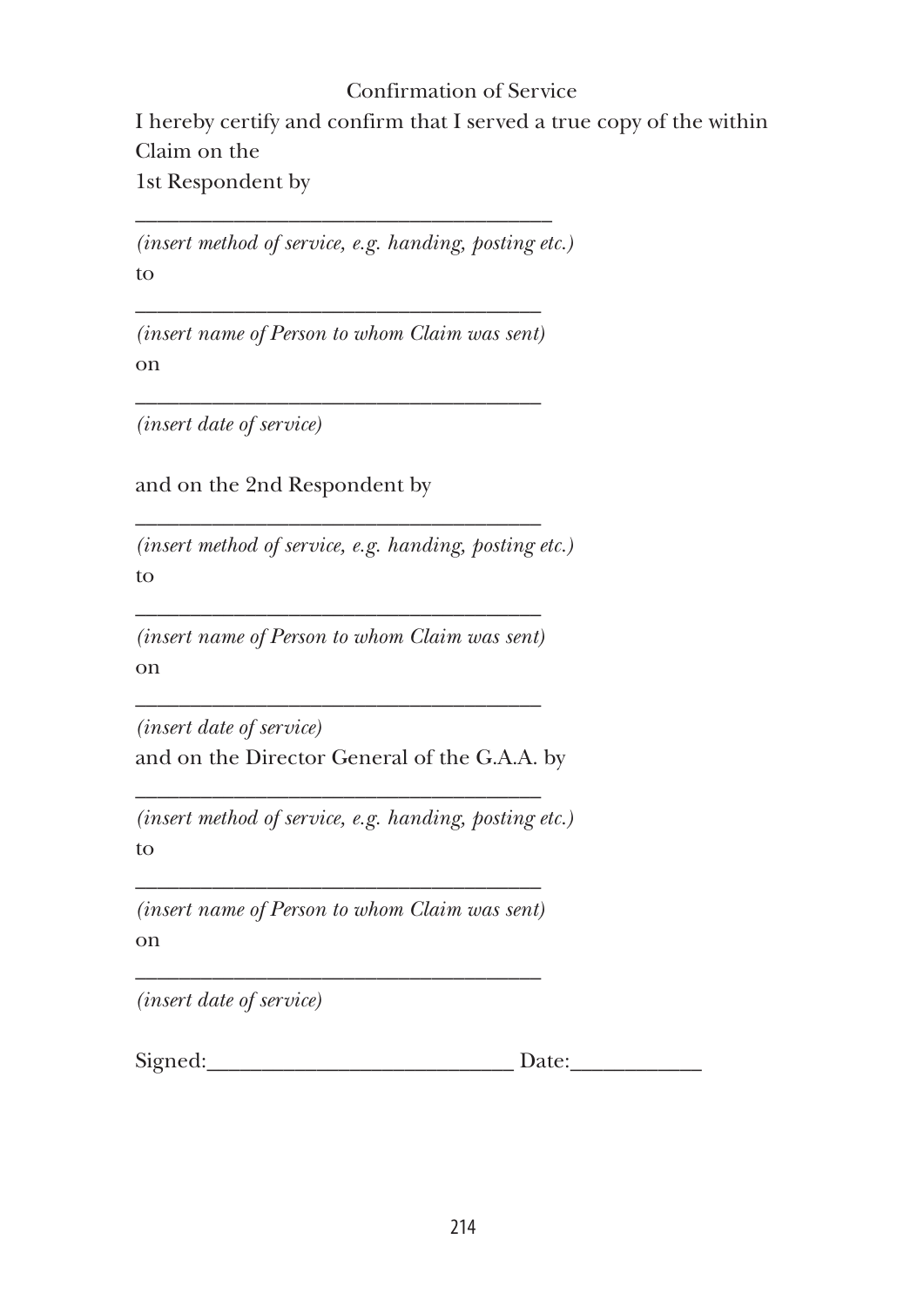# **Form 2: Response to Request for Arbitration ("the Reply")**

| ("the Respondent")<br>Address: Address: Address: Address: Address: Address: Address: Address: Address: Address: Address: Address: Address: Address: Address: Address: Address: Address: Address: Address: Address: Address: Address: Address: Addres |
|------------------------------------------------------------------------------------------------------------------------------------------------------------------------------------------------------------------------------------------------------|
|                                                                                                                                                                                                                                                      |
|                                                                                                                                                                                                                                                      |
|                                                                                                                                                                                                                                                      |
|                                                                                                                                                                                                                                                      |
|                                                                                                                                                                                                                                                      |
| If the Respondent is a Unit of the Association does it wish                                                                                                                                                                                          |
| to nominate different nominee(s) to those in the Claim? If                                                                                                                                                                                           |
| Yes, please give the following details:                                                                                                                                                                                                              |
|                                                                                                                                                                                                                                                      |
|                                                                                                                                                                                                                                                      |
|                                                                                                                                                                                                                                                      |
| Name $(2)$ :                                                                                                                                                                                                                                         |
| Telephone No.: Fax No.: Fax No.:                                                                                                                                                                                                                     |
|                                                                                                                                                                                                                                                      |
| Names and addresses of any further persons/committees/                                                                                                                                                                                               |
| bodies concerned or affected:                                                                                                                                                                                                                        |
|                                                                                                                                                                                                                                                      |
|                                                                                                                                                                                                                                                      |
|                                                                                                                                                                                                                                                      |
| the control of the control of the control of                                                                                                                                                                                                         |
|                                                                                                                                                                                                                                                      |
|                                                                                                                                                                                                                                                      |
| (use additional sheet for any further names)                                                                                                                                                                                                         |
| Date Claim Received:                                                                                                                                                                                                                                 |
| Does the Respondent confirm or deny the facts stated in                                                                                                                                                                                              |
| the Claim? If denied, please explain why (use additional                                                                                                                                                                                             |
| sheet if required):                                                                                                                                                                                                                                  |
|                                                                                                                                                                                                                                                      |
|                                                                                                                                                                                                                                                      |
|                                                                                                                                                                                                                                                      |
|                                                                                                                                                                                                                                                      |
|                                                                                                                                                                                                                                                      |
| Does the Respondent object to furnishing the Claimant                                                                                                                                                                                                |

\_\_\_\_\_\_\_\_\_\_\_\_\_\_\_\_\_\_\_\_\_\_\_\_\_\_\_\_\_\_\_\_\_\_\_\_\_\_\_\_\_\_\_\_\_\_\_\_\_\_\_\_ \_\_\_\_\_\_\_\_\_\_\_\_\_\_\_\_\_\_\_\_\_\_\_\_\_\_\_\_\_\_\_\_\_\_\_\_\_\_\_\_\_\_\_\_\_\_\_\_\_\_\_\_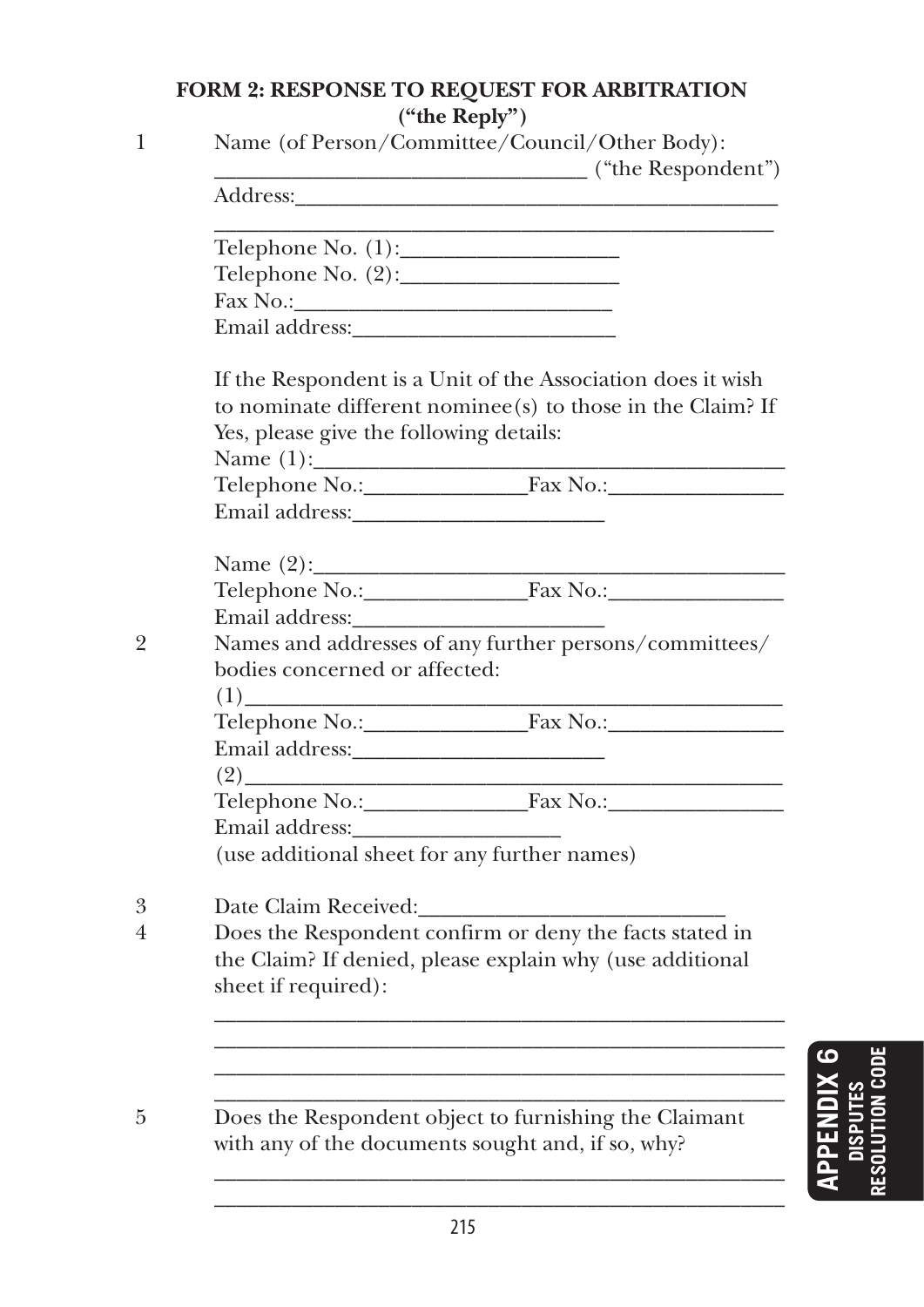| State whether the Respondent is agreeable to all or part<br>of the Remedy claimed, including any Interim Temporary<br>Remedy claimed:                                                                                                                                 |
|-----------------------------------------------------------------------------------------------------------------------------------------------------------------------------------------------------------------------------------------------------------------------|
| Have any matters been agreed in relation to the dispute? If<br>Yes, please specify:                                                                                                                                                                                   |
| Does the Respondent have any proposals for the carrying<br>out of the hearing?<br>If Yes, please specify:                                                                                                                                                             |
|                                                                                                                                                                                                                                                                       |
| Do you require copies of any documents in the possession<br>or power of the Claimant(s) or any other parties<br>concerned? Yes* / No* (*delete as appropriate)<br>If Yes, list the documents or categories of documents sought<br>(use additional sheet if required): |
| 1.<br><u> 1989 - Johann Barn, mars ann an t-Amhain Aonaich an t-Aonaich an t-Aonaich ann an t-Aonaich ann an t-Aonaich</u><br>2.<br>3.                                                                                                                                |

\_\_\_\_\_\_\_\_\_\_\_\_\_\_\_\_\_\_\_\_\_\_\_\_\_\_\_\_\_\_\_\_\_\_\_\_\_\_\_\_\_\_\_\_\_\_\_\_\_\_\_\_

I hereby certify that the facts stated above are true and I acknowledge that if any of these facts is proved to be false, my response to the Claim may be struck out immediately without further consideration

 $Signed (In Irish):$ 

(Respondent or on behalf of the Respondent)

Date:

Attach:

A copy of any Rules of the Association relevant to the Reply.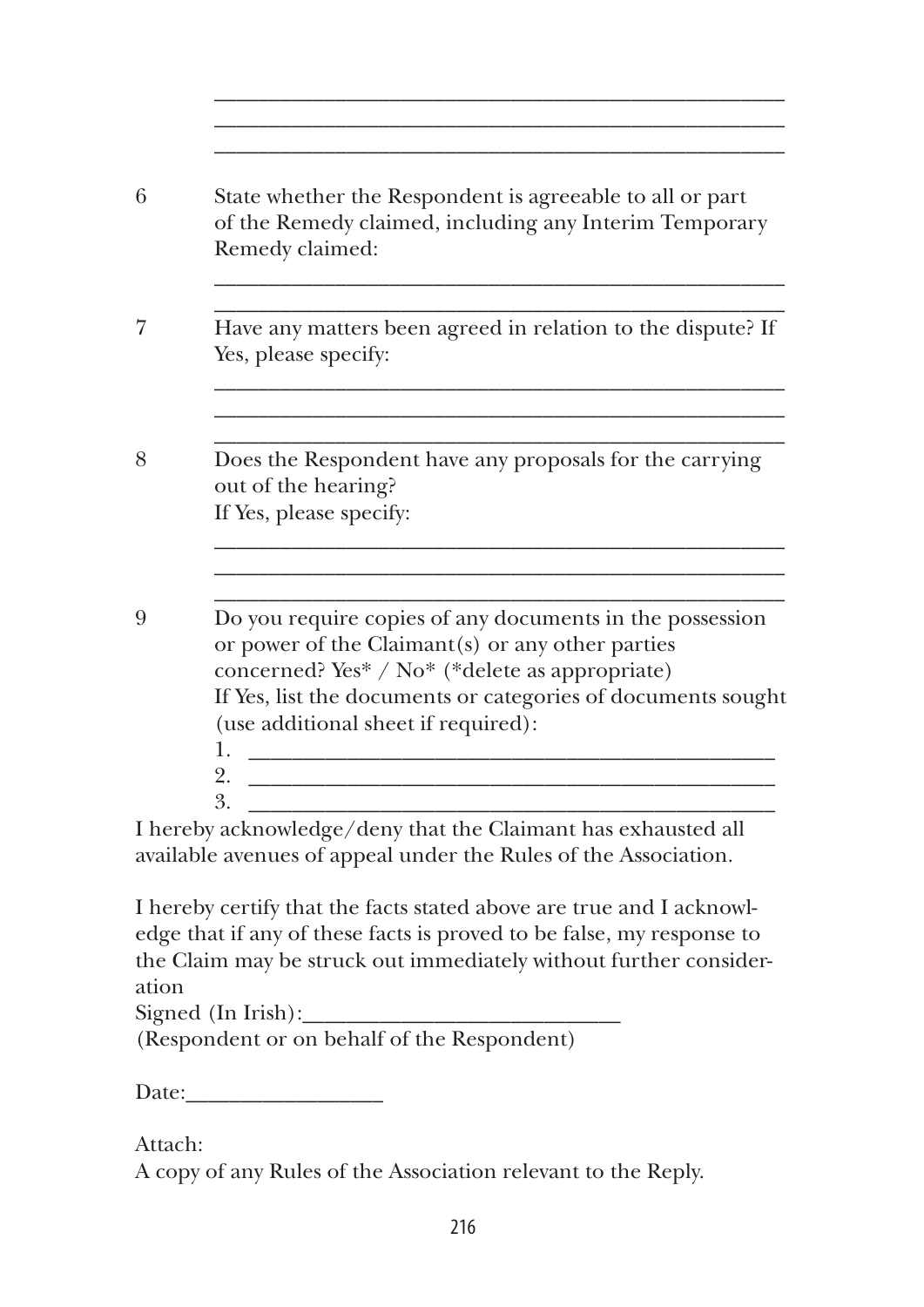#### Confirmation of Service I hereby certify and confirm that I served a true copy of the within Reply on the Claimant by

\_\_\_\_\_\_\_\_\_\_\_\_\_\_\_\_\_\_\_\_\_\_\_\_\_\_\_\_\_\_\_\_\_\_\_\_\_\_ *(insert method of service, e.g. handing, posting etc.)* to

\_\_\_\_\_\_\_\_\_\_\_\_\_\_\_\_\_\_\_\_\_\_\_\_\_\_\_\_\_\_\_\_\_\_\_\_\_\_ *(insert name of Person to whom Reply was sent)* on \_\_\_\_\_\_\_\_\_\_\_\_\_\_\_\_\_\_\_\_\_\_\_\_\_\_\_\_\_\_\_\_\_\_\_\_\_\_

*(insert date of service)*

and on the Other Respondent by

\_\_\_\_\_\_\_\_\_\_\_\_\_\_\_\_\_\_\_\_\_\_\_\_\_\_\_\_\_\_\_\_\_\_\_\_\_\_ *(insert method of service, e.g. handing, posting etc.)* to

\_\_\_\_\_\_\_\_\_\_\_\_\_\_\_\_\_\_\_\_\_\_\_\_\_\_\_\_\_\_\_\_\_\_\_\_\_\_ *(insert name of Person to whom Reply was sent)* on \_\_\_\_\_\_\_\_\_\_\_\_\_\_\_\_\_\_\_\_\_\_\_\_\_\_\_\_\_\_\_\_\_\_\_\_\_\_

*(insert date of service)* and on the Director General of the G.A.A. by

\_\_\_\_\_\_\_\_\_\_\_\_\_\_\_\_\_\_\_\_\_\_\_\_\_\_\_\_\_\_\_\_\_\_\_\_\_\_ *(insert method of service, e.g. handing, posting etc.)* to

\_\_\_\_\_\_\_\_\_\_\_\_\_\_\_\_\_\_\_\_\_\_\_\_\_\_\_\_\_\_\_\_\_\_\_\_\_\_ *(insert name of Person to whom Reply was sent)* on

\_\_\_\_\_\_\_\_\_\_\_\_\_\_\_\_\_\_\_\_\_\_\_\_\_\_\_\_\_\_\_\_\_\_\_\_\_\_ *(insert date of service)*

Signed: Date:

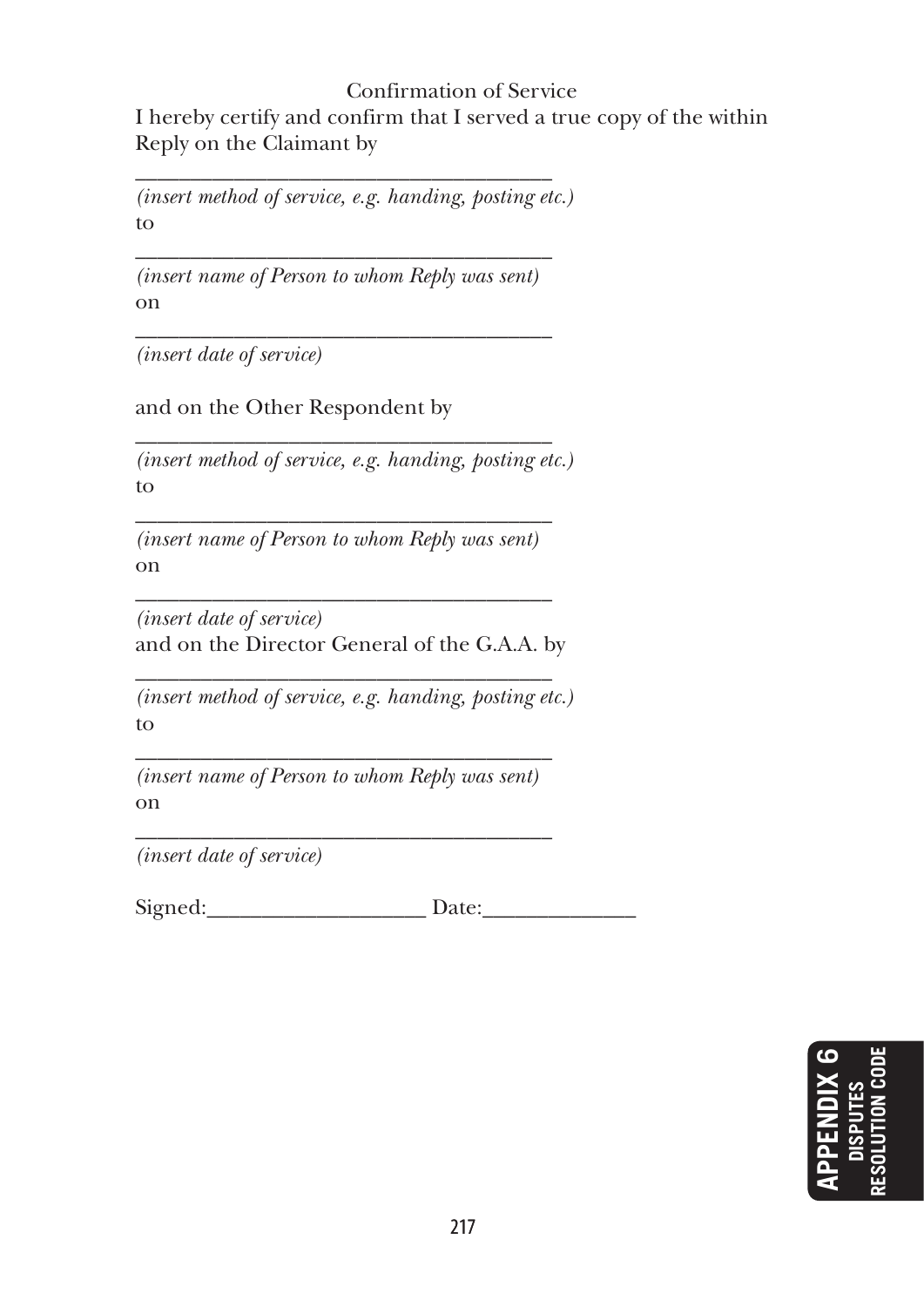## Disputes Resolution Authority

## An Córas Eadrána

## CONTACT DETAILS

| Secretary | - Ruairí Uasal Ó hAinbhith |
|-----------|----------------------------|
|           | (Mr. Rory Hanniffy)        |
|           | Rúnaí                      |
|           | An Córas Eadrána           |
|           | Oxmantown Mall             |
|           | Birr                       |
|           | Co Offaly                  |
|           |                            |
|           |                            |

| <b>Phone Number</b> | $- (087) 6631111$ |
|---------------------|-------------------|
|                     |                   |

E-Mail Address - secretary@sportsdra.ie

The Disputes Resolution Code, including the relevant forms, together with previous DRA decisions are available at www.sportsdra.ie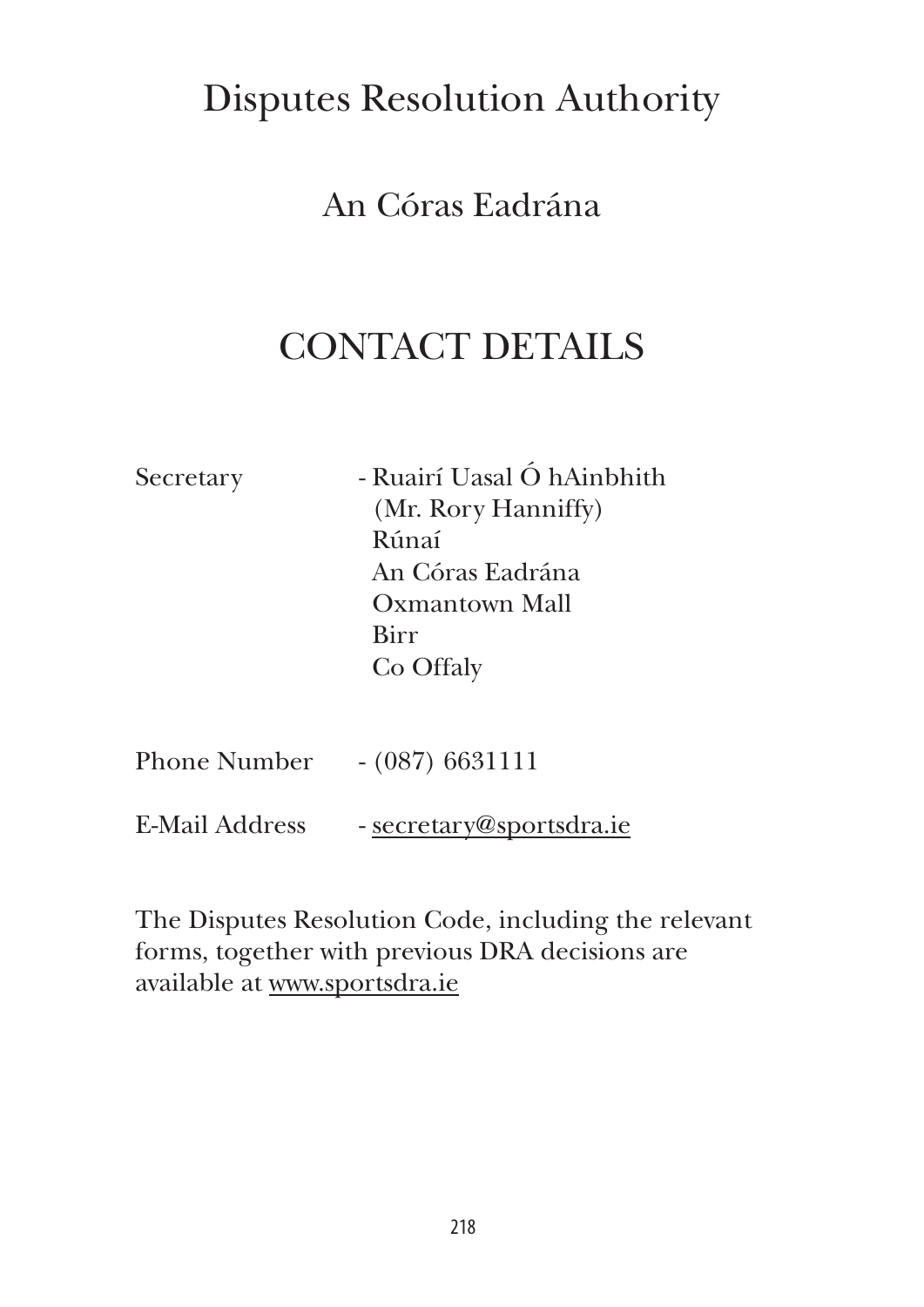## **Appendix 7 Dr. Croke's Letter**

At the founding of the Association the following letter was received

from the Most Rev. T. W. Croke, Archbishop of Cashel and Emly: The Palace, Thurles,

December 18th, 1884

 My Dear Sir - I beg to acknowledge the receipt of your communication inviting me to become a patron of the Gaelic Athletic Association, of which you are it appears, the Hon. Secretary. I accede to your request with the utmost pleasure.

One of the most painful, let me assure you, and at the same time, one of the most frequently recurring, reflections that, as an Irishman, I am compelled to make in connection with the present aspect of things in this country, is derived from the ugly and irritating fact, that we are daily importing from England, not only her manufactured goods, which we cannot help doing, since she has practically strangled our own manufacturing appliances, but, together with her fashions, her accents, her vicious literature, her music, her dances and her manifold mannerisms, her games also, and her pastimes, to the utter discredit of our own grand national sports, and to the sore humiliation, as I believe, of every genuine son and daughter of the old land.

Ball-playing, hurling, football-kicking according to Irish rules, 'casting,' leaping in various ways, wrestling, handy-grips, toppegging, leap-frog, rounders, tip-in-the hat, and all such favourite exercises and amusements amongst men and boys may now be said to be not only dead and buried, but in several localities to be entirely forgotten and unknown. And what have we got in their stead? We have got such foreign and fantastic field sports as lawn tennis, polo, croquet, cricket, and the like - very excellent, I believe, and health-giving exercises in their way, still not racy of the soil, but rather alien, on the contrary, to it, as are indeed, for the most part, the men and women who first imported, and still continue to patronise them.

And, unfortunately, it is not our national sports alone that are held in dishonour and are dying out, but even our most suggestive national celebrations are being gradually effaced and extinguished, one after another as well. Who hears now of snap-apple night, pancake night, or bon-fire night? They are all things of the past, too vulgar to be spoken of except in ridicule by the degenerate dandies of the day. No doubt, there is something rather pleasing to the eye

**APPENDIX 7 dr. croke's letter**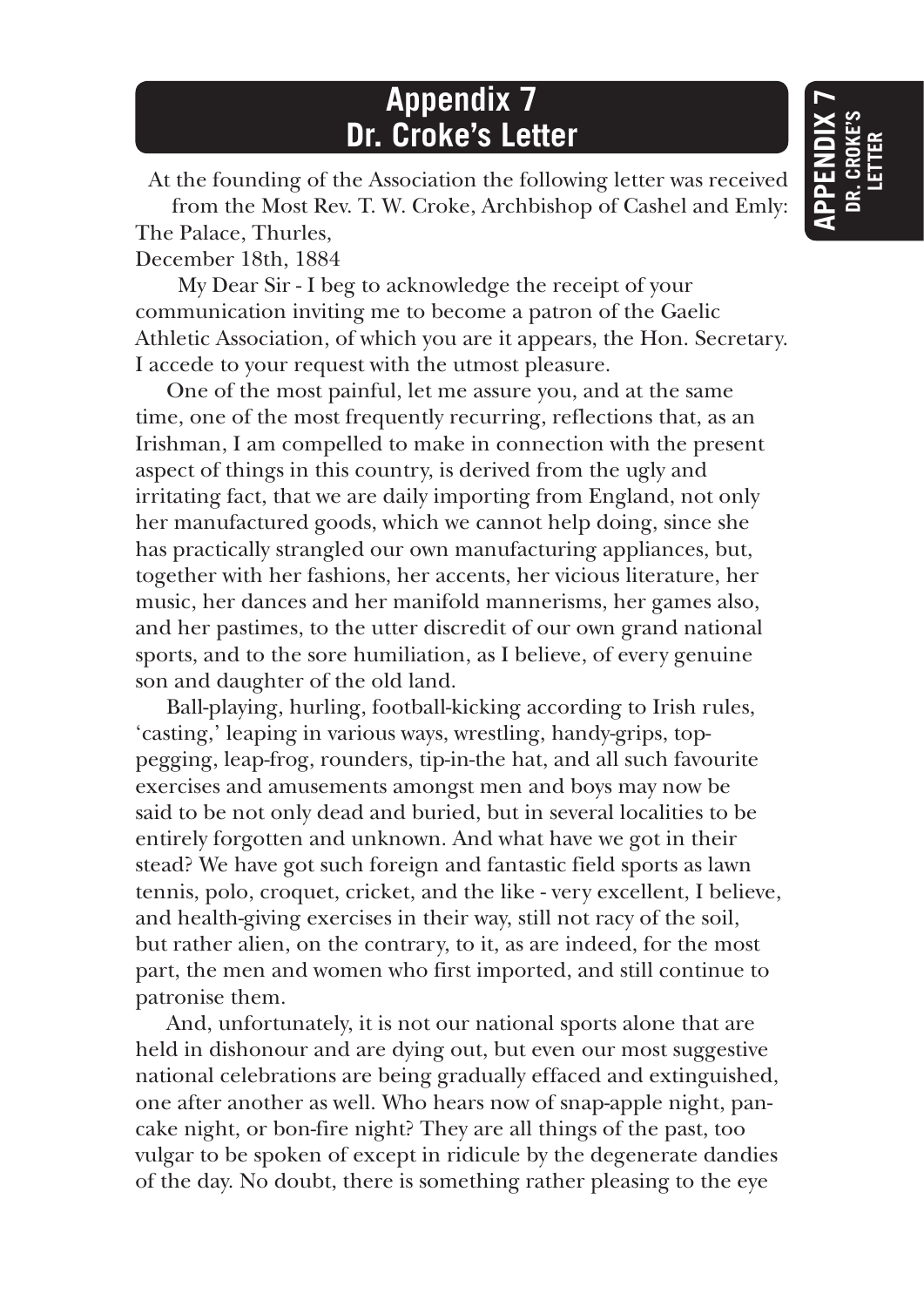in the get-up of a modern man, who arrayed in light attire, with parti-coloured cap on and a racquet in hand, making his way, with or without a companion, to the tennis ground. But for my part, I should vastly prefer to behold, or think of, the youthful athletes whom I used to see in my early days at fair and pattern, bereft of shoes and coat, and thus prepared to play at handball, to fly over any number of horses, to throw the 'sledge', or 'winding- stone', and to test each other's metal and activity by the trying ordeal of 'three leaps', or a 'hop, step and jump'.

Indeed if we continue travelling for the next score years in the same direction that we have been going in for some time past, condemning the sports that were practised by our forefathers, effacing our national features as though we were ashamed of them, and putting on, with England's stuffs and broadcloths, her masher habits and such other effeminate follies as she may recommend, we had better at once, and publicly, abjure our nationality, clap hands for joy at sight of the Union Jack, and place 'England's bloody red' exultantly above the green.

Deprecating as I do any such dire and disgraceful consummation, and seeing in your society of athletes something altogether opposing to it, I shall be happy to do all for it that I can, and authorise you now formally to place my name on the roll of your patrons.

In conclusion, I earnestly hope that our national journals will not disdain in future to give suitable notices of these Irish sports and pastimes which your Society means to patronise and promote, and that the masters and pupils of our Irish Colleges will not henceforth exclude from their athletic programmes such manly exercises as I have just referred to and commemorated.

> I remain, my dear Sir, Your very faithful servant, T. W. CROKE, Archbishop of Cashel.

To: Mr. Michael Cusack. Hon. Sec. of the Gaelic Athletic Association.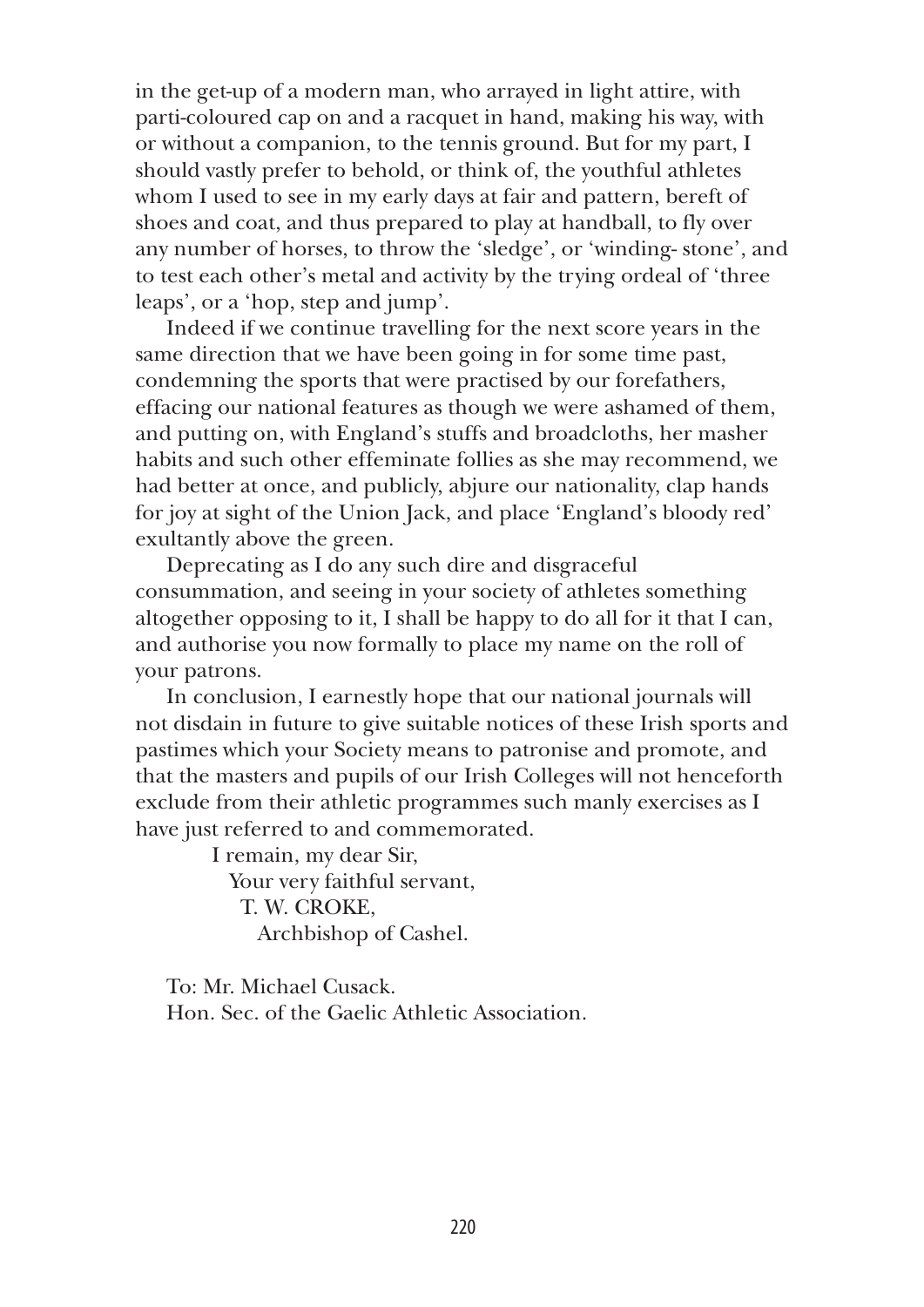## **APPENDIX 8 MICHAEL CUSACK: MAURICE DAVIN: ARCHBISHOP CROKE**

It is no injustice to the services rendered by many zealous and constructive persons connected with the establishment of the Gaelic Athletic Association to accord to Michael Cusack, Maurice Davin and Archbishop Croke the greater share of credit for the creation and character of this National Organisation. Each in his own person embodied and imparted to the movement a distinct principle, and the triple union of aims and impulses thus attained constituted a potent National Ideal.

MICHAEL CUSACK conceived in the Association a powerful bulwark against the inroads of alien influences and ideas of existence. He was the uncompromising champion of all distinctive Gaelic traditions, institutions and cultural possessions and fashioned the G.A.A. as a future army of resurgent Gaeldom. He was born in Carron, Burren, Co. Clare, on the 20th September, 1847, and died 27th November, 1906.

MAURICE DAVIN had the same pride in native customs that fostered manliness. His concern was to preserve the dignity and vindicate the prestige of native athleticism and rescue it from humiliating alien influences. As one of an outstanding family of athletes, he resented these, and no one was better fitted to lead the revolt against them. For this, and because of his personal prowess in the arena, Maurice Davin may justly be acknowledged as the "Father of Modern Irish Athletics". He was born in Carrick-on- Suir,

Co. Tipperary, 29th June, 1842, and died on 26th January, 1927.

DR. CROKE brought a third and immeasurably powerful element of strength into the Association when he became its first Patron. As Archbishop of Cashel, his approval was of the utmost importance. It was opportunely forthcoming, and until the day of his death his interest in the well-being and success of the G.A.A. never diminished. When it was threatened with disruption he brought the dissident parties together: when it was assailed he defended it: when it was in need of practical help, he gave it. A lover of all manly outdoor sports belonging to the people, Dr. Croke realised the immense moral benefits to be gained by organisation and discipline, and as an advocate of national independence, he saw in those self-disciplined ranks an invaluable force for the attainment of that long-sought goal. He was born in Mallow, Co. Cork, on 19th

**APPENDIX 8 michael cusack: maurice davin: archbishop croke**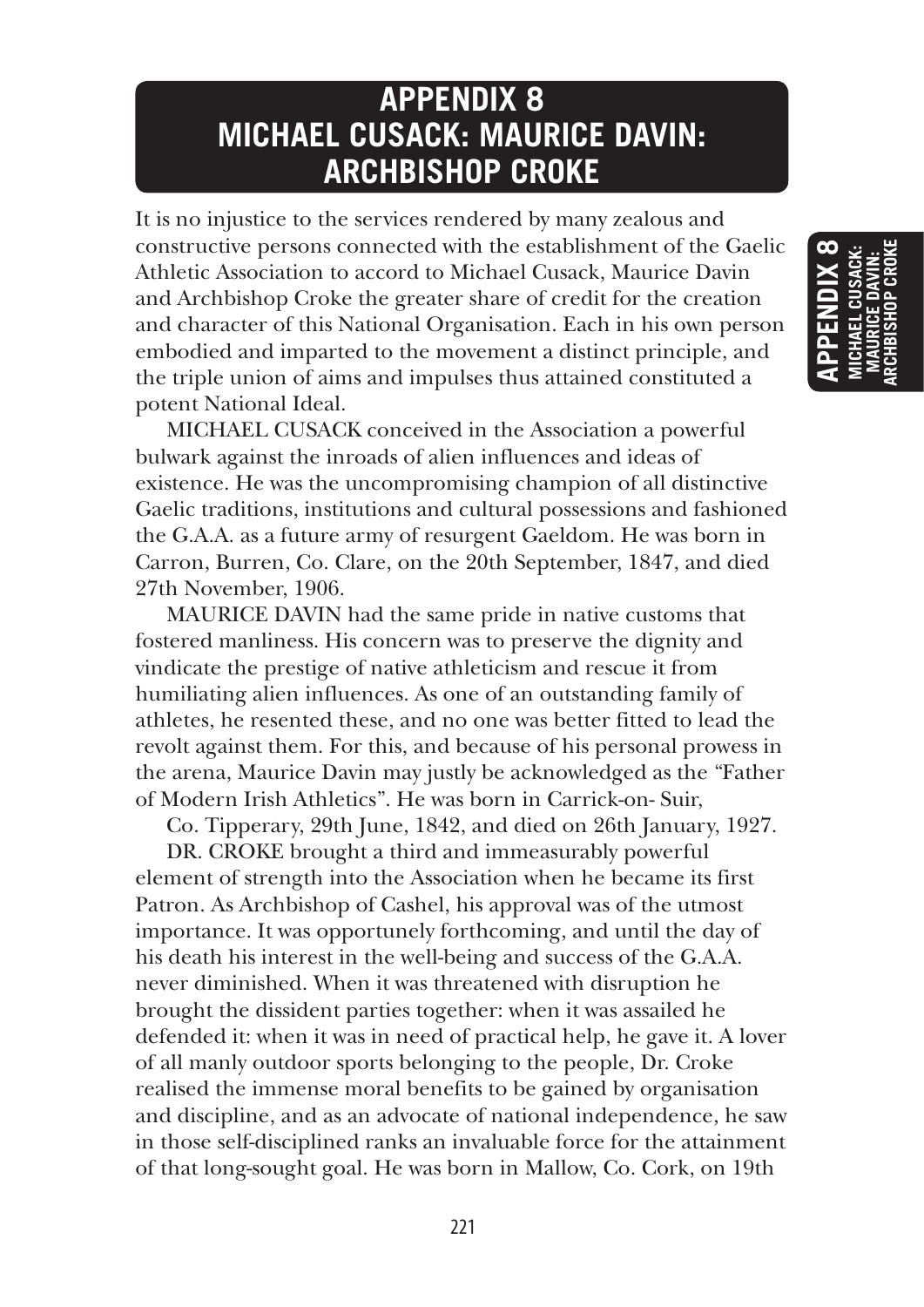May, 1824, and died on 22nd July, 1902.

So long as the Gaelic Athletic Association exists and so long as our distinctive pastimes flourish in our midst, the memory and services of these three men, Pioneer, President and Patron, to the cause of a Free and Gaelic Ireland must be held in grateful respect.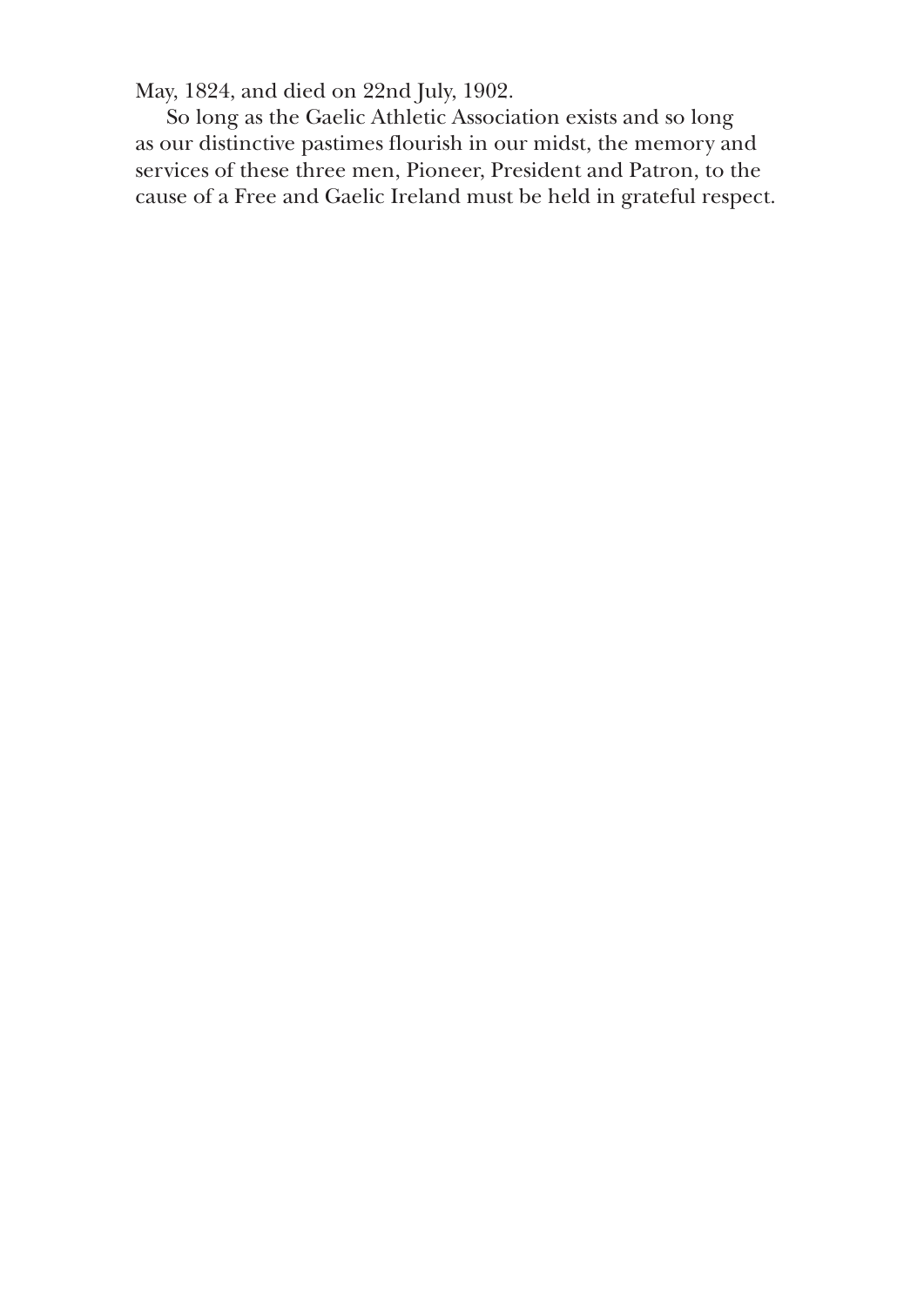## **Appendix 9 GENERAL SECRETARIES/DIRECTORS GENERAL OF THE GAELIC ATHLETIC ASSOCIATION**

| William Prendergast, Tiobraid Árann  1888-1889 |  |
|------------------------------------------------|--|
|                                                |  |
|                                                |  |
|                                                |  |
|                                                |  |
|                                                |  |
|                                                |  |
|                                                |  |
|                                                |  |
|                                                |  |
| (Director General)                             |  |
|                                                |  |
| (Director General)                             |  |
|                                                |  |
| (Director General)                             |  |
|                                                |  |
| (Director General)                             |  |
|                                                |  |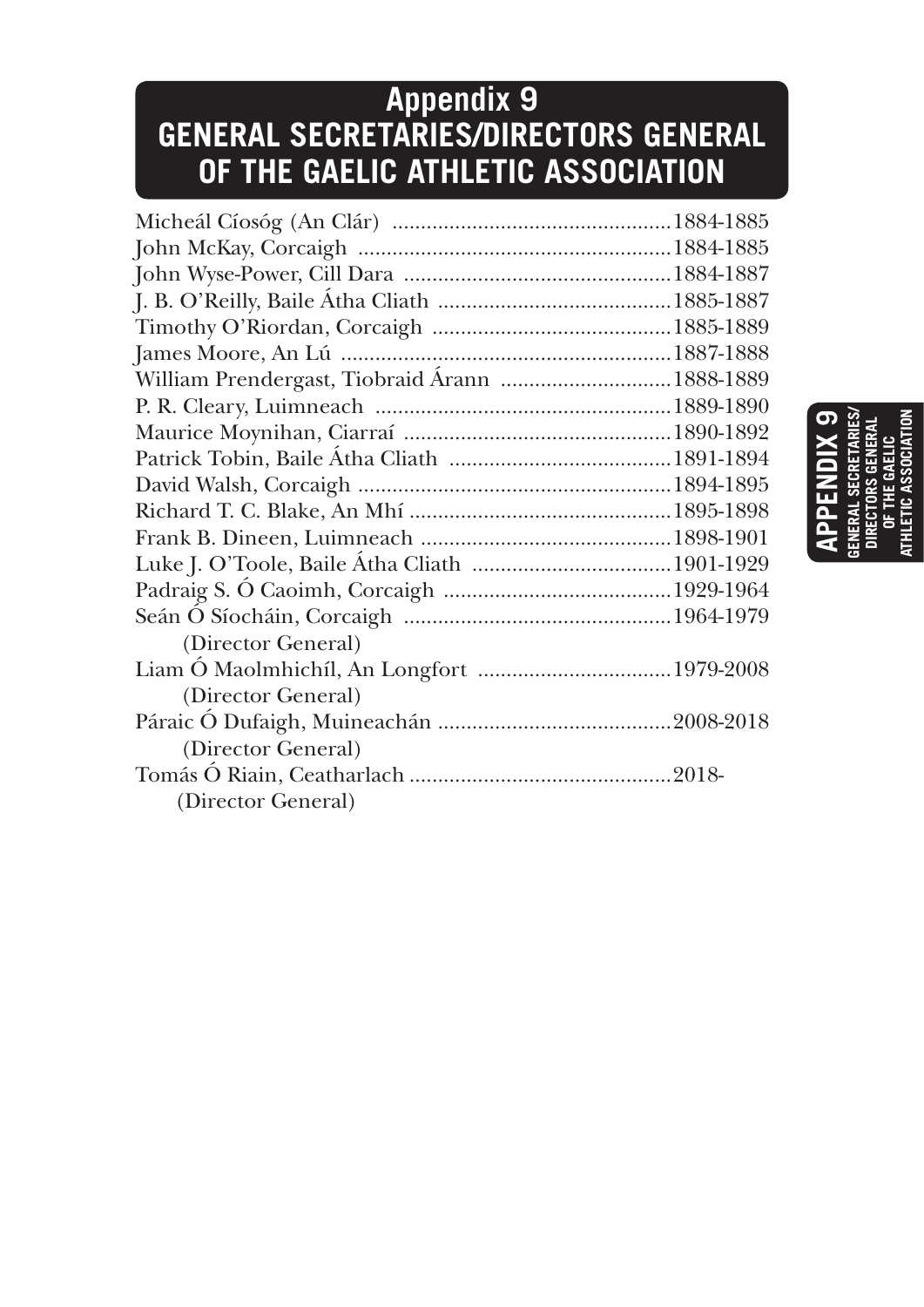## **Appendix 10 PRESIDENTS OF THE GAELIC ATHLETIC ASSOCIATION**

1884 - Muiris Ó Daimhín (Tiobraid Árann) 1887 - Éamonn Binéid (An Clár) 1888 - Muiris Ó Daimhín (Tiobraid Árann) 1889 - Peadar S. Ó Ceallaigh (Gaillimh) 1895 - Proinsias B. Ó Duinnín (Luimneach) 1898 - Micheál Díring (Corcaigh) 1901 - Séamus Ó Nualláin (Cill Chainnigh) 1921 - Dónal Mac Carthaigh (Baile Átha Cliath) 1924 - Pádraig D. Ó Braoin (Loch Garman) 1929 - Liam P. Ó Clúmháin (Luimneach) 1928 - Seán Ó Riain (Baile Átha Cliath) 1932 - Seán Mac Carthaigh (Corcaigh) 1935 - Riobaird Ó Caoimh (Laois) 1938 - Pádraig Mac Con Midhe (Aontroim) 1943 - Séamus Gáirnéar (Tiobraid Árann) 1946 - Dónal Ó Ruairc (Ros Comáin) 1949 - Micheál Mac Eochaidh (Loch Garman) 1952 - Micheál U. Ó Donochadha (Port Láirge) 1955 - Séamus Mac Fearáin (Aontroim) 1958 - An Dr. S. S. Stiobhairt (Baile Átha Cliath) 1961 - Aodh Ó Bróin (Cill Mhantáin) 1964 - Alf Ó Muirí (Ard Mhacha) 1967 - Séamus Ó Riain (Tiobraid Árann) 1970 - Pádraig Ó Fainín (Port Láirge) 1973 - An Dr. Dónal Ó Cianáin (Ros Comáin) 1976 - Conchúr Ó Murchú (Corcaigh) 1979 - Pádraig Mac Floinn (An Dún) 1982 - Pádraig Ó Bogaigh (Cill Chainnigh) 1985 - An Dr. Micheál Ó Lochlainn (Maigh Eo) 1988 - Seán Ó Dubhlainn (Uibh Fhailí) 1991 - Peadar Ó Cuinn (Fear Manach) 1994 - Seán Boothman (Cill Mhantáin) 1997 - Seosamh Mac Donncha (Gaillimh) 2000 - Seán Mac Thaidhg (Muineacháin) 2003 - Seán Ó Ceallaigh (Ciarraí) 2006 - Nioclás Ó Braonáin (Cill Chainnigh) 2009 - Críostóir Ó Cuana (Corcaigh) 2012 - Liam Ó Néill (Laois) 2015 - Aogán Ó Fearghail (An Cabhán) 2018 - Seán Ó hÓráin (Baile Átha Cliath)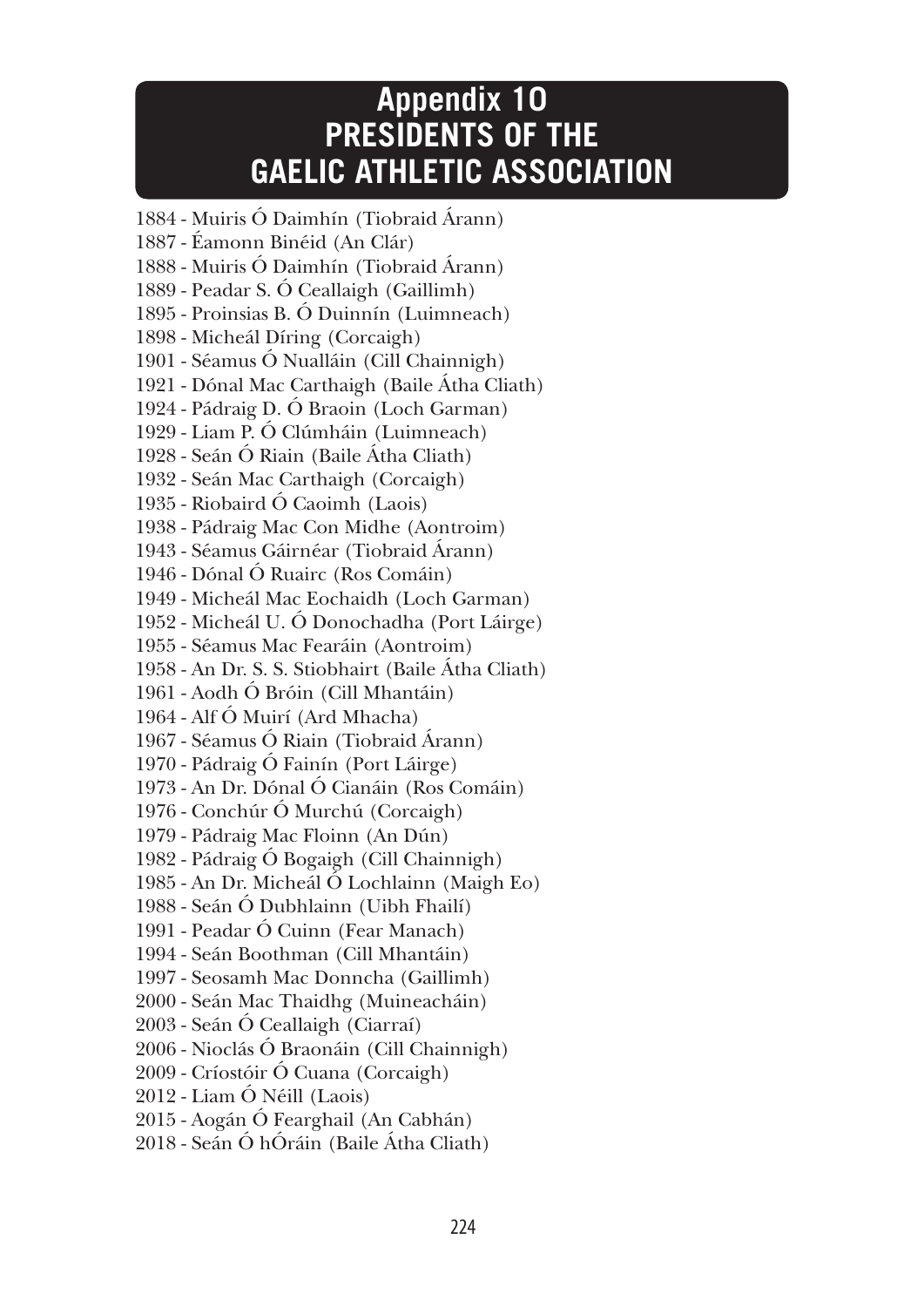## **Index**

References in this Index are to Rule Numbers.

#### A

Administration 4.1 - 4.16 Communications 4.6 Correspondence 1.7, 4.5, 4.6 Elective Office 4.1 Quorum 4.2, 7.3(u) Transitional Committee Provisions 4.4 Voting 4.3 Affiliation Fee 3.2 of Clubs 3.2, 3.3 Age Grades 6.17 Aims of Association Additional 1.4 Basic 1.9 All-Ireland Finals 6.31 All-Ireland Post-Primary Schools' Council 3.57 Amalgamation (of Clubs) 3.8 Amateur Status of Association 1.10 Annual Congress Agenda 3.41 Composition 3.35 Elections (President, Representatives of Congress) 3.37 Functions 3.36 Motions 3.40 Rule Changes 3.40 Rule Drafting 3.53 Special: see Special Congress Anti-Racist 1.12 Anti-Sectarian 1.12 Appeals 7.11, 4.6, 6.5(f) and (g), 6.6(g)and (j), 6.7 Appeal Procedures 7.3 (u) to (aa), 7.11 Decision 7.11 (p) Evidence, Rules of 7.3 (aa), 7.11 Fees 7.11 (g) (3), 7.11(q) Games/Competitions affected 7.11 (r), (s), (t) Hearings 7.11 (n) Irish Language (use of) 7.11 (i) Match Officials (Exempted)  $\hat{7.3}$  (aa)(1)(vii) Notice of 7.11 (j) Records 7.11 (m) Remitted Cases 7.14 Replies 7.11 (l) Restriction on Appeals 7.11 (a), (d) and (e) Right of Appeals  $7.11$  (a) to (d) Scope  $7.11$  (n) and (o) Submission 7.11 (f),  $(g)$ , (h) and (i)

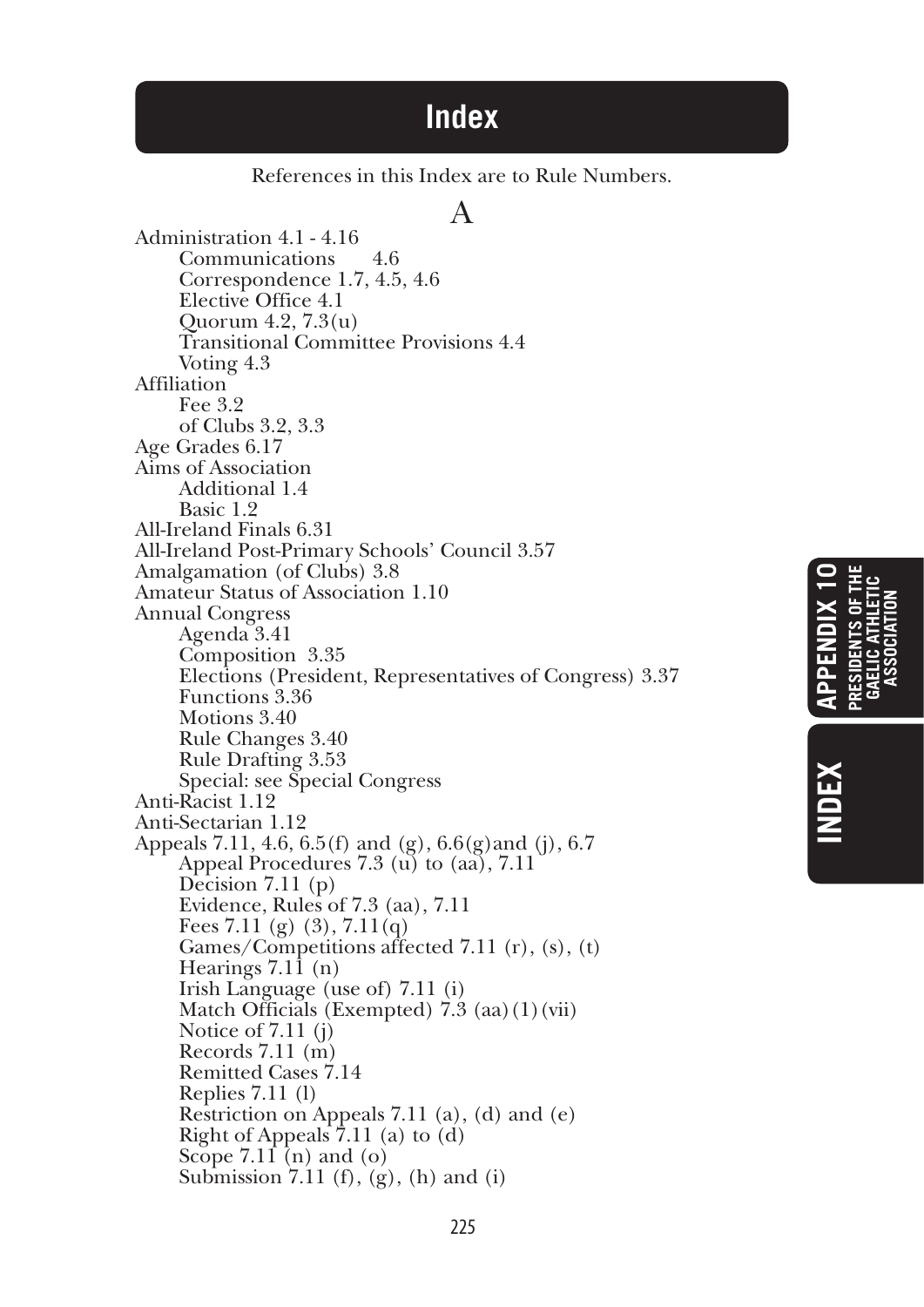Time Limits 7.11 (f) Transfers - Inter-Club 3.20(ii) and (iv), 6.5(f), 6.7, 7.11 Arbitration 7.13 Disputes Resolution Authority - Appointment of Secretary 3.36(g) - Nomination of Secretary 3.43(n) - Ratification of Panels of Arbitrators 3.43(n) Disputes Resolution Code Appendix 6 Jurisdiction 1.9 Remitted Cases 7.14 Association Aims 1.2 - 1.5 Audit Committee 3.43(k) Authorisations to play In New York / European Board Areas 6.12 Australasia - (Transfer) 6.12

#### B

Betting, prohibition 1.15, 1.17 Bookmaking (prohibited on Association property) 5.4 Bye-Laws 3.2, 3.11, 3.17, 3.18, 3.19, 3.59(c), 4.2, 6.14, 7.10, 7.11.

## C

Canada (Transfers and Sanctions to play) 6.12 Central Council Appeals 7.11 Championships (Control of) 3.43(i) Composition 3.42 Congress Functions 3.36, 3.43(q) Diputes Resolution Authority - Appointment of Secretary 3.43(n) Disqualification from Membership 3.42(e) Expenses 1.10 Fees and Fines (Review) 3.43(o), 7.7 Functions 3.43 National Leagues (Control) 3.43(i) Notice of Meetings 3.45 Powers 3.43 Proxies 3.42 Rule Changes 3.43(c) Rules Interpretation 3.36(e), 3.40, 3.43(b), 3.46(e) Sub Committees - Management Committee 3.46 - Central Competitions Control Committee 3.47 - Central Hearings Committee 3.48 - Central Appeals Committee 3.49 - Central Referees' Appointments Committee 3.50 - Central Fixtures Planning Committee 3.52 - National Referees' Committee 3.50 - Rules Advisory Committee 3.53 - Standing Committee on the Playing Rules 3.43(l), 3.54

Representation 3.42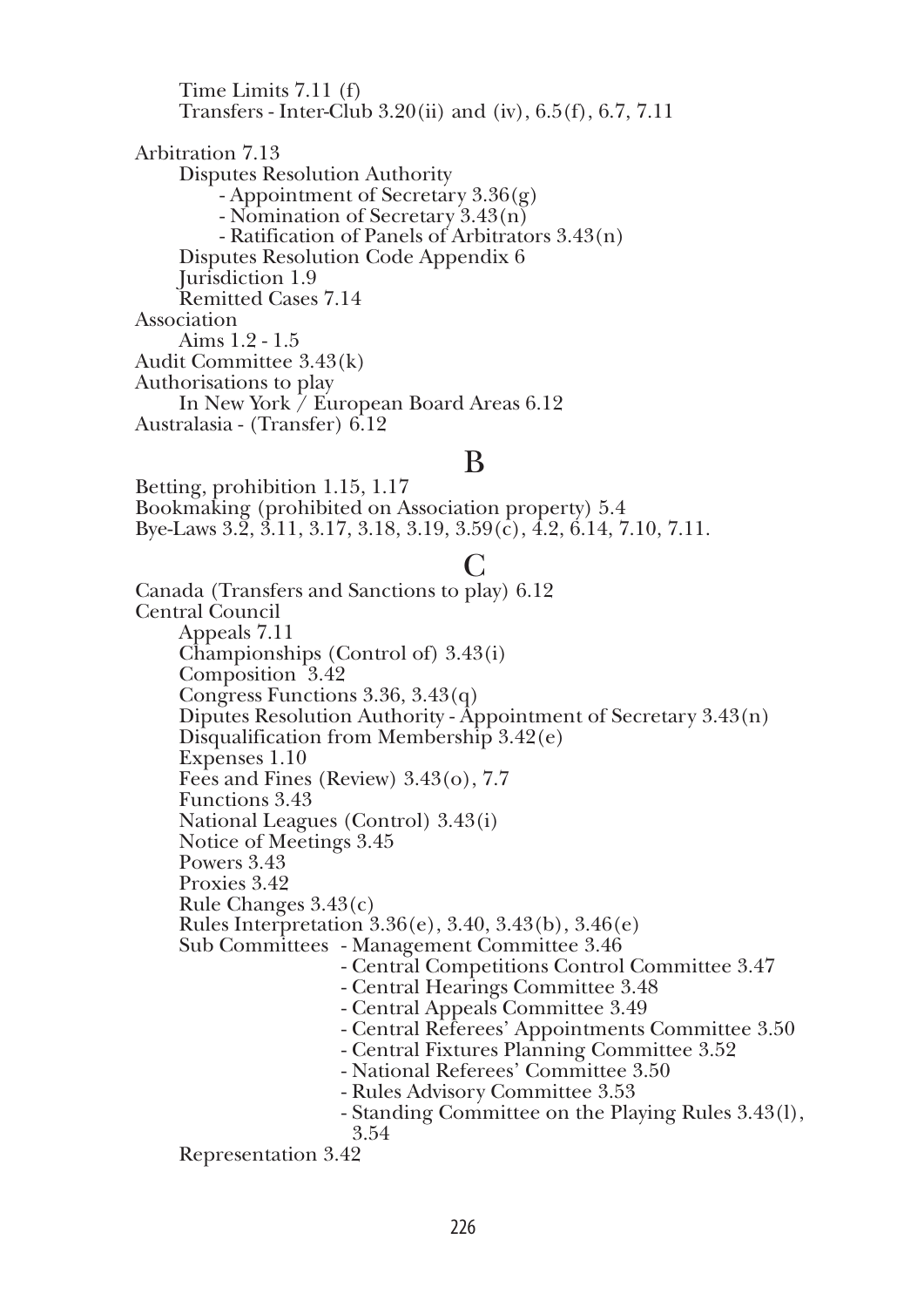Supreme Governing Body 3.43(a) Term of Office (Council/Committee Member) 3.42, 3.51 Challenge Games 6.41 Championships: see Inter-County Championships; Appendix 3; Child Safeguarding 1.13, Appendix 2 Children's Officer 3.11 Closed Months / Collective Training 6.45 Club Affiliation 3.2, 3.3 Amalgamations 3.8 Attachment to 6.4, 6.7 Avaiabilty of Inter-County Players 6.22 Basic Unit 3.1 Club Championships 3.31, 6.21 - 6.26 Club Championship - Status of Players 6.19 Club Constitution and Rules 3.5, Appendix 5. Colours 3.2 Disqualification 6.24 Expulsion 3.6 Name 3.4 Notice 1.7, 4.6(d), 6.23 Object 3.1 Officers/Training 3.20 Organisation of Championships 6.21, 6.25 Playing Members (minimum) 3.3 Registration 2.2, 2.3, 3.2 Team Party - Provincial/All-Ireland Club 6.26 Winding Up 3.7 Coaching /  $\overline{G}$ ames Development Committees 3.20(vii), 3.32(A)(vi) Code of Behaviour (Underage) 1.13 Code of Conduct 1.14 Codes, Guidelines and Directives 1.13, 1.14, 1.16, 5.3, 7.2, Appendix 2. College Club 6.8 Communications 4.6 Competitions Control Committees 3.20(ii), 3.32(A)(ii), 3.47 Competitions Structure - Alterations 6.46 Conferencing, Video/Telephone 4.7 Congress: see Annual Congress Constitutions 3.55, 3.56, 3.57 Correspondence: see Administration County Committee: (principally) 3.18 to 3.23 Accounts 3.15, 3.43(f) Affiliation (forwarding to Provincial Council) 3.22 Appointments/Sub Committees 3.19(l) Composition 3.18 Officers/Terms 3.11 Powers 3.19 Rights, Loss of 3.23 Subcommittees 3.19, 3.20, 3.21 County Colours 6.34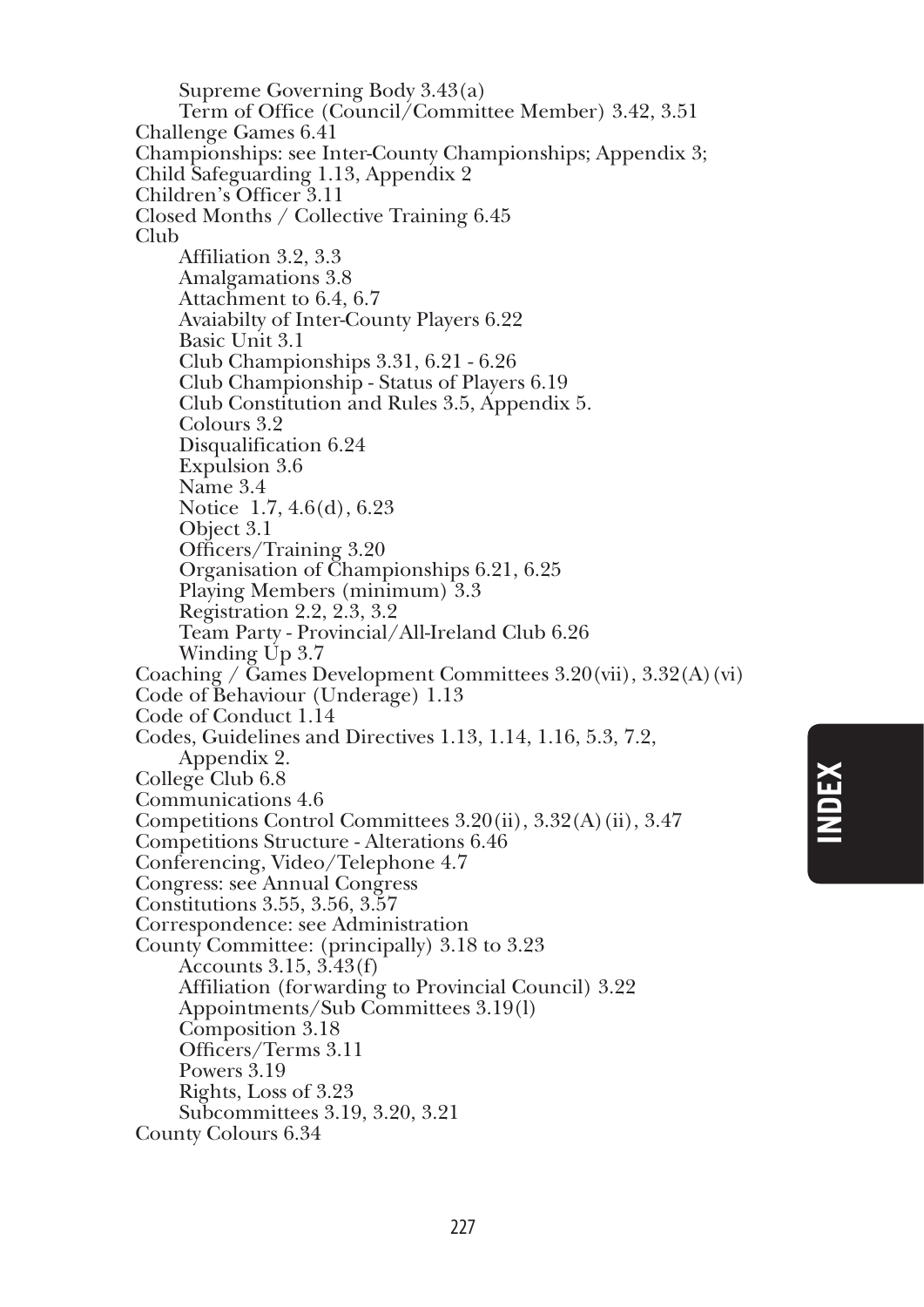County Convention 3.10 - 3.17 Agenda 3.15 Elections / Appointment of Officers and Other Officials 3.11 Motions 3.14 Nominations 3.13 Special Convention 3.10 Voting  $3.11$  (e) County Referees' Administrator 3.19 County Safety Officer 3.19 County Secretary 2.2, 2.3, 3.11, 3.12, 3.13, 3.14, 3.15, 3.18(b), 6.12 County Teams Management and Panels Committee 3.20(xii) Croke Park use of 5.1, 3.43(p) Cultural Committees  $3.20(viii)$ ,  $3.32(A)(vii)$ 

#### D

Declarations Association's Ethos 6.1 for First County 6.9 for County with 'Relevant Connection' 6.9 (b)(iii), Appendix 4 for Counties eligible under Special Eligibility Provisions for Hurling 6.10 of Trust (Association Property) 5.3 Dedication of Association and Resources 1.5 **Definitions** General Appendix 1. of First Club 6.3 of First County 6.3 of Own Club 6.3 of Own County 6.3 of Catchment Area 6.3 of Other Relevant Connection 6.3 of Permanent Residence 6.3 of Suspensions and General 7.5(a) Director General Annual Report 3.41 Appointment 3.44 On Central Council 3.42 On Management Committee 3.46 Playing in the U.S.A./Canada/Australasia/Europe (Authorisations, Permits, Sanctions to play, Transfers) 6.12 Powers 3.44 Rule Interpretation - function 3.46 Notice of Central Council meetings 3.45 Discipline 7.1 - 7.14 Debarment 7.8 Disqualification of Teams 7.6 Disruptive Conduct at Games 7.2(d) Evidence, Rules of 7.3(aa) Expulsion 7.9 Fines 7.7 False Evidence 7.3(aa)(4) Forfeiture of Games 7.6 Illegal Participation in Game 7.5 (h)(2)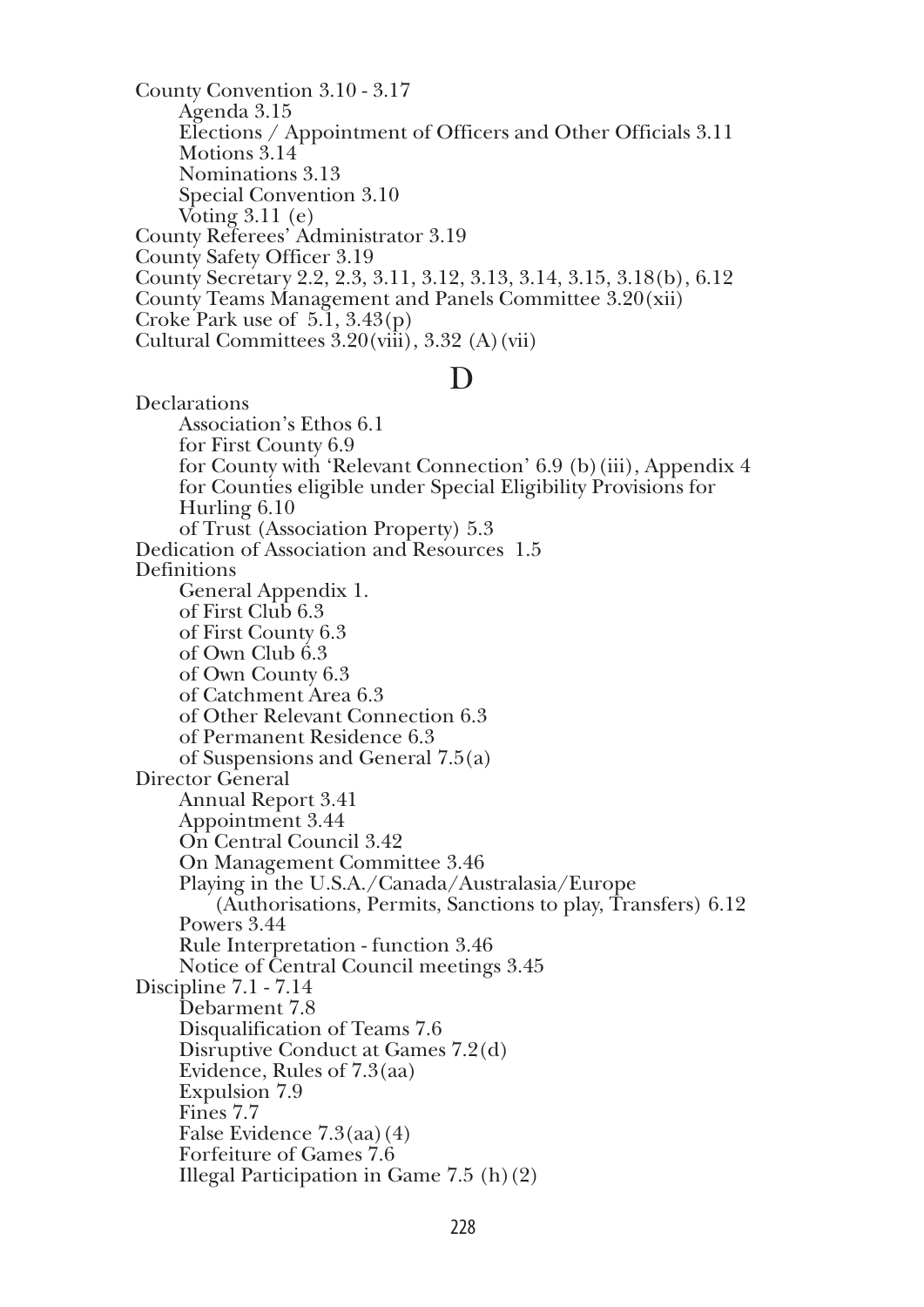Infractions 7.2 Jurisdiction 7.1 Misconduct Discrediting Association 7.2 (e), 7.5(d) Misconduct at Games by Players 7.2 (b) Misconduct at Games by Team Officials 7.2(c) Procedures 7.3 Reinstatements Committee 7.12 Suspensions 7.5 Breach of 7.5(l) Effect of  $7.5(d)$ , (e), (f) and (g) Juvenile Suspensions - 7.5 (m) and (n) Match Suspensions 7.2 (b), 7.5  $((a), (b), (d), (g), (k)$  and  $(m)$ <br>Reduction of 7.5(o) Term of Suspension defined 7.5 (a), (h), (i), and (j) Disputes Resolution Authority  $3.43(n)$ ,  $7.13$ , Appendix 6. Disqualification 6.21(d), 6.24, 7.2(e), 7.6 Divisional Committee 3.19 Secretary 2.2, 2.3 Teams  $3.19, 6.9(c)$ Doping Anti-Doping Hearings Committee 1.16 Disputes 7.13 Use Forbidden 1.16

#### E

Educational Institutions 3.57 Elective Office (confined to Full Members) 4.1 Eligibility (to Play) Age Grades, including Under 21 and Minor 6.17 Definitions for 6.3 For Championship 6.13 - 6.20 General 6.2 Inter Club/Inter-County Senior 6.13 Inter Club Intermediate 6.14(1) Inter Club Junior 6.14(2) Inter-County Intermediate (Hurling) 6.15 Inter-County Junior - Excluding Britain 6.16(1) Inter-County Junior - Britain 6.16(2) Restriction on County Participation 6.18 Status, of Players, Championship and League 6.19 Equipment: see Playing Equipment European Board (Permits and Authorisations to play) 6.8, 6.12 Evidence, Rules of: see Appeals; Discipline; Objections Expenses: Central Council rates 1.10, Travel and Hotel 4.8

#### F

Fees 2.2, 3.2, 3.22, 3.43(o) First Club - Defined 6.3 - Attachment 6.4 First County - Declaration 6.9 - Defined 6.3

## **index**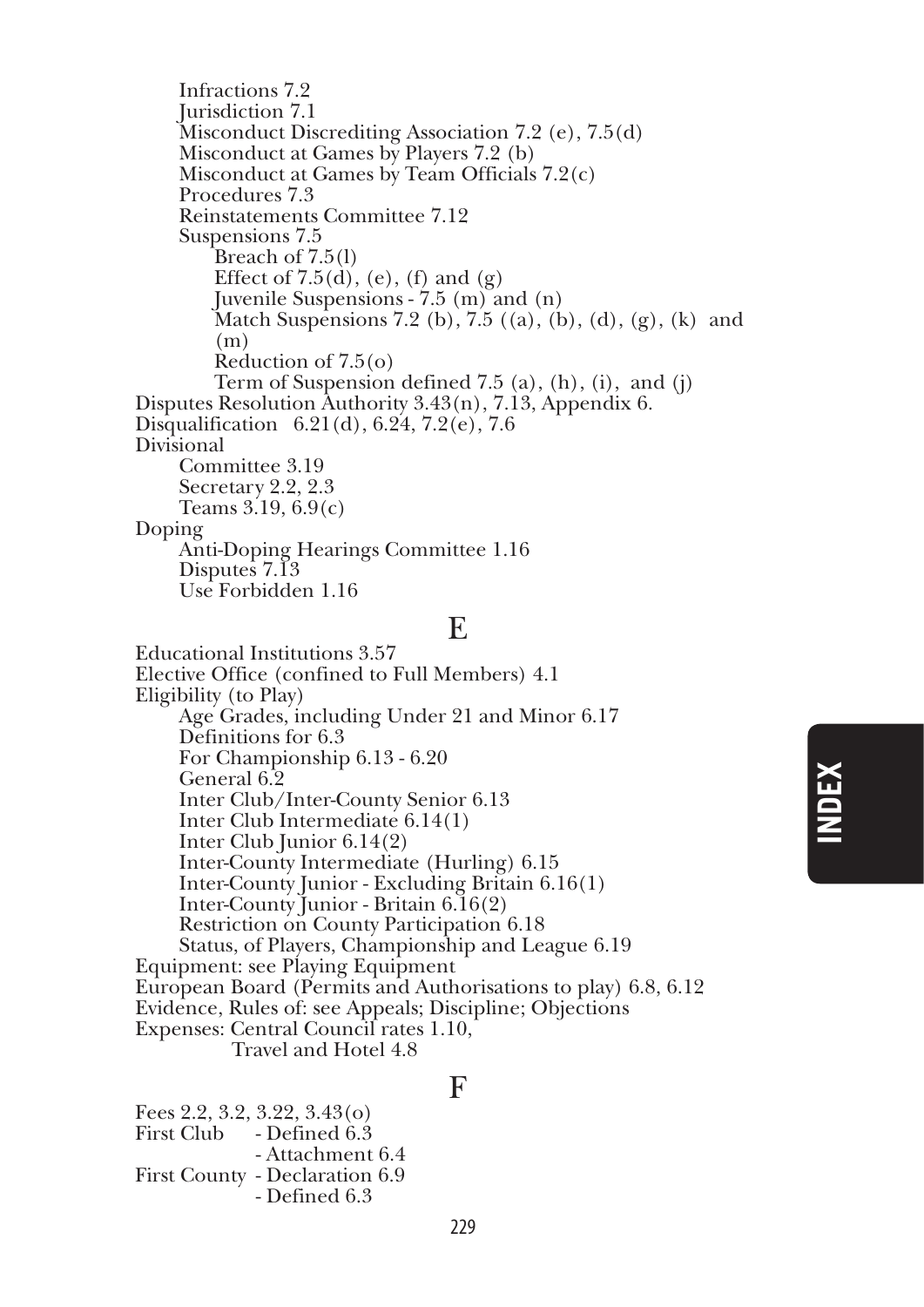Full-time Training Prohibited 1.10 Finance Committees  $3.20(xi)$ ,  $3.32(A)(ix)$ ,  $3.46(b)$ Finance Director 3.46(a) Fines 3.43(o), 7.7 Fixtures Analysts/Central Fixtures Analysis Committee 3.20(iii),  $3.32(A)(x)$ ,  $3.52$ Full Members 2.1, 4.1, 7.3 (x), 7.10 (i) (2) Full-Time County Secretary/Administrator 3.11, 3.19(f)

#### $G_{\mathbf{r}}$

Games Appointment of Match Officials 6.42 Award / Facts of Game 6.43 Expenses (Travel, Hotel) 4.8 Fees, Fines (Review) 3.43(o), 7.7 Girls' Participation 6.17 Go Games 6.3, 6.4, 6.27 Medals 4.10 - 4.13 Penalties (Rules of Specification and Control) 6.44 Tournaments and Challenge Games: see separate entry. Trophies: see Trophies. Gaelic Players' Association 3.35, 3.40, 3.42, 3.58 Grading of Clubs and Players 3.20, 3.30, 6.20 Greyhound Racing (prohibited on Association Property) 5.1

Group Teams 3.19, 3.8, 6.9(c)

#### H

Handball: GAA Handball 3.18, 3.29, 3.55 Health and Well-Being 3.20(xiv) Hearings Committees 3.20(iv), 3.32(iii), 3.48 Higher Education Council 3.42, 3.56 Higher Education Student 6.8 Horse Racing (prohibited on Association property) 5.1 Hotel Expenses, etc; see Expenses Hurling Special Eligibility Provisions 6.10

## I

Independent Teams 3.19(n), 6.3, 6.8 Infractions 7.2 Information Technology Committee 3.20(xii) Inter-County Championship 6.28 -6.36 All-Ireland Finals 6.31 County Colours 6.34 Draws  $6.29(c)$ Failure to fulfil 6.30 Numbering of Players 6.32 Organisation 6.28 Registration (Minor/U-20/21) 6.35 Registration (Senior Inter-County Championship Games) 6.36 Provincial Championships 6.29 Team Party/Selections 6.33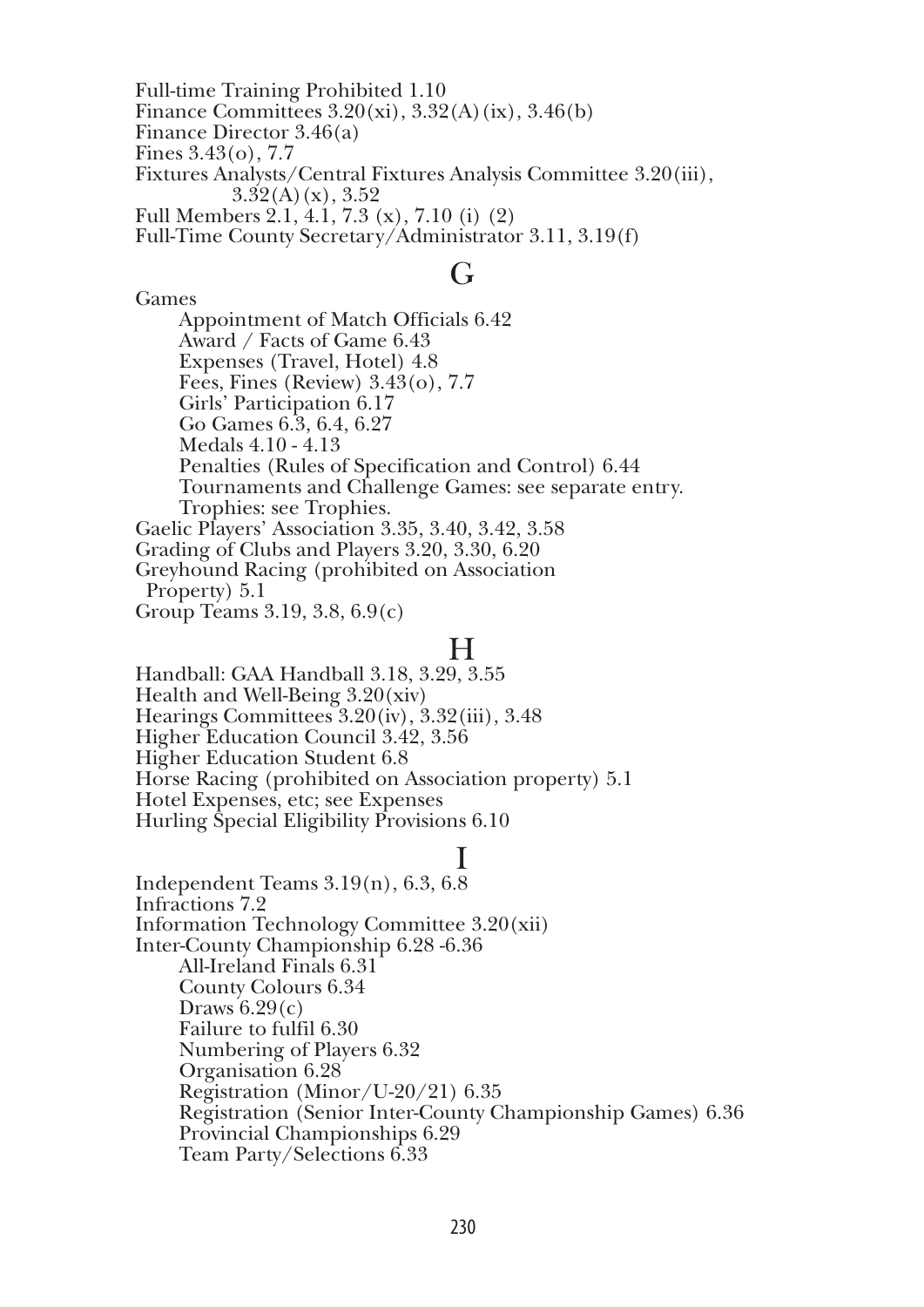International Units Aims 1.4(b) Anti-Doping Rules 1.16 Appeals 7.11 Deviation from Rule 3.59 Disciplinary Jurisdiction 7.1 Interpretations and Definitions Appendix 1 Investigation (of Team) 7.4 Irish Culture 1.4 Dancing 1.4 Industry 1.4 Language 1.4, 1.6, 1.7, 2.2, 2.3, 3.4, 7.10(f), 7.11(i) Manufacture 1.18(a) Music 1.4  $\sum_{i=1}^{\infty}$   $\sum_{i=1}^{\infty}$   $\sum_{i=1}^{\infty}$   $\sum_{i=1}^{\infty}$   $\sum_{i=1}^{\infty}$   $\sum_{i=1}^{\infty}$   $\sum_{i=1}^{\infty}$   $\sum_{i=1}^{\infty}$   $\sum_{i=1}^{\infty}$   $\sum_{i=1}^{\infty}$   $\sum_{i=1}^{\infty}$   $\sum_{i=1}^{\infty}$   $\sum_{i=1}^{\infty}$   $\sum_{i=1}^{\infty}$   $\sum_{i=1}^{\in$ 

Jurisdiction of Association (over Members and Units) 1.9

#### L

Law Court (Appeal Prohibited) 1.9 League Competitions 6.37 - 6.39 Organisation 6.37, 6.39 Status (of players) 6.19 Loss of Club Rights 3.9 Lists of Players - Inter-County Senior Championship Games 6.36

#### M

Management Committee (Central Council) Composition 3.46 Functions 3.46 Powers 3.46 Report (to Central Council) 3.43(m), 3.46 Management Committees  $\check{\mathrm{C}$ ounty 3.20 (i) Provincial  $3.32(A)(i)$ Match Suspensions  $7.2$  (b),  $7.5$  (a), (b), (h), (l), (m), (n) and (o) Match Officials (Appointment of) 6.42 Medals 4.10 - 4.13 Membership Full 2.1 Youth 2.1 Child 2.1 Monitoring of County Fixtures Programme 3.31 Motions: see Annual Congress, Provincial Convention, County Convention. Minor (Under 17/18): Championships 6.17, 6.28(E) and (F), 6.29 Committees 3.19 (l) Draw/Rota Football Appendix 3 Eligibility to Play 6.8, 6.17 Independent Team 3.19(n), 6.3, 6.8 Registration of Players 2.3, 6.35

# **index**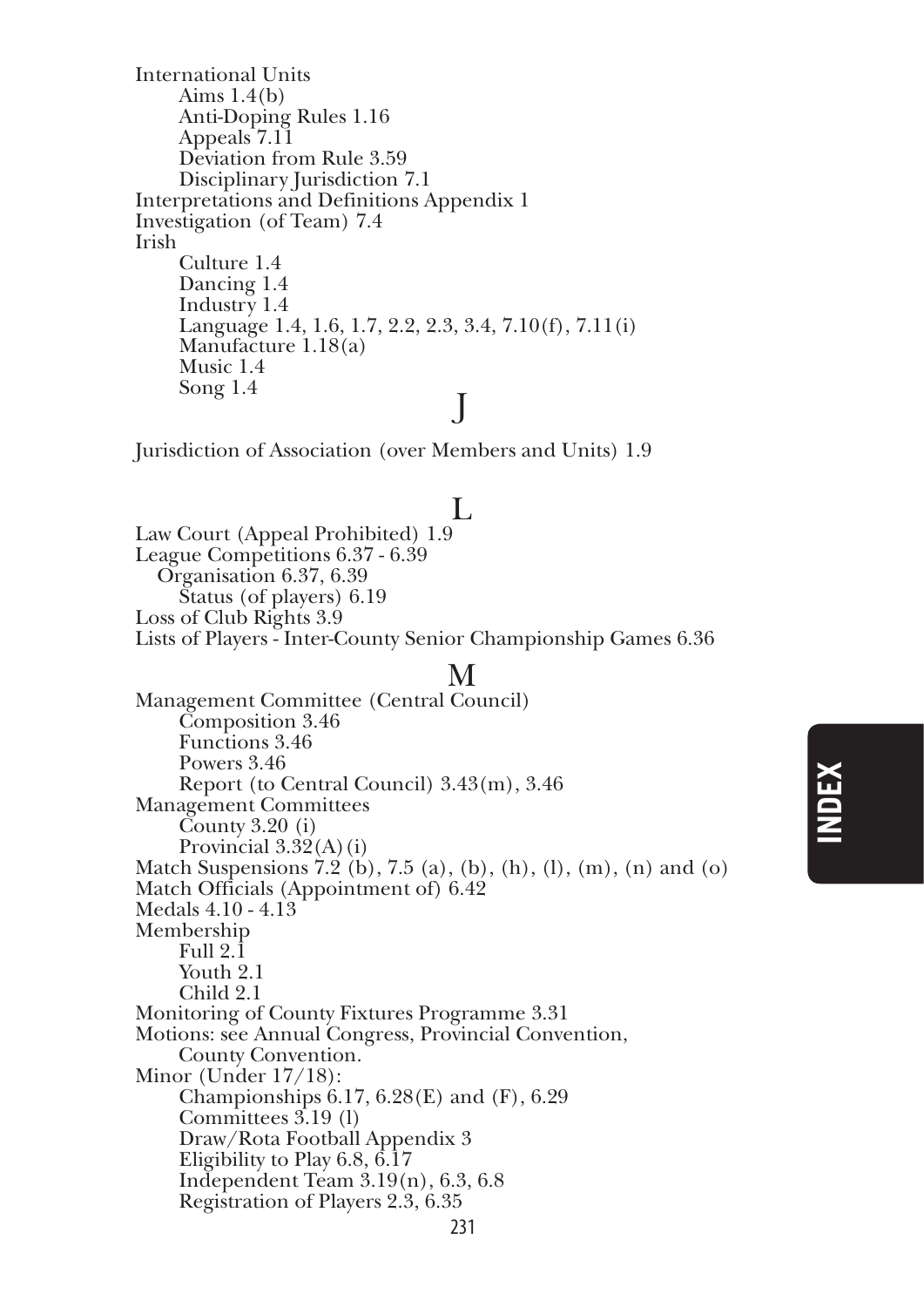#### N

Name of Association 1.1 National Anthem 1.8 National Flag (display) 1.8 National Games (defined) 1.3 National Ideals: see Aims of Association National Identity: see Aims of Association National Leagues 6.39 National Referees' Administrator 3.46 National Referees' Committee 3.50 National Youth Forum 3.39 New York Board Area (Transfers, Sanctions and Authorisations to play) 6.12 Non Affiliated Bodies 6.11 Non-party political (Association is) 1.11 Numbering of Players 6.32

#### O

Objections 7.10 Age Objections 6.17, 7.10(h) Decision on  $7.10$  (m) to (p) Disciplinary Action Arising 7.10 (o) Evidence, Rules of,  $7.3(aa)$ ,  $7.10$ Fees  $7.10$  (d)(3) and (p) Hearing of  $7.10$  (i) to  $(l)$ Irish Language (use of)  $7.10$  (e)(2), (f) Objection Procedures 7.10 (i) to (l) Notice of  $7.10(g)$ Postponement of Games 7.10 (l) Penalty (Loss of Game) 7.10 (n) Records/Documents 7.10 (h) Submission 1.7, 7.10 (a) to (f) Time Limits 7.10 (c) Official Documents/Correspondence/Records (requirements) 1.7, 7.10, 7.11. Own Club Defined 6.3 Own County Defined 6.3

#### P

Party political questions, movement 1.11 Payments in cash forbidden 1.10, 1.17, 4.14 Penalty Defined for breach of Rule (general) Appendix 1 Planning Committees Club  $3.20(v)$ County  $3.32(A)(iv)$ Players' Charter 3.20 (xiv)(c) Players' Injury Fund 4.17 Playing Eligibility 6.1-6.12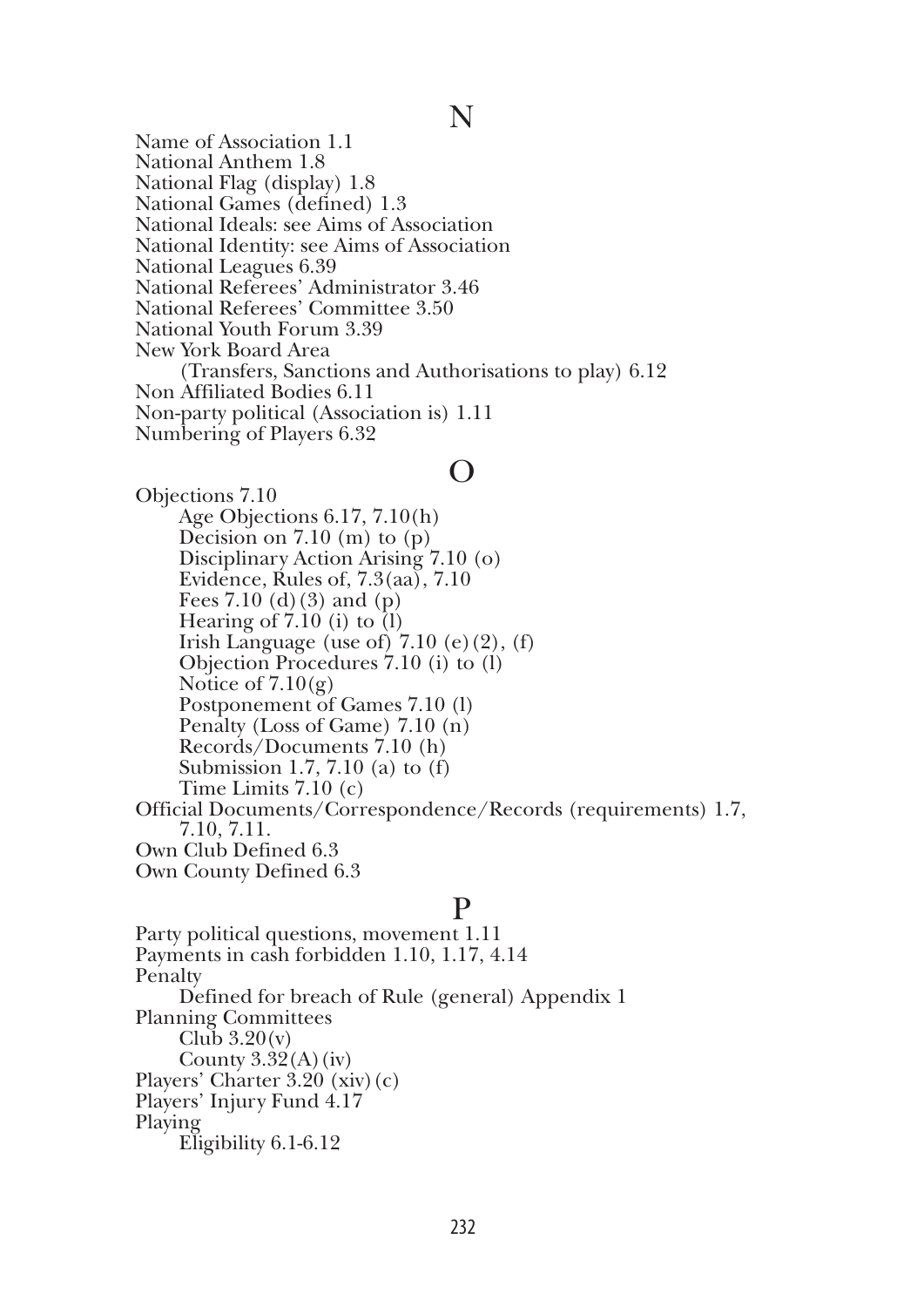Equipment 1.18 Gear (Requirements) 1.18 Illegal Participation  $7.5(h)(2)$ Membership Requirements 6.2 Playing Restrictions - Club 6.8 - Inter-County 6.9 Playing Rules - Revision of 3.40(d) Playing Rules - Standing Committee 3.54 President: Election of 3.36, 3.37 on Central Council 3.42 on Management Committee 3.46 Prizes (in cash, forbidden) 4.14 Property: Code re Trusts 5.3, Appendix 2 Exclusion 5.4 Physical Development/Safety 3.20(v), 3.32(A)(iv) Units' Powers 5.2 Use of 5.1 Vesting 5.3 Provincial Competitions Control Committee 3.32 Provincial Championships 3.32, 6.28, 6.29, 6.30, 6.32, 6.33, 6.35, 6.36 Provincial Post-Primary Schools' Council 3.29 Provincial Convention 3.24, 3.28 Agenda 3.28 Bye-Laws 3.27 Composition 3.24 Functions 3.25 Motions 3.27 Nominations 3.26 Vacancy in officership 3.25 Provincial Council 3.29 - 3.34 Bye-Laws 3.27 Composition 3.29 Disqualification from Membership 3.29 Monitoring of County Championships 3.31 Notice of Meeting 3.34 Powers 3.30 Records (submissions to Central Council/Congress) 3.33 Term of Office 3.29 Sub-Committees 3.32 Provincial Planning and Physical Development Committee 3.32 Public Relations/Marketing Committees 3.20(ix), 3.32(A)(viii)

**index**

Quorum: see Administration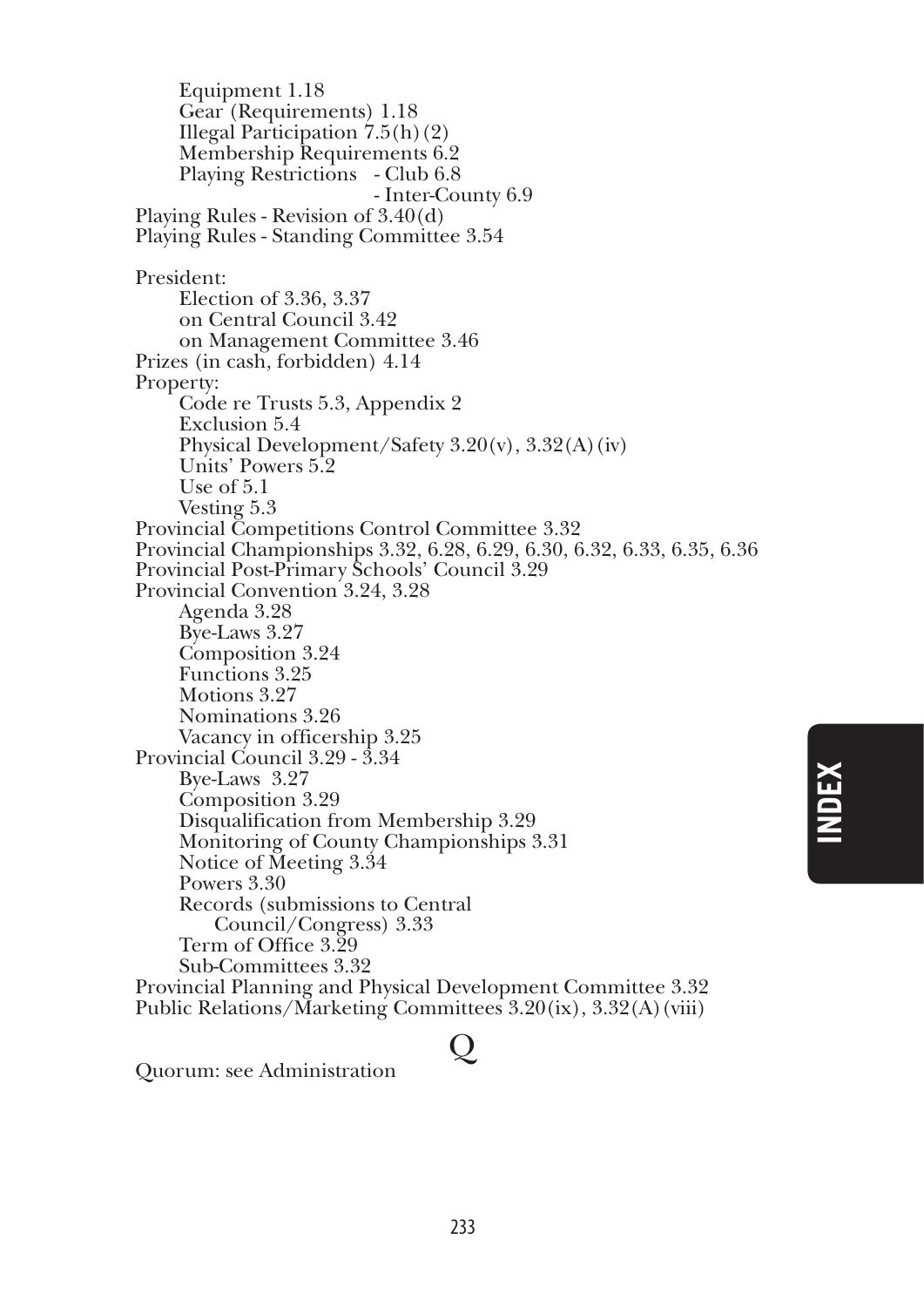Racism Prohibited 1.12, 7.2(e) Referees' Administration/Appointments 3.19, 3.20, 3.30, 3.32, 3.46, 3.50 Registration Fees 2.2 Members 2.2 Players, of Club 2.3 Players, Inter-County Minor/Under 21/20 6.35 Players for Inter-County Senior Championship Games 6.36 Records 4.16, 7.3(i)(3) and (aa)(5), 7.10(h) and 7.11(m) Regulations 3.19, 3.30, 3.43(h), 3.47, 7.2, 7.3 Reinstatements 7.12 Representatives of Congress, Election of 3.37 Rights: see Loss of Club Rights Rounders 1.3, 3.56 Rules Changes of  $3.40(c)$ , (d), (e), (f) and (g);  $3.43(c)$ Deviation from 3.59 Drafting of 3.53 Interpretation (by Central Council) 3.36, 3.40, 3.43(b), 3.46 Playing Rules 3.40(d), 3.43(l), 3.54 Printing 1.6 Specification and Control: Penalties for Breaches 6.44 Rules Advisory Committee 3.43(l), 3.53

#### S

Safeguarding Children/ Young People (Under 18) 1.13, Appendix 2 Safety at Grounds/Facilities  $3.\overline{2}0(\overline{\nu})$ ,  $3.32(A)(\overline{\nu})$ Salaries (employees) 1.10 Sanctions to play In New York/USGAA/ Canada Board Areas 6.12 Outside Association 6.11 Sectarianism Prohibited 1.12 Special Congress 3.38 Sponsors' names etc. (display on gear, equipment) 1.18 Sponsorship (conditions of acceptance) 1.17, 1.18 Suspensions - see Discipline

#### T

Team Constitution / Investigation 7.4 Team Party - Provincial/All-Ireland Club 6.26 Team Party / Selections - Inter-county 6.33 Tournament Games - including Seven-a-Side 6.40 Training (full-time) prohibited 1.10 Travel expenses: see Expenses Trophies General 4.9, 4.10, 4.14, 4.15